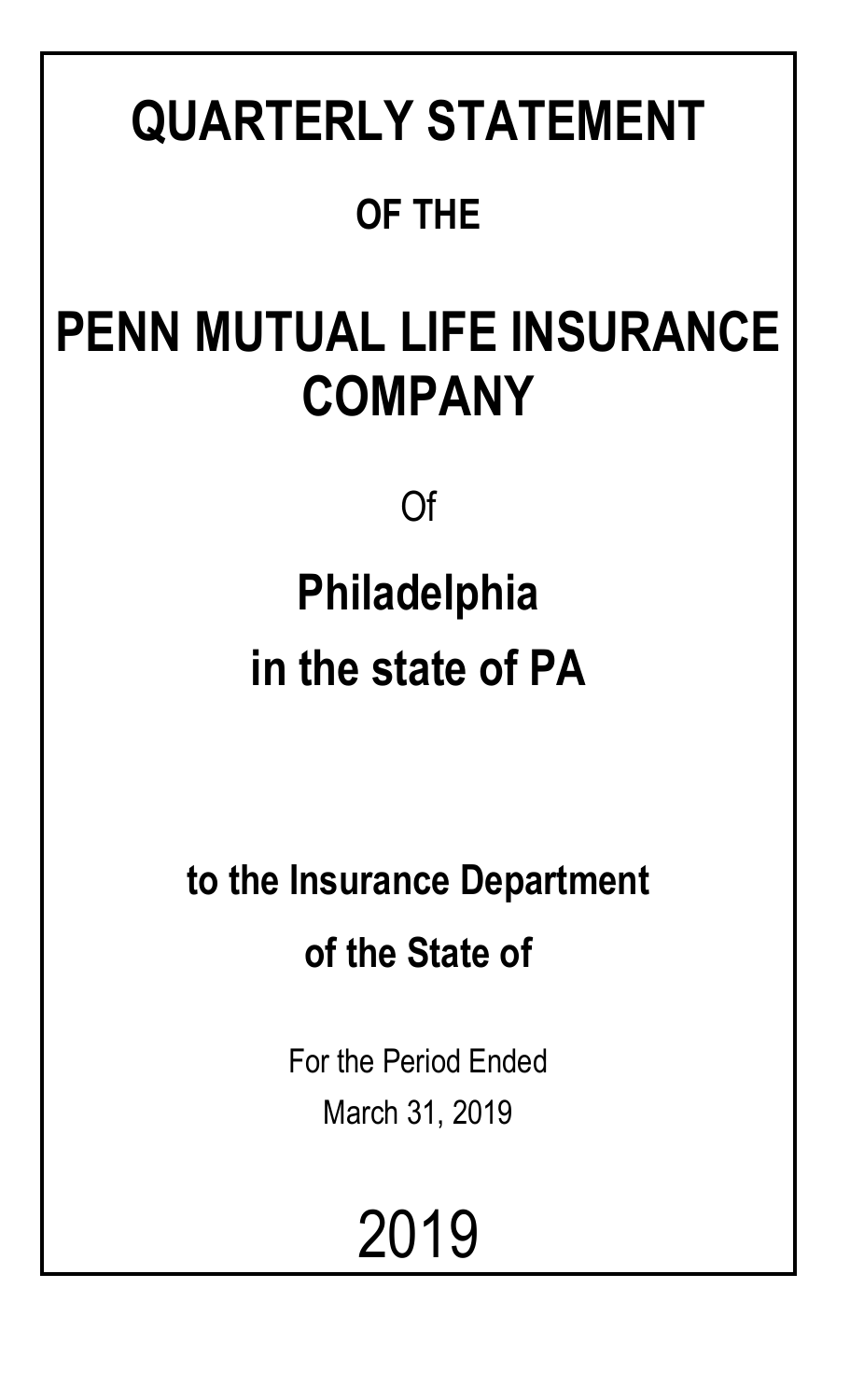## **QUARTERLY STATEMENT**

As of March 31, 2019 of the Condition and Affairs of the

## PENN MUTUAL LIFE INSURANCE COMPANY

| NAIC Group Code850, 850<br>(Current Period) (Prior Period) |                                                                 | NAIC Company Code 67644                                                                                            | Employer's ID Number 23-0952300                                      |
|------------------------------------------------------------|-----------------------------------------------------------------|--------------------------------------------------------------------------------------------------------------------|----------------------------------------------------------------------|
| Organized under the Laws of PA                             |                                                                 | State of Domicile or Port of Entry PA                                                                              | Country of Domicile<br>US.                                           |
| Licensed as Business Type:                                 | Life, Accident & Health                                         |                                                                                                                    |                                                                      |
| Incorporated/Organized February 24, 1847                   |                                                                 | Commenced Business May 25, 1847                                                                                    |                                                                      |
| <b>Statutory Home Office</b>                               | (Street and Number)                                             | The Penn Mutual Life Insurance Company  Philadelphia  PA  US  19172<br>(City or Town, State, Country and Zip Code) |                                                                      |
| Main Administrative Office                                 | 600 Dresher Road  Horsham  PA  US  19044<br>(Street and Number) | (City or Town, State, Country and Zip Code)                                                                        | 215-956-8000<br>(Area Code) (Telephone Number)                       |
| <b>Mail Address</b>                                        | (Street and Number or P. O. Box)                                | The Penn Mutual Life Insurance Company  Philadelphia  PA  US  19172<br>(City or Town, State, Country and Zip Code) |                                                                      |
| Primary Location of Books and Records                      | 600 Dresher Road  Horsham  PA  US  19044<br>(Street and Number) | (City or Town, State, Country and Zip Code)                                                                        | 215-956-8000<br>(Area Code) (Telephone Number)                       |
| <b>Internet Web Site Address</b>                           | www.pennmutual.com                                              |                                                                                                                    |                                                                      |
| <b>Statutory Statement Contact</b>                         | Bethanne Doyle Adamsky<br>(Name)                                |                                                                                                                    | 215-956-8120<br>(Area Code) (Telephone Number) (Extension)           |
|                                                            | adamsky.bethanne@pennmutual.com<br>(E-Mail Address)             |                                                                                                                    | 215-956-8145<br>(Fax Number)                                         |
|                                                            | <b>OFFICERS</b>                                                 |                                                                                                                    |                                                                      |
| <b>Name</b>                                                | <b>Title</b>                                                    | <b>Name</b>                                                                                                        |                                                                      |
| 1. Eileen Claire McDonnell                                 | Chairman & Chief Executive Officer                              | 2. Susan Twine Deakins                                                                                             | <b>Title</b><br>Executive VP, Chief Financial<br>Officer & Treasurer |
| 3. Franklin Luther Best Jr.                                | VP, General Counsel, Insurance<br>Operations, & Corpo           | 4. David Michael O'Malley                                                                                          | President & Chief Operating Officer                                  |
|                                                            | <b>OTHER</b>                                                    |                                                                                                                    |                                                                      |
| Gregory Joseph Driscoll                                    | Senior VP, Service Operations &                                 | Thomas Henry Harris                                                                                                | <b>Executive VP</b> Chief Distribution                               |

Executive VP, Chief Distribution Officer Executive VP, Governance & Audit Vice President, Financial Management & Chief Risk

Jay T Lewellen Kevin Terance Reynolds

#### **DIRECTORS OR TRUSTEES**

Eileen Claire McDonnell Anthony M Santomero

Chief Information

VP & Chief Actuary

Chief Legal Officer

Senior VP, Human Resources &

Carol Jean Johnson # Helen Pomerantz Pudlin

State of... Pennsylvania

County of..... Montgomery

The officers of this reporting entity being duly sworn, each depose and say that they are the described officers of said reporting entity, and that on the reporting period stated above, all of the herein described assets were the absolute property of the said reporting entity, free and clear from any liens or claims thereon, except as herein stated, and that this statement, together with related exhibits, schedules and explanations therein contained, annexed or referred to, is a full and true statement of all the assets and liabilities and of the condition and affairs of the said reporting entity as of the reporting period stated above, and of its income and deductions therefrom for the period ended, and have been completed in accordance with the NAIC Annual Statement Instructions and Accounting Practices and Procedures manual except to the extent that: (1) state law may differ; or, (2) that state rules or regulations require differences in reporting not related to accounting practices and procedures, according to the best of their information, knowledge and belief, respectively. Furthermore, the scope of this attestation by the described officers also includes the related corresponding electronic filing with the NAIC, when required, that is an exact copy (except for formatting differences due to electronic filing) of the enclosed statement. The electronic filing may be requested by various regulators in lieu of or in addition to the enclosed stat

| mrell<br>(Signature)<br>Eileen Claire McDonnell<br>1. (Printed Name)<br>Chairman & Chief Executive Officer<br>(Title)                                                                                  | (Signature)<br>Susan Twine Deakins<br>2. (Printed Name)<br>Executive VP, Chief Financial Officer & Treasurer<br>(Title)             | יזו הואזות המתירות ה<br>(Signature)<br>Franklin Luther Best Jr.<br>3. (Printed Name)<br>VP, General Counsel, Insurance Operations, &<br>Corporate Secretary<br>(Title) |  |  |
|--------------------------------------------------------------------------------------------------------------------------------------------------------------------------------------------------------|-------------------------------------------------------------------------------------------------------------------------------------|------------------------------------------------------------------------------------------------------------------------------------------------------------------------|--|--|
| Subscribed and swom to before me<br>This<br>dav of<br>Commonwealth of Pennsylvahia - Notary Seal<br>Marianne C. Bechtel, Notary Public<br>Montgomery County<br>My commission expires December 26, 2021 | a. Is this an original filing?<br>2019<br>b. If no<br>1. State the amendment number<br>2. Date filed<br>3. Number of pages attached | Yes $[X]$<br>No $\Gamma$                                                                                                                                               |  |  |

Thomas Henry Harris Nina Marie Mulrooney David Michael Raszeja

William Clay Goings

James Stephen Hunt David Michael O'Malley Susan Doenges Waring

Robert Eugene Chappell Charisse Ranielle Lillie Robert Henry Rock

> Commission number 1008805 Member, Pennsylvania Association of Notaries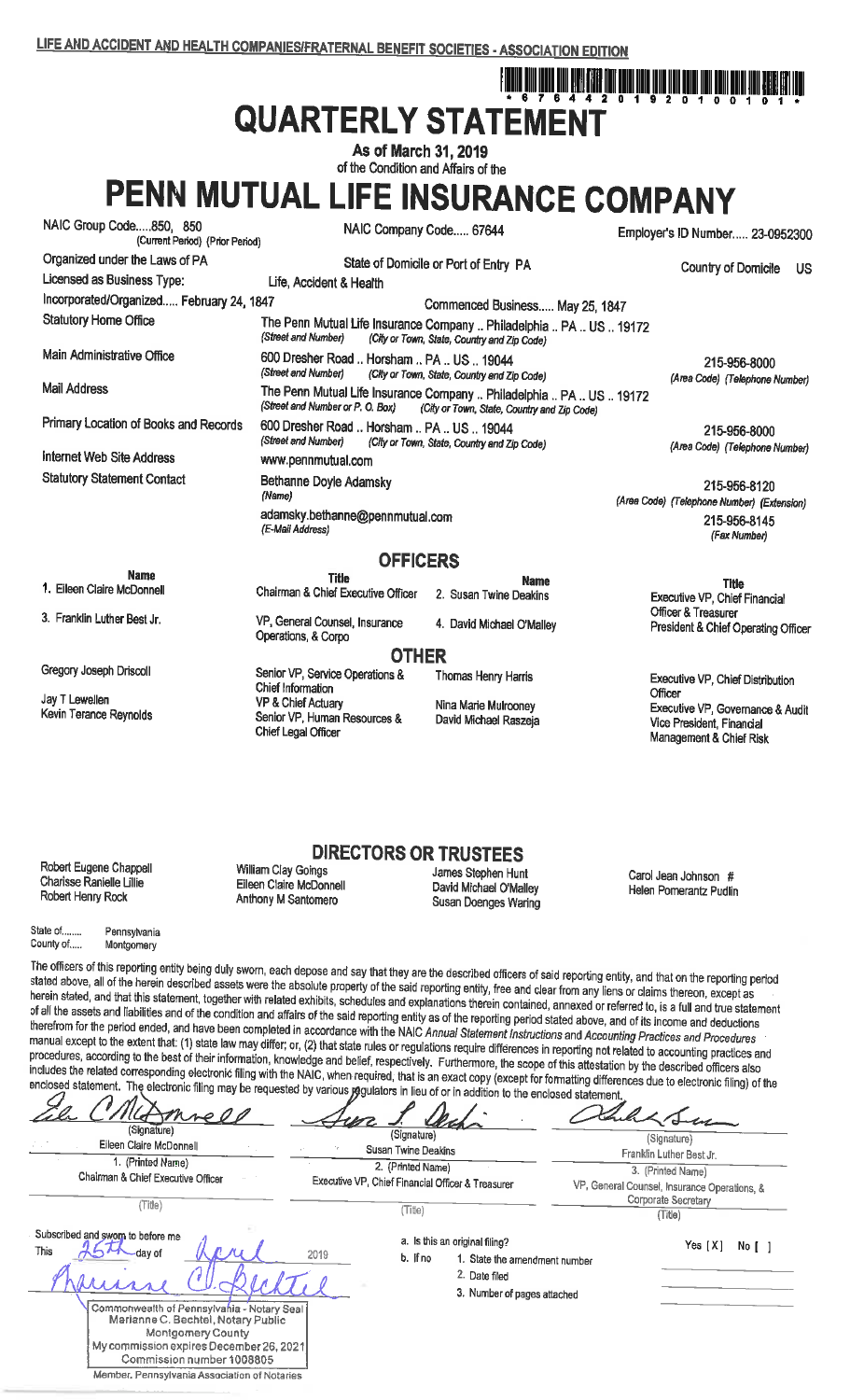|                                                                                    |                             | <b>Current Statement Date</b>                  |                                            | 4                                                       |
|------------------------------------------------------------------------------------|-----------------------------|------------------------------------------------|--------------------------------------------|---------------------------------------------------------|
|                                                                                    |                             | Nonadmitted                                    | 3<br>Net Admitted<br>Assets                | December 31<br>Prior Year Net<br><b>Admitted Assets</b> |
|                                                                                    | Assets<br>10,075,641,381    | Assets                                         | $(Cols. 1 - 2)$<br>$\ldots$ 10,075,641,381 |                                                         |
| 2.<br>Stocks:                                                                      |                             |                                                |                                            | $$ 9,968,033,451                                        |
|                                                                                    |                             |                                                |                                            |                                                         |
| 2.1                                                                                |                             |                                                |                                            |                                                         |
| 2.2                                                                                |                             |                                                |                                            |                                                         |
| 3.<br>Mortgage loans on real estate:                                               |                             |                                                |                                            |                                                         |
| 3.1                                                                                |                             |                                                |                                            |                                                         |
| 3.2                                                                                |                             |                                                |                                            |                                                         |
| 4.<br>Real estate:                                                                 |                             |                                                |                                            |                                                         |
| Properties occupied by the company (less \$0<br>4.1                                |                             |                                                |                                            |                                                         |
| Properties held for the production of income (less \$0<br>4.2                      |                             |                                                |                                            |                                                         |
| 4.3                                                                                |                             |                                                |                                            |                                                         |
| Cash (\$28,514,327), cash equivalents (\$189,680,908)<br>5.                        |                             |                                                |                                            |                                                         |
|                                                                                    |                             |                                                |                                            |                                                         |
| 6.                                                                                 |                             |                                                |                                            |                                                         |
| 7.                                                                                 |                             |                                                |                                            |                                                         |
|                                                                                    |                             |                                                |                                            |                                                         |
| 9.                                                                                 |                             |                                                |                                            |                                                         |
| 10.                                                                                |                             |                                                |                                            |                                                         |
| 11.                                                                                |                             |                                                |                                            |                                                         |
| 12.                                                                                |                             |                                                |                                            |                                                         |
| 13.                                                                                |                             |                                                |                                            |                                                         |
|                                                                                    |                             |                                                |                                            |                                                         |
| Premiums and considerations:<br>15.                                                |                             |                                                |                                            |                                                         |
|                                                                                    |                             |                                                |                                            |                                                         |
| 15.2 Deferred premiums, agents' balances and installments booked but deferred      |                             |                                                |                                            |                                                         |
| 15.3 Accrued retrospective premiums (\$0) and contracts subject to                 |                             |                                                |                                            |                                                         |
| 16.<br>Reinsurance:                                                                |                             |                                                |                                            |                                                         |
|                                                                                    |                             |                                                |                                            |                                                         |
|                                                                                    |                             |                                                |                                            |                                                         |
|                                                                                    |                             |                                                |                                            |                                                         |
|                                                                                    |                             |                                                |                                            |                                                         |
|                                                                                    |                             |                                                |                                            |                                                         |
| 18.1                                                                               |                             |                                                |                                            |                                                         |
| 18.2                                                                               |                             |                                                |                                            |                                                         |
| 19.                                                                                |                             |                                                |                                            |                                                         |
| 20.                                                                                |                             |                                                | 1,270,058 16,175,880 16,808,407            |                                                         |
| 21.                                                                                |                             |                                                |                                            |                                                         |
| 22.                                                                                |                             |                                                |                                            |                                                         |
| 23.                                                                                |                             |                                                |                                            |                                                         |
| 24.                                                                                |                             |                                                |                                            |                                                         |
| 25.                                                                                |                             |                                                | 57,302,773 281,236,586 287,245,209         |                                                         |
| Total assets excluding Separate Accounts, Segregated Accounts and Protected<br>26. |                             |                                                |                                            |                                                         |
|                                                                                    |                             |                                                |                                            |                                                         |
| 28.                                                                                |                             |                                                |                                            |                                                         |
|                                                                                    | <b>DETAILS OF WRITE-INS</b> |                                                |                                            |                                                         |
|                                                                                    |                             |                                                |                                            |                                                         |
|                                                                                    |                             |                                                |                                            |                                                         |
|                                                                                    |                             |                                                |                                            |                                                         |
|                                                                                    |                             |                                                |                                            |                                                         |
|                                                                                    |                             |                                                |                                            |                                                         |
|                                                                                    |                             |                                                |                                            |                                                         |
|                                                                                    |                             |                                                |                                            |                                                         |
|                                                                                    |                             |                                                |                                            |                                                         |
|                                                                                    |                             |                                                |                                            |                                                         |
|                                                                                    |                             |                                                |                                            |                                                         |
|                                                                                    |                             | 338,539,359 57,302,773 281,236,586 287,245,209 |                                            |                                                         |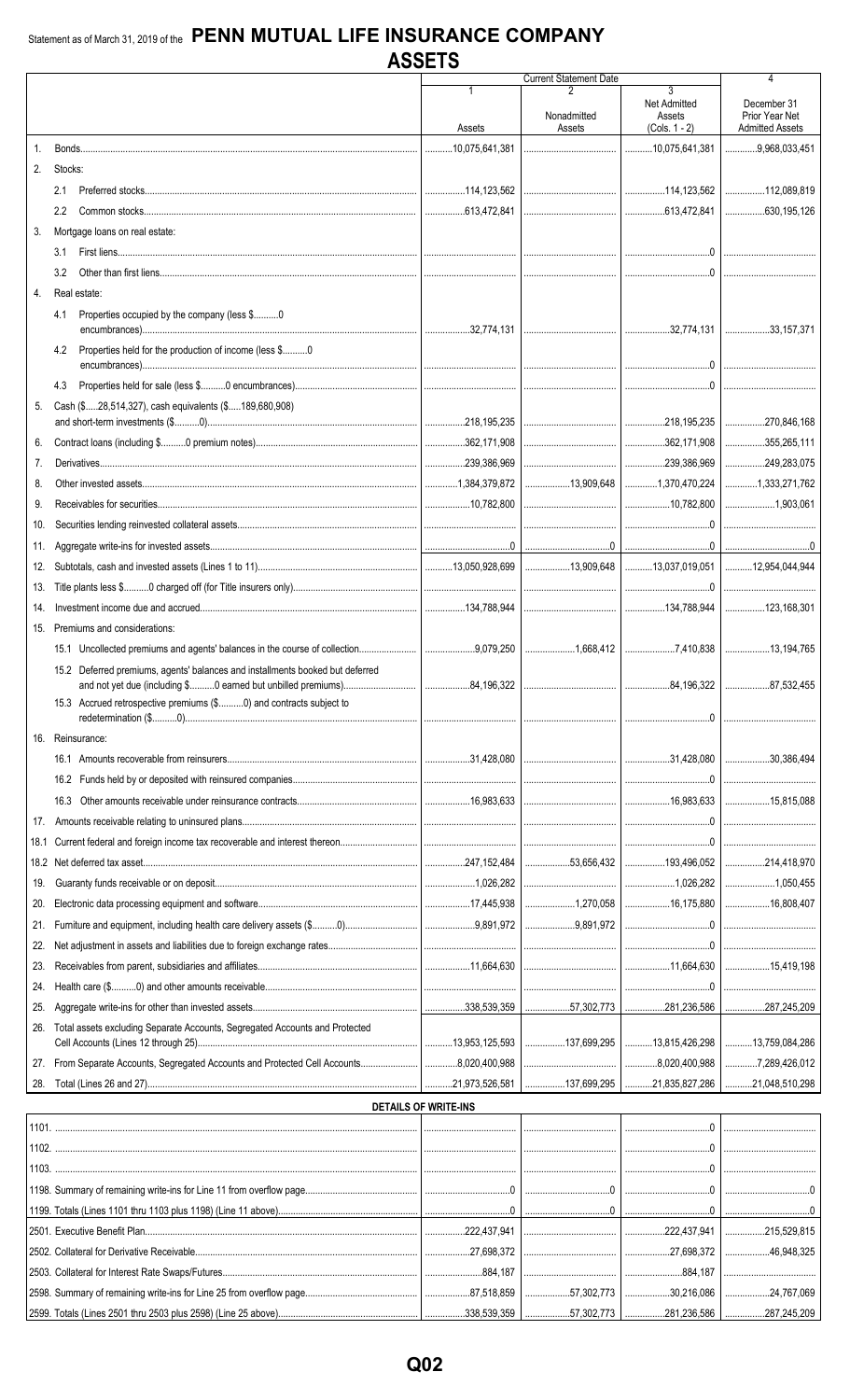## Statement as of March 31, 2019 of the PENN MUTUAL LIFE INSURANCE COMPANY LIABILITIES, SURPLUS AND OTHER FUNDS

|                |                                                                                                                               | 1<br>Current<br><b>Statement Date</b> | 2<br>December 31<br>Prior Year |
|----------------|-------------------------------------------------------------------------------------------------------------------------------|---------------------------------------|--------------------------------|
| 1.             | Aggregate reserve for life contracts \$8,832,350,033 less \$0                                                                 |                                       | $\ldots$ 8,675,467,033         |
| 2.             |                                                                                                                               |                                       | 10,064,631                     |
| 3.             |                                                                                                                               |                                       |                                |
| 4.             | Contract claims:<br>4.1                                                                                                       |                                       |                                |
|                | 4.2                                                                                                                           |                                       |                                |
| 5.             |                                                                                                                               |                                       | 1,562,258                      |
| 6.             | Provision for policyholders' dividends/refunds to members and coupons payable in following calendar year - estimated amounts: |                                       |                                |
|                | 6.1                                                                                                                           |                                       |                                |
|                | 6.2<br>6.3                                                                                                                    |                                       |                                |
| 7.             |                                                                                                                               |                                       |                                |
| 8.             | Premiums and annuity considerations for life and accident and health contracts received in advance                            |                                       |                                |
| 9.             | Contract liabilities not included elsewhere:                                                                                  |                                       |                                |
|                | 9.1                                                                                                                           |                                       |                                |
|                | Provision for experience rating refunds, including the liability of \$ O accident and health experience rating<br>9.2         |                                       |                                |
|                |                                                                                                                               |                                       |                                |
|                | 9.3<br>9.4                                                                                                                    |                                       |                                |
| 10.            | Commissions to agents due or accrued - life and annuity contracts \$0, accident and health \$0                                |                                       |                                |
|                |                                                                                                                               |                                       |                                |
| 11.            |                                                                                                                               |                                       |                                |
| 12.<br>13.     | Transfers to Separate Accounts due or accrued (net) (including \$124,394,315 accrued for expense                              |                                       |                                |
|                |                                                                                                                               |                                       |                                |
| 14.            |                                                                                                                               |                                       |                                |
| 15.1           |                                                                                                                               |                                       |                                |
| 15.2<br>16.    |                                                                                                                               |                                       |                                |
| 17.            |                                                                                                                               |                                       |                                |
| 18.            |                                                                                                                               |                                       |                                |
| 19.            |                                                                                                                               |                                       |                                |
| 20.<br>21.     |                                                                                                                               |                                       |                                |
| 22.            |                                                                                                                               |                                       |                                |
| 23.            |                                                                                                                               |                                       |                                |
| 24.            | Miscellaneous liabilities:                                                                                                    |                                       |                                |
|                |                                                                                                                               |                                       |                                |
|                |                                                                                                                               |                                       |                                |
|                |                                                                                                                               |                                       |                                |
|                | 24.05 Drafts outstanding                                                                                                      |                                       |                                |
|                |                                                                                                                               |                                       |                                |
|                |                                                                                                                               |                                       |                                |
|                |                                                                                                                               |                                       |                                |
|                |                                                                                                                               |                                       |                                |
| 25.            |                                                                                                                               |                                       |                                |
| 26.            |                                                                                                                               |                                       |                                |
| 27.<br>28.     |                                                                                                                               |                                       |                                |
| 29.            |                                                                                                                               |                                       |                                |
| 30.            |                                                                                                                               |                                       |                                |
| 31.<br>32.     |                                                                                                                               |                                       |                                |
| 33.            |                                                                                                                               |                                       |                                |
| 34.            |                                                                                                                               |                                       |                                |
| 35.            |                                                                                                                               |                                       |                                |
| 36.            | Less treasury stock, at cost:<br>36.1                                                                                         |                                       |                                |
|                |                                                                                                                               |                                       |                                |
| 37.            |                                                                                                                               |                                       |                                |
| 38.<br>39.     |                                                                                                                               |                                       |                                |
|                | <b>DETAILS OF WRITE-INS</b>                                                                                                   |                                       |                                |
|                |                                                                                                                               |                                       | 5,428,263                      |
|                |                                                                                                                               |                                       |                                |
|                |                                                                                                                               |                                       | 3,091,665                      |
|                |                                                                                                                               |                                       |                                |
|                |                                                                                                                               |                                       |                                |
|                |                                                                                                                               |                                       |                                |
|                |                                                                                                                               |                                       |                                |
|                |                                                                                                                               |                                       |                                |
| 3401.          |                                                                                                                               |                                       |                                |
| 3402.<br>3403. |                                                                                                                               |                                       |                                |
|                |                                                                                                                               |                                       |                                |
|                |                                                                                                                               |                                       |                                |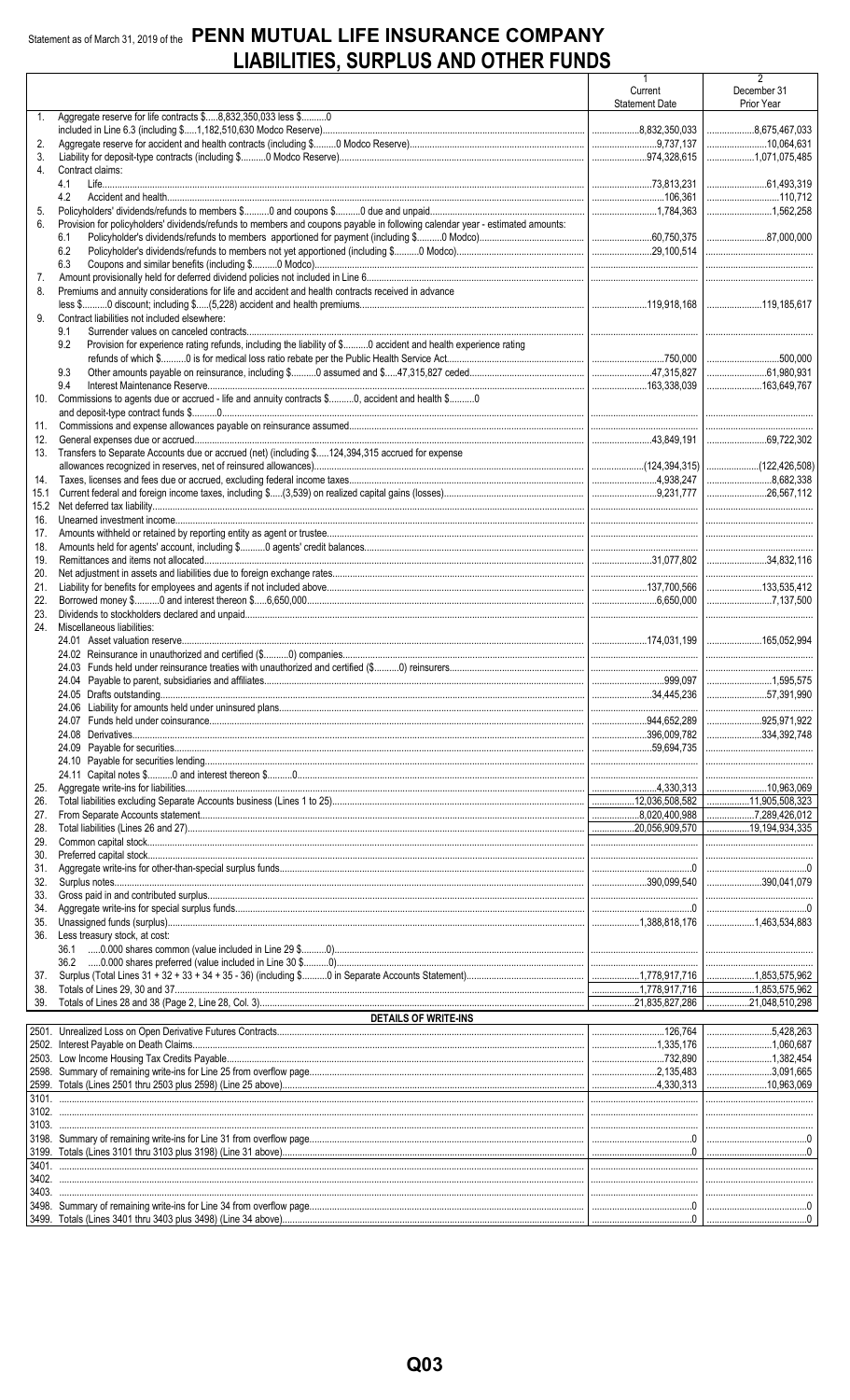## **SUMMARY OF OPERATIONS**

|          |                                                                                                                | Current                         | 2<br>Prior               | Prior Year Ended                   |
|----------|----------------------------------------------------------------------------------------------------------------|---------------------------------|--------------------------|------------------------------------|
|          |                                                                                                                | Year to Date                    | Year to Date             | December 31                        |
|          |                                                                                                                | 272,887,508<br>3,832,456        | .225,158,208<br>.        | 988,770,517                        |
| 2.<br>3. |                                                                                                                | 148,625,565                     | 1,681,070<br>134,327,144 | 5,081,009<br>597,268,162           |
| 4.       |                                                                                                                |                                 | 1,629,386                | 10,266,805                         |
| 5.       |                                                                                                                |                                 |                          |                                    |
| 6.<br>7. |                                                                                                                | 88,581,497                      | 88,959,366               | 131,119,694<br>348,916,674<br>.    |
|          | 8. Miscellaneous Income:                                                                                       |                                 | .                        |                                    |
|          | 8.1 Income from fees associated with investment management, administration and contract guarantees             |                                 |                          |                                    |
|          |                                                                                                                | 52,236,399                      | 53,204,199               | 210.188.733                        |
|          |                                                                                                                | 468,984                         | 286,635                  | 1,208,403                          |
| 9.       |                                                                                                                | $\ldots$ 606,083,232            | 2,163,259<br>347,842,567 | 8,632,299<br>2,301,452,296<br>.    |
|          |                                                                                                                | 58,883,949                      | 36,532,415               | 180,282,665                        |
|          |                                                                                                                |                                 |                          |                                    |
|          |                                                                                                                | 241,249,251                     | 221,544,941              | 914,719,839                        |
|          |                                                                                                                |                                 | 1,104,807                |                                    |
|          |                                                                                                                |                                 | 42.350.519               | 169,504,699                        |
|          |                                                                                                                |                                 |                          |                                    |
|          |                                                                                                                |                                 |                          |                                    |
|          |                                                                                                                |                                 | $\ldots$ 2.364.802       | 9,292,896                          |
|          |                                                                                                                | $\overline{\ldots}$ 508,903,848 |                          | 1,965,244,276                      |
|          |                                                                                                                |                                 | 37,752,952 154,759,402   |                                    |
|          |                                                                                                                |                                 |                          |                                    |
|          |                                                                                                                |                                 | 57,961,065               | 246,146,714                        |
|          |                                                                                                                |                                 | 11,585,416<br>905,521    | 48,143,935<br>$\dots$ 5,857,642    |
|          |                                                                                                                |                                 |                          | $\ldots$ (300,539,139)             |
| 27.      |                                                                                                                |                                 | 12,038,310               | 50,049,809                         |
|          |                                                                                                                | $\overline{\ldots}$ 575,192,559 | $\ldots$ 512,032,105     | 1.169,662,639                      |
|          | 29. Net gain from operations before dividends to policyholders and federal income taxes (Line 9 minus Line 28) | 30,890,673<br>.                 | 35,810,462<br>.          | 131,789,657                        |
|          |                                                                                                                | 21,826,624                      | 22,624,770               | 86,793,450                         |
|          | 31. Net gain from operations after dividends to policyholders, refunds to members and                          |                                 | 13,185,692               | .44,996,207<br>.                   |
|          |                                                                                                                |                                 |                          | (4,038,330)<br>.                   |
|          | 33. Net gain from operations after dividends to policyholders, refunds to members and federal income taxes and |                                 |                          |                                    |
|          |                                                                                                                |                                 | 14,958,252               | 49,034,537                         |
|          | 34. Net realized capital gains (losses) (excluding gains (losses) transferred to the IMR) less capital gains   |                                 |                          |                                    |
|          |                                                                                                                | 31.619.309                      | .25.988.036              | $\frac{1}{1519444}$<br>.37,515,094 |
|          | <b>CAPITAL AND SURPLUS ACCOUNT</b>                                                                             |                                 |                          |                                    |
|          |                                                                                                                |                                 |                          |                                    |
|          |                                                                                                                |                                 |                          |                                    |
|          |                                                                                                                |                                 |                          |                                    |
|          |                                                                                                                |                                 |                          |                                    |
|          |                                                                                                                |                                 |                          |                                    |
|          |                                                                                                                |                                 |                          |                                    |
|          |                                                                                                                |                                 |                          |                                    |
|          |                                                                                                                |                                 |                          |                                    |
|          |                                                                                                                |                                 |                          |                                    |
|          |                                                                                                                |                                 |                          |                                    |
|          |                                                                                                                |                                 |                          |                                    |
|          |                                                                                                                |                                 |                          |                                    |
|          | 50. Capital changes:                                                                                           |                                 |                          |                                    |
|          |                                                                                                                |                                 |                          |                                    |
|          |                                                                                                                |                                 |                          |                                    |
|          |                                                                                                                |                                 |                          |                                    |
|          | 51. Surplus adjustment:                                                                                        |                                 |                          |                                    |
|          |                                                                                                                |                                 |                          |                                    |
|          |                                                                                                                |                                 |                          |                                    |
|          |                                                                                                                |                                 |                          |                                    |
|          |                                                                                                                |                                 |                          |                                    |
|          |                                                                                                                |                                 |                          |                                    |
|          |                                                                                                                |                                 |                          |                                    |
|          | <b>DETAILS OF WRITE-INS</b><br><u> 1990 - John Harry Barnett, f</u>                                            |                                 |                          |                                    |
|          | 08.301.                                                                                                        |                                 |                          |                                    |
|          | 08.302.                                                                                                        |                                 |                          |                                    |
|          | 08.303.                                                                                                        |                                 |                          |                                    |
|          | 08.398.<br>08.399.                                                                                             |                                 |                          |                                    |
|          | 2701.                                                                                                          |                                 |                          |                                    |
|          | 2702.                                                                                                          |                                 |                          |                                    |
|          | 2703.                                                                                                          |                                 |                          |                                    |
|          | 2798.                                                                                                          |                                 |                          |                                    |
|          | 2799.<br>5301.                                                                                                 |                                 |                          |                                    |
|          | 5302.                                                                                                          |                                 |                          |                                    |
|          | 5303.                                                                                                          |                                 |                          |                                    |
|          | 5398.                                                                                                          |                                 |                          |                                    |
|          | 5399.                                                                                                          |                                 |                          |                                    |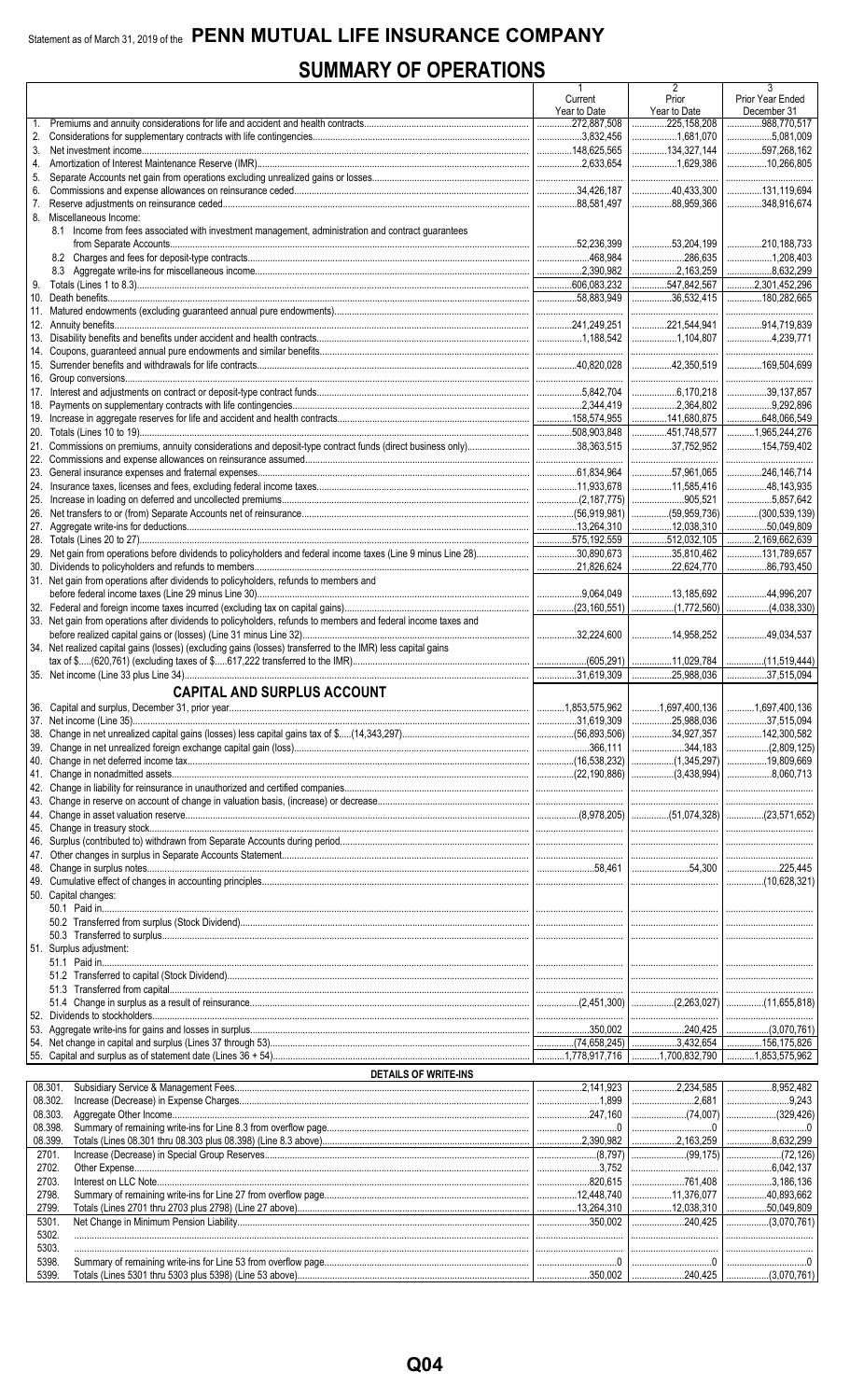|                    |                                                                                    | $\mathbf{1}$<br><b>Current Year</b> | $\overline{2}$<br>Prior Year       | 3<br>Prior Year Ended        |
|--------------------|------------------------------------------------------------------------------------|-------------------------------------|------------------------------------|------------------------------|
|                    | <b>CASH FROM OPERATIONS</b>                                                        | to Date                             | To Date                            | December 31                  |
|                    |                                                                                    |                                     |                                    |                              |
| $1_{-}$            |                                                                                    | 419,680,501                         | 369,686,666<br>126,814,542         | 1,385,642,013<br>621,310,114 |
| 2.                 |                                                                                    |                                     |                                    |                              |
| 3.                 |                                                                                    |                                     | $\ldots$ 559,732,456 2,260,259,068 |                              |
| 4.<br>5.           |                                                                                    |                                     |                                    |                              |
|                    |                                                                                    |                                     | $\dots$ 383,161,235                | 1,404,228,801                |
| 6.                 |                                                                                    |                                     | $\ldots$ 150,610,479               | 509,168,746                  |
| 7.<br>8.           |                                                                                    |                                     | 16,976,975                         | $\ldots$ 37,021,687          |
| 9.                 |                                                                                    |                                     |                                    |                              |
|                    |                                                                                    |                                     | 484,936,568                        | 1,567,140,965                |
| 10.<br>11.         |                                                                                    |                                     | 74,795,888 693,118,103             |                              |
|                    | <b>CASH FROM INVESTMENTS</b>                                                       |                                     |                                    |                              |
| 12.                | Proceeds from investments sold, matured or repaid:                                 |                                     |                                    |                              |
|                    |                                                                                    |                                     |                                    |                              |
|                    |                                                                                    |                                     |                                    |                              |
|                    |                                                                                    |                                     |                                    |                              |
|                    | 12.4                                                                               |                                     |                                    |                              |
|                    | 12.5                                                                               |                                     | $\ldots$ 9,603,500                 |                              |
|                    | 12.6                                                                               |                                     |                                    | 5.019                        |
|                    | 12.7                                                                               |                                     | $\ldots$ 50,966,262 3,634,700      |                              |
|                    | 12.8                                                                               |                                     |                                    |                              |
| 13.                | Cost of investments acquired (long-term only):                                     |                                     |                                    |                              |
|                    |                                                                                    |                                     | $\dots$ 670,412,447 1,957,616,265  |                              |
|                    |                                                                                    |                                     | 77,161,188   107,258,377           |                              |
|                    | 13.3                                                                               |                                     |                                    |                              |
|                    | 13.4                                                                               |                                     |                                    |                              |
|                    | 13.5                                                                               |                                     | $\ldots$ 31,843,298 306,713,595    |                              |
|                    | 13.6                                                                               |                                     |                                    |                              |
|                    |                                                                                    |                                     |                                    |                              |
| 14.                |                                                                                    |                                     | 2,995,990   15,675,515             |                              |
| 15.                |                                                                                    |                                     |                                    |                              |
|                    |                                                                                    |                                     |                                    |                              |
|                    | <b>CASH FROM FINANCING AND MISCELLANEOUS SOURCES</b>                               |                                     |                                    |                              |
| 16.                | Cash provided (applied):                                                           |                                     |                                    |                              |
|                    |                                                                                    |                                     |                                    |                              |
|                    | 16.3                                                                               |                                     |                                    |                              |
|                    | 16.4                                                                               |                                     |                                    |                              |
|                    | 16.5                                                                               |                                     |                                    |                              |
|                    | 16.6                                                                               |                                     |                                    |                              |
|                    |                                                                                    |                                     |                                    |                              |
| 17.                |                                                                                    |                                     |                                    |                              |
|                    | RECONCILIATION OF CASH, CASH EQUIVALENTS AND SHORT-TERM INVESTMENTS                |                                     |                                    |                              |
| 18.                |                                                                                    |                                     |                                    |                              |
| 19.                | Cash, cash equivalents and short-term investments:                                 |                                     |                                    |                              |
|                    |                                                                                    |                                     | 299,313,274 299,313,274            |                              |
|                    |                                                                                    |                                     | 99,448,780   270,846,169           |                              |
| 20.0001            | Note: Supplemental disclosures of cash flow information for non-cash transactions: |                                     |                                    |                              |
| 20.0002            |                                                                                    |                                     |                                    |                              |
| 20.0003            |                                                                                    |                                     |                                    |                              |
| 20.0004<br>20.0005 |                                                                                    | (2,561,422)                         | (2,332,530)                        |                              |
| 20.0006            |                                                                                    |                                     |                                    |                              |
| 20.0007            |                                                                                    |                                     |                                    |                              |
| 20.0008<br>20.0009 |                                                                                    |                                     |                                    |                              |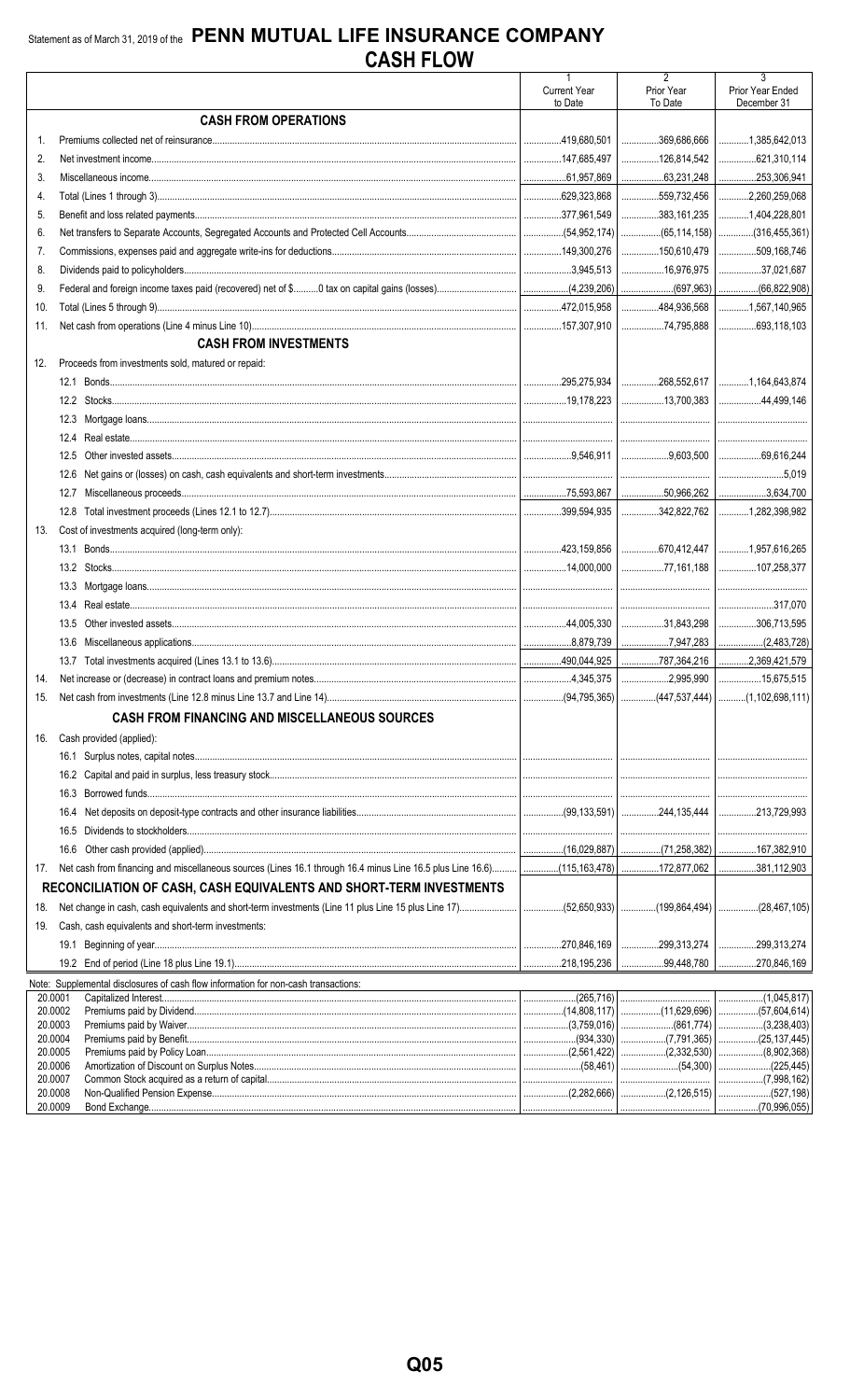|     | DIRECT PREMIUMS AND DEPOSIT-TYPE CONTRACTS |                                |                                         |                                      |  |  |  |  |  |  |
|-----|--------------------------------------------|--------------------------------|-----------------------------------------|--------------------------------------|--|--|--|--|--|--|
|     |                                            | <b>Current Year</b><br>To Date | $\overline{2}$<br>Prior Year<br>To Date | 3<br>Prior Year<br>Ended December 31 |  |  |  |  |  |  |
|     |                                            |                                |                                         |                                      |  |  |  |  |  |  |
| 2.  |                                            |                                |                                         |                                      |  |  |  |  |  |  |
| 3.  |                                            |                                |                                         |                                      |  |  |  |  |  |  |
| 4.  |                                            |                                |                                         |                                      |  |  |  |  |  |  |
| 5.  |                                            |                                |                                         |                                      |  |  |  |  |  |  |
| 6.  |                                            |                                |                                         |                                      |  |  |  |  |  |  |
| 7.  |                                            |                                |                                         |                                      |  |  |  |  |  |  |
| 8.  |                                            |                                |                                         |                                      |  |  |  |  |  |  |
| 9.  |                                            |                                |                                         |                                      |  |  |  |  |  |  |
| 10. |                                            |                                |                                         |                                      |  |  |  |  |  |  |
|     |                                            |                                |                                         |                                      |  |  |  |  |  |  |
|     |                                            |                                |                                         |                                      |  |  |  |  |  |  |
|     |                                            |                                |                                         |                                      |  |  |  |  |  |  |
| 14. |                                            |                                |                                         |                                      |  |  |  |  |  |  |
|     |                                            |                                |                                         |                                      |  |  |  |  |  |  |

| <b>DETAILS OF WRITE-INS</b> |  |  |  |  |  |  |  |  |
|-----------------------------|--|--|--|--|--|--|--|--|
|                             |  |  |  |  |  |  |  |  |
|                             |  |  |  |  |  |  |  |  |
|                             |  |  |  |  |  |  |  |  |
|                             |  |  |  |  |  |  |  |  |
|                             |  |  |  |  |  |  |  |  |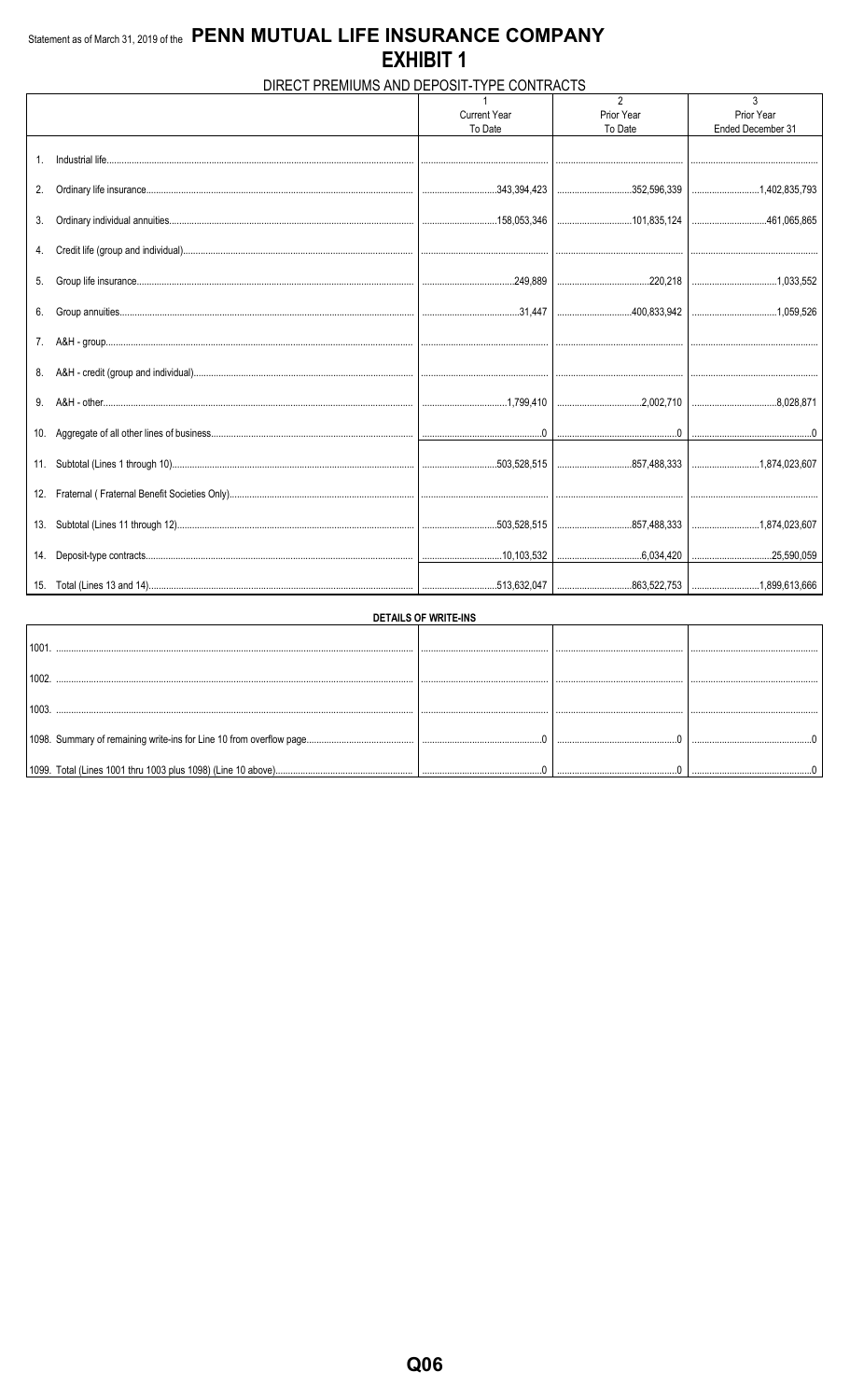#### **Note 1 – Summary of Significant Accounting Policies and Going Concern**

A. Accounting Practices

The financial statements of The Penn Mutual Life Insurance Company ("the Company") have been prepared in conformity with statutory accounting practices ("SAP") prescribed or permitted by the Insurance Department of the Commonwealth of Pennsylvania. Insurance companies domiciled in Pennsylvania are required to prepare their statutory financial statements in accordance with the National Association of Insurance Commissioners' *Accounting Practices and Procedures* manual, (referred to as NAIC SAP), subject to any deviations prescribed or permitted by the Pennsylvania Insurance Commissioner. The Company employs no permitted practices or significant prescribed practices, which differ from NAIC SAP in the preparation of its financial statements.

A reconciliation of the Company's net income and capital and surplus between NAIC SAP and practices prescribed and permitted by the State of Pennsylvania is shown below:

#### B. Use of Estimates in the Preparation of the Financial Statement

The preparation of financial statements in conformity with Statutory Accounting Principles requires management to make estimates and assumptions that affect the reported amounts of assets and liabilities. It also requires the disclosure of contingent assets and liabilities at the date of the financial statements and the reported amounts of revenue and expenses during the period. Actual results could differ from those estimates. Included among the material reported amounts and disclosures that require extensive use of estimates are:

- Carrying value of certain invested assets and derivatives
- Liabilities for reserves and funds for payment of insurance and annuity benefits
- Accounting for income taxes and valuation of deferred income tax assets and liabilities and unrecognized tax benefits
- Litigation and other contingencies
- Pension and other postretirement and postemployment benefits

|     |                                        |            | F/S Page   | $F/S$ Line $#$ | Current Year to     |     |               |
|-----|----------------------------------------|------------|------------|----------------|---------------------|-----|---------------|
|     |                                        | SSAP#      |            |                | Date                |     | 2018          |
|     | <b>INET INCOME</b>                     |            |            |                |                     |     |               |
| (1) | PENN MUTUAL LIFE INSURANCE COMPANY     |            |            |                |                     |     |               |
|     | Company state basis                    |            |            |                |                     |     |               |
|     | (Page 4, Line 35, Columns 1 & 3)       | <b>XXX</b> | <b>XXX</b> | <b>XXX</b>     | 31,619,309<br>S     | l\$ | 37,515,095    |
| (2) | State Prescribed Practices that are an |            |            |                |                     |     |               |
|     | increase/(decrease) from NAIC SAP      |            |            |                |                     |     |               |
|     |                                        |            |            |                | \$                  | \$  |               |
| (3) | State Permitted Practices that are an  |            |            |                |                     |     |               |
|     | increase/(decrease) from NAIC SAP      |            |            |                |                     |     |               |
|     |                                        |            |            |                | \$                  | \$  |               |
| (4) | NAIC SAP $(1 – 2 – 3 = 4)$             | XXX        | XXX        | XXX            | \$<br>31,619,309    | \$  | 37,515,095    |
|     | <b>ISURPLUS</b>                        |            |            |                |                     |     |               |
| (5) | PENN MUTUAL LIFE INSURANCE COMPANY     |            |            |                |                     |     |               |
|     | Company state basis                    |            |            |                |                     |     |               |
|     | (Page 3, line 38, Columns 1 & 2)       | <b>XXX</b> | <b>XXX</b> | XXX            | \$<br>1,778,917,716 | S   | 1,853,575,962 |
| (6) | State Prescribed Practices that are an |            |            |                |                     |     |               |
|     | increase/(decrease) from NAIC SAP      |            |            |                |                     |     |               |
|     |                                        |            |            |                | \$                  | \$  |               |
| (7) | State Permitted Practices that are an  |            |            |                |                     |     |               |
|     | increase/(decrease) from NAIC SAP      |            |            |                |                     |     |               |
|     |                                        |            |            |                | \$                  | \$  |               |
| (8) | NAIC SAP $(5 - 6 - 7 = 8)$             | <b>XXX</b> | <b>XXX</b> | XXX            | \$<br>1,778,917,716 | \$  | 1,853,575,962 |

C. Accounting Policy

No significant changes.

D. Going Concern

Not applicable

#### **Note 2 – Accounting Changes and Corrections of Errors**

No significant changes

#### **Note 3 – Business Combinations and Goodwill**

No significant changes

#### **Note 4 – Discontinued Operations**

No significant changes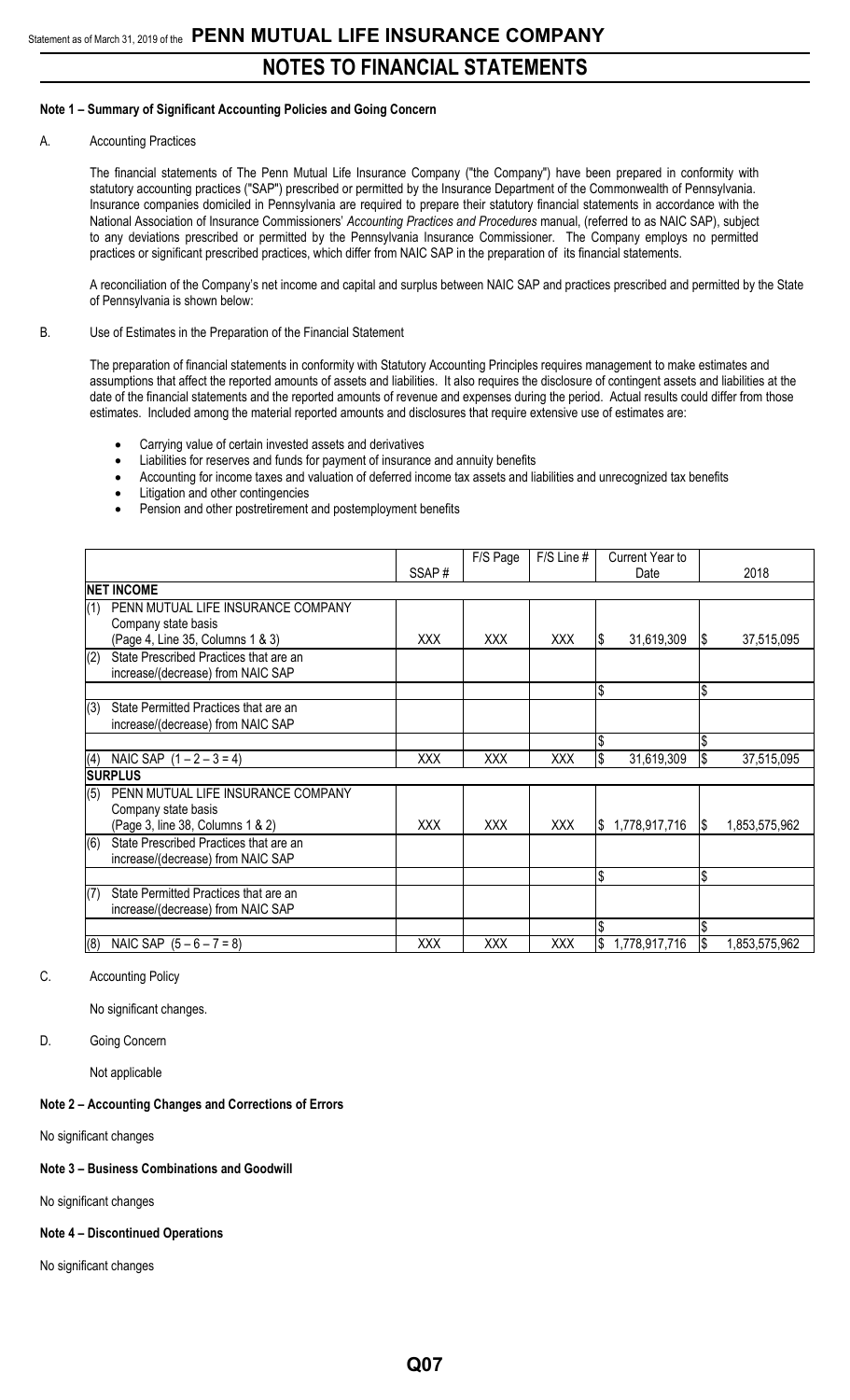#### **Note 5 – Investments**

- D. Loan-Backed Securities
	- (1) Description of Sources Used to Determine Prepayment Assumptions Prepayment assumptions are based on borrower constraints and economic incentives such as original term, age, and coupon of the loan as affected by the interest rate environment.
	- (2) There were no other than temporary impairments recognized on loan-backed securities for the period ended March 31, 2019.
	- (3) Recognized OTTI securities

There were no securities through March 31, 2019 in which the Compnay recognized the non-interest portion of other-than-temporary impairments.

(4) All impaired securities (fair value is less than cost or amortized cost) for which an other-than-temporary impairment has not been recognized in earnings as a realized loss (including securities with a recognized other-than-temporary impairment for non-interest related declines when a non-recognized interest related impairment remains):

| The aggregate amount of unrealized losses:                             | Less than 12 Months | 11,797,000  |
|------------------------------------------------------------------------|---------------------|-------------|
|                                                                        | 12 Months or Longer | 20,271,000  |
| The aggregate related fair value of securities with unrealized losses: | Less than 12 Months | 618,737,000 |
|                                                                        | 12 Months or Longer | 434,191,000 |

(5) Information Investor Considered in Reaching Conclusion that Impairments are Not Other-Than-Temporary The Company conducts a periodic management review of all bonds including those in default, not-in-good standing, or otherwise designated by management. The Company also considers other qualitative and quantitative factors in determining the existence of OTTI including, but not limited to, unrealized loss trend analysis and significant short-term changes in value, default rates, delinquency rates, percentage of nonperforming loans, prepayments, and severities.

E. Dollar Repurchase Agreements and/or Securities Lending Transactions

Not applicable

F. Repurchase Agreements Transactions Accounted for as Secured Borrowing

Not applicable

G. Reverse Repurchase Agreements Transactions Accounted for as Secured Borrowing Repurchase Transactions – Cash Provider – Overview of Secured Borrowing Transactions

Not applicable

H. Repurchase Agreements Transactions Accounted for as a Sale Repurchase Transaction – Cash Taker – Overview of Sale Transactions

Not applicable

I. Reverse Repurchase Agreements Transactions Accounted for as a Sale Repurchase Transaction – Cash Provider – Overview of Sale Transactions

Not applicable

M. Working Capital Finance Investments

The Company did not have any working capital finance investments at March 31, 2019.

N. Offsetting and Netting of Assets and Liabilities

The Company did not have any assets or liabilities that are offset and reported net in accordance with a valid right to offset as of March 31, 2019.

#### **Note 6 – Joint Ventures, Partnerships and Limited Liability Companies**

No significant changes

#### **Note 7 – Investment Income**

No significant changes

**Note 8 – Derivative Instruments**

No significant changes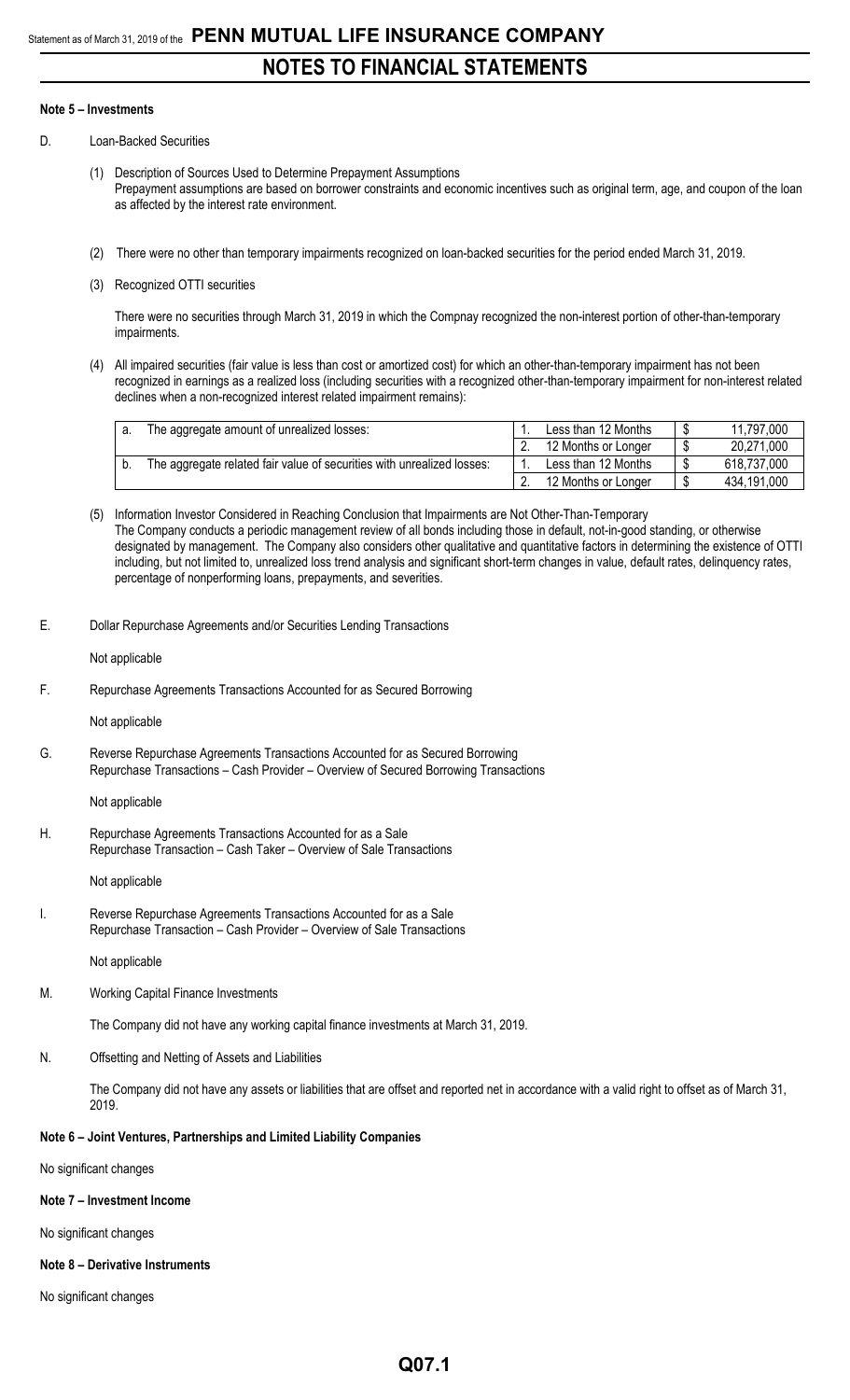#### **Note 9 – Income Taxes**

No significant changes

#### **Note 10 – Information Concerning Parent, Subsidiaries, Affiliates and Other Related Parties**

No significant changes

#### **Note 11 – Debt**

- B. FHLB (Federal Home Loan Bank) Agreements
	- (1) Information on the Nature of the Agreement

The Company is a member of the FHLB-PGH, which provides access to collateralized advances, collateralized funding agreements, and other FHLB-PGH products. Collateralized advances from the FHLB-PGH are classified in "Borrowed money." Collateralized funding agreements issued to the FHLB-PGH are classified as liabilities for deposit-type funds and are recorded within Reserves and funds for payment of insurance and annuity benefits. FHLB-PGH is a first-priority secured creditor. The Company' s membership in FHLB-PGH requires the ownership of member stock, and borrowings from FHLB-PGH require the purchase of FHLB-PGH activity based stock in an amount equal to 4% of the outstanding borrowings. All FHLB-PGH stock purchased by the Company is classified as restricted general account investments within Common stock - unaffiliated. The Company's borrowing capacity is determined by the lesser of the assets available to be pledged as collateral to FHLB-PGH or 10% of the Company's prior period admitted general account assets. The fair value of the qualifying assets pledged as collateral by the Company must be maintained at certain specified levels of the borrowed amount, which can vary, depending on the nature of the assets pledged. The Company's agreement allows for the substitution of assets and the advances are pre-payable. Current borrowings are subject to prepayment penalties.

- (2) FHLB Capital Stock
	- a. Aggregate Totals
		- 1. Current Year to Date

|     |                                           | Total         | General    | Separate |
|-----|-------------------------------------------|---------------|------------|----------|
|     |                                           | $2 + 3$       | Account    | Accounts |
| (a) | Membership Stock - Class A                |               |            |          |
| (b) | Membership Stock - Class B                | 2,451,800     | 2,451,800  |          |
| (c) | <b>Activity Stock</b>                     | 20,000,000    | 20,000,000 |          |
| (d) | <b>Excess Stock</b>                       |               |            |          |
| (e) | Aggregate Total (a+b+c+d)                 | 22,451,800    | 22,451,800 | \$       |
| (f) | Actual or estimated borrowing capacity as |               |            |          |
|     | determined by the insurer                 | 1,375,908,000 | XXX        | XXX      |

2. Prior Year

|     |                                                                        | Total<br>$2 + 3$ | General<br>Account | Separate<br>Accounts |  |
|-----|------------------------------------------------------------------------|------------------|--------------------|----------------------|--|
| (a) | Membership Stock - Class A                                             |                  |                    |                      |  |
| (b) | Membership Stock - Class B                                             | 2,451,800        | 2,451,800          |                      |  |
| (c) | <b>Activity Stock</b>                                                  | 24,000,000       | 24,000,000         |                      |  |
| (d) | <b>Excess Stock</b>                                                    |                  |                    |                      |  |
| (e) | Aggregate Total (a+b+c+d)                                              | 26,451,800       | 26,451,800         | 1\$                  |  |
| (f) | Actual or estimated borrowing capacity as<br>determined by the insurer | 1,263,983,000    | XXX                | XXX                  |  |

#### b. Membership Stock (Class A and B) Eligible for Redemption

|            |                 |                  |           | Eligible for Redemption |                |              |  |  |  |  |
|------------|-----------------|------------------|-----------|-------------------------|----------------|--------------|--|--|--|--|
|            |                 |                  |           |                         |                |              |  |  |  |  |
|            | Current Year to |                  |           |                         |                |              |  |  |  |  |
| Membership | Date Total      | Not Eligible for | Less than | 6 Months to Less        | 1 to Less Than |              |  |  |  |  |
| Stock      | (2+3+4+5+6)     | Redemption       | 6 Months  | Than 1 Year             | 3 Years        | 3 to 5 Years |  |  |  |  |
| Class A    |                 |                  |           |                         |                |              |  |  |  |  |
| Class B    | 2,451,800       |                  |           |                         |                | 2,451,800    |  |  |  |  |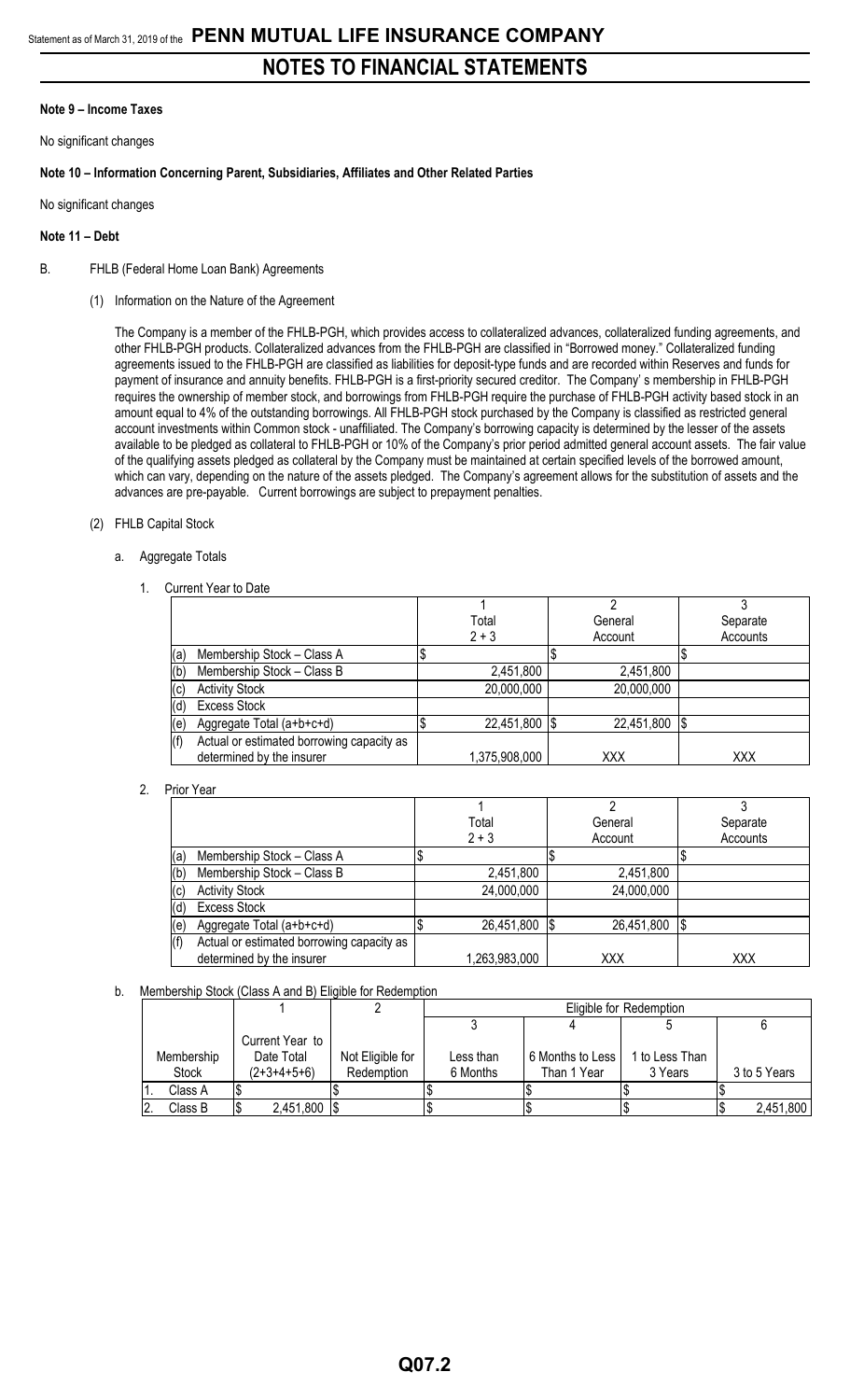#### (3) Collateral Pledged to FHLB

a. Amount Pledged as of Reporting Date

|                |                                                 |                  | 2              |                 |
|----------------|-------------------------------------------------|------------------|----------------|-----------------|
|                |                                                 |                  |                | Aggregate Total |
|                |                                                 | Fair Value       | Carrying Value | Borrowing       |
| $\mathbf{1}$ . | Current Year Total to Date General and Separate |                  |                |                 |
|                | Accounts                                        |                  |                |                 |
|                | Total Collateral Pledged (Lines 2+3)            | 820,281,000   \$ | 756,815,000 \$ | 500,000,000     |
| 2.             | <b>Current Year to Date General Account</b>     |                  |                |                 |
|                | <b>Total Collateral Pledged</b>                 | 820,281,000      | 756,815,000    | 500,000,000     |
| 3.             | Current Year to Date Separate Accounts          |                  |                |                 |
|                | <b>Total Collateral Pledged</b>                 |                  |                |                 |
| 14.            | Prior Year Total General and Separate Accounts  |                  |                |                 |
|                | <b>Total Collateral Pledged</b>                 | 821,563,000   \$ | 787,003,000 \$ | 600,000,000     |

#### b. Maximum Amount Pledged During Reporting Period

|     |                                                                                   |                  |                | Amount of Borrowed at |
|-----|-----------------------------------------------------------------------------------|------------------|----------------|-----------------------|
|     |                                                                                   |                  |                | Time of Maximum       |
|     |                                                                                   | Fair Value       | Carrying Value | Collateral            |
| ١1. | Current Year to Date Total General and Separate<br>Accounts                       |                  |                |                       |
|     | Total Collateral Pledged (Lines 2+3)                                              | 820,281,000   \$ | 756,815,000 \$ | 500,000,000           |
| 12. | <b>Current Year to Date General Account</b><br>Total Collateral Pledged           | 820,281,000      | 756,815,000    | 500,000,000           |
| 3.  | Current Year to Date Separate Accounts<br><b>Total Collateral Pledged</b>         |                  |                |                       |
| 4.  | Prior Year Total General and Separate Accounts<br><b>Total Collateral Pledged</b> | 843,417,000 \$   | 806,781,000 \$ | 700,000,000           |

#### (4) Borrowing from FHLB

- a. Amount as of the Reporting Date
	- 1. Current Year to Date

|     |                           | Total       | General              | Separate | <b>Funding Agreements</b>   |
|-----|---------------------------|-------------|----------------------|----------|-----------------------------|
|     |                           | $2 + 3$     | Account              | Accounts | <b>Reserves Established</b> |
| (a  | Debt                      |             |                      |          | XXX                         |
| (b) | <b>Funding Agreements</b> | 500,000,000 | 500,000,000          |          | 502,297,000                 |
| (c) | Other                     |             |                      |          | XXX                         |
| (d) | Aggregate Total           |             |                      |          |                             |
|     | $(a+b+c)$                 | 500,000,000 | 500,000,000<br>- 1\$ |          | 502,297,000                 |

2. Prior Year

|     |                           | Total       |       | General     | Separate | <b>Funding Agreements</b> |
|-----|---------------------------|-------------|-------|-------------|----------|---------------------------|
|     |                           | $2 + 3$     |       | Account     | Accounts | Reserves Established      |
| (a) | Debt                      |             |       |             |          | XXX                       |
| (b) | <b>Funding Agreements</b> | 600,000,000 |       | 600,000,000 |          | 602,563,000               |
| (c) | Other                     |             |       |             |          | XXX                       |
| (d) | Aggregate Total           |             |       |             |          |                           |
|     | (a+b+c)                   | 600,000,000 | - 1\$ | 600,000,000 |          | 602,563,000               |

#### b. Maximum Amount During Reporting Period (Current Year to Date)

|     |                               | Total       | General     | Separate |
|-----|-------------------------------|-------------|-------------|----------|
|     |                               | $2 + 3$     | Account     | Accounts |
| . . | Debt                          |             |             |          |
| 2   | <b>Funding Agreements</b>     | 500,000,000 | 500,000,000 |          |
| 3.  | Other                         |             |             |          |
| 14. | Aggregate Total (Lines 1+2+3) | 500,000,000 | 500,000,000 |          |

#### c. FHLB – Prepayment Obligations

|     |                           | Does the Company have            |
|-----|---------------------------|----------------------------------|
|     |                           | Prepayment Obligations under the |
|     |                           | Following Arrangements (YES/NO)  |
|     | Debt                      |                                  |
| 12. | <b>Funding Agreements</b> | NΩ                               |
|     | )ther                     |                                  |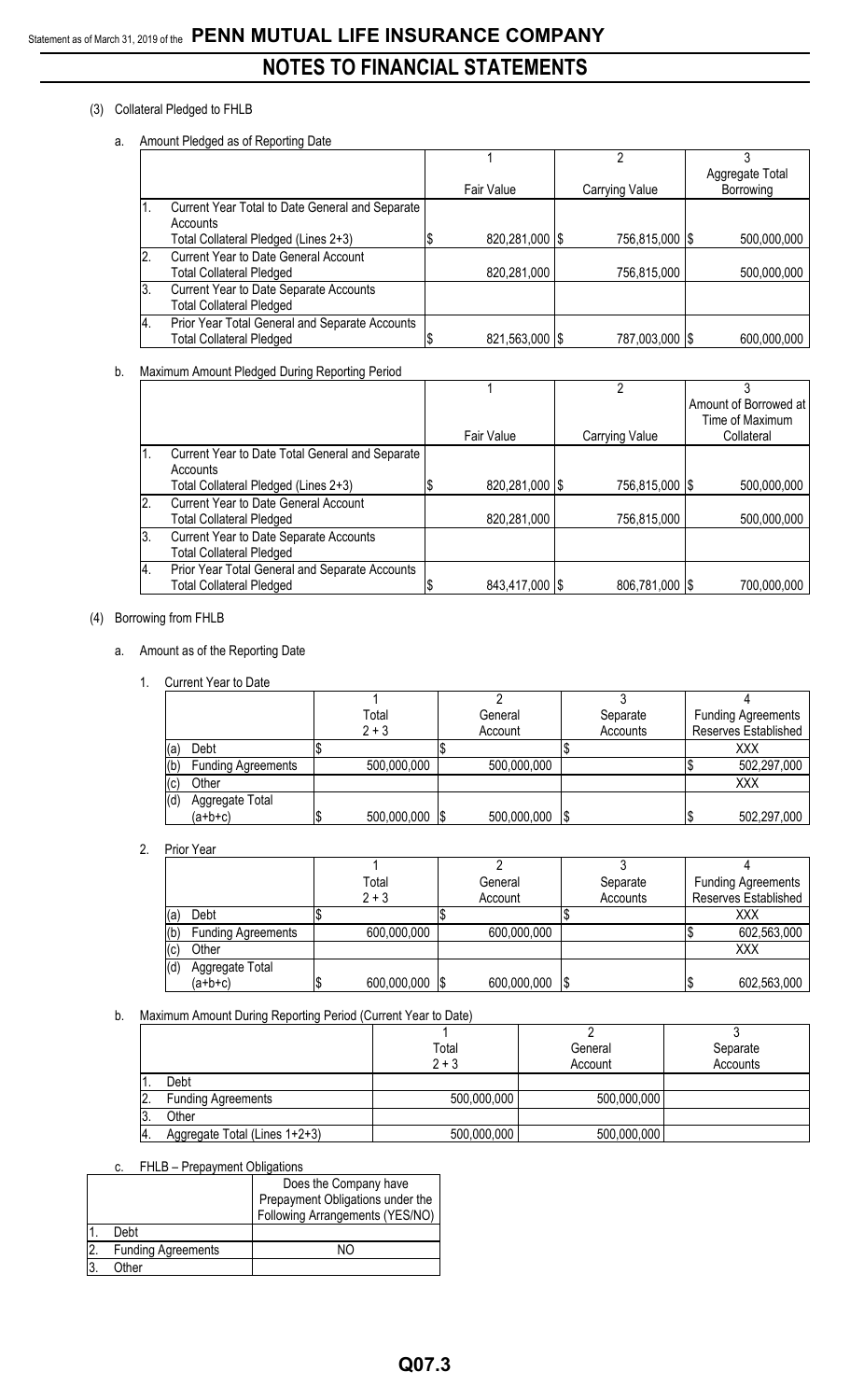**Note 12 – Retirement Plans, Deferred Compensation, Postemployment Benefits and Compensated Absences and Other Postretirement Benefit Plans**

#### A. Defined Benefit Plan

(4) Components of Net Periodic Benefit Cost

|     |                                                                  |                    | <b>Pension Benefits</b> |                     |                 |     | <b>Postretirement Benefits</b> | Special or Contractual<br>Benefits per SSAP No. 11 |      |  |
|-----|------------------------------------------------------------------|--------------------|-------------------------|---------------------|-----------------|-----|--------------------------------|----------------------------------------------------|------|--|
|     |                                                                  | Current Year to    |                         |                     | Current Year to |     |                                |                                                    |      |  |
|     |                                                                  | Date               |                         | 2018                | Date            |     | 2018                           | Date                                               | 2018 |  |
| a.  | Service cost                                                     |                    | \$                      |                     | 70,000<br>\$    | S.  | 87,000                         | $\boldsymbol{\mathsf{S}}$                          | \$   |  |
| b.  | Interest cost                                                    | (2,070,000)        |                         | (1,924,000)         | 151,000         |     | 141,000                        |                                                    |      |  |
| C.  | Expected return on<br>plan assets                                |                    |                         |                     |                 |     |                                |                                                    |      |  |
| d.  | Transition asset or<br>obligation                                |                    |                         |                     |                 |     |                                |                                                    |      |  |
| le. | Gains and losses                                                 | 334,000            |                         | 251,000             | (46,000)        |     | (12,000)                       |                                                    |      |  |
| f.  | Prior service cost or<br>credit                                  |                    |                         |                     | 62,000          |     | 1,000                          |                                                    |      |  |
| g.  | Gain or loss<br>recognized due to a<br>settlement<br>curtailment |                    |                         |                     |                 |     |                                |                                                    |      |  |
| lh. | Total net periodic<br>benefit cost                               | (1,736,000)<br>1\$ | 1\$                     | $(1,673,000)$ \\ \$ | 237,000         | 1\$ | 217,000                        | - 1                                                | \$   |  |

**Note 13 – Capital and Surplus, Shareholder's Dividend Restrictions and Quasi-Reorganizations**

No significant changes

#### **Note 14 – Liabilities, Contingencies and Assessments**

No significant changes

#### **Note 15 – Leases**

No significant changes

**Note 16 – Information about Financial Instruments with Off-Balance Sheet Risk and Financial Instruments with Concentrations of Credit Risk**

No significant changes

#### **Note 17 – Sale, Transfer and Servicing of Financial Assets and Extinguishments of Liabilities**

B. Transfer and Servicing of Financial Assets

There have been no transfer or servicing of financial assets through March 31, 2019.

- C. Wash Sales
	- (1) In the course of the Company's asset management, securities are sold and reacquired within 30 days of the sale date to enhance the Company's yield on its investment portfolio.
	- (2) The details by NAIC designation 3 or below, or unrated of securities sold during the current period and reacquired within 30 days of the sale date are:

|               | <b>NAIC</b> | Number of     |            | Book Value of            |            | Cost of Securities |      |             |
|---------------|-------------|---------------|------------|--------------------------|------------|--------------------|------|-------------|
| Description   | Designation | l ransactions | Securities | Sold                     |            | Repurchased        |      | Gain/(Loss) |
| Common Stocks |             |               |            | ,000<br>0.244<br>ا ا ف.ع | - 10<br>ΙW | 2,309,000          | - \$ | 1,000       |

#### **Note 18 – Gain or Loss to the Reporting Entity from Uninsured Plans and the Portion of Partially Insured Plans**

No significant changes

#### **Note 19 – Direct Premium Written/Produced by Managing General Agents/Third Party Administrators**

No significant changes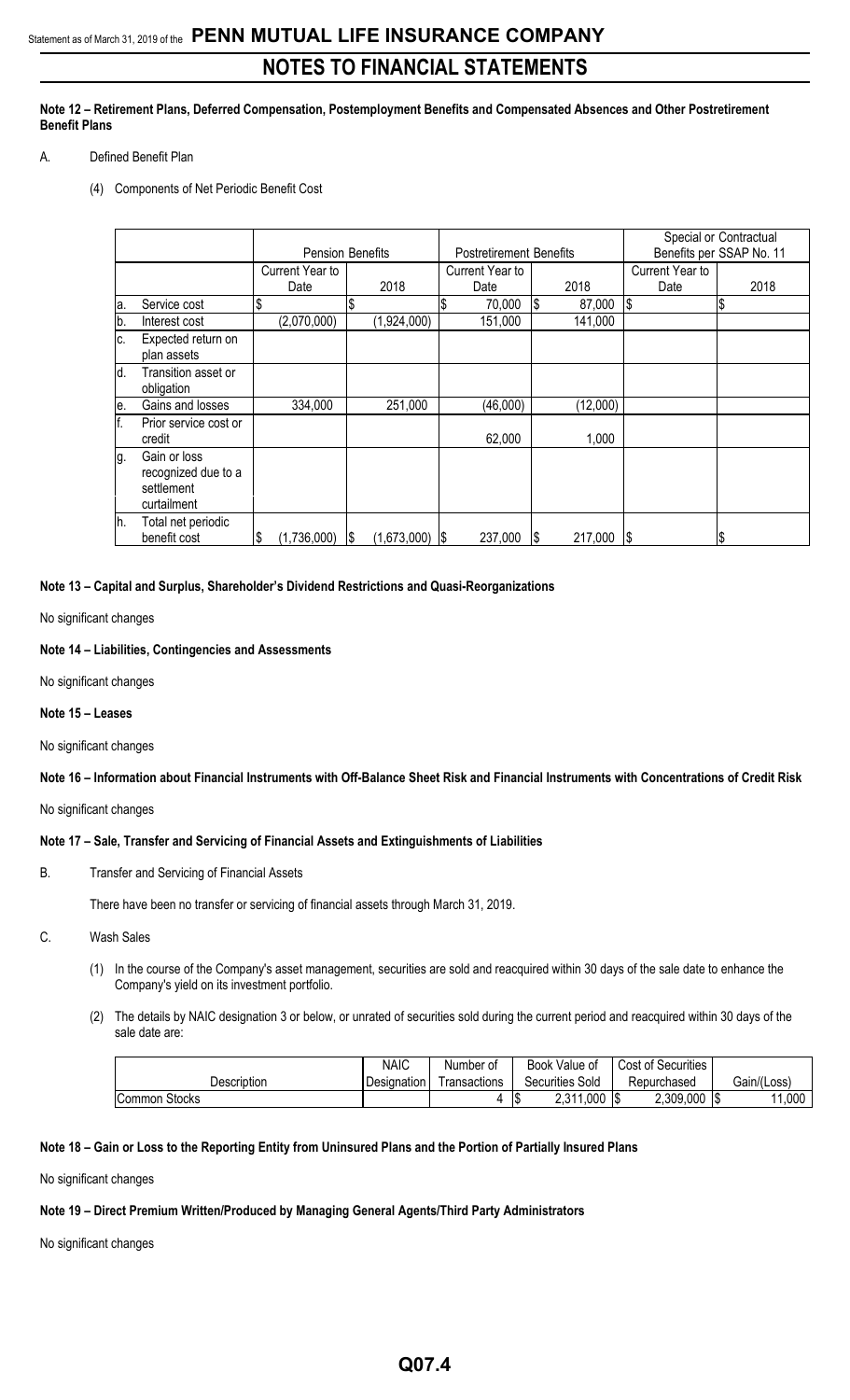#### **Note 20 – Fair Value Measurements**

#### A. Fair Value Measurements

(1) Fair Value Measurements at Reporting Date

|                                                 |                    |                               |                   | Net Asset   |                  |
|-------------------------------------------------|--------------------|-------------------------------|-------------------|-------------|------------------|
| Description for Each Type of Asset or Liability | Level 1            | Level 2                       | Level 3           | Value (NAV) | Total            |
| Assets at Fair Value                            |                    |                               |                   |             |                  |
| <b>Commercial MBS</b>                           | \$                 | \$<br>8,254,000               | \$                | \$          | \$<br>8,254,000  |
| Asset-backed securities                         | \$                 | 261,000<br>\$                 | \$                | \$          | \$<br>261,000    |
| Corporate securities                            | \$                 | 13,970,000<br>$\frac{3}{2}$   | \$                | \$          | \$<br>13,970,000 |
| Common Stock - Unaffiliated                     | \$<br>47,035,000   | \$                            | \$22,463,000      | \$          | \$<br>69,498,000 |
| <b>Futures</b>                                  | 884,000<br>\$      | \$                            | \$                | \$          | \$<br>884,000    |
|                                                 |                    |                               |                   | \$          |                  |
| Options                                         | \$                 | \$<br>9,460,000               | $\boldsymbol{\$}$ |             | \$<br>9,460,000  |
| <b>Swaps</b>                                    | \$                 | \$224,450,000                 | \$                | \$          | \$224,450,000    |
| Separate Account Assets                         | \$8,020,401,000 \$ |                               | \$                | \$          | \$8,020,401,000  |
| Total                                           |                    | \$8,068,320,000 \$256,395,000 | 22,463,000<br>\$  | \$          | \$8,347,178,000  |
| Liabilities at Fair Value                       |                    |                               |                   |             |                  |
| <b>Futures</b>                                  | \$<br>81,000       | $\boldsymbol{\hat{\theta}}$   | \$                | \$          | \$<br>81,000     |
| Options                                         | \$                 | \$28,608,000                  | \$                | \$          | \$<br>28,608,000 |
| <b>Swaps</b>                                    | \$                 | \$367,402,000                 | \$                | \$          | \$367,402,000    |
| Total                                           | \$<br>81,000       | \$396,010,000                 | \$                | \$          | \$396,091,000    |

(2) Fair Value Measurements in (Level 3) of the Fair Value Hierarchy

|                    |              |         |                              | Total           |             |             |          |                    |         |              |
|--------------------|--------------|---------|------------------------------|-----------------|-------------|-------------|----------|--------------------|---------|--------------|
|                    |              |         |                              | Gains and Total |             |             |          |                    |         |              |
|                    |              |         |                              | Losses)         | Gains and   |             |          |                    |         | Ending       |
|                    |              |         | Transfers Transfers Included |                 | (Losses)    |             |          |                    |         | Balance as   |
|                    | Beginning    | Into    | Out of                       | in Net          | Included in |             | Issuance |                    | Settle- | of Current   |
| Description        | Balance      | Level 3 | Level 3                      | <b>Income</b>   | Surplus     | Purchases   | S        | Sales              | ments   | Period       |
| Assets<br>la.      |              |         |                              |                 |             |             |          |                    |         |              |
| Common Stock -     |              |         |                              |                 |             |             |          |                    |         |              |
| Unaffiliated       | \$26,463,000 | \$      | \$                           | J               |             | \$2,000,000 | 1\$      | \$(6,000,000)      | 1\$     | \$22,463,000 |
| Total              | \$26,463,000 | \$      | \$                           | ¢<br>Œ          |             | \$2,000,000 | 1\$      | $$(6,000,000)$ \\$ |         | \$22,463,000 |
| Liabilities<br>Ib. |              |         |                              |                 |             |             |          |                    |         |              |
|                    |              | \$      | \$                           | \$              | J           | ΙÞ          |          | \$                 | IJ      |              |
| Total              |              | \$      | \$                           | \$              | \$          | 1\$         | 1\$      | \$                 | ıΦ      | 1\$          |

(3) Policies when Transfers Between Levels are Recognized The Company recognizes transfers into Level 3 as of the end of the period in which the circumstances leading to the transfer occurred. The Company recognizes transfers out of Level 3 at the beginning of a period in which the circumstances leading to the transfer occurred.

(4) Description of Valuation Techniques and Inputs Used in Fair Value Measurement

The fair values of the Company's debt securities are generally based on quoted market prices or prices obtained from independent pricing services. In order to validate reasonability, prices are reviewed by investment professionals through comparison with directly observed recent market trades or color or by comparison of significant inputs used by the pricing service to the Company's observations of those inputs in the market. Consistent with the fair value hierarchy described above, securities with quoted market prices or corroborated valuations from pricing services are generally reflected within Level 2. Inputs considered to be standard for valuations by the independent pricing service include: benchmark yields, reported trades, broker/dealer quotes, issuer spreads, two-sided markets, benchmark securities, bids, offers, reference data and industry and economic events. In circumstances where prices from pricing services are reviewed for reasonability but cannot be corroborated to observable market data as noted above, these security values are recorded in Level 3 in the Company's fair value hierarchy. Under certain conditions, the Company may conclude pricing information received from third party pricing services is not reflective of market activity and may over-ride that information with a valuation that utilizes market information and activity.

In circumstances where market data such as quoted market prices or vendor pricing is not available, internal estimates based on significant observable inputs are used to determine fair value. This category also includes fixed income securities priced internally. Inputs considered include: public debt, industrial comparables, underlying assets, credit ratings, yield curves, type of deal structure, collateral performance, loan characteristics and various indices, as applicable. Also included in Level 2 are private placement securities. Inputs considered are: public corporate bond spreads, industry sectors, average life, internal ratings, security structure, liquidity spreads, credit spreads and yield curves, as applicable. If the discounted cash flow model incorporates significant unobservable inputs, these securities

### **Q07.5**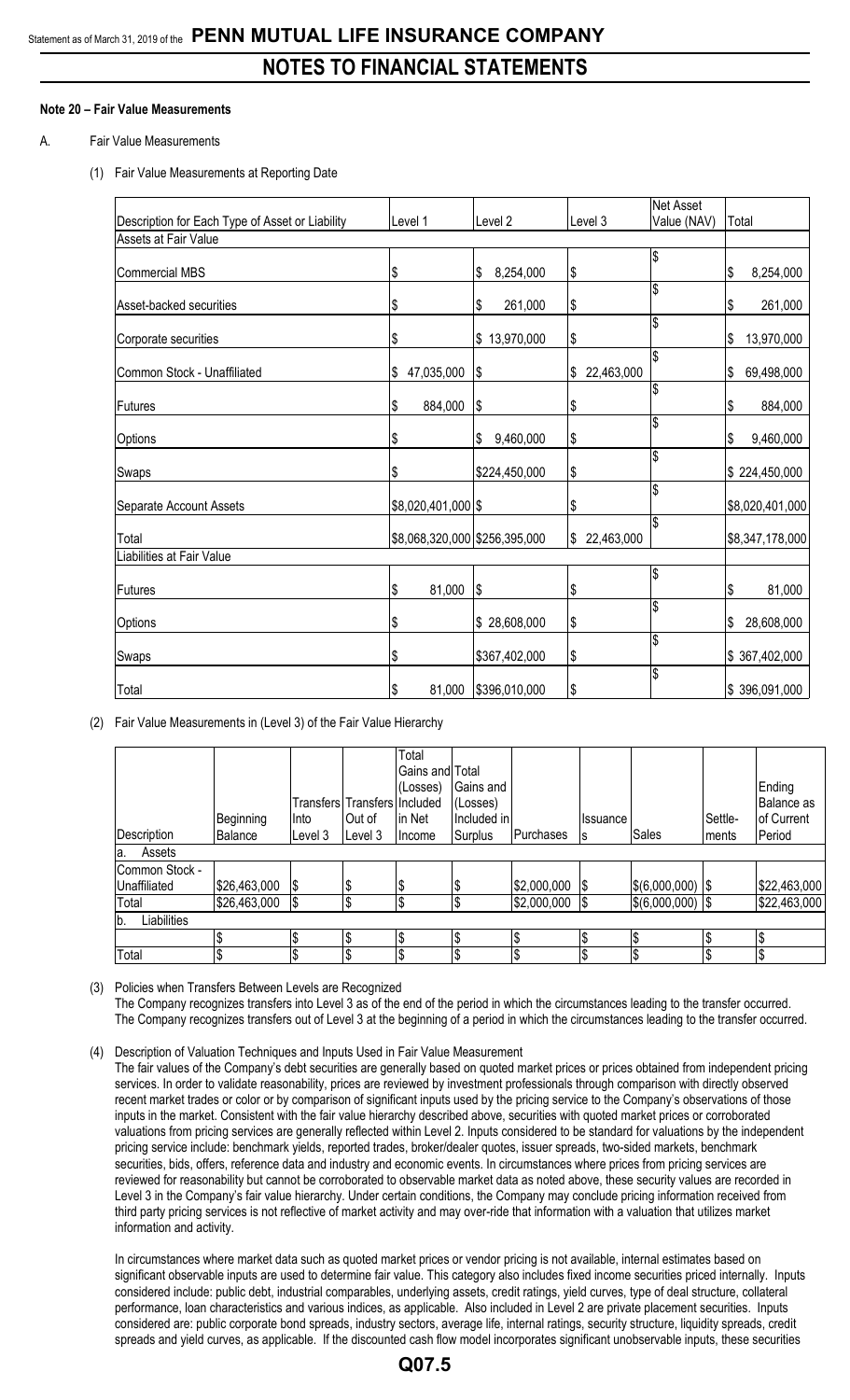would be reflected within Level 3 in the Company's fair value hierarchy.

In circumstances where significant observable inputs are not available, estimated fair value is calculated internally by using unobservable inputs. These inputs reflect the Company's assumptions about the inputs market participants would use in pricing the asset, and are therefore included in Level 3 in the Company's fair value hierarchy. Circumstances where observable market data is not available may include events such as market illiquidity and credit events related to the security.

Equity securities consist principally of investments in common and preferred stock of publicly traded companies. The fair values of most publicly traded equity securities are based on quoted market prices in active markets for identical assets and are classified within Level 1 in the Company's fair value hierarchy.

(5) Fair Value Disclosures

The fair values of derivative contracts are determined based on quoted prices in active exchanges or prices provided by counterparties, exchanges or clearing members as applicable, utilizing valuation models. The fair values of derivative contracts can be affected by changes in interest rates, foreign exchange rates, commodity prices, credit spreads, market volatility, expected returns and liquidity as well as other factors.

The Company's exchange traded futures include index futures that are valued using quoted prices in active markets and are classified within Level 1 in our fair value hierarchy.

Derivative positions traded in the OTC and cleared OTC derivative markets where fair value is determined by third party independent sources are classified within Level 2. These investments included: interest rate swaps, interest rate caps, total return swaps, swaptions, equity options, inflation swaps, forward contracts, and credit default swaps. OTC derivatives classified within Level 2 are valued using models generally accepted in the financial services industry that use actively quoted or observable market input values from external market data providers, broker dealer quotations, third-party pricing vendors and/or recent trading activity. Prices are reviewed by investment professionals through comparison with directly observed recent market trades, comparison with valuations estimated through use of valuation models maintained on an industry standard analytical and valuation platform, or comparison of all significant inputs used by the pricing service to observations of those inputs in the market.

B. Fair Value Reporting under SSAP 100 and Other Accounting Pronouncements

Not applicable

C. Fair Value Level

The following table summarizes the aggregate fair value for all financial instruments and the level within the fair value hierarchy in which the fair value measurements in their entirety fall, for which it is practicable to estimate fair value, at March 31, 2019:

|                               |                 |                                                 |                 |                 |                 | Net            | Not                      |
|-------------------------------|-----------------|-------------------------------------------------|-----------------|-----------------|-----------------|----------------|--------------------------|
|                               | Aggregate Fair  |                                                 |                 |                 |                 | Asset<br>Value | Practicable<br>(Carrying |
| Type of Financial Instrument  | Value           | <b>Admitted Assets</b>                          | (Level 1)       | (Level 2)       | (Level 3)       | (NAV)          | Value)                   |
|                               |                 |                                                 |                 |                 |                 |                |                          |
| <b>Financial Assets:</b>      | \$              | \$                                              | \$              | \$              | \$              |                |                          |
| Bonds                         |                 | \$10,526,302,000 \$10,075,641,000 \$801,693,000 |                 | \$9,655,530,000 | \$69,079,000    |                | S                        |
|                               |                 |                                                 |                 |                 |                 |                |                          |
| <b>Preferred Stock</b>        | \$115,663,000   | \$114,124,000                                   | \$77,210,000    | \$37,036,000    | \$<br>1,417,000 |                | \$                       |
|                               |                 |                                                 |                 |                 |                 |                |                          |
| Common Stock - Unaffiliated   | \$69,497,000    | \$69,497,000                                    | \$47,034,000    | \$              | \$22,463,000    |                | \$                       |
| Cash, Cash Equivalents and    |                 |                                                 |                 |                 |                 |                |                          |
| Short-Term Investments        | \$218,195,000   | \$218,195,000                                   | \$218,195,000   | \$              | \$              |                |                          |
| Derivatives                   | \$234,794,000   | \$239,387,000                                   | \$<br>884,000   | \$233,910,000   | \$              | \$             |                          |
|                               |                 |                                                 |                 |                 |                 |                |                          |
| Separate Account Assets       | \$8,020,401,000 | \$8,020,401,000                                 | \$8,020,401,000 | l\$             | \$              |                | \$                       |
|                               |                 |                                                 |                 |                 |                 | \$             |                          |
| <b>Financial Liabilities:</b> | \$              | \$                                              | \$              | \$              | \$              |                |                          |
| Investment Type Contracts:    | \$              | \$                                              | \$              | \$              | \$              |                | \$                       |
|                               |                 |                                                 |                 |                 |                 |                |                          |
| Individual Annuities          | \$2,397,923,906 | \$2,387,095,342                                 | \$              | \$              | \$2,397,923,906 |                |                          |
|                               |                 |                                                 |                 |                 |                 |                |                          |
| Derivatives                   | \$396,091,000   | \$396,010,000                                   | \$<br>81,000    | \$396,010,000   | \$              |                | S                        |
|                               |                 | \$8,020,401,000                                 | \$8,020,401,000 | l\$             | \$              |                |                          |
| Separate Account Liabilities  | \$8,020,401,000 |                                                 |                 |                 |                 |                |                          |

D. Not Practicable to Estimate Fair Value

|                                                                  |                   | <b>Effective Interest</b> |                  |             |
|------------------------------------------------------------------|-------------------|---------------------------|------------------|-------------|
| <b>Class</b><br><b>Financial</b><br>vpe of<br>Instrument<br>, or | Carrving<br>Value | Rate                      | Date<br>Maturity | Explanation |
|                                                                  | ש ו               |                           |                  |             |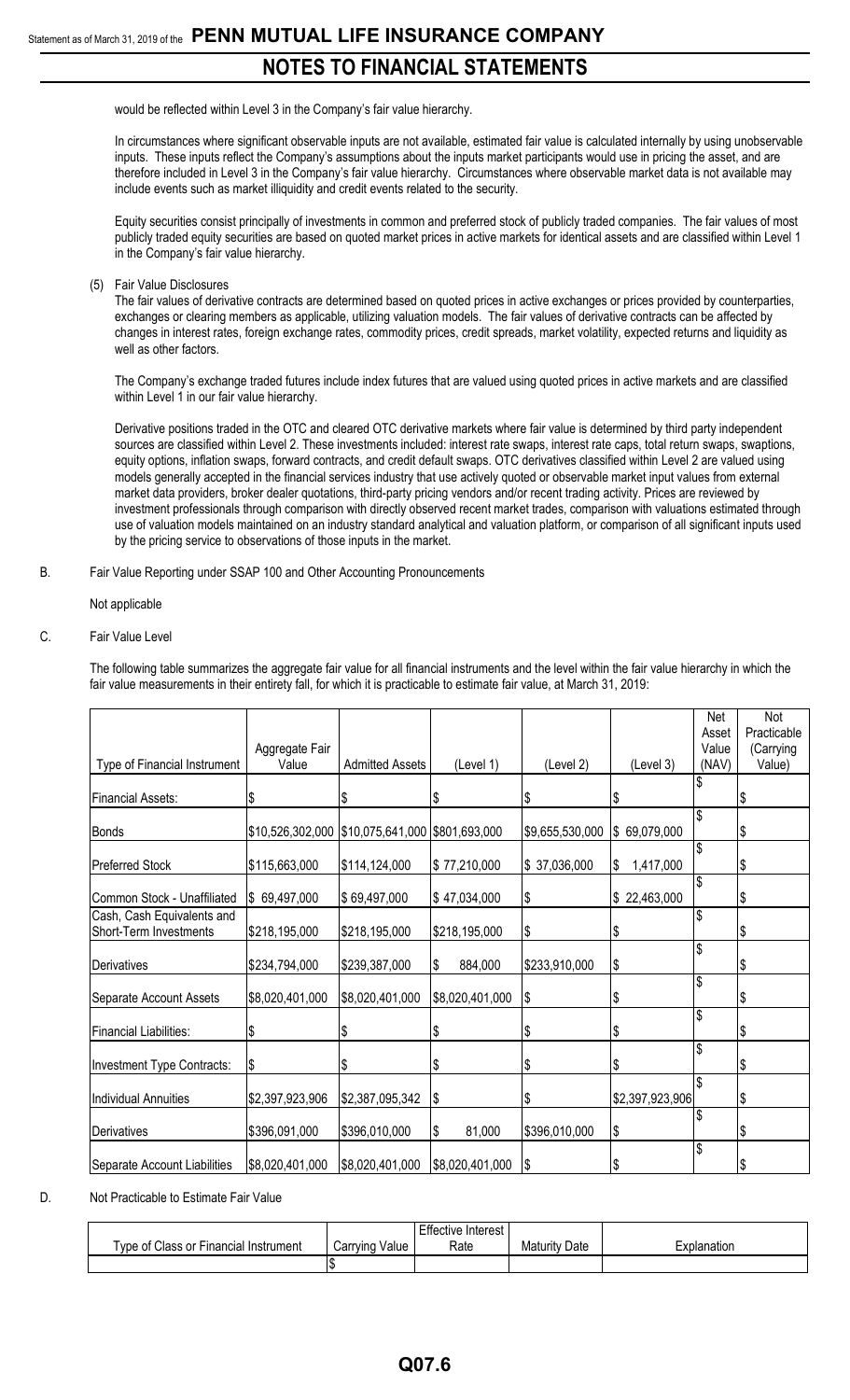#### **Note 21 – Other Items**

No significant changes

#### **Note 22 – Events Subsequent**

The Company has evaluated events subsequent to March 31, 2019, and has determined that there were no significant events requiring recognition in the financial statements.

#### **Note 23 – Reinsurance**

No significant changes

#### **Note 24 – Retrospectively Rated Contracts and Contracts Subject to Redetermination**

The Company does not have any retrospectively rated contracts.

#### **Note 25 – Change in Incurred Losses and Loss Adjustment Expenses**

Not applicable

#### **Note 26 – Intercompany Pooling Arrangements**

No significant changes

#### **Note 27 – Structured Settlements**

No significant changes

#### **Note 28 – Health Care Receivables**

No significant changes

#### **Note 29 – Participating Policies**

No significant changes

#### **Note 30 – Premium Deficiency Reserves**

No significant changes

#### **Note 31 – Reserves for Life Contracts and Deposit-Type Contracts**

No significant changes

#### **Note 32 – Analysis of Annuity Actuarial Reserves and Deposit Liabilities by Withdrawal Characteristics**

No significant changes

#### **Note 33 – Premium and Annuity Considerations Deferred and Uncollected**

No significant changes

#### **Note 34 – Separate Accounts**

No significant changes

**Note 35 – Loss/Claim Adjustment Expenses**

No significant changes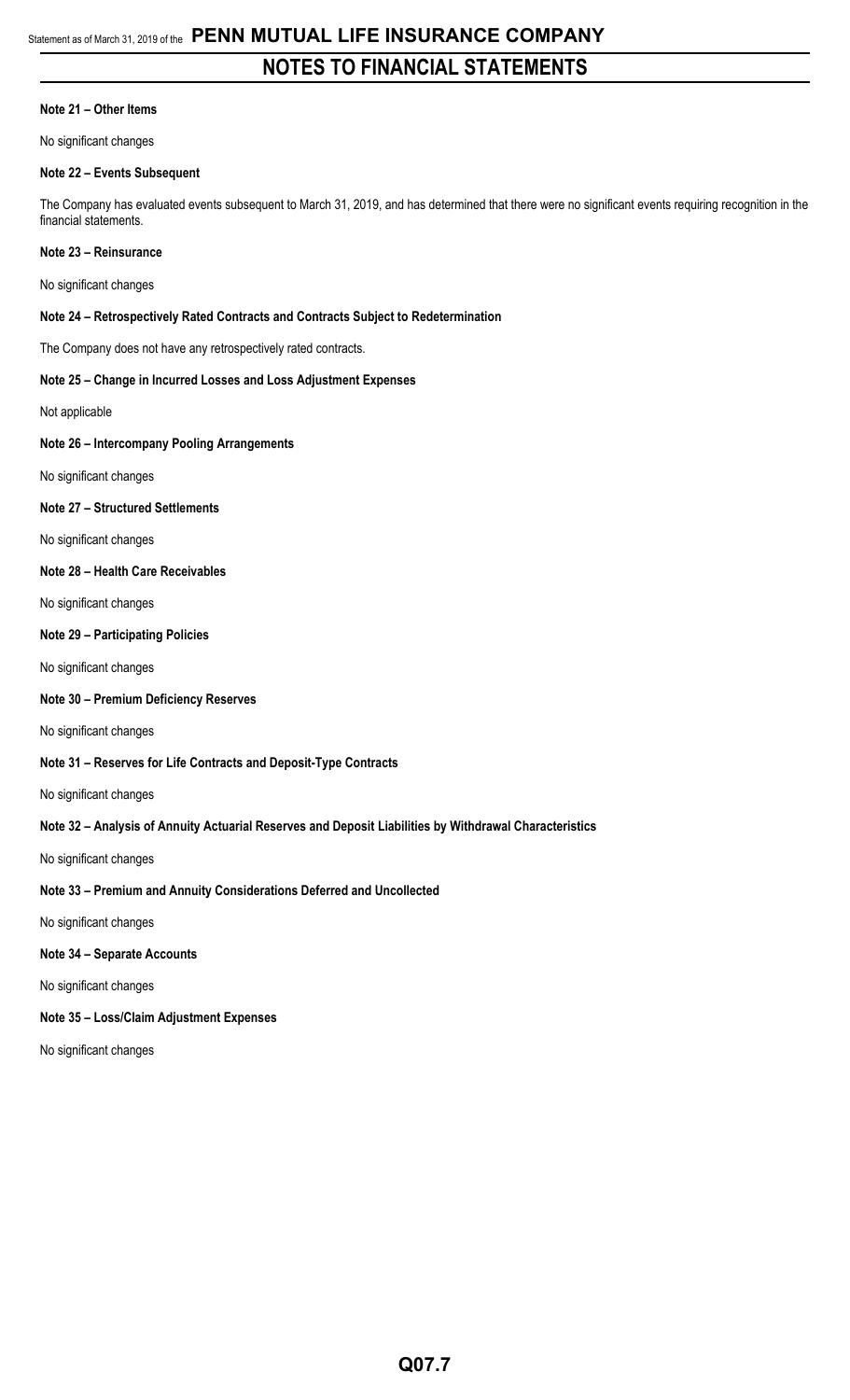## Statement as of March 31, 2019 of the **PENN MUTUAL LIFE INSURANCE COMPANY GENERAL INTERROGATORIES**

#### **PART 1 - COMMON INTERROGATORIES**

|     | <b>GENERAL</b>                                                                                                                                                                                                                                                                                             |                                       |                         |                        |                               |                          |
|-----|------------------------------------------------------------------------------------------------------------------------------------------------------------------------------------------------------------------------------------------------------------------------------------------------------------|---------------------------------------|-------------------------|------------------------|-------------------------------|--------------------------|
|     | 1.1 Did the reporting entity experience any material transactions requiring the filing of Disclosure of Material Transactions with the State of Domicile,                                                                                                                                                  |                                       |                         |                        |                               |                          |
|     | as required by the Model Act?<br>1.2 If yes, has the report been filed with the domiciliary state?                                                                                                                                                                                                         |                                       |                         |                        | Yes $[ \ ]$<br>Yes $\lceil$ 1 | No[X]                    |
| 2.1 | Has any change been made during the year of this statement in the charter, by-laws, articles of incorporation, or deed of settlement of the                                                                                                                                                                |                                       |                         |                        |                               | No[ ]                    |
|     | reporting entity?                                                                                                                                                                                                                                                                                          |                                       |                         |                        | Yes $\lceil$ 1                | No[X]                    |
|     | 2.2 If yes, date of change:                                                                                                                                                                                                                                                                                |                                       |                         |                        |                               |                          |
| 3.1 | Is the reporting entity a member of an Insurance Holding Company System consisting of two or more affiliated persons, one or more of which is an insurer?<br>If yes, complete Schedule Y, Parts 1 and 1A.                                                                                                  |                                       |                         |                        | Yes[X]                        | No[ ]                    |
| 3.2 | Have there been any substantial changes in the organizational chart since the prior quarter end?                                                                                                                                                                                                           |                                       |                         |                        | Yes $[ \ ]$                   | No[X]                    |
| 3.3 | If the response to 3.2 is yes, provide a brief description of those changes.                                                                                                                                                                                                                               |                                       |                         |                        |                               |                          |
| 3.4 | Is the reporting entity publicly traded or a member of a publicly traded group?                                                                                                                                                                                                                            |                                       |                         |                        | Yes $[ \ ]$                   | No[X]                    |
| 3.5 | If the response to 3.4 is yes, provide the CIK (Central Index Key) code issued by the SEC for the entity/group.                                                                                                                                                                                            |                                       |                         |                        |                               |                          |
| 4.1 | Has the reporting entity been a party to a merger or consolidation during the period covered by this statement?<br>If yes, complete and file the merger history data file with the NAIC for the annual filing corresponding to this period.                                                                |                                       |                         |                        | Yes $[ \ ]$                   | No[X]                    |
| 4.2 | If yes, provide name of entity, NAIC Company Code, and state of domicile (use two letter state abbreviation) for any entity that has ceased to exist as a<br>result of the merger or consolidation.                                                                                                        |                                       |                         |                        |                               |                          |
|     |                                                                                                                                                                                                                                                                                                            |                                       |                         |                        | 2                             | 3                        |
|     |                                                                                                                                                                                                                                                                                                            |                                       |                         | <b>NAIC</b><br>Company |                               | State of                 |
|     | Name of Entity                                                                                                                                                                                                                                                                                             |                                       |                         | Code                   |                               | Domicile                 |
| 5.  | If the reporting entity is subject to a management agreement, including third-party administrator(s), managing general agent(s), attorney-in-fact, or                                                                                                                                                      |                                       |                         |                        |                               |                          |
|     | similar agreement, have there been any significant changes regarding the terms of the agreement or principals involved?                                                                                                                                                                                    |                                       |                         |                        |                               |                          |
|     | If yes, attach an explanation.                                                                                                                                                                                                                                                                             |                                       |                         | Yes $[ \ ]$            | No[X]                         | N/A [ ]                  |
| 6.1 | State as of what date the latest financial examination of the reporting entity was made or is being made.                                                                                                                                                                                                  |                                       |                         |                        | 12/31/2015                    |                          |
| 6.2 | State the as of date that the latest financial examination report became available from either the state of domicile or the reporting entity. This date should<br>be the date of the examined balance sheet and not the date the report was completed or released.                                         |                                       |                         |                        | 12/31/2015                    |                          |
| 6.3 | State as of what date the latest financial examination report became available to other states or the public from either the state of domicile or the<br>reporting entity. This is the release date or completion date of the examination report and not the date of the examination (balance sheet date). |                                       |                         |                        | 12/04/2016                    |                          |
| 6.4 | By what department or departments?                                                                                                                                                                                                                                                                         |                                       |                         |                        |                               |                          |
|     | Pennsylvania Insurance Department                                                                                                                                                                                                                                                                          |                                       |                         |                        |                               |                          |
| 6.5 | Have all financial statement adjustments within the latest financial examination report been accounted for in a subsequent financial statement filed<br>with Departments?                                                                                                                                  |                                       |                         | Yes $[ \ ]$            | No[]                          | N/A[X]                   |
| 6.6 | Have all of the recommendations within the latest financial examination report been complied with?                                                                                                                                                                                                         |                                       |                         | Yes $[ ]$              | No [ ]                        | N/A[X]                   |
| 7.1 | Has this reporting entity had any Certificates of Authority, licenses or registrations (including corporate registration, if applicable) suspended or revoked<br>by any governmental entity during the reporting period?                                                                                   |                                       |                         |                        | Yes $[ ]$                     | No[X]                    |
|     | 7.2 If yes, give full information:                                                                                                                                                                                                                                                                         |                                       |                         |                        |                               |                          |
|     |                                                                                                                                                                                                                                                                                                            |                                       |                         |                        |                               |                          |
| 8.1 | Is the company a subsidiary of a bank holding company regulated with the Federal Reserve Board?                                                                                                                                                                                                            |                                       |                         |                        | Yes $[ \ ]$                   | No[X]                    |
| 8.2 | If response to 8.1 is yes, please identify the name of the bank holding company.                                                                                                                                                                                                                           |                                       |                         |                        |                               |                          |
| 8.3 | Is the company affiliated with one or more banks, thrifts or securities firms?                                                                                                                                                                                                                             |                                       |                         |                        | Yes[X]                        | No[]                     |
| 8.4 | If the response to 8.3 is yes, please provide below the names and location (city and state of the main office) of any affiliates regulated by a federal                                                                                                                                                    |                                       |                         |                        |                               |                          |
|     | regulatory services agency [i.e. the Federal Reserve Board (FRB), the Office of the Comptroller of the Currency (OCC), the Federal Deposit Insurance<br>Corporation (FDIC) and the Securities Exchange Commission (SEC)] and identify the affiliate's primary federal regulator].                          |                                       |                         |                        |                               |                          |
|     |                                                                                                                                                                                                                                                                                                            | 2                                     | 3                       | 4                      | 5                             | 6                        |
|     | Affiliate Name<br>Hornor, Townsend & Kent, LLC                                                                                                                                                                                                                                                             | Location (City, State)<br>Horsham, PA | <b>FRB</b><br><b>NO</b> | OCC<br><b>NO</b>       | <b>FDIC</b><br>NO             | <b>SEC</b><br><b>YES</b> |
|     | Janney Montgomery Scott, LLC                                                                                                                                                                                                                                                                               | Philadelphia, PA                      | <b>NO</b>               | NO                     | N <sub>O</sub>                | <b>YES</b>               |
|     | Penn Mutual Asset Management, LLC                                                                                                                                                                                                                                                                          | Horsham, PA                           | <b>NO</b>               | NO                     | NO                            | <b>YES</b>               |
| 9.1 | Are the senior officers (principal executive officer, principal financial officer, principal accounting officer or controller, or persons performing similar<br>functions) of the reporting entity subject to a code of ethics, which includes the following standards?                                    |                                       |                         |                        | Yes[X]                        | No [ ]                   |
|     | Honest and ethical conduct, including the ethical handling of actual or apparent conflicts of interest between personal and professional relationships;<br>(a)                                                                                                                                             |                                       |                         |                        |                               |                          |
|     | Full, fair, accurate, timely and understandable disclosure in the periodic reports required to be filed by the reporting entity;<br>(b)                                                                                                                                                                    |                                       |                         |                        |                               |                          |
|     | Compliance with applicable governmental laws, rules and regulations;<br>(c)                                                                                                                                                                                                                                |                                       |                         |                        |                               |                          |
|     | The prompt internal reporting of violations to an appropriate person or persons identified in the code; and<br>(d)                                                                                                                                                                                         |                                       |                         |                        |                               |                          |
|     | Accountability for adherence to the code.<br>(e)                                                                                                                                                                                                                                                           |                                       |                         |                        |                               |                          |
|     | 9.11 If the response to 9.1 is No, please explain:                                                                                                                                                                                                                                                         |                                       |                         |                        |                               |                          |
|     | 9.2 Has the code of ethics for senior managers been amended?                                                                                                                                                                                                                                               |                                       |                         |                        | Yes $[ \ ]$                   | No[X]                    |
|     | 9.21 If the response to 9.2 is Yes, provide information related to amendment(s).                                                                                                                                                                                                                           |                                       |                         |                        |                               |                          |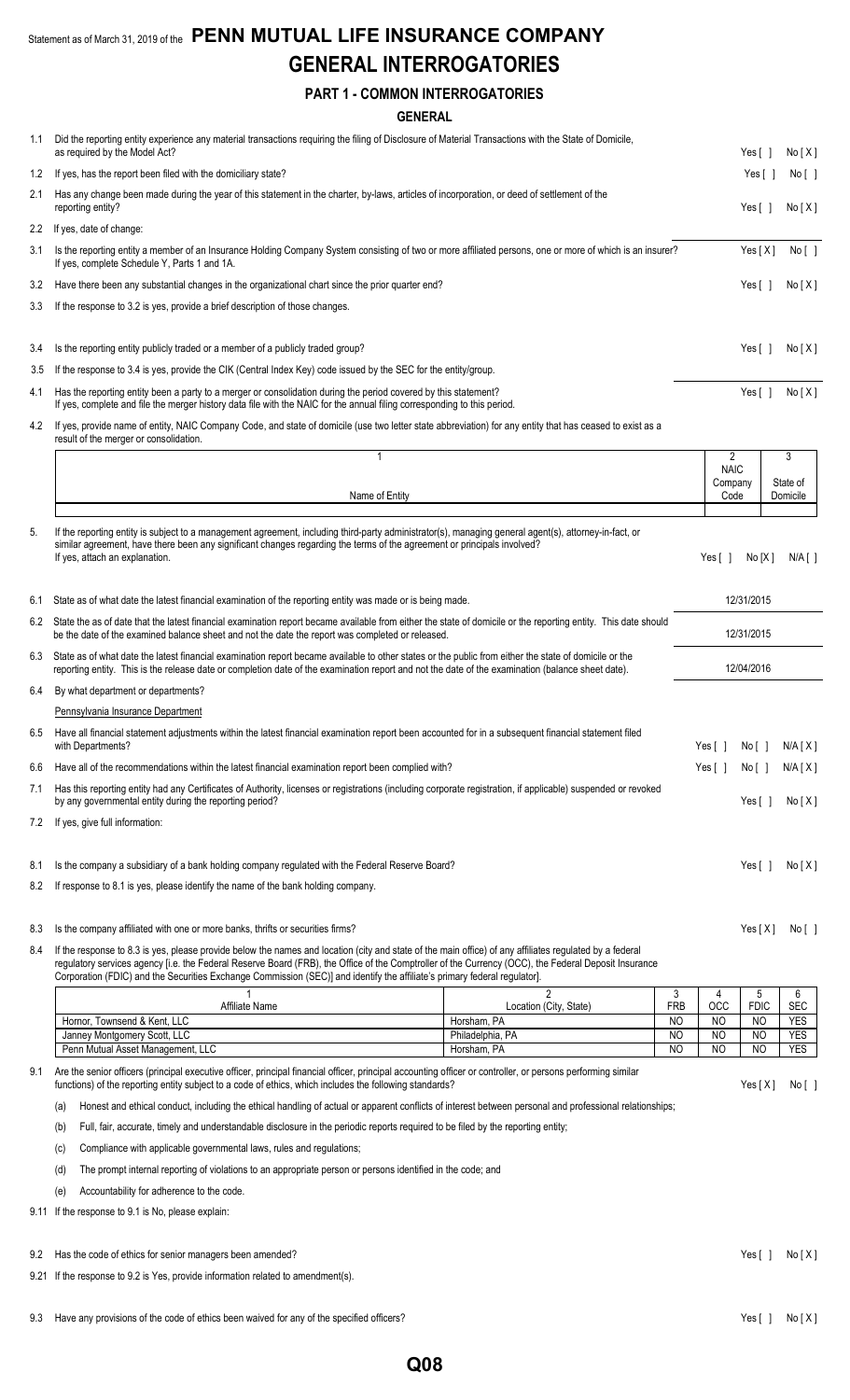## Statement as of March 31, 2019 of the **PENN MUTUAL LIFE INSURANCE COMPANY GENERAL INTERROGATORIES**

#### **PART 1 - COMMON INTERROGATORIES**

9.31 If the response to 9.3 is Yes, provide the nature of any waiver(s).

18.2 If no, list exceptions:

#### **FINANCIAL**

|     |                |                                                                                                                                                                                                                                                                                                                                                                                                                   |                                                                                                                                                                                                                                          |                                     | <b>FINANCIAL</b>  |                                                            |                          |                                                      |        |
|-----|----------------|-------------------------------------------------------------------------------------------------------------------------------------------------------------------------------------------------------------------------------------------------------------------------------------------------------------------------------------------------------------------------------------------------------------------|------------------------------------------------------------------------------------------------------------------------------------------------------------------------------------------------------------------------------------------|-------------------------------------|-------------------|------------------------------------------------------------|--------------------------|------------------------------------------------------|--------|
|     |                | 10.1 Does the reporting entity report any amounts due from parent, subsidiaries or affiliates on Page 2 of this statement?                                                                                                                                                                                                                                                                                        |                                                                                                                                                                                                                                          |                                     |                   |                                                            |                          | Yes[X]                                               | No [ ] |
|     |                | 10.2 If yes, indicate any amounts receivable from parent included in the Page 2 amount:                                                                                                                                                                                                                                                                                                                           |                                                                                                                                                                                                                                          |                                     |                   |                                                            | \$                       |                                                      | 0      |
|     |                |                                                                                                                                                                                                                                                                                                                                                                                                                   |                                                                                                                                                                                                                                          |                                     | <b>INVESTMENT</b> |                                                            |                          |                                                      |        |
|     |                | 11.1 Were any of the stocks, bonds, or other assets of the reporting entity loaned, placed under option agreement, or otherwise made available for<br>use by another person? (Exclude securities under securities lending agreements.)                                                                                                                                                                            |                                                                                                                                                                                                                                          |                                     |                   |                                                            |                          | Yes $[ ]$                                            | No[X]  |
|     |                | 11.2 If yes, give full and complete information relating thereto:                                                                                                                                                                                                                                                                                                                                                 |                                                                                                                                                                                                                                          |                                     |                   |                                                            |                          |                                                      |        |
| 12. |                | Amount of real estate and mortgages held in other invested assets in Schedule BA:                                                                                                                                                                                                                                                                                                                                 |                                                                                                                                                                                                                                          |                                     |                   |                                                            | \$                       |                                                      | 0      |
| 13. |                | Amount of real estate and mortgages held in short-term investments:                                                                                                                                                                                                                                                                                                                                               |                                                                                                                                                                                                                                          |                                     |                   |                                                            | \$                       |                                                      | 0      |
|     |                | 14.1 Does the reporting entity have any investments in parent, subsidiaries and affiliates?                                                                                                                                                                                                                                                                                                                       |                                                                                                                                                                                                                                          |                                     |                   |                                                            |                          | Yes[X]                                               | No[    |
|     |                | 14.2 If yes, please complete the following:                                                                                                                                                                                                                                                                                                                                                                       |                                                                                                                                                                                                                                          |                                     |                   |                                                            |                          |                                                      |        |
|     |                |                                                                                                                                                                                                                                                                                                                                                                                                                   |                                                                                                                                                                                                                                          |                                     |                   | 1<br>Prior Year End Book/Adjusted<br><b>Carrying Value</b> |                          | 2<br>Current Quarter Book/Adjusted<br>Carrying Value |        |
|     | 14.21<br>14.22 | <b>Bonds</b>                                                                                                                                                                                                                                                                                                                                                                                                      |                                                                                                                                                                                                                                          |                                     |                   | \$                                                         | 0<br>\$<br>$\Omega$      |                                                      | 0      |
|     | 14.23          | <b>Preferred Stock</b><br>Common Stock                                                                                                                                                                                                                                                                                                                                                                            |                                                                                                                                                                                                                                          |                                     |                   | 559,797,167                                                |                          | 543,975,359                                          | 0      |
|     | 14.24          | Short-Term Investments                                                                                                                                                                                                                                                                                                                                                                                            |                                                                                                                                                                                                                                          |                                     |                   |                                                            | 0                        |                                                      | 0      |
|     | 14.25<br>14.26 | Mortgage Loans on Real Estate                                                                                                                                                                                                                                                                                                                                                                                     |                                                                                                                                                                                                                                          |                                     |                   |                                                            | $\mathbf{0}$             |                                                      | 0      |
|     | 14.27          | All Other<br>Total Investment in Parent, Subsidiaries and Affiliates (Subtotal Lines 14.21 to 14.26)                                                                                                                                                                                                                                                                                                              |                                                                                                                                                                                                                                          |                                     |                   | \$<br>136,632,824<br>696,429,991                           | \$                       | 150,480,338<br>694,455,697                           |        |
|     | 14.28          | Total Investment in Parent included in Lines 14.21 to 14.26 above                                                                                                                                                                                                                                                                                                                                                 |                                                                                                                                                                                                                                          |                                     |                   | \$                                                         | \$<br>0                  |                                                      | 0      |
|     |                | 15.1 Has the reporting entity entered into any hedging transactions reported on Schedule DB?                                                                                                                                                                                                                                                                                                                      |                                                                                                                                                                                                                                          |                                     |                   |                                                            |                          | Yes[X]                                               | No [ ] |
|     |                | 15.2 If yes, has a comprehensive description of the hedging program been made available to the domiciliary state?                                                                                                                                                                                                                                                                                                 |                                                                                                                                                                                                                                          |                                     |                   |                                                            |                          | Yes[X]                                               | No[ ]  |
|     |                | If no, attach a description with this statement.                                                                                                                                                                                                                                                                                                                                                                  |                                                                                                                                                                                                                                          |                                     |                   |                                                            |                          |                                                      |        |
|     |                | 16. For the reporting entity's security lending program, state the amount of the following as of current statement date:                                                                                                                                                                                                                                                                                          |                                                                                                                                                                                                                                          |                                     |                   |                                                            |                          |                                                      |        |
|     |                | 16.1 Total fair value of reinvested collateral assets reported on Schedule DL, Parts 1 and 2:                                                                                                                                                                                                                                                                                                                     |                                                                                                                                                                                                                                          |                                     |                   |                                                            | \$                       |                                                      | 0      |
|     |                | 16.2 Total book adjusted/carrying value of reinvested collateral assets reported on Schedule DL, Parts 1 and 2:                                                                                                                                                                                                                                                                                                   |                                                                                                                                                                                                                                          |                                     |                   |                                                            | \$                       |                                                      | 0      |
|     |                | 16.3 Total payable for securities lending reported on the liability page:                                                                                                                                                                                                                                                                                                                                         |                                                                                                                                                                                                                                          |                                     |                   |                                                            | \$                       |                                                      | 0      |
|     |                | 17. Excluding items in Schedule E-Part 3-Special Deposits, real estate, mortgage loans and investments held physically in the reporting entity's                                                                                                                                                                                                                                                                  |                                                                                                                                                                                                                                          |                                     |                   |                                                            |                          |                                                      |        |
|     |                | offices, vaults or safety deposit boxes, were all stocks, bonds and other securities, owned throughout the current year held pursuant to a<br>custodial agreement with a qualified bank or trust company in accordance with Section 1, III - General Examination Considerations, F. Outsourcing<br>of Critical Functions, Custodial or Safekeeping Agreements of the NAIC Financial Condition Examiners Handbook? |                                                                                                                                                                                                                                          |                                     |                   |                                                            |                          | Yes[X]                                               | No[ ]  |
|     |                | 17.1 For all agreements that comply with the requirements of the NAIC Financial Condition Examiners Handbook, complete the following:                                                                                                                                                                                                                                                                             |                                                                                                                                                                                                                                          |                                     |                   |                                                            |                          |                                                      |        |
|     |                |                                                                                                                                                                                                                                                                                                                                                                                                                   |                                                                                                                                                                                                                                          |                                     |                   |                                                            | 2                        |                                                      |        |
|     |                | Bank of New York Mellon                                                                                                                                                                                                                                                                                                                                                                                           | Name of Custodian(s)                                                                                                                                                                                                                     |                                     |                   | 101 Barclay Street, New York, NY 10286                     | <b>Custodian Address</b> |                                                      |        |
|     |                | 17.2 For all agreements that do not comply with the requirements of the NAIC Financial Condition Examiners Handbook, provide the name,<br>location and a complete explanation:                                                                                                                                                                                                                                    |                                                                                                                                                                                                                                          |                                     |                   |                                                            |                          |                                                      |        |
|     |                |                                                                                                                                                                                                                                                                                                                                                                                                                   |                                                                                                                                                                                                                                          |                                     | 2                 |                                                            |                          |                                                      |        |
|     |                | Name(s)                                                                                                                                                                                                                                                                                                                                                                                                           |                                                                                                                                                                                                                                          |                                     | Location(s)       |                                                            |                          | Complete Explanation(s)                              |        |
|     |                | 17.3 Have there been any changes, including name changes, in the custodian(s) identified in 17.1 during the current quarter?<br>17.4 If yes, give full and complete information relating thereto:                                                                                                                                                                                                                 |                                                                                                                                                                                                                                          |                                     |                   |                                                            |                          | Yes $\lceil \; \rceil$                               | No[X]  |
|     |                |                                                                                                                                                                                                                                                                                                                                                                                                                   |                                                                                                                                                                                                                                          |                                     | $\overline{2}$    | 3                                                          |                          | 4                                                    |        |
|     |                | Old Custodian                                                                                                                                                                                                                                                                                                                                                                                                     |                                                                                                                                                                                                                                          |                                     | New Custodian     | Date of<br>Change                                          |                          | Reason                                               |        |
|     |                |                                                                                                                                                                                                                                                                                                                                                                                                                   |                                                                                                                                                                                                                                          |                                     |                   |                                                            |                          |                                                      |        |
|     |                | 17.5 Investment management - Identify all investment advisors, investment managers, broker/dealers, including individuals that have the authority to make investment decisions on behalf<br>of the reporting entity. For assets that are managed internally by employees of the reporting entity, note as such ["that have access to the investment accounts", "handle securities"]                               |                                                                                                                                                                                                                                          |                                     |                   |                                                            |                          |                                                      |        |
|     |                |                                                                                                                                                                                                                                                                                                                                                                                                                   |                                                                                                                                                                                                                                          | Name of Firm or Individual          |                   |                                                            |                          | $\overline{2}$<br>Affiliation                        |        |
|     |                | Penn Mutual Asset Management, LLC                                                                                                                                                                                                                                                                                                                                                                                 |                                                                                                                                                                                                                                          |                                     |                   |                                                            |                          | А                                                    |        |
|     |                | 17.5097                                                                                                                                                                                                                                                                                                                                                                                                           | For those firms/individuals listed in the table for Question 17.5, do any firms/individuals unaffiliated with the reporting entity (i.e., designated with a "U")<br>manage more than 10% of the reporting entity's assets?               |                                     |                   |                                                            |                          | Yes $[ \ ]$                                          | No[ ]  |
|     |                | 17.5098                                                                                                                                                                                                                                                                                                                                                                                                           | For firms/individuals unaffiliated with the reporting entity (i.e., designated with a "U") listed in the table for Question 17.5, does the total assets under<br>management aggregate to more than 50% of the reporting entity's assets? |                                     |                   |                                                            |                          | Yes[ ]                                               | No[ ]  |
|     |                | 17.6 For those firms or individuals listed in the table for 17.5 with an affiliation code of "A" (affiliated) or "U" (unaffiliated), provide the information for the table below.                                                                                                                                                                                                                                 | $\overline{c}$                                                                                                                                                                                                                           |                                     | 3                 | 4                                                          |                          | 5                                                    |        |
|     |                | 1<br><b>Central Registration Depository</b><br>Number<br>107518                                                                                                                                                                                                                                                                                                                                                   | <b>Registered With</b><br>Securities and Exchange                                                                                                                                                                                        | Management<br>Agreement (IMA) Filed |                   |                                                            |                          |                                                      |        |

18.1 Have all the filing requirements of the *Purposes and Procedures Manual of the NAIC Investment Analysis Office* been followed? Yes [ ] No [X ]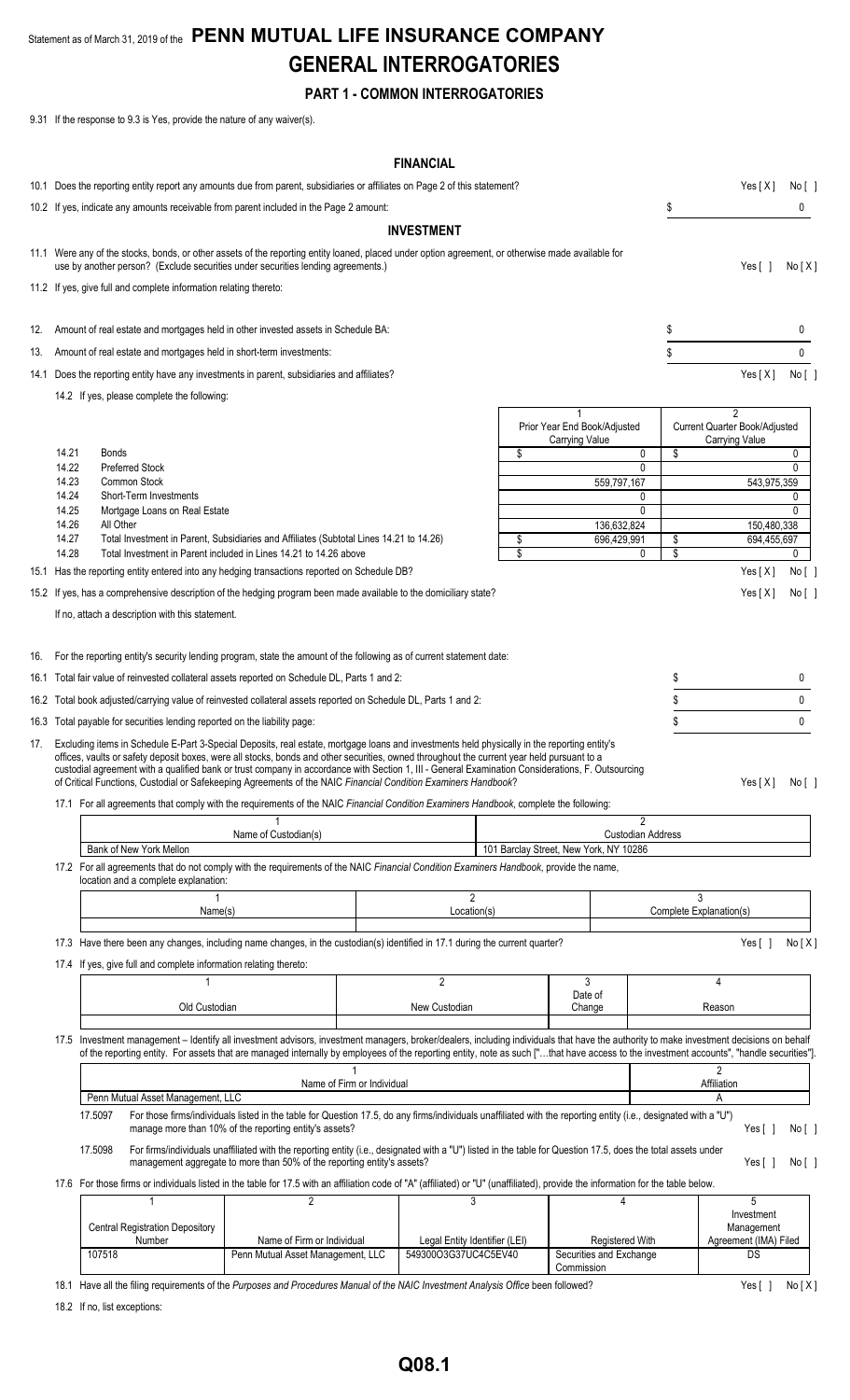## Statement as of March 31, 2019 of the **PENN MUTUAL LIFE INSURANCE COMPANY GENERAL INTERROGATORIES**

#### **PART 1 - COMMON INTERROGATORIES**

46513YKP2,46513BH92 - Not filed within 120 days of purchase date, to be filed in 2019.

- 19. By self-designating 5GI securities, the reporting entity is certifying the following elements for each self-designated 5GI security: a. Documentation necessary to permit a full credit analysis of the security does not exist or an NAIC CRP credit rating for an FE or PL security is not available.
	- b. Issuer or obligor is current on all contracted interest and principal payments.
	- c. The insurer has an actual expectation of ultimate payment of all contracted interest and principal. Has the reporting entity self-designated 5GI securities? The result of the result of the result of the reporting entity self-designated 5GI securities? The result of the result of the result of the result of the result of
	-

|  | 20. By self-designating PLGI securities, the reporting entity is certifying the following elements for each self-designated PLGI security: |
|--|--------------------------------------------------------------------------------------------------------------------------------------------|
|  | The security was purchased prior to January 1, 2018.                                                                                       |
|  | The reporting entity is holding capital commensurate with the NAIC Designation reported for the security.                                  |
|  | The NAIC Designation was derived from the credit rating assigned by an NAIC CRP in its legal capacity as a NRSRO which is                  |

- shown on a current private letter rating held by the insurer and available for examination by state insurance regulators.
- d. The reporting entity is not permitted to share this credit rating of the PL security with the SVO. Has the reporting entity self-designated PLGI securities?<br>
Has the reporting entity self-designated PLGI securities?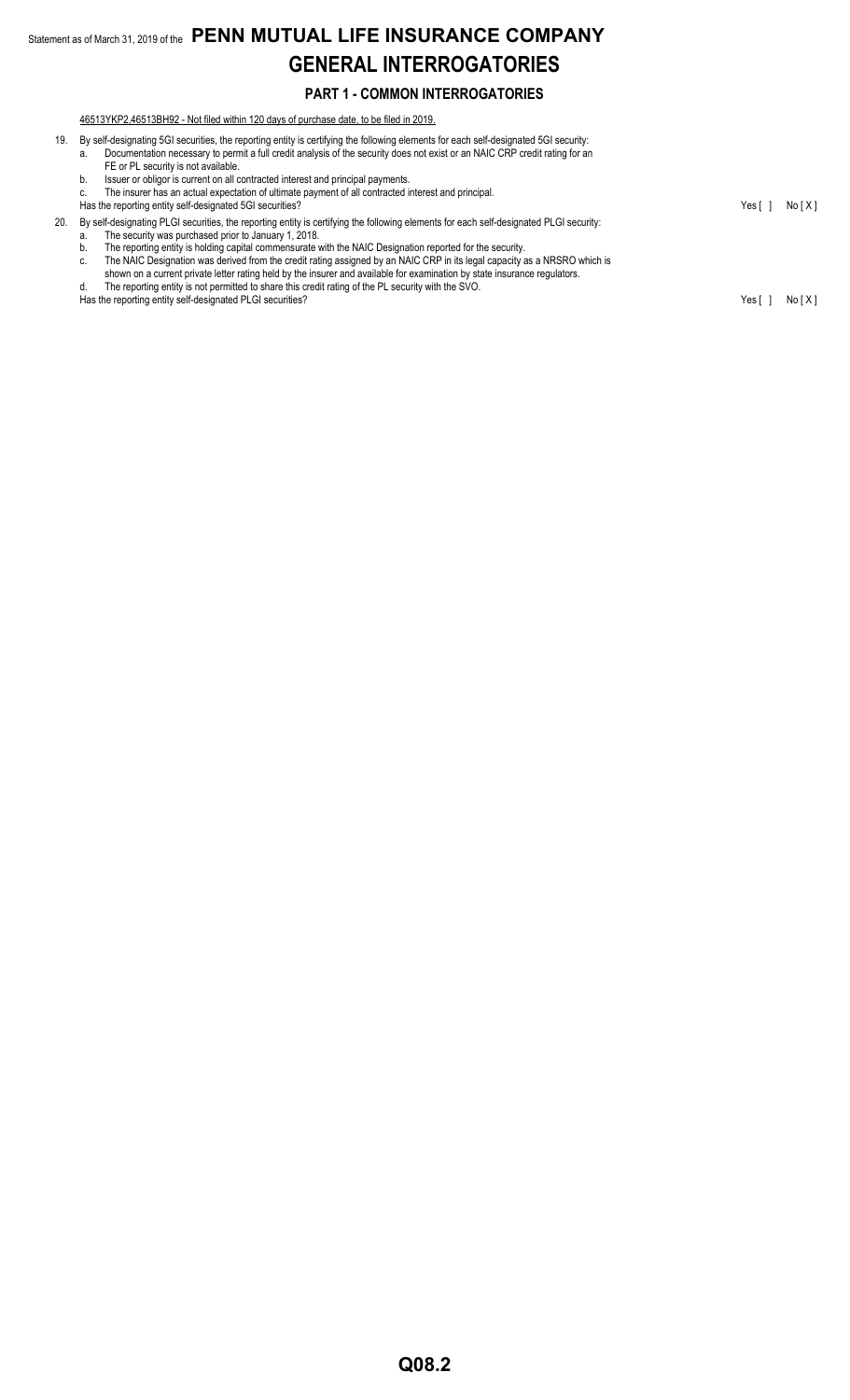## Statement as of March 31, 2019 of the PENN MUTUAL LIFE INSURANCE COMPANY **GENERAL INTERROGATORIES (continued)**

#### PART 2 - LIFE AND ACCIDENT AND HEALTH COMPANIES/FRATERNAL BENEFIT SOCIETIES

Life and Accident and Health Companies/Fraternal Benefit Societies

Renort the state d for the felle a aataaasiaan

|     | Report the statement value of mortgage loans at the end of this reporting period for the following categories.                                                                                                                                                                                                                                                                                                                                                                                      | Amount      |        |
|-----|-----------------------------------------------------------------------------------------------------------------------------------------------------------------------------------------------------------------------------------------------------------------------------------------------------------------------------------------------------------------------------------------------------------------------------------------------------------------------------------------------------|-------------|--------|
| 1.1 | Long-term mortgages in good standing                                                                                                                                                                                                                                                                                                                                                                                                                                                                |             |        |
|     |                                                                                                                                                                                                                                                                                                                                                                                                                                                                                                     |             |        |
|     | 1.12                                                                                                                                                                                                                                                                                                                                                                                                                                                                                                |             |        |
|     | 1.13<br>$\textbf{Commercial} \ \textbf{mortgages} \ \textcolor{red}{\textbf{mortgages} \ \textcolor{red}{\textbf{}} \ \textcolor{red}{\textbf{mortgages} \ \textcolor{red}{\textbf{}} \ \textcolor{red}{\textbf{mott} \ \textbf{}} \ \textcolor{red}{\textbf{mott} \ \textbf{mott} \ \textbf{mott} \ \textbf{mott} \ \textbf{mott} \ \textbf{mott} \ \textbf{mott} \ \textbf{mott} \ \textbf{mott} \ \textbf{mott} \ \textbf{mott} \ \textbf{mott} \ \textbf{mott} \ \textbf{mott} \ \textbf{mott}$ |             |        |
|     | 1.14                                                                                                                                                                                                                                                                                                                                                                                                                                                                                                |             |        |
|     | 1.2 Long-term mortgages in good standing with restructured terms                                                                                                                                                                                                                                                                                                                                                                                                                                    |             |        |
|     | 1.21                                                                                                                                                                                                                                                                                                                                                                                                                                                                                                |             |        |
| 1.3 | Long-term mortgage loans upon which interest is overdue more than three months                                                                                                                                                                                                                                                                                                                                                                                                                      |             |        |
|     | 1.31                                                                                                                                                                                                                                                                                                                                                                                                                                                                                                |             |        |
|     | 1.32                                                                                                                                                                                                                                                                                                                                                                                                                                                                                                |             |        |
|     | 1.33                                                                                                                                                                                                                                                                                                                                                                                                                                                                                                |             |        |
|     | 1.34                                                                                                                                                                                                                                                                                                                                                                                                                                                                                                |             |        |
| 1.4 | Long-term mortgage loans in process of foreclosure                                                                                                                                                                                                                                                                                                                                                                                                                                                  |             |        |
|     | 1.41                                                                                                                                                                                                                                                                                                                                                                                                                                                                                                |             |        |
|     | 1.42                                                                                                                                                                                                                                                                                                                                                                                                                                                                                                |             |        |
|     | 1.43                                                                                                                                                                                                                                                                                                                                                                                                                                                                                                |             |        |
|     | 1.44                                                                                                                                                                                                                                                                                                                                                                                                                                                                                                |             |        |
| 1.5 |                                                                                                                                                                                                                                                                                                                                                                                                                                                                                                     |             |        |
| 1.6 | Long-term mortgages foreclosed, properties transferred to real estate in current quarter                                                                                                                                                                                                                                                                                                                                                                                                            |             |        |
|     | 1.61                                                                                                                                                                                                                                                                                                                                                                                                                                                                                                |             |        |
|     | 1.62                                                                                                                                                                                                                                                                                                                                                                                                                                                                                                |             |        |
|     | 1.63                                                                                                                                                                                                                                                                                                                                                                                                                                                                                                |             |        |
|     | 1.64                                                                                                                                                                                                                                                                                                                                                                                                                                                                                                |             |        |
| 2.  | <b>Operating Percentages:</b>                                                                                                                                                                                                                                                                                                                                                                                                                                                                       |             |        |
|     | 2.1                                                                                                                                                                                                                                                                                                                                                                                                                                                                                                 |             |        |
|     | 2.2                                                                                                                                                                                                                                                                                                                                                                                                                                                                                                 |             |        |
|     | 2.3                                                                                                                                                                                                                                                                                                                                                                                                                                                                                                 |             |        |
| 3.1 |                                                                                                                                                                                                                                                                                                                                                                                                                                                                                                     | Yes[]       | No[X]  |
| 3.2 |                                                                                                                                                                                                                                                                                                                                                                                                                                                                                                     |             |        |
| 3.3 |                                                                                                                                                                                                                                                                                                                                                                                                                                                                                                     | Yes [ ]     | No[X]  |
| 3.4 |                                                                                                                                                                                                                                                                                                                                                                                                                                                                                                     |             |        |
| 4.  |                                                                                                                                                                                                                                                                                                                                                                                                                                                                                                     | Yes $[X]$   | No[]   |
| 4.1 | If no, does the reporting entity assume reinsurance business that covers risks residing in at least one state other than the state of domicile                                                                                                                                                                                                                                                                                                                                                      |             |        |
|     |                                                                                                                                                                                                                                                                                                                                                                                                                                                                                                     | Yes $[ \ ]$ | No [ ] |
|     |                                                                                                                                                                                                                                                                                                                                                                                                                                                                                                     |             |        |
|     | <b>Fraternal Benefit Societies Only:</b>                                                                                                                                                                                                                                                                                                                                                                                                                                                            |             |        |

5.1 In all cases where the reporting entity has assumed accident and health risks from another company, provisions should be made in this statement on account of such reinsurance for reserve equal to that which the original company would have been required to establish had it retained the risks. Has this been done?

5.2 If no, explain:

6.1 Does the reporting entity have outstanding assessments in the form of liens against policy benefits that have increased surplus? Yes $[ ]$  $No [ ]$ 6.2 If yes, what is the date(s) of the original lien and the total outstanding balance of liens that remain in surplus?

| tanung balance or lichs that remain in surplus : |                         |
|--------------------------------------------------|-------------------------|
|                                                  | Outstanding Lien Amount |
|                                                  |                         |

Yes[ ] No[ ] N/A[ ]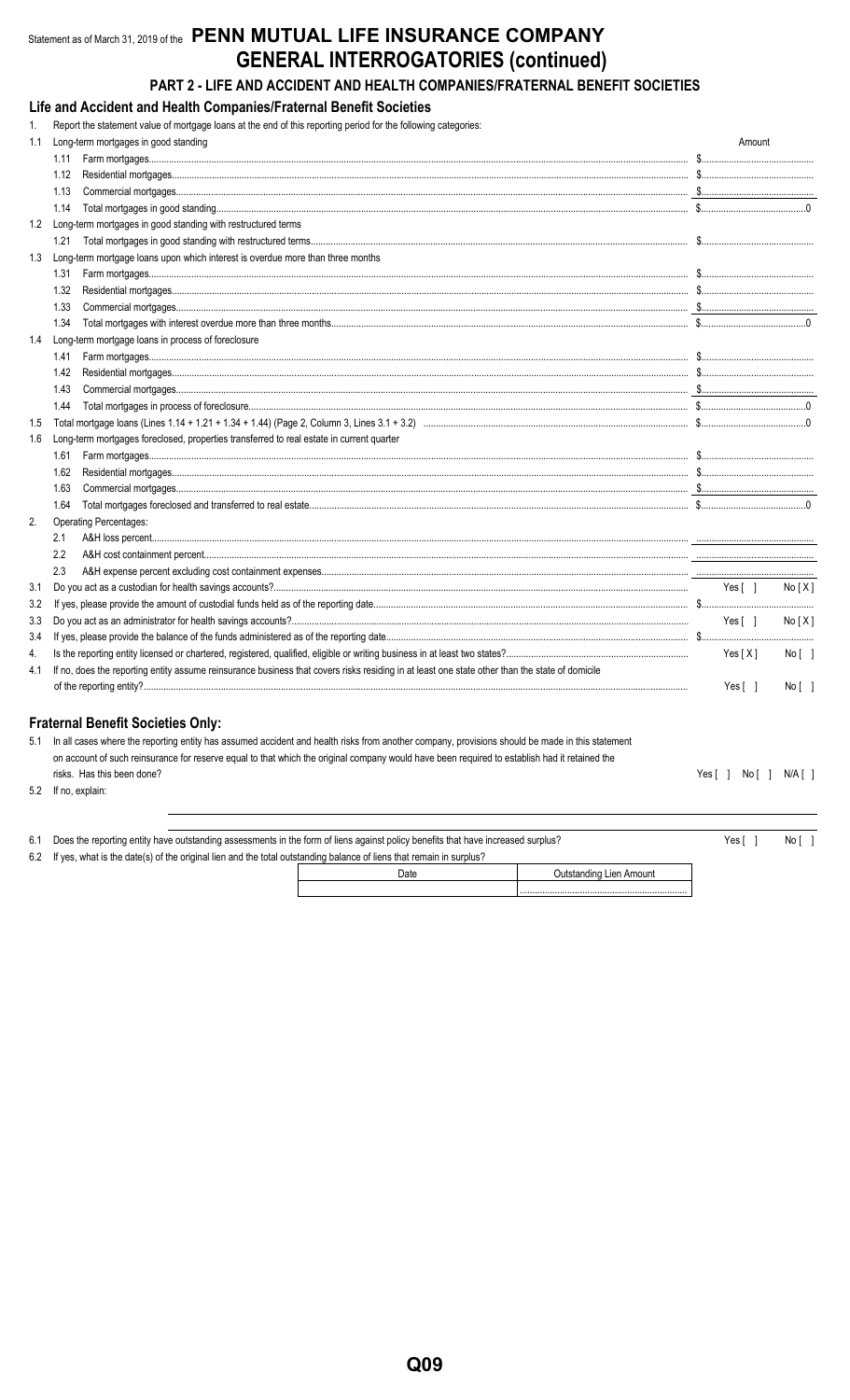## Statement as of March 31, 2019 of the **PENN MUTUAL LIFE INSURANCE COMPANY SCHEDULE S - CEDED REINSURANCE**

Showing All New Reinsurance Treaties - Current Year to Date

|             |                  |           |                   | 0.411        |             |           |                   |                       |
|-------------|------------------|-----------|-------------------|--------------|-------------|-----------|-------------------|-----------------------|
|             |                  |           |                   | u            |             |           |                   |                       |
|             |                  |           |                   |              |             |           |                   | <b>Effective Date</b> |
| <b>NAIC</b> |                  |           |                   |              | Type of     |           | Certified         | of Certified          |
| Company     |                  | Effective |                   | Domiciliary  | Reinsurance | Type of   | Reinsurer Rating  | Reinsurer             |
| Code        | <b>ID Number</b> | Date      | Name of Reinsurer | Jurisdiction | Ceded       | Reinsurer | $(1$ through $6)$ | Rating                |

# **NONE**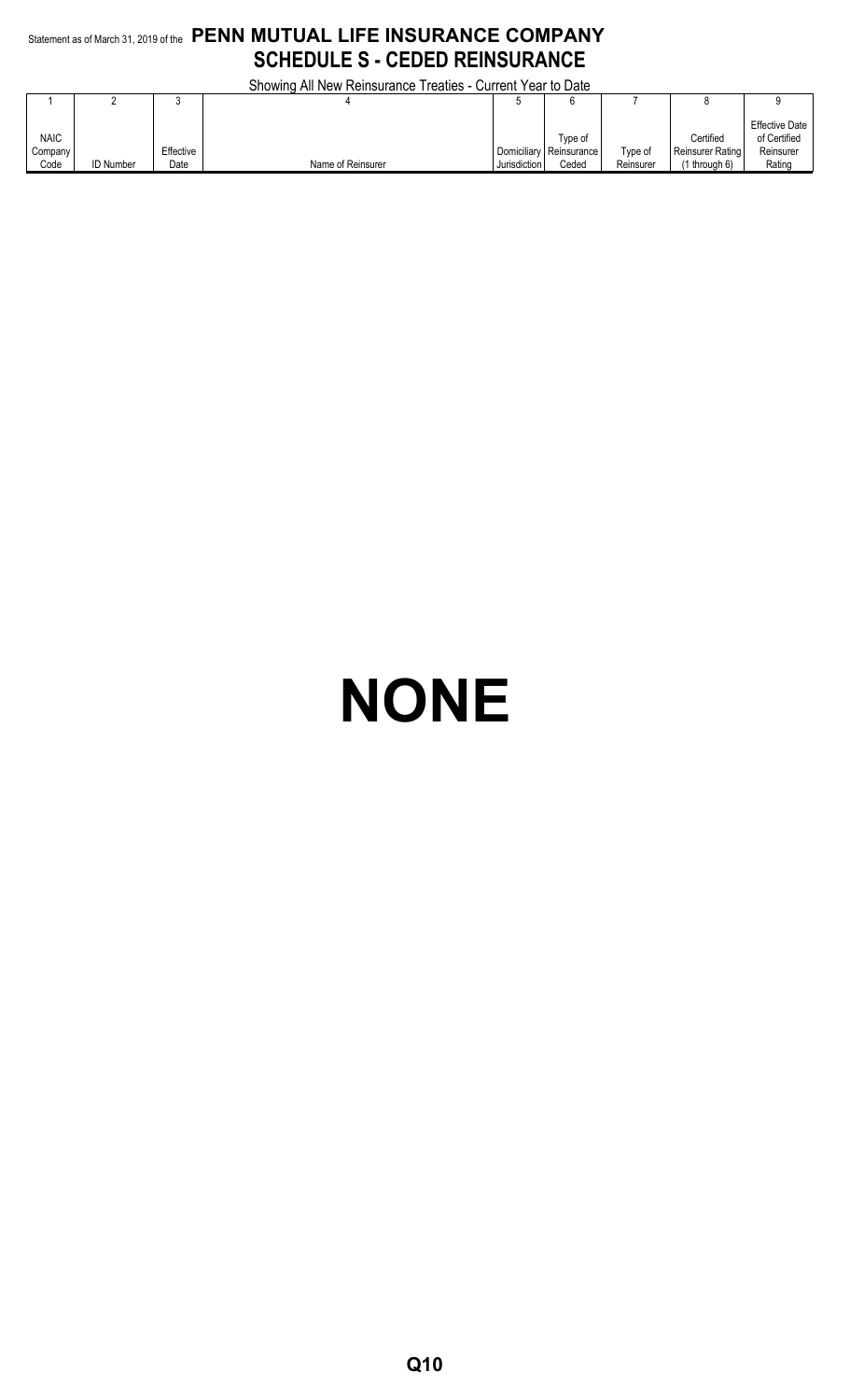## Statement as of March 31, 2019 of the PENN MUTUAL LIFE INSURANCE COMPANY<br>SCHEDULE T - PREMIUMS AND ANNUITY CONSIDERATIONS

|                |                                                                      |                         |                                 |                                                                                                                                                                                                                                                                                                                                                                     | Current Year to Date - Allocated by States and Territories                                                                                                                                                                                                                                                                                                          |                                                                                                 |                                                                                                                                                                                                                                                                                                                                |                                                                                                      |
|----------------|----------------------------------------------------------------------|-------------------------|---------------------------------|---------------------------------------------------------------------------------------------------------------------------------------------------------------------------------------------------------------------------------------------------------------------------------------------------------------------------------------------------------------------|---------------------------------------------------------------------------------------------------------------------------------------------------------------------------------------------------------------------------------------------------------------------------------------------------------------------------------------------------------------------|-------------------------------------------------------------------------------------------------|--------------------------------------------------------------------------------------------------------------------------------------------------------------------------------------------------------------------------------------------------------------------------------------------------------------------------------|------------------------------------------------------------------------------------------------------|
|                |                                                                      |                         |                                 | <b>Life Contracts</b>                                                                                                                                                                                                                                                                                                                                               | <b>Direct Business Only</b>                                                                                                                                                                                                                                                                                                                                         |                                                                                                 | 6                                                                                                                                                                                                                                                                                                                              |                                                                                                      |
|                |                                                                      |                         | $\overline{2}$                  | 3                                                                                                                                                                                                                                                                                                                                                                   |                                                                                                                                                                                                                                                                                                                                                                     |                                                                                                 |                                                                                                                                                                                                                                                                                                                                |                                                                                                      |
|                |                                                                      |                         |                                 |                                                                                                                                                                                                                                                                                                                                                                     |                                                                                                                                                                                                                                                                                                                                                                     |                                                                                                 |                                                                                                                                                                                                                                                                                                                                |                                                                                                      |
|                |                                                                      |                         |                                 |                                                                                                                                                                                                                                                                                                                                                                     | A&H Insurance                                                                                                                                                                                                                                                                                                                                                       |                                                                                                 |                                                                                                                                                                                                                                                                                                                                |                                                                                                      |
|                |                                                                      |                         |                                 |                                                                                                                                                                                                                                                                                                                                                                     | Premiums.<br><b>Including Policy</b>                                                                                                                                                                                                                                                                                                                                |                                                                                                 |                                                                                                                                                                                                                                                                                                                                |                                                                                                      |
|                |                                                                      | Active<br><b>Status</b> | Life Insurance                  | Annuity                                                                                                                                                                                                                                                                                                                                                             | Membership and                                                                                                                                                                                                                                                                                                                                                      | Other                                                                                           | <b>Total Columns 2</b>                                                                                                                                                                                                                                                                                                         | Deposit-Type                                                                                         |
|                | States, Etc.                                                         | (a)                     | Premiums                        | Considerations                                                                                                                                                                                                                                                                                                                                                      | Other Fees                                                                                                                                                                                                                                                                                                                                                          | Considerations                                                                                  | through 5                                                                                                                                                                                                                                                                                                                      | Contracts                                                                                            |
| 1.             |                                                                      | . L                     | 1,466,585                       | 767,937                                                                                                                                                                                                                                                                                                                                                             | 9,322                                                                                                                                                                                                                                                                                                                                                               |                                                                                                 | 2.243.844                                                                                                                                                                                                                                                                                                                      |                                                                                                      |
| 2.             |                                                                      | L                       | 51,962                          | 513,839                                                                                                                                                                                                                                                                                                                                                             | 3,239                                                                                                                                                                                                                                                                                                                                                               |                                                                                                 | 569,040                                                                                                                                                                                                                                                                                                                        |                                                                                                      |
| 3.             |                                                                      | L                       | 16,743,298                      | 32.866.237                                                                                                                                                                                                                                                                                                                                                          | 12,439                                                                                                                                                                                                                                                                                                                                                              |                                                                                                 | 19,621,974                                                                                                                                                                                                                                                                                                                     | 584,630                                                                                              |
| 4.             |                                                                      | L                       | 1,197,893                       | 1.059.745<br>6,110,177                                                                                                                                                                                                                                                                                                                                              | $\ldots$ 2,018<br>123,407                                                                                                                                                                                                                                                                                                                                           |                                                                                                 | 2.259.656<br>34,010,519                                                                                                                                                                                                                                                                                                        | 118,602<br>205,081                                                                                   |
| 5.<br>6.       |                                                                      | L<br>L                  | 27,776,935<br>3, 296, 787       | 110,675                                                                                                                                                                                                                                                                                                                                                             |                                                                                                                                                                                                                                                                                                                                                                     |                                                                                                 | $1.15$ , 5, 414, 115                                                                                                                                                                                                                                                                                                           |                                                                                                      |
| 7.             |                                                                      | L                       | $\ldots$ 6,399,021              | 2,164,038                                                                                                                                                                                                                                                                                                                                                           | $\ldots$ 53,958                                                                                                                                                                                                                                                                                                                                                     |                                                                                                 | 3,617,017                                                                                                                                                                                                                                                                                                                      | $\ldots$ 200,000                                                                                     |
| 8.             |                                                                      | L                       | 3,380,888                       | 4,013,204                                                                                                                                                                                                                                                                                                                                                           | 6,744                                                                                                                                                                                                                                                                                                                                                               | 6,100                                                                                           |                                                                                                                                                                                                                                                                                                                                |                                                                                                      |
| 9.             |                                                                      | L                       | 1,079,457                       | 2,100                                                                                                                                                                                                                                                                                                                                                               | $\ldots$ 8,120                                                                                                                                                                                                                                                                                                                                                      |                                                                                                 | 1,089,677                                                                                                                                                                                                                                                                                                                      |                                                                                                      |
| 10.            |                                                                      | L                       | 17,432,769                      | 356,568                                                                                                                                                                                                                                                                                                                                                             | 185,127                                                                                                                                                                                                                                                                                                                                                             |                                                                                                 | 35,474,464                                                                                                                                                                                                                                                                                                                     | 106,217                                                                                              |
| 11.            |                                                                      | L                       | 3,620,823                       | 3, 2, 945, 062                                                                                                                                                                                                                                                                                                                                                      | 10,787                                                                                                                                                                                                                                                                                                                                                              |                                                                                                 | $\ldots$ 6,576,672                                                                                                                                                                                                                                                                                                             | 965,000                                                                                              |
| 12.<br>13.     |                                                                      | L<br>L                  | 494,707<br>1,080,446            | 421,246<br>618,930                                                                                                                                                                                                                                                                                                                                                  | 1.661                                                                                                                                                                                                                                                                                                                                                               |                                                                                                 | 917,614<br>1,699,376                                                                                                                                                                                                                                                                                                           | 229,739                                                                                              |
| 14.            |                                                                      | L                       | 10,340,233                      | 3,305,312                                                                                                                                                                                                                                                                                                                                                           | 27,108                                                                                                                                                                                                                                                                                                                                                              |                                                                                                 | 13.672.653                                                                                                                                                                                                                                                                                                                     | 387,932                                                                                              |
| 15.            |                                                                      | L                       | 1,630,792                       | 1,016,023                                                                                                                                                                                                                                                                                                                                                           | 3,945                                                                                                                                                                                                                                                                                                                                                               |                                                                                                 | $\ldots$ 2,656,760                                                                                                                                                                                                                                                                                                             |                                                                                                      |
| 16.            |                                                                      | L                       | 3,651,261                       | 593,003                                                                                                                                                                                                                                                                                                                                                             | 12,975                                                                                                                                                                                                                                                                                                                                                              |                                                                                                 | 4,257,239                                                                                                                                                                                                                                                                                                                      | 126,805                                                                                              |
| 17.            |                                                                      | L                       | 7,338,478                       | 1,389,156                                                                                                                                                                                                                                                                                                                                                           | 34,903                                                                                                                                                                                                                                                                                                                                                              |                                                                                                 | 3,762,537                                                                                                                                                                                                                                                                                                                      | 115,278                                                                                              |
| 18.            |                                                                      | L                       | 1,384,678                       | 270,517                                                                                                                                                                                                                                                                                                                                                             | 12,184                                                                                                                                                                                                                                                                                                                                                              |                                                                                                 | 1,667,379                                                                                                                                                                                                                                                                                                                      |                                                                                                      |
| 19.<br>20.     |                                                                      | L<br>L                  | $\dots$ 830,212<br>1,000,893    | 304,840<br>570,783                                                                                                                                                                                                                                                                                                                                                  | 4,349<br>26,134                                                                                                                                                                                                                                                                                                                                                     |                                                                                                 | 1,639,401<br>1.597.810                                                                                                                                                                                                                                                                                                         | 260,000                                                                                              |
| 21.            |                                                                      | L                       | 4,326,288                       | 3,969,044                                                                                                                                                                                                                                                                                                                                                           | 36,188                                                                                                                                                                                                                                                                                                                                                              |                                                                                                 | 8,331,520                                                                                                                                                                                                                                                                                                                      | 300,000                                                                                              |
| 22.            |                                                                      | L                       | 6,706,773                       | 6,394,252                                                                                                                                                                                                                                                                                                                                                           | 4,450                                                                                                                                                                                                                                                                                                                                                               |                                                                                                 | 13.105.475                                                                                                                                                                                                                                                                                                                     | 599,130                                                                                              |
| 23.            |                                                                      | L                       | 3,070,079                       | 1,215,164                                                                                                                                                                                                                                                                                                                                                           | 34,524                                                                                                                                                                                                                                                                                                                                                              |                                                                                                 | $$ 9,319,767                                                                                                                                                                                                                                                                                                                   |                                                                                                      |
| 24.            |                                                                      | L                       | 10,050,977                      | 3,031,564                                                                                                                                                                                                                                                                                                                                                           | $\ldots$ 27,493                                                                                                                                                                                                                                                                                                                                                     |                                                                                                 | 15,110,034                                                                                                                                                                                                                                                                                                                     | $\ldots$ 50.000                                                                                      |
| 25.            |                                                                      | L                       | 597,390                         |                                                                                                                                                                                                                                                                                                                                                                     | $\ldots$ 16,028                                                                                                                                                                                                                                                                                                                                                     |                                                                                                 | 613,418                                                                                                                                                                                                                                                                                                                        |                                                                                                      |
| 26.            |                                                                      | L                       | 1,720,764                       | 44,855                                                                                                                                                                                                                                                                                                                                                              | 1,982                                                                                                                                                                                                                                                                                                                                                               |                                                                                                 | 1,767,601                                                                                                                                                                                                                                                                                                                      | 395,276                                                                                              |
| 27.<br>28.     |                                                                      | L<br>L                  | 272,089<br>442,278              | 20<br>319,086                                                                                                                                                                                                                                                                                                                                                       | 711<br>$\ldots$ 2,628                                                                                                                                                                                                                                                                                                                                               |                                                                                                 | 272,820<br>763,992                                                                                                                                                                                                                                                                                                             |                                                                                                      |
| 29.            |                                                                      | L                       | 3,546,735                       | 224,699                                                                                                                                                                                                                                                                                                                                                             | 1,259                                                                                                                                                                                                                                                                                                                                                               |                                                                                                 | 3,772,693                                                                                                                                                                                                                                                                                                                      |                                                                                                      |
| 30.            |                                                                      | L                       | 887,180                         | 231,281                                                                                                                                                                                                                                                                                                                                                             | 1.1.1.1.1.1.4.653                                                                                                                                                                                                                                                                                                                                                   |                                                                                                 | 1,123,114                                                                                                                                                                                                                                                                                                                      | 158,411                                                                                              |
| 31.            |                                                                      | L                       | 34,105,619                      | 17,486,828                                                                                                                                                                                                                                                                                                                                                          | $\ldots$ 150,962                                                                                                                                                                                                                                                                                                                                                    |                                                                                                 | 51,743,409                                                                                                                                                                                                                                                                                                                     | 932.476                                                                                              |
| 32.            |                                                                      | L                       | 446,520                         | 577,352                                                                                                                                                                                                                                                                                                                                                             | 2,361                                                                                                                                                                                                                                                                                                                                                               |                                                                                                 | 1,026,233                                                                                                                                                                                                                                                                                                                      |                                                                                                      |
| 33.            |                                                                      | L                       | 57,550,770                      | 3,442,472                                                                                                                                                                                                                                                                                                                                                           | $\ldots$ 614,478                                                                                                                                                                                                                                                                                                                                                    | 5,969                                                                                           | 67,613,689                                                                                                                                                                                                                                                                                                                     | 691,686                                                                                              |
| 34.<br>35.     |                                                                      | L<br>L                  | 5,117,983<br>$\ldots$ 514,220   | 3.2,655,540                                                                                                                                                                                                                                                                                                                                                         | 29,271                                                                                                                                                                                                                                                                                                                                                              |                                                                                                 | 7,802,794<br>514,220                                                                                                                                                                                                                                                                                                           | 641,078                                                                                              |
| 36.            |                                                                      | L                       | 9,213,411                       | 3,564,187                                                                                                                                                                                                                                                                                                                                                           | <br>28,623                                                                                                                                                                                                                                                                                                                                                          |                                                                                                 | 17,806,221                                                                                                                                                                                                                                                                                                                     | 40.961                                                                                               |
| 37.            |                                                                      | L                       | 2,871,570                       | 9,921,648                                                                                                                                                                                                                                                                                                                                                           | 11,234                                                                                                                                                                                                                                                                                                                                                              |                                                                                                 | 12,804,452                                                                                                                                                                                                                                                                                                                     |                                                                                                      |
| 38.            |                                                                      | L                       | 1,861,911                       | 1.207.280                                                                                                                                                                                                                                                                                                                                                           | $\dots\dots\dots\dots9,900$                                                                                                                                                                                                                                                                                                                                         |                                                                                                 | 3.079.091                                                                                                                                                                                                                                                                                                                      | 343,499                                                                                              |
| 39.            |                                                                      | L                       | 23,195,092                      | 27,898,056                                                                                                                                                                                                                                                                                                                                                          | 125,995                                                                                                                                                                                                                                                                                                                                                             | $\dots$ 10,078                                                                                  | 51,229,221                                                                                                                                                                                                                                                                                                                     | 237,436                                                                                              |
| 40             | <u>RICHARD COMMUNISTIES AND RICHARD COMMUNIST</u><br>Rhode Island    | $\mathbf{I}$            | 1,614,056                       | 221.821                                                                                                                                                                                                                                                                                                                                                             | .2,142                                                                                                                                                                                                                                                                                                                                                              |                                                                                                 | 1,838,019                                                                                                                                                                                                                                                                                                                      |                                                                                                      |
| 41.            |                                                                      | L                       | 1,316,986                       | $\ldots$ 1.506.137                                                                                                                                                                                                                                                                                                                                                  | 5,002                                                                                                                                                                                                                                                                                                                                                               |                                                                                                 | $1.1$ 2.828.125                                                                                                                                                                                                                                                                                                                | 60,000                                                                                               |
| 42.<br>43.     |                                                                      | L<br>L                  | 1,277,183<br>$\ldots$ 2,430,090 | 133,597<br>2,938,255                                                                                                                                                                                                                                                                                                                                                | $\dots$ 5,618                                                                                                                                                                                                                                                                                                                                                       |                                                                                                 | 1.416.398<br>$\ldots$ 5,387,407                                                                                                                                                                                                                                                                                                | 377,580                                                                                              |
| 44.            |                                                                      | L                       | 16,393,875                      | .<br>$\ldots$ 5,003,700                                                                                                                                                                                                                                                                                                                                             | 39,573                                                                                                                                                                                                                                                                                                                                                              |                                                                                                 | 21,437,148                                                                                                                                                                                                                                                                                                                     | 803,528                                                                                              |
| 45.            |                                                                      | L                       | 10,063,336                      | 1,275,148                                                                                                                                                                                                                                                                                                                                                           | 2,405                                                                                                                                                                                                                                                                                                                                                               |                                                                                                 | 11,340,889                                                                                                                                                                                                                                                                                                                     | $\ldots$ 100,000                                                                                     |
| 46.            |                                                                      | L                       | 1,009,241                       | 433,024                                                                                                                                                                                                                                                                                                                                                             | 5,749                                                                                                                                                                                                                                                                                                                                                               |                                                                                                 | 1.448.014                                                                                                                                                                                                                                                                                                                      |                                                                                                      |
| 47.            |                                                                      | L                       | $\ldots$ 6,430,460              | 3.13, 5.719, 401                                                                                                                                                                                                                                                                                                                                                    | $\ldots$ 33,378                                                                                                                                                                                                                                                                                                                                                     |                                                                                                 | 12,183,239                                                                                                                                                                                                                                                                                                                     | 939,624                                                                                              |
| 48.            |                                                                      |                         | 7,094,884                       | $\ldots$ 6.643.473                                                                                                                                                                                                                                                                                                                                                  | 15,219                                                                                                                                                                                                                                                                                                                                                              |                                                                                                 | 13,753,576                                                                                                                                                                                                                                                                                                                     |                                                                                                      |
| 49.<br>50.     |                                                                      | L<br>L                  | $\ldots$ 671,493<br>5,711,305   | 810,236<br>546,156                                                                                                                                                                                                                                                                                                                                                  | 505<br>1.17,430                                                                                                                                                                                                                                                                                                                                                     | 9,300                                                                                           | 1,491,534<br>$$ 6,264,891                                                                                                                                                                                                                                                                                                      | <br>133,563                                                                                          |
| 51.            |                                                                      | L                       | $\ldots$ 750,824                | $\ldots$ 3,000                                                                                                                                                                                                                                                                                                                                                      |                                                                                                                                                                                                                                                                                                                                                                     |                                                                                                 | 753,824                                                                                                                                                                                                                                                                                                                        |                                                                                                      |
| 52.            |                                                                      | N                       |                                 |                                                                                                                                                                                                                                                                                                                                                                     |                                                                                                                                                                                                                                                                                                                                                                     |                                                                                                 |                                                                                                                                                                                                                                                                                                                                |                                                                                                      |
| 53.            | Guam                                                                 | N                       |                                 |                                                                                                                                                                                                                                                                                                                                                                     |                                                                                                                                                                                                                                                                                                                                                                     |                                                                                                 |                                                                                                                                                                                                                                                                                                                                |                                                                                                      |
| 54.            |                                                                      | N                       | $\ldots$ 26,829                 |                                                                                                                                                                                                                                                                                                                                                                     |                                                                                                                                                                                                                                                                                                                                                                     |                                                                                                 | $\ldots$ 26,829                                                                                                                                                                                                                                                                                                                |                                                                                                      |
| 55.            |                                                                      | N                       |                                 |                                                                                                                                                                                                                                                                                                                                                                     |                                                                                                                                                                                                                                                                                                                                                                     |                                                                                                 |                                                                                                                                                                                                                                                                                                                                |                                                                                                      |
| 56.<br>57.     | Canada                                                               | N<br>N                  |                                 |                                                                                                                                                                                                                                                                                                                                                                     |                                                                                                                                                                                                                                                                                                                                                                     |                                                                                                 | 0                                                                                                                                                                                                                                                                                                                              |                                                                                                      |
| 58.            |                                                                      | XXX                     | $\ldots$ 2,970,847              |                                                                                                                                                                                                                                                                                                                                                                     | 2,455                                                                                                                                                                                                                                                                                                                                                               | $\begin{array}{l} \rule{0.2cm}{0.15mm} \ldots \end{array} \begin{array}{ll} \ldots \end{array}$ | $\ldots$ 2,979,802                                                                                                                                                                                                                                                                                                             |                                                                                                      |
| 59.            |                                                                      | $.$ $XXX$               | 341,457,176                     | 157,823,167                                                                                                                                                                                                                                                                                                                                                         | 1,792,351                                                                                                                                                                                                                                                                                                                                                           | 31,447                                                                                          | 501,104,141                                                                                                                                                                                                                                                                                                                    | $\dots$ 10,103,532                                                                                   |
| 90.            | Reporting entity contributions for employee benefit plans            | XXX                     |                                 |                                                                                                                                                                                                                                                                                                                                                                     |                                                                                                                                                                                                                                                                                                                                                                     |                                                                                                 | 0                                                                                                                                                                                                                                                                                                                              |                                                                                                      |
| 91.            | Dividends or refunds applied to purchase paid-up                     |                         |                                 |                                                                                                                                                                                                                                                                                                                                                                     |                                                                                                                                                                                                                                                                                                                                                                     |                                                                                                 |                                                                                                                                                                                                                                                                                                                                |                                                                                                      |
|                |                                                                      | .XXX.                   | 14,808,117                      |                                                                                                                                                                                                                                                                                                                                                                     |                                                                                                                                                                                                                                                                                                                                                                     |                                                                                                 | 14,808,117                                                                                                                                                                                                                                                                                                                     |                                                                                                      |
| 92.            | Dividends or refunds applied to shorten endowment or                 | .XXX.                   |                                 |                                                                                                                                                                                                                                                                                                                                                                     |                                                                                                                                                                                                                                                                                                                                                                     |                                                                                                 |                                                                                                                                                                                                                                                                                                                                |                                                                                                      |
| 93.            | Premium or annuity considerations waived under disability            |                         |                                 |                                                                                                                                                                                                                                                                                                                                                                     |                                                                                                                                                                                                                                                                                                                                                                     |                                                                                                 |                                                                                                                                                                                                                                                                                                                                |                                                                                                      |
|                |                                                                      | XXX.                    | 934,330                         |                                                                                                                                                                                                                                                                                                                                                                     |                                                                                                                                                                                                                                                                                                                                                                     |                                                                                                 | 934,330                                                                                                                                                                                                                                                                                                                        |                                                                                                      |
| 94.            |                                                                      | XXX.                    | .291,381<br>.                   |                                                                                                                                                                                                                                                                                                                                                                     | 0                                                                                                                                                                                                                                                                                                                                                                   | 0                                                                                               | .291,381<br>.                                                                                                                                                                                                                                                                                                                  | 0                                                                                                    |
| 95.            |                                                                      | $.XXX$                  | 357,491,004                     | 157,823,167                                                                                                                                                                                                                                                                                                                                                         | 1,792,351                                                                                                                                                                                                                                                                                                                                                           | $\ldots$ 31,447                                                                                 | 517,137,969                                                                                                                                                                                                                                                                                                                    | $\dots$ 10,103,532                                                                                   |
| 96.            |                                                                      | XXX.                    | 1,800,661                       |                                                                                                                                                                                                                                                                                                                                                                     |                                                                                                                                                                                                                                                                                                                                                                     |                                                                                                 | 1,800,661                                                                                                                                                                                                                                                                                                                      |                                                                                                      |
| 97.<br>98.     |                                                                      | XXX<br>$.$ $XXX$        | 359,291,665                     | 157,823,167                                                                                                                                                                                                                                                                                                                                                         | $\frac{1}{1}$ 1,792,351<br>1,726,608                                                                                                                                                                                                                                                                                                                                | $\overline{\ldots}$ 31,447                                                                      | 518,938,630<br>                                                                                                                                                                                                                                                                                                                | $\dots$ 10,103,532                                                                                   |
| 99.            |                                                                      | $.XXX$                  | .230,709,796<br>128,581,869     | 157,808,906                                                                                                                                                                                                                                                                                                                                                         | 65,743                                                                                                                                                                                                                                                                                                                                                              | 31,447                                                                                          | .232,450,665<br>286,487,965                                                                                                                                                                                                                                                                                                    | $\dots$ 10,103,532                                                                                   |
|                |                                                                      |                         | <b>DETAILS OF WRITE-INS</b>     |                                                                                                                                                                                                                                                                                                                                                                     |                                                                                                                                                                                                                                                                                                                                                                     |                                                                                                 |                                                                                                                                                                                                                                                                                                                                |                                                                                                      |
|                |                                                                      | XXX.                    | 2,970,847                       |                                                                                                                                                                                                                                                                                                                                                                     | 2.455                                                                                                                                                                                                                                                                                                                                                               |                                                                                                 | 2.979.802                                                                                                                                                                                                                                                                                                                      |                                                                                                      |
|                |                                                                      | XXX                     |                                 |                                                                                                                                                                                                                                                                                                                                                                     |                                                                                                                                                                                                                                                                                                                                                                     |                                                                                                 | 0                                                                                                                                                                                                                                                                                                                              |                                                                                                      |
| 58003.         |                                                                      | $.$ $XXX$               | .                               |                                                                                                                                                                                                                                                                                                                                                                     |                                                                                                                                                                                                                                                                                                                                                                     |                                                                                                 | 0                                                                                                                                                                                                                                                                                                                              |                                                                                                      |
|                | 58998. Summary of remaining write-ins for line 58 from overflow page | $.$ $XXX$               | 0                               |                                                                                                                                                                                                                                                                                                                                                                     |                                                                                                                                                                                                                                                                                                                                                                     | 0                                                                                               |                                                                                                                                                                                                                                                                                                                                | 0                                                                                                    |
|                | 58999. Total (Lines 58001 thru 58003 plus 58998) (Line 58 above)     | $.$ $XXX$               | 2,970,847                       |                                                                                                                                                                                                                                                                                                                                                                     | 2,455                                                                                                                                                                                                                                                                                                                                                               |                                                                                                 | $\ldots$ 2.979.802                                                                                                                                                                                                                                                                                                             | 0                                                                                                    |
| 9401.<br>9402. |                                                                      | $.$ $XXX$<br>$.$ $XXX.$ | 291,381                         |                                                                                                                                                                                                                                                                                                                                                                     |                                                                                                                                                                                                                                                                                                                                                                     |                                                                                                 | 291.381                                                                                                                                                                                                                                                                                                                        |                                                                                                      |
| 9403.          |                                                                      | $.XXX$                  |                                 |                                                                                                                                                                                                                                                                                                                                                                     |                                                                                                                                                                                                                                                                                                                                                                     |                                                                                                 | $\begin{array}{l} \rule{0.2cm}{0.15mm} \ldots \end{array} \qquad \begin{array}{ll} \rule{0.2cm}{0.15mm} \ldots \end{array} \qquad \begin{array}{ll} \rule{0.2cm}{0.15mm} \ldots \end{array} \qquad \begin{array}{ll} \rule{0.2cm}{0.15mm} \ldots \end{array} \qquad \begin{array}{ll} \rule{0.2cm}{0.15mm} \ldots \end{array}$ |                                                                                                      |
|                | 9498. Summary of remaining write-ins for line 94 from overflow page  | XXX                     |                                 | 0                                                                                                                                                                                                                                                                                                                                                                   |                                                                                                                                                                                                                                                                                                                                                                     |                                                                                                 |                                                                                                                                                                                                                                                                                                                                | $\begin{array}{l} \ldots \ldots \ldots \ldots \ldots \ldots \ldots \ldots \ldots \ldots \end{array}$ |
|                | 9499. Total (Lines 9401 thru 9403 plus 9498) (Line 94 above)         | XXX                     | 291.381                         | $\begin{picture}(20,20) \put(0,0){\vector(1,0){100}} \put(15,0){\vector(1,0){100}} \put(15,0){\vector(1,0){100}} \put(15,0){\vector(1,0){100}} \put(15,0){\vector(1,0){100}} \put(15,0){\vector(1,0){100}} \put(15,0){\vector(1,0){100}} \put(15,0){\vector(1,0){100}} \put(15,0){\vector(1,0){100}} \put(15,0){\vector(1,0){100}} \put(15,0){\vector(1,0){100}} \$ | $\begin{picture}(20,20) \put(0,0){\vector(1,0){100}} \put(15,0){\vector(1,0){100}} \put(15,0){\vector(1,0){100}} \put(15,0){\vector(1,0){100}} \put(15,0){\vector(1,0){100}} \put(15,0){\vector(1,0){100}} \put(15,0){\vector(1,0){100}} \put(15,0){\vector(1,0){100}} \put(15,0){\vector(1,0){100}} \put(15,0){\vector(1,0){100}} \put(15,0){\vector(1,0){100}} \$ | 0                                                                                               | 291,381                                                                                                                                                                                                                                                                                                                        |                                                                                                      |

 $\overline{0}$  $\overline{0}$  $6\overline{6}$ 

 $51$  $\overline{0}$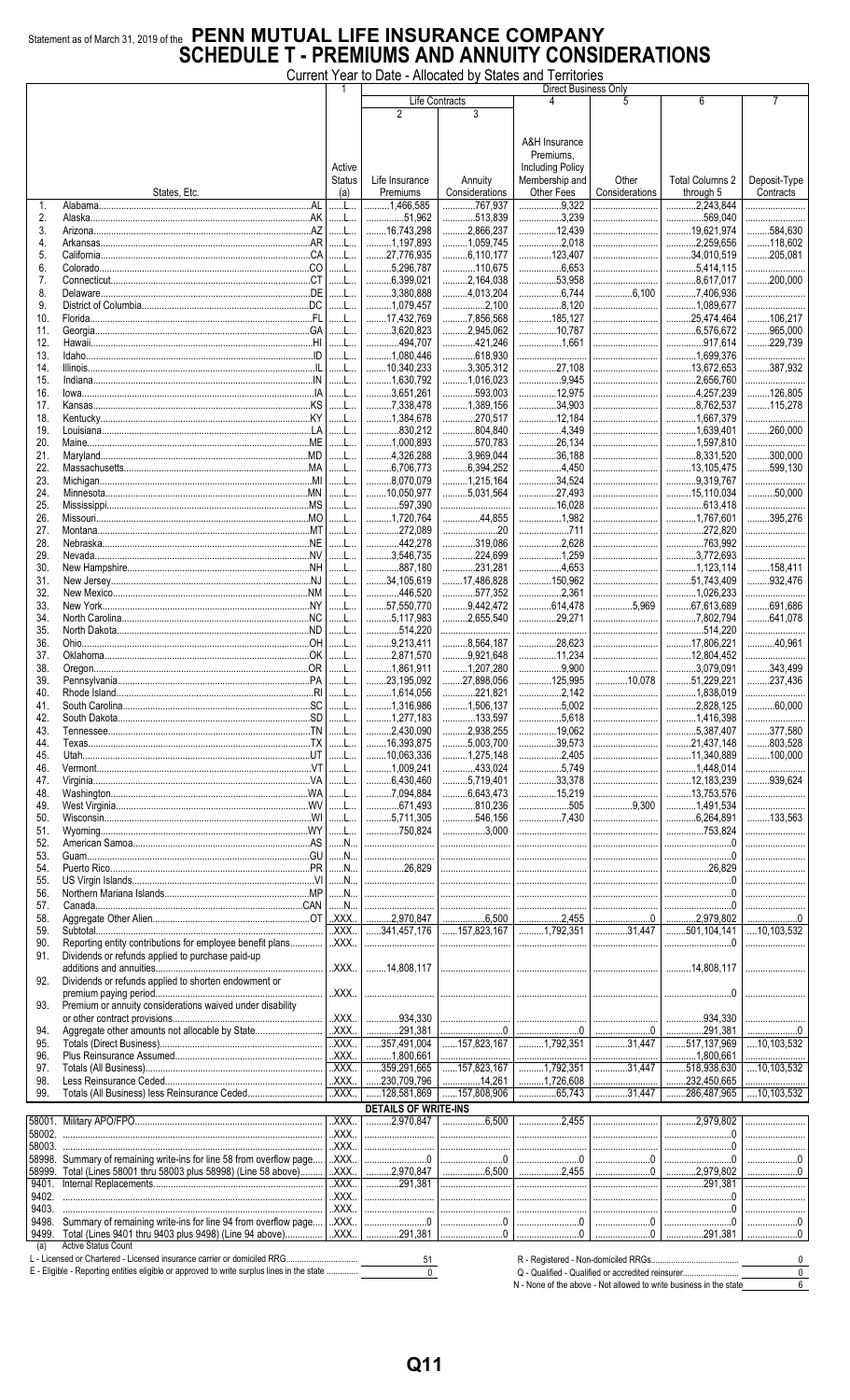## **SCHEDULE Y – INFORMATION CONCERNING ACTIVITIES OF INSURER MEMBERS OF A HOLDING COMPANY GROUP**

PART 1 – ORGANIZATIONAL CHART



\*Penn Mutual Life and Penn Insurance & Annuity Company each control 46.3% of the entity.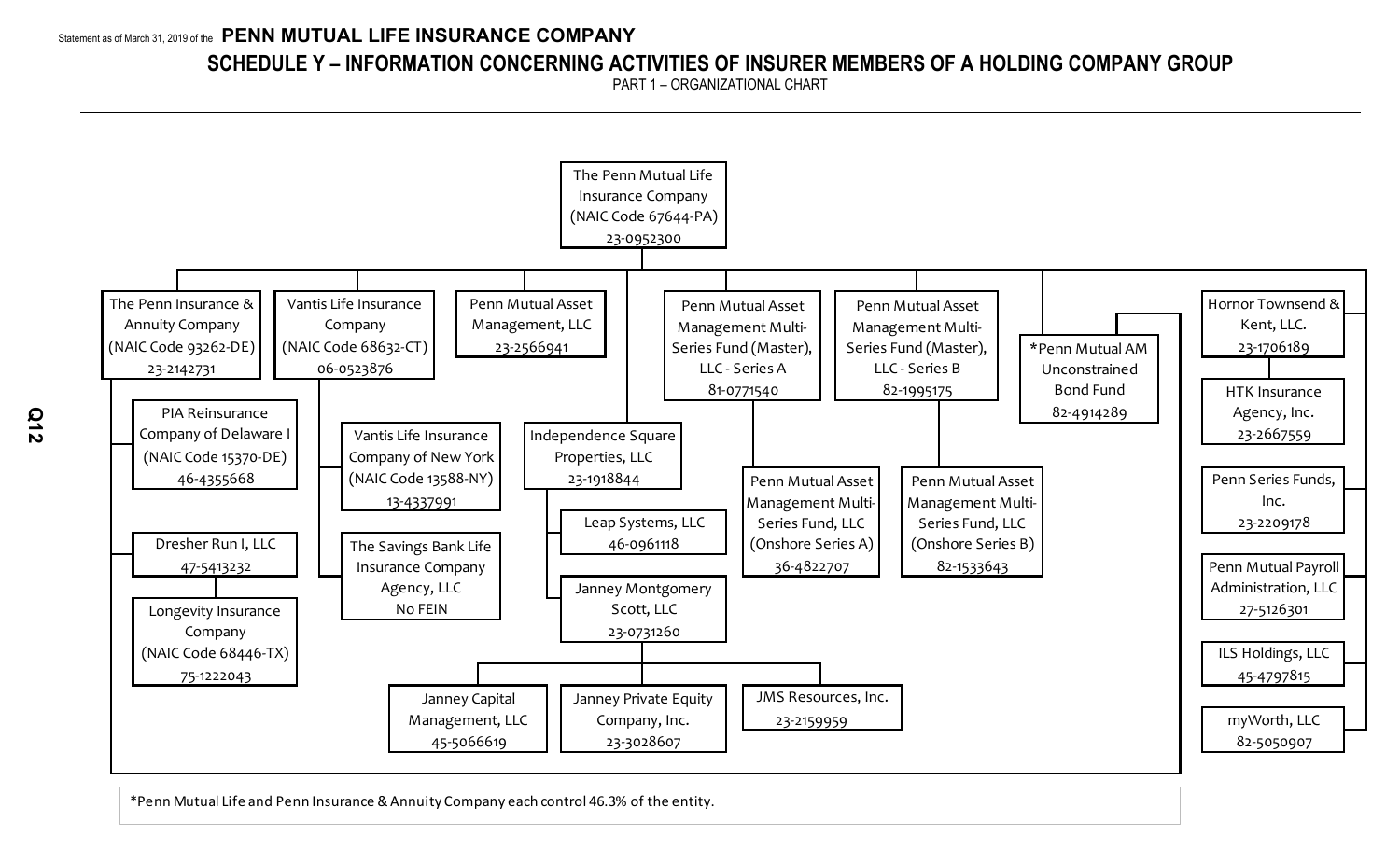## **SCHEDULE Y**

PART 1A - DETAIL OF INSURANCE HOLDING COMPANY SYSTEM

|                           |                |                                                                          |                               |              |                        |            |                                                                                            |                                                                            |                         | 10                                     |                                                                            | $\overline{12}$                                                                                                 | $\overline{13}$                       | 14                                                   | 15<br>16                                            |
|---------------------------|----------------|--------------------------------------------------------------------------|-------------------------------|--------------|------------------------|------------|--------------------------------------------------------------------------------------------|----------------------------------------------------------------------------|-------------------------|----------------------------------------|----------------------------------------------------------------------------|-----------------------------------------------------------------------------------------------------------------|---------------------------------------|------------------------------------------------------|-----------------------------------------------------|
|                           | Group<br>Code  | Group<br>Name                                                            | <b>NAIC</b><br>Compan<br>Code | ID<br>Number | Federal<br><b>RSSD</b> | <b>CIK</b> | Name of<br>Securities<br>Exchange<br>if Publicly<br>Traded<br>$(U.S.$ or<br>International) | Names of<br>Parent, Subsidiaries<br>or Affiliates                          | Domiciliary<br>Location | Relationship<br>to Reporting<br>Entity | Directly Controlled by<br>(Name of Entity/Person)                          | Type of<br>Control<br>(Ownership)<br>Board.<br>Management.<br>Attorney-in-Fact,<br>Influence, Other) Percentage | If Control is<br>Ownership<br>Provide | <b>Ultimate Controlling</b><br>Entity(ies)/Person(s) | Is an<br><b>SCA</b><br>Filing<br>Required?<br>(Y/N) |
|                           | <b>Members</b> |                                                                          |                               |              |                        |            |                                                                                            |                                                                            |                         |                                        |                                                                            |                                                                                                                 |                                       |                                                      |                                                     |
|                           | 850.           | The Penn Mutual Life<br><b>Insurance Company</b><br>The Penn Mutual Life | 67644.                        | 23-0952300   |                        |            |                                                                                            | The Penn Mutual Life Insurance Company.                                    | <b>PA</b>               | RE.                                    |                                                                            |                                                                                                                 |                                       |                                                      | .N.                                                 |
| 850.                      |                | <b>Insurance Company</b>                                                 | 93262.                        | 23-2142731   |                        |            |                                                                                            | The Penn Insurance and Annuity Company                                     | DE.                     | DS.                                    | The Penn Mutual Life Insurance Company.                                    | Ownership.                                                                                                      | 100.000                               | The Penn Mutual Life Insurance Company               | <b>Y</b> .                                          |
|                           | 850.           | The Penn Mutual Life<br>Insurance Company                                | 15370.                        | 46-4355668.  |                        |            |                                                                                            | PIA Reinsurance Company of Delaware I.                                     | DE.                     | DS.                                    | The Penn Insurance and Annuity Company                                     | Ownership.                                                                                                      |                                       | 100.000 The Penn Mutual Life Insurance Company.      | $Y_{\cdot\cdot\cdot}$                               |
| 850.                      |                | The Penn Mutual Life<br><b>Insurance Company</b>                         |                               | 23-1706189.  |                        |            |                                                                                            | Hornor Townsend & Kent, LLC.                                               | PA                      | DS.                                    | The Penn Mutual Life Insurance Company.                                    | Ownership.                                                                                                      | .100.000                              | The Penn Mutual Life Insurance Company.              | Y.                                                  |
| 850.                      |                | The Penn Mutual Life<br><b>Insurance Company</b>                         |                               | 23-2667559.  |                        |            |                                                                                            | HTK Insurance Agency, Inc                                                  | DE.                     | DS.                                    | Hornor Townsend & Kent. LLC.                                               | Ownership.                                                                                                      | .100.000                              | The Penn Mutual Life Insurance Company.              | N <sub>1</sub>                                      |
| 850.                      |                | The Penn Mutual Life<br><b>Insurance Company</b>                         |                               | 23-1918844.  |                        |            |                                                                                            | Independence Square Properties, LLC.                                       | PA                      | DS                                     | The Penn Mutual Life Insurance Company.                                    | Ownership.                                                                                                      | . 94.480                              | The Penn Mutual Life Insurance Company.              | N                                                   |
| $\sum_{\text{col}}^{850}$ |                | The Penn Mutual Life<br><b>Insurance Company</b>                         |                               | 23-2566941   |                        |            |                                                                                            | Penn Mutual Asset Management, LLC                                          | PA.                     | DS.                                    | The Penn Mutual Life Insurance Company.                                    | Ownership.                                                                                                      | 100.000                               | The Penn Mutual Life Insurance Company               | .N                                                  |
| 850.                      |                | The Penn Mutual Life<br><b>Insurance Company</b>                         |                               | 23-2209178.  |                        |            |                                                                                            | Penn Series Fund, Inc.                                                     | PA                      | DS                                     | The Penn Mutual Life Insurance Company.                                    | Ownership.                                                                                                      | .100.000                              | The Penn Mutual Life Insurance Company               | $N_{\cdot}$                                         |
|                           | 0850           | The Penn Mutual Life<br>Insurance Company                                |                               | 27-5126301   |                        |            |                                                                                            | Penn Mutual Payroll Administration, LLC                                    | PA                      | DS                                     | The Penn Mutual Life Insurance Company.                                    | Ownership.                                                                                                      | .100.000                              | The Penn Mutual Life Insurance Company.              | $N$                                                 |
|                           | 0850           | The Penn Mutual Life<br>Insurance Company                                |                               | 45-4797815.  |                        |            |                                                                                            | ILS Holdings, LLC                                                          | PA                      | DS.                                    | The Penn Mutual Life Insurance Company.                                    | Ownership.                                                                                                      | .100.000                              | The Penn Mutual Life Insurance Company               | .N                                                  |
|                           | 0850           | The Penn Mutual Life<br><b>Insurance Company</b>                         |                               | 23-0731260.  |                        |            |                                                                                            | Janney Montgomery Scott, LLC.                                              | <b>PA</b>               | DS.                                    | Independence Square Properties, LLC.                                       | Ownership.                                                                                                      | .100.000                              | The Penn Mutual Life Insurance Company               | $N_{\cdots}$                                        |
|                           | 0850           | The Penn Mutual Life<br>Insurance Company                                |                               | 46-0961118.  |                        |            |                                                                                            | Leap Systems, LLC                                                          | PA                      | <b>DS</b>                              | Independence Square Properties, LLC.                                       | Ownership.                                                                                                      | .100.000                              | The Penn Mutual Life Insurance Company.              | N                                                   |
|                           | 0850           | The Penn Mutual Life<br>Insurance Company                                |                               | 45-5066619.  |                        |            |                                                                                            | Janney Capital Management, LLC                                             | PA                      | DS.                                    | Janney Montgomery Scott, LLC.                                              | Ownership.                                                                                                      | .100.000                              | The Penn Mutual Life Insurance Company               | N <sub>1</sub>                                      |
|                           | 0850           | The Penn Mutual Life<br><b>Insurance Company</b>                         |                               | 23-2159959.  |                        |            |                                                                                            | JMS Resources. Inc                                                         | PA.                     | DS.                                    | Janney Montgomery Scott, LLC.                                              | Ownership.                                                                                                      | .100.000                              | The Penn Mutual Life Insurance Company               | N                                                   |
|                           | 0850           | The Penn Mutual Life<br>Insurance Company                                |                               | 23-3028607.  |                        |            |                                                                                            | Janney Private Equity Company, Inc                                         | DE                      | DS.                                    | <b>JMS Resources. Inc</b>                                                  | Ownership.                                                                                                      | .100.000                              | The Penn Mutual Life Insurance Company.              | $N$                                                 |
|                           | 0850           | The Penn Mutual Life<br>Insurance Company                                |                               | 47-5413232.  |                        |            |                                                                                            | Dresher Run I. LLC.                                                        | DE.                     | DS.                                    | The Penn Insurance and Annuity Company                                     | Ownership.                                                                                                      | .100.000                              | The Penn Mutual Life Insurance Company               | $N_{\cdot}$                                         |
|                           | 0850           | The Penn Mutual Life<br>Insurance Company                                | 68446.                        | 75-1222043.  |                        |            |                                                                                            | Longevity Insurance Company                                                | TX                      | <b>DS</b>                              | Dresher Run I, LLC.                                                        | Ownership.                                                                                                      | 100.000                               | The Penn Mutual Life Insurance Company.              | N                                                   |
|                           | 0850           | The Penn Mutual Life<br>Insurance Company                                |                               | 81-0771540.  |                        |            |                                                                                            | Penn Mutual Asset Management Multi-Series<br>Fund (Master), LLC - Series A | PA.                     | OTH                                    | The Penn Mutual Life Insurance Company.                                    | Influence                                                                                                       |                                       | The Penn Mutual Life Insurance Company.              | .N                                                  |
|                           |                | The Penn Mutual Life<br>0850 Insurance Company                           |                               | 36-4822707.  |                        |            |                                                                                            | Penn Mutual Asset Management Multi-Series<br>Fund LLC (onshore)            | PA.                     | OTH.                                   | Penn Mutual Asset Management Multi-Series<br>Fund (Master), LLC - Series A | Influence                                                                                                       |                                       | The Penn Mutual Life Insurance Company               |                                                     |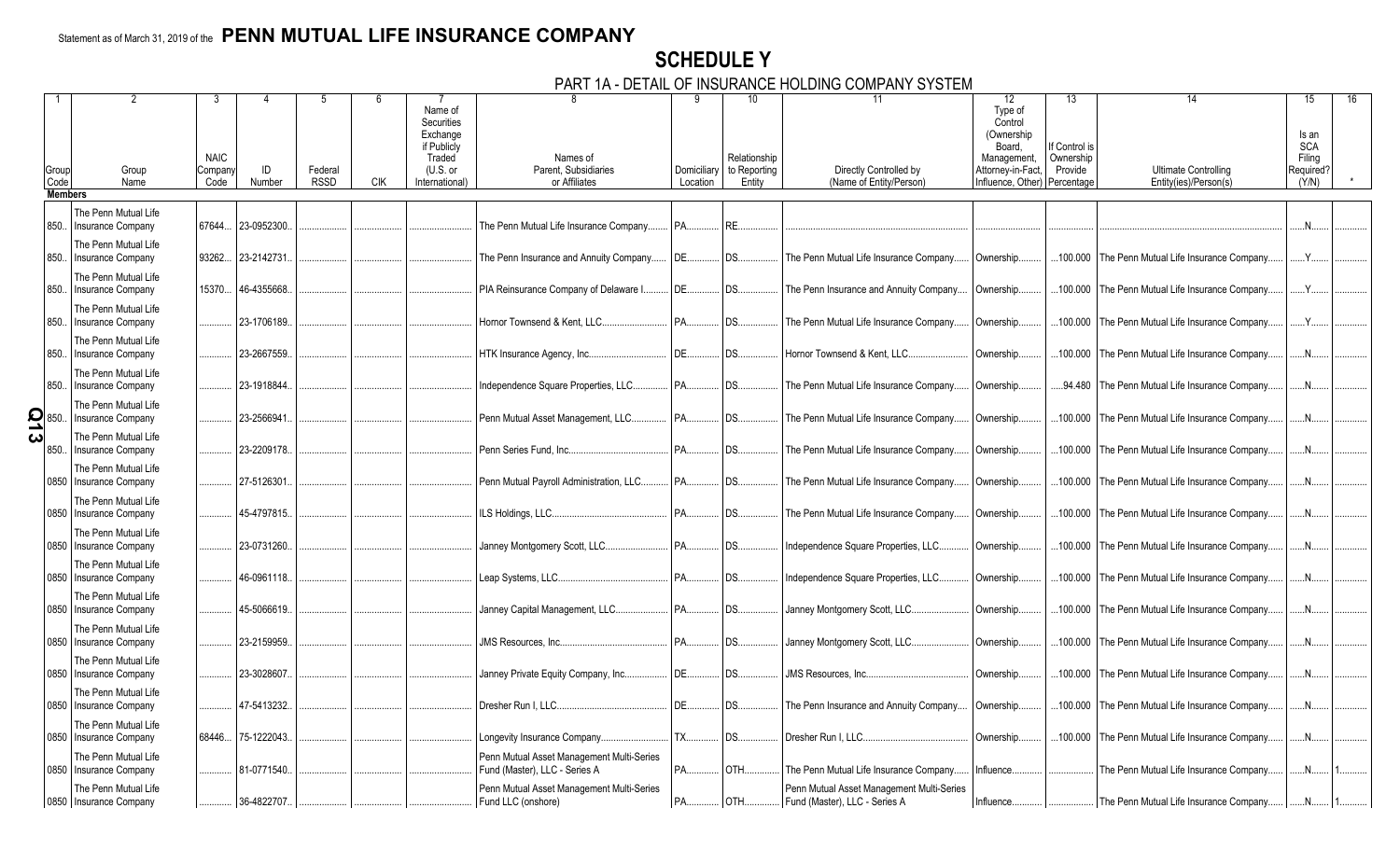## **SCHEDULE Y**

|  |  | PART 1A - DETAIL OF INSURANCE HOLDING COMPANY SYSTEM |  |
|--|--|------------------------------------------------------|--|
|  |  |                                                      |  |

|       |                                                                                                   |             |             |             |            |                       |                                             |                 |                          |                                           |                                |               |                                                  | 15         |  |
|-------|---------------------------------------------------------------------------------------------------|-------------|-------------|-------------|------------|-----------------------|---------------------------------------------|-----------------|--------------------------|-------------------------------------------|--------------------------------|---------------|--------------------------------------------------|------------|--|
|       |                                                                                                   |             |             |             |            | Name of<br>Securities |                                             |                 |                          |                                           | Type of<br>Control             |               |                                                  |            |  |
|       |                                                                                                   |             |             |             |            | Exchange              |                                             |                 |                          |                                           | (Ownership                     |               |                                                  | Is an      |  |
|       |                                                                                                   |             |             |             |            | if Publicly           |                                             |                 |                          |                                           | Board.                         | If Control is |                                                  | <b>SCA</b> |  |
|       |                                                                                                   | <b>NAIC</b> |             |             |            | Traded                | Names of                                    |                 | Relationship             |                                           | Management.                    | Ownership     |                                                  | Filing     |  |
| Group | Group<br>Name                                                                                     | Company     | ID          | Federal     |            | $(U.S.$ or            | Parent, Subsidiaries                        |                 | Domiciliary to Reporting | Directly Controlled by                    | Attorney-in-Fact,              | Provide       | Ultimate Controlling                             | Required?  |  |
| Code  |                                                                                                   | Code        | Number      | <b>RSSD</b> | <b>CIK</b> | International)        | or Affiliates                               | Location        | Entity                   | (Name of Entity/Person)                   | Influence, Other)   Percentage |               | Entity(ies)/Person(s)                            | (Y/N)      |  |
|       | The Penn Mutual Life                                                                              |             |             |             |            |                       | Penn Mutual Asset Management Multi-Series   |                 |                          |                                           |                                |               |                                                  |            |  |
|       | 0850 Insurance Company                                                                            |             | 82-1995175. |             |            |                       | Fund (Master), LLC - Series B               | PA.             | OTH.                     | The Penn Mutual Life Insurance Company    | Influence                      |               | The Penn Mutual Life Insurance Company.          |            |  |
|       | The Penn Mutual Life                                                                              |             |             |             |            |                       | Penn Mutual Asset Management Multi-Series   |                 |                          | Penn Mutual Asset Management Multi-Series |                                |               |                                                  |            |  |
| 0850  | Insurance Company                                                                                 |             | 82-1533643. |             |            |                       | Fund, LLC (onshore)                         |                 | OTH                      | Fund (Master), LLC - Series B             | Influence.                     |               | The Penn Mutual Life Insurance Company.          |            |  |
|       | The Penn Mutual Life                                                                              |             |             |             |            |                       |                                             |                 |                          |                                           |                                |               |                                                  |            |  |
|       | 0850   Insurance Company                                                                          |             | 82-4914289. |             |            |                       | Penn Mutual AM Unconstrained Bond Fund   PA |                 | <b>OTH</b>               | The Penn Mutual Life Insurance Company    | Influence.                     |               | The Penn Mutual Life Insurance Company           |            |  |
|       | The Penn Mutual Life                                                                              |             |             |             |            |                       |                                             |                 |                          |                                           |                                |               |                                                  |            |  |
|       | 0850 Insurance Company                                                                            |             | 82-4914289. |             |            |                       | Penn Mutual AM Unconstrained Bond Fund      | . I PA…………      | OTH                      | The Penn Insurance & Annuity Company      | Influence.                     |               | The Penn Mutual Life Insurance Company.          |            |  |
|       | The Penn Mutual Life                                                                              |             |             |             |            |                       |                                             |                 |                          |                                           |                                |               |                                                  |            |  |
|       | 0850   Insurance Company                                                                          | 68632       | 06-0523876. |             |            |                       | Vantis Life Insurance Company               | <b>CT</b>       |                          | The Penn Mutual Life Insurance Company    | Ownership                      |               | 100.000 The Penn Mutual Life Insurance Company.  |            |  |
|       |                                                                                                   |             |             |             |            |                       |                                             |                 |                          |                                           |                                |               |                                                  |            |  |
|       | The Penn Mutual Life<br>0850 Insurance Company                                                    | 13588       | 13-4337991  |             |            |                       | Vantis Life Insurance Company of New York   | NY <sup>1</sup> | . IDS                    | Vantis Life Insurance Company.            | Ownership                      |               | .100.000 The Penn Mutual Life Insurance Company  |            |  |
|       |                                                                                                   |             |             |             |            |                       |                                             |                 |                          |                                           |                                |               |                                                  |            |  |
|       | The Penn Mutual Life                                                                              |             |             |             |            |                       | The Savings Bank Life Insurance Company     |                 |                          |                                           |                                |               |                                                  |            |  |
|       |                                                                                                   |             |             |             |            |                       | Agency, LLC                                 | $ CT$           | DS.                      | Vantis Life Insurance Company.            | Ownership                      |               | 100.000 The Penn Mutual Life Insurance Company.  |            |  |
|       | 16850 Insurance Company<br>The Penn Mutual Life<br>0850 Insurance Company<br>The Penn Mutual Life |             |             |             |            |                       |                                             |                 |                          |                                           |                                |               |                                                  |            |  |
|       |                                                                                                   |             | 82-5050907  |             |            |                       | myWorth, LLC.                               |                 |                          | The Penn Mutual Life Insurance Company    | Ownership                      |               | .100.000 The Penn Mutual Life Insurance Company. |            |  |

#### **Aster Explanation**

1 Entity over which The Penn Mutual Life Insurance Company has significant influence, but no ownership.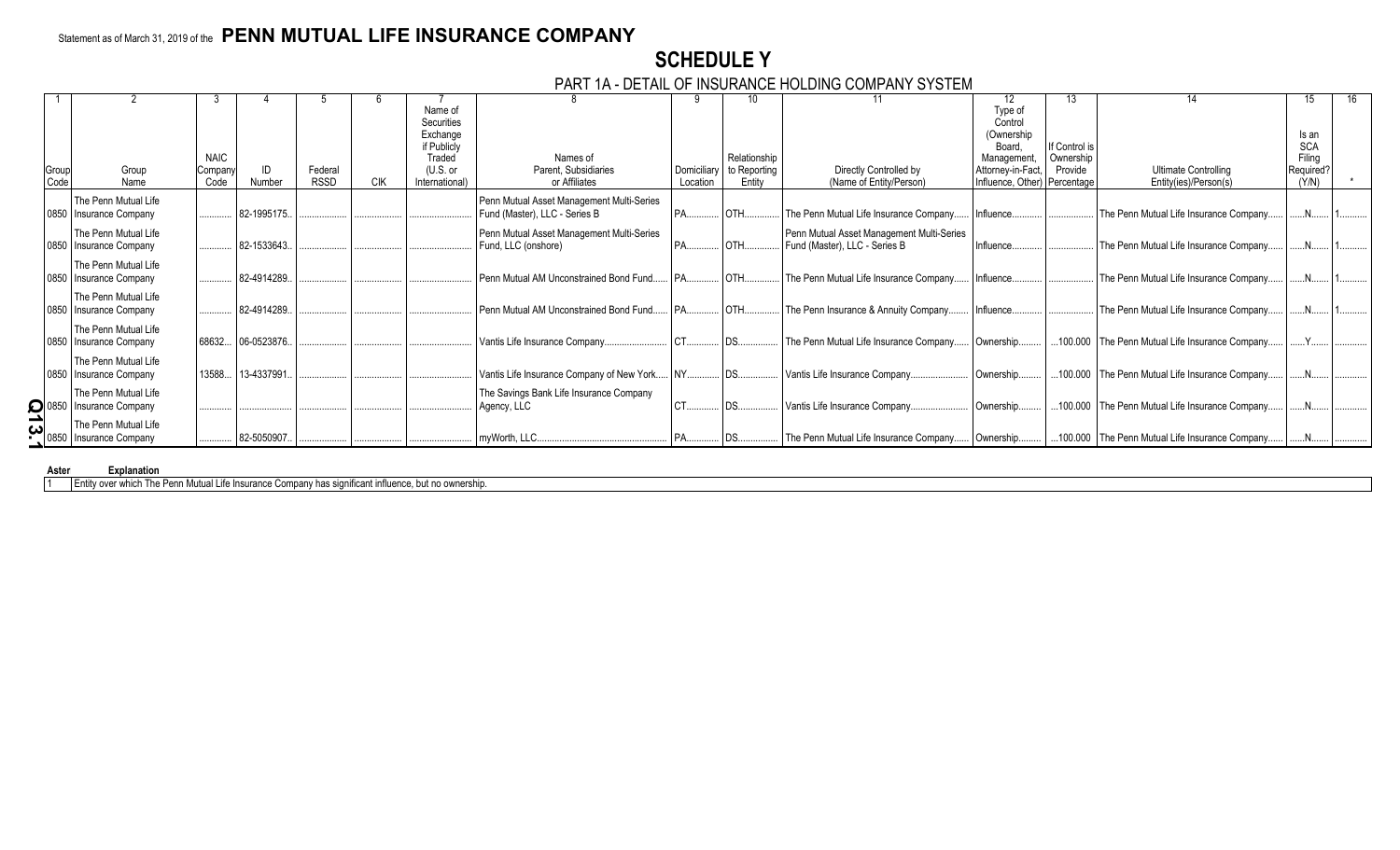## Statement as of March 31, 2019 of the **PENN MUTUAL LIFE INSURANCE COMPANY SUPPLEMENTAL EXHIBITS AND SCHEDULES INTERROGATORIES**

The following supplemental reports are required to be filed as part of your statement filing. However, in the event that your company does not transact the type of business for which the special report must be filed, your response of NO to the specific interrogatory will be accepted in lieu of filing a "NONE" report and a bar code will be printed below. If the supplement is required of your company but is not being filed for whatever reason, enter SEE EXPLANATION and provide an explanation following the interrogatory questions.

|    |                                                                                                                                                                                                                                                                                   | Response       |
|----|-----------------------------------------------------------------------------------------------------------------------------------------------------------------------------------------------------------------------------------------------------------------------------------|----------------|
|    | Will the Trusteed Surplus Statement be filed with the state of domicile and the NAIC with this statement?                                                                                                                                                                         | N <sub>O</sub> |
| 2. | Will the Medicare Part D Coverage Supplement be filed with the state of domicile and the NAIC with this statement?                                                                                                                                                                | N <sub>O</sub> |
| 3. | Will the Reasonableness of Assumptions Certification required by Actuarial Guideline XXXV be filed with the state of domicile and electronically<br>with the NAIC?                                                                                                                | N <sub>O</sub> |
| 4. | Will the Reasonableness and Consistency of Assumptions Certification required by Actuarial Guideline XXXV be filed with the state of domicile<br>and electronically with the NAIC?                                                                                                | N <sub>O</sub> |
| 5. | Will the Reasonableness of Assumptions Certification for Implied Guaranteed Rate Method required by Actuarial Guideline XXXVI be filed with<br>the state of domicile and electronically with the NAIC?                                                                            | NO             |
| 6. | Will the Reasonableness and Consistency of Assumptions Certification required by Actuarial Guideline XXXVI (Updated Average Market Value)<br>be filed with the state of domicile and electronically with the NAIC?                                                                | YES.           |
| 7. | Will the Reasonableness and Consistency of Assumptions Certification required by Actuarial Guideline XXXVI (Updated Market Value) be filed<br>with the state of domicile and electronically with the NAIC?                                                                        | NO.            |
| 8. | Will the Life PBR Statement of Exemption be filed with the state of domicile by July 1st and electronically with the NAIC with the second<br>quarterly filing per the Valuation Manual (by August 15)? (2nd Quarterly Only). The response for 1st and 3rd quarters should be N/A. |                |
|    | A NO response resulting with a barcode is only appropriate in the 2nd quarter.                                                                                                                                                                                                    | N <sub>O</sub> |

#### **Explanations:**

- 1. The data for this supplement is not required to be filed.
- 2. The data for this supplement is not required to be filed.
- 3 The data for this supplement is not required to be filed.
- 4. The data for this supplement is not required to be filed.
- 5. The data for this supplement is not required to be filed.

#### 6.

- 7. The data for this supplement is not required to be filed.
- 8. The data for this supplement is not required to be filed.

#### **Bar Code:**

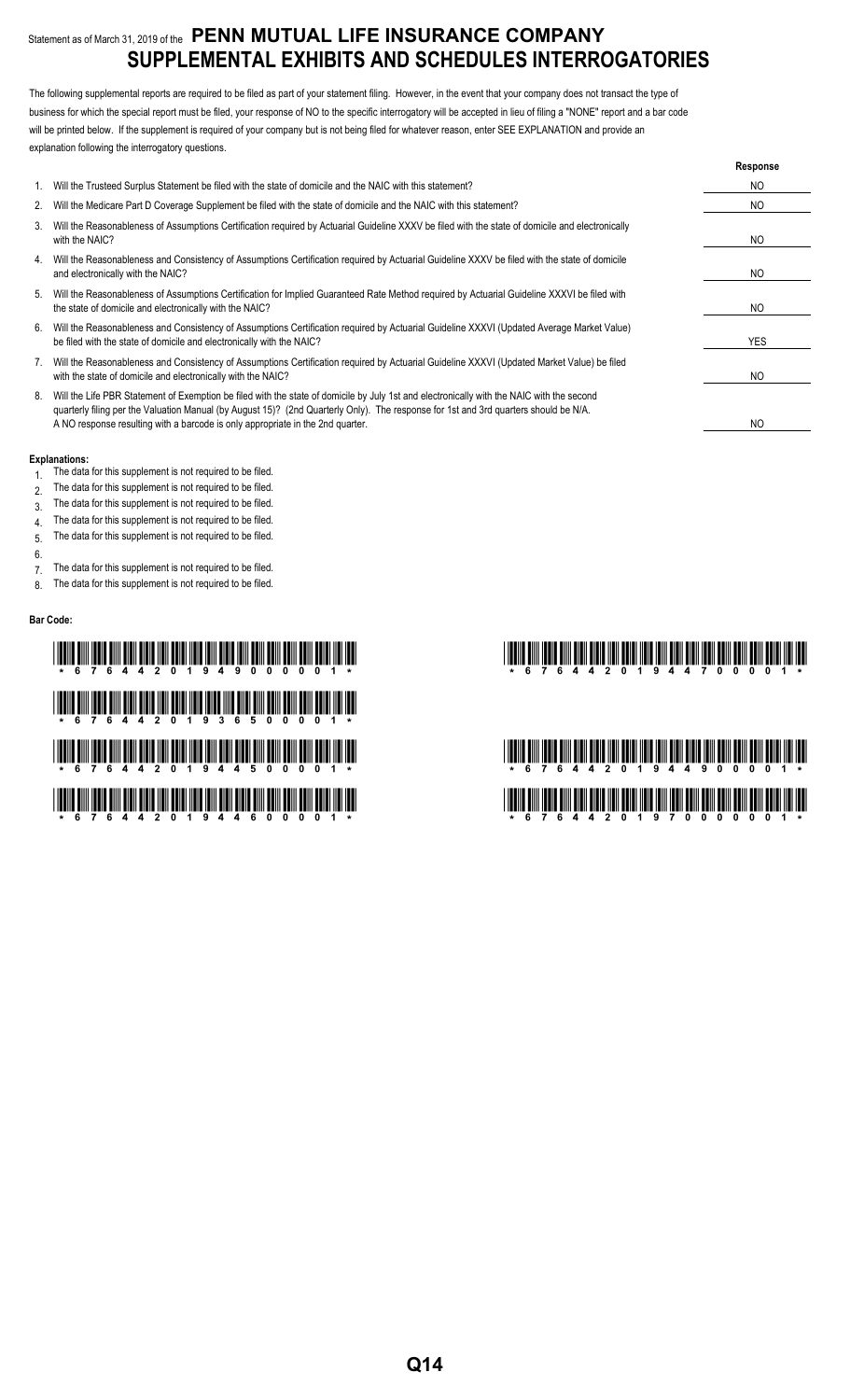## Statement as of March 31, 2019 of the PENN MUTUAL LIFE INSURANCE COMPANY **Overflow Page for Write-Ins**

| <b>Additional Write-ins for Assets:</b> |             |                               |                 |                        |  |  |
|-----------------------------------------|-------------|-------------------------------|-----------------|------------------------|--|--|
|                                         |             | <b>Current Statement Date</b> |                 |                        |  |  |
|                                         |             |                               |                 |                        |  |  |
|                                         |             |                               | Net Admitted    | December 31.           |  |  |
|                                         |             | Nonadmitted                   | Assets          | Prior Year Net         |  |  |
|                                         | Assets      | Assets                        | $(Cols. 1 - 2)$ | <b>Admitted Assets</b> |  |  |
|                                         | .11,387,994 | 11.387.994                    |                 |                        |  |  |
|                                         | 2.411.808   |                               | 2,223,557       | 11,028,658             |  |  |
|                                         | 13,484,383  |                               | 7.085.841       |                        |  |  |
|                                         |             |                               |                 |                        |  |  |
|                                         | 19.168.556  | 946.826                       |                 | 4,551,742              |  |  |
|                                         |             |                               |                 |                        |  |  |
|                                         | 38,381,160  | 38,381,160                    |                 |                        |  |  |
|                                         |             |                               |                 |                        |  |  |

| <b>Additional Write-ins for Liabilities:</b>           |                       |             |  |  |  |  |
|--------------------------------------------------------|-----------------------|-------------|--|--|--|--|
|                                                        |                       |             |  |  |  |  |
|                                                        | Current               | December 31 |  |  |  |  |
|                                                        | <b>Statement Date</b> | Prior Year  |  |  |  |  |
| 2504                                                   | .768.202              | 2.956.104   |  |  |  |  |
| 2505                                                   | 367.281               | 135.561     |  |  |  |  |
| Summary of remaining write-ins for Line 25<br>2597     | 2.135.483             | 3.091.665   |  |  |  |  |
| <b>Additional Write-ins for Summary of Operations:</b> |                       |             |  |  |  |  |

|                                                        | Current        | Prior         | <b>Prior Year Ended</b> |
|--------------------------------------------------------|----------------|---------------|-------------------------|
|                                                        | Year to Date   | Year to Date  | December 31             |
| 2704.<br>.                                             | 12.448.740<br> | 1,376,077<br> | 40.893.662              |
| 2797<br>Summary of remaining write-ins for Line 27<br> | 12.448.740<br> | .376.077<br>  | 40.893.662              |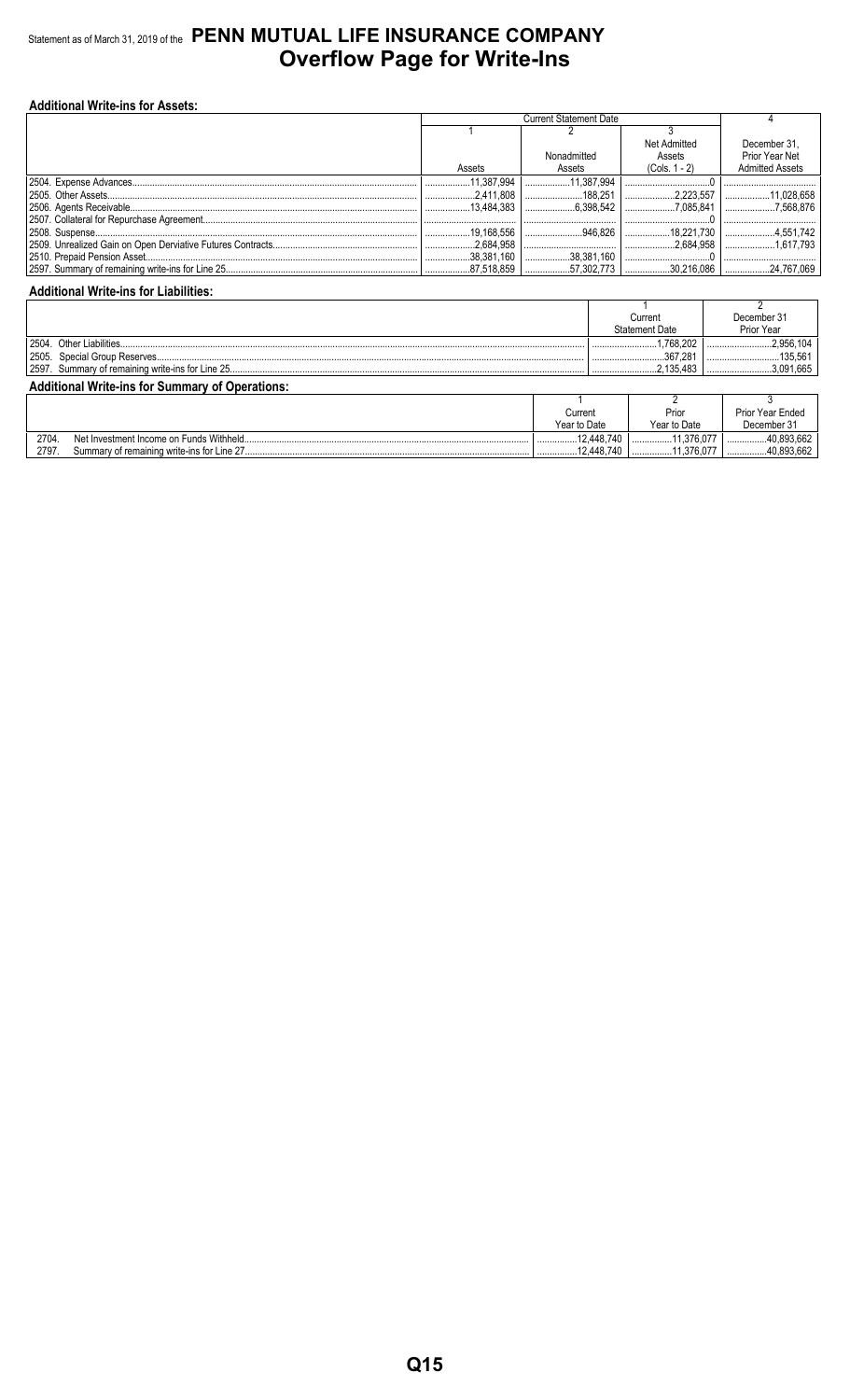## Statement as of March 31, 2019 of the PENN MUTUAL LIFE INSURANCE COMPANY<br>SCHEDULE A - VERIFICATION

**Real Estate** 

|     |                      |              | <b>Prior Year Ended</b> |
|-----|----------------------|--------------|-------------------------|
|     |                      | Year to Date | December 31             |
|     |                      | .33.157.370  | 34 547 217              |
|     | 2. Cost of acquired: |              |                         |
|     |                      |              |                         |
|     |                      |              |                         |
| 3.  |                      |              |                         |
| 4.  |                      |              |                         |
| 5.  |                      |              |                         |
| 6.  |                      |              |                         |
|     |                      |              |                         |
| 8.  |                      |              |                         |
| 9.  |                      |              |                         |
| 10. |                      |              |                         |
|     |                      |              |                         |

## **SCHEDULE B - VERIFICATION**

Mortgage Loans

|     |                   |              | Prior Year Ended |
|-----|-------------------|--------------|------------------|
|     |                   | Year to Date | December 31      |
|     |                   |              |                  |
| 2.  | Cost of acquired: |              |                  |
|     |                   |              |                  |
|     |                   |              |                  |
| 3.  |                   |              |                  |
|     |                   |              |                  |
| 5.  |                   |              |                  |
| 6.  |                   |              |                  |
|     |                   |              |                  |
| 8.  |                   |              |                  |
| 9.  |                   |              |                  |
| 10. |                   |              |                  |
| 11. |                   |              |                  |
| 12. |                   |              |                  |
| 13. |                   |              |                  |
| 14. |                   |              |                  |
| 15. |                   |              |                  |

## **SCHEDULE BA - VERIFICATION**

Other Long-Term Invested Assets

|     |                   |              | Prior Year Ended |
|-----|-------------------|--------------|------------------|
|     |                   | Year to Date | December 31      |
|     |                   |              |                  |
| 2.  | Cost of acquired: |              |                  |
|     |                   |              | 200,067,722      |
|     |                   |              |                  |
| 3.  |                   |              | .54.856          |
| 4.  |                   |              |                  |
| 5.  |                   |              |                  |
| 6.  |                   |              |                  |
|     |                   |              |                  |
| 8.  |                   |              |                  |
| 9.  |                   |              |                  |
| 10. |                   |              | 711.573          |
| 11. |                   |              |                  |
| 12. |                   |              | .13.604.634      |
| 13. |                   |              |                  |

## **SCHEDULE D - VERIFICATION**

**Bonds and Stocks** 

|                 |              | Prior Year Ended |
|-----------------|--------------|------------------|
|                 | Year to Date | December 31      |
|                 |              |                  |
| 2.              |              |                  |
| 3.              |              |                  |
| 4.              |              |                  |
| 5.              |              |                  |
| 6.              |              |                  |
| 7.              |              |                  |
| 8.              |              |                  |
| 9.              |              |                  |
| 10.             |              |                  |
| 11.             |              |                  |
| 12 <sub>1</sub> |              |                  |
|                 |              |                  |

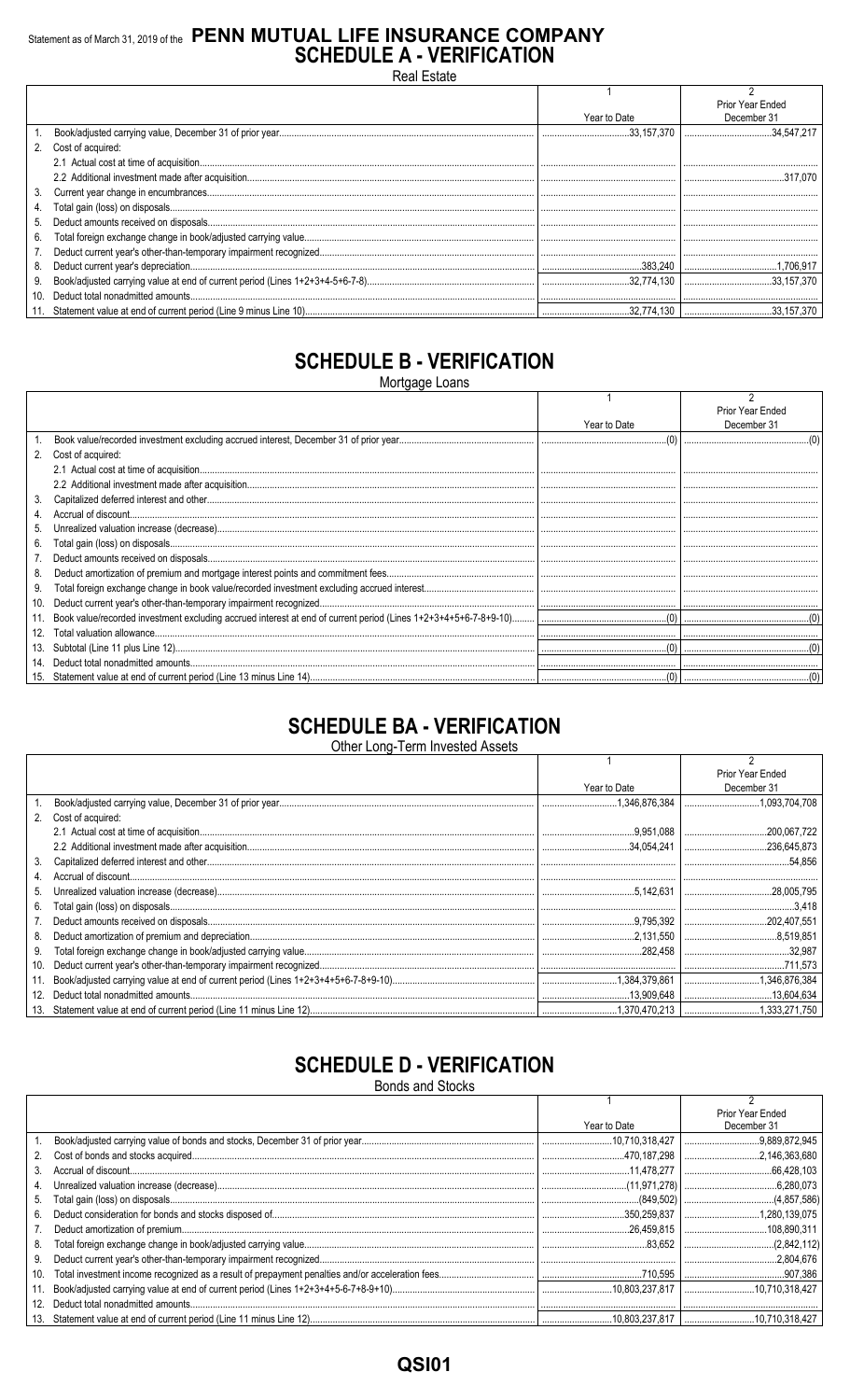#### **SCHEDULE D - PART 1B**

Showing the Acquisitions, Dispositions and Non-Trading Activity

During the Current Quarter for all Bonds and Preferred Stock by NAIC Designation

|              | <b>NAIC Designation</b> | $\overline{1}$<br><b>Book/Adjusted Carrying</b><br>Value Beginning<br>of Current Quarter | 2<br>Acquisitions<br>During<br><b>Current Quarter</b> | 3 <sup>3</sup><br>Dispositions<br>During<br><b>Current Quarter</b> | $\overline{4}$<br>Non-Trading Activity<br>During<br><b>Current Quarter</b> | 5 <sup>5</sup><br><b>Book/Adjusted Carrying</b><br>Value End of<br><b>First Quarter</b> | 6<br><b>Book/Adjusted Carrying</b><br>Value End of<br>Second Quarter | $\overline{7}$<br><b>Book/Adjusted Carrying</b><br>Value End of<br><b>Third Quarter</b> | 8<br><b>Book/Adjusted Carrying</b><br>Value December 31<br>Prior Year |
|--------------|-------------------------|------------------------------------------------------------------------------------------|-------------------------------------------------------|--------------------------------------------------------------------|----------------------------------------------------------------------------|-----------------------------------------------------------------------------------------|----------------------------------------------------------------------|-----------------------------------------------------------------------------------------|-----------------------------------------------------------------------|
|              | <b>BONDS</b>            |                                                                                          |                                                       |                                                                    |                                                                            |                                                                                         |                                                                      |                                                                                         |                                                                       |
|              | 1. NAIC 1 (a)           | 6,836,785,360                                                                            | 251,012,030                                           | 212,363,071                                                        | (283, 830, 171)                                                            | .6,591,604,148                                                                          |                                                                      |                                                                                         | 6,836,785,360                                                         |
|              |                         | 2,757,929,096                                                                            | 177,725,963                                           | 100,061,889                                                        | 132,629,894                                                                | 2,968,223,064                                                                           |                                                                      |                                                                                         | 2,757,929,096                                                         |
|              |                         | 260,477,197                                                                              | 16,562,323                                            | 4,457,976                                                          | 121,500,296                                                                | 394,081,840                                                                             |                                                                      |                                                                                         | 260,477,197                                                           |
|              |                         | 72,569,252                                                                               | 7,478,750                                             | 3,466,851                                                          | (4,904,942)                                                                | 71,676,209                                                                              |                                                                      |                                                                                         | 72,569,252                                                            |
|              |                         | 36,964,190                                                                               |                                                       | 4,094,807                                                          | 38,554                                                                     | 32,907,937                                                                              |                                                                      |                                                                                         | 36,964,190                                                            |
|              |                         | 3,308,358                                                                                |                                                       |                                                                    | 13,989,431                                                                 | 17,148,181                                                                              |                                                                      |                                                                                         | 3,308,358                                                             |
| <u>20ISD</u> |                         | 9,968,033,453                                                                            | 452,779,290                                           | 324,594,426                                                        |                                                                            | 10,075,641,379                                                                          |                                                                      | $\bigcap$                                                                               | 9,968,033,453                                                         |
|              | PREFERRED STOCK         |                                                                                          |                                                       |                                                                    |                                                                            |                                                                                         |                                                                      |                                                                                         |                                                                       |
|              | 8. NAIC 1               | 22,336,575                                                                               |                                                       | 000,000,7                                                          |                                                                            | 15,336,575                                                                              |                                                                      |                                                                                         | 22,336,575                                                            |
|              | 9. NAIC 2               | 75,322,130                                                                               | .12,000,000                                           |                                                                    | (2,000,000)                                                                | 85,322,130                                                                              |                                                                      |                                                                                         | 75,322,130                                                            |
|              | 10. NAIC 3              | 6,048,500                                                                                |                                                       | 2,304,541                                                          | 0.2,000,000                                                                | 5,743,959                                                                               |                                                                      |                                                                                         | 6,048,500                                                             |
|              | 11. NAIC 4              | 7,600,000                                                                                |                                                       |                                                                    |                                                                            | 0.7,600,000                                                                             |                                                                      |                                                                                         | 7,600,000                                                             |
|              | 12. NAIC 5              |                                                                                          |                                                       |                                                                    |                                                                            | 0 <sup>1</sup>                                                                          |                                                                      |                                                                                         |                                                                       |
|              |                         |                                                                                          |                                                       |                                                                    |                                                                            |                                                                                         |                                                                      |                                                                                         |                                                                       |
|              |                         | 112,089,819                                                                              |                                                       |                                                                    | 9,304,541  …………………………………………………………………………114,123,562                         |                                                                                         |                                                                      |                                                                                         |                                                                       |
|              |                         |                                                                                          |                                                       |                                                                    |                                                                            |                                                                                         |                                                                      |                                                                                         |                                                                       |

Book/Adjusted Carrying Value column for the end of the current reporting period includes the following amount of short-term and cash equivalent bonds by NAIC designation:  $(a)$ 

NAIC 1 \$..........0; NAIC 2 \$..........0; NAIC 3 \$..........0; NAIC 4 \$..........0; NAIC 5 \$..........0; NAIC 6 \$..........0.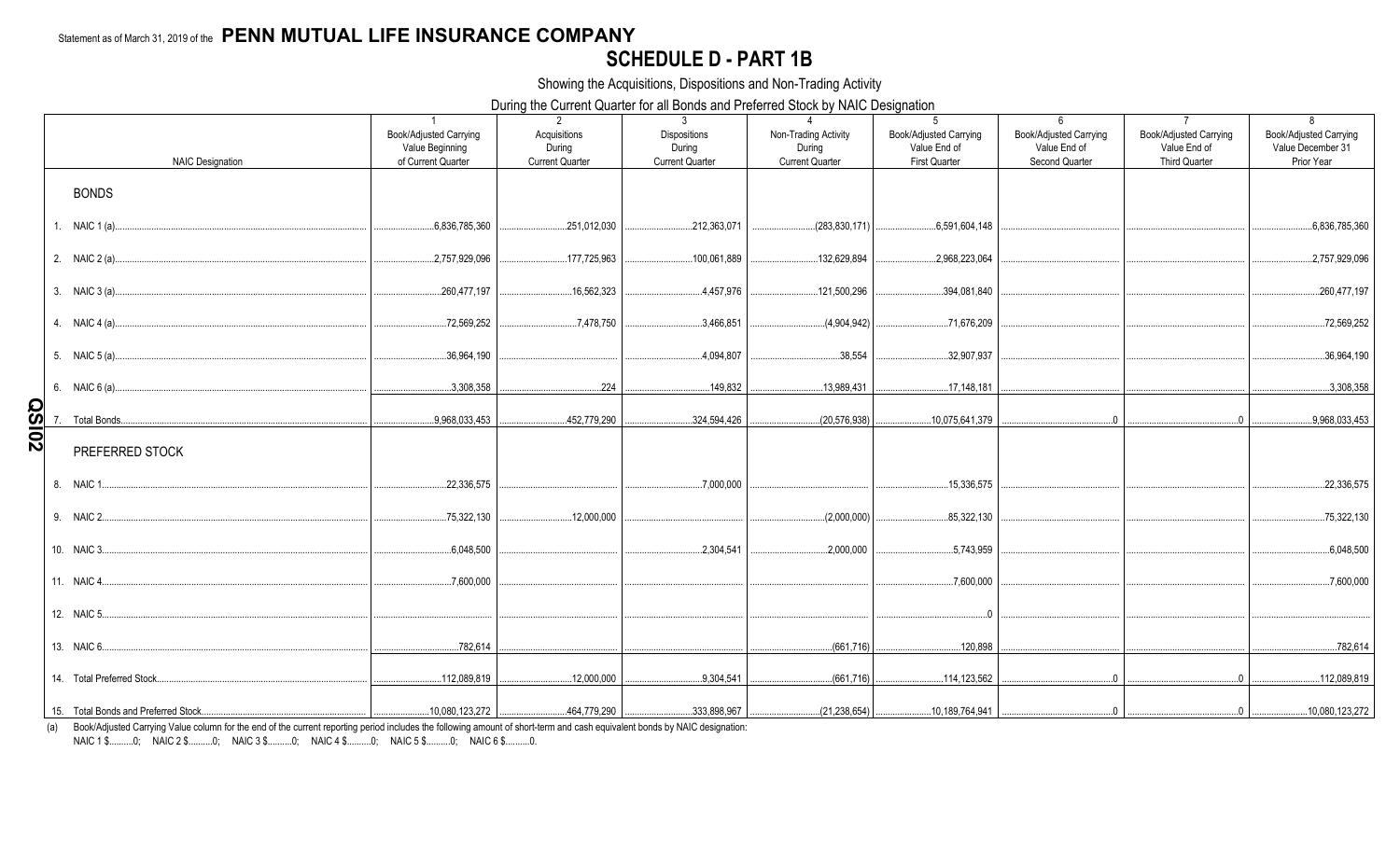### Statement as of March 31, 2019 of the PENN MUTUAL LIFE INSURANCE COMPANY **SCHEDULE DA - PART 1**

| Short-Term Investments |                |           |            |                           |                           |  |
|------------------------|----------------|-----------|------------|---------------------------|---------------------------|--|
|                        |                |           |            |                           |                           |  |
|                        | Book/Adjusted  |           | Actual     | <b>Interest Collected</b> | Paid for Accrued Interest |  |
|                        | Carrying Value | Par Value | Cost       | Year To Date              | Year To Date              |  |
| 9199999.               |                | .         | <b>III</b> |                           |                           |  |
|                        |                |           |            |                           |                           |  |

## **SCHEDULE DA - VERIFICATION**<br>Short-Term Investments

|     | Short-Term Investments |              |                  |  |  |  |
|-----|------------------------|--------------|------------------|--|--|--|
|     |                        |              |                  |  |  |  |
|     |                        |              | Prior Year Ended |  |  |  |
|     |                        | Year To Date | December 31      |  |  |  |
|     |                        |              |                  |  |  |  |
|     |                        |              |                  |  |  |  |
| 3.  |                        |              |                  |  |  |  |
|     |                        |              |                  |  |  |  |
| 5.  |                        |              |                  |  |  |  |
| 6.  |                        |              |                  |  |  |  |
|     |                        |              |                  |  |  |  |
| 8.  |                        |              |                  |  |  |  |
| 9.  |                        |              |                  |  |  |  |
| 10. |                        |              |                  |  |  |  |
| 11. |                        |              |                  |  |  |  |
|     |                        |              |                  |  |  |  |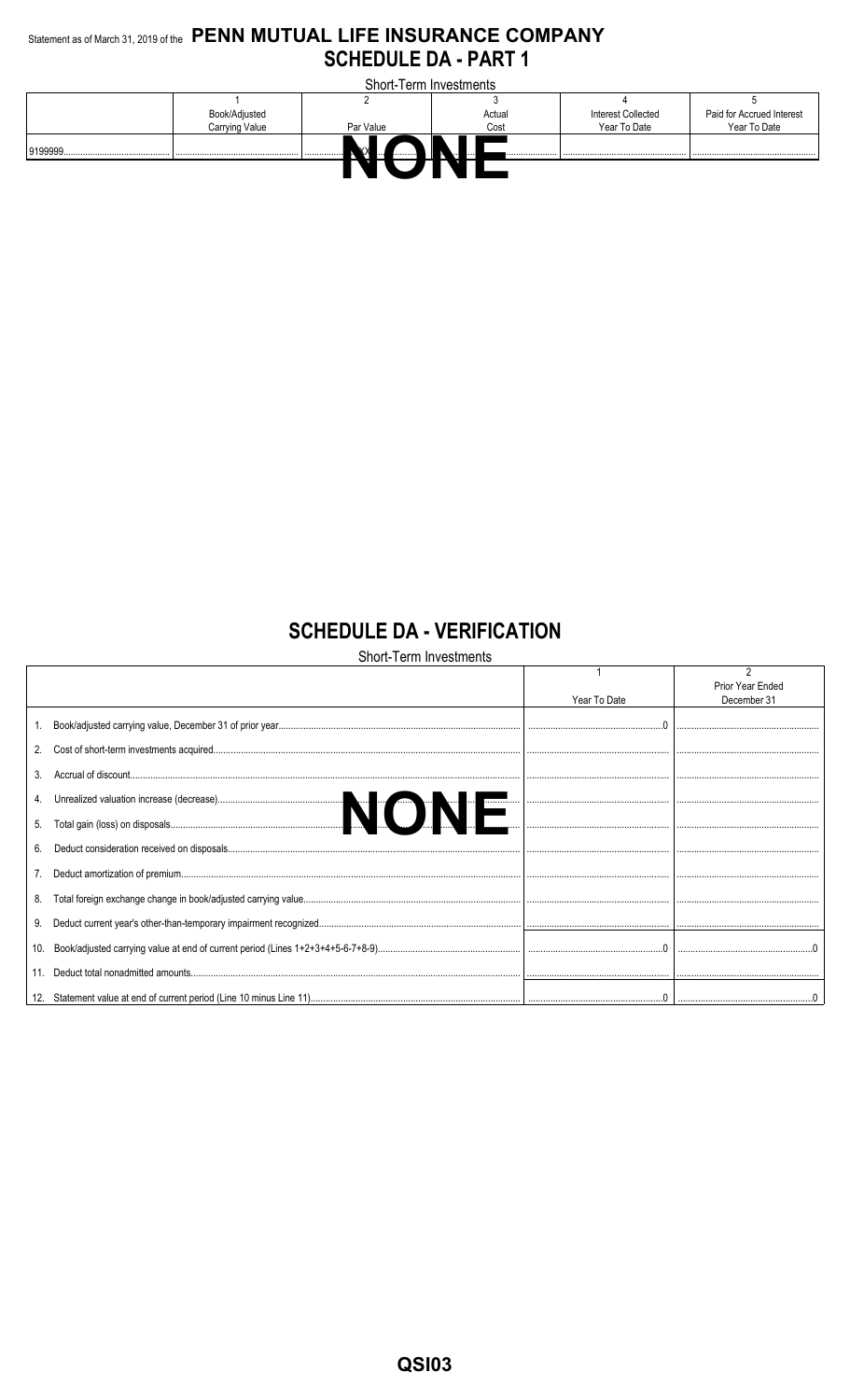## Statement as of March 31, 2019 of the **PENN MUTUAL LIFE INSURANCE COMPANY SCHEDULE DB - PART A - VERIFICATION**

Options, Caps, Floors, Collars, Swaps and Forwards

|   | (94, 776, 672) |
|---|----------------|
|   | 5.405.361      |
|   | (70.537,710)   |
|   | 14,923,704     |
|   | 17.114.614     |
| 6 |                |
|   |                |
|   |                |
|   | (162,099,931)  |
|   |                |
|   | (162.099.931   |

## **SCHEDULE DB - PART B - VERIFICATION**

|     |                                                                         | <b>Futures Contracts</b> |              |           |               |
|-----|-------------------------------------------------------------------------|--------------------------|--------------|-----------|---------------|
| 1.  |                                                                         |                          |              |           |               |
| 2.  |                                                                         |                          |              |           | (4, 189, 879) |
|     | 3.1 Add:                                                                |                          |              |           |               |
|     | Change in variation margin on open contracts - Highly Effective Hedges: |                          |              |           |               |
|     |                                                                         |                          |              |           |               |
|     |                                                                         |                          | 0            |           |               |
|     | Change in variation margin on open contracts - All Other:               |                          |              |           |               |
|     | 3.13 Section 1, Column 18, current year to date minus                   | 2,317,677                |              |           |               |
|     |                                                                         | (3,810,469)              | 6,128,146    | 6,128,146 |               |
|     | 3.2 Add:                                                                |                          |              |           |               |
|     | Change in adjustment to basis of hedged item:                           |                          |              |           |               |
|     |                                                                         |                          |              |           |               |
|     |                                                                         |                          | 0            |           |               |
|     | Change in amount recognized:                                            |                          |              |           |               |
|     |                                                                         |                          |              |           |               |
|     |                                                                         | (3,810,469)              | 6.128.146    | 6.128.146 |               |
| 3.3 |                                                                         |                          |              |           | 0             |
| 4.1 |                                                                         |                          |              |           |               |
|     | 4.2 Less:                                                               |                          |              |           |               |
|     |                                                                         |                          |              |           |               |
|     |                                                                         |                          | $\mathbf{0}$ |           |               |
|     |                                                                         |                          |              |           | 0             |
| 5.  | Dispositions gains (losses) on contracts terminated in prior year:      |                          |              |           |               |
|     | 5.1                                                                     |                          |              |           |               |
|     | 5.2                                                                     |                          |              |           |               |
| 6.  |                                                                         |                          |              |           | 5,477,050     |
| 7.  |                                                                         |                          |              |           |               |
| 8.  |                                                                         |                          |              |           | 5,477,050     |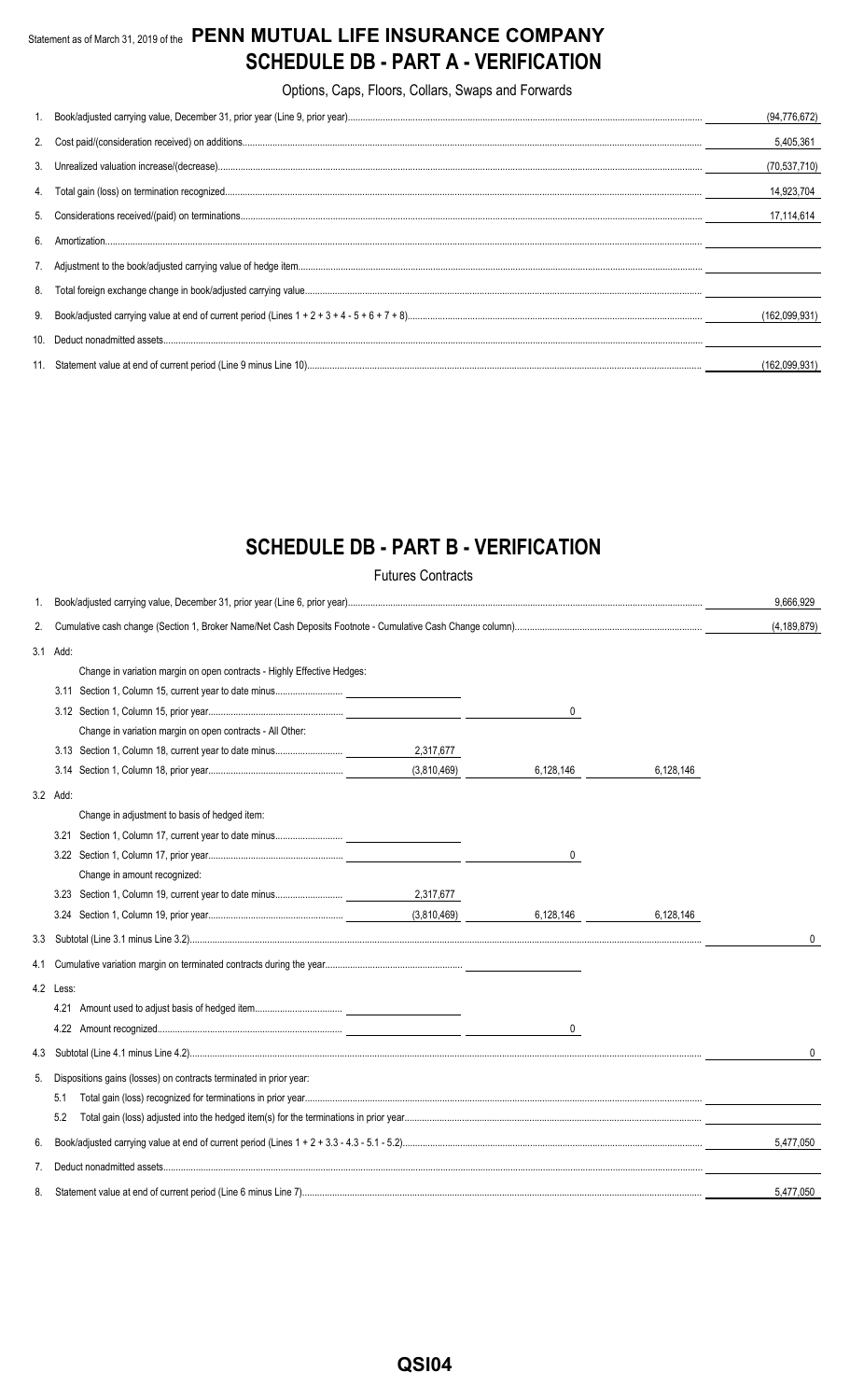**Sch. DB - Pt. C - Sn. 1 NONE**

**Sch. DB - Pt. C - Sn. 2 NONE**

**QSI05, QSI06**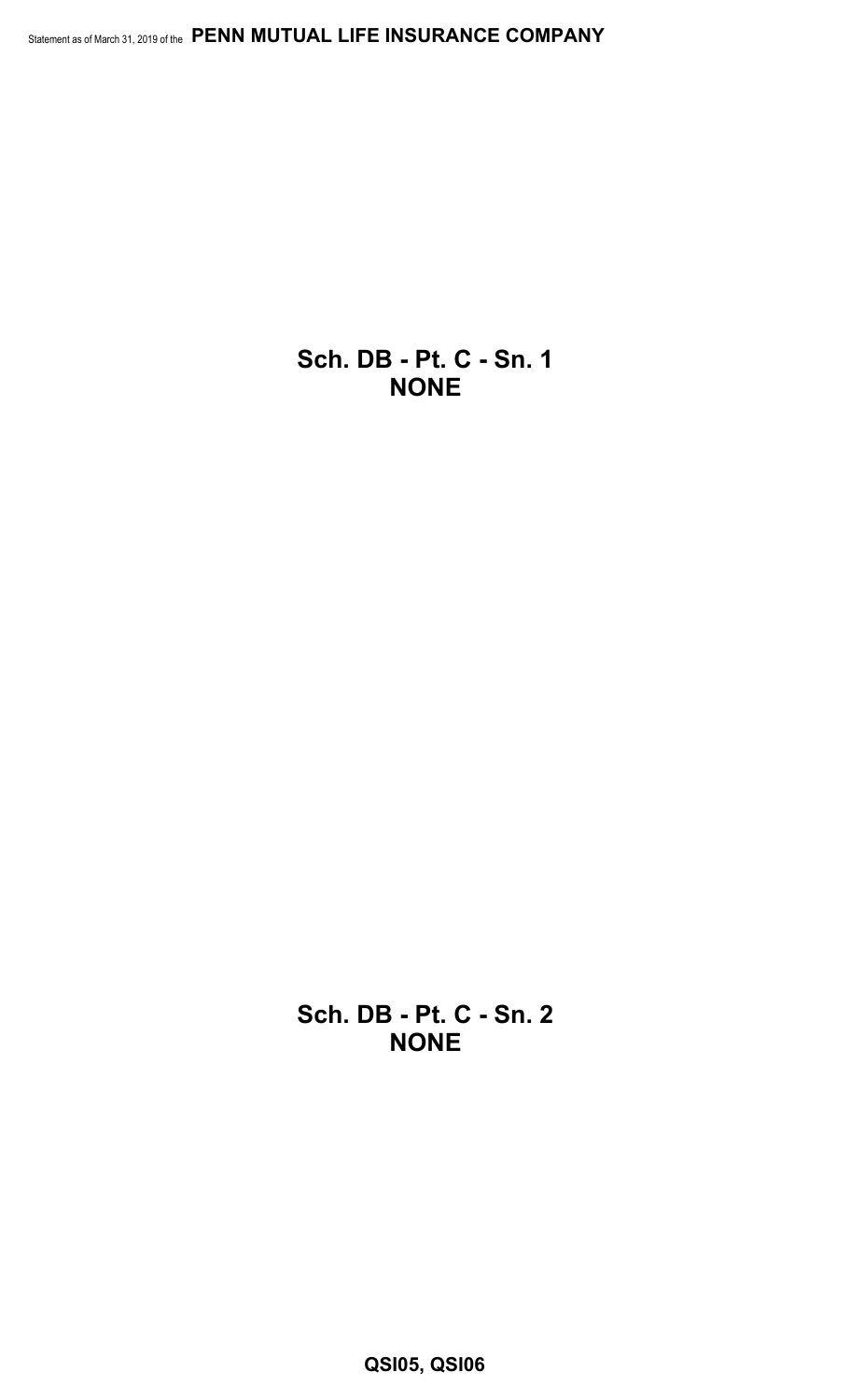## Statement as of March 31, 2019 of the PENN MUTUAL LIFE INSURANCE COMPANY **SCHEDULE DB - VERIFICATION**

Verification of Book/Adjusted Carrying Value, Fair Value and Potential Exposure of all Open Derivative Contracts

|         | Book/Adjusted Carrying Value Check |                 |  |  |  |
|---------|------------------------------------|-----------------|--|--|--|
| $1_{-}$ | (162,099,929)                      |                 |  |  |  |
| 2.      | 5,477,050                          |                 |  |  |  |
| 3.      |                                    | (156.622.879)   |  |  |  |
| 4.      | 239,386,971                        |                 |  |  |  |
| 5.      | (396,009,852)                      |                 |  |  |  |
| 6.      |                                    | 2               |  |  |  |
|         | <b>Fair Value Check</b>            |                 |  |  |  |
|         | (162,099,929)                      |                 |  |  |  |
| 8.      | 803,187                            |                 |  |  |  |
| 9.      |                                    | (161, 296, 742) |  |  |  |
|         | 234,794,108                        |                 |  |  |  |
|         | (396,090,852)                      |                 |  |  |  |
|         |                                    | 2               |  |  |  |
|         | <b>Potential Exposure Check</b>    |                 |  |  |  |
|         | 121,334,721                        |                 |  |  |  |
|         | 5,477,050                          |                 |  |  |  |
|         | 126,811,770                        |                 |  |  |  |
|         |                                    |                 |  |  |  |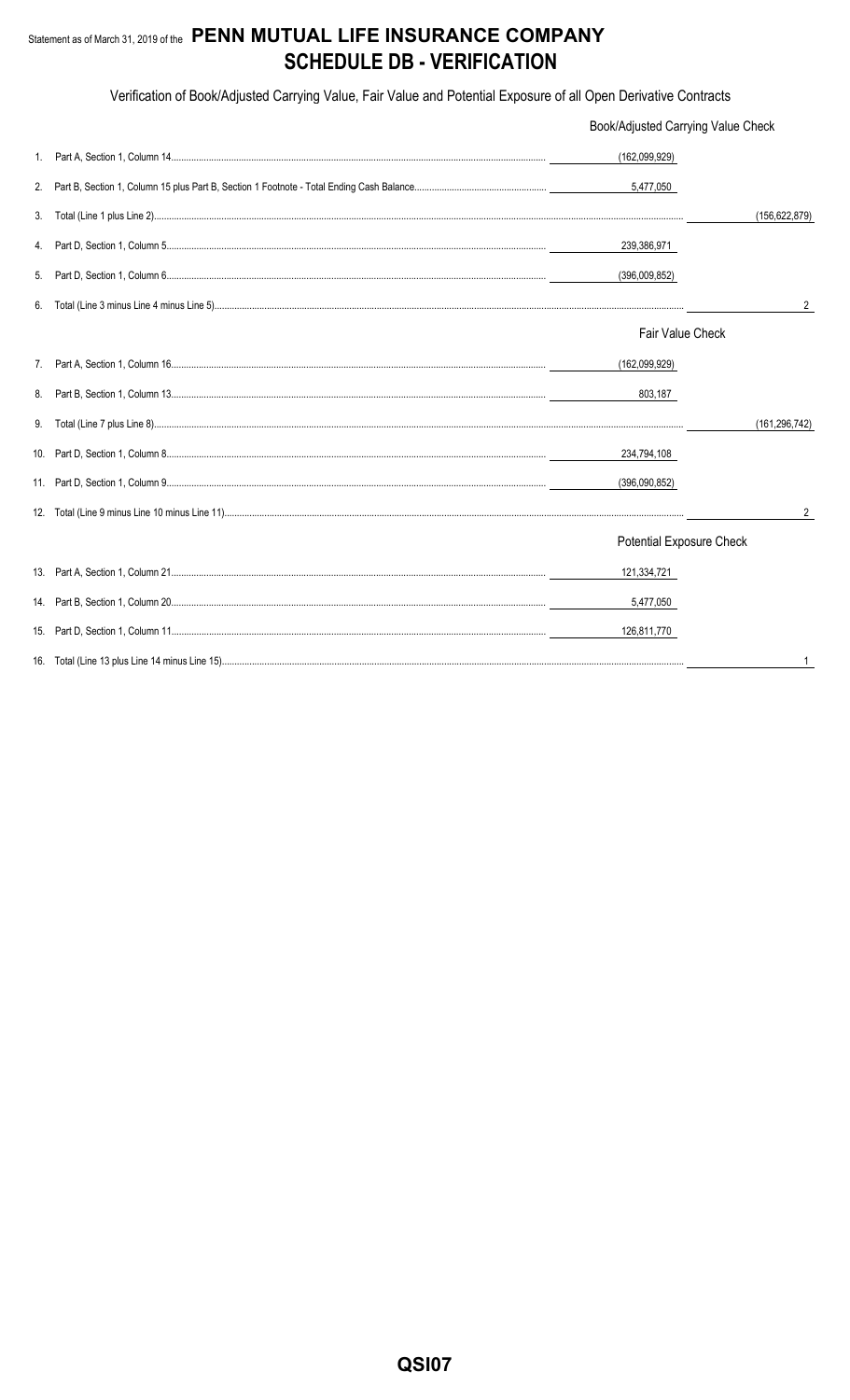## Statement as of March 31, 2019 of the PENN MUTUAL LIFE INSURANCE COMPANY **SCHEDULE E - PART 2 - VERIFICATION**

Cash Equivalents

|  | Year To Date | $\overline{2}$<br><b>Prior Year Ended</b><br>December 31 |
|--|--------------|----------------------------------------------------------|
|  |              |                                                          |
|  |              |                                                          |
|  |              |                                                          |
|  |              |                                                          |
|  |              |                                                          |
|  |              |                                                          |
|  |              |                                                          |
|  |              |                                                          |
|  |              |                                                          |
|  |              |                                                          |
|  |              |                                                          |
|  |              |                                                          |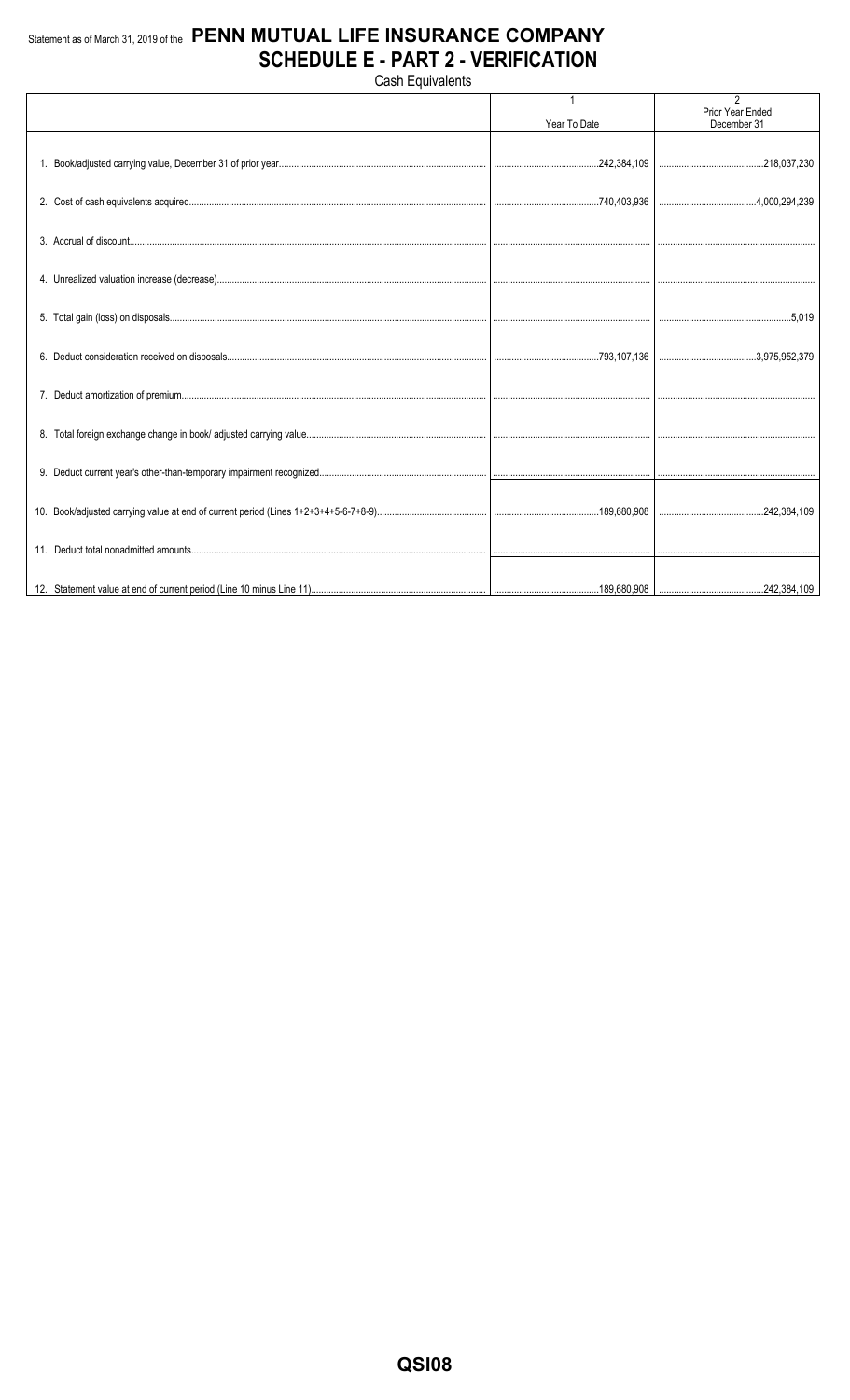**Sch. A Pt. 2 NONE**

**Sch. A Pt. 3 NONE**

**Sch. B - Pt. 2 NONE**

**Sch. B - Pt. 3 NONE**

**QE01, QE02**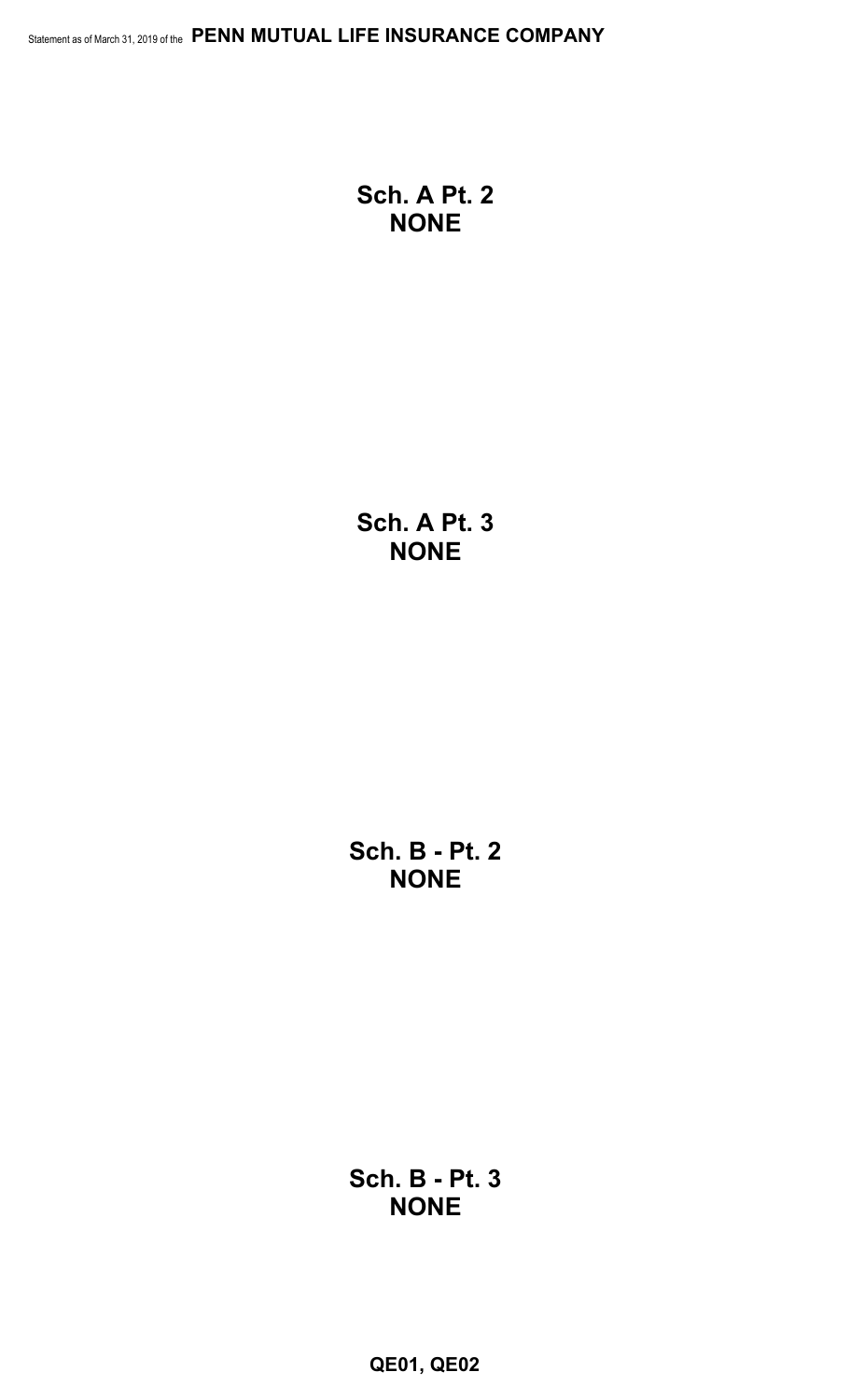SCHEDULE BA - PART 2<br>Showing Other Long-Term Invested Assets ACQUIRED AND ADDITIONS MADE During the Current Quarter

|      |                             |        | $\mathfrak{D}$                                                                                                               | Location       |           |                                        | $6^{\circ}$         |             | 8        | 9                      | 10 <sup>1</sup>              | 11           | 12                    | 13           |
|------|-----------------------------|--------|------------------------------------------------------------------------------------------------------------------------------|----------------|-----------|----------------------------------------|---------------------|-------------|----------|------------------------|------------------------------|--------------|-----------------------|--------------|
|      |                             |        |                                                                                                                              | $\mathbf{3}$   | 4         |                                        |                     |             |          |                        |                              |              |                       |              |
|      |                             |        |                                                                                                                              |                |           |                                        |                     |             |          |                        |                              |              |                       |              |
|      |                             |        |                                                                                                                              |                |           |                                        | <b>NAIC</b>         |             |          |                        |                              |              |                       |              |
|      |                             |        |                                                                                                                              |                |           |                                        | Desig-              |             |          |                        |                              |              |                       |              |
|      |                             |        |                                                                                                                              |                |           |                                        | nation and          |             |          |                        |                              |              |                       |              |
|      |                             |        |                                                                                                                              |                |           |                                        | Admini-             |             |          |                        |                              |              |                       |              |
|      |                             |        |                                                                                                                              |                |           |                                        | strative<br>Symbol/ | Date        |          |                        |                              |              |                       |              |
|      |                             |        |                                                                                                                              |                |           |                                        | Market              | Originally  | Type and | Actual Cost at Time of | <b>Additional Investment</b> | Amount of    | Commitment for        | Percentage c |
|      | <b>CUSIP</b> Identification |        | Name or Description                                                                                                          | City           | State     | Name of Vendor or General Partner      | Indicator           | Acquired    | Strategy | Acquisition            | Made after Acquisition       | Encumbrances | Additional Investment | Ownership    |
|      |                             |        | Joint Venture or Partnership Interests That Have Underlying Characteristics of Common Stocks - Unaffiliated                  |                |           |                                        |                     |             |          |                        |                              |              |                       |              |
|      |                             |        | 000000 00 0 Atlas Venture Fund X, L.P                                                                                        | Cambridge      |           | MA Atlas Venture Partners              |                     | 03/20/2015. |          |                        | .92.335                      |              | .382,840              | .2.800       |
|      |                             |        | 000000 00 0 Atlas Venture Opportunity Fund I, L.P.                                                                           | Cambridge      | <b>MA</b> | <b>Atlas Venture Partners</b>          |                     | 01/01/2019  |          | .242.258               |                              |              | .7,757,742            | .4.000       |
|      |                             |        | 000000 00 0 Battery Ventures X, L.P.                                                                                         | Waltham.       | MA        | <b>Battery Ventures.</b>               |                     | 06/13/2013  |          |                        | .18,400                      |              | .170,100              | .0.308       |
|      | 000000                      |        | 00 0 Battery Ventures XII, L.P.                                                                                              | Waltham.       | MA        | <b>Battery Ventures.</b>               |                     | 01/31/2018  |          |                        | 1,469,700                    |              | .7,431,300            | .1.438       |
|      | 000000                      | $00\,$ | 0 Bessemer Venture Partners IX, L.P.                                                                                         | Larchmont      | NY        | <b>Bessemer Venture Partners</b>       |                     | 02/28/2015  |          |                        | 258,710                      |              | .1,513,997            | .0.438       |
|      |                             |        |                                                                                                                              |                |           |                                        |                     |             |          |                        |                              |              |                       |              |
|      | 000000                      | 000    | Bessemer Venture Partners X, L.P.                                                                                            | Larchmont.     | NY        | <b>Bessemer Venture Partners</b>       |                     | 09/30/2018  |          |                        | 960,488                      |              | .6,679,512            | .0.500       |
|      | 000000                      | $00\,$ | 0 Cross Creek Capital Partners III, L.P.                                                                                     | Salt Lake City | UT        | Cross Creek Capital.                   |                     | 08/29/2013  |          |                        | 213,566                      |              | 901,434               | 5.319        |
|      | 000000                      |        | 00 0 Cross Creek Capital Partners IV, L.P                                                                                    | Salt Lake City | UT        | Cross Creek Capital.                   |                     | 03/31/2016  |          |                        | .376,350                     |              | .3,387,150            | .7.527       |
|      | 000000                      | $00\,$ | 0 European Secondary Development Fund V.                                                                                     | London         | <b>UK</b> | Arcis Group.                           |                     | 07/22/2016  |          |                        | .2,453,760                   |              | .2.692.320            | .4.164       |
|      | 000000                      |        | 00 0 Frazier Life Sciences IX, L.P                                                                                           | Menlo Park     | CA        | <b>Frazier Healthcare Partners</b>     |                     | 10/31/2017  |          |                        | .1,840,000                   |              | 14,520,000            | .5.000       |
|      | 000000                      | $00\,$ | 0 Frazier Life Sciences VIII, L.P.                                                                                           | Menlo Park     | CA        | <b>Frazier Healthcare Partners</b>     |                     | 09/30/2015  |          |                        | 402,000                      |              | 1,740,000             | 5.333        |
|      | 000000                      | $00\,$ | Lightspeed Venture Partners IX, L.P.                                                                                         | Menlo Park     | CA        | <b>Lightspeed Ventures</b>             |                     | 03/12/2012  |          |                        | 105,000                      |              | 105,000               | .1.022       |
|      | 000000                      | $00\,$ | 0 Lightspeed Venture Partners Select, L.P.                                                                                   | Menlo Park     | CA        | <b>Lightspeed Ventures</b>             |                     | 03/24/2014  |          |                        | .45,000                      |              | .60,000               | .0.462       |
| QE03 | 000000                      |        | 00 0 Lightspeed Venture Partners XII, L.P                                                                                    | Menlo Park     | CA        | Lightspeed Ventures.                   |                     | 03/31/2018  |          |                        | .800,000                     |              | .6,600,000            | .1.333       |
|      | 000000                      |        | 00 0 Longitude Venture Partners III, L.P.                                                                                    | Menlo Park     | CA        | Longitude Capital Management Co., LLC. |                     | 03/31/2016  |          |                        | 433,235                      |              | .3,927,883            | .1.524       |
|      |                             |        | 000000 00 0 Menlo Special Opportunities Fund, L.P.                                                                           | Menlo Park.    | CA        | Menlo Ventures                         |                     | 03/31/2016  |          |                        | 601,920                      |              | 908,432               | .4.000       |
|      | 000000                      |        | 00 0 Menlo Ventures XIV, L.P.                                                                                                | Menlo Park     | CA        | Menlo Ventures.                        |                     | 05/31/2017  |          |                        | .600,000                     |              | .6,600,000            | .2.667       |
|      |                             |        | 000000 00 0 Morgan Stanley Private Markets Fund III LP.                                                                      | New York.      | NY.       | Morgan Stanley.                        |                     | 04/26/2006  |          |                        | 2,499                        |              | .129,792              | .0.516       |
|      | 000000                      |        | 00 0 New Leaf Ventures III, L.P.                                                                                             | New York.      | NY        | New Leaf Venture Partners.             |                     | 11/30/2014  |          |                        | 420,000                      |              | 2,310,000             | 3.733        |
|      | 000000                      |        | 00 0 Omega Fund IV, L.P.                                                                                                     | Boston.        | MA        | Omega Fund Management                  |                     | 06/20/2013. |          |                        | .2,984                       |              | .156,232              | .1.089       |
|      |                             |        |                                                                                                                              |                | MA        |                                        |                     | 04/30/2015  |          |                        | 712,133                      |              | .3,845,707            | .4.000       |
|      | 000000                      |        | 00 0 Omega Fund V, L.P.                                                                                                      | Boston.        |           | Omega Fund Managemen                   |                     |             |          |                        |                              |              |                       |              |
|      | 000000                      |        | 00 0 Shasta Ventures V, L.P                                                                                                  | Menlo Park.    | CA        | Shasta Ventures Management             |                     | 06/27/2016  |          |                        | .800,000                     |              | .3,200,000            | .2.667       |
|      | 000000                      |        | 00 0 Sigma Prime Partners IX, L.P.                                                                                           | Menlo Park     | CA        | Sigma Partners                         |                     | 05/29/2012  |          |                        | .205,842                     |              | 650,835               | .6.861       |
|      | 000000                      |        | 00 0 Trinity Ventures XI, L.P.                                                                                               | Menlo Park.    | CA        | Trinity Ventures.                      |                     | 04/04/2013  |          |                        | .67,500                      |              | 607,500               | .1.371       |
|      | 000000                      |        | 00 0 Trinity Ventures XII. L.P.                                                                                              | Menlo Park.    | CA        | Trinity Ventures.                      |                     | 10/31/2015  |          |                        | .660,000                     |              | .3,000,000            | .2.000       |
|      | 000000                      |        | 00 0 Upfront Growth Fund I. L.P.                                                                                             | Los Angeles.   | CA        | <b>Upfront Ventures.</b>               |                     | 03/31/2015  |          |                        | .10,266                      |              | 778,799               | .6.000       |
|      |                             |        | 000000 00 0 Upfront V, L.P.                                                                                                  | Los Angeles    | CA        | <b>Upfront Ventures</b>                |                     | 1/30/2014.  |          |                        | 226,921                      |              | .1,194,977            | .2.500       |
|      |                             |        | 000000 00 0 Upfront VI, L.P.                                                                                                 | Los Angeles    | CA        | <b>Upfront Ventures</b>                |                     | 05/31/2017  |          |                        | 350,320                      |              | .5,265,085            | .0.000       |
|      |                             |        | 000000 00 0 US Venture Partners XI, L.P.                                                                                     | Menlo Park     | CA        | <b>US Venture Partners</b>             |                     | 05/20/2015. |          |                        | 750,000                      |              | .4,350,000            | .5.455       |
|      |                             |        | 1599999. Total - Joint Venture or Partnership Interests That Have Underlying Characteristics of Common Stocks - Unaffiliated |                |           |                                        |                     |             |          | .242,258               | .14,878,929                  | $\Omega$     | .90,866,637           | .XXX         |
|      |                             |        | Joint Venture or Partnership Interests That Have Underlying Characteristics of Common Stocks - Affiliated                    |                |           |                                        |                     |             |          |                        |                              |              |                       |              |
|      |                             |        | 000000 00 0 Hornor, Townsend & Kent, LLC.                                                                                    | Horsham        |           | PA   Hornor, Townsend & Kent, LLC      |                     | 01/01/2019. |          | 6,439,822              |                              |              |                       | .100.000     |
|      |                             |        | 000000 00 0 mvWorth LLC.                                                                                                     | Horsham        | PA        | mvWorth LLC.                           |                     | 06/18/2018. |          |                        | .900.000                     |              | .2,800,000            | .100.000     |
|      |                             |        | 1699999. Total - Joint Venture or Partnership Interests That Have Underlying Characteristics of Common Stocks - Affiliated   |                |           |                                        |                     |             |          | .6.439.822             | .900.000                     |              | .2.800.000            | XXX          |
|      |                             |        | Joint Venture or Partnership Interests That Have Underlying Characteristics of Other - Unaffiliated                          |                |           |                                        |                     |             |          |                        |                              |              |                       |              |
|      |                             |        | 000000 00 0 ABRY Advanced Securities Fund III, L.P.                                                                          | Boston.        |           | MA ABRY Partners, LLC.                 |                     | 09/14/2011. |          |                        | 1,298,471                    |              | .2,937,841            | .0.667       |
|      |                             |        | 000000 00 0 ABRY Advanced Securities Fund IV, L.P.                                                                           | Boston.        | MA.       | ABRY Partners, LLC.                    |                     | 07/31/2018  |          | .161,008               | 183,477                      |              | .10,155,515           | .0.700       |
|      | 000000                      |        | 00 0 ABRY Heritage Partners, L.P.                                                                                            | Boston.        | MA        | ABRY Partners, LLC.                    |                     | 07/22/2016  |          |                        | 324,822                      |              | .3,801,934            | .1.048       |
|      |                             |        | 000000 00 0 ABRY Partners VII, L.P.                                                                                          | Boston.        | <b>MA</b> | <b>ABRY Partners, LLC</b>              |                     | 08/10/2011. |          |                        | .37,759                      |              | 423,306               | .0.490       |
|      |                             |        |                                                                                                                              |                |           |                                        |                     |             |          |                        |                              |              |                       |              |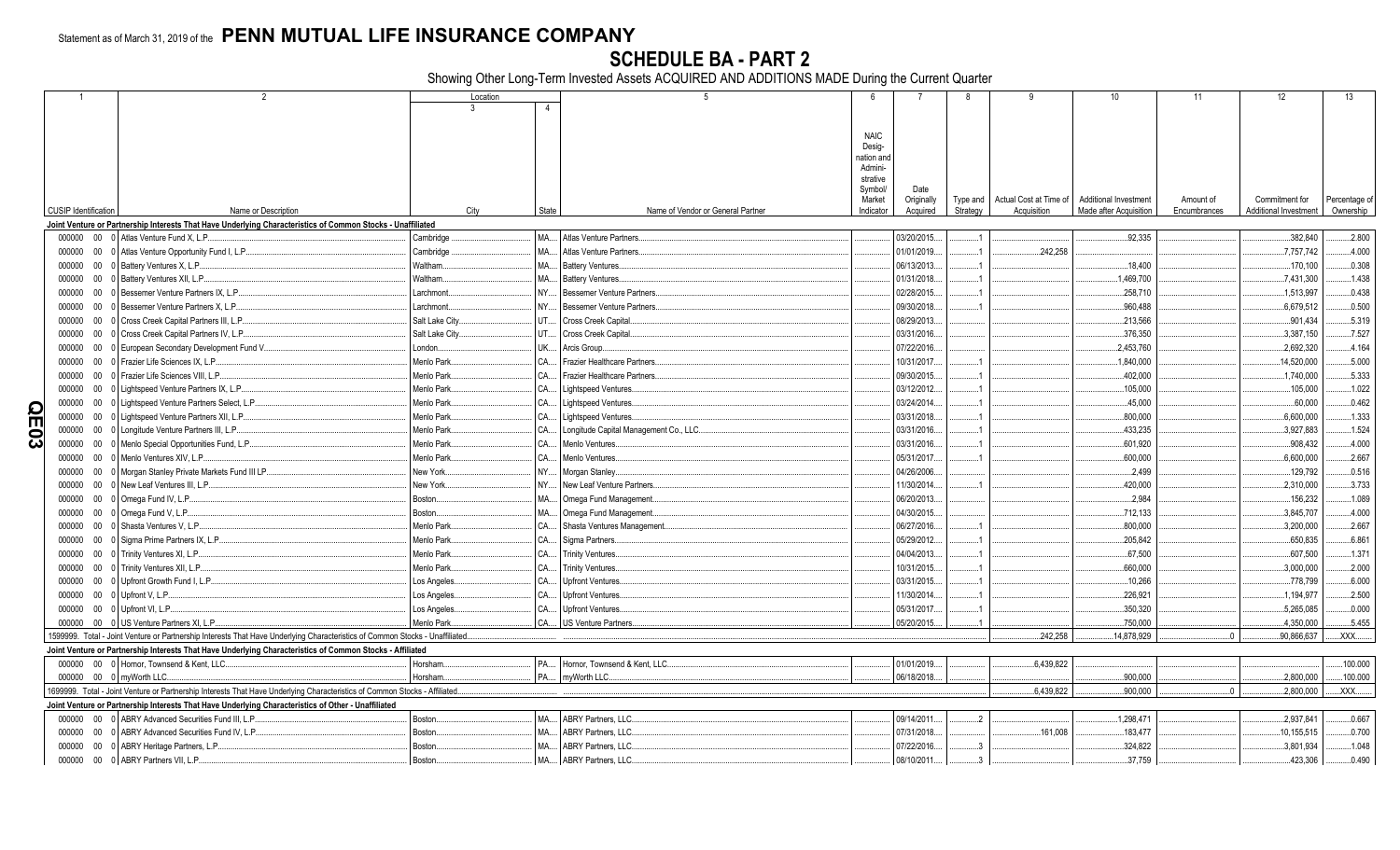SCHEDULE BA - PART 2<br>Showing Other Long-Term Invested Assets ACQUIRED AND ADDITIONS MADE During the Current Quarter

|                  |                                  | $\overline{2}$                                                                                                        | Location      |      |                | -5                                | 6           |             | 8        | 9                      | 10                           | 11           | 12                    | 13            |
|------------------|----------------------------------|-----------------------------------------------------------------------------------------------------------------------|---------------|------|----------------|-----------------------------------|-------------|-------------|----------|------------------------|------------------------------|--------------|-----------------------|---------------|
|                  |                                  |                                                                                                                       |               |      | $\overline{4}$ |                                   |             |             |          |                        |                              |              |                       |               |
|                  |                                  |                                                                                                                       |               |      |                |                                   |             |             |          |                        |                              |              |                       |               |
|                  |                                  |                                                                                                                       |               |      |                |                                   | <b>NAIC</b> |             |          |                        |                              |              |                       |               |
|                  |                                  |                                                                                                                       |               |      |                |                                   | Desig-      |             |          |                        |                              |              |                       |               |
|                  |                                  |                                                                                                                       |               |      |                |                                   | nation and  |             |          |                        |                              |              |                       |               |
|                  |                                  |                                                                                                                       |               |      |                |                                   | Admini-     |             |          |                        |                              |              |                       |               |
|                  |                                  |                                                                                                                       |               |      |                |                                   | strative    |             |          |                        |                              |              |                       |               |
|                  |                                  |                                                                                                                       |               |      |                |                                   | Symbol/     | Date        |          |                        |                              |              |                       |               |
|                  |                                  |                                                                                                                       |               |      |                |                                   | Market      | Originally  | Type and | Actual Cost at Time of | <b>Additional Investment</b> | Amount of    | Commitment for        | Percentage of |
|                  | <b>CUSIP</b> Identification      | Name or Description                                                                                                   |               | City | State          | Name of Vendor or General Partner | Indicator   | Acquired    | Strategy | Acquisition            | Made after Acquisition       | Encumbrances | Additional Investment | Ownership     |
|                  |                                  | 000000 00 0 ABRY Partners VIII, L.P.                                                                                  | Boston.       |      | MA.            | ABRY Partners, LLC.               |             | 09/30/2014. |          |                        | .580,321                     |              | (21,982)              | 0.684         |
|                  | 000000<br>$00\,$                 | ABRY Senior Equity III, L.P.                                                                                          | Boston.       |      | MA.            | <b>ABRY Partners, LLC</b>         |             | 08/09/2010. |          |                        | .727                         |              | 741,679               | .1.314        |
|                  | 000000<br>$00\,$                 | 0 ABRY Senior Equity IV, L.P.                                                                                         | Boston.       |      | MA.            | ABRY Partners, LLC.               |             | 12/12/2012  |          |                        | .20,295                      |              | .972,911              | .1.022        |
|                  | 000000<br>$00\,$                 | ABRY Senior Equity V, L.P.                                                                                            | Boston.       |      | MA.            | <b>ABRY Partners, LLC.</b>        |             | 12/01/2016  |          |                        | .908,722                     |              | .6,524,568            | .0.857        |
|                  |                                  |                                                                                                                       |               |      |                |                                   |             |             |          |                        |                              |              |                       |               |
|                  | 000000<br>$00\,$                 | Acon Equity Partners IV, L.P                                                                                          | Washington.   |      | DC.            | Acon Investments                  |             | 04/22/2016  |          |                        | .2,393,779                   |              | 9,711,325             | .3.460        |
|                  | 000000 00                        | Ampersand 2014, L.P.                                                                                                  | Boston.       |      | MA             | Ampersand Venture Managemen       |             | 10/10/2014  |          |                        | .150,000                     |              | .900,000              | .1.873        |
|                  | 000000<br>$00\,$                 | Apollo European Principal Finance Fund II, L.P.                                                                       | Purchase      |      | NY             | Apollo Global Management, LLC     |             | 07/23/2012  | .11      |                        | .184,894                     |              | 2,097,439             | .0.565        |
|                  | 000000<br>$00\,$                 | Beacon Capital Strategic Partners VIII, L.P.                                                                          | Boston.       |      | MA.            | Beacon Capital Partners, LLC.     |             | 10/31/2017  |          |                        | .180,000                     |              | 11,520,000            | .0.960        |
|                  | 000000                           | 00 0 Carlyle Strategic Partners III, L.P.                                                                             | Wilmington.   |      | DE             | Carlyle Group, L.P.               |             | 09/30/2012  | .11      |                        | .10,409                      |              | 2,983,230             | .0.843        |
|                  | 000000                           | 00 0 Carlyle Strategic Partners IV, L.P.                                                                              | Wilmington.   |      | DE             | Carlyle Group, L.P.               |             | 03/31/2016  | .11      |                        | .814,323                     |              | 13,015,646            | $0.800$ .     |
|                  |                                  | 000000 00 0 Columbia Capital Equity Partners VI, L.P.                                                                 | Alexandria    |      | <b>VA</b>      | Columbia Capital.                 |             | 07/31/2015  |          |                        | 1,783,646                    |              | .2,722,575            | .2.400        |
|                  | 000000                           | 00 0 EIF United States Power Fund IV, L.P.                                                                            | Needham       |      | MA             | Energy Investors Funds.           |             | 11/28/2011  |          |                        | .280,161                     |              | (542,689)             | .0.350        |
|                  | $00 \quad 0$                     |                                                                                                                       |               |      | TX             |                                   |             | 01/08/2013  |          |                        | .69,607                      |              |                       |               |
|                  | 000000                           | EnCap Energy Capital Fund IX, L.P.                                                                                    | Houston.      |      |                | EnCap Investments, L.P.           |             |             |          |                        |                              |              | .961,666              | 0.233         |
| <u>ව</u>         |                                  | 000000 00 0 EnCap Energy Capital Fund X, L.P.                                                                         | Houston.      |      | TX             | EnCap Investments, L.P.           |             | 02/28/2015  |          |                        | .310,012                     |              | 3,883,303             | .0.340        |
|                  |                                  | 000000 00 0 EnCap Energy Capital Fund XI, L.P.                                                                        | Houston.      |      | <b>TX</b>      | EnCap Investments, L.P.           |             | 01/31/2017  |          |                        | .594,151                     |              | 13,690,434            | .0.246        |
| $\overline{E}03$ |                                  | 000000 00 0 EnCap Flatrock Midstream Fund III, L.P                                                                    | Houston.      |      | TX             | EnCap Investments, L.P.           |             | 07/09/2014  |          |                        | .316,344                     |              | .1,350,361            | .0.200        |
|                  |                                  | 000000 00 0 EnCap Flatrock Midstream Fund IV, L.P.                                                                    | Houston       |      | <b>TX</b>      | EnCap Investments, L.P.           |             | 08/31/2017  |          |                        | 78,702                       |              | 7,095,582             | 0.333         |
| د                |                                  | 000000 00 0 Frazier Growth Buyout IX, L.P                                                                             | Seattle.      |      | WA.            | Frazier Healthcare Partner        |             | 12/01/2017  |          | .2,820,000             |                              |              | 17,180,000            | .2.500        |
|                  |                                  | 000000 00 0 Frazier Growth Buyout VIII, L.P                                                                           | Seattle.      |      | WA             | Frazier Healthcare Partner        |             | 09/30/2015  |          |                        | .944,000                     |              | .3,552,000            | .3.200        |
|                  |                                  | 000000 00 0 Fulcrum Capital Partners V, LP.                                                                           | Toronto       |      | ON             | <b>Fulcrum Capital Partners</b>   |             | 06/11/2015  |          |                        | .58,191                      |              | 3,842,773             | 4.000         |
|                  | 000000                           | 00 0 Gryphon Partners IV, L.P.                                                                                        | San Francisco |      | CA             | Gryphon Investors.                |             | 09/01/2016  |          |                        | .194,196                     |              | .1,014,866            | .2.238        |
|                  | 000000 00 0                      | Gryphon Partners V, L.P.                                                                                              | San Francisco |      | CA             |                                   |             | 02/28/2018  |          |                        | .2,719,237                   |              | .9,356,717            | .1.003        |
|                  |                                  |                                                                                                                       |               |      |                | Gryphon Investors.                |             |             |          |                        |                              |              |                       |               |
|                  | 00<br>000000                     | GS Global Infrastructure Partners I, L.P                                                                              | New York.     |      | NY             | Goldman Sachs & Co.               |             | 12/31/2006  |          |                        | .9,599                       |              | (3,065)               | .0.301        |
|                  | 000000<br>$00\,$                 | Highbridge Specialty Loan Fund III LP.                                                                                | New York.     |      | NY             | Highbridge Principal Strategies.  |             | 05/06/2013  |          |                        | .23,555                      |              | .413,823              | 3.594         |
|                  | $00\,$<br>000000                 | Kelso Investment Associates VIII. L.P.                                                                                | New York.     |      | NY             | Kelso & Company.                  |             | 1/29/2007   |          |                        | .367                         |              | 742,400               | .0.103        |
|                  | $00\,$<br>000000                 | MHR Institutional Partners IV, L.P.                                                                                   | New York.     |      | NY             | MHR Fund Management               |             | 06/27/2016  | 11       |                        | .250,000                     |              | .11,222,303           | .2.222        |
|                  | 000<br>000000                    | NGP Natural Resources XI, L.P.                                                                                        | Irving        |      | TX             | NGP Energy Capital Managemen      |             | 11/14/2014  |          |                        | .64,059                      |              | 2,211,885             | .0.378        |
|                  | 000000<br>$00\,$                 | NGP Natural Resources XII, L.P.                                                                                       | Irving        |      | <b>TX</b>      | NGP Energy Capital Managemen      |             | 08/31/2017  |          |                        | (453,809)                    |              | .11,250,225           | .0.301        |
|                  | 000000 00 0                      | Resolution Recovery Partners, LP.                                                                                     | New York.     |      | NY             | Ranieri Real Estate Partners      |             | 02/03/2012  |          |                        | .31                          |              | .1,346,552            | .1.000        |
|                  | 000<br>000000                    | SPC Partners VI, L.P                                                                                                  | San Francisco |      | CA             | Swander Pace Capital              |             | 06/27/2016  |          |                        | .2,007,765                   |              | 7,211,328             | .2.400        |
|                  | 000000                           | 00 0 Starwood Global Opportunity Fund XI, L.P.                                                                        | Greenwich     |      | CT.            | Starwood Capital.                 |             | 05/31/2017  |          |                        | .980,000                     |              | 12,742,678            | $0.000$ .     |
|                  | 000000                           | 00 0 Summit Partners Growth Equity Fund IX, L.P.                                                                      | Boston.       |      | MA.            | Summit Partners.                  |             | 09/30/2015  |          |                        | .568,000                     |              | 2,312,000             | .0.267        |
|                  |                                  |                                                                                                                       |               |      |                |                                   |             |             |          |                        |                              |              |                       |               |
|                  | 000000                           | 00 0 Warburg Pincus Global Growth, L.P                                                                                | New York      |      | NY             | Warburg, Pincus LLC.              |             | 09/30/2018  |          | .288,000               |                              |              | .23,712,000           | .0.178        |
|                  | 000000                           | 00 0 Warburg Pincus Private Equity XII, LP.                                                                           | New York.     |      |                | Warburg, Pincus LLC.              |             | 12/21/2015. |          |                        | .389,500                     |              | 5,177,500             | .0.147        |
|                  |                                  | 2199999. Total - Joint Venture or Partnership Interests That Have Underlying Characteristics of Other - Unaffiliated. |               |      |                |                                   |             |             |          | .3,269,008             | 18,275,313                   | $\Omega$     | .208,210,629          | XXX           |
|                  | 4499999. Subtotal - Unaffiliated |                                                                                                                       |               |      |                |                                   |             |             |          | .3,511,266             | .33,154,241                  | $0$          | .299,077,266          | XXX           |
|                  | 4599999. Subtotal - Affiliated   |                                                                                                                       |               |      |                |                                   |             |             |          | 6,439,822              | .900,000                     | $\Omega$     | 2,800,000             | .XXX          |
|                  | 4699999. Totals.                 |                                                                                                                       |               |      |                |                                   |             |             |          | .9.951.088             | .34.054.241                  |              | .301,877,266          | XXX           |
|                  |                                  |                                                                                                                       |               |      |                |                                   |             |             |          |                        |                              |              |                       |               |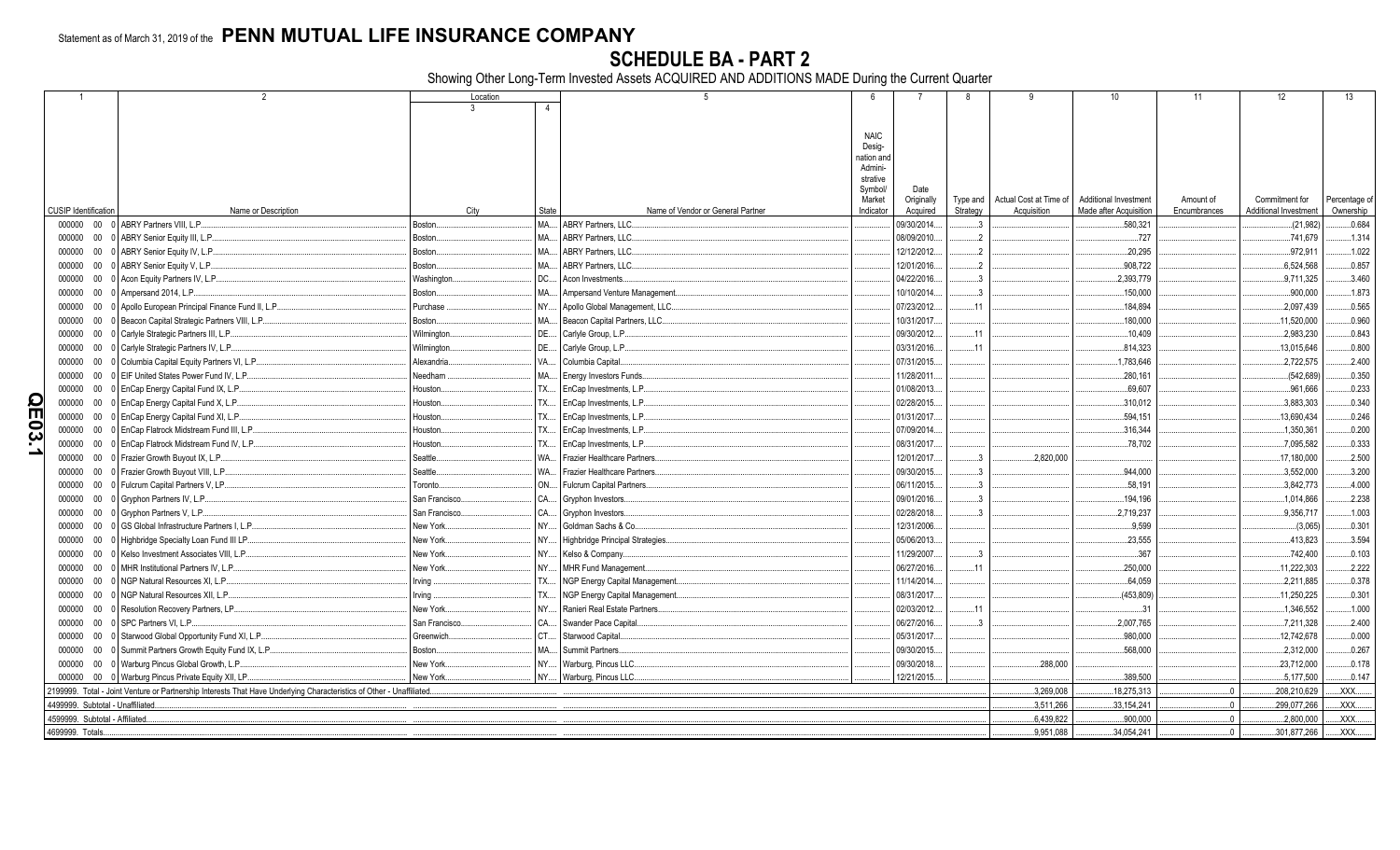**SCHEDULE BA - PART 3**<br>Showing Other Long-Term Invested Assets DISPOSED, Transferred or Repaid During the Current Quarter

|       |                             |        |                                                                                                                               | Location       |              | 5                                               |                       |            |                       |            |                                             |                                      | Changes in Book/Adjusted Carrying Value |                     |                      | 15                                     |               | 17             | 18                   | 19         | 20         |
|-------|-----------------------------|--------|-------------------------------------------------------------------------------------------------------------------------------|----------------|--------------|-------------------------------------------------|-----------------------|------------|-----------------------|------------|---------------------------------------------|--------------------------------------|-----------------------------------------|---------------------|----------------------|----------------------------------------|---------------|----------------|----------------------|------------|------------|
|       |                             |        |                                                                                                                               | $\mathcal{R}$  | $\mathbf{A}$ |                                                 |                       |            |                       | q          | 10 <sup>1</sup>                             | 11                                   | 12                                      | 13                  | 14                   |                                        |               |                |                      |            |            |
|       |                             |        |                                                                                                                               |                |              |                                                 |                       |            | Book/Adjusted         |            |                                             |                                      |                                         |                     |                      |                                        |               |                |                      |            |            |
|       |                             |        |                                                                                                                               |                |              |                                                 |                       |            | <b>Carrying Value</b> | Unrealized | Current Year's<br>Depreciation <sup>®</sup> | <b>Current Year's</b><br>Other-Than- | Capitalized                             |                     | <b>Total Foreign</b> | Book/Adjusted<br><b>Carrying Value</b> |               | Foreign        |                      |            |            |
|       |                             |        |                                                                                                                               |                |              |                                                 | Date                  |            | Less                  | Valuation  | or                                          | Temporary                            | Deferred                                | <b>Total Change</b> | Exchange             | Less                                   |               | Exchange       | <b>Realized Gain</b> | Total Gain |            |
|       |                             |        |                                                                                                                               |                |              |                                                 | Originally            | Disposal   | Encumbrances,         | Increase   | (Amortization                               | Impairment                           | Interest and                            | in B./A.C.V.        | Change in            | Encumbrances                           |               | Gain (Loss) on | (Loss) on            | (Loss) on  | Investment |
|       | <b>CUSIP</b> Identification |        | Name or Description                                                                                                           | City           |              | State   Name of Purchaser or Nature of Disposal | Acquired              | Date       | Prior Year            | (Decrease) | / Accretion                                 | Recognized                           | Other                                   | $(9+10-11+12)$      | <b>B./A.C.V.</b>     | on Disposal                            | Consideration | Disposal       | Disposal             | Disposal   | Income     |
|       |                             |        | Joint Venture or Partnership Interests That Have Underlying Characteristics of Common Stocks - Unaffiliated                   |                |              |                                                 |                       |            |                       |            |                                             |                                      |                                         |                     |                      |                                        |               |                |                      |            |            |
|       |                             |        | 000000 00 0 Grotech Partners VI. L.P.                                                                                         | Timonium       |              | MD. Return Of Capital.                          | 11/20/2000            | 02/21/2019 | .273,040              |            |                                             |                                      |                                         |                     |                      | 273,040                                | 273,040       |                |                      |            |            |
|       | 000000                      | $00\,$ | 0 Lightspeed Venture Partners XI. L.P.                                                                                        | Menlo Park.    | CA.          | Return Of Capital.                              | 03/10/2016            | 02/12/2019 | .285,315              |            |                                             |                                      |                                         |                     |                      | 285,315                                | .285,315      |                |                      |            |            |
|       | 000000                      | $00\,$ | Morgan Stanley Private Markets Fund III LP.                                                                                   | New York.      | NY.          | Return Of Capital.                              | 04/26/2006            | 02/21/2019 | .168,941              |            |                                             |                                      |                                         |                     |                      | .168,941                               | .168,941      |                |                      |            |            |
|       | 000000                      |        | 00 0 Sigma Partners 8, L.P.                                                                                                   | Menlo Park     | CA.          | Return Of Capital.                              | 08/30/2007            | 03/21/2019 | .248,481              |            |                                             |                                      |                                         |                     |                      | 248,481                                | 248,481       |                |                      |            |            |
|       |                             |        | 000000 00 0 US Venture Partners XI. L.P.                                                                                      | Menlo Park     |              | CA., Return Of Capital                          | 05/20/2015            | 03/15/2019 | .227,332              |            |                                             |                                      |                                         |                     |                      | 227,332                                | 227,332       |                |                      |            |            |
|       |                             |        | 1599999. Total - Joint Venture or Partnership Interests That Have Underlying Characteristics of Common Stocks - Unaffiliated. |                |              |                                                 |                       |            | 1.203.109             |            |                                             |                                      |                                         |                     |                      | 1.203.109                              | 1.203.109     |                |                      |            |            |
|       |                             |        | Joint Venture or Partnership Interests That Have Underlying Characteristics of Other - Unaffiliated                           |                |              |                                                 |                       |            |                       |            |                                             |                                      |                                         |                     |                      |                                        |               |                |                      |            |            |
|       | 000000                      | $00\,$ | 0 3i Eurofund IV. L.P.                                                                                                        | London.        |              | GBR Return Of Capital.                          | 12/10/2003            | 03/21/2019 | .10,850               |            |                                             |                                      |                                         |                     |                      | 10,850                                 | .10,850       |                |                      |            |            |
|       | 000000                      | $00\,$ | ABRY Partners VII. L.P.                                                                                                       | Boston.        | MA           | Return Of Capital.                              | 08/10/201             | 03/18/2019 | .36,655               |            |                                             |                                      |                                         |                     |                      | .36,655                                | .36,655       |                |                      |            |            |
|       | 000000                      | 00     | ABRY Senior Equity IV, L.P.                                                                                                   | Boston.        |              | MA Return Of Capital.                           | 12/12/2012            | 03/11/2019 | 483,418               |            |                                             |                                      |                                         |                     |                      | 483,418                                | .483,418      |                |                      |            |            |
|       | 000000                      | $00\,$ | Angel Oak Real Estate Investment Fund I, L.P.                                                                                 | Atlanta.       | GA.          | Return Of Capital.                              | 10/31/2017            | 02/01/2019 | 1,948,829             |            |                                             |                                      |                                         |                     |                      | 1,948,829                              | 1,948,829     |                |                      |            |            |
|       | 000000                      | 00     | Apollo European Principal Finance Fund II, L.P.                                                                               | Purchase       | NY           | Return Of Capital.                              | 07/23/2012            | 03/15/2019 | .670,820              |            |                                             |                                      |                                         |                     |                      | 670,820                                | 670,820       |                |                      |            |            |
|       | 000000                      | 00     | 0 Avenue Europe Special Situations Fund II (U.S.), L.P.                                                                       | New York.      |              | NY Return Of Capital.                           | 10/04/201             | 03/25/2019 | .254,461              |            |                                             |                                      |                                         |                     |                      | 254,461                                | .254,461      |                |                      |            |            |
|       | 000000                      | 00     | Carlyle Strategic Partners IV, L.P.                                                                                           | Wilmington     | DE           | Return Of Capital.                              | 03/31/2016            | 03/07/2019 | 1,397,905             |            |                                             |                                      |                                         |                     |                      | .1,397,905                             | 1,397,905     |                |                      |            |            |
|       | 000000                      | 00     | Colony American Homes Holdings III, L.P.                                                                                      | Santa Monica   | CA.          | Return Of Capital.                              | 01/30/2013            | 02/15/2019 | 5,715                 |            |                                             |                                      |                                         |                     |                      | .5,715                                 | .5,715        |                |                      |            |            |
|       | 000000                      | $00\,$ | Dyal Capital Partners IV, L.P.                                                                                                | New York.      | NY.          | Return Of Capital.                              | 01/31/2018            | 06/01/2018 | .262,564              |            |                                             |                                      |                                         |                     |                      | .262,564                               | .262,564      |                |                      |            |            |
|       | 000000                      | 00     | EnCap Energy Capital Fund VI, L.P.                                                                                            | Houston.       | TX           | Return Of Capital.                              | 07/17/2006            | 02/20/2019 | 73,984                |            |                                             |                                      |                                         |                     |                      | 73,984                                 | 73,984        |                |                      |            |            |
| QE03. | 000000                      | $00\,$ | EnCap Energy Capital Fund VII, L.P.                                                                                           | Houston.       | TX           | Return Of Capital.                              | 09/17/2007            | 02/15/2019 | 71,562                |            |                                             |                                      |                                         |                     |                      | 71,562                                 | .71.562       |                |                      |            |            |
| N     | 000000                      | 00     | 0 Frazier Healthcare IV. LP.                                                                                                  | Seattle.       | WA.          | Return Of Capital.                              | 09/27/2001            | 03/20/2019 | .465,088              |            |                                             |                                      |                                         |                     |                      | .465,088                               | .465,088      |                |                      |            |            |
|       | 000000                      | $00\,$ | Gryphon Partners V, L.P.                                                                                                      | San Francisco. | CA.          | Return Of Capital.                              | 02/28/2018            | 03/22/2019 | 8,739                 |            |                                             |                                      |                                         |                     |                      | .8,739                                 | .8,739        |                |                      |            |            |
|       | 000000                      | 00     | Highbridge Specialty Loan Fund III LP.                                                                                        | New York.      | NY.          | Return Of Capital.                              | 05/06/2013            | 03/22/2019 | .496,131              |            |                                             |                                      |                                         |                     |                      | .496,131                               | .496,131      |                |                      |            |            |
|       | 000000                      | 00     | Kelso Investment Associates VII, L.P.                                                                                         | New York.      | NY           | Return Of Capital.                              | 07/01/2004            | 03/20/2019 | .15,061               |            |                                             |                                      |                                         |                     |                      | .15,061                                | .15,061       |                |                      |            |            |
|       | 000000                      | $00\,$ | Kelso Investment Associates VIII, L.P.                                                                                        | New York.      | NY           | Return Of Capital.                              | 11/29/2007            | 03/26/2019 | .971,132              |            |                                             |                                      |                                         |                     |                      | 971,132                                | .971.132      |                |                      |            |            |
|       | 000000                      | 00     | MHR Institutional Partners IV, L.P.                                                                                           | New York.      | NY           | Return Of Capital.                              | 06/27/2016            | 02/27/2019 | .119,387              |            |                                             |                                      |                                         |                     |                      | .119,387                               | .119,387      |                |                      |            |            |
|       | 000000                      | 00     | New Canaan Funding Mezzanine V, L.P.                                                                                          | New Canaan     | CT.          | Return Of Capital.                              | 08/05/2011            | 02/04/2019 | .337,076              |            |                                             |                                      |                                         |                     |                      | .337,076                               | .337,076      |                |                      |            |            |
|       | 000000                      | $00\,$ | Perry Partners L.P. Class C.                                                                                                  | New York.      | NY           | Return Of Capital.                              | 12/24/2014            | 03/01/2019 | .229,622              |            |                                             |                                      |                                         |                     |                      | .229,622                               | .229,622      |                |                      |            |            |
|       | 000000                      | 00     | Resolution Recovery Partners, LP.                                                                                             | New York       | NY           | Return Of Capital.                              | 02/03/2012            | 02/01/2019 | .209.203              |            |                                             |                                      |                                         |                     |                      | 209,203                                | 209,203       |                |                      |            |            |
|       | 000000                      | 00     | Starwood Global Opportunity Fund XI, L.P.                                                                                     | Greenwich.     | CT.          | Return Of Capital.                              | 05/31/2017            | 02/15/2019 | .314,328              |            |                                             |                                      |                                         |                     |                      | 314,328                                | 314,328       |                |                      |            |            |
|       | 000000                      | $00\,$ | 0 Summit Partners Growth Equity Fund VIII-A, L.P.                                                                             | Boston.        | MA           | Return Of Capital.                              | 06/14/2012            | 02/19/2019 | .181,377              |            |                                             |                                      |                                         |                     |                      | .181,377                               | .181.377      |                |                      |            |            |
|       | 000000                      | $00\,$ | 0 TCW/Crescent Mezzanine Partners III, L.P.                                                                                   | Los Angeles    | CA.          | Return Of Capital.                              | 03/30/2001 01/11/2019 |            | 28,375                |            |                                             |                                      |                                         |                     |                      | 28,375                                 | .28,375       |                |                      |            |            |
|       |                             |        | 2199999. Total - Joint Venture or Partnership Interests That Have Underlying Characteristics of Other - Unaffiliated          |                |              |                                                 |                       |            | 8,592,283             |            |                                             |                                      |                                         |                     |                      | .8,592,283                             | .8,592,283    |                |                      |            | $\bigcap$  |
|       |                             |        | 4499999. Subtotal - Unaffiliated.                                                                                             |                |              |                                                 |                       |            | .9,795,392            |            | $\Omega$                                    |                                      |                                         | $\Omega$            |                      | .9,795,392                             | .9,795,392    | $\Omega$       | $\cap$               |            | $0 \ldots$ |
|       | 4699999. Totals             |        |                                                                                                                               |                |              |                                                 |                       |            | 9,795,392             |            |                                             |                                      |                                         |                     |                      | .9,795,392                             | 9,795,392     |                |                      |            |            |
|       |                             |        |                                                                                                                               |                |              |                                                 |                       |            |                       |            |                                             |                                      |                                         |                     |                      |                                        |               |                |                      |            |            |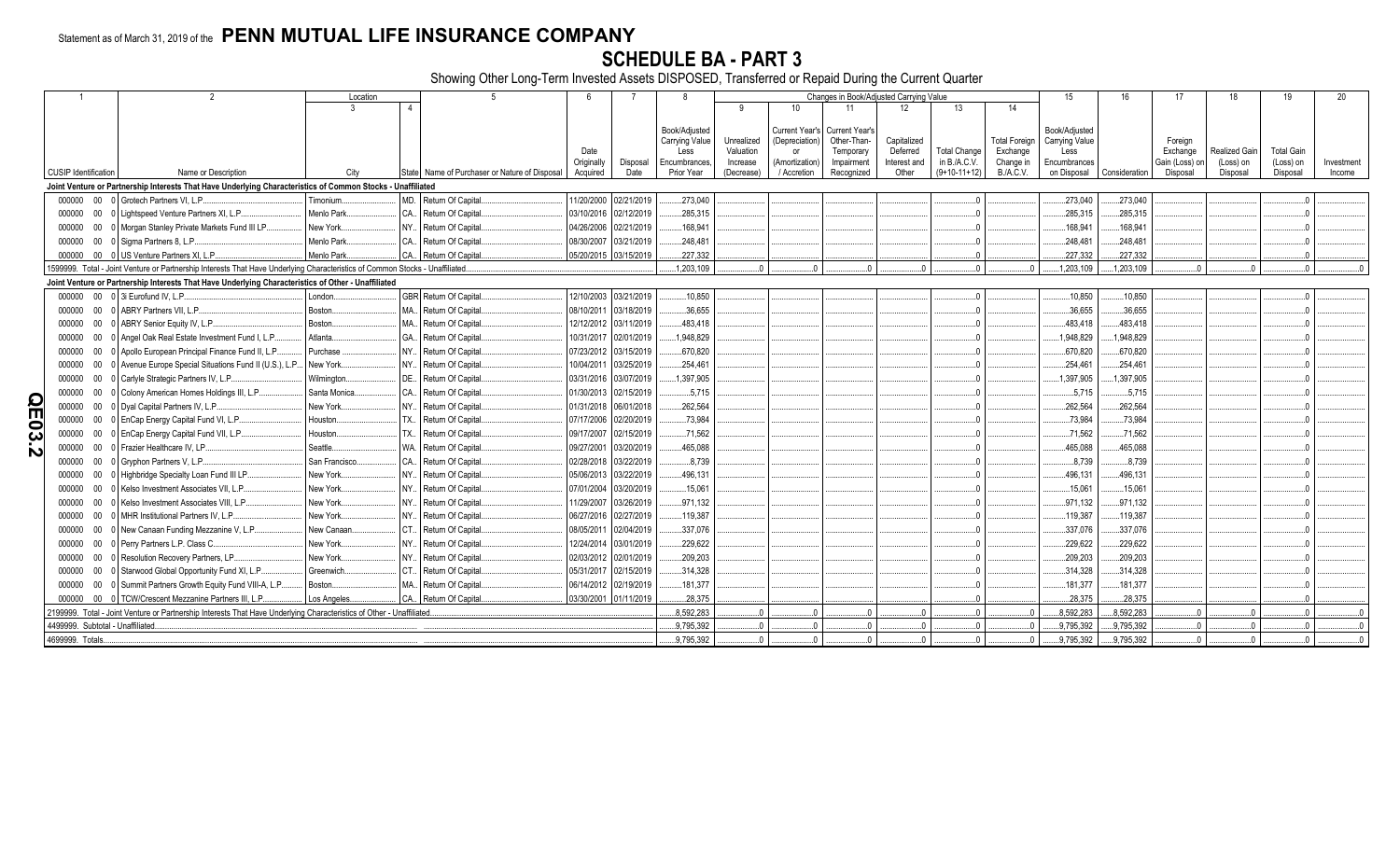**SCHEDULE D - PART 3**<br>Showing all Long-Term Bonds and Stocks ACQUIRED During Current Quarter

|     | $\overline{1}$       | $\overline{2}$                                                         | $\overline{3}$ | $\overline{4}$             | 5                                                         | 6                         | $\overline{7}$          | $\mathsf{R}$             | -9                                      | 10                                     |
|-----|----------------------|------------------------------------------------------------------------|----------------|----------------------------|-----------------------------------------------------------|---------------------------|-------------------------|--------------------------|-----------------------------------------|----------------------------------------|
|     |                      |                                                                        |                |                            |                                                           |                           |                         |                          |                                         |                                        |
|     |                      |                                                                        |                |                            |                                                           |                           |                         |                          |                                         | NAIC Designation and<br>Administrative |
|     |                      |                                                                        |                |                            |                                                           |                           |                         |                          |                                         | Symbol/Market Indicator                |
|     | CUSIP Identification | Description                                                            | Foreign        | Date Acquired              | Name of Vendor                                            | Number of Shares of Stock | <b>Actual Cost</b>      | Par Value                | Paid for Accrued Interest and Dividends |                                        |
|     |                      | Bonds - U.S. Government                                                |                |                            |                                                           |                           |                         |                          |                                         |                                        |
|     |                      | 38378B 2W 8 GOVERNMENT NATIONAL MORTGAGE ASSOCIATION                   |                | 03/01/2019.                | PAYUP.                                                    |                           | .98,128                 | .98,128                  |                                         |                                        |
|     | 38378B               | GOVERNMENT NATIONAL MORTGAGE ASSOCIATION.<br>3F<br>$\mathbf{A}$        |                | 03/01/2019.                | PAYUP.                                                    |                           | .31,085                 | .31,085                  |                                         |                                        |
|     | 38378B               | 3   GOVERNMENT NATIONAL MORTGAGE ASSOCIATION.<br>M6                    |                | 03/01/2019.                | PAYUP.                                                    |                           | .61,272                 | .61,272                  |                                         |                                        |
|     | 38378B               | N5 4 GOVERNMENT NATIONAL MORTGAGE ASSOCIATION.                         |                | 03/01/2019.                | PAYUP.                                                    |                           | .75.231                 | 75.231                   |                                         |                                        |
|     |                      | 0599999. Total - Bonds - U.S. Government.                              |                |                            |                                                           |                           | .265.716                | 265,716                  | 0                                       | $\mathsf{XXX}$ .                       |
|     |                      | Bonds - U.S. Special Revenue and Special Assessment                    |                |                            |                                                           |                           |                         |                          |                                         |                                        |
|     | 072024               | NV 0 BAY AREA TOLL AUTHORITY.                                          |                | 01/07/2019.                | CTGRP GLBL MKTS INC/                                      |                           | 7,182,450               | .5,000,000               | .95,863 TFE.                            |                                        |
|     | 3137BP               | FREDDIE MAC MULTIFAMILY STRUCTURED PASS<br>VQ<br>- 9                   |                | 02/26/2019.                | JPM SECURITIES-FIXED.                                     |                           | 7,916,016               |                          |                                         |                                        |
|     | 3137FD               | EV<br>FREDDIE MAC MULTIFAMILY STRUCTURED PASS.                         |                | 03/27/2019.                | JPM SECURITIES-FIXED.                                     |                           | .8,552,598              |                          |                                         |                                        |
|     | 3137FL               | FREDDIE MAC MULTIFAMILY STRUCTURED PASS<br>2N<br>3                     |                | 02/22/2019.                | JPM SECURITIES-FIXED.                                     |                           | 6,538,644               |                          | .44,831                                 |                                        |
|     | 3137FL               | 6W<br>FEDERAL HOME LN MT 0.01 25JAN29 FRN.<br>-9                       |                | 03/21/2019.                | <b>CREDIT SUISSE FIRST</b>                                |                           | 8,024,800               |                          | .101,808                                |                                        |
|     | 79467B               | CM 5 SALES TAX SECURITIZATION CORP.                                    |                | 01/17/2019.                | CTGRP GLBL MKTS INC/.                                     |                           | .5,000,000              | .5,000,000               |                                         | IFE.                                   |
|     |                      | 3199999. Total - Bonds - U.S. Special Revenue and Special Assessments. |                |                            |                                                           |                           | .43,214,508             | .10,000,000              | 242,502                                 | $\ldots$ XXX.                          |
|     |                      | Bonds - Industrial and Miscellaneous                                   |                |                            |                                                           |                           |                         |                          |                                         |                                        |
|     | 00206R               | HK 1 AT&T INC.                                                         |                | 02/14/2019.                | WELLS FARGO SECS LLC.                                     |                           | 1,915,880               | .2,000,000               |                                         | 2FE.                                   |
|     | 00912X               | <b>AIR LEASE CORP.</b><br>BF.<br>$\Omega$                              |                | 01/04/2019.                | <b>BARCLAYS CAPITAL FIX</b>                               |                           | 4,740,050               | .5,000,000               | 71,302 2FE.                             |                                        |
|     | 02209S               | ALTRIA GROUP INC.<br>BE                                                |                | 02/19/2019.                | <b>GOLDMAN SACHS &amp; CO</b>                             |                           | 6,074,220               | .6,000,000               | .6,767 2FE.                             |                                        |
| Q   | 035229               | ANHEUSER-BUSCH COS LLC.<br>BO.<br>- 5                                  |                | 02/20/2019.                | PERSHING & COMPANY                                        |                           | .2,281,900              | .2,000,000               | .18,417 2FE.                            |                                        |
|     | 040555               | ARIZONA PUBLIC SERVICE CO.<br><b>CM</b>                                |                | 02/11/2019.                | PERSHING & COMPANY                                        |                           | .2,839,909              | .2,590,000               | .58,858                                 | 1FE.                                   |
| F04 | 084659               | BERKSHIRE HATHAWAY ENERGY CO.<br>AR                                    |                | 01/14/2019.                | EXCHANGE OFFER.                                           |                           | .1,749,420              | 1,750,000                | .36,558                                 | 1FE                                    |
|     | 084664               | <b>CR</b><br>BERKSHIRE HATHAWAY FINANCE CORP.                          |                | 01/03/2019.                | <b>GOLDMAN SACHS &amp; CO</b>                             |                           | .3,959,120              | .4,000,000               |                                         | IFE.                                   |
|     | 099724               | AH<br><b>BORGWARNER INC.</b>                                           |                | 01/29/2019.                | PERSHING & COMPANY                                        |                           | 1,810,340               | .2,000,000               | .33,056 2FE.                            |                                        |
|     | 11134L               | AH<br>BROADCOM CORP / BROADCOM CAYMAN FINANCE                          |                | 02/21/2019.                | MORGAN STANLEY & CO.                                      |                           | .1,838,740              | .2,000,000               | .8,611                                  | 2FE                                    |
|     | 11135F<br>126408     | AB<br><b>BROADCOM INC.</b><br>GW<br><b>CSX CORP.</b>                   |                | 03/29/2019.<br>01/25/2019. | <b>BANC/AMERICA SECUR.</b><br><b>U.S. BANCORP INVESTM</b> |                           | .5,971,500<br>2,034,900 | .6,000,000<br>.2,000,000 | .15,569                                 | 2FE.<br>2FE.                           |
|     | 161175               | CHARTER COMMUNICATIONS OPERATING LLC / C.<br><b>BR</b>                 |                | 01/14/2019.                | DEUTSCHE BANC/ALEX B.                                     |                           | .2,998,050              | .3,000,000               |                                         | 2FE.                                   |
|     | 171798               | AD<br><b>CIMAREX ENERGY CO</b><br>$\mathbf{3}$                         |                | 01/04/2019.                | <b>CREDIT SUISSE FIRST</b>                                |                           | .1,877,620              | .2,000,000               | .11,483                                 | 2FE.                                   |
|     | 20605P               | AJ<br>CONCHO RESOURCES INC.<br>- 0                                     |                | 01/04/2019.                | <b>BARCLAYS CAPITAL FIX</b>                               |                           | 1,958,660               | .2,000,000               | .26,271                                 | 2FE                                    |
|     | 21036P               | <b>CONSTELLATION BRANDS INC.</b><br>AT                                 |                | 01/25/2019.                | <b>GOLDMAN SACHS &amp; CO</b>                             |                           | 1,828,460               | .2,000,000               | .20,000                                 | 2FE.                                   |
|     | 21075W               | EV<br>CONTIMORTGAGE HOME EQUITY LOAN TRUST 199<br>$\mathbf{3}$         |                | 03/15/2019.                | NON-BROKER TRADE, BO                                      |                           |                         |                          |                                         |                                        |
|     | 22966R               | AE<br><b>CUBESMART LP.</b><br>- 6                                      |                | 01/24/2019.                | WELLS FARGO SECS LLC.                                     |                           | 1,987,120               | .2,000,000               |                                         | 2FE.                                   |
|     | 23338V               | AJ<br>DTE ELECTRIC CO<br>- 5                                           |                | 02/11/2019.                | <b>BARCLAYS CAPITAL FIX</b>                               |                           | 2,975,940               | .3,000,000               |                                         | IFE.                                   |
|     | 233851               | DT<br>DAIMLER FINANCE NORTH AMERICA LLC<br><b>8</b>                    |                | 02/19/2019.                | CITIGROUP GLOBAL MKT                                      |                           | .2,992,770              | .3,000,000               |                                         | IFE.                                   |
|     | 24703D               | AZ<br>DELL INTERNATIONAL LLC / EMC CORP                                |                | 03/06/2019.                | JPM SECURITIES-FIXED.                                     |                           | .997,430                | .1,000,000               |                                         | 2FE.                                   |
|     | 254687               | <b>CW</b><br><b>WALT DISNEY CO/THE</b><br>4                            |                | 03/20/2019.                | NON-BROKER TRADE, BO.                                     |                           | .1,780,245              | 1,350,000                |                                         | IFE.                                   |
|     | 254687               | DA<br>WALT DISNEY CO/THE                                               |                | 03/20/2019.                | NON-BROKER TRADE, BO.                                     |                           | 2,319,303               | .1,790,000               |                                         | IFE.                                   |
|     | 254687               | DW 3 WALT DISNEY CO/THE                                                |                | 03/20/2019.                | NON-BROKER TRADE, BO.                                     |                           | .6,741,712              | .4,300,000               |                                         | IFE.                                   |
|     | 254687               | EA<br>WALT DISNEY CO/THE                                               |                | 03/20/2019.                | NON-BROKER TRADE, BO.                                     |                           | 6,341,616               | .4,700,000               |                                         | IFE.                                   |
|     | 302471               | CA <sub>3</sub><br>FMAC LOAN RECEIVABLES TRUST 1998-B                  |                | 11/01/2018.                | PAYUP.                                                    |                           | .224                    | .224                     |                                         |                                        |
|     | 30289H               | AG<br>FREMF 2016-K55 MORTGAGE TRUST<br>- 6                             |                | 02/22/2019.                | PERSHING & COMPANY                                        |                           | .3,838,281              | .4,000,000               | 11,559                                  | 2FE.                                   |
|     | 302971               | AR<br>FREMF 2019-K88 MORTGAGE TRUST                                    |                | 03/01/2019.                | <b>BANC/AMERICA SECUR.L</b>                               |                           | 6,354,531               | .6,250,000               | .8,642                                  | 1FE.                                   |
|     | 302972               | FREMF 2019-K89 MORTGAGE TRUST<br>AS<br>$\mathbf{3}$                    |                | 03/13/2019.                | CITIGROUP GLOBAL MKT                                      |                           | .6,112,713              | .6,047,000               | .14,890                                 | 1FE.                                   |
|     | 316773               | <b>CH</b><br>FIFTH THIRD BANCORP.                                      |                | 02/11/2019.                | PERSHING & COMPANY.                                       |                           | 4,405,827               | .3,189,000               | 118,392                                 | 2FE.                                   |
|     | 33850T               | AC 2   FLAGSTAR MORTGAGE TRUST 2018-1                                  |                | 01/25/2019.                | <b>BMOCM/BONDS.</b>                                       |                           | 13,646,173              | 13,942,451               | .37,954 1FE.                            |                                        |
|     |                      |                                                                        |                |                            |                                                           |                           |                         |                          |                                         |                                        |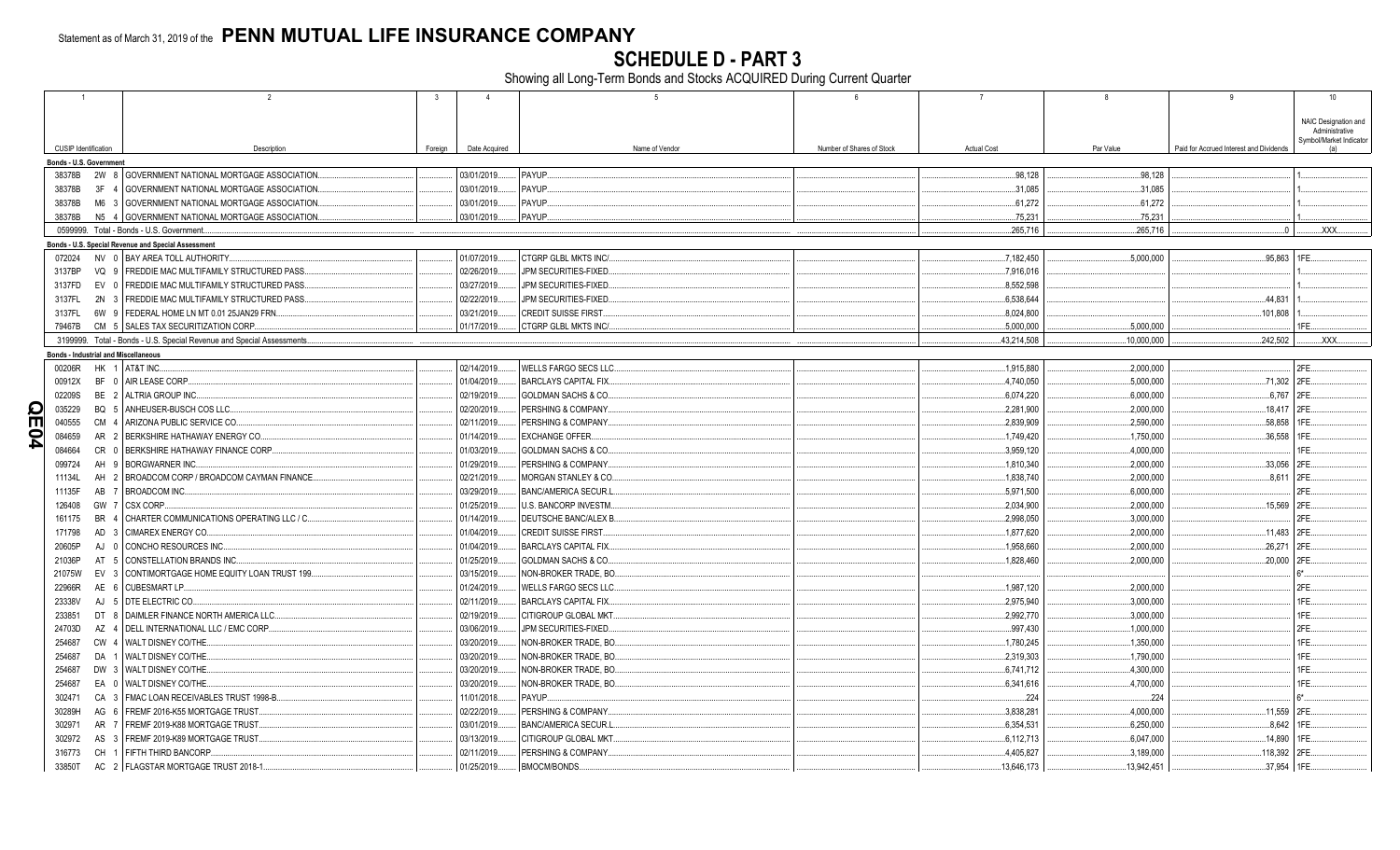**SCHEDULE D - PART 3**<br>Showing all Long-Term Bonds and Stocks ACQUIRED During Current Quarter

|    |                                |                             | $\overline{2}$                            | 3       | $\overline{4}$               | $5\overline{5}$                        | - 6                       | $\overline{7}$                  | 8                       | -9                                               | 10                                     |
|----|--------------------------------|-----------------------------|-------------------------------------------|---------|------------------------------|----------------------------------------|---------------------------|---------------------------------|-------------------------|--------------------------------------------------|----------------------------------------|
|    |                                |                             |                                           |         |                              |                                        |                           |                                 |                         |                                                  |                                        |
|    |                                |                             |                                           |         |                              |                                        |                           |                                 |                         |                                                  | NAIC Designation and<br>Administrative |
|    |                                |                             |                                           |         |                              |                                        |                           |                                 |                         |                                                  | Symbol/Market Indicator                |
|    | CUSIP Identification<br>35137L |                             | Description<br>AE 5 FOX CORP.             | Foreign | Date Acquired<br>01/25/2019. | Name of Vendor<br>CITIGROUP GLOBAL MKT | Number of Shares of Stock | <b>Actual Cost</b><br>3,116,850 | Par Value<br>.3,000,000 | Paid for Accrued Interest and Dividends<br>1,859 | 2FE.                                   |
|    | 361448                         |                             | BE 2 GATX CORP.                           |         | 01/29/2019.                  | <b>BANC/AMERICA SECUR.</b>             |                           | .1,996,720                      | .2,000,000              |                                                  | 2FE.                                   |
|    | 37045X                         | CS                          | 3 GENERAL MOTORS FINANCIAL CO INC.        |         | 01/14/2019.                  | <b>BARCLAYS CAPITAL FIX</b>            |                           | .2,998,650                      | .3,000,000              |                                                  | 2FE.                                   |
|    | 378272                         | AV                          | <b>GLENCORE FUNDING LLC.</b>              |         | 03/05/2019.                  | JPM SECURITIES-FIXED.                  |                           | .1,993,420                      | .2,000,000              |                                                  | 2FE.                                   |
|    | 38141G                         | WZ 3                        | GOLDMAN SACHS GROUP INC/THE.              |         | 01/25/2019.                  | <b>GOLDMAN SACHS &amp; CO</b>          |                           | .1,978,460                      | .2,000,000              | .20,646                                          | 1FE.                                   |
|    | 404119                         | BV<br>$\Omega$              | HCA INC                                   |         | 01/24/2019.                  | <b>CREDIT SUISSE FIRST</b>             |                           | .3,041,250                      | .3,000,000              | .19,708                                          | 2FE.                                   |
|    | 444859                         | BE                          | <b>HUMANA INC</b>                         |         | 01/03/2019.                  | <b>WELLS FARGO SECS LLC</b>            |                           | .3,116,280                      | .3,000,000              | .39,600                                          | 2FE                                    |
|    | 44701Q                         | <b>BE</b>                   | HUNTSMAN INTERNATIONAL LLC                |         | 02/27/2019.                  | <b>BANC/AMERICA SECUR.L</b>            |                           | .1,977,400                      | .2,000,000              |                                                  | 2FE.                                   |
|    | 46625Y                         | QX                          | JP MORGAN CHASE COMMERCIAL MORTGAGE SECU  |         | 03/01/2019.                  | PAYUP.                                 |                           |                                 | .4,874                  |                                                  | 4FM.                                   |
|    | 46626Y                         | AB                          | <b>JPMORGAN CHASE &amp; CO</b>            |         | 02/14/2019.                  | PERSHING & COMPANY                     |                           | .8,863,073                      | 10,086,000              | .52.573                                          | 2FE.                                   |
|    | 48128Y                         | AY                          | JPMCC COMMERCIAL MORTGAGE SECURITIES TRU  |         | 02/15/2019.                  | JPM SECURITIES-FIXED.                  |                           | .4,250,205                      |                         | .41,129                                          | 1FE.                                   |
|    | 487836                         | <b>BQ</b><br>$\Omega$       | KELLOGG CO.                               |         | 03/27/2019.                  | PERSHING & COMPANY                     |                           | .2,848,050                      | .3,000,000              | .66,750                                          | 2FE                                    |
|    | 487836                         | BW                          | <b>KELLOGG CO</b>                         |         | 01/15/2019.                  | <b>CANTOR FITZGERALD &amp;.</b>        |                           | .2,962,410                      | .3,000,000              | .22,217                                          | 2FE                                    |
|    | 512807                         | AT<br>-5                    | LAM RESEARCH CORP.                        |         | 02/26/2019.                  | <b>BANC/AMERICA SECUR.</b>             |                           | .5,065,900                      | .5,000,000              |                                                  | 2FE.                                   |
|    | 524901                         | AR                          | LEGG MASON INC.                           |         | 01/30/2019.                  | STIFEL NICHOLAUS & C                   |                           | .3,809,040                      | .4,000,000              | .10,000 2FE.                                     |                                        |
|    | 548661                         |                             | AK 3 LOWE'S COS INC A.                    |         | 03/29/2019.                  | PERSHING & COMPANY                     |                           | .2,418,860                      | .2,000,000              | .6,139 2FE.                                      |                                        |
|    | 548661                         | DE                          | LOWE'S COS INC.                           |         | 01/17/2019.                  | DEUTSCHE BANC/ALEX B                   |                           | .2,227,550                      | .2,500,000              | .37,483                                          | 2FE                                    |
|    | 548661                         | DP                          | LOWE'S COS INC.                           |         | 01/17/2019.                  | DEUTSCHE BANC/ALEX B                   |                           | .2,309,575                      | .2,500,000              | .17,007                                          | 2FE                                    |
| Q  | 559080                         | AN                          | MAGELLAN MIDSTREAM PARTNERS LP.           |         | 01/11/2019.                  | BK OF NY/MIZUHO SECU                   |                           | .2,981,130                      | .3,000,000              |                                                  | 2FE                                    |
| Щ  | 595112                         | <b>BN</b><br>$\overline{2}$ | MICRON TECHNOLOGY INC.                    |         | 02/06/2019.                  | <b>CREDIT SUISSE FIRST</b>             |                           | .2,013,240                      | .2,000,000              | .592 2FE                                         |                                        |
| 04 | 599808                         | <b>BI</b>                   | MILL CITY MORTGAGE TRUST 2015-2.          |         | 02/20/2019.                  | <b>MORGAN STANLEY &amp; CO.</b>        |                           | .4,518,344                      | .4,775,000              | 10,639                                           | 2FE.                                   |
| د  | 651290                         | AR 9                        | NEWFIELD EXPLORATION CO                   |         | 03/11/2019.                  | VARIOUS.                               |                           | 7,192,500                       | .7,000,000              | .35,983                                          | 3FE.                                   |
|    | 65473P                         | AG<br>$\Omega$              | NISOURCE INC                              |         | 03/05/2019.                  | <b>BARCLAYS CAPITAL FIX.</b>           |                           | .2,921,250                      | .3,000,000              | .38,608                                          | 3FE                                    |
|    | 666807                         | <b>BP</b><br>- 6            | NORTHROP GRUMMAN CORP.                    |         | 01/03/2019.                  | CITIGROUP GLOBAL MKT                   |                           | .2,750,040                      | .3,000,000              | 27,538                                           | 2FE                                    |
|    | 68233J                         | <b>BG</b>                   | ONCOR ELECTRIC DELIVERY CO LLC.           |         | 01/24/2019.                  | EXCHANGE OFFER.                        |                           | 1,498,391                       | 1,500,000               | 11,788                                           | 1FE                                    |
|    | 709599                         | AW                          | PENSKE TRUCK LEASING CO LP / PTL FINANCE. |         | 03/18/2019.                  | JEFFERIES & COMPANY.                   |                           | .2,819,580                      | .3,000,000              | .35,417                                          | 2FE                                    |
|    | 743947                         | AA                          | PRUDENTIAL HOME MORTGAGE SECURITIES CO I. |         | 03/28/2019.                  | NON-BROKER TRADE, BO                   |                           |                                 |                         |                                                  |                                        |
|    | 773903                         | AJ.                         | ROCKWELL AUTOMATION INC.                  |         | 02/27/2019.                  | <b>BANC/AMERICA SECUR.</b>             |                           | .2,995,410                      | .3,000,000              |                                                  | 1FE.                                   |
|    | 784037                         | AA                          | SCF RC FUNDING II LLC                     |         | 02/21/2019.                  | PERSHING & COMPANY                     |                           | .3,883,856                      | .3,898,475              |                                                  | IFE.                                   |
|    | 78409V                         | AN                          | S&P GLOBAL INC.                           |         | 01/04/2019.                  | <b>CREDIT SUISSE FIRST</b>             |                           | .3,000,330                      | .3,000,000              | 19,875                                           | 1FE.                                   |
|    | 78448Q                         | AE                          | SMB PRIVATE EDUCATION LOAN TRUST 2015-B.  |         | 03/20/2019.                  | JPM SECURITIES-FIXED.                  |                           | .3,986,563                      | .4,000,000              | .2,722                                           | 1FE.                                   |
|    | 78448R                         | AE                          | SMB PRIVATE EDUCATION LOAN TRUST 2015-C.  |         | 02/06/2019.                  | JPM SECURITIES-FIXED.                  |                           | 4,942,383                       | .5,000,000              | .11,181                                          | 1FE.                                   |
|    | 806851                         | AH                          | SCHLUMBERGER HOLDINGS CORP.               |         | 03/13/2019.                  | PERSHING & COMPANY                     |                           | .8,146,240                      | .8,000,000              | .39,178 2FE.                                     |                                        |
|    | 81211K                         | AK<br>- 6                   | <b>SEALED AIR CORP.</b>                   |         | 01/04/2019.                  | <b>WELLS FARGO SECS LLC</b>            |                           | .2,121,000                      | .2,100,000              | .69,380                                          | 3FE.                                   |
|    | 81748H                         | AU<br>$\mathbf{3}$          | SEQUOIA MORTGAGE TRUST 2018-8.            |         | 01/25/2019.                  | <b>WELLS FARGO SECS LLC</b>            |                           | 9,721,559                       | .9,776,552              | .30,416                                          | 1FE                                    |
|    | 832248                         | <b>BB</b>                   | 3 SMITHFIELD FOODS INC                    |         | 03/28/2019.                  | <b>GOLDMAN SACHS &amp; CO</b>          |                           | .2,012,420                      | .2,000,000              |                                                  | 2FE.                                   |
|    | 855244                         | AH                          | 2 STARBUCKS CORP.                         |         | 03/28/2019.                  | <b>U.S. BANCORP INVESTM.</b>           |                           | .1,472,370                      | 1,500,000               | .18,992                                          | 2FE                                    |
|    | 886546                         | AD                          | 2 TIFFANY & CO.                           |         | 03/27/2019.                  | PERSHING & COMPANY                     |                           | .557,616                        | 600,000                 | 14,537                                           | 2FE                                    |
|    | 88947E                         | AT                          | <b>TOLL BROTHERS FINANCE CORP.</b>        |         | 03/21/2019.                  | GOLDMAN SACHS & CO.                    |                           | 1,885,000                       | .2,000,000              | .9,667                                           | 3FE                                    |
|    | 89175M                         | AB                          | TOWD POINT MORTGAGE TRUST 2018-3.         |         | 01/30/2019.                  | CITIGROUP GLOBAL MKT                   |                           | 10,817,510                      | .11,000,000             |                                                  | IFE.                                   |
|    | 89175M                         | AE                          | TOWD POINT MORTGAGE TRUST 2018-3.         |         | 01/30/2019.                  | CITIGROUP GLOBAL MKT                   |                           | .8,346,702                      | .8,700,000              |                                                  | 1FE.                                   |
|    | 89176E                         | AB                          | TOWD POINT MORTGAGE TRUST 2018-1.         |         | 01/30/2019.                  | CITIGROUP GLOBAL MKT                   |                           | 11,430,084                      | .12,000,000             |                                                  | 1FE.                                   |
|    | 902494                         | <b>BH</b><br>- 5            | TYSON FOODS INC.                          |         | 02/20/2019.                  | VARIOUS.                               |                           | .4,855,550                      | .5,000,000              | 101,150                                          | 2FE.                                   |
|    | 90276Y                         | AF<br>$\Omega$              | UBS COMMERCIAL MORTGAGE TRUST 2019-C16.   |         | 03/28/2019.                  | UBS SECURITIES LLC C                   |                           | 4.828.013                       |                         | .27.696                                          | 1FE.                                   |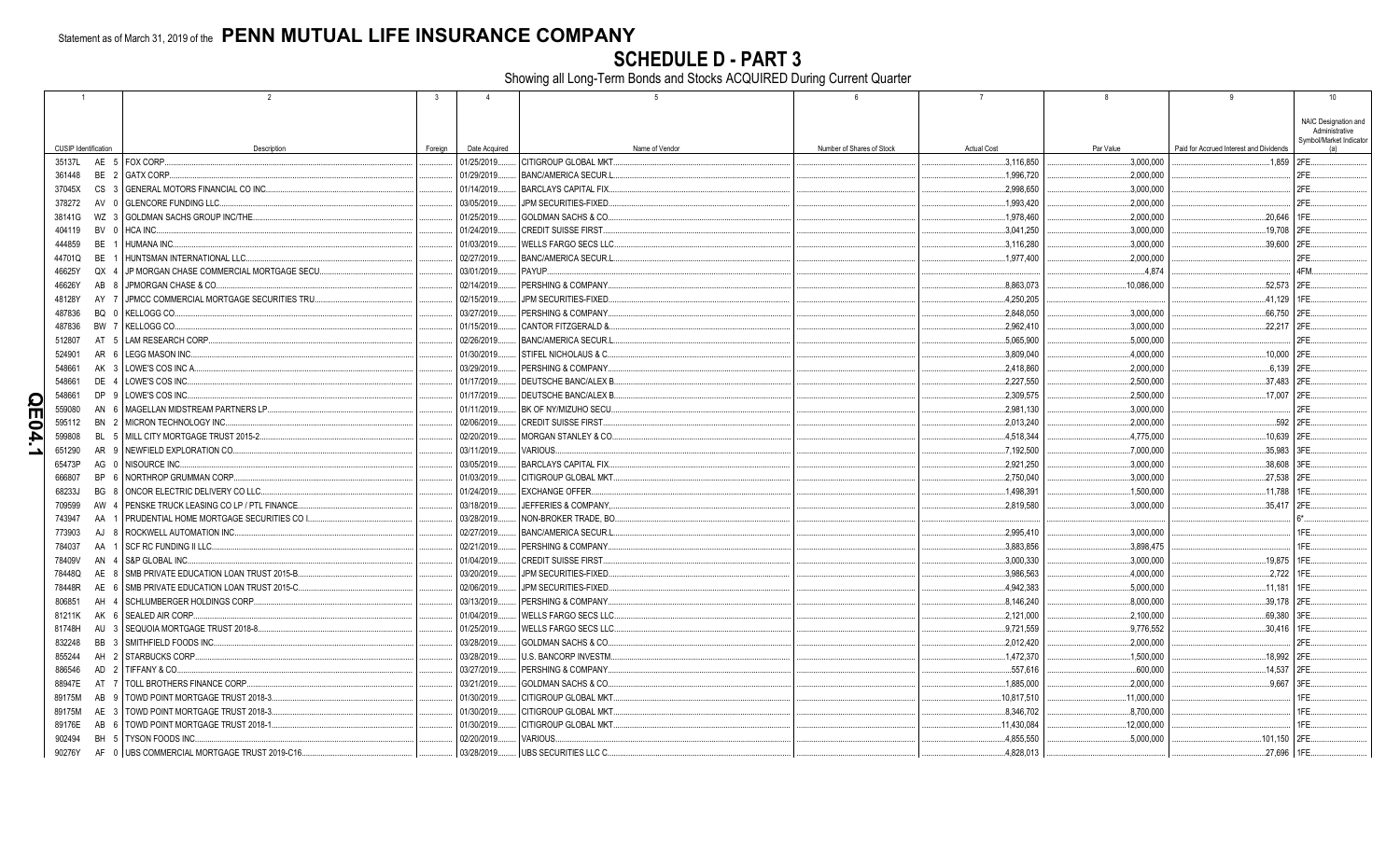**SCHEDULE D - PART 3**<br>Showing all Long-Term Bonds and Stocks ACQUIRED During Current Quarter

|      | $\overline{1}$            | $\overline{2}$                                         | -3      | $\overline{4}$ | 5                               | 6                         | $\overline{7}$     | 8            | -9                                      | 10                                     |
|------|---------------------------|--------------------------------------------------------|---------|----------------|---------------------------------|---------------------------|--------------------|--------------|-----------------------------------------|----------------------------------------|
|      |                           |                                                        |         |                |                                 |                           |                    |              |                                         |                                        |
|      |                           |                                                        |         |                |                                 |                           |                    |              |                                         | NAIC Designation and<br>Administrative |
|      |                           |                                                        |         |                |                                 |                           |                    |              |                                         | Symbol/Market Indicator                |
|      | CUSIP Identification      | Description                                            | Foreign | Date Acquired  | Name of Vendor                  | Number of Shares of Stock | <b>Actual Cost</b> | Par Value    | Paid for Accrued Interest and Dividends |                                        |
|      | 92277G                    | AQ 0 VENTAS REALTY LP.                                 |         | 02/20/2019.    | <b>BNY/SUNTRUST CAPITAL</b>     |                           | .2,015,480         | .2,000,000   |                                         | 2FE.                                   |
|      | 92936U                    | WP CAREY INC<br>AE 9                                   |         | 02/13/2019.    | PERSHING & COMPANY.             |                           | .983,580           | .1,000,000   | .15,819                                 | 2FE.                                   |
|      | 92940P                    | <b>WRKCO INC.</b><br>AD<br>- 6                         |         | 02/20/2019.    | EXCHANGE OFFER.                 |                           | .5,051,457         | .5,000,000   | .52,403                                 | 2FE                                    |
|      | 95040Q                    | AH<br><b>WELLTOWER INC.</b>                            |         | 02/13/2019.    | WELLS FARGO SECS LLC.           |                           | 1,991,100          | .2,000,000   |                                         | 2FE.                                   |
|      | 958254                    | WESTERN MIDSTREAM OPERATING LP.<br>AD<br>- 6           |         | 03/26/2019.    | VARIOUS.                        |                           | .4,713,710         | .5,000,000   | 130,346                                 | 2FE                                    |
|      | 963320                    | WHIRLPOOL CORP<br>AW                                   |         | 02/20/2019.    | JPM SECURITIES-FIXED.           |                           | 2,964,300          | .3,000,000   |                                         | 2FE.                                   |
|      | 98978V                    | ZOETIS INC.<br>AP<br><b>8</b>                          |         | 01/25/2019.    | JPM SECURITIES-FIXED            |                           | 1,967,300          | .2,000,000   | .39,308                                 | 2FE                                    |
|      | 11271L                    | <b>BROOKFIELD FINANCE INC.</b><br>AD                   |         | 01/24/2019.    | CITIGROUP GLOBAL MKT            |                           | .1,996,420         | .2,000,000   |                                         | 2FE.                                   |
|      | 67077M                    | AU<br>2 NUTRIEN LTD.                                   |         | 03/19/2019.    | <b>MORGAN STANLEY &amp; CO</b>  |                           | .1,965,520         | .2,000,000   |                                         | 2FE.                                   |
|      | 68327L                    | ONTARIO TEACHERS' CADILLAC FAIRVIEW PROP.<br>AC        |         | 01/28/2019.    | GOLDMAN SACHS & CO.             |                           | .3,994,480         | .4,000,000   |                                         | 1FE.                                   |
|      | 00774M                    | AERCAP IRELAND CAPITAL DAC / AERCAP GLOB.<br>AB        |         | 01/04/2019.    | VARIOUS                         |                           | .1,725,620         | .2,000,000   | .33,864                                 | 2FE                                    |
|      | 00774M                    | AERCAP IRELAND CAPITAL DAC / AERCAP GLOB.<br>AL        |         | 03/27/2019.    | <b>BANC/AMERICA SECUR.L</b>     |                           | .1,997,380         | .2,000,000   |                                         | 2FE                                    |
|      | 00900G                    | AE<br>AIMCO CLO SERIES 2018-A.<br>$-5$                 |         | 02/15/2019.    | RAYMOND JAMES & ASSO            |                           | .4,902,500         | .5,000,000   | .19,708                                 | 1FE                                    |
|      | 04015W                    | ARES XXXIX CLO LTD<br>AU                               |         | 03/15/2019.    | JPM SECURITIES-FIXED.           |                           | .4,600,000         | .4,600,000   |                                         | 1FE.                                   |
|      | 04015W                    | ARES XXXIX CLO LTD.<br>AY                              |         | 03/15/2019.    | JPM SECURITIES-FIXED            |                           | .7,000,000         | .7,000,000   |                                         | 2FE.                                   |
|      | 04942V                    | 4 ATLAS SENIOR LOAN FUND XIII<br>AN                    |         | 02/22/2019.    | JEFFERIES & COMPANY,            |                           | .9,950,000         | 10,000,000   |                                         | 1FE.                                   |
|      | 14686A                    | CARVAL CLO II LTD.<br>AE<br><b>q</b>                   |         | 02/01/2019.    | JPM SECURITIES-FIXED            |                           | .8,000,000         | .8,000,000   |                                         | IFE.                                   |
|      | 21987B                    | CORP NACIONAL DEL COBRE DE CHILE<br>AY                 |         | 01/28/2019.    | CITIGROUP GLOBAL MKT            |                           | .1,861,080         | .2,000,000   |                                         | IFE.                                   |
| QE   | 456873                    | INGERSOLL-RAND LUXEMBOURG FINANCE SA<br>AF             |         | 03/19/2019.    | JPM SECURITIES-FIXED            |                           | .2,992,140         | .3,000,000   |                                         | 2FE.                                   |
|      | 56577Q                    | MARATHON CLO XI LTD<br>AC                              |         | 03/29/2019.    | <b>BNP PARIBAS SEC CORP.</b>    |                           | .8,277,520         | .8,560,000   | 71,754                                  | 1FE.                                   |
| 2.42 | 56844A                    | MARINER CLO 7 LTD.<br>AE 9                             |         | 03/29/2019.    | CITIGROUP GLOBAL MKT            |                           | .5,500,000         | .5,500,000   |                                         | IFE.                                   |
|      | 65559C                    | NORDEA BANK ABP<br>AA                                  |         | 03/19/2019.    | <b>GOLDMAN SACHS &amp; CO</b>   |                           | .3,000,000         | .3,000,000   |                                         | 2FE.                                   |
|      | 69867D                    | AC<br>PANTHER BF AGGREGATOR 2 LP / PANTHER FIN<br>- 2  |         | 03/22/2019.    | <b>CREDIT SUISSE FIRST</b>      |                           | .2,000,000         | .2,000,000   |                                         | 4FE.                                   |
|      | 74988L                    | AA <sub>2</sub><br>RR 3 LTD                            |         | 01/25/2019.    | JPM SECURITIES-FIXED.           |                           | 247,375            | 250,000      | 377                                     | 1FE.                                   |
|      |                           |                                                        |         |                | <b>GOLDMAN SACHS &amp; CO.</b>  |                           |                    |              |                                         | 1FE.                                   |
|      | 75620T                    | AS<br>RECETTE CLO LTD.<br>AE                           |         | 01/24/2019.    |                                 |                           | .8,650,400         | .8,800,000   | .5,956                                  |                                        |
|      | 80007R                    | 5 SANDS CHINA LTD.                                     |         | 01/29/2019.    | <b>EXCHANGE OFFER.</b>          |                           | .2,881,501         | .3,000,000   | .76,500                                 | 2FE.                                   |
|      | 80317E                    | AE<br>SARANAC CLO VII LTD                              |         | 03/12/2019.    | <b>WELLS FARGO SECS LLC</b>     |                           | .4,118,798         | .4,202,855   | 10,437                                  | 1FE                                    |
|      | 88606W                    | THUNDERBOLT AIRCRAFT LEASE LTD.<br>AA                  |         | 01/23/2019.    | <b>CREDIT SUISSE FIRST</b>      |                           | .4,160,737         | .4,136,499   | .4,840                                  | 1FE.                                   |
|      | 893828                    | <b>TRANSOCEAN PHOENIX 2 LTD</b><br>AA                  |         | 01/30/2019.    | UBS SECURITIES LLC.             |                           | .2,505,000         | .2,400,000   | .56,317                                 | 4FE                                    |
|      | 980236                    | AQ<br>6   WOODSIDE FINANCE LTD.                        |         | 02/25/2019.    | CITIGROUP GLOBAL MKT            |                           | .998,170           | .1,000,000   |                                         | 2FE.                                   |
|      | 98878C                    | AC 0 Z CAPITAL CREDIT PARTNERS CLO 2018-1 LTD.         |         | 03/01/2019.    | PERSHING & COMPANY              |                           | 13,776,000         | .14,000,000  | .98,093                                 | 1FE.                                   |
|      |                           | 3899999. Total - Bonds - Industrial and Miscellaneous. |         |                |                                 |                           | .397.830.996       | .388,298,930 | .1,954,521                              | XXX.                                   |
|      |                           | <b>Bonds - Hybrid Securities</b>                       |         |                |                                 |                           |                    |              |                                         |                                        |
|      | 064058                    | AF 7 BANK OF NEW YORK MELLON CORP/THE                  |         | 01/07/2019.    | <b>BANC/AMERICA SECUR.L</b>     |                           | .1,805,000         | .2,000,000   | .28,007 2FE.                            |                                        |
|      | 629394                    | AA 5 NTC CAPITAL I.                                    |         | 02/15/2019.    | CANTOR FITZGERALD &.            |                           | 2,121,750          | .2,300,000   | .7,607                                  | 2FE.                                   |
|      | 86800X                    | AA 6 SUNTRUST PREFERRED CAPITAL                        |         | 03/15/2019.    | <b>BLAIR WILLIAM &amp; COMP</b> |                           | .3,577,500         | .4,500,000   | .2,000                                  | 3FE.                                   |
|      |                           | 4899999. Total - Bonds - Hybrid Securities             |         |                |                                 |                           | 7,504,250          | .8,800,000   | .37,614                                 | XXX                                    |
|      | <b>Bonds - Bank Loans</b> |                                                        |         |                |                                 |                           |                    |              |                                         |                                        |
|      |                           | C9413P BB 8 VALEANT 11/18 INCRE 0.0000% DUE 11/27/25   |         | 01/04/2019.    | <b>EXCHANGE OFFER.</b>          |                           | 990,073            | .1,000,000   |                                         | 3FE.                                   |
|      | 000000                    | 00 0 PANTHER BF AGGREGATOR 2 LP.                       |         | 03/28/2019.    | NON-BROKER TRADE, BO.           |                           | .2,973,750         | .3,000,000   |                                         | 4FE.                                   |
|      |                           | 8299999. Total - Bonds - Bank Loans.                   |         |                |                                 |                           | .3,963,823         | .4,000,000   | $\Omega$                                | XXX.                                   |
|      |                           | 8399997. Total - Bonds - Part 3.                       |         |                |                                 |                           | .452,779,293       | .411,364,646 | 2,234,637                               | XXX.                                   |
|      |                           | 8399999. Total - Bonds.                                |         |                |                                 |                           | 452.779.293        | .411,364,646 | 2.234.637                               | XXX                                    |
|      |                           | Preferred Stocks - Industrial and Miscellaneous        |         |                |                                 |                           |                    |              |                                         |                                        |
|      |                           | 08181T 10 0 BENEFITS STREET PARTNERS REALTY TRUST PR.  |         | 01/30/2019.    | NON-BROKER TRADE, BO.           | .2,000.000                | 10.000.000         |              |                                         | RP2FEU                                 |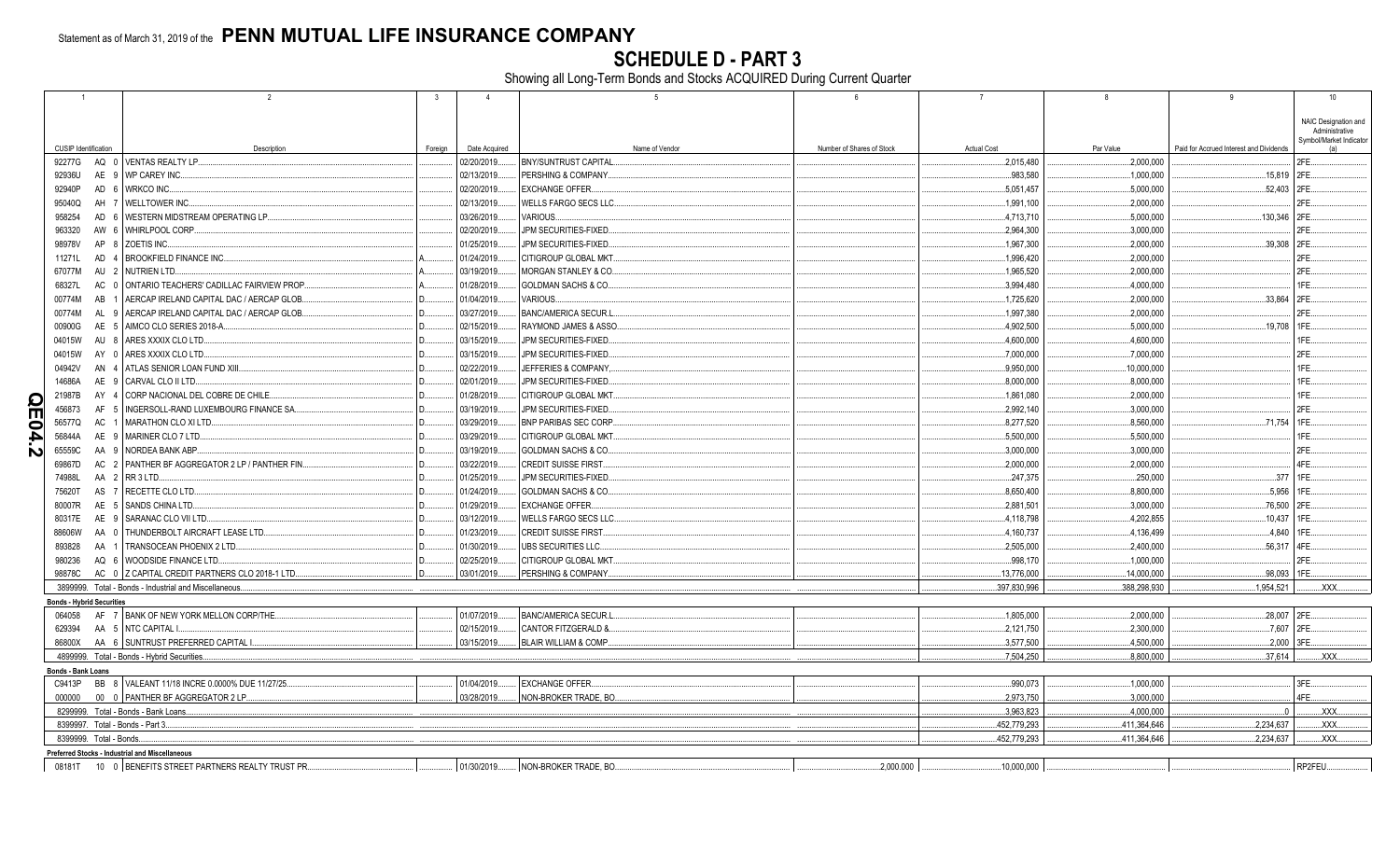**SCHEDULE D - PART 3**<br>Showing all Long-Term Bonds and Stocks ACQUIRED During Current Quarter

|                                                     |                                                                   |                          |                              |                |                           |                    |                               |                                         | 10                                                                |
|-----------------------------------------------------|-------------------------------------------------------------------|--------------------------|------------------------------|----------------|---------------------------|--------------------|-------------------------------|-----------------------------------------|-------------------------------------------------------------------|
| <b>CUSIP</b> Identification                         | Description                                                       | Date Acquired<br>Foreian |                              | Name of Vendor | Number of Shares of Stock | <b>Actual Cost</b> | Par Value                     | Paid for Accrued Interest and Dividends | NAIC Designation and<br>Administrative<br>Symbol/Market Indicator |
|                                                     | 65339K 86 0 NEXTERA ENERGY CAPITAL HOLDINGS INC.                  | 03/06/2019               | <b>MERRILL LYNCH PIERCE</b>  |                | 80,000.000                | .2,000,000         |                               |                                         | RP2FEL.                                                           |
|                                                     | 8499999. Total - Preferred Stocks - Industrial and Miscellaneous. |                          |                              |                |                           | 12,000,000         | XXX                           |                                         | XXX.                                                              |
|                                                     | 8999997. Total - Preferred Stocks - Part 3                        |                          |                              | 12,000,000     | XXX                       |                    | $.$ $XXX$                     |                                         |                                                                   |
| 8999999. Total - Preferred Stocks.                  |                                                                   |                          |                              | 12,000,000     | <b>XXX</b>                |                    | $\mathsf{L}$ XXX $\mathsf{L}$ |                                         |                                                                   |
| <b>Common Stocks - Industrial and Miscellaneous</b> |                                                                   |                          |                              |                |                           |                    |                               |                                         |                                                                   |
| 02376R                                              | 10 2 AMERICAN AIRLINES GROUP INC.                                 | 02/20/2019               | NON-BROKER TRADE, BO         |                | .0.010                    |                    | <b>XXX</b>                    |                                         |                                                                   |
| 256163                                              | 10 6 DOCUSIGN INC                                                 | 03/18/2019               | <b>MERRILL LYNCH PIERCE.</b> |                | 57,290.000                | 2,901,334          | XXX                           |                                         |                                                                   |
| 31338@                                              | 10 6 FHLB OF PITTSBURGH                                           | 01/14/2019               | <b>NON-BROKER TRADE, BO.</b> |                | 20,000.000                | .2,000,000         | <b>XXX</b>                    |                                         |                                                                   |
| 55910K                                              | 10 8   MAGENTA THERAPEUTICS INC                                   | 03/19/2019               | <b>MERRILL LYNCH PIERCE.</b> |                | .18,130.000               | .292.800           | XXX                           |                                         |                                                                   |
| 76029N                                              | 10 6 REPLIMUNE GROUP INC                                          | 02/11/2019.              | MERRILL LYNCH PIERCE.        |                | 15,749.000                | .213.871           | XXX                           |                                         |                                                                   |
|                                                     | 9099999. Total - Common Stocks - Industrial and Miscellaneous.    |                          |                              |                |                           | .5,408,005         | <b>XXX</b>                    |                                         | XXX.                                                              |
|                                                     | 9799997. Total - Common Stocks - Part 3.                          |                          |                              |                |                           | .5,408,005         | <b>XXX</b>                    |                                         | XXX.                                                              |
| 9799999. Total - Common Stocks                      |                                                                   |                          |                              |                |                           | .5.408.005         | XXX                           |                                         | $.$ $XXX$                                                         |
|                                                     | 9899999. Total - Preferred and Common Stocks.                     |                          |                              |                |                           | 17,408,005         | XXX                           |                                         | $.$ $XXX$                                                         |
|                                                     | 9999999. Total - Bonds, Preferred and Common Stocks               |                          |                              |                |                           | .470,187,298       | <b>XXX</b>                    | .2,234,637                              | $\mathsf{L}$ XXX $\mathsf{L}$                                     |

For all common stock bearing NAIC market indicator "U" provide the number of such issues:....  $(a)$  $\overline{\phantom{a}}$ .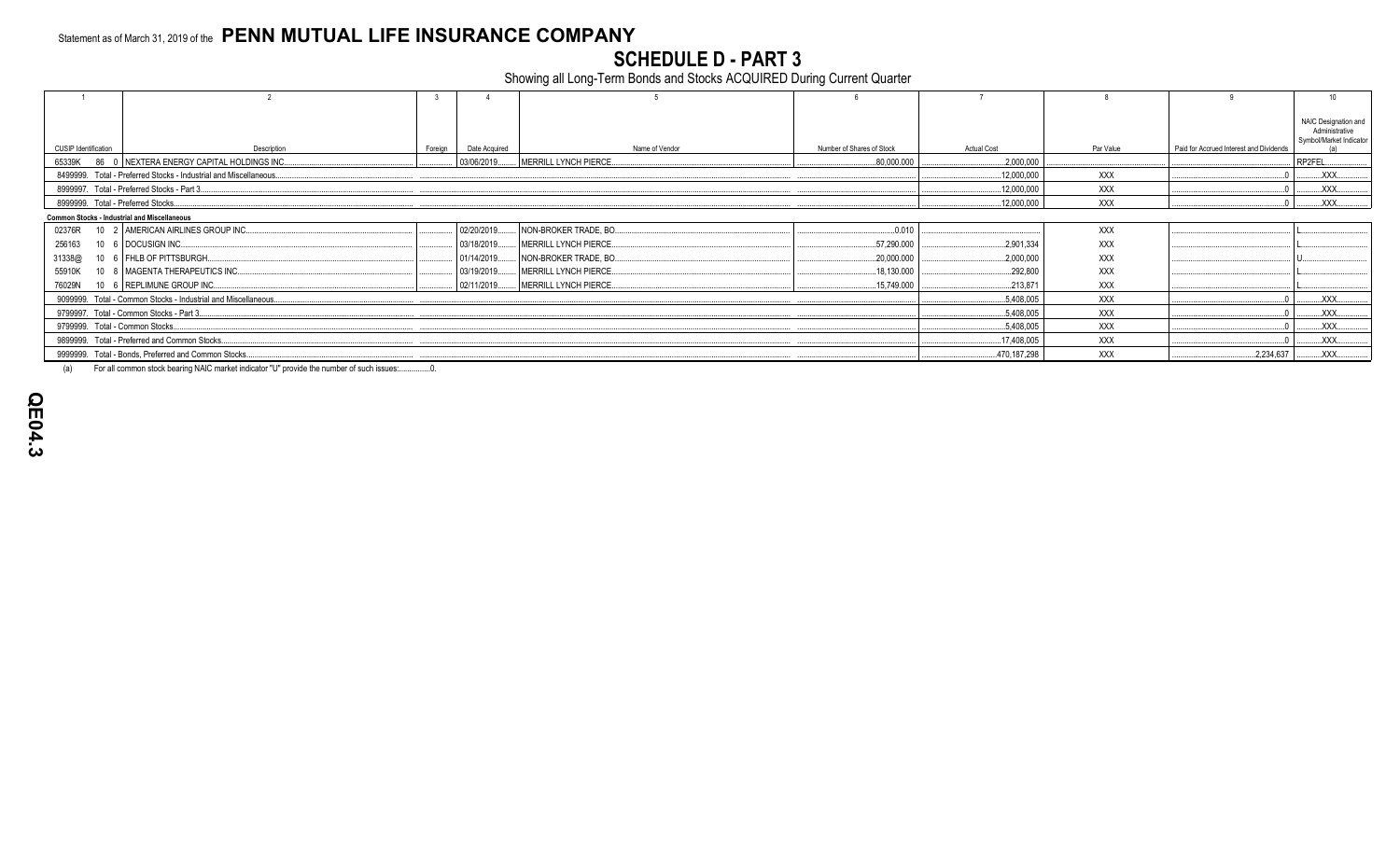# **SCHEDULE D - PART 4**

|             |           |                             |                                                           |                       |                      |                 |               |             |                    | 10                |                         | Change in Book/Adjusted Carrying Value        |                       |                                  | 16                | 17                  | 18          | 19                | 20                        | 21                   | 22                  |
|-------------|-----------|-----------------------------|-----------------------------------------------------------|-----------------------|----------------------|-----------------|---------------|-------------|--------------------|-------------------|-------------------------|-----------------------------------------------|-----------------------|----------------------------------|-------------------|---------------------|-------------|-------------------|---------------------------|----------------------|---------------------|
|             |           |                             |                                                           |                       |                      |                 |               |             |                    |                   | 11                      | 12<br>13                                      | 14                    | 15                               |                   |                     |             |                   |                           |                      |                     |
|             |           |                             |                                                           |                       |                      |                 |               |             |                    |                   |                         |                                               |                       |                                  |                   |                     |             |                   |                           |                      |                     |
|             |           |                             |                                                           |                       |                      |                 |               |             |                    |                   |                         |                                               |                       |                                  |                   |                     |             |                   |                           |                      | <b>NAIC</b>         |
|             |           |                             |                                                           |                       |                      |                 |               |             |                    |                   |                         | Current                                       |                       |                                  |                   |                     |             |                   | Bond                      |                      | Designation         |
|             |           |                             |                                                           |                       |                      |                 |               |             |                    |                   |                         | Year's                                        |                       |                                  |                   |                     |             |                   | Interest /                |                      | and Admini-         |
|             |           |                             |                                                           |                       |                      |                 |               |             |                    | <b>Prior Year</b> | Unrealized<br>Valuation | Other-Than-<br>Current<br>Year's<br>Temporary | Total Change in       | <b>Total Foreign</b><br>Exchange | Book/Adjusted     | Foreign<br>Exchange | Realized    | <b>Total Gain</b> | Stock<br>Dividends        | Stated<br>Contractua | strative<br>Symbol/ |
|             |           |                             |                                                           | Disposal              |                      | Number of       |               |             |                    | Book/Adjusted     | Increase                | Amortization)<br>Impairment                   | <b>B./A.C.V.</b>      | Change in                        | Carrying Value at | Gain (Loss)         | Gain (Loss) | (Loss) on         | Received                  | Maturity             | Market              |
|             |           | <b>CUSIP</b> Identification | Description                                               | Date                  | Name of Purchaser    | Shares of Stock | Consideration | Par Value   | <b>Actual Cost</b> | Carrying Value    | (Decrease)              | / Accretion<br>Recognized                     | $(11+12-13)$          | <b>B./A.C.V.</b>                 | Disposal Date     | on Disposal         | on Disposal | Disposal          | During Year               | Date                 | Indicator (a)       |
|             |           | Bonds - U.S. Government     |                                                           |                       |                      |                 |               |             |                    |                   |                         |                                               |                       |                                  |                   |                     |             |                   |                           |                      |                     |
|             |           |                             | FDIC GUARANTEED NOTES TRUST                               |                       |                      |                 |               |             |                    |                   |                         |                                               |                       |                                  |                   |                     |             |                   |                           |                      |                     |
|             | 30250W AB |                             | 2010-S2                                                   |                       | 03/29/2019. PAYDOWN  |                 | .401,909      | .401,909    | .402,259           | .402,255          |                         | (346)                                         | (346)                 |                                  | .401,909          |                     |             |                   |                           | .2,013 07/29/2047    |                     |
|             | 36194S PD |                             | <b>GINNIE MAE I POOL</b>                                  |                       | 03/01/2019. PAYDOWN  |                 | .41,638       | .41,638     | .42,406            | .42,324           |                         | (685)                                         | (685)                 |                                  | .41,638           |                     |             |                   |                           | .210 09/01/2041      |                     |
|             |           |                             |                                                           |                       |                      |                 |               |             |                    |                   |                         |                                               |                       |                                  |                   |                     |             |                   |                           |                      |                     |
|             | 36296U ZX |                             | <b>GINNIE MAE I POOL</b>                                  |                       | 03/01/2019. PAYDOWN. |                 | .49,497       | .49,497     | .46,512            | .47,317           |                         | .2,180                                        | .2,180                |                                  | .49,497           |                     |             |                   |                           | .508 06/01/2039.     |                     |
|             |           |                             | <b>GOVERNMENT NATIONAL MORTGAGE</b>                       |                       |                      |                 |               |             |                    |                   |                         |                                               |                       |                                  |                   |                     |             |                   |                           |                      |                     |
|             | 38375U QQ |                             | <b>ASSOCIATION</b>                                        |                       | 03/01/2019. PAYDOWN  |                 |               |             | .79,016            | .56,894           |                         | (834)                                         | (834)                 |                                  |                   |                     |             |                   |                           | .1,877 10/01/2064.   |                     |
|             |           |                             | <b>GOVERNMENT NATIONAL MORTGAGE</b>                       |                       |                      |                 |               |             |                    |                   |                         |                                               |                       |                                  |                   |                     |             |                   |                           |                      |                     |
|             | 38375U SC |                             | <b>ASSOCIATION</b>                                        |                       | 03/01/2019. PAYDOWN. |                 |               |             | .19,048            | .13,582           |                         | (53)                                          | (53)                  |                                  |                   |                     |             |                   |                           | .295 11/01/2064.     |                     |
|             |           |                             | <b>GOVERNMENT NATIONAL MORTGAGE</b>                       |                       |                      |                 |               |             |                    |                   |                         |                                               |                       |                                  |                   |                     |             |                   |                           |                      |                     |
|             | 38378B ZR |                             | <b>ASSOCIATION</b>                                        |                       | 03/01/2019. PAYDOWN  |                 |               |             | .586,358           | .393,598          |                         | (13, 414)                                     | (13, 41)              |                                  |                   |                     |             |                   | .40.247                   | 08/01/2046           |                     |
|             |           |                             | <b>GOVERNMENT NATIONAL MORTGAGE</b>                       |                       |                      |                 |               |             |                    |                   |                         |                                               |                       |                                  |                   |                     |             |                   |                           |                      |                     |
|             | 38378K 6A |                             | ASSOCIATION                                               |                       | 03/01/2019. PAYDOWN. |                 |               |             | .21,916            | .10,227           |                         | (52)                                          | (52)                  |                                  |                   |                     |             |                   | .397                      | 05/01/2054           |                     |
|             |           |                             | <b>GOVERNMENT NATIONAL MORTGAGE</b>                       |                       |                      |                 |               |             |                    |                   |                         |                                               |                       |                                  |                   |                     |             |                   |                           |                      |                     |
|             | 38378N NJ |                             | ASSOCIATION                                               |                       | 03/01/2019. PAYDOWN. |                 |               |             | .53,744            | .27,313           |                         | (177)                                         | .(17                  |                                  |                   |                     |             |                   |                           | 834 09/01/2054.      |                     |
|             |           |                             | <b>GOVERNMENT NATIONAL MORTGAGE</b>                       |                       |                      |                 |               |             |                    |                   |                         |                                               |                       |                                  |                   |                     |             |                   |                           |                      |                     |
|             | 38378N XK |                             | <b>ASSOCIATION</b>                                        |                       | 03/01/2019. PAYDOWN. |                 |               |             | .17,760            | 6,419             |                         | (38)                                          | (38)                  |                                  |                   |                     |             |                   |                           | 276 06/01/2048.      |                     |
| <b>QE05</b> |           |                             |                                                           |                       |                      |                 |               |             |                    |                   |                         |                                               |                       |                                  |                   |                     |             |                   |                           |                      |                     |
|             | 38378X MU |                             | <b>GOVERNMENT NATIONAL MORTGAGE</b><br><b>ASSOCIATION</b> |                       | 03/01/2019. PAYDOWN. |                 |               |             | .115,450           | .65,105           |                         | (982)                                         |                       |                                  |                   |                     |             |                   |                           | .5,702 02/01/2055.   |                     |
|             |           |                             |                                                           |                       |                      |                 |               |             |                    |                   |                         |                                               | .(982                 |                                  |                   |                     |             |                   |                           |                      |                     |
|             |           |                             | <b>GOVERNMENT NATIONAL MORTGAGE</b>                       |                       |                      |                 |               |             |                    |                   |                         |                                               |                       |                                  |                   |                     |             |                   |                           |                      |                     |
|             | 38378X PE |                             | <b>ASSOCIATION</b>                                        |                       | 03/01/2019. PAYDOWN. |                 |               |             | .69,321            | .37,471           |                         | (656)                                         | (656)                 |                                  |                   |                     |             |                   |                           | .1,722 01/01/2056.   |                     |
|             |           |                             | <b>GOVERNMENT NATIONAL MORTGAGE</b>                       |                       |                      |                 |               |             |                    |                   |                         |                                               |                       |                                  |                   |                     |             |                   |                           |                      |                     |
|             | 38378X TX |                             | <b>ASSOCIATION</b>                                        |                       | 03/01/2019. PAYDOWN  |                 |               |             | .11,799            | .6,855            |                         | (72)                                          | (72)                  |                                  |                   |                     |             |                   |                           | 170 10/01/2056.      |                     |
|             |           |                             | <b>GOVERNMENT NATIONAL MORTGAGE</b>                       |                       |                      |                 |               |             |                    |                   |                         |                                               |                       |                                  |                   |                     |             |                   |                           |                      |                     |
|             | 38379K JC | -3                          | <b>ASSOCIATION</b>                                        |                       | 03/01/2019. PAYDOWN. |                 |               |             | .245,063           | 149,294           |                         | (2,441)                                       | (2,441)               |                                  |                   |                     |             |                   |                           | .11,865 12/01/2056.  |                     |
|             |           |                             | <b>GOVERNMENT NATIONAL MORTGAGE</b>                       |                       |                      |                 |               |             |                    |                   |                         |                                               |                       |                                  |                   |                     |             |                   |                           |                      |                     |
|             | 38379K PR |                             | <b>ASSOCIATION</b>                                        |                       | 03/01/2019. PAYDOWN. |                 |               |             | .31,364            | .17,213           |                         | (72)                                          | (72)                  |                                  |                   |                     |             |                   | .514                      | 11/01/2056.          |                     |
|             |           |                             | <b>GOVERNMENT NATIONAL MORTGAGE</b>                       |                       |                      |                 |               |             |                    |                   |                         |                                               |                       |                                  |                   |                     |             |                   |                           |                      |                     |
|             |           | 38379K TL 2                 | <b>ASSOCIATION</b>                                        |                       | 03/01/2019. PAYDOWN. |                 |               |             | .207,457           | .114,364          |                         | (94)                                          | (94)                  |                                  |                   |                     |             | - 0               |                           | .1,932 07/01/2057.   |                     |
|             |           |                             | UNITED STATES TREASURY INFLATION                          |                       |                      |                 |               |             |                    |                   |                         |                                               |                       |                                  |                   |                     |             |                   |                           |                      |                     |
|             |           | 912828 K3 3                 | <b>INDEXED</b>                                            | 03/04/2019. VARIOUS.  |                      |                 | 58,367,123    | .59,217,150 | .58,142,106        | .58,727,688       | (360, 650)              | .40,679                                       | (319, 971)            |                                  | .58,407,717       |                     | (40, 594)   | (40,594)          | 21,659                    | 04/15/2020.          |                     |
|             | 0599999.  |                             | Total - Bonds - U.S. Government.                          |                       |                      |                 | 58,860,167    | .59,710,194 | .60,091,579        | .60,117,919       | (360, 650)              | .22,943                                       | (337,707)             |                                  | 58,900,761        |                     | (40, 594)   | . (40.594)        | .90,221                   | <b>XXX</b>           | XXX                 |
|             |           |                             | Bonds - U.S. Political Subdivisions of States             |                       |                      |                 |               |             |                    |                   |                         |                                               |                       |                                  |                   |                     |             |                   |                           |                      |                     |
|             | 088365 DU |                             | BEXAR COUNTY HOSPITAL DISTRICT.                           | 03/25/2019. CALL 100  |                      |                 | .10,800,000   | 10,800,000  | 10,922,600         | 10,811,758        |                         | (11,758)                                      | (11,758)              |                                  | 10,800,000        |                     |             |                   | .455,664 02/15/2039. 1FE. |                      |                     |
|             |           |                             |                                                           |                       |                      |                 |               |             |                    |                   |                         |                                               |                       |                                  |                   |                     |             |                   |                           |                      |                     |
|             | 232760    | <b>T5</b>                   | <b>CYPRESS-FAIRBANKS INDEPENDENT</b><br>SCHOOL DIS        | 02/22/2019. CALL 100. |                      |                 | 12,355,000    | 12,355,000  | 12,390,513         | 12,355,403        |                         | (403)                                         | (403)                 |                                  | 12,355,000        |                     |             |                   | .425,432 02/15/2038. 1FE  |                      |                     |
|             |           |                             |                                                           |                       |                      |                 |               |             |                    |                   |                         |                                               |                       |                                  |                   |                     |             |                   |                           |                      |                     |
|             | 442331    | QM                          | CITY OF HOUSTON TX.                                       | 03/01/2019. CALL 100. |                      |                 | .220,000      | .220,000    | .269,546           | 262,132           |                         | (381)                                         | (381                  |                                  | 261,751           |                     | (41,751)    | (41,751)          | 6,919                     | 03/01/2032. 1FE.     |                     |
|             | 442331    | QR 8                        | CITY OF HOUSTON TX.                                       | 03/01/2019. CALL 100. |                      |                 | .7,500,000    | 7,500,000   | .7,500,000         | 7,500,000         |                         |                                               |                       |                                  | .7,500,000        |                     |             |                   | 228,300                   | 03/01/2029. 1FE.     |                     |
|             | 2499999   |                             | Total - Bonds - U.S. Political Subdivisions of States     |                       |                      |                 | .30,875,000   | .30,875,000 | 31,082,659         | .30,929,293       | $\Omega$                | (12,542)                                      | (12, 542)<br>$\Omega$ |                                  | .30,916,751       |                     | (41,751)    | (41, 751)         | .1,116,315                | XXX                  | <b>XXX</b>          |
|             |           |                             | Bonds - U.S. Special Revenue and Special Assessment       |                       |                      |                 |               |             |                    |                   |                         |                                               |                       |                                  |                   |                     |             |                   |                           |                      |                     |
|             |           |                             | 3128PK WJ 9 FREDDIE MAC GOLD POOL                         |                       | 03/01/2019. PAYDOWN  |                 | .47,262       | .47,262     | .45,903            | .46,716           |                         | .545                                          | .545                  |                                  | .47,262           |                     |             |                   |                           | .328 05/01/2023.     |                     |
|             | 3128PL    |                             | AW 2 FREDDIE MAC GOLD POOL                                |                       | 03/01/2019 PAYDOWN   |                 | 22 359        | 22 359      | 22,200             | 22 285            |                         | 74                                            | 74                    |                                  | 22 359            |                     |             |                   |                           | 187 06/01/2023       |                     |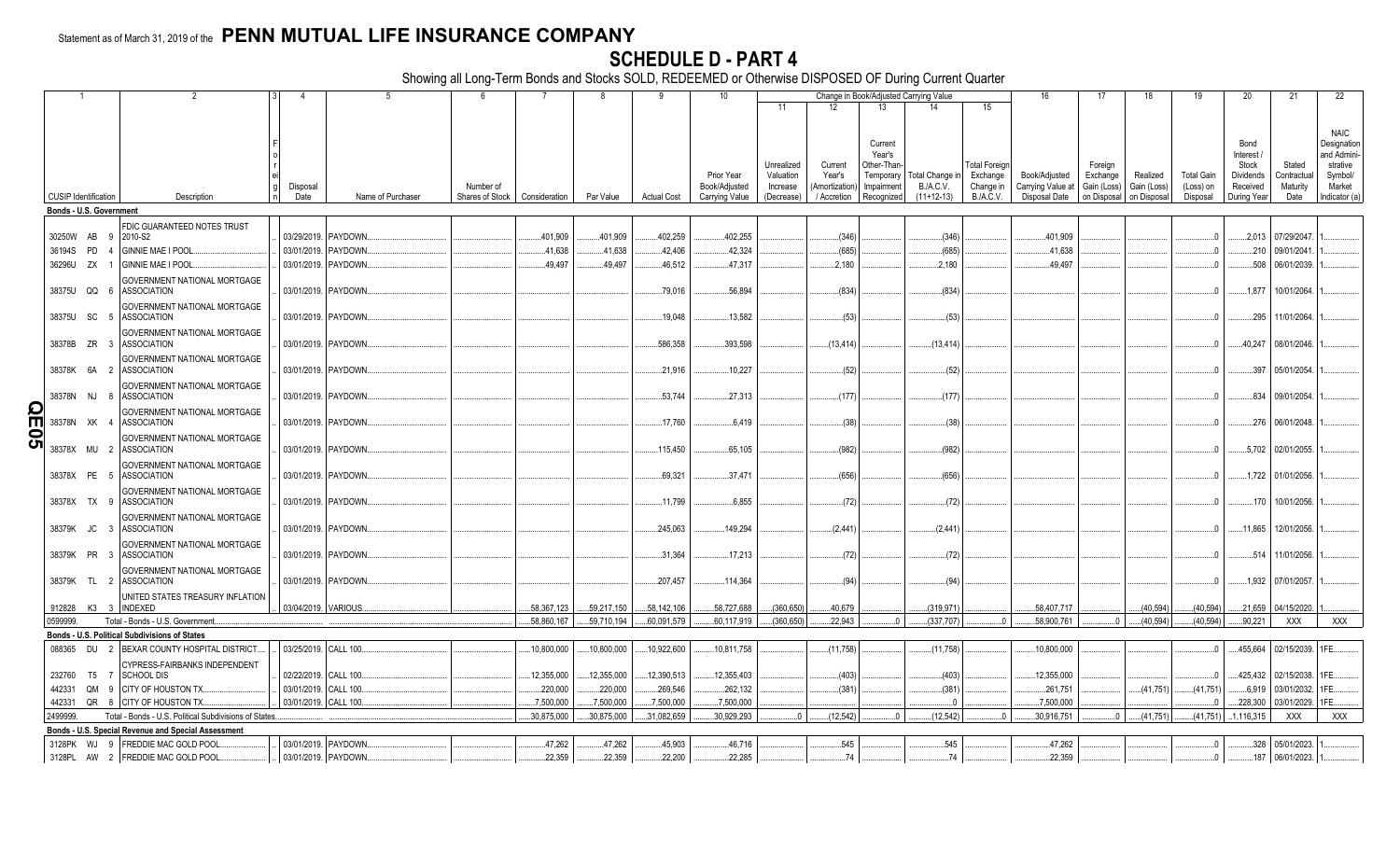# **SCHEDULE D - PART 4**

|                |                             |           | $\overline{2}$                                          |             | 5                    | -6              |               | 8         | 9                  | 10 <sup>10</sup>      |            |               | Change in Book/Adjusted Carrying Value |                  |                      | 16                | 17          | 18          | 19                | 20          | 21                  | 22            |
|----------------|-----------------------------|-----------|---------------------------------------------------------|-------------|----------------------|-----------------|---------------|-----------|--------------------|-----------------------|------------|---------------|----------------------------------------|------------------|----------------------|-------------------|-------------|-------------|-------------------|-------------|---------------------|---------------|
|                |                             |           |                                                         |             |                      |                 |               |           |                    |                       | 11         | 12            | 13                                     | 14               | 15                   |                   |             |             |                   |             |                     |               |
|                |                             |           |                                                         |             |                      |                 |               |           |                    |                       |            |               |                                        |                  |                      |                   |             |             |                   |             |                     |               |
|                |                             |           |                                                         |             |                      |                 |               |           |                    |                       |            |               |                                        |                  |                      |                   |             |             |                   |             |                     | <b>NAIC</b>   |
|                |                             |           |                                                         |             |                      |                 |               |           |                    |                       |            |               | Current                                |                  |                      |                   |             |             |                   | Bond        |                     | Designation   |
|                |                             |           |                                                         |             |                      |                 |               |           |                    |                       |            |               | Year's                                 |                  |                      |                   |             |             |                   | Interest /  |                     | and Admini-   |
|                |                             |           |                                                         |             |                      |                 |               |           |                    |                       | Unrealized | Current       | Other-Than-                            |                  | <b>Total Foreign</b> |                   | Foreign     |             |                   | Stock       | Stated              | strative      |
|                |                             |           |                                                         |             |                      |                 |               |           |                    | Prior Year            | Valuation  | Year's        | Temporary                              | Total Change in  | Exchange             | Book/Adjusted     | Exchange    | Realized    | <b>Total Gain</b> | Dividends   | Contractua          | Symbol/       |
|                |                             |           |                                                         | Disposal    |                      | Number of       |               |           |                    | Book/Adjusted         | Increase   | Amortization) | Impairment                             | <b>B./A.C.V.</b> | Change in            | Carrying Value at | Gain (Loss) | Gain (Loss) | (Loss) on         | Received    | Maturity            | Market        |
|                | <b>CUSIP</b> Identification |           | Description                                             | Date        | Name of Purchaser    | Shares of Stock | Consideration | Par Value | <b>Actual Cost</b> | <b>Carrying Value</b> | (Decrease) | / Accretion   | Recognized                             | $(11+12-13)$     | B./A.C.V.            | Disposal Date     | on Disposal | on Disposal | Disposal          | During Year | Date                | Indicator (a) |
|                | 312903 KY                   |           | FREDDIE MAC REMICS.                                     | 02/15/2019. | PAYDOWN.             |                 | .1,731        | .1,731    | .1,725             | .1,731                |            |               |                                        |                  |                      | .1,731            |             |             | $\cdot$ 0         | .30         | 12/16/2020          |               |
|                | 312945                      | DN        | FREDDIE MAC GOLD POOL                                   | 03/01/2019. | PAYDOWN.             |                 | 186,639       | 186,639   | 175,047            | .176,648              |            | .9,991        |                                        | 9,991            |                      | 186,639           |             |             | . (               | .1,055      | 01/01/2041          |               |
|                | 3133T4 FT                   |           | FREDDIE MAC REMICS.                                     | 03/01/2019. | PAYDOWN.             |                 | .80,242       | 80,242    | 76,719             | 79,752                |            | .490          |                                        | .490             |                      | .80,242           |             |             | C                 | .778        | 02/01/2024          |               |
|                | 31358N                      | W4        | <b>FANNIE MAE REMICS.</b>                               | 03/01/2019. | PAYDOWN.             |                 | .9,149        | 9,149     | .8,371             | 9,034                 |            | .115          |                                        | 115              |                      | .9,149            |             |             | . 0               | .77         | 07/01/2022.         |               |
|                | 31359S                      | 6Y        | FANNIE MAE GRANTOR TRUST 2001-TI                        | 03/01/2019  | PAYDOWN.             |                 |               |           | .314,802           | .2,598                |            | (30)          |                                        | (30)             |                      |                   |             |             | . . (             | .756        | 02/01/2041          |               |
|                | 3136A7                      | ML        | <b>FANNIE MAE-ACES</b>                                  | 03/01/2019. | PAYDOWN.             |                 |               |           | 139,550            | .4,197                |            | (55)          |                                        | (55)             |                      |                   |             |             | . 0               | .3,803      | 12/01/2019.         |               |
|                | 3136AM LC                   |           | <b>FANNIE MAE-ACES</b>                                  | 03/01/2019  | PAYDOWN.             |                 |               |           | 13,486             | .8,464                |            | (119)         |                                        | (119)            |                      |                   |             |             |                   | .288        | 09/01/2024.         |               |
|                | 3136AM                      | <b>M7</b> | <b>FANNIE MAE-ACES</b>                                  | 03/01/2019. | PAYDOWN.             |                 |               |           | 108,430            | .48,481               |            | (3,661)       |                                        | (3,661)          |                      |                   |             |             | . 0               | 3,039       | 07/01/2022.         |               |
|                | 3136AN LJ                   |           | <b>FANNIE MAE-ACES</b>                                  | 03/01/2019  | PAYDOWN.             |                 |               |           | 85,977             | .53,600               |            | (804)         |                                        | (804)            |                      |                   |             |             |                   | .2,460      | 12/01/2024          |               |
|                | 3136AT X2                   |           | <b>FANNIE MAE-ACES</b>                                  | 03/01/2019. | PAYDOWN.             |                 |               |           | .11,289            | 9,817                 |            | (80)          |                                        | (80)             |                      |                   |             |             |                   | .236        | 07/01/2028.         |               |
|                | 31371N V2                   |           | FANNIE MAE POOL                                         | 03/01/2019. | PAYDOWN.             |                 | .505          | .505      | 491                | 499                   |            |               |                                        |                  |                      | .505              |             |             |                   |             | 06/01/2023.         |               |
|                |                             |           |                                                         |             |                      |                 |               |           |                    |                       |            |               |                                        |                  |                      |                   |             |             |                   |             |                     |               |
|                | 3137A1 NA                   |           | FREDDIE MAC MULTIFAMILY<br><b>STRUCTURED PASS</b>       |             | 03/01/2019. PAYDOWN. |                 |               |           | .33,710            | .7,441                |            | (578)         |                                        | (578)            |                      |                   |             |             |                   |             | .1,293  06/01/2020. |               |
|                |                             |           |                                                         |             |                      |                 |               |           |                    |                       |            |               |                                        |                  |                      |                   |             |             |                   |             |                     |               |
| O              | 3137A2 B3                   |           | FREDDIE MAC MULTIFAMILY<br><b>STRUCTURED PASS</b>       |             | 03/01/2019. PAYDOWN. |                 |               |           | .70,927            | 16,732                |            | (1,095)       |                                        | (1,095)          |                      |                   |             |             |                   |             | 2,437 08/01/2020.   |               |
| İΠ             |                             |           |                                                         |             |                      |                 |               |           |                    |                       |            |               |                                        |                  |                      |                   |             |             |                   |             |                     |               |
|                | 3137AH                      | 6D        | FREDDIE MAC MULTIFAMILY<br><b>STRUCTURED PASS</b>       |             | 03/01/2019. PAYDOWN. |                 |               |           | 46,294             | .17,209               |            | (711)         |                                        | (711)            |                      |                   |             |             |                   |             | .1,433 07/01/2021.  |               |
| $\overline{S}$ |                             |           |                                                         |             |                      |                 |               |           |                    |                       |            |               |                                        |                  |                      |                   |             |             |                   |             |                     |               |
| ∸              | 3137AJ                      | MG        | <b>REDDIE MAC MULTIFAMILY</b><br><b>STRUCTURED PASS</b> |             |                      |                 |               |           |                    |                       |            |               |                                        |                  |                      |                   |             |             |                   |             |                     |               |
|                |                             |           |                                                         |             | 03/01/2019. PAYDOWN. |                 |               |           | .25,707            | 10,750                |            | (413)         |                                        | (413)            |                      |                   |             |             |                   |             | 774 10/01/2021.     |               |
|                |                             |           | FREDDIE MAC MULTIFAMILY                                 |             |                      |                 |               |           |                    |                       |            |               |                                        |                  |                      |                   |             |             |                   |             |                     |               |
|                | 3137AQ T3                   | - 2       | STRUCTURED PASS                                         |             | 01/01/2019. PAYDOWN. |                 |               |           | .1,185,534         | .2,522                |            | (2,522)       |                                        | (2,522)          |                      |                   |             |             | . 0               | .25,564     | 01/01/2019.         |               |
|                |                             |           | FREDDIE MAC MULTIFAMILY                                 |             |                      |                 |               |           |                    |                       |            |               |                                        |                  |                      |                   |             |             |                   |             |                     |               |
|                | 3137AR PZ                   |           | <b>STRUCTURED PASS</b>                                  |             | 03/01/2019. PAYDOWN. |                 |               |           | .4,278,734         | .1,917                |            | (1,508)       |                                        | (1,508)          |                      |                   |             |             |                   |             | 186,549 05/01/2019. |               |
|                |                             |           | <b>REDDIE MAC MULTIFAMILY</b>                           |             |                      |                 |               |           |                    |                       |            |               |                                        |                  |                      |                   |             |             |                   |             |                     |               |
|                | 3137AS NK                   |           | <b>STRUCTURED PASS</b>                                  |             | 03/01/2019. PAYDOWN. |                 |               |           | 49,267             | .21,137               |            | (672)         |                                        | (672)            |                      |                   |             |             |                   |             | 1,345 03/01/2022.   |               |
|                |                             |           | FREDDIE MAC MULTIFAMILY                                 |             |                      |                 |               |           |                    |                       |            |               |                                        |                  |                      |                   |             |             |                   |             |                     |               |
|                | 3137AT RX                   |           | <b>STRUCTURED PASS</b>                                  |             | 03/01/2019. PAYDOWN. |                 |               |           | .43,417            | .22,782               |            | (658)         |                                        | (658)            |                      |                   |             |             |                   |             | 1,439 05/01/2022.   |               |
|                |                             |           | <b>REDDIE MAC MULTIFAMILY</b>                           |             |                      |                 |               |           |                    |                       |            |               |                                        |                  |                      |                   |             |             |                   |             |                     |               |
|                | 3137AV XP                   |           | <b>STRUCTURED PASS</b>                                  |             | 03/01/2019. PAYDOWN. |                 |               |           | 35,002             | 15,697                |            | (422)         |                                        | (422)            |                      |                   |             |             |                   |             | .932 07/01/2022.    |               |
|                |                             |           | FREDDIE MAC MULTIFAMILY                                 |             |                      |                 |               |           |                    |                       |            |               |                                        |                  |                      |                   |             |             |                   |             |                     |               |
|                | 3137AY CF                   |           | <b>STRUCTURED PASS</b>                                  |             | 03/01/2019. PAYDOWN. |                 |               |           | 159,648            | 73,418                |            | (1,757)       |                                        | (1,757)          |                      |                   |             |             |                   |             | 3.944 10/01/2022.   |               |
|                |                             |           | FREDDIE MAC MULTIFAMILY                                 |             |                      |                 |               |           |                    |                       |            |               |                                        |                  |                      |                   |             |             |                   |             |                     |               |
|                | 3137B1 BT                   |           | <b>STRUCTURED PASS</b>                                  |             | 03/01/2019. PAYDOWN. |                 |               |           | 33,145             | 15,639                |            | (385)         |                                        | (385)            |                      |                   |             |             |                   |             | 849 11/01/2022.     |               |
|                |                             |           | FREDDIE MAC MULTIFAMILY                                 |             |                      |                 |               |           |                    |                       |            |               |                                        |                  |                      |                   |             |             |                   |             |                     |               |
|                | 3137B7 N2                   |           | STRUCTURED PASS                                         |             | 03/01/2019. PAYDOWN. |                 |               |           | .28,629            | 15,097                |            | (291)         |                                        | (291)            |                      |                   |             |             |                   |             | 645 10/01/2023.     |               |
|                |                             |           | FREDDIE MAC MULTIFAMILY                                 |             |                      |                 |               |           |                    |                       |            |               |                                        |                  |                      |                   |             |             |                   |             |                     |               |
|                | 3137B8 G5                   |           | STRUCTURED PASS                                         |             | 03/01/2019. PAYDOWN. |                 |               |           | .37,821            | .20,236               |            | (378)         |                                        | (378)            |                      |                   |             |             |                   | .867        | 01/01/2024          |               |
|                |                             |           | FREDDIE MAC MULTIFAMILY                                 |             |                      |                 |               |           |                    |                       |            |               |                                        |                  |                      |                   |             |             |                   |             |                     |               |
|                | 3137BB BE                   |           | STRUCTURED PASS                                         |             | 03/01/2019. PAYDOWN. |                 |               |           | .34,949            | 19,326                |            | (345)         |                                        | (345)            |                      |                   |             |             |                   |             | 790 03/01/2024.     |               |
|                |                             |           | FREDDIE MAC MULTIFAMILY                                 |             |                      |                 |               |           |                    |                       |            |               |                                        |                  |                      |                   |             |             |                   |             |                     |               |
|                | 3137BE VJ                   |           | <b>STRUCTURED PASS</b>                                  |             | 03/01/2019. PAYDOWN. |                 |               |           | 28,343             | 19,137                |            | (302)         |                                        | (302)            |                      |                   |             |             |                   |             | 686 09/01/2024      |               |
|                |                             |           | FREDDIE MAC MULTIFAMILY                                 |             |                      |                 |               |           |                    |                       |            |               |                                        |                  |                      |                   |             |             |                   |             |                     |               |
|                | 3137BF XU                   |           | <b>STRUCTURED PASS</b>                                  |             | 03/01/2019. PAYDOWN. |                 |               |           | 15.203             | 9.343                 |            | (139)         |                                        | (139)            |                      |                   |             |             |                   |             | 324 12/01/2024      |               |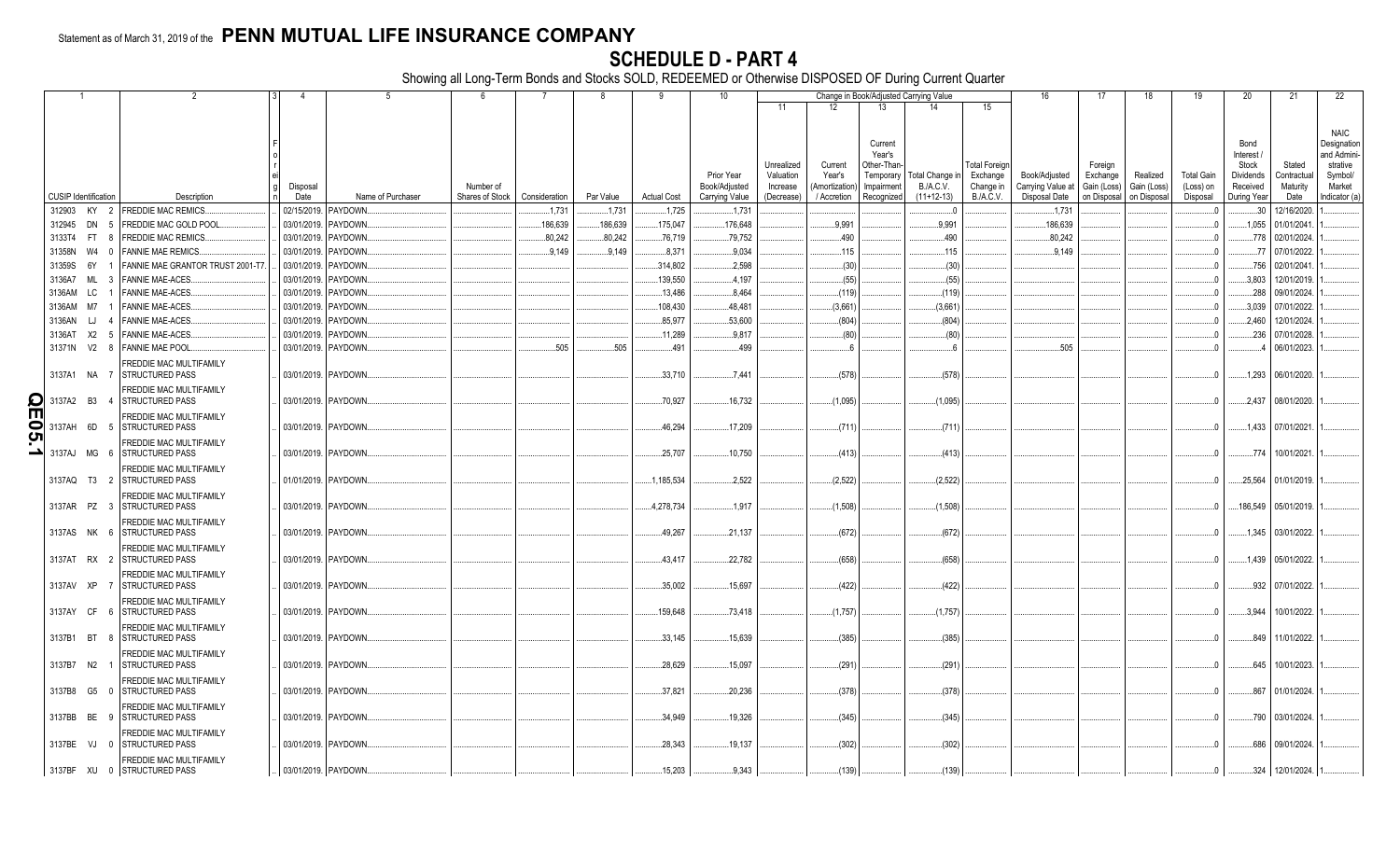|             |           |                             |                                                         |             |                      |                 |               | 8         | 9                  | 10                    |            |               |             | Change in Book/Adjusted Carrying Value |                      | 16                | 17                      | 18          | 19                | 20          | 21               | 22            |
|-------------|-----------|-----------------------------|---------------------------------------------------------|-------------|----------------------|-----------------|---------------|-----------|--------------------|-----------------------|------------|---------------|-------------|----------------------------------------|----------------------|-------------------|-------------------------|-------------|-------------------|-------------|------------------|---------------|
|             |           |                             |                                                         |             |                      |                 |               |           |                    |                       | 11         | 12            | 13          | 14                                     | 15                   |                   |                         |             |                   |             |                  |               |
|             |           |                             |                                                         |             |                      |                 |               |           |                    |                       |            |               |             |                                        |                      |                   |                         |             |                   |             |                  |               |
|             |           |                             |                                                         |             |                      |                 |               |           |                    |                       |            |               |             |                                        |                      |                   |                         |             |                   |             |                  | <b>NAIC</b>   |
|             |           |                             |                                                         |             |                      |                 |               |           |                    |                       |            |               | Current     |                                        |                      |                   |                         |             |                   | Bond        |                  | Designation   |
|             |           |                             |                                                         |             |                      |                 |               |           |                    |                       |            |               | Year's      |                                        |                      |                   |                         |             |                   | Interest /  |                  | and Admini-   |
|             |           |                             |                                                         |             |                      |                 |               |           |                    |                       | Unrealized | Current       | Other-Than- |                                        | <b>Total Foreign</b> |                   | Foreign                 |             |                   | Stock       | Stated           | strative      |
|             |           |                             |                                                         |             |                      |                 |               |           |                    | Prior Year            | Valuation  | Year's        | Temporary   | Total Change ir                        | Exchange             | Book/Adjusted     | Exchange                | Realized    | <b>Total Gain</b> | Dividends   | Contractua       | Symbol/       |
|             |           |                             |                                                         | Disposal    |                      | Number of       |               |           |                    | Book/Adjusted         | Increase   | Amortization) | Impairment  | <b>B./A.C.V.</b>                       | Change in            | Carrying Value at | Gain (Loss)             | Gain (Loss) | (Loss) on         | Received    | Maturity         | Market        |
|             |           | <b>CUSIP</b> Identification | Description                                             | Date        | Name of Purchaser    | Shares of Stock | Consideration | Par Value | <b>Actual Cost</b> | <b>Carrying Value</b> | (Decrease) | / Accretion   | Recognized  | $(11+12-13)$                           | <b>B./A.C.V.</b>     | Disposal Date     | on Disposal on Disposal |             | Disposal          | During Year | Date             | Indicator (a) |
|             | 3137BG K3 |                             | FREDDIE MAC MULTIFAMILY<br>STRUCTURED PASS              |             | 03/01/2019. PAYDOWN. |                 |               |           | 11,921             | 7,337                 |            | . (105)       |             | (105)                                  |                      |                   |                         |             |                   |             | .245 12/01/2024. |               |
|             | 3137BH CZ |                             | <b>REDDIE MAC MULTIFAMILY</b><br><b>STRUCTURED PASS</b> |             | 03/01/2019. PAYDOWN. |                 |               |           | .21,616            | 13,494                |            | (231)         |             | (231)                                  |                      |                   |                         |             |                   |             | 490 01/01/2025.  |               |
|             |           |                             | FREDDIE MAC MULTIFAMILY                                 |             |                      |                 |               |           |                    |                       |            |               |             |                                        |                      |                   |                         |             |                   |             |                  |               |
|             | 3137BK GL |                             | STRUCTURED PASS                                         |             | 03/01/2019. PAYDOWN. |                 |               |           | 7,094              | .5,331                |            | (40)          |             | (40)                                   |                      |                   |                         |             |                   |             | 113 04/01/2030.  |               |
|             |           |                             | FREDDIE MAC MULTIFAMILY                                 |             |                      |                 |               |           |                    |                       |            |               |             |                                        |                      |                   |                         |             |                   |             |                  |               |
|             | 3137BL ME |                             | STRUCTURED PASS                                         |             | 03/01/2019. PAYDOWN. |                 |               |           | 13,086             | .9,478                |            | (175)         |             | (175)                                  |                      |                   |                         |             |                   |             | 416 08/01/2025.  |               |
|             |           |                             | FREDDIE MAC MULTIFAMILY                                 |             |                      |                 |               |           |                    |                       |            |               |             |                                        |                      |                   |                         |             |                   |             |                  |               |
|             | 3137BN 6H |                             | STRUCTURED PASS                                         |             | 03/01/2019. PAYDOWN. |                 |               |           | 7,880              | .5,772                |            | (67)          |             | (67)                                   |                      |                   |                         |             |                   |             | 177 12/01/2025.  |               |
|             |           |                             | FREDDIE MAC MULTIFAMILY                                 |             |                      |                 |               |           |                    |                       |            |               |             |                                        |                      |                   |                         |             |                   |             |                  |               |
|             | 3137BN GU |                             | STRUCTURED PASS                                         |             | 03/01/2019. PAYDOWN. |                 |               |           | 9,431              | .6,981                |            | (91)          |             | (91                                    |                      |                   |                         |             |                   |             | .223 01/01/2026. |               |
|             |           |                             | FREDDIE MAC MULTIFAMILY                                 |             |                      |                 |               |           |                    |                       |            |               |             |                                        |                      |                   |                         |             |                   |             |                  |               |
|             | 3137BP CR |                             | <b>STRUCTURED PASS</b>                                  |             | 03/01/2019. PAYDOWN. |                 |               |           | 9,586              | .7,072                |            | (87)          |             | (87)                                   |                      |                   |                         |             |                   |             | 236 01/01/2026.  |               |
|             |           |                             | FREDDIE MAC MULTIFAMILY                                 |             |                      |                 |               |           |                    |                       |            |               |             |                                        |                      |                   |                         |             |                   |             |                  |               |
|             | 3137BP    | VP                          | <b>STRUCTURED PASS</b>                                  |             | 03/01/2019. PAYDOWN. |                 |               |           | 17,780             | 15,080                |            | (95)          |             | (95)                                   |                      |                   |                         |             |                   |             | .329 01/01/2031  |               |
| <b>QE05</b> |           |                             | FREDDIE MAC MULTIFAMILY                                 |             |                      |                 |               |           |                    |                       |            |               |             |                                        |                      |                   |                         |             |                   |             |                  |               |
|             | 3137BP    | W <sub>3</sub>              | STRUCTURED PASS                                         |             | 03/01/2019. PAYDOWN. |                 |               |           | 17,408             | 13,844                |            | (170)         |             | (170)                                  |                      |                   |                         |             |                   |             | 422 03/01/2026.  |               |
|             |           |                             | FREDDIE MAC MULTIFAMILY                                 |             |                      |                 |               |           |                    |                       |            |               |             |                                        |                      |                   |                         |             |                   |             |                  |               |
| N           | 3137BQ    | YV                          | STRUCTURED PASS                                         |             | 03/01/2019. PAYDOWN. |                 |               |           | .6,118             | .4,676                |            | (55)          |             | (55)                                   |                      |                   |                         |             |                   |             | .136 05/01/2026. |               |
|             |           |                             |                                                         |             |                      |                 |               |           |                    |                       |            |               |             |                                        |                      |                   |                         |             |                   |             |                  |               |
|             |           |                             | FREDDIE MAC MULTIFAMILY                                 |             |                      |                 |               |           |                    |                       |            |               |             |                                        |                      |                   |                         |             |                   |             |                  |               |
|             | 3137BQ ZQ |                             | STRUCTURED PASS                                         |             | 03/01/2019. PAYDOWN. |                 |               |           | .21,952            | 17,630                |            | (237)         |             | (237)                                  |                      |                   |                         |             |                   |             | .622 09/01/2025. |               |
|             |           |                             | FREDDIE MAC MULTIFAMILY                                 |             |                      |                 |               |           |                    |                       |            |               |             |                                        |                      |                   |                         |             |                   |             |                  |               |
|             | 3137BR QL |                             | STRUCTURED PASS                                         |             | 03/01/2019. PAYDOWN. |                 |               |           | 11,444             | .8,899                |            | (99)          |             | (99)                                   |                      |                   |                         |             |                   |             | .257 07/01/2026. |               |
|             |           |                             | FREDDIE MAC MULTIFAMILY                                 |             |                      |                 |               |           |                    |                       |            |               |             |                                        |                      |                   |                         |             |                   |             |                  |               |
|             | 3137BS 5P |                             | STRUCTURED PASS                                         |             | 03/01/2019. PAYDOWN. |                 |               |           | 9,248              | .7,795                |            | (92)          |             | (92)                                   |                      |                   |                         |             |                   |             | .240 08/01/2026. |               |
|             |           |                             | FREDDIE MAC MULTIFAMILY                                 |             |                      |                 |               |           |                    |                       |            |               |             |                                        |                      |                   |                         |             |                   |             |                  |               |
|             | 3137BS PY |                             | STRUCTURED PASS                                         |             | 03/01/2019. PAYDOWN. |                 |               |           | .9,184             | .6,182                |            | (131)         |             | (131)                                  |                      |                   |                         |             |                   |             | .282 08/01/2023. |               |
|             |           |                             | FREDDIE MAC MULTIFAMILY                                 |             |                      |                 |               |           |                    |                       |            |               |             |                                        |                      |                   |                         |             |                   |             |                  |               |
|             | 3137BX R2 |                             | STRUCTURED PASS                                         |             | 03/01/2019. PAYDOWN. |                 |               |           | .6,527             | .5,490                |            | (53)          |             | (53)                                   |                      |                   |                         |             |                   |             | 139 03/01/2027   |               |
|             |           |                             | FREDDIE MAC MULTIFAMILY                                 |             |                      |                 |               |           |                    |                       |            |               |             |                                        |                      |                   |                         |             |                   |             |                  |               |
|             | 3137FA WU |                             | <b>STRUCTURED PASS</b>                                  |             | 03/01/2019. PAYDOWN. |                 |               |           | .2,358             | .2,061                |            | (18)          |             | (18)                                   |                      |                   |                         |             |                   | .48         | 07/01/2027.      | 1FE.          |
|             |           |                             | FREDDIE MAC MULTIFAMILY                                 |             |                      |                 |               |           |                    |                       |            |               |             |                                        |                      |                   |                         |             |                   |             |                  |               |
|             | 3137FK JE |                             | STRUCTURED PASS                                         |             | 03/01/2019. PAYDOWN. |                 |               |           | .2,632             | .2,626                |            | (10)          |             | (10                                    |                      |                   |                         |             |                   | .38         | 10/01/2028.      |               |
|             |           |                             | FREDDIE MAC MULTIFAMILY                                 |             |                      |                 |               |           |                    |                       |            |               |             |                                        |                      |                   |                         |             |                   |             |                  |               |
|             | 3137FK KQ |                             | <b>STRUCTURED PASS</b>                                  |             | 03/01/2019. PAYDOWN. |                 |               |           | 50                 | .50                   |            |               |             |                                        |                      |                   |                         |             |                   |             | 11/01/2033.      |               |
|             |           |                             | FREDDIE MAC MULTIFAMILY                                 |             |                      |                 |               |           |                    |                       |            |               |             |                                        |                      |                   |                         |             |                   |             |                  |               |
|             | 3137FL 2N |                             | <b>STRUCTURED PASS</b>                                  |             | 03/01/2019. PAYDOWN. |                 |               |           | .398               |                       |            |               |             |                                        |                      |                   |                         |             |                   |             | 01/01/2034       |               |
|             | 3138A2    | BE                          | <b>FANNIE MAE POOL</b>                                  |             | 03/01/2019. PAYDOWN. |                 | 194,625       | 194,625   | 182,348            | 184,283               |            | .10,342       |             | .10,342                                |                      | .194,625          |                         |             |                   | 1,165       | 12/01/2040.      |               |
|             | 3138A5    | 4N                          | <b>FANNIE MAE POOL</b>                                  | 03/01/2019. | PAYDOWN.             |                 | .777,730      | 777,730   | 738,469            | 745,770               |            | 31,960        |             | 31,960                                 |                      | .777,730          |                         |             |                   | .3,951      | 01/01/2041       |               |
|             | 313920    | UM                          | FANNIE MAE GRANTOR TRUST 2001-T8.                       |             | 03/01/2019. PAYDOWN. |                 |               |           | 56,663             |                       |            |               |             |                                        |                      |                   |                         |             |                   | .143        | 07/01/2041       |               |
|             | 31393Y AV |                             | <b>FANNIE MAE REMICS</b>                                |             | 03/01/2019. PAYDOWN  |                 | 109.006       | 109.006   | 97,867             | 106.574               |            | .2,432        |             | .2,432                                 |                      | 109.006           |                         |             |                   | .703        | 05/01/2034       |               |
|             |           |                             |                                                         |             |                      |                 |               |           |                    |                       |            |               |             |                                        |                      |                   |                         |             |                   |             |                  |               |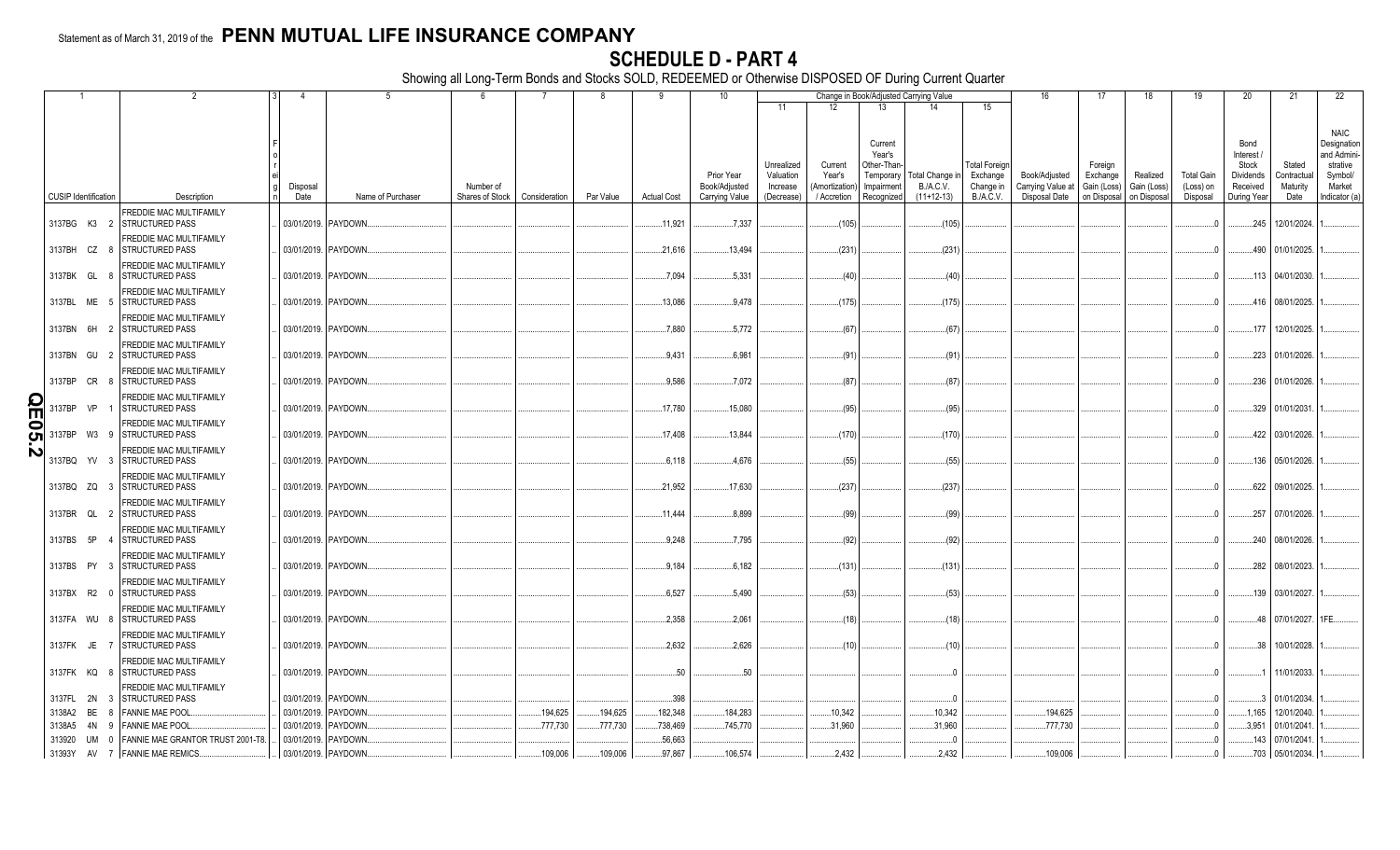|            |                             |                | $\overline{2}$                |          | 5                    | 6               |               | 8         | 9                  | 10                          |                       |                         |                         | Change in Book/Adjusted Carrying Value |                               | 16                                 | 17                      | 18                      | 19                             | 20                    | 21                     | 22                |
|------------|-----------------------------|----------------|-------------------------------|----------|----------------------|-----------------|---------------|-----------|--------------------|-----------------------------|-----------------------|-------------------------|-------------------------|----------------------------------------|-------------------------------|------------------------------------|-------------------------|-------------------------|--------------------------------|-----------------------|------------------------|-------------------|
|            |                             |                |                               |          |                      |                 |               |           |                    |                             | 11                    | 12                      | 13                      | 14                                     | 15                            |                                    |                         |                         |                                |                       |                        |                   |
|            |                             |                |                               |          |                      |                 |               |           |                    |                             |                       |                         |                         |                                        |                               |                                    |                         |                         |                                |                       |                        |                   |
|            |                             |                |                               |          |                      |                 |               |           |                    |                             |                       |                         |                         |                                        |                               |                                    |                         |                         |                                |                       |                        | <b>NAIC</b>       |
|            |                             |                |                               |          |                      |                 |               |           |                    |                             |                       |                         | Current                 |                                        |                               |                                    |                         |                         |                                | Bond                  |                        | Designatior       |
|            |                             |                |                               |          |                      |                 |               |           |                    |                             |                       |                         | Year's                  |                                        |                               |                                    |                         |                         |                                | Interest              |                        | and Admini        |
|            |                             |                |                               |          |                      |                 |               |           |                    |                             | Unrealized            | Current                 | Other-Than              |                                        | <b>Total Foreign</b>          |                                    | Foreign                 |                         |                                | Stock                 | Stated                 | strative          |
|            |                             |                |                               | Disposal |                      | Number of       |               |           |                    | Prior Year<br>Book/Adjusted | Valuation<br>Increase | Year's<br>Amortization) | Temporary<br>Impairment | Total Change ii<br><b>B./A.C.V.</b>    | Exchange                      | Book/Adjusted<br>Carrying Value at | Exchange<br>Gain (Loss) | Realized<br>Gain (Loss) | <b>Total Gain</b><br>(Loss) on | Dividends<br>Received | Contractua<br>Maturity | Symbol/<br>Market |
|            | <b>CUSIP</b> Identification |                | Description                   | Date     | Name of Purchaser    | Shares of Stock | Consideration | Par Value | <b>Actual Cost</b> | Carrying Value              | (Decrease)            | / Accretion             | Recognized              | $(11+12-13)$                           | Change in<br><b>B./A.C.V.</b> | Disposal Date                      | on Disposal on Disposal |                         | Disposal                       | During Year           | Date                   | Indicator (a      |
|            |                             |                | <b>REDDIE MAC MULTIFAMILY</b> |          |                      |                 |               |           |                    |                             |                       |                         |                         |                                        |                               |                                    |                         |                         |                                |                       |                        |                   |
|            | 31398Q HC                   |                | <b>STRUCTURED PASS</b>        |          | 03/01/2019. PAYDOWN. |                 |               |           | .25,031            | .4,487                      |                       | (454)                   |                         | (454)                                  |                               |                                    |                         |                         |                                | .964                  | 04/01/2020.            |                   |
|            | 31410W H9                   |                | FANNIE MAE POOL               |          | 03/01/2019. PAYDOWN. |                 | .3,590        | 3,590     | .3,552             | .3,558                      |                       | .32                     |                         | .32                                    |                               | 3,590                              |                         |                         |                                | 36                    | 06/01/2047             |                   |
|            | 31412B                      | DS             | <b>FANNIE MAE POOL</b>        |          | 03/01/2019. PAYDOWN. |                 | 1,484         | .1,484    | .1,475             | .1,477                      |                       |                         |                         |                                        |                               | .1,484                             |                         |                         |                                | 15                    | 10/01/2047             |                   |
|            | 31412M 2X                   |                | <b>ANNIE MAE POOL</b>         |          | 03/01/2019. PAYDOWN. |                 | .3,319        | .3,319    | .3,228             | .3,280                      |                       | .39                     |                         | .39                                    |                               | 3,319                              |                         |                         |                                |                       | 07/01/2023.            |                   |
|            | 31412M K9                   |                | <b>ANNIE MAE POOL</b>         |          | 03/01/2019. PAYDOWN. |                 |               |           |                    |                             |                       | .15                     |                         | .15                                    |                               | 1,205                              |                         |                         |                                |                       | 03/01/2023.            |                   |
|            |                             |                |                               |          |                      |                 | 1,205         | .1,205    | .1,172             | .1,190                      |                       |                         |                         |                                        |                               |                                    |                         |                         |                                |                       |                        |                   |
|            | 31412M VJ                   |                | FANNIE MAE POOL               |          | 03/01/2019. PAYDOWN  |                 | .364          | .364      | 354                | .361                        |                       |                         |                         |                                        |                               | .364                               |                         |                         |                                |                       | 05/01/2023.            |                   |
|            | 31412T CJ                   |                | FANNIE MAE POOL               |          | 03/01/2019. PAYDOWN  |                 | 47            | .47       | .46                | 47                          |                       |                         |                         |                                        |                               | .47                                |                         |                         |                                |                       | 07/01/2023.            |                   |
|            | 31412W WB                   |                | <b>FANNIE MAE POOL</b>        |          | 03/01/2019. PAYDOWN  |                 | .494          | .494      | 489                | .490                        |                       |                         |                         |                                        |                               | .494                               |                         |                         |                                |                       | 05/01/2047             |                   |
|            | 31412W WC                   |                | FANNIE MAE POOL               |          | 03/01/2019. PAYDOWN  |                 | .699          | .699      | 693                | .694                        |                       |                         |                         |                                        |                               | .699                               |                         |                         |                                |                       | 05/01/2047             |                   |
|            | 31412X K4                   |                | <b>FANNIE MAE POOL</b>        |          | 03/01/2019. PAYDOWN  |                 | .2,233        | .2,233    | .2,215             | .2,218                      |                       | .16                     |                         | .16                                    |                               | .2,233                             |                         |                         |                                | .22                   | 06/01/2047             |                   |
|            | 31413K RV                   |                | FANNIE MAE POOL               |          | 03/01/2019. PAYDOWN  |                 | .2,124        | .2,124    | 2,101              | .2,105                      |                       | .19                     |                         | .19                                    |                               | .2,124                             |                         |                         |                                | .20                   | 10/01/2047             |                   |
|            | 31413M G6                   |                | <b>FANNIE MAE POOL</b>        |          | 03/01/2019. PAYDOWN. |                 | .228          | .228      | .222               | .226                        |                       |                         |                         |                                        |                               | .228                               |                         |                         |                                |                       | 03/01/2023.            |                   |
|            | 31414B                      | AN             | <b>ANNIE MAE POOL</b>         |          | 03/01/2019. PAYDOWN. |                 | .278          | .278      | .270               | .275                        |                       |                         |                         |                                        |                               | .278                               |                         |                         |                                |                       | 03/01/2023.            |                   |
| O          | 31414B                      | H <sub>2</sub> | <b>ANNIE MAE POOL</b>         |          | 03/01/2019. PAYDOWN. |                 | .270          | .270      | 263                | .268                        |                       |                         |                         |                                        |                               | .270                               |                         |                         |                                |                       | 05/01/2023.            |                   |
|            | <b>TT</b> 31414C            | 4H             | <b>ANNIE MAE POOL</b>         |          | 03/01/2019. PAYDOWN. |                 | .131          | 131       | 128                | 130                         |                       |                         |                         |                                        |                               | 131                                |                         |                         |                                |                       | 04/01/2023.            |                   |
| 0          | 31414D                      | 6P             | <b>ANNIE MAE POOL</b>         |          | 03/01/2019. PAYDOWN. |                 | 1,323         | .1,323    | .1,286             | .1,309                      |                       | . 14                    |                         | .14                                    |                               | .1,323                             |                         |                         |                                |                       | 06/01/2023.            |                   |
| <u>ር</u> ክ | 31414D                      | X <sub>8</sub> | <b>ANNIE MAE POOL</b>         |          | 03/01/2019. PAYDOWN. |                 | 1,007         | .1,007    | 979                | .995                        |                       | 11                      |                         | .11                                    |                               | .1,007                             |                         |                         |                                |                       | 05/01/2023.            |                   |
| ယ          | 31414D                      | Z <sub>3</sub> | <b>FANNIE MAE POOL</b>        |          | 03/01/2019. PAYDOWN. |                 | .614          | .614      | 597                | .607                        |                       |                         |                         |                                        |                               | 614                                |                         |                         |                                |                       | 06/01/2023.            |                   |
|            | 31414E                      | 2V             | <b>ANNIE MAE POOL</b>         |          | 03/01/2019. PAYDOWN. |                 | .39,701       | .39,701   | .39,470            | .39,584                     |                       | .117                    |                         | .117                                   |                               | .39,701                            |                         |                         |                                | .328                  | 07/01/2023             |                   |
|            | 31414E BQ                   |                | <b>FANNIE MAE POOL</b>        |          | 03/01/2019. PAYDOWN. |                 |               |           |                    | .2,034                      |                       | .25                     |                         |                                        |                               | .2,059                             |                         |                         |                                | 15                    | 06/01/2023.            |                   |
|            |                             |                |                               |          |                      |                 | .2,059        | .2,059    | 0.2,002            |                             |                       |                         |                         | .25                                    |                               |                                    |                         |                         |                                |                       |                        |                   |
|            | 31414E DA                   |                | <b>ANNIE MAE POOL</b>         |          | 03/01/2019. PAYDOWN. |                 | .277          | .277      | 269                | .274                        |                       |                         |                         |                                        |                               | .277                               |                         |                         |                                |                       | 06/01/2023.            |                   |
|            | 31414E                      | <b>JB</b>      | <b>FANNIE MAE POOL</b>        |          | 03/01/2019. PAYDOWN. |                 | .1,111        | .1,111    | .1,081             | .1,101                      |                       | .10                     |                         | .10                                    |                               | .1,111                             |                         |                         |                                |                       | 06/01/2023.            |                   |
|            | 31414E Q6                   |                | <b>FANNIE MAE POOL</b>        |          | 03/01/2019. PAYDOWN. |                 | .546          | .546      | .531               | .541                        |                       |                         |                         |                                        |                               | .546                               |                         |                         |                                |                       | 07/01/2023.            |                   |
|            | 31414E                      | $V_5$          | <b>FANNIE MAE POOL</b>        |          | 03/01/2019. PAYDOWN. |                 | .609          | .609      | 592                | .603                        |                       |                         |                         |                                        |                               | .609                               |                         |                         |                                |                       | 07/01/2023.            |                   |
|            | 31414F GF                   |                | <b>ANNIE MAE POOL</b>         |          | 03/01/2019. PAYDOWN. |                 | 1,433         | .1,433    | .1,393             | .1,419                      |                       |                         |                         | .14                                    |                               | .1,433                             |                         |                         |                                |                       | 08/01/2023.            |                   |
|            | 31414M DH                   |                | <b>ANNIE MAE POOL</b>         |          | 03/01/2019. PAYDOWN. |                 | .652          | .652      | 634                | .646                        |                       |                         |                         |                                        |                               | .652                               |                         |                         |                                |                       | 06/01/2023.            |                   |
|            | 31414Q X2                   |                | <b>FANNIE MAE POOL</b>        |          | 03/01/2019. PAYDOWN  |                 | 1,151         | .1,151    | .1,120             | .1,138                      |                       |                         |                         |                                        |                               | .1,151                             |                         |                         |                                |                       | 03/01/2023.            |                   |
|            | 31414R CF                   |                | <b>FANNIE MAE POOL</b>        |          | 03/01/2019. PAYDOWN  |                 | .98           | 98        | .95                | 97                          |                       |                         |                         |                                        |                               | 98                                 |                         |                         |                                |                       | 03/01/2023.            |                   |
|            | 31414S NB                   |                | <b>FANNIE MAE POOL</b>        |          | 03/01/2019. PAYDOWN  |                 | 1,545         | .1,545    | .1,502             | .1,527                      |                       | .18                     |                         | .18                                    |                               | .1,545                             |                         |                         |                                |                       | 04/01/2023.            |                   |
|            | 31414T 7H                   |                | <b>FANNIE MAE POOL</b>        |          | 03/01/2019. PAYDOWN  |                 | .223          | .223      | .217               | 219                         |                       |                         |                         |                                        |                               | .223                               |                         |                         |                                |                       | 05/01/2023.            |                   |
|            | 31414T T6                   |                | <b>FANNIE MAE POOL</b>        |          | 03/01/2019. PAYDOWN  |                 | .173          | 173       | 168                | .171                        |                       |                         |                         |                                        |                               | 173                                |                         |                         |                                |                       | 05/01/2023.            |                   |
|            | 31414U K9                   |                | <b>ANNIE MAE POOL</b>         |          | 03/01/2019. PAYDOWN. |                 | .2,082        | .2,082    | .2,025             | .2,058                      |                       | .24                     |                         | .24                                    |                               | .2,082                             |                         |                         |                                |                       | 05/01/2023.            |                   |
|            | 31414U LQ                   |                | <b>FANNIE MAE POOL</b>        |          | 03/01/2019. PAYDOWN. |                 | .2,101        | .2,101    | .2,043             | .2,080                      |                       | .21                     |                         | .21                                    |                               | .2,101                             |                         |                         |                                | 16                    | 05/01/2023.            |                   |
|            | 31414V DM                   |                | <b>ANNIE MAE POOL</b>         |          | 03/01/2019. PAYDOWN. |                 | .191          | .191      | 186                | 190                         |                       |                         |                         |                                        |                               | .191                               |                         |                         |                                |                       | 04/01/2023.            |                   |
|            | 31415A                      | 5E             | <b>FANNIE MAE POOL</b>        |          | 03/01/2019. PAYDOWN. |                 | .397          | .397      | .386               | .393                        |                       |                         |                         |                                        |                               | .397                               |                         |                         |                                |                       | 05/01/2023.            |                   |
|            | 31415A TV                   |                | <b>ANNIE MAE POOL</b>         |          | 03/01/2019. PAYDOWN. |                 | .236          | .236      | 229                | .234                        |                       |                         |                         |                                        |                               | .236                               |                         |                         |                                |                       | 03/01/2023.            |                   |
|            | 31415B                      | 4Z             | <b>FANNIE MAE POOL</b>        |          | 03/01/2019. PAYDOWN. |                 | .601          | .601      | 584                | .594                        |                       |                         |                         |                                        |                               | .601                               |                         |                         |                                |                       | 06/01/2023.            |                   |
|            | 31415B AN                   |                | <b>ANNIE MAE POOL</b>         |          | 03/01/2019. PAYDOWN. |                 | .239          | .239      | 232                | .236                        |                       |                         |                         |                                        |                               | .239                               |                         |                         |                                |                       | 06/01/2023.            |                   |
|            |                             |                |                               |          |                      |                 |               |           |                    |                             |                       |                         |                         |                                        |                               |                                    |                         |                         |                                |                       |                        |                   |
|            | 31415B                      | DY             | <b>FANNIE MAE POOL</b>        |          | 03/01/2019. PAYDOWN. |                 | .514          | .514      | .500               | .510                        |                       |                         |                         |                                        |                               | .514                               |                         |                         |                                |                       | 07/01/2023.            |                   |
|            | 31415B K5                   |                | <b>FANNIE MAE POOL</b>        |          | 03/01/2019. PAYDOWN. |                 | .761          | .761      | .740               | .753                        |                       |                         |                         |                                        |                               | .761                               |                         |                         |                                |                       | 06/01/2023.            |                   |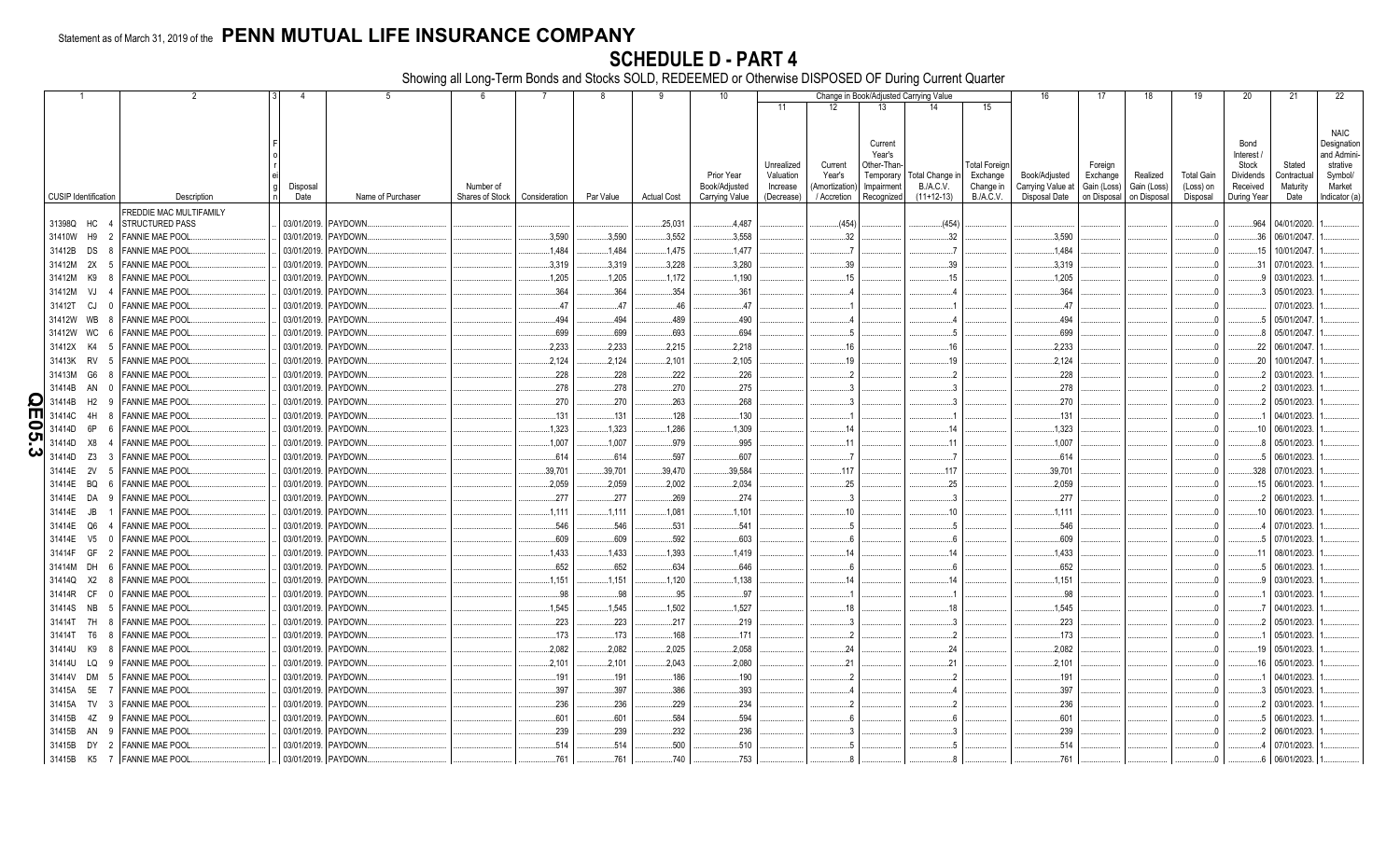|                            |                             |                                                               |                      |                                  |                 |               | 8          | 9                  | 10 <sup>10</sup> |            |               | Change in Book/Adjusted Carrying Value |                  |                      | 16                | 17          | 18          | 19                | 20          | 21                          | 22            |
|----------------------------|-----------------------------|---------------------------------------------------------------|----------------------|----------------------------------|-----------------|---------------|------------|--------------------|------------------|------------|---------------|----------------------------------------|------------------|----------------------|-------------------|-------------|-------------|-------------------|-------------|-----------------------------|---------------|
|                            |                             |                                                               |                      |                                  |                 |               |            |                    |                  | 11         | 12            | 13                                     | 14               | 15                   |                   |             |             |                   |             |                             |               |
|                            |                             |                                                               |                      |                                  |                 |               |            |                    |                  |            |               |                                        |                  |                      |                   |             |             |                   |             |                             |               |
|                            |                             |                                                               |                      |                                  |                 |               |            |                    |                  |            |               |                                        |                  |                      |                   |             |             |                   |             |                             | <b>NAIC</b>   |
|                            |                             |                                                               |                      |                                  |                 |               |            |                    |                  |            |               | Current                                |                  |                      |                   |             |             |                   | Bond        |                             | Designation   |
|                            |                             |                                                               |                      |                                  |                 |               |            |                    |                  |            |               | Year's                                 |                  |                      |                   |             |             |                   | Interest /  |                             | and Admini-   |
|                            |                             |                                                               |                      |                                  |                 |               |            |                    |                  | Unrealized | Current       | Other-Than-                            |                  | <b>Total Foreign</b> |                   | Foreign     |             |                   | Stock       | Stated                      | strative      |
|                            |                             |                                                               |                      |                                  |                 |               |            |                    | Prior Year       | Valuation  | Year's        | Temporary                              | Total Change in  | Exchange             | Book/Adjusted     | Exchange    | Realized    | <b>Total Gain</b> | Dividends   | Contractua                  | Symbol/       |
|                            |                             |                                                               | Disposal             |                                  | Number of       |               |            |                    | Book/Adjusted    | Increase   | Amortization) | Impairment                             | <b>B./A.C.V.</b> | Change in            | Carrying Value at | Gain (Loss) | Gain (Loss) | (Loss) on         | Received    | Maturity                    | Market        |
|                            | <b>CUSIP</b> Identification | Description                                                   | Date                 | Name of Purchaser                | Shares of Stock | Consideration | Par Value  | <b>Actual Cost</b> | Carrying Value   | (Decrease) | / Accretion   | Recognized                             | $(11+12-13)$     | <b>B./A.C.V.</b>     | Disposal Date     | on Disposal | on Disposal | Disposal          | During Year | Date                        | Indicator (a) |
|                            | 31415C ND                   | <b>FANNIE MAE POOL</b>                                        | 03/01/2019.          | PAYDOWN.                         |                 | .1,229        | 1,229      | .1,196             | .1,215           |            |               |                                        | 14               |                      | .1,229            |             |             |                   |             | 05/01/2023                  |               |
| 31415C                     | <b>NH</b>                   | FANNIE MAE POOL                                               | 03/01/2019.          | PAYDOWN.                         |                 | .75           | .75        | 73                 | .74              |            |               |                                        |                  |                      | .75               |             |             |                   |             | 05/01/2023                  |               |
| 31415L                     | 5E                          | FANNIE MAE POOL                                               | 03/01/2019           | Paydown.                         |                 | .188          | .188       | 183                | 186              |            |               |                                        |                  |                      | .188              |             |             |                   |             | 06/01/2023                  |               |
|                            | GB                          | <b>FANNIE MAE POOL</b>                                        | 03/01/2019.          | PAYDOWN.                         |                 | .503          | .503       | .489               | 500              |            |               |                                        |                  |                      | .503              |             |             |                   |             | 05/01/2023.                 |               |
| 31415L                     |                             |                                                               |                      |                                  |                 |               |            |                    |                  |            |               |                                        |                  |                      |                   |             |             |                   |             |                             |               |
| 31415M                     | 5T                          | <b>FANNIE MAE POOL</b>                                        | 03/01/201            | PAYDOWN.                         |                 | .561          | 561        | .546               | .555             |            |               |                                        |                  |                      | .561              |             |             |                   |             | 06/01/2023                  |               |
| 31415M                     | YH                          | <b>FANNIE MAE POOL</b>                                        | 03/01/2019           | PAYDOWN.                         |                 | .1,380        | .1,380     | .1,342             | .1,367           |            | .14           |                                        | .14              |                      | .1,380            |             |             |                   |             | 05/01/2023.                 |               |
| 31415M                     | ZE                          | FANNIE MAE POOL                                               | 03/01/201            | PAYDOWN.                         |                 | .82,188       | 82,188     | 82,258             | .81,982          |            | .206          |                                        | .206             |                      | .82,188           |             |             |                   | .598        | 06/01/2023.                 |               |
|                            | 31415M ZS                   | <b>FANNIE MAE POOL</b>                                        | 03/01/2019.          | PAYDOWN.                         |                 | .440          | .440       | .428               | 436              |            |               |                                        |                  |                      | .440              |             |             |                   |             | 07/01/2023.                 |               |
| 31415P JD                  |                             | <b>FANNIE MAE POOL</b>                                        | 03/01/201            | PAYDOWN.                         |                 | .66           | .66        | 65                 | 66               |            |               |                                        |                  |                      | 66                |             |             |                   |             | 05/01/2023.                 |               |
|                            | 31415Q ME                   | <b>FANNIE MAE POOL</b>                                        | 03/01/2019.          | PAYDOWN.                         |                 | .1,769        | 1,769      | .1,720             | .1,753           |            | .16           |                                        | 16               |                      | .1,769            |             |             |                   | .13         | 08/01/2023.                 |               |
| 31415R UJ                  |                             | <b>FANNIE MAE POOL</b>                                        | 03/01/2019.          | PAYDOWN.                         |                 | .2,207        | .2,207     | .2,146             | .2,189           |            |               |                                        | .17              |                      | .2,207            |             |             |                   |             | 07/01/2023.                 |               |
|                            | 31415T NP                   | <b>FANNIE MAE POOL</b>                                        |                      | 03/01/2019. PAYDOWN.             |                 | 7,289         | .7,289     | .7,088             | .7,197           |            | .92           |                                        | .92              |                      | 7,289             |             |             |                   | .79         | 08/01/2023.                 |               |
|                            | 31419E XR                   | <b>FANNIE MAE POOL</b>                                        | 03/01/2019.          | PAYDOWN.                         |                 | 79,616        | .79,616    | 74,898             | 75,519           |            | .4,097        |                                        | .4,097           |                      | 79,616            |             |             |                   | .561        | 09/01/2040                  |               |
|                            | 31419J SC                   | <b>FANNIE MAE POOL</b>                                        |                      | 03/01/2019. PAYDOWN.             |                 | .373,098      | 373,098    | .350,848           | 353,841          |            | 19,257        |                                        | .19,257          |                      | .373,098          |             |             |                   |             | 1,816 11/01/2040.           |               |
| QE05.<br>31421D            | WD                          | <b>FANNIE MAE POOL</b>                                        |                      | 03/01/2019. PAYDOWN.             |                 | .552          | 552        | 559                | .558             |            |               |                                        | .(5              |                      | .552              |             |             |                   |             | 12/01/2038.                 |               |
|                            |                             |                                                               |                      |                                  |                 |               |            |                    |                  |            |               |                                        |                  |                      |                   |             |             |                   |             |                             |               |
| 452252                     | FJ                          | LLINOIS STATE TOLL HIGHWAY<br><b>AUTHORITY</b>                |                      | 01/10/2019. CALL 100.            |                 | 4,700,000     | .4,700,000 | .4,619,724         | .4,677,253       |            | .21           |                                        | .21              |                      | 4,677,274         |             | 22,726      | .22,726           |             | 129,242 01/01/2024. 1FE.    |               |
|                            |                             |                                                               |                      |                                  |                 |               |            |                    |                  |            |               |                                        |                  |                      |                   |             |             |                   |             |                             |               |
| $\blacktriangle$<br>45656T | <b>BR</b>                   | <b>NDUSTRY PUBLIC FACILITIES</b><br><b>AUTHORITY</b>          | 01/01/2019. CALL 102 |                                  |                 | 3,646,500     | .3,575,000 | .3,575,000         | .3,575,000       |            |               |                                        |                  |                      | .3,575,000        |             |             |                   |             | .161,662 01/01/2027. 1FE.   |               |
|                            |                             |                                                               |                      |                                  |                 |               |            |                    |                  |            |               |                                        |                  |                      |                   |             |             |                   |             |                             |               |
|                            |                             | MASSACHUSETTS MUNICIPAL                                       |                      |                                  |                 |               |            |                    |                  |            |               |                                        |                  |                      |                   |             |             |                   |             |                             |               |
|                            | 575765 UC                   | WHOLESALE ELECTR                                              |                      | 02/13/2019. CALL 100.            |                 | .25,000       | .25,000    | .25,000            | .25,000          |            |               |                                        |                  |                      | 25,000            |             |             |                   |             | .205   07/01/2019.   1FE.   |               |
|                            |                             | PANHANDLE ECONOMIC                                            |                      |                                  |                 |               |            |                    |                  |            |               |                                        |                  |                      |                   |             |             |                   |             |                             |               |
|                            | 69848A AA                   | DEVELOPMENT CORP                                              |                      | 01/15/2019. CALL 100.            |                 | .57,145       | .57,145    | .57,145            | .57,145          |            |               |                                        |                  |                      | .57,145           |             |             |                   |             | .1,139   07/15/2048.   1FE  |               |
| 917435                     | AA                          | UTAH HOUSING CORP                                             | 01/01/2019.          | <b>SINKING PAYMENT</b>           |                 | 34.054        | .34.054    | .33,893            | .34,197          |            | (143)         |                                        | (143)            |                      | .34.054           |             |             |                   |             | .918 07/01/2050. 1FE.       |               |
| 3199999.                   |                             | Total - Bonds - U.S. Special Revenue and Special Assessments. |                      |                                  |                 | 10,519,218    | 10,447,718 | .17,306,081        | 10,904,782       |            | .60,907       |                                        | .60.907          |                      | 10,424,992        |             | .22,726     | .22,726           | .551,180    | <b>XXX</b>                  | <b>XXX</b>    |
|                            |                             | <b>Bonds - Industrial and Miscellaneous</b>                   |                      |                                  |                 |               |            |                    |                  |            |               |                                        |                  |                      |                   |             |             |                   |             |                             |               |
|                            | 00206R AE                   | AT&T INC                                                      |                      | 02/13/2019. MORGAN STANLEY & CO. |                 | .5,279,940    | .6,000,000 | 4,668,750          | .5,198,231       |            | 23,387        |                                        | 23,387           |                      | 5,221,618         |             | .58,322     | .58,322           |             | 11/27/2022. 2FE.            |               |
| 00841U                     | AN                          | AGATE BAY MORTGAGE TRUST 2014-2                               | 03/01/2019.          | PAYDOWN.                         |                 | .309,359      | 309,359    | .311,486           | 311,019          |            | (1,660)       |                                        | (1,660)          |                      | .309,359          |             |             | )…                |             | 2,142 09/01/2044. 1FM.      |               |
| 00842B                     | AT                          | AGATE BAY MORTGAGE TRUST 2015-5                               | 03/01/2019.          | PAYDOWN.                         |                 | .35,693       | .35,693    | .36,281            | .36,126          |            | (432)         |                                        | (432)            |                      | 35,693            |             |             |                   |             | .215   07/01/2045.   1FM.   |               |
| 00842C                     | AC                          | AGATE BAY MORTGAGE TRUST 2015-7                               |                      | 03/01/2019. PAYDOWN.             |                 | 739,180       | .739,180   | .737,732           | 737,515          |            | .1,665        |                                        | .1,665           |                      | 739,180           |             |             | C                 |             | .4,157   10/01/2045.   1FM. |               |
|                            | 00912X AQ                   | AIR LEASE CORP                                                | 01/04/2019.          | <b>MORGAN STANLEY &amp; CO</b>   |                 | .2,961,930    | .3,000,000 | .2,978,671         | .2,989,897       |            | .74           |                                        | .74              |                      | .2,989,971        |             | (28,041)    | (28,041)          | .49,063     | 02/01/2022. 2FE.            |               |
|                            | 00912X AT                   | AIR LEASE CORP.                                               |                      | 01/04/2019. BARCLAYS CAPITAL FIX |                 | .1,871,540    | .2,000,000 | .1,973,160         | .1,981,474       |            | .73           |                                        | .73              |                      | .1,981,546        |             | (110,006)   | (110,006)         |             | 18,833 09/15/2023. 2FE.     |               |
|                            |                             |                                                               |                      |                                  |                 |               |            |                    |                  |            |               |                                        |                  |                      |                   |             |             |                   |             |                             |               |
|                            | 023761 AA                   | <b>\MERICAN AIRLINES 2017-1 CLASS AA</b><br>PASS <sub>1</sub> |                      | 02/15/2019. SINKING PAYMENT      |                 | .71,250       | .71,250    | 71,250             | .71,250          |            |               |                                        |                  |                      | 71,250            |             |             |                   |             | .1,300 02/15/2029. 1FE.     |               |
|                            |                             |                                                               |                      |                                  |                 |               |            |                    |                  |            |               |                                        |                  |                      |                   |             |             |                   |             |                             |               |
|                            | 023766 AD                   | <b>MERICAN AIRLINES 2013-1 CLASS B</b><br>PASS TH             |                      | 01/15/2019. SINKING PAYMENT.     |                 | .397,463      | .397,463   | .419,820           | 403,999          |            | (6, 536)      |                                        | (6, 536)         |                      | 397,463           |             |             |                   |             |                             |               |
|                            |                             |                                                               |                      |                                  |                 |               |            |                    |                  |            |               |                                        |                  |                      |                   |             |             |                   |             |                             |               |
|                            |                             | MERICAN AIRLINES 2013-2 CLASS B                               |                      |                                  |                 |               |            |                    |                  |            |               |                                        |                  |                      |                   |             |             |                   |             |                             |               |
|                            | 02376T AC                   | PASS TH                                                       |                      | 01/15/2019. SINKING PAYMENT      |                 | .567,010      | 567,010    | .572,964           | 569,308          |            | (2,298)       |                                        | (2,298)          |                      | .567,010          |             |             |                   |             | .15,876   07/15/2020. 3FE.  |               |
|                            |                             | <b>\MERICAN AIRLINES 2016-1 CLASS B</b>                       |                      |                                  |                 |               |            |                    |                  |            |               |                                        |                  |                      |                   |             |             |                   |             |                             |               |
|                            | 02376Y AA                   | PASS TH                                                       |                      | 01/15/2019. SINKING PAYMENT      |                 | .137,401      | 137,401    | 143,767            | 141,832          |            | (4, 431)      |                                        | (4, 431)         |                      | .137,401          |             |             |                   |             | 3,607 01/15/2024. 2FE.      |               |
|                            |                             | MERICAN AIRLINES 2013-1 CLASS A                               |                      |                                  |                 |               |            |                    |                  |            |               |                                        |                  |                      |                   |             |             |                   |             |                             |               |
|                            | 023772 AB                   | <b>PASS TH</b>                                                |                      | 01/15/2019. SINKING PAYMENT      |                 | 444.449       | 444.449    | 453,709            | 450.441          |            | (5,992)       |                                        | (5,992)          |                      | 444.449           |             |             | $\Omega$ .        |             | 8,889 07/15/2025. 1FE.      |               |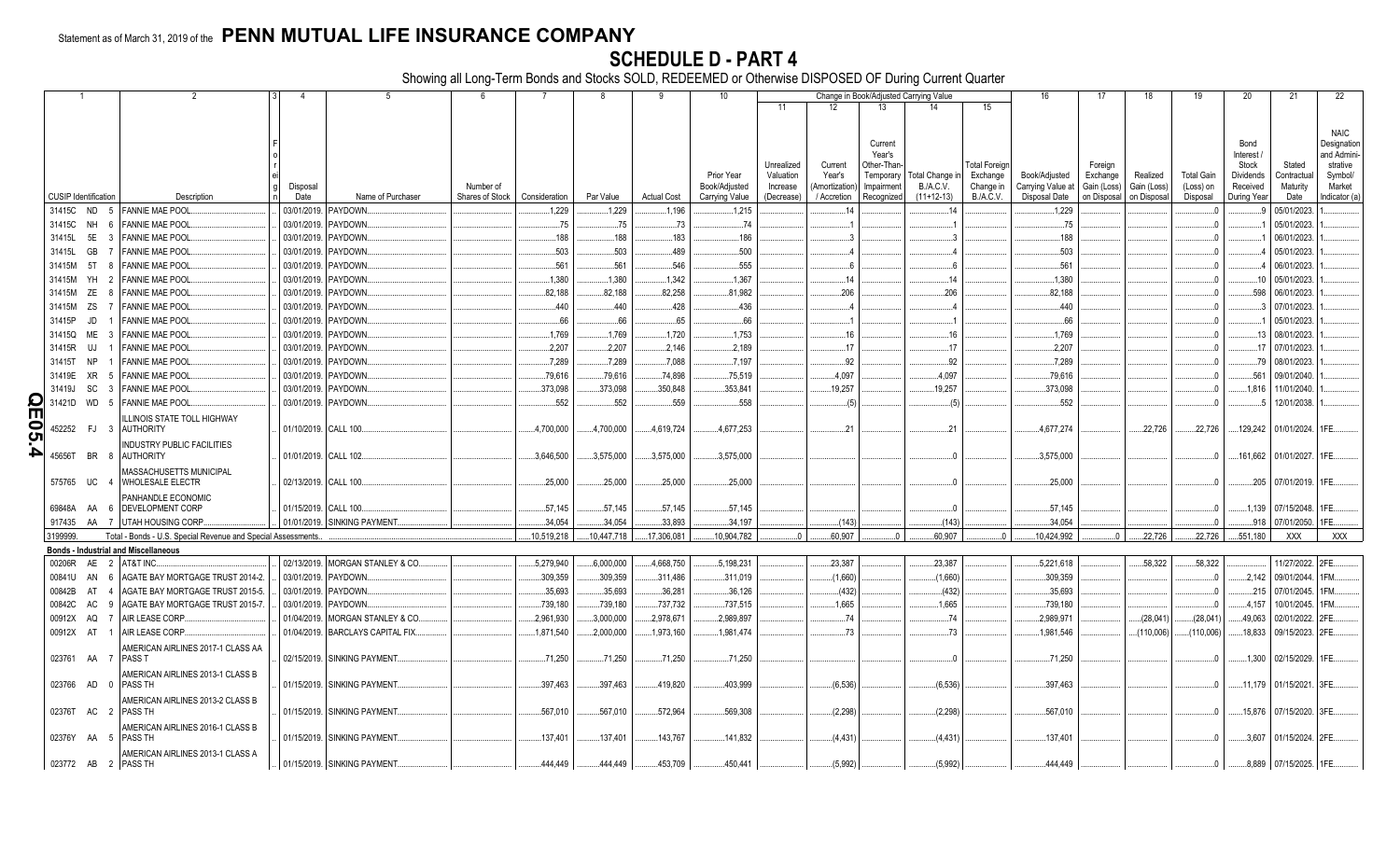|        |                             |           |          |                                                   |                      |                             |                 |               |            | q                  | 10             |            |              |                       | Change in Book/Adjusted Carrying Value |                      | 16                            | 17          | 18          | 19                | 20                | 21                        | 22                      |
|--------|-----------------------------|-----------|----------|---------------------------------------------------|----------------------|-----------------------------|-----------------|---------------|------------|--------------------|----------------|------------|--------------|-----------------------|----------------------------------------|----------------------|-------------------------------|-------------|-------------|-------------------|-------------------|---------------------------|-------------------------|
|        |                             |           |          |                                                   |                      |                             |                 |               |            |                    |                | 11         | 12           | 13                    | 14                                     | 15                   |                               |             |             |                   |                   |                           |                         |
|        |                             |           |          |                                                   |                      |                             |                 |               |            |                    |                |            |              |                       |                                        |                      |                               |             |             |                   |                   |                           |                         |
|        |                             |           |          |                                                   |                      |                             |                 |               |            |                    |                |            |              |                       |                                        |                      |                               |             |             |                   |                   |                           | <b>NAIC</b>             |
|        |                             |           |          |                                                   |                      |                             |                 |               |            |                    |                |            |              | Current               |                                        |                      |                               |             |             |                   | Bond              |                           | Designation             |
|        |                             |           |          |                                                   |                      |                             |                 |               |            |                    |                | Unrealized | Current      | Year's<br>Other-Than- |                                        | <b>Total Foreign</b> |                               | Foreign     |             |                   | Interest<br>Stock | Stated                    | and Admini-<br>strative |
|        |                             |           |          |                                                   |                      |                             |                 |               |            |                    | Prior Year     | Valuation  | Year's       | Temporary             | Total Change i                         | Exchange             | Book/Adjusted                 | Exchange    | Realized    | <b>Total Gain</b> | Dividends         | Contractua                | Symbol/                 |
|        |                             |           |          |                                                   | Disposal             |                             | Number of       |               |            |                    | Book/Adjusted  | Increase   | Amortization | Impairment            | <b>B./A.C.V.</b>                       | Change in            | Carrying Value at Gain (Loss) |             | Gain (Loss) | (Loss) on         | Received          | Maturity                  | Market                  |
|        | <b>CUSIP Identification</b> |           |          | Description                                       | Date                 | Name of Purchaser           | Shares of Stock | Consideration | Par Value  | <b>Actual Cost</b> | Carrying Value | (Decrease) | / Accretion  | Recognized            | $(11+12-13)$                           | B./A.C.V.            | Disposal Date                 | on Disposal | on Disposal | Disposal          | During Year       | Date                      | Indicator (a)           |
|        |                             |           |          | AMERICAN AIRLINES 2015-2 CLASS A                  |                      |                             |                 |               |            |                    |                |            |              |                       |                                        |                      |                               |             |             |                   |                   |                           |                         |
|        | 02377B AA                   |           |          | PASS TH                                           |                      | 03/22/2019. SINKING PAYMENT |                 | 177,654       | .177,654   | 177,654            | .177,654       |            |              |                       |                                        |                      | 177,654                       |             |             |                   | .3,553            | 09/22/2027.               | 1FE.                    |
|        |                             |           |          | AMERICAN AIRLINES 2015-2 CLASS B                  |                      |                             |                 |               |            |                    |                |            |              |                       |                                        |                      |                               |             |             |                   |                   |                           |                         |
|        | 02377B AC                   |           |          | PASS TH                                           |                      | 03/22/2019. SINKING PAYMENT |                 | .202,30       | .202,301   | .202,589           | .202,194       |            | .107         |                       | .107                                   |                      | 202,301                       |             |             |                   | .4,451            | 09/22/2023. 2FE.          |                         |
|        |                             |           |          | AMERICAN AIRLINES 2013-2 CLASS A                  |                      |                             |                 |               |            |                    |                |            |              |                       |                                        |                      |                               |             |             |                   |                   |                           |                         |
|        | 02377U AB                   |           |          | PASS TH                                           |                      | 01/15/2019. SINKING PAYMENT |                 | .38,947       | .38,947    | .38,947            | 38,947         |            |              |                       |                                        |                      | .38,947                       |             |             |                   |                   | .964 01/15/2023. 2FE.     |                         |
|        |                             |           |          | AMERICAN AIRLINES 2017-1 CLASS A                  |                      |                             |                 |               |            |                    |                |            |              |                       |                                        |                      |                               |             |             |                   |                   |                           |                         |
|        | 02378A AA                   |           |          | PASS TH                                           |                      | 02/15/2019. SINKING PAYMENT |                 | .47,500       | .47,500    | .47,500            | .47,500        |            |              |                       |                                        |                      | .47,500                       |             |             |                   | .950              | 02/15/2029.               | 1FE.                    |
|        |                             |           |          | AMERICAN AIRLINES 2017-1 CLASS B                  |                      |                             |                 |               |            |                    |                |            |              |                       |                                        |                      |                               |             |             |                   |                   |                           |                         |
|        | 02378W AA                   |           |          | PASS TH                                           |                      | 02/15/2019. SINKING PAYMENT |                 | .45,250       | .45,250    | .45,250            | .45,250        |            |              |                       |                                        |                      | .45,250                       |             |             |                   |                   | $.1,120$ 02/15/2025. 2FE. |                         |
|        |                             |           |          | AMRESCO RESIDENTIAL SECURITIES                    |                      |                             |                 |               |            |                    |                |            |              |                       |                                        |                      |                               |             |             |                   |                   |                           |                         |
|        | 03215P EQ                   |           |          | <b>CORP MORT</b>                                  |                      | 03/01/2019. PAYDOWN         |                 | .83,545       | 83,545     | .83,545            | .83,545        |            |              |                       |                                        |                      | .83,545                       |             |             |                   | .800              | 02/01/2028.               | 1FM.                    |
|        | 032511                      | <b>BF</b> |          | ANADARKO PETROLEUM CORP.                          | 03/29/2019.          | CALL 100.849.               |                 | 1,008,490     | .1,000,000 | .988,810           | .999,271       |            | .263         |                       | 263                                    |                      | .999,534                      |             | .466        | .466              | .28,570           | 06/15/2019.               | 2FE.                    |
|        | 03524B AE                   |           |          | ANHEUSER-BUSCH INBEV FINANCE INC                  | 02/07/2019           | NON-BROKER TRADE, BO.       |                 | 1,494,120     | .1,500,000 | 1,541,505          | 1,523,852      |            | (460)        |                       | (460)                                  |                      | 1,523,392                     |             | (29,272)    | (29, 272)         | .29,292           | 02/01/2024. 2FE.          |                         |
|        |                             |           |          | APOLLO AVIATION SECURITIZATION                    |                      |                             |                 |               |            |                    |                |            |              |                       |                                        |                      |                               |             |             |                   |                   |                           |                         |
|        | 03766K                      | AB        |          | EQUITY TR                                         | 03/15/2019           | PAYDOWN.                    |                 | .104,170      | 104,170    | 102,051            | 103,127        |            | .1,043       |                       | .1,043                                 |                      | 104,170                       |             |             |                   | 1,129             | 03/17/2036.               | 2FE.                    |
| QE05.5 | 05491U                      | BE        |          | BBCMS MORTGAGE TRUST 2018-C2.                     |                      | 03/01/2019. PAYDOWN         |                 |               |            | .5,262             | .5,250         |            | (40)         |                       | (40)                                   |                      |                               |             |             |                   | 121               | 12/01/2051                | 1FE.                    |
|        |                             |           |          | BANC OF AMERICA COMMERCIAL                        |                      |                             |                 |               |            |                    |                |            |              |                       |                                        |                      |                               |             |             |                   |                   |                           |                         |
|        | 05947U                      | 6C        |          | MORTGAGE TRUS                                     |                      | 03/01/2019. PAYDOWN         |                 | 39,018        | .39,018    | .37,749            | 38,981         |            | .37          |                       | 37                                     |                      | 39,018                        |             |             |                   |                   | .405 09/01/2045.          | 1FM.                    |
|        | 06051G                      | - FL      |          | BANK OF AMERICA CORP.                             | 03/01/2019.          | <b>BANC/AMERICA SECUR.L</b> |                 | 3,271,775     | .3,250,000 | .3,238,940         | .3,242,166     |            | 179          |                       | .179                                   |                      | .3,242,345                    |             | 29,430      | .29,430           | .51,030           | 10/22/2026.               | 2FE.                    |
|        | 06051G                      | FM        |          | <b>BANK OF AMERICA CORP.</b>                      | 03/01/2019.          | <b>BANC/AMERICA SECUR.L</b> |                 | .2,006,060    | .2,000,000 | 1,987,940          | .1,992,118     |            | .172         |                       | .172                                   |                      | 1,992,291                     |             | .13,769     | .13,769           | .49,556           | 01/22/2025.               | 2FE.                    |
|        | 06540R AF                   |           |          | <b>BANK 2017-BNK9.</b>                            |                      | 03/01/2019. PAYDOWN.        |                 |               |            | .4,411             | .3,933         |            | (38)         |                       | (38)                                   |                      |                               |             |             |                   | .98               | 11/01/2054.               |                         |
|        |                             |           |          | <b>BEAR STEARNS COMMERCIAL</b>                    |                      |                             |                 |               |            |                    |                |            |              |                       |                                        |                      |                               |             |             |                   |                   |                           |                         |
|        | 07387B CR                   |           |          | <b>MORTGAGE SECURIT</b>                           |                      | 03/01/2019. PAYDOWN.        |                 | .60,210       | .60,210    | .55,544            | 60,210         |            |              |                       |                                        |                      | .60,210                       |             |             |                   |                   | .523 10/01/2042. 1FM      |                         |
|        |                             |           |          |                                                   |                      |                             |                 |               |            |                    |                |            |              |                       |                                        |                      |                               |             |             |                   |                   |                           |                         |
|        | 08162C AJ                   |           |          | BENCHMARK 2018-B6 MORTGAGE<br><b>TRUST</b>        |                      | 03/01/2019. PAYDOWN.        |                 |               |            | .2,452             | .2,408         |            | (24)         |                       | (24)                                   |                      |                               |             |             |                   | 61                | 10/01/2051.               |                         |
|        |                             |           |          | BENCHMARK 2018-B8 MORTGAGE                        |                      |                             |                 |               |            |                    |                |            |              |                       |                                        |                      |                               |             |             |                   |                   |                           |                         |
|        | 08162U AY                   |           |          | Trust                                             | 03/01/2019.          | PAYDOWN.                    |                 |               |            | .2,878             | .2,875         |            | (23)         |                       | (23)                                   |                      |                               |             |             |                   | .67               | 01/01/2052.               | IFE.                    |
|        | 084659 AQ                   |           |          | BERKSHIRE HATHAWAY ENERGY CO.                     | 01/14/2019.          | <b>EXCHANGE OFFER</b>       |                 | .1,749,420    | .1,750,000 | .1,749,440         | .1,749,395     |            | .25          |                       | .25                                    |                      | .1,749,420                    |             |             |                   | .36,558           | 01/15/2049.               |                         |
|        |                             |           |          |                                                   |                      |                             |                 |               |            |                    |                |            |              |                       |                                        |                      |                               |             |             |                   |                   |                           |                         |
|        | 11042T AA                   |           |          | BRITISH AIRWAYS 2018-1 CLASS AA<br>PASS THR       |                      | 03/20/2019. SINKING PAYMENT |                 | .22,662       | .22,662    | 22,662             | 22,662         |            |              |                       |                                        |                      | .22,662                       |             |             |                   |                   | 215 09/20/2031            | IFE.                    |
|        |                             |           |          |                                                   |                      |                             |                 |               |            |                    |                |            |              |                       |                                        |                      |                               |             |             |                   |                   |                           |                         |
|        | 11043H AA                   |           |          | BRITISH AIRWAYS 2018-1 CLASS A<br>PASS THRO       |                      | 03/20/2019. SINKING PAYMENT |                 | .65,652       | .65,652    | .65,261            | .65,272        |            | 380          |                       | .380                                   |                      | .65,652                       |             |             |                   | .677              | 09/20/2031                | FE.                     |
|        |                             |           |          |                                                   |                      |                             |                 |               |            |                    |                |            |              |                       |                                        |                      |                               |             |             |                   |                   |                           |                         |
|        | 11134L AR                   |           |          | BROADCOM CORP / BROADCOM<br><b>CAYMAN FINANCE</b> | 03/29/2019. VARIOUS. |                             |                 | .6,852,045    | .7,500,000 | 7,177,998          | .7,202,131     |            | .6,695       |                       | .6,695                                 |                      | 7,208,826                     |             | (356, 781)  | (356,781)         |                   | .182,000 01/15/2028. 2FE. |                         |
|        |                             |           |          |                                                   |                      |                             |                 |               |            |                    |                |            |              |                       |                                        |                      |                               |             |             |                   |                   |                           |                         |
|        | 12527E AD                   |           |          | CFCRE COMMERCIAL MORTGAGE<br><b>TRUST 2011-C1</b> |                      | 03/01/2019. PAYDOWN.        |                 | .50,076       | .50,076    | .50,827            | .50,222        |            | (146)        |                       | (146)                                  |                      | .50,076                       |             |             |                   |                   | .435 04/01/2044.          | 1FM.                    |
|        |                             |           |          |                                                   |                      |                             |                 |               |            |                    |                |            |              |                       |                                        |                      |                               |             |             |                   |                   |                           |                         |
|        | 12531W BC                   |           |          | CFCRE COMMERCIAL MORTGAGE<br>TRUST 2016-C3        |                      | 03/01/2019. PAYDOWN.        |                 |               |            | 9,935              | 7,198          |            | (83)         |                       | (83)                                   |                      |                               |             |             |                   |                   | .229 01/01/2048.          |                         |
|        |                             |           |          |                                                   |                      |                             |                 |               |            |                    |                |            |              |                       |                                        |                      |                               |             |             |                   |                   |                           |                         |
|        | 12532A BD                   |           | $\Omega$ | CFCRE COMMERCIAL MORTGAGE<br><b>TRUST 2016-C6</b> |                      | 03/01/2019. PAYDOWN         |                 |               |            | .9.215             | .7.208         |            | (82)         |                       | (82)                                   |                      |                               |             |             | . 0               |                   | .217 11/01/2049.          | 1FF                     |
|        |                             |           |          |                                                   |                      |                             |                 |               |            |                    |                |            |              |                       |                                        |                      |                               |             |             |                   |                   |                           |                         |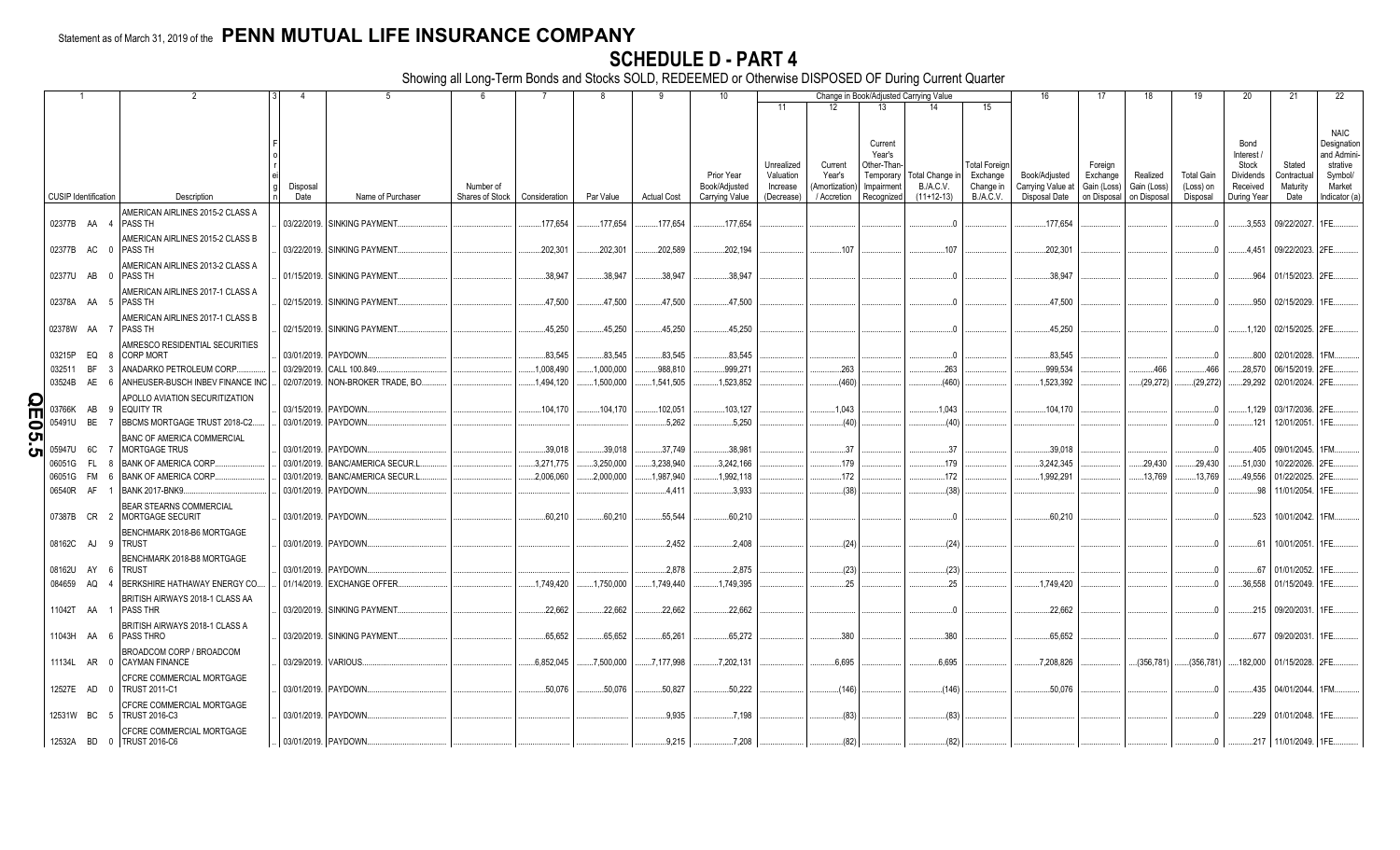|     |                             |           | 2                                                  |             | -5                           |                 |               | 8          | 9                  | 10             |            |               |                   | Change in Book/Adjusted Carrying Value |                      | 16                   | 17          | 18          | 19                | 20                | 21                         | 22                         |
|-----|-----------------------------|-----------|----------------------------------------------------|-------------|------------------------------|-----------------|---------------|------------|--------------------|----------------|------------|---------------|-------------------|----------------------------------------|----------------------|----------------------|-------------|-------------|-------------------|-------------------|----------------------------|----------------------------|
|     |                             |           |                                                    |             |                              |                 |               |            |                    |                | 11         | 12            | 13                | 14                                     | 15                   |                      |             |             |                   |                   |                            |                            |
|     |                             |           |                                                    |             |                              |                 |               |            |                    |                |            |               |                   |                                        |                      |                      |             |             |                   |                   |                            | <b>NAIC</b>                |
|     |                             |           |                                                    |             |                              |                 |               |            |                    |                |            |               | Current<br>Year's |                                        |                      |                      |             |             |                   | Bond              |                            | Designation<br>and Admini- |
|     |                             |           |                                                    |             |                              |                 |               |            |                    |                | Unrealized | Current       | Other-Than-       |                                        | <b>Total Foreign</b> |                      | Foreign     |             |                   | Interest<br>Stock | Stated                     | strative                   |
|     |                             |           |                                                    |             |                              |                 |               |            |                    | Prior Year     | Valuation  | Year's        | Temporary         | Total Change ir                        | Exchange             | Book/Adjusted        | Exchange    | Realized    | <b>Total Gain</b> | <b>Dividends</b>  | Contractua                 | Symbol/                    |
|     |                             |           |                                                    | Disposal    |                              | Number of       |               |            |                    | Book/Adjusted  | Increase   | Amortization) | Impairment        | <b>B./A.C.V.</b>                       | Change in            | Carrying Value at    | Gain (Loss) | Gain (Loss) | (Loss) on         | Received          | Maturity                   | Market                     |
|     | <b>CUSIP</b> Identification |           | Description                                        | Date        | Name of Purchaser            | Shares of Stock | Consideration | Par Value  | <b>Actual Cost</b> | Carrying Value | (Decrease) | / Accretion   | Recognized        | $(11+12-13)$                           | <b>B./A.C.V.</b>     | <b>Disposal Date</b> | on Disposal | on Disposal | Disposal          | During Year       | Date                       | Indicator (a)              |
|     |                             |           | CFCRE COMMERCIAL MORTGAGE                          |             |                              |                 |               |            |                    |                |            |               |                   |                                        |                      |                      |             |             |                   |                   |                            |                            |
|     | 12532C BE                   |           | <b>TRUST 2017-C8</b>                               |             | 03/01/2019. PAYDOWN          |                 |               |            | 5,966              | .4,975         |            | (57)          |                   | (57)                                   |                      |                      |             |             | . 0               |                   | .148 06/01/2050.           | 1FE.                       |
|     | 12591Q AS                   |           | COMM 2014-UBS4 MORTGAGE TRUST                      |             | 03/01/2019. PAYDOWN          |                 |               |            | 133,182            | 66,434         |            | (334)         |                   | (334)                                  |                      |                      |             |             | . 0               | 1,939             | 08/01/2047                 | IFE.                       |
|     | 12591Y                      | BE        | COMM 2014-UBS3 MORTGAGE TRUST                      | 03/01/2019. | PAYDOWN.                     |                 |               |            | .57,175            | .55,665        |            | .(461)        |                   | (461                                   |                      |                      |             |             | . 0               | .1,983            | 06/01/2047                 | FE.                        |
|     | 12592K                      | <b>BD</b> | COMM 2014-UBS5 MORTGAGE TRUST                      | 03/01/2019  | PAYDOWN.                     |                 |               |            | .10,773            | .4,963         |            | (117)         |                   | (117                                   |                      |                      |             |             |                   | .267              | 09/01/2047                 | IFE.                       |
|     | 12592M                      | <b>BL</b> | COMM 2014-LC17 MORTGAGE TRUST                      | 03/01/2019  | PAYDOWN.                     |                 |               |            | .26,236            | 11,616         |            | (206)         |                   | (206)                                  |                      |                      |             |             | - 0               | .553              | 10/01/2047                 | IFE.                       |
|     | 12592U                      | AQ        | CSMLT 2015-1 TRUST                                 | 03/01/201   | PAYDOWN.                     |                 | .79,826       | .79,826    | .81,772            | 81,497         |            | (1,670)       |                   | (1,670)                                |                      | .79,826              |             |             |                   | .415              | 05/01/2045                 | IFM.                       |
|     | 12592U                      | AW        | CSMLT 2015-1 TRUST                                 | 03/01/2019  | PAYDOWN.                     |                 | .31,401       | .31,401    | .30,990            | 31,084         |            | .317          |                   | 317                                    |                      | 31,401               |             |             |                   | .204              | 05/01/2045.                | <b>IFM</b>                 |
|     | 12592U                      | AX        | CSMLT 2015-1 TRUST                                 | 03/01/201   | PAYDOWN.                     |                 | .33,243       | .33,243    | .32,505            | .32,643        |            | 600           |                   | 600                                    |                      | .33,243              |             |             |                   | 216               | 05/01/2045.                | IFM.                       |
|     | 12593G                      | AG        | COMM 2015-PC1 MORTGAGE TRUST                       | 03/01/2019  | PAYDOWN.                     |                 |               |            | .15,650            | .8,922         |            | (155)         |                   | (155)                                  |                      |                      |             |             |                   | .379              | 07/01/2050.                | IFE.                       |
|     | 12595E AE                   |           | COMM 2017-COR2 MORTGAGE TRUST                      | 03/01/2019  | PAYDOWN.                     |                 |               |            | 3,792              | .3,308         |            | (32)          |                   | (32)                                   |                      |                      |             |             |                   | .85               | 09/01/2050.                | 1FE.                       |
|     | 12626B AF                   |           | COMM 2013-CCRE10 MORTGAGE<br><b>TRUST</b>          |             | 03/01/2019. PAYDOWN          |                 |               |            | .13,161            | .6,435         |            | (118)         |                   | (118)                                  |                      |                      |             |             |                   |                   | .287 08/01/2046.           | 1FE.                       |
|     |                             |           | CSAIL 2015-C3 COMMERCIAL                           |             |                              |                 |               |            |                    |                |            |               |                   |                                        |                      |                      |             |             |                   |                   |                            |                            |
| O   | 12635F                      | AV        | MORTGAGE TRUST                                     |             | 03/01/2019. PAYDOWN.         |                 |               |            | .13,461            | .8,135         |            | .(128)        |                   | . (128). .                             |                      |                      |             |             |                   | .334              | 08/01/2048.                | 1FE.                       |
| Ш   | 12637L                      | AQ        | CSMLT 2015-2 TRUST<br>- 2                          | 03/01/2019. | PAYDOWN.                     |                 | .52,733       | .52,733    | .54,447            | 54,130         |            | (1, 397)      |                   | (1,397)                                |                      | .52,733              |             |             | . 0               | .344              | 08/01/2045.                | IFM.                       |
| 92. | 12637L                      | AR        | CSMLT 2015-2 TRUST                                 |             | 03/01/2019. PAYDOWN          |                 | .33,095       | .33,095    | .32,365            | .32,514        |            | .581          |                   | .581                                   |                      | .33,095              |             |             |                   |                   | .216 08/01/2045.           | 1FM.                       |
|     |                             |           | CSAIL 2016-C7 COMMERCIAL                           |             |                              |                 |               |            |                    |                |            |               |                   |                                        |                      |                      |             |             |                   |                   |                            |                            |
| ၈   | 12637U                      | AY        | <b>MORTGAGE TRUST</b><br>- 5                       |             | 03/01/2019. PAYDOWN.         |                 |               |            | .23,985            | .18,638        |            | (214)         |                   | (214)                                  |                      |                      |             |             |                   | .601              | 11/01/2049.                | 1FE.                       |
|     | 12646U                      | AD        | CSMC TRUST 2013-IVR1                               |             | 03/01/2019. PAYDOWN          |                 | 70,371        | 70,371     | 67,751             | .68,523        |            | .1,847        |                   | .1,847                                 |                      | .70,371              |             |             |                   |                   | .372 03/01/2043.           | 1FM.                       |
|     | 12647P                      | AS        | <b>CSMC TRUST 2013-7.</b>                          | 03/01/2019. | PAYDOWN.                     |                 | .50,020       | .50,020    | .49,504            | .49,692        |            | .328          |                   | 328                                    |                      | .50,020              |             |             |                   |                   | .279 08/01/2043.           | 1FM.                       |
|     | 12648F                      | AR        | CSMC TRUST 2014-SAF1.                              | 03/01/2019. | PAYDOWN.                     |                 | .30,910       | .30,910    | .31,937            | .31,533        |            | (624)         |                   | (624)                                  |                      | .30,910              |             |             |                   |                   | .212 03/01/2044.           | 1FM.                       |
|     | 12648X                      | DD        | CSMC TRUST 2014-WIN1.                              | 03/01/2019. | PAYDOWN.                     |                 | .64,421       | .64,421    | 64,657             | 64,529         |            | (108)         |                   | (108)                                  |                      | .64,421              |             |             |                   | .424              | 09/01/2044.                | 1FM.                       |
|     | 12649D                      | AQ        | CSMC TRUST 2014-WIN2.                              | 03/01/2019  | PAYDOWN.                     |                 | .32,809       | .32,809    | .33,143            | 33,071         |            | (261)         |                   | (261)                                  |                      | .32,809              |             |             |                   |                   | .218 10/01/2044.           | IFM.                       |
|     | 12649R                      | AV        | CSMC TRUST 2015-2                                  | 03/01/2019. | PAYDOWN.                     |                 | .23,517       | 23,517     | .24,049            | .23,886        |            | .(369)        |                   | (369)                                  |                      | .23,517              |             |             |                   | 154               | 02/01/2045.                | 1FM.                       |
|     | 12649R                      | AW        | CSMC TRUST 2015-2                                  | 03/01/2019  | PAYDOWN.                     |                 | .29,851       | .29,851    | .29,570            | .29,636        |            | .215          |                   | 215                                    |                      | .29,851              |             |             |                   | 196               | 02/01/2045.                | IFM.                       |
|     | 12649X BD                   |           | CSMC TRUST 2015-3.                                 | 03/01/2019  | PAYDOWN.                     |                 | .28,799       | .28,799    | .29,591            | .29,429        |            | (629)         |                   | (629)                                  |                      | .28,799              |             |             |                   | 189               | 03/01/2045.                | IFM.                       |
|     | 12650U                      | AH        | CSMLT 2015-3 TRUST.                                | 03/01/2019  | PAYDOWN.                     |                 | .78,299       | .78,299    | .78,935            | 78,748         |            | (449)         |                   | (449)                                  |                      | .78,299              |             |             |                   |                   | .513 11/01/2045.           | 1FM.                       |
|     | 126650                      | BP        | CVS PASS-THROUGH TRUST                             | 03/10/2019  | <b>SINKING PAYMENT</b>       |                 | .96,295       | .96,295    | .93,502            | .94,462        |            | .1,834        |                   | .1,834                                 |                      | .96,295              |             |             |                   | .970              | 12/10/2028.                | 2FE.                       |
|     | 126650                      | BQ        | CVS PASS-THROUGH TRUST                             | 03/10/2019. | SINKING PAYMENT              |                 | 20,759        | .20,759    | .20,640            | 20,678         |            | 81            |                   | 81                                     |                      | .20,759              |             |             |                   | .241              | 01/10/2030                 |                            |
|     | 126650                      | BY        | CVS PASS-THROUGH TRUST                             | 03/10/2019  | <b>SINKING PAYMENT</b>       |                 | .8,397        | .8,397     | 8,397              | .8,397         |            |               |                   |                                        |                      | .8,397               |             |             |                   | 83                | 01/10/2034                 |                            |
|     | 12677#                      | AA        | CVS CAREMARK CORP.                                 | 03/15/2019. | <b>SINKING PAYMENT</b>       |                 | .24,245       | .24,245    | .24,245            | .24,245        |            |               |                   |                                        |                      | 24,245               |             |             | . 0               | .221              | 01/15/2040                 |                            |
|     | 12695* AA                   |           | CVS LEASE BACK.                                    | 03/10/2019. | <b>SINKING PAYMENT</b>       |                 | .24,746       | .24,746    | .24,746            | 24,746         |            |               |                   |                                        |                      | 24,746               |             |             |                   | .141              | 10/10/2038.                |                            |
|     | 14855J AB                   |           | CASTLELAKE AIRCRAFT<br>SECURITIZATION TRUST        |             | 03/15/2019. PAYDOWN.         |                 | 173,630       | 173,630    | 173,579            | .173,606       |            | .25           |                   | .25                                    |                      | 173,630              |             |             |                   | .969              | 08/15/2041                 |                            |
|     | 16164A AC                   |           | CHASE MORTGAGE FINANCE CORP                        |             | 03/01/2019. PAYDOWN          |                 | .164,126      | 164,126    | 168,510            | 167,854        |            | (3,727)       |                   | (3,727)                                |                      | 164,126              |             |             |                   |                   | .1,035   12/01/2045.       |                            |
|     |                             |           | CHICAGO PKG METERS LLC 4.52                        |             |                              |                 |               |            |                    |                |            |               |                   |                                        |                      |                      |             |             |                   |                   |                            |                            |
|     | 167885 A*                   |           | 15JUL24<br>CITIGROUP COMMERCIAL MORTGAGE           |             | 01/30/2019. CALL 107.0854494 |                 | .9,530,605    | .8,900,000 | .8,900,000         | .8,900,000     |            |               |                   |                                        |                      | 8,900,000            |             |             |                   |                   | 664,128   07/15/2024. 2FE. |                            |
|     | 17290X AY                   |           | <b>TRUST 2016</b>                                  |             | 03/01/2019. PAYDOWN          |                 |               |            | 8,120              | .5,925         |            | (76)          |                   | (76)                                   |                      |                      |             |             |                   |                   | .203 04/01/2049.           | 1FE.                       |
|     | 173067 EQ                   |           | CITIGROUP COMMERCIAL MORTGAGE<br><b>TRUST 2004</b> |             | 03/01/2019. PAYDOWN          |                 | .327.157      | 327.157    | 274.812            | 325.415        |            | 1.742         |                   | 1.742                                  |                      | .327.157             |             |             | $\Omega$          |                   | .2.810 10/01/2041.         | 1FM                        |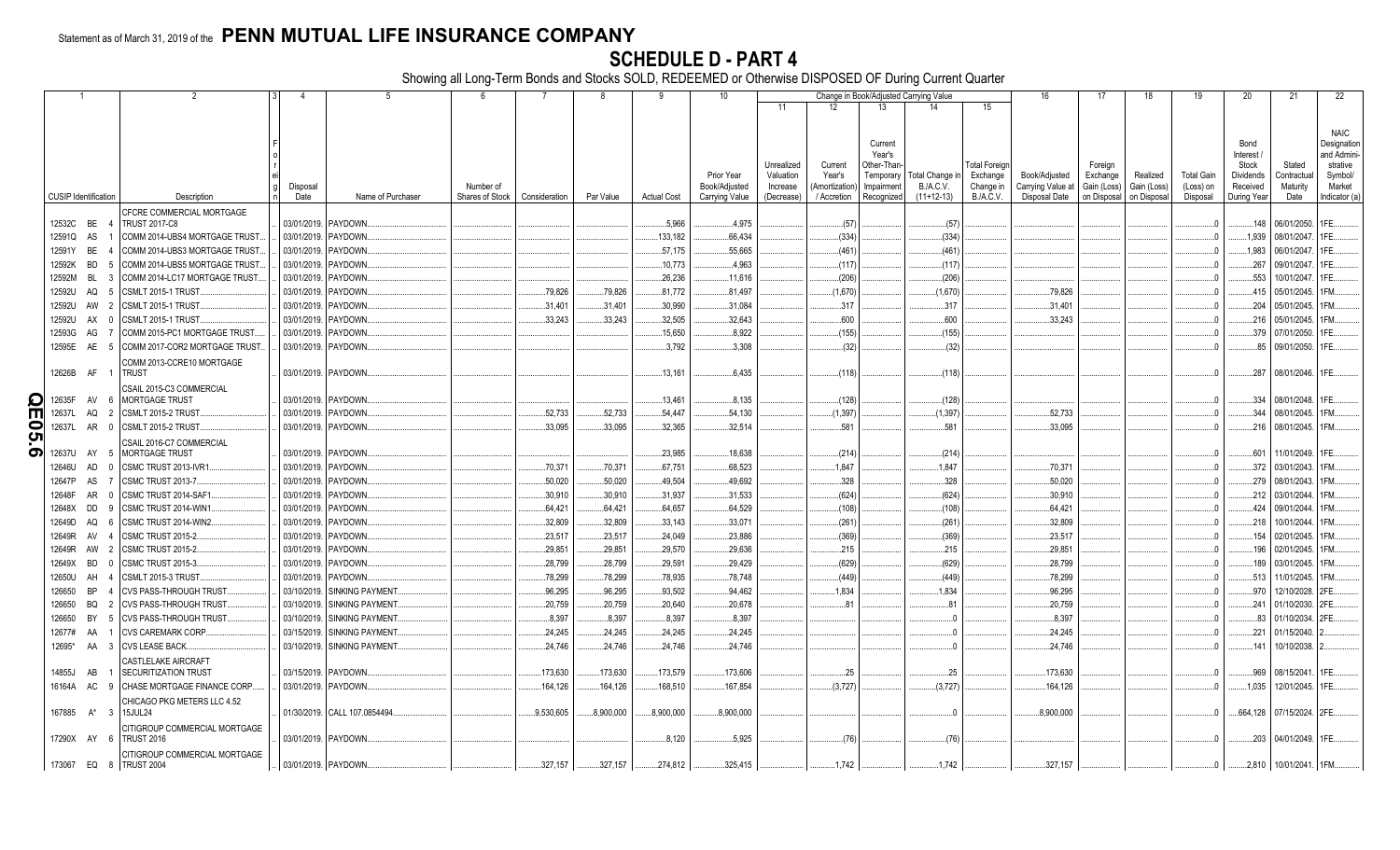# **SCHEDULE D - PART 4**

|     |                             |             |                                                    |             |                                   |                 |               | 8          | -9                 | 10                |            |               | Change in Book/Adjusted Carrying Value |                  |                  | 16                          | 17          | 18          | 19                | 20               | 21                        | 22                         |
|-----|-----------------------------|-------------|----------------------------------------------------|-------------|-----------------------------------|-----------------|---------------|------------|--------------------|-------------------|------------|---------------|----------------------------------------|------------------|------------------|-----------------------------|-------------|-------------|-------------------|------------------|---------------------------|----------------------------|
|     |                             |             |                                                    |             |                                   |                 |               |            |                    |                   | 11         | 12            | 13                                     | 14               | 15               |                             |             |             |                   |                  |                           |                            |
|     |                             |             |                                                    |             |                                   |                 |               |            |                    |                   |            |               |                                        |                  |                  |                             |             |             |                   |                  |                           |                            |
|     |                             |             |                                                    |             |                                   |                 |               |            |                    |                   |            |               |                                        |                  |                  |                             |             |             |                   |                  |                           | <b>NAIC</b>                |
|     |                             |             |                                                    |             |                                   |                 |               |            |                    |                   |            |               | Current<br>Year's                      |                  |                  |                             |             |             |                   | Bond<br>Interest |                           | Designation<br>and Admini- |
|     |                             |             |                                                    |             |                                   |                 |               |            |                    |                   | Unrealized | Current       | Other-Than-                            |                  | Total Foreign    |                             | Foreign     |             |                   | Stock            | Stated                    | strative                   |
|     |                             |             |                                                    |             |                                   |                 |               |            |                    | <b>Prior Year</b> | Valuation  | Year's        | Temporary                              | Total Change in  | Exchange         | Book/Adjusted               | Exchange    | Realized    | <b>Total Gain</b> | Dividends        | Contractua                | Symbol/                    |
|     |                             |             |                                                    | Disposal    |                                   | Number of       |               |            |                    | Book/Adjusted     | Increase   | Amortization) | Impairment                             | <b>B./A.C.V.</b> | Change in        | Carrying Value at           | Gain (Loss) | Gain (Loss) | (Loss) on         | Received         | Maturity                  | Market                     |
|     | <b>CUSIP Identification</b> |             | Description                                        | Date        | Name of Purchaser                 | Shares of Stock | Consideration | Par Value  | <b>Actual Cost</b> | Carrying Value    | (Decrease) |               | / Accretion   Recognized               | $(11+12-13)$     | <b>B./A.C.V.</b> | Disposal Date   on Disposal |             | on Disposal | Disposal          | During Year      | Date                      | Indicator (a)              |
|     |                             |             | CITICORP MORTGAGE SECURITIES                       |             |                                   |                 |               |            |                    |                   |            |               |                                        |                  |                  |                             |             |             |                   |                  |                           |                            |
|     |                             | 17312D AC 2 | <b>TRUST SERIE</b>                                 |             | 03/01/2019. PAYDOWN.              |                 | .17,722       | .17,722    | 16,517             | .17,722           |            |               |                                        |                  |                  | .17,722                     |             |             |                   |                  | .179 09/01/2037. 1FM      |                            |
|     |                             |             | CITIGROUP COMMERCIAL MORTGAGE                      |             |                                   |                 |               |            |                    |                   |            |               |                                        |                  |                  |                             |             |             |                   |                  |                           |                            |
|     | 17322Y AJ                   | - 9         | <b>TRUST 2014</b>                                  |             | 03/01/2019. PAYDOWN.              |                 |               |            | 10,884             | .6,293            |            | (87)          |                                        | (87)             |                  |                             |             |             |                   | .232             | 10/01/2047. 1FE.          |                            |
|     |                             |             | CITIGROUP MORTGAGE LOAN TRUST                      |             |                                   |                 |               |            |                    |                   |            |               |                                        |                  |                  |                             |             |             |                   |                  |                           |                            |
|     |                             | 17323T AF 7 | 2015-RP2                                           |             | 03/01/2019. PAYDOWN.              |                 | 49,377        | 49,377     | 48,002             | 48,322            |            | .1,055        |                                        | .1,055           |                  | .49,377                     |             |             |                   |                  | .350 01/01/2053. 1FM.     |                            |
|     |                             |             | CITIGROUP MORTGAGE LOAN TRUST                      |             |                                   |                 |               |            |                    |                   |            |               |                                        |                  |                  |                             |             |             |                   |                  |                           |                            |
|     |                             | 17324V AQ 7 | 2015-PS1                                           |             | 03/01/2019. PAYDOWN.              |                 | 86,563        | 86,563     | 88,121             | .87,611           |            | (1,048)       |                                        | (1,048)          |                  | .86,563                     |             |             |                   |                  | .752 09/01/2042. 1FM.     |                            |
|     |                             |             | CITIGROUP COMMERCIAL MORTGAGE                      |             |                                   |                 |               |            |                    |                   |            |               |                                        |                  |                  |                             |             |             |                   |                  |                           |                            |
|     | 17326D AJ                   |             | <b>TRUST 2017</b>                                  |             | 03/01/2019. PAYDOWN.              |                 |               |            | .7,116             | .6,272            |            | (64)          |                                        | (64)             |                  |                             |             |             |                   |                  | 164 09/01/2050. 1FE.      |                            |
|     |                             |             | COLLEGIATE FUNDING SERVICES                        |             |                                   |                 |               |            |                    |                   |            |               |                                        |                  |                  |                             |             |             |                   |                  |                           |                            |
|     | 19458L BD                   |             | <b>EDUCATION LO</b>                                |             | 03/28/2019. PAYDOWN.              |                 | 220,542       | .220,542   | .208,825           | 209,776           |            | .10,766       |                                        | .10,766          |                  | .220,542                    |             |             |                   | .1,717           | 12/28/2037. 1FE.          |                            |
|     | 20047P AP                   | - 2         | COMM 2005-LP5 MORTGAGE TRUST                       |             | 03/01/2019. PAYDOWN.              |                 | 166,719       | 166,719    | .150,881           | 166,719           |            |               |                                        |                  |                  | 166,719                     |             |             |                   | .1,053           | 05/01/2043. 1FM.          |                            |
|     |                             | 21075W EV 3 | CONTIMORTGAGE HOME EQUITY LOAN<br>TRUST 199        |             | 03/15/2019. NON-BROKER TRADE, BO. |                 |               |            |                    |                   |            |               |                                        |                  |                  |                             |             |             |                   |                  | 67,916  04/01/2028. 6*    |                            |
| C   |                             |             |                                                    |             |                                   |                 |               |            |                    |                   |            |               |                                        |                  |                  |                             |             |             |                   |                  |                           |                            |
| E05 | 21079V                      | AB<br>- 9   | CONTINENTAL AIRLINES 2010-1 CLASS<br><b>B PASS</b> |             | 01/12/2019. MATURITY.             |                 | .353,911      | .353,911   | .364,435           | 354,044           |            | (133)         |                                        | (133)            |                  | 353,911                     |             |             |                   |                  | .10,617 01/12/2019. 1FE.  |                            |
|     |                             |             |                                                    |             |                                   |                 |               |            |                    |                   |            |               |                                        |                  |                  |                             |             |             |                   |                  |                           |                            |
|     | 22160@                      | AA<br>-6    | COSTCO                                             |             | 03/15/2019. CALL 100              |                 | .4,269        | .4,269     | 4,269              | 4,269             |            |               |                                        |                  |                  | .4,269                      |             |             |                   |                  | 06/15/2043.               |                            |
|     | 22536#                      | AA          | CREDIT LEASE-BACK PASS-THRU TR                     | 03/10/2019. | <b>SINKING PAYMENT</b>            |                 | .70,650       | 70,650     | .70,651            | 70,651            |            | . (1          |                                        | .(1              |                  | .70,650                     |             |             |                   | .468             | 12/10/2035.               |                            |
|     | 228027                      | AA          | VESSEL MANAGEMENT SERVICES INC                     |             | 02/15/2019. CALL 100.             |                 | .79,000       | .79,000    | 79,000             | .79,000           |            |               |                                        |                  |                  | .79,000                     |             |             |                   | .1,356           | 08/15/2036.               |                            |
|     | 22944P                      | AE          | CSMC TRUST 2013-TH1.                               |             | 03/01/2019. PAYDOWN.              |                 | 70,977        | .70,977    | .72,118            | .71,827           |            | (850)         |                                        | (850)            |                  | .70,977                     |             |             |                   | .547             | 02/01/2043. 1FM.          |                            |
|     | 233046                      | AD<br>-3    | DB MASTER FINANCE LLC.                             |             | 02/20/2019. PAYDOWN.              |                 | 12,500        | 12,500     | 12,520             | 12,505            |            | (5)           |                                        | . (5             |                  | .12,500                     |             |             |                   | 124              | 02/20/2045. 2AM           |                            |
|     | 233046                      | AE          | DB MASTER FINANCE LLC.                             |             | 02/20/2019. PAYDOWN.              |                 | 10,000        | 10,000     | .10,000            | 10,000            |            |               |                                        |                  |                  | 10,000                      |             |             |                   | 91               | 11/20/2047.               | 2AM                        |
|     | 23312L                      | AW<br>-8    | DBJPM 16-C1 MORTGAGE TRUST                         |             | 03/01/2019. PAYDOWN.              |                 |               |            | 29,434             | 21,401            |            | (261)         |                                        | (261)            |                  |                             |             |             |                   |                  | 715   05/01/2049.   1FE.  |                            |
|     |                             |             | DELTA AIR LINES 2002-1 CLASS G-1                   |             |                                   |                 |               |            |                    |                   |            |               |                                        |                  |                  |                             |             |             |                   |                  |                           |                            |
|     |                             | 247367 AX 3 | <b>PASS TH</b>                                     |             | 01/02/2019. PAYDOWN.              |                 | .468,976      | 468,976    | 523,741            | 492,487           |            | (23,510)      |                                        | (23, 510)        |                  | .468,976                    |             |             |                   |                  | .15,753 07/02/2024. 1FE.  |                            |
|     |                             |             | DELTA AIR LINES 2007-1 CLASS A PASS                |             |                                   |                 |               |            |                    |                   |            |               |                                        |                  |                  |                             |             |             |                   |                  |                           |                            |
|     | 247367 BH                   |             | <b>THRO</b>                                        |             | 02/10/2019. SINKING PAYMENT       |                 | 232,261       | .232,261   | .265,769           | .245,284          |            | (13,023)      |                                        | (13,023)         |                  | .232,261                    |             |             |                   |                  | 7,921 08/10/2022. 1FE.    |                            |
|     |                             |             | DELTA AIR LINES 2007-1 CLASS B PASS                |             |                                   |                 |               |            |                    |                   |            |               |                                        |                  |                  |                             |             |             |                   |                  |                           |                            |
|     |                             | 247367 BJ 3 | <b>THRO</b>                                        |             | 02/10/2019. SINKING PAYMENT       |                 | .370,199      | .370,199   | .418,227           | 398,138           |            | (27, 939)     |                                        | (27, 939)        |                  | 370,199                     |             |             |                   |                  | 14,847 08/10/2022. 2FE.   |                            |
|     |                             |             | DELTA AIR LINES 2015-1 CLASS B PASS                |             |                                   |                 |               |            |                    |                   |            |               |                                        |                  |                  |                             |             |             |                   |                  |                           |                            |
|     |                             | 24737A AA 5 | <b>THRO</b>                                        |             | 01/30/2019. SINKING PAYMENT       |                 | .30,105       | .30,105    | 31,159             | .30,832           |            | (727)         |                                        | (727)            |                  | .30,105                     |             |             |                   | .640             | 07/30/2023. 2FE.          |                            |
|     | 255396                      | AB<br>-9    | DIVIDEND SOLAR LOANS 2018-1 LLC.                   |             | 03/20/2019. PAYDOWN.              |                 | 70,576        | .70,576    | 70,132             | .70,151           |            | .425          |                                        | .425             |                  | .70,576                     |             |             |                   |                  | .535   07/20/2038.   1FE. |                            |
|     | 25755T                      | AK          | DOMINO'S PIZZA MASTER ISSUER LLC                   |             | 01/25/2019. PAYDOWN.              |                 | .20,000       | 0.20,000   | 19,993             | 19,993            |            |               |                                        |                  |                  | .20,000                     |             |             |                   |                  | .216 07/25/2048. 2AM      |                            |
|     | 290408                      | AB<br>- q   | ELWOOD ENERGY LLC.                                 | 01/05/2019. | <b>SINKING PAYMENT</b>            |                 | 215,520       | 215,520    | 216,508            | .216,126          |            | (606)         |                                        | (606)            |                  | 215,520                     |             |             |                   | .8,792           | 07/05/2026. 3FE.          |                            |
|     | 29273R                      | AK          | ENERGY TRANSFER OPERATING LP.                      |             | 03/15/2019. MATURITY.             |                 | .3,000,000    | .3,000,000 | .2,997,840         | .3,000,000        |            |               |                                        |                  |                  | .3,000,000                  |             |             |                   |                  | .145,500 03/15/2019. 2FE. |                            |
|     |                             |             | ENTERPRISE PRODUCTS OPERATING                      |             |                                   |                 |               |            |                    |                   |            |               |                                        |                  |                  |                             |             |             |                   |                  |                           |                            |
|     |                             | 29379V AC 7 | <b>LLC</b>                                         |             | 01/31/2019. MATURITY.             |                 | .2,500,000    | .2,500,000 | .2,018,995         | 2,493,908         |            | .6,092        |                                        | .6,092           |                  | .2,500,000                  |             |             |                   |                  | 81,250 01/31/2019. 2FE.   |                            |
|     |                             |             | CITIGROUP COMMERCIAL MORTGAGE                      |             |                                   |                 |               |            |                    |                   |            |               |                                        |                  |                  |                             |             |             |                   |                  |                           |                            |
|     | 29429C AJ                   |             | <b>TRUST 2016</b>                                  |             | 03/01/2019. PAYDOWN.              |                 |               |            | 14,349             | 10,463            |            | (139)         |                                        | (139)            |                  |                             |             |             |                   |                  | .358   04/01/2049.   1FE. |                            |
|     |                             | 302471 CA 3 | FMAC LOAN RECEIVABLES TRUST<br>1998-B              |             | 03/01/2019. VARIOUS.              |                 | .23.167       | .23.167    | 19.009             | 18.452            |            |               |                                        |                  |                  | 18.620                      |             | .4.548      | .4.548            |                  | 130 11/01/2020. 6*        |                            |
|     |                             |             |                                                    |             |                                   |                 |               |            |                    |                   |            |               |                                        |                  |                  |                             |             |             |                   |                  |                           |                            |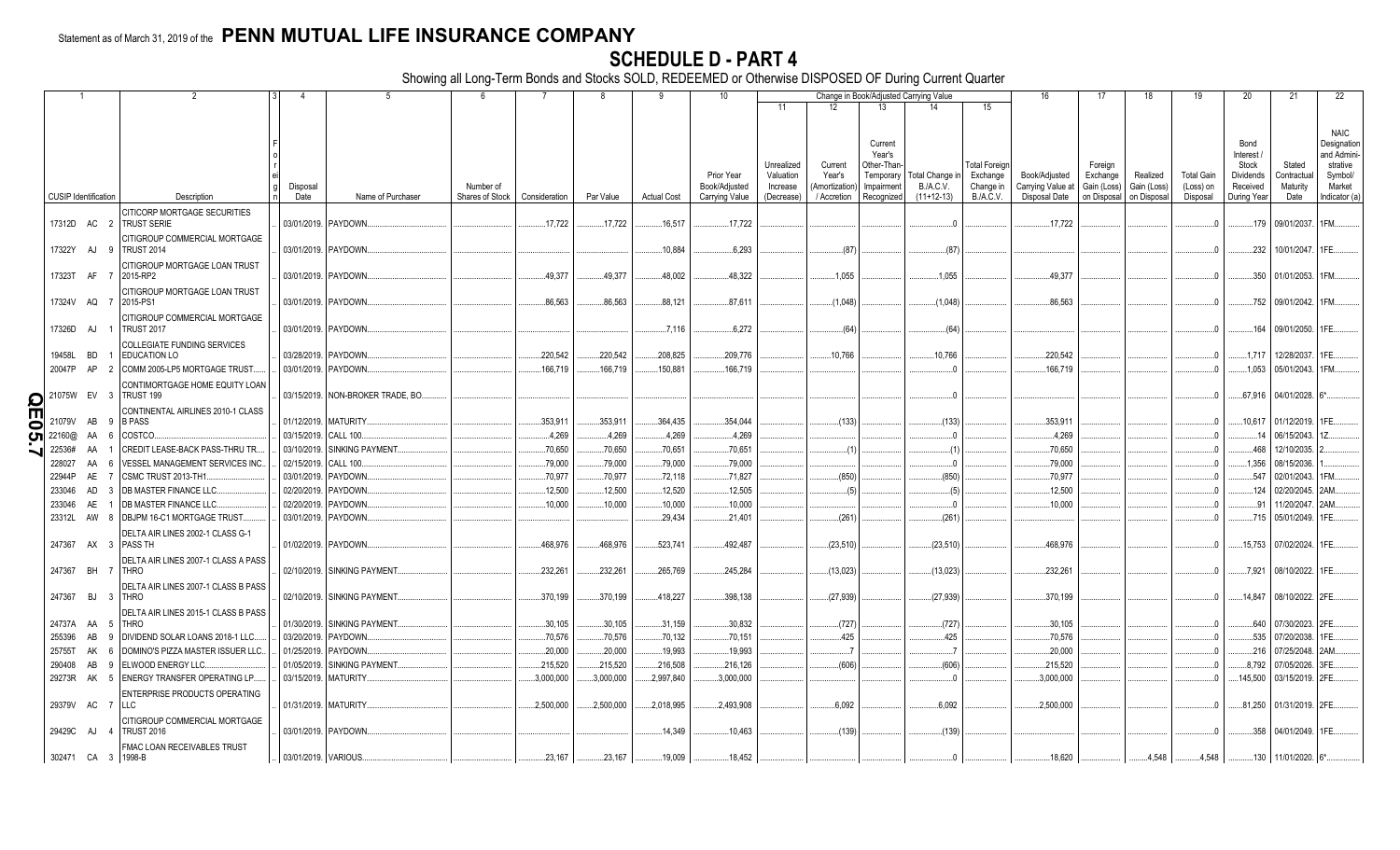# **SCHEDULE D - PART 4**

|                         |                             |           | 2                                                         |                      | -5                                                  | -6              |               | 8          | 9                  | 10             |                         |                    | Change in Book/Adjusted Carrying Value                           |                                  | 16                | 17                  | 18            | 19                | 20                                       | 21                          | 22                                                               |
|-------------------------|-----------------------------|-----------|-----------------------------------------------------------|----------------------|-----------------------------------------------------|-----------------|---------------|------------|--------------------|----------------|-------------------------|--------------------|------------------------------------------------------------------|----------------------------------|-------------------|---------------------|---------------|-------------------|------------------------------------------|-----------------------------|------------------------------------------------------------------|
|                         |                             |           |                                                           |                      |                                                     |                 |               |            |                    |                | 11                      | 12                 | 13<br>14                                                         | 15                               |                   |                     |               |                   |                                          |                             |                                                                  |
|                         |                             |           |                                                           |                      |                                                     |                 |               |            |                    | Prior Year     | Unrealized<br>Valuation | Current<br>Year's  | Current<br>Year's<br>Other-Than-<br>Total Change in<br>Temporary | <b>Total Foreign</b><br>Exchange | Book/Adjusted     | Foreign<br>Exchange | Realized      | <b>Total Gain</b> | Bond<br>Interest /<br>Stock<br>Dividends | Stated<br>Contractua        | <b>NAIC</b><br>Designation<br>and Admini-<br>strative<br>Symbol/ |
|                         |                             |           |                                                           | Disposal             |                                                     | Number of       |               |            |                    | Book/Adjusted  | Increase                | Amortization)      | <b>B./A.C.V.</b><br>Impairment                                   | Change in                        | Carrying Value at | Gain (Loss)         | Gain (Loss)   | (Loss) on         | Received                                 | Maturity                    | Market                                                           |
|                         | <b>CUSIP</b> Identification |           | Description                                               | Date                 | Name of Purchaser                                   | Shares of Stock | Consideration | Par Value  | <b>Actual Cost</b> | Carrying Value | (Decrease)              | / Accretion<br>.62 | $(11+12-13)$<br>Recognized                                       | <b>B./A.C.V.</b>                 | Disposal Date     | on Disposal         | on Disposal   | Disposal          | During Year                              | Date                        | Indicator (a)<br>1FM.                                            |
|                         | 30290H AG                   |           | FREMF 2012-K708 MORTGAGE TRUST                            | 01/01/2019.          | PAYDOWN.                                            |                 | .6,347,000    | .6,347,000 | .5,346,211         | .6,346,938     |                         |                    |                                                                  | .62                              | .6,347,000        |                     |               |                   |                                          | 19,415 02/01/2045.          |                                                                  |
|                         | 30290K AQ                   |           | FREMF 2012-K709 MORTGAGE TRUST                            |                      | 03/01/2019. PAYDOWN.                                |                 | .10,000,000   | 10,000,000 | .8,397,280         | .9,947,815     |                         | .52,185            | 52,185                                                           |                                  | .10,000,000       |                     |               |                   | .98,763                                  | 04/01/2045.                 | 1FM.                                                             |
|                         | 31739E AA                   |           | FINANCE AMER STRUCTURED 2.0<br>26DEC68                    | 03/25/2019.          | <b>CALL 100.</b>                                    |                 | .127,152      | 127,152    | 128,423            | 128,423        |                         |                    |                                                                  | (2                               | .128,421          |                     | (1,270)       | (1,270)           | .325                                     | 12/26/2068.                 | 1FE.                                                             |
|                         | 33767C AV                   |           | FIRSTKEY MORTGAGE TRUST 2015-1                            | 03/01/2019           | PAYDOWN.                                            |                 | .45,421       | .45,421    | .46,822            | .46,410        |                         | (2)<br>(989)       |                                                                  | . (989)                          | .45,421           |                     |               |                   | .298                                     | 03/01/2045.                 | 1FM.                                                             |
|                         | 33767C AW                   |           | FIRSTKEY MORTGAGE TRUST 2015-1.                           | 03/01/2019           | PAYDOWN.                                            |                 | .32,583       | .32,583    | 31,677             | .31,787        |                         | .796               |                                                                  | .796                             | .32,583           |                     |               |                   |                                          | .213 03/01/2045.            | 1FM.                                                             |
|                         | 33850T                      | AC        | FLAGSTAR MORTGAGE TRUST 2018-                             | 03/01/2019           | PAYDOWN.                                            |                 | .252,283      | 252,283    | .246,922           |                |                         | .5,361             |                                                                  | .5,361                           | .252,283          |                     |               |                   | 957                                      | 03/01/2048.                 | 1FE.                                                             |
|                         | 35040T                      | AA        | FOUNDATION FINANCE TRUST 2016-1                           |                      | 03/15/2019. PAYDOWN.                                |                 | .127,700      | 127,700    | 127,683            | 127,696        |                         |                    |                                                                  |                                  | 127,700           |                     |               |                   |                                          | 837 06/15/2035.             | 1FE.                                                             |
|                         |                             |           |                                                           |                      |                                                     |                 |               |            |                    |                |                         |                    |                                                                  |                                  |                   |                     |               |                   |                                          |                             |                                                                  |
|                         | 36186X AD                   |           | <b>GMAC COMMERCIAL MORTGAGE</b><br>ASSET CORP             |                      | 03/10/2019. PAYDOWN.                                |                 | 25,963        | .25,963    | .26,509            | .26,482        |                         | (520)              |                                                                  | (520)                            | .25,963           |                     |               |                   |                                          | .224 07/10/2050. 1FE.       |                                                                  |
|                         |                             |           | <b>GS MORTGAGE SECURITIES TRUST</b>                       |                      |                                                     |                 |               |            |                    |                |                         |                    |                                                                  |                                  |                   |                     |               |                   |                                          |                             |                                                                  |
|                         | 36192K AW                   |           | 2012-GCJ7                                                 | 03/01/2019.          | PAYDOWN.                                            |                 |               |            | .227,724           | .111,146       |                         | (3,277)            | (3,277)                                                          |                                  |                   |                     |               |                   |                                          | .9,946 05/01/2045.          | 1FE.                                                             |
|                         | 36244W AA                   |           | GSAMP TRUST 2006-S5.                                      | 03/25/2019           | PAYDOWN.                                            |                 | .2,723        | .2,723     | 98                 | 98             |                         |                    |                                                                  |                                  | .98               |                     | .2,625        | .2,625            |                                          | 09/25/2036.                 | 1FM                                                              |
|                         | 36249@ AA                   |           | GSA GTH I U S GOVT LEA 4.56 15MAY38                       |                      | 03/15/2019. SINKING PAYMENT                         |                 | .39,407       | .39,407    | .39,408            | .39,408        |                         |                    |                                                                  |                                  | .39,407           |                     |               |                   |                                          | 296 05/15/2038.             |                                                                  |
| O                       |                             |           | <b>GS MORTGAGE SECURITIES TRUST</b><br>2014-GC20          |                      |                                                     |                 |               |            | .25,796            | .16,097        |                         | (371)              |                                                                  | (371)                            |                   |                     |               |                   |                                          |                             |                                                                  |
| m                       | 36252W                      | AZ        |                                                           |                      | 03/01/2019. PAYDOWN.<br>03/09/2019. SINKING PAYMENT |                 | 68,700        | .68,700    |                    | .69,533        |                         |                    |                                                                  | (832)                            | 68,700            |                     |               |                   |                                          | .621 04/01/2047.            | 1FE.                                                             |
| $\overline{\mathbf{S}}$ | 36298G                      | AA        | <b>GSPA MONETIZATION TRUST.</b>                           |                      |                                                     |                 |               |            | .70,074            |                |                         | (832)              |                                                                  |                                  |                   |                     |               |                   |                                          | 737   10/09/2029. 2FE.      |                                                                  |
| $\infty$                | 36416U                      | <b>BG</b> | GALTON FUNDING MORTGAGE TRUST<br>2017-1                   | 03/01/2019.          | PAYDOWN.                                            |                 | .31,689       | .31,689    | .32,461            | .32,223        |                         | (535)              |                                                                  | (535                             | .31,689           |                     |               |                   | .201                                     | 07/01/2056.                 | 1FE.                                                             |
|                         | 36877*                      | AA        | GENCONN ENERGY LLC 4.73 25JUL41                           | 01/15/2019.          | <b>CALL 100.</b>                                    |                 | .118,421      | 118,421    | 118,421            | .118,421       |                         |                    |                                                                  |                                  | .118,421          |                     |               |                   |                                          | .2,645 07/25/2041.          | 1PL                                                              |
|                         | 393505                      | <b>NC</b> | CONSECO FINANCE CORP.                                     |                      | 03/15/2019. PAYDOWN.                                |                 | .116,338      | 131,212    | 128,290            |                |                         | 7,244              |                                                                  | .7,244                           | .131,212          |                     | (14,874)      | (14, 874)         |                                          | 1,708 07/15/2027. 6FE.      |                                                                  |
|                         |                             |           |                                                           |                      |                                                     |                 |               |            |                    | 123,968        |                         |                    |                                                                  |                                  |                   |                     |               |                   |                                          |                             |                                                                  |
|                         | 396789 FY                   |           | COMMERCIAL MORTGAGE TRUST 2004<br>GG1                     | 02/01/2019           | PAYDOWN.                                            |                 | 27,685        | 27,685     | .26,300            | 27,685         |                         |                    |                                                                  |                                  | 27,685            |                     |               |                   |                                          | .215 06/01/2036.            | 1FM.                                                             |
|                         | 440405                      | AF<br>-5  | HORIZON AIRCRAFT FINANCE I LTD.                           |                      | 03/15/2019. PAYDOWN.                                |                 | .25,641       | .25,641    | .25,640            | .25,640        |                         |                    |                                                                  |                                  | 25,641            |                     |               |                   | .338                                     | 12/15/2038. 2FE.            |                                                                  |
|                         |                             |           |                                                           |                      |                                                     |                 |               |            |                    |                |                         |                    |                                                                  |                                  |                   |                     |               |                   |                                          |                             |                                                                  |
|                         | 46590K AN                   |           | JP MORGAN CHASE COMMERCIAL<br>MORTGAGE SECU               |                      | 03/01/2019. PAYDOWN.                                |                 |               |            | .9,263             | .5,551         |                         | (105)              |                                                                  | (105)                            |                   |                     |               |                   |                                          | .260 01/01/2049. 1FE.       |                                                                  |
|                         |                             |           | <b>JP MORGAN CHASE COMMERCIAL</b>                         |                      |                                                     |                 |               |            |                    |                |                         |                    |                                                                  |                                  |                   |                     |               |                   |                                          |                             |                                                                  |
|                         | 46590R AG                   |           | <b>MORTGAGE SECU</b>                                      |                      | 02/14/2019. VARIOUS.                                |                 | .2,142,083    |            | .2,832,825         | .2,225,068     |                         | (37,518)           | (37, 518)                                                        |                                  | .2.187.550        |                     | (45,466)      | (45, 466)         |                                          | 81.308 08/01/2049. 1FE.     |                                                                  |
|                         |                             |           | MORTGAGE PASS THROUGH                                     |                      |                                                     |                 |               |            |                    |                |                         |                    |                                                                  |                                  |                   |                     |               |                   |                                          |                             |                                                                  |
|                         | 46625M DA                   |           | <b>CERTIFICATES SERIE</b>                                 |                      | 03/01/2019. PAYDOWN.                                |                 | .1,930,901    | .9,388,442 | .4,121,526         | .4,121,526     |                         |                    |                                                                  |                                  | .4,121,526        |                     | (2, 190, 625) | (2, 190, 625)     | .1,351,877                               | 04/01/2035. 1FM.            |                                                                  |
|                         |                             |           | <b>JP MORGAN CHASE COMMERCIAL</b>                         |                      |                                                     |                 |               |            |                    |                |                         |                    |                                                                  |                                  |                   |                     |               |                   |                                          |                             |                                                                  |
|                         | 46625Y CW                   |           | MORTGAGE SECU                                             |                      | 03/01/2019. PAYDOWN.                                |                 | 675,772       | .675,772   | .613,263           | .675,772       |                         |                    |                                                                  |                                  | 675,772           |                     |               | 0                 | 7,941                                    | 07/01/2041. 2FM.            |                                                                  |
|                         |                             |           | JP MORGAN CHASE COMMERCIAL                                |                      |                                                     |                 |               |            |                    |                |                         |                    |                                                                  |                                  |                   |                     |               |                   |                                          |                             |                                                                  |
|                         | 46625Y DG                   | - 5       | MORTGAGE SECU                                             |                      | 02/01/2019. PAYDOWN.                                |                 | .2,005,773    | .2,005,773 | .1,790,152         | .2,005,773     |                         |                    |                                                                  |                                  | .2,005,773        |                     |               | . . 0             |                                          | 11,203 01/01/2037. 1FM.     |                                                                  |
|                         | 46625Y QX                   |           | <b>JP MORGAN CHASE COMMERCIAL</b><br>MORTGAGE SECU        | 03/01/2019. VARIOUS. |                                                     |                 |               | 1,305,897  | .1,070,836         | .1,305,897     |                         |                    |                                                                  |                                  | .1,301,023        |                     | (1,301,023)   | (1,301,023)       |                                          | .5,859   09/01/2037. 4FM.   |                                                                  |
|                         | 46629P AE                   |           | <b>JP MORGAN CHASE COMMERCIAL</b><br><b>MORTGAGE SECU</b> |                      | 03/01/2019. PAYDOWN.                                |                 | .3,949,734    | .3,949,734 | .3,109,579         | .3,949,734     |                         |                    |                                                                  |                                  | .3,949,734        |                     |               |                   |                                          | 23,052 05/01/2047. 1FM.     |                                                                  |
|                         |                             |           |                                                           |                      |                                                     |                 |               |            |                    |                |                         |                    |                                                                  |                                  |                   |                     |               |                   |                                          |                             |                                                                  |
|                         | 46630J AE                   |           | <b>JP MORGAN CHASE COMMERCIAL</b><br>MORTGAGE SECU        |                      | 03/01/2019. PAYDOWN.                                |                 | 141,209       | 141,209    | .114,048           | 141,209        |                         |                    |                                                                  |                                  | 141,209           |                     |               |                   |                                          | .1,320   01/01/2049.   1FM. |                                                                  |
|                         | 46638U AE                   | - 6       | JP MORGAN CHASE COMMERCIAL<br>MORTGAGE SECU               |                      | 03/01/2019. PAYDOWN.                                |                 |               |            | 85.675             | 47.523         |                         | (1.498)            |                                                                  | (1.498)                          |                   |                     |               | $\mathbf{0}$      |                                          | .4.722 10/01/2045. 1FE.     |                                                                  |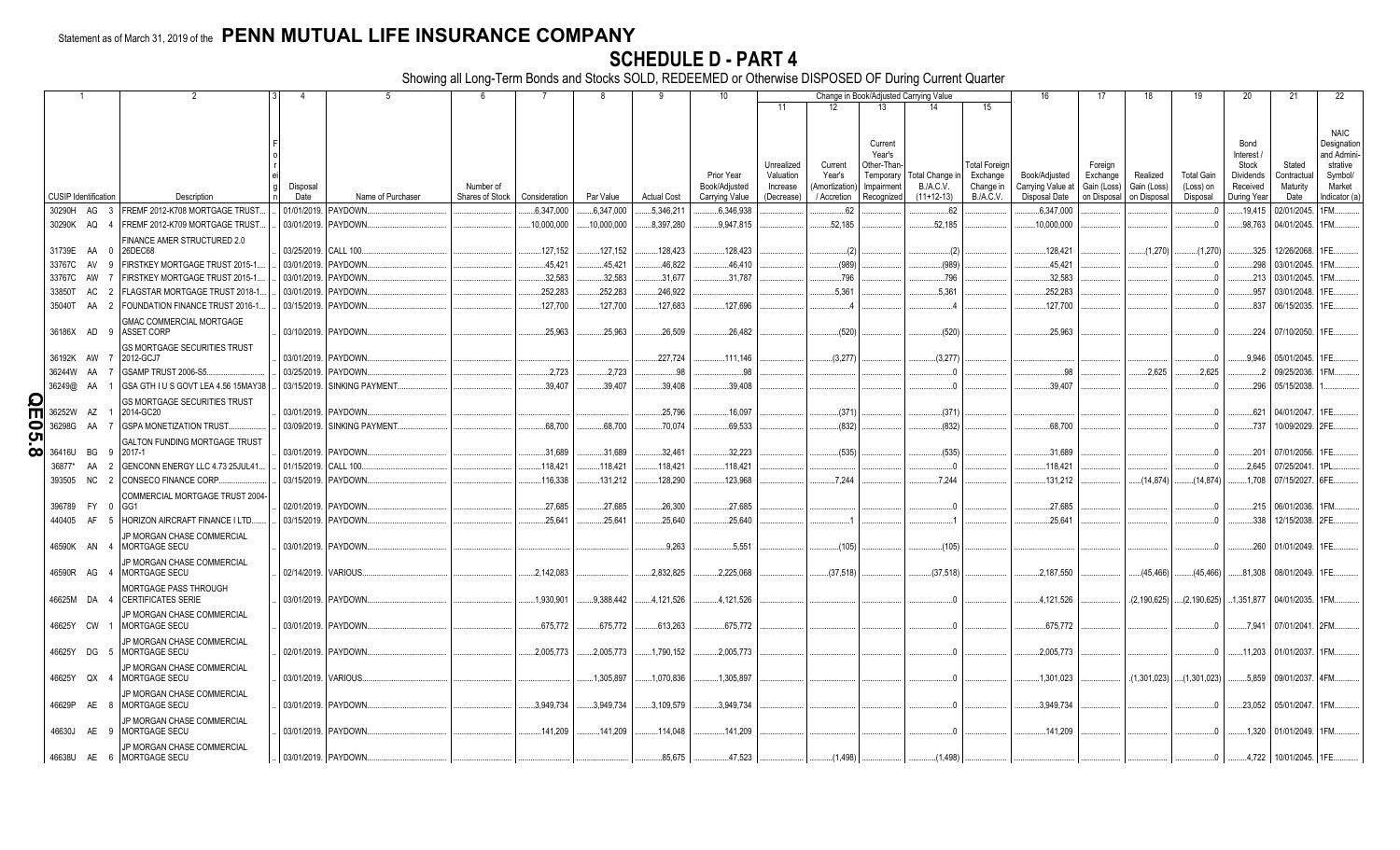# **SCHEDULE D - PART 4**

|        |                             |           | 2                                                                     |                          | -5                                | 6                            |                         | 8                        | 9                     | 10                                                   |                                                   |                                               | Change in Book/Adjusted Carrying Value                                                                                       |                                                                   | 16                                                                | 17                                 | 18                                     | 19                                         | 20                                                                  | 21                                       | 22                                                                                          |
|--------|-----------------------------|-----------|-----------------------------------------------------------------------|--------------------------|-----------------------------------|------------------------------|-------------------------|--------------------------|-----------------------|------------------------------------------------------|---------------------------------------------------|-----------------------------------------------|------------------------------------------------------------------------------------------------------------------------------|-------------------------------------------------------------------|-------------------------------------------------------------------|------------------------------------|----------------------------------------|--------------------------------------------|---------------------------------------------------------------------|------------------------------------------|---------------------------------------------------------------------------------------------|
|        |                             |           |                                                                       |                          |                                   |                              |                         |                          |                       |                                                      | 11                                                | 12                                            | 13<br>14                                                                                                                     | 15                                                                |                                                                   |                                    |                                        |                                            |                                                                     |                                          |                                                                                             |
|        | <b>CUSIP</b> Identification |           | Description                                                           | Disposal<br>Date         | Name of Purchaser                 | Number of<br>Shares of Stock | Consideration           | Par Value                | <b>Actual Cost</b>    | <b>Prior Year</b><br>Book/Adjusted<br>Carrying Value | Unrealized<br>Valuation<br>Increase<br>(Decrease) | Current<br>Year's<br>Amortization) Impairment | Current<br>Year's<br>Other-Than-<br>Total Change in<br>Temporary<br><b>B./A.C.V.</b><br>Accretion Recognized<br>$(11+12-13)$ | <b>Total Foreign</b><br>Exchange<br>Change in<br><b>B./A.C.V.</b> | Book/Adjusted<br>Carrying Value at<br>Disposal Date   on Disposal | Foreign<br>Exchange<br>Gain (Loss) | Realized<br>Gain (Loss)<br>on Disposal | <b>Total Gain</b><br>(Loss) on<br>Disposal | Bond<br>Interest /<br>Stock<br>Dividends<br>Received<br>During Year | Stated<br>Contractua<br>Maturity<br>Date | <b>NAIC</b><br>Designation<br>and Admini-<br>strative<br>Symbol/<br>Market<br>Indicator (a) |
|        |                             |           | <b>JP MORGAN CHASE COMMERCIAL</b>                                     |                          |                                   |                              |                         |                          |                       |                                                      |                                                   |                                               |                                                                                                                              |                                                                   |                                                                   |                                    |                                        |                                            |                                                                     |                                          |                                                                                             |
|        | 46639E AG                   |           | MORTGAGE SECU                                                         |                          | 03/01/2019. PAYDOWN.              |                              |                         |                          | .28,195               | 17,394                                               |                                                   | (444)                                         | (444)                                                                                                                        |                                                                   |                                                                   |                                    |                                        | 0                                          |                                                                     | 1,005 12/01/2047.                        | 1FE.                                                                                        |
|        | 46640B                      | AK        | JP MORGAN MORTGAGE TRUST 2013-                                        | 03/01/2019               | PAYDOWN.                          |                              | .74,024                 | 74,024                   | 74,527                | 74,209                                               |                                                   | (185)                                         | (185)                                                                                                                        |                                                                   | 74,024                                                            |                                    |                                        |                                            | 457                                                                 | 05/01/2043.                              | 1FM.                                                                                        |
|        | 46640M                      | AS        | JP MORGAN MORTGAGE TRUST 2013-                                        | 03/01/2019               | PAYDOWN.                          |                              | .72,069                 | .72,069                  | 71,966                | .72,064                                              |                                                   |                                               |                                                                                                                              |                                                                   | .72,069                                                           |                                    |                                        |                                            |                                                                     | 443 07/01/2043.                          | 1FM.                                                                                        |
|        | 46641C BP                   |           | JP MORGAN MORTGAGE TRUST 2014-                                        |                          | 03/01/2019. PAYDOWN.              |                              | .41,791                 | .41,791                  | 41,791                | .41,791                                              |                                                   |                                               |                                                                                                                              |                                                                   | .41,791                                                           |                                    |                                        |                                            |                                                                     | 262 01/01/2044.                          | 1FM                                                                                         |
|        | 46643A BG                   |           | <b>JPMBB COMMERCIAL MORTGAGE</b><br>SECURITIES TRU                    |                          | 03/01/2019. PAYDOWN.              |                              |                         |                          | 119,979               | .62,531                                              |                                                   | (1,030)                                       | (1,030)                                                                                                                      |                                                                   |                                                                   |                                    |                                        |                                            |                                                                     | .2,710   09/01/2047.   1FE.              |                                                                                             |
|        |                             | - 6       | JP MORGAN MORTGAGE TRUST 2014-                                        |                          |                                   |                              | 74.342                  |                          |                       |                                                      |                                                   |                                               |                                                                                                                              |                                                                   |                                                                   |                                    |                                        |                                            |                                                                     |                                          |                                                                                             |
|        | 46643D AS                   |           | OAK4                                                                  |                          | 03/01/2019. PAYDOWN.              |                              |                         | 74.342                   | 76,206                | .75,428                                              |                                                   | (1,086)                                       | (1,086)                                                                                                                      |                                                                   | 74,342                                                            |                                    |                                        |                                            |                                                                     | .338 09/01/2044.                         | 1FM                                                                                         |
|        | 46643D BE                   |           | JP MORGAN MORTGAGE TRUST 2014-<br>OAK4                                |                          | 03/01/2019. PAYDOWN.              |                              | .47,264                 | .47,264                  | .47,362               | .47,281                                              |                                                   | .(17                                          | (17)                                                                                                                         |                                                                   | .47,264                                                           |                                    |                                        |                                            |                                                                     | .318 09/01/2044. 1FM.                    |                                                                                             |
|        | 46643P BG                   |           | JPMBB COMMERCIAL MORTGAGE<br>SECURITIES TRU                           |                          | 03/01/2019. PAYDOWN.              |                              |                         |                          | 12,687                | .6,799                                               |                                                   | (116)                                         | (116)                                                                                                                        |                                                                   |                                                                   |                                    |                                        | . (                                        |                                                                     | .293 11/01/2047. 1FE.                    |                                                                                             |
|        | 46643T                      | BC        | <b>JPMBB COMMERCIAL MORTGAGE</b><br>SECURITIES TRU                    |                          | 03/01/2019. PAYDOWN.              |                              |                         |                          | 116,600               | .61,045                                              |                                                   | (82)                                          | (82)                                                                                                                         |                                                                   |                                                                   |                                    |                                        | . 0                                        |                                                                     | .1,500 01/01/2048. 1FE.                  |                                                                                             |
| QE05.9 | 46644F                      | AF        | <b>JPMBB COMMERCIAL MORTGAGE</b><br>SECURITIES TRU                    |                          | 03/01/2019. PAYDOWN.              |                              |                         |                          | .8,154                | .4,526                                               |                                                   | (92)                                          | (92)                                                                                                                         |                                                                   |                                                                   |                                    |                                        |                                            |                                                                     | .199   10/01/2048.   1FE.                |                                                                                             |
|        | 16645L                      | BA        | <b>JPMBB COMMERCIAL MORTGAGE</b><br><b>SECURITIES TRU</b>             |                          | 03/01/2019. PAYDOWN.              |                              |                         |                          | 17,995                | 12,547                                               |                                                   | (182)                                         | (182)                                                                                                                        |                                                                   |                                                                   |                                    |                                        |                                            |                                                                     | .466   03/01/2049.   1FE.                |                                                                                             |
|        | 46646R AL                   |           | JPMDB COMMERCIAL MORTGAGE<br>SECURITIES TRU                           |                          | 03/01/2019. PAYDOWN.              |                              |                         |                          | 8,807                 | .6,942                                               |                                                   | (71)                                          | .71                                                                                                                          |                                                                   |                                                                   |                                    |                                        |                                            |                                                                     | .197   12/01/2049.   1FE.                |                                                                                             |
|        | 478045 AA                   |           | JOHN SEVIER COMBINED CYCLE<br><b>GENERATION LL</b>                    |                          | 01/15/2019. SINKING PAYMENT       |                              | .42,128                 | .42,128                  | 42,128                | 42,128                                               |                                                   |                                               |                                                                                                                              |                                                                   | .42,128                                                           |                                    |                                        |                                            |                                                                     | .974   01/15/2042. 1FE.                  |                                                                                             |
|        | 48128K AV                   |           | JPMCC COMMERCIAL MORTGAGE<br>SECURITIES TRU                           |                          | 03/01/2019. PAYDOWN.              |                              |                         |                          | .8,981                | .7,265                                               |                                                   | (96)                                          | (96)                                                                                                                         |                                                                   |                                                                   |                                    |                                        |                                            |                                                                     | .252 07/01/2050. 1FE.                    |                                                                                             |
|        |                             |           | <b>JPMCC COMMERCIAL MORTGAGE</b>                                      |                          |                                   |                              |                         |                          |                       |                                                      |                                                   |                                               |                                                                                                                              |                                                                   |                                                                   |                                    |                                        |                                            |                                                                     |                                          |                                                                                             |
|        | 48128Y AY                   |           | SECURITIES TRU                                                        | 03/01/2019.              | PAYDOWN.                          |                              |                         |                          | 859                   |                                                      |                                                   | 12                                            |                                                                                                                              |                                                                   |                                                                   |                                    |                                        | C                                          |                                                                     | 03/01/2052.                              | 1FE.                                                                                        |
|        | 48283P<br>487836            | AA<br>BS  | KABBAGE ASSET SECURITIZATION LLO<br>KELLOGG CO.                       | 03/15/2019<br>03/27/2019 | PAYDOWN<br>PERSHING & COMPANY     |                              | .3,400,000<br>1,964,080 | .3,400,000<br>.2,000,000 | .3,399,980            | .3,399,986<br>1,998,695                              |                                                   | .45                                           | .14<br>.45                                                                                                                   |                                                                   | .3,400,000<br>1,998,739                                           |                                    |                                        | (34, 659)                                  | .38,854                                                             | 03/15/2022.                              | 1FE.<br>2FE.                                                                                |
|        | 49549C                      | AA        | KING INTERNATIONAL LEASING LLC.                                       | 01/15/2019               | <b>SINKING PAYMENT</b>            |                              | 295,849                 | .295,849                 | 1,998,200<br>.295,849 | .295,849                                             |                                                   |                                               | 0.5                                                                                                                          |                                                                   | 295,849                                                           |                                    | (34,659)                               |                                            | .2.037                                                              | .17,372 12/01/2023.<br>10/15/2022.       |                                                                                             |
|        | 50190D AL                   |           | CCM 2017-LC26                                                         |                          | 03/01/2019. PAYDOWN.              |                              |                         |                          | 12,097                | .10,034                                              |                                                   | (64)                                          | (64)                                                                                                                         |                                                                   |                                                                   |                                    |                                        |                                            | .223                                                                | 07/03/2050.                              | 1FE.                                                                                        |
|        |                             |           |                                                                       |                          |                                   |                              |                         |                          |                       |                                                      |                                                   |                                               |                                                                                                                              |                                                                   |                                                                   |                                    |                                        |                                            |                                                                     |                                          |                                                                                             |
|        | 50543L AB                   | - 8       | ABRADOR AVIATION FINANCE LTD<br>2016-1A                               |                          | 03/15/2019. PAYDOWN.              |                              | 70,313                  | 70,313                   | 70,310                | 70,310                                               |                                                   |                                               |                                                                                                                              |                                                                   | 70,313                                                            |                                    |                                        |                                            |                                                                     | .666   01/15/2042. 2FE.                  |                                                                                             |
|        | 52108H                      | F8        | <b>LB-UBS COMMERCIAL MORTGAGE</b><br><b>TRUST 2004-C4</b>             |                          | 03/11/2019. PAYDOWN.              |                              | .130,721                | 130,721                  | 131,129               | 130,767                                              |                                                   | (46)                                          | (46)                                                                                                                         |                                                                   | .130,721                                                          |                                    |                                        | . (                                        |                                                                     | .1,516 06/11/2036.                       |                                                                                             |
|        | 52465#                      | AA        | CGA CAPITAL CORP.                                                     | 03/10/2019.              | VARIOUS.                          |                              | .22,621                 | 22,621                   | .11,085               | .22,334                                              |                                                   | .287                                          | .287                                                                                                                         |                                                                   | .22,621                                                           |                                    |                                        |                                            | 190                                                                 | 03/10/2019                               |                                                                                             |
|        | 52465#                      | AZ<br>- 8 | LEGG MASON MTG CAP CORP                                               | 03/08/2019.              | <b>SINKING PAYMENT</b>            |                              | .47,170                 | .47,170                  | 47,171                | .47,171                                              |                                                   | (1                                            | (*                                                                                                                           |                                                                   | 47,170                                                            |                                    |                                        |                                            | .2,804                                                              | 06/10/2021                               |                                                                                             |
|        | 585055                      | AW        | MEDTRONIC INC.                                                        |                          | 03/05/2019. NON-BROKER TRADE, BO. |                              | .8,692,160              | .8,000,000               | .9,015,760            | .8,887,361                                           |                                                   | (4, 477)                                      | (4, 477)                                                                                                                     |                                                                   | .8,882,883                                                        |                                    | (190,723)                              | (190, 723)                                 |                                                                     | 176,000 03/15/2042. 1FE.                 |                                                                                             |
|        | 585498 BH                   |           | <b>MELLO MORTGAGE CAPITAL</b><br>ACCEPTANCE 2018-M                    |                          | 03/01/2019. PAYDOWN               |                              | .32,463                 | .32,463                  | 31,823                | 31,840                                               |                                                   | 623                                           | .623                                                                                                                         |                                                                   | .32,463                                                           |                                    |                                        |                                            |                                                                     | .211 05/01/2048. 1FM.                    |                                                                                             |
|        | 589929 PX                   |           | <b>MERRILL LYNCH MORTGAGE</b><br><b>INVESTORS TRUST S</b><br>$\Omega$ |                          | 03/05/2019. PAYDOWN.              |                              | 2.688.564               | 2.688.564                | 2.554.135             | 2.682.046                                            |                                                   | 6.518                                         | .6.518                                                                                                                       |                                                                   | 2.688.564                                                         |                                    |                                        | $\Omega$                                   |                                                                     | .29.484 11/05/2026. 1FE.                 |                                                                                             |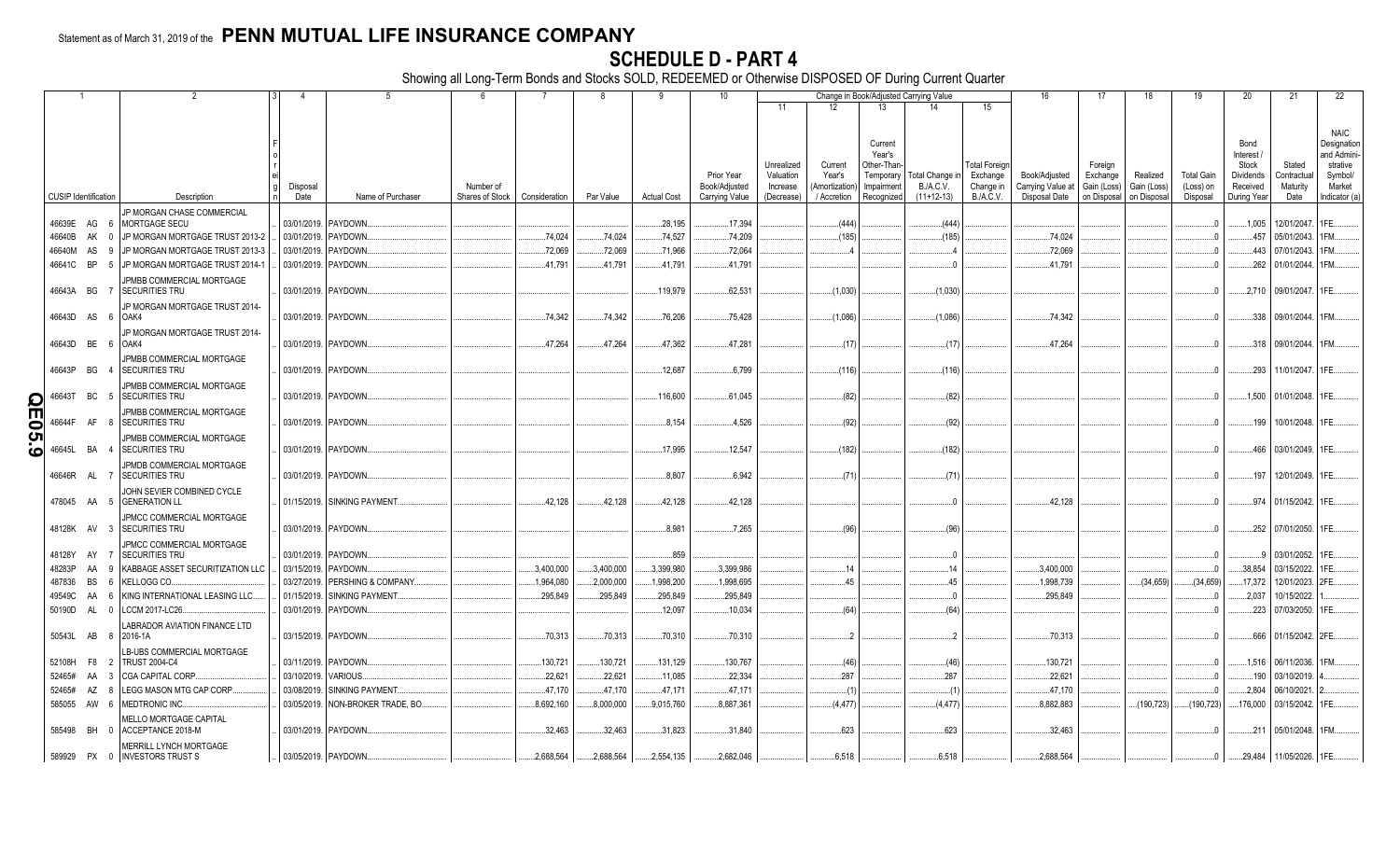# **SCHEDULE D - PART 4**

|            |           |                             |                                                           |          |                             |                 |               | 8         | 9                  | 10 <sup>°</sup>             |                                     |                                    | Change in Book/Adjusted Carrying Value                      |                                     |                                               | 16                                 | 17                  | 18                                    | 19                             | 20                                                   | 21                               | 22                                                                         |
|------------|-----------|-----------------------------|-----------------------------------------------------------|----------|-----------------------------|-----------------|---------------|-----------|--------------------|-----------------------------|-------------------------------------|------------------------------------|-------------------------------------------------------------|-------------------------------------|-----------------------------------------------|------------------------------------|---------------------|---------------------------------------|--------------------------------|------------------------------------------------------|----------------------------------|----------------------------------------------------------------------------|
|            |           |                             |                                                           |          |                             |                 |               |           |                    |                             | 11                                  | 12                                 | 13                                                          | 14                                  | 15                                            |                                    |                     |                                       |                                |                                                      |                                  |                                                                            |
|            |           |                             |                                                           | Disposal |                             | Number of       |               |           |                    | Prior Year<br>Book/Adjusted | Unrealized<br>Valuation<br>Increase | Current<br>Year's<br>Amortization) | Current<br>Year's<br>Other-Than-<br>Temporary<br>Impairment | Total Change in<br><b>B./A.C.V.</b> | <b>Total Foreign</b><br>Exchange<br>Change in | Book/Adjusted<br>Carrying Value at | Foreign<br>Exchange | Realized<br>Gain (Loss)   Gain (Loss) | <b>Total Gain</b><br>(Loss) on | Bond<br>Interest /<br>Stock<br>Dividends<br>Received | Stated<br>Contractua<br>Maturity | <b>NAIC</b><br>Designation<br>and Admini-<br>strative<br>Symbol/<br>Market |
|            |           | <b>CUSIP</b> Identification | Description                                               | Date     | Name of Purchaser           | Shares of Stock | Consideration | Par Value | <b>Actual Cost</b> | <b>Carrying Value</b>       | (Decrease)                          | / Accretion                        | Recognized                                                  | $(11+12-13)$                        | B./A.C.V.                                     | Disposal Date                      |                     | on Disposal on Disposal               | Disposal                       | During Year                                          | Date                             | Indicator (a)                                                              |
|            |           | 59010R AA 2                 | MERLIN AVIATION HOLDINGS DAC.                             |          | 03/15/2019. PAYDOWN.        |                 | .484,432      | .484,432  | .465,805           | 471,734                     |                                     | 12,699                             |                                                             | 12,699                              |                                               | 484,432                            |                     |                                       | - 0                            |                                                      | $2,703$ 12/15/2032.              | 1FE                                                                        |
|            |           |                             |                                                           |          |                             |                 |               |           |                    |                             |                                     |                                    |                                                             |                                     |                                               |                                    |                     |                                       |                                |                                                      |                                  |                                                                            |
|            | 59524E AB |                             | MID-ATLANTIC MILITARY FAMILY<br><b>COMMUNITIES</b>        |          | 02/01/2019. SINKING PAYMENT |                 | 48,481        | .48,481   | 40,491             | .41,222                     |                                     | 7,259                              |                                                             | .7,259                              |                                               | .48,481                            |                     |                                       |                                |                                                      | .1,270   08/01/2050.   1FE       |                                                                            |
|            |           |                             | MORGAN STANLEY BANK OF AMERICA                            |          |                             |                 |               |           |                    |                             |                                     |                                    |                                                             |                                     |                                               |                                    |                     |                                       |                                |                                                      |                                  |                                                                            |
|            | 61690A AF |                             | <b>MERRILL L</b>                                          |          | 03/01/2019. PAYDOWN         |                 |               |           | 11,706             | 7,831                       |                                     | (106)                              |                                                             | (106)                               |                                               |                                    |                     |                                       |                                |                                                      | .271   12/01/2047.   1FE.        |                                                                            |
|            |           |                             | MORGAN STANLEY BANK OF AMERICA                            |          |                             |                 |               |           |                    |                             |                                     |                                    |                                                             |                                     |                                               |                                    |                     |                                       |                                |                                                      |                                  |                                                                            |
|            | 61690V BA |                             | <b>MERRILL L</b>                                          |          | 03/01/2019. PAYDOWN.        |                 |               |           | .9,407             | .6,411                      |                                     | (93)                               |                                                             | (93)                                |                                               |                                    |                     |                                       |                                |                                                      | .213   10/01/2048.   1FE.        |                                                                            |
|            |           |                             |                                                           |          |                             |                 |               |           |                    |                             |                                     |                                    |                                                             |                                     |                                               |                                    |                     |                                       |                                |                                                      |                                  |                                                                            |
|            | 61690Y BV |                             | MORGAN STANLEY CAPITAL I TRUST<br>2016-BNK2               |          | 03/01/2019. PAYDOWN         |                 |               |           | 15,915             | 12,203                      |                                     | (145)                              |                                                             | (145)                               |                                               |                                    |                     |                                       |                                |                                                      | .393   11/01/2049.   1FE.        |                                                                            |
|            |           |                             | MORGAN STANLEY CAPITAL I TRUST                            |          |                             |                 |               |           |                    |                             |                                     |                                    |                                                             |                                     |                                               |                                    |                     |                                       |                                |                                                      |                                  |                                                                            |
|            | 61691A BM |                             | 2015-UBS8                                                 |          | 03/01/2019. PAYDOWN         |                 |               |           | 21,580             | 15,028                      |                                     | (185)                              |                                                             | (185)                               |                                               |                                    |                     |                                       |                                |                                                      | .492 12/01/2048. 1FE.            |                                                                            |
|            |           |                             |                                                           |          |                             |                 |               |           |                    |                             |                                     |                                    |                                                             |                                     |                                               |                                    |                     |                                       |                                |                                                      |                                  |                                                                            |
|            | 61691G AT |                             | MORGAN STANLEY BANK OF AMERICA<br><b>MERRILL L</b>        |          | 03/01/2019. PAYDOWN.        |                 |               |           | 12,321             | 9,651                       |                                     | (107)                              |                                                             | (107)                               |                                               |                                    |                     |                                       |                                |                                                      | .291   12/01/2049.   1FE.        |                                                                            |
|            |           |                             |                                                           |          |                             |                 |               |           |                    |                             |                                     |                                    |                                                             |                                     |                                               |                                    |                     |                                       |                                |                                                      |                                  |                                                                            |
|            | 61691J AW |                             | MORGAN STANLEY CAPITAL I TRUST<br>2017-H1                 |          | 03/01/2019. PAYDOWN.        |                 |               |           | .6,118             | .5,059                      |                                     | (62)                               |                                                             | (62)                                |                                               |                                    |                     |                                       |                                |                                                      | .155   06/01/2050.   1FE.        |                                                                            |
| <u>ရ</u>   |           |                             |                                                           |          |                             |                 |               |           |                    |                             |                                     |                                    |                                                             |                                     |                                               |                                    |                     |                                       |                                |                                                      |                                  |                                                                            |
|            | 61761A    | AA                          | <b>IORGAN STANLEY BANK OF AMERICA</b><br><b>MERRILL L</b> |          | 03/01/2019. PAYDOWN.        |                 |               |           | 31,383             | .15,701                     |                                     | (382)                              |                                                             | (382)                               |                                               |                                    |                     |                                       |                                |                                                      | .1,192 08/01/2045. 1FE.          |                                                                            |
| <b>OS.</b> |           |                             |                                                           |          |                             |                 |               |           |                    |                             |                                     |                                    |                                                             |                                     |                                               |                                    |                     |                                       |                                |                                                      |                                  |                                                                            |
| ∸          | 61761D AJ |                             | MORGAN STANLEY BANK OF AMERICA<br><b>MERRILL L</b>        |          | 03/01/2019. PAYDOWN.        |                 |               |           | 78,538             | .48,632                     |                                     | (507)                              |                                                             | (507)                               |                                               |                                    |                     |                                       |                                |                                                      | 2,361   11/01/2045.   1FE.       |                                                                            |
| $\bullet$  |           |                             |                                                           |          |                             |                 |               |           |                    |                             |                                     |                                    |                                                             |                                     |                                               |                                    |                     |                                       |                                |                                                      |                                  |                                                                            |
|            | 61764P BV |                             | MORGAN STANLEY BANK OF AMERICA<br><b>MERRILL L</b>        |          | 03/01/2019. PAYDOWN.        |                 |               |           | 15,463             | 7,612                       |                                     | (160)                              |                                                             | (160)                               |                                               |                                    |                     |                                       |                                |                                                      | .392 12/01/2047. 1FE.            |                                                                            |
|            |           |                             |                                                           |          |                             |                 |               |           |                    |                             |                                     |                                    |                                                             |                                     |                                               |                                    |                     |                                       |                                |                                                      |                                  |                                                                            |
|            |           | 61765L AV 2                 | MORGAN STANLEY BANK OF AMERICA<br><b>MERRILL L</b>        |          | 03/01/2019. PAYDOWN.        |                 |               |           | .7,771             | .4,988                      |                                     | (64)                               |                                                             | (64)                                |                                               |                                    |                     |                                       |                                |                                                      | .176   05/01/2048.   1FE.        |                                                                            |
|            |           |                             |                                                           |          |                             |                 |               |           |                    |                             |                                     |                                    |                                                             |                                     |                                               |                                    |                     |                                       |                                |                                                      |                                  |                                                                            |
|            | 61766C AH |                             | MORGAN STANLEY CAPITAL I TRUST<br>2016-UBS9               |          |                             |                 |               |           | .22,182            | 15,376                      |                                     | (212)                              |                                                             | (212)                               |                                               |                                    |                     |                                       |                                |                                                      | .550 03/01/2049. 1FE.            |                                                                            |
|            |           |                             |                                                           |          | 03/01/2019. PAYDOWN.        |                 |               |           |                    |                             |                                     |                                    |                                                             |                                     |                                               |                                    |                     |                                       |                                |                                                      |                                  |                                                                            |
|            | 61766E BF |                             | MORGAN STANLEY BANK OF AMERICA<br><b>MERRILL L</b>        |          | 03/01/2019. PAYDOWN.        |                 |               |           | 13,090             | .9,409                      |                                     | (128)                              |                                                             | (128)                               |                                               |                                    |                     |                                       |                                |                                                      | .322 05/01/2049. 1FE.            |                                                                            |
|            |           |                             |                                                           |          |                             |                 |               |           |                    |                             |                                     |                                    |                                                             |                                     |                                               |                                    |                     |                                       |                                |                                                      |                                  |                                                                            |
|            | 61766L BT |                             | <b>MORGAN STANLEY BANK OF AMERICA</b><br><b>MERRILL L</b> |          | 03/01/2019. PAYDOWN.        |                 |               |           | .24,656            | .17,286                     |                                     |                                    |                                                             |                                     |                                               |                                    |                     |                                       |                                |                                                      | .627 01/01/2049. 1FE.            |                                                                            |
|            |           |                             |                                                           |          |                             |                 |               |           |                    |                             |                                     | (231)                              |                                                             | (231)                               |                                               |                                    |                     |                                       |                                |                                                      |                                  |                                                                            |
|            | 61766N BC |                             | <b><i>IORGAN STANLEY BANK OF AMERICA</i></b>              |          |                             |                 |               |           | .22,837            |                             |                                     |                                    |                                                             |                                     |                                               |                                    |                     |                                       |                                |                                                      |                                  |                                                                            |
|            |           |                             | <b>MERRILL L</b>                                          |          | 03/01/2019. PAYDOWN         |                 |               |           |                    | .17,510                     |                                     | (196)                              |                                                             | (196)                               |                                               |                                    |                     |                                       |                                |                                                      | .530 09/01/2049. 1FE.            |                                                                            |
|            | 61766R BA |                             | MORGAN STANLEY BANK OF AMERICA<br><b>MERRILL L</b>        |          |                             |                 |               |           |                    | 12,509                      |                                     |                                    |                                                             |                                     |                                               |                                    |                     |                                       |                                |                                                      | .405   11/01/2049.   1FE.        |                                                                            |
|            |           |                             |                                                           |          | 03/01/2019. PAYDOWN.        |                 |               |           | 16,145             |                             |                                     | (149)                              |                                                             | (149)                               |                                               |                                    |                     |                                       |                                |                                                      |                                  |                                                                            |
|            |           |                             | <b>MORTGAGE EQUITY CONVERSION</b>                         |          |                             |                 |               |           |                    |                             |                                     |                                    |                                                             |                                     |                                               |                                    |                     |                                       |                                |                                                      |                                  |                                                                            |
|            | 61911B AA |                             | ASSET TRUST 2                                             |          | 03/01/2019. PAYDOWN.        |                 | .91,675       | .91,675   | .90,056            | .91,675                     |                                     |                                    |                                                             |                                     |                                               | .91,675                            |                     |                                       |                                |                                                      | .579 07/01/2060. 5FE.            |                                                                            |
|            | 61946F AA |                             | MOSAIC SOLAR LOAN TRUST 2018-1.                           |          | 03/20/2019. PAYDOWN.        |                 | 125,876       | 125,876   | 125,869            | 125,870                     |                                     |                                    |                                                             |                                     |                                               | 125,876                            |                     |                                       |                                |                                                      | .905   06/22/2043.   1FE.        |                                                                            |
|            | 62942K AG |                             | NRP MORTGAGE TRUST 2013-1.                                |          | 03/01/2019. PAYDOWN.        |                 | 48,854        | .48,854   | .47,244            | .47,711                     |                                     | .1,144                             |                                                             | 1,144                               |                                               | .48,854                            |                     |                                       |                                |                                                      | .277 07/01/2043. 1FM.            |                                                                            |
|            |           |                             | NEW RESIDENTIAL MORTGAGE LOAN                             |          |                             |                 |               |           |                    |                             |                                     |                                    |                                                             |                                     |                                               |                                    |                     |                                       |                                |                                                      |                                  |                                                                            |
|            |           | 64829F AJ 0                 | <b>TRUST 2016</b>                                         |          | 03/01/2019. PAYDOWN.        |                 | .86,085       | .86,085   | .90,059            | .89,081                     |                                     | (2,996)                            |                                                             | (2,996)                             |                                               | .86,085                            |                     |                                       |                                |                                                      | .717   03/01/2056.   1FM.        |                                                                            |
|            |           |                             | <b>NEW RESIDENTIAL MORTGAGE LOAN</b>                      |          |                             |                 |               |           |                    |                             |                                     |                                    |                                                             |                                     |                                               |                                    |                     |                                       |                                |                                                      |                                  |                                                                            |
|            | 64829G AL |                             | <b>TRUST 2016</b>                                         |          | 03/01/2019. PAYDOWN.        |                 | .121,312      | 121,312   | 124,897            | 123,881                     |                                     | (2, 568)                           |                                                             | (2,568)                             |                                               | .121,312                           |                     |                                       |                                |                                                      | 1,011   11/02/2035.   1FE.       |                                                                            |
|            |           |                             | NEW RESIDENTIAL MORTGAGE LOAN                             |          |                             |                 |               |           |                    |                             |                                     |                                    |                                                             |                                     |                                               |                                    |                     |                                       |                                |                                                      |                                  |                                                                            |
|            | 64829L BM | -9                          | TRUST 2016                                                |          | 03/01/2019. PAYDOWN.        |                 | 63.848        | .63.848   | 64.606             | .64.514                     |                                     | (666)                              |                                                             | (666)                               |                                               | .63.848                            |                     |                                       | $\Omega$ .                     |                                                      | .555 11/01/2056. 1FM.            |                                                                            |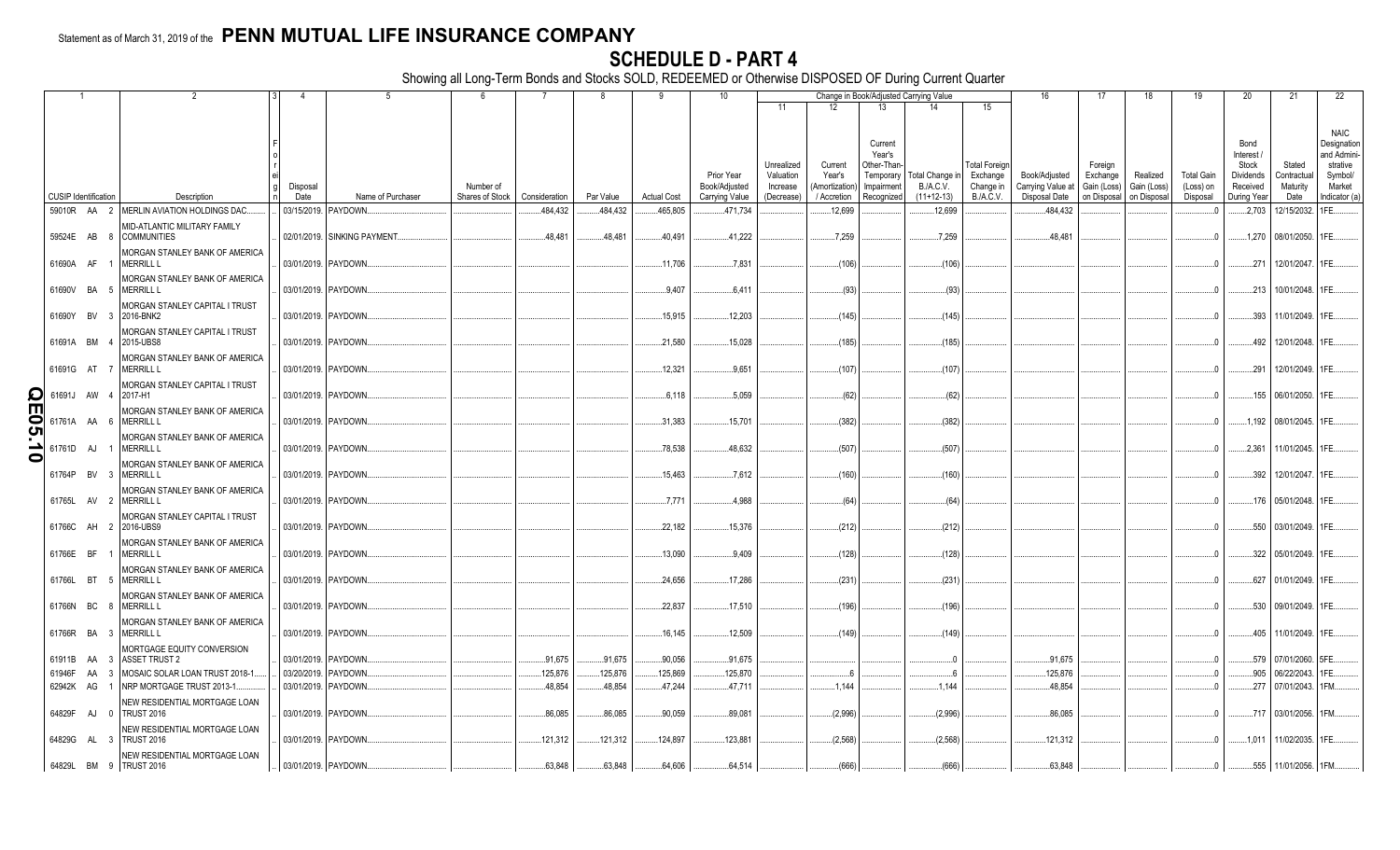|              |                             |           |    | 2                                  |             | - 5                    | - 6             |               | 8           | -9                 | 10                    |            |              | Change in Book/Adjusted Carrying Value |                  |                      | 16                | 17          | 18          | 19                | 20          | 21                          | 22               |
|--------------|-----------------------------|-----------|----|------------------------------------|-------------|------------------------|-----------------|---------------|-------------|--------------------|-----------------------|------------|--------------|----------------------------------------|------------------|----------------------|-------------------|-------------|-------------|-------------------|-------------|-----------------------------|------------------|
|              |                             |           |    |                                    |             |                        |                 |               |             |                    |                       | 11         | 12           | 13                                     | 14               | 15                   |                   |             |             |                   |             |                             |                  |
|              |                             |           |    |                                    |             |                        |                 |               |             |                    |                       |            |              |                                        |                  |                      |                   |             |             |                   |             |                             |                  |
|              |                             |           |    |                                    |             |                        |                 |               |             |                    |                       |            |              |                                        |                  |                      |                   |             |             |                   |             |                             | <b>NAIC</b>      |
|              |                             |           |    |                                    |             |                        |                 |               |             |                    |                       |            |              | Current                                |                  |                      |                   |             |             |                   | Bond        |                             | Designation      |
|              |                             |           |    |                                    |             |                        |                 |               |             |                    |                       |            |              | Year's                                 |                  |                      |                   |             |             |                   | Interest /  |                             | and Admini-      |
|              |                             |           |    |                                    |             |                        |                 |               |             |                    |                       | Unrealized | Current      | Other-Than-                            |                  | <b>Total Foreigr</b> |                   | Foreign     |             |                   | Stock       | Stated                      | strative         |
|              |                             |           |    |                                    |             |                        |                 |               |             |                    | Prior Year            | Valuation  | Year's       | Temporary                              | Total Change in  | Exchange             | Book/Adjusted     | Exchange    | Realized    | <b>Total Gain</b> | Dividends   | Contractua                  | Symbol/          |
|              |                             |           |    |                                    | Disposal    |                        | Number of       |               |             |                    | Book/Adjusted         | Increase   | Amortization | Impairment                             | <b>B./A.C.V.</b> | Change in            | Carrying Value at | Gain (Loss) | Gain (Loss) | (Loss) on         | Received    | Maturity                    | Market           |
|              | <b>CUSIP</b> Identification |           |    | Description                        | Date        | Name of Purchaser      | Shares of Stock | Consideration | Par Value   | <b>Actual Cost</b> | <b>Carrying Value</b> | (Decrease) | / Accretion  | Recognized                             | $(11+12-13)$     | <b>B./A.C.V.</b>     | Disposal Date     | on Disposal | on Disposal | Disposal          | During Year | Date                        | Indicator (a)    |
|              | 65473Q BE                   |           |    | NISOURCE INC                       | 03/05/2019. | DEUTSCHE BANC/ALEX B   |                 | .2,901,690    | 0.3,000,000 | 2,999,520          | .2,999,564            |            | (14)         |                                        | (14              |                      | .2,999,550        |             | . (97, 860) | (97,860)          |             | .32,573 05/15/2027.         | 2FE.             |
|              |                             |           |    | <b>NOMURA HOME EQUITY LOAN INC</b> |             |                        |                 |               |             |                    |                       |            |              |                                        |                  |                      |                   |             |             |                   |             |                             |                  |
|              | 65536H BE                   |           |    | <b>HOME EQUITY</b>                 |             | 03/25/2019. PAYDOWN    |                 | .227,301      | .227,301    | 152,860            | .225,597              |            | .1,703       |                                        | .1,703           |                      | .227,301          |             |             | 0                 |             | .1,080   09/25/2035.   1FM. |                  |
|              |                             |           |    |                                    |             |                        |                 |               |             |                    |                       |            |              |                                        |                  |                      |                   |             |             |                   |             |                             |                  |
|              |                             |           |    | NOMURA ASSET ACCEPTANCE CORP       |             |                        |                 |               |             |                    |                       |            |              |                                        |                  |                      |                   |             |             |                   |             |                             |                  |
|              | 65536W AA                   |           |    | <b>ALTERNATIVE</b>                 |             | 03/25/2019. PAYDOWN.   |                 | (401          | .12,969     | .4,060             | .4,060                |            |              |                                        |                  |                      | .4,060            |             | (4,461)     | (4,461)           |             | 08/25/2036. 1FM.            |                  |
|              |                             |           |    | OFFUTT AFB AMERICA FIRST           |             |                        |                 |               |             |                    |                       |            |              |                                        |                  |                      |                   |             |             |                   |             |                             |                  |
|              | 67085K AA                   |           |    | <b>COMMUNITY LLC</b>               | 03/01/2019  | <b>SINKING PAYMENT</b> |                 | .18,413       | .18,413     | .17,585            | .17,604               |            | .809         |                                        | .809             |                      | .18,413           |             |             | . . 0             | .503        | 09/01/2050.                 | 2FE.             |
|              | 68233J BF                   |           |    | ONCOR ELECTRIC DELIVERY CO LLC.    | 01/24/2019. | <b>EXCHANGE OFFER</b>  |                 | .1,498,391    | 1,500,000   | 1,498,530          | 1,498,404             |            | (13)         |                                        | (13)             |                      | 1,498,391         |             |             | 0                 |             | .11,788   11/15/2048. 1FE.  |                  |
|              |                             |           |    | PENSKE TRUCK LEASING CO LP / PTL   |             |                        |                 |               |             |                    |                       |            |              |                                        |                  |                      |                   |             |             |                   |             |                             |                  |
|              | 709599 AZ                   |           |    | <b>FINANCE</b>                     | 03/18/2019. | JEFFERIES & COMPANY    |                 | .2,977,590    | 3,000,000   | 2,988,360          | 2,989,418             |            | .436         |                                        | .436             |                      | .2,989,854        |             | (12,264)    | (12, 264)         |             | .62,542 03/10/2025. 2FE.    |                  |
|              | 72650T                      | AA        |    | PLAINS END FINANCING LLC.          | 01/15/2019  | <b>SINKING PAYMENT</b> |                 | .66,635       | .66,635     | .63,137            | .64,811               |            | .1,824       |                                        | .1,824           |                      | .66,635           |             |             | 0                 | .1,001      | 04/15/2028.                 | 3FE.             |
|              | 72703P                      | AB        |    | PLANET FITNESS MASTER ISSUER LLC   | 03/05/2019. | PAYDOWN.               |                 | .7,500        | .7,500      | .7,500             | .7,500                |            |              |                                        |                  |                      | .7,500            |             |             | 0                 | .87         | 09/05/2048.                 |                  |
|              |                             |           |    |                                    |             |                        |                 |               |             |                    |                       |            |              |                                        |                  |                      |                   |             |             |                   |             |                             |                  |
|              | 73019#                      | AA        |    | PNC EQUIP FIN LLC 3.0 13SEP27      | 03/13/2019  | <b>SINKING PAYMENT</b> |                 | .43,264       | .43,264     | .43,264            | .43,264               |            |              |                                        |                  |                      | 43,264            |             |             | 0                 |             | 09/13/2027                  |                  |
|              | 73019#                      | AB        |    | PNC EQUIP FIN LLC 3.0 13SEP27      | 03/13/2019  | <b>SINKING PAYMENT</b> |                 | .44,892       | .44,892     | .44,892            | .44,892               |            |              |                                        |                  |                      | 44,892            |             |             | . . 0             |             | 09/13/2027                  |                  |
| <u>ရ</u>     | 73019#                      | AC        |    | PNC EQUIP FIN LLC 3.0 13SEP27.     | 03/13/2019. | <b>SINKING PAYMENT</b> |                 | .41,008       | .41,008     | .41,008            | .41,008               |            |              |                                        |                  |                      | .41,008           |             |             | $\cdot$ .0        |             | 09/13/2027.                 |                  |
|              |                             |           |    | PRUDENTIAL HOME MORTGAGE           |             |                        |                 |               |             |                    |                       |            |              |                                        |                  |                      |                   |             |             |                   |             |                             |                  |
| $\mathbf{S}$ | 743947                      | AA        |    | SECURITIES CO I                    | 03/28/2019. | NON-BROKER TRADE, BO.  |                 |               |             |                    |                       |            |              |                                        |                  |                      |                   |             |             | 0                 |             | .46 08/01/2022.             |                  |
|              |                             |           |    | RITE AID PASS THROUGH              |             |                        |                 |               |             |                    |                       |            |              |                                        |                  |                      |                   |             |             |                   |             |                             |                  |
|              | 767759                      | AB        |    | <b>CERTIFICATES</b>                | 03/01/2019  | PAYDOWN.               |                 | .76,260       | .70,791     | .38,404            | .63,593               |            | .7,197       |                                        | .7,197           |                      | .70,791           |             | .5,469      | .5,469            |             | .802 01/01/2021.            | 4FE.             |
|              | 784037                      | AA        |    | SCF RC FUNDING II LLC.             | 03/25/2019. | PAYDOWN.               |                 | .5,223        | .5,223      | .5,203             |                       |            | .20          |                                        | 20               |                      | .5,223            |             |             | 0                 | .18         | 06/25/2047. 1FE.            |                  |
|              |                             |           |    |                                    |             |                        |                 |               |             |                    |                       |            |              |                                        |                  |                      |                   |             |             |                   |             |                             |                  |
|              |                             |           |    | SG COMMERCIAL MORTGAGE             |             |                        |                 |               |             |                    |                       |            |              |                                        |                  |                      |                   |             |             |                   |             |                             |                  |
|              | 78419C AG                   |           |    | <b>SECURITIES TRUST</b>            | 03/01/2019. | PAYDOWN.               |                 |               |             | .8,965             | .6,529                |            | (87)         |                                        | (87)             |                      |                   |             |             | . . 0             | .230        | 10/01/2048.                 | 1FE.             |
|              | 78442G                      | - FJ      |    | SLM STUDENT LOAN TRUST 2003-1      | 03/17/2019  | PAYDOWN.               |                 | .32,984       | .32,984     | .30,675            | .30,881               |            | .2,104       |                                        | .2,104           |                      | .32,984           |             |             | $\cdot$ .0        | .273        | 06/15/2037.                 | I <sub>2FE</sub> |
|              | 78442G                      | <b>RJ</b> |    | SLM STUDENT LOAN TRUST 2005-10     | 01/10/2019  | PERSHING & COMPANY     |                 | 4,998,047     | 5,000,000   | 4,625,000          | 4,784,741             |            | .1,705       |                                        | 1,705            |                      | 4,786,446         |             | 211,601     | 211,601           | .31,049     | 10/26/2026.                 | 1AM.             |
|              | 78443B                      | AK        |    | SLM STUDENT LOAN TRUST 2006-10.    | 01/25/2019  | PAYDOWN.               |                 | .134,831      | 134,831     | .119,494           | .121,844              |            | 12,987       |                                        | .12,987          |                      | .134,831          |             |             |                   | .934        | 03/25/2044.                 |                  |
|              | 797224                      | <b>AC</b> |    | SAN CLEMENTE LEASING LLC.          | 02/22/2019  | <b>SINKING PAYMENT</b> |                 | .337,484      | .337,484    | .337,484           | .337,484              |            |              |                                        |                  |                      | .337,484          |             |             |                   | .2,556      | 11/22/2022.                 |                  |
|              | 80306A AC                   |           |    | SAPPHIRE AVIATION FINANCE I LTD.   | 03/15/2019. | PAYDOWN.               |                 | 190,019       | 190,019     | 190,017            | .190,016              |            |              |                                        |                  |                      | .190,019          |             |             | - 0               | .1,871      | 03/15/2040. 3FE.            |                  |
|              |                             |           |    |                                    |             |                        |                 |               |             |                    |                       |            |              |                                        |                  |                      |                   |             |             |                   |             |                             |                  |
|              |                             |           |    | SAXON ASSET SECURITIES TR 2000-2   |             |                        |                 |               |             |                    |                       |            |              |                                        |                  |                      |                   |             |             |                   |             |                             |                  |
|              | 805564                      | GA        |    | <b>MORT LN</b>                     | 02/01/2019  | PAYDOWN.               |                 | .10,731       | .63,686     | .51,586            | .59,283               |            | .4,403       |                                        | .4,403           |                      | .63,686           |             | (52, 955)   | (52, 955)         | .401        | 07/01/2030.                 | 4FM.             |
|              | 81744N AH                   |           |    | SEQUOIA MORTGAGE TRUST 2012-6      | 03/01/2019  | PAYDOWN.               |                 | .80,030       | .80,030     | .80,830            | .80,424               |            | (394)        |                                        | (394)            |                      | .80,030           |             |             |                   | .570        | 12/01/2042. 1FM.            |                  |
|              | 81744V AH                   |           |    | SEQUOIA MORTGAGE TRUST 2012-4      | 03/01/2019  | PAYDOWN.               |                 | .46,457       | .46,457     | .47,620            | .46,897               |            | (440)        |                                        | (440)            |                      | .46,457           |             |             | 0                 | .317        | 09/01/2042.                 | 1FM.             |
|              | 81745A                      | AF        |    | SEQUOIA MORTGAGE TRUST 2013-5      | 03/01/2019. | PAYDOWN.               |                 | .88,957       | .88,957     | .87,400            | .88,418               |            | .540         |                                        | .540             |                      | .88,957           |             |             | 0                 |             | .516 05/01/2043.            | 1FM.             |
|              | 81745E                      | AD        |    | SEQUOIA MORTGAGE TRUST 2013-8      | 03/01/2019. | PAYDOWN.               |                 | 71,660        | .71,660     | .70,899            | 71,237                |            | .423         |                                        | .423             |                      | 71,660            |             |             | . . 0             |             | 425 06/01/2043.             | 1FM.             |
|              | 81745L                      | BN        |    | SEQUOIA MORTGAGE TRUST 2014-4.     | 03/01/2019. | PAYDOWN.               |                 | 34,892        | .34,892     | .35,080            | 34,981                |            | (89)         |                                        | (89)             |                      | .34,892           |             |             | . . 0             | .225        | 11/01/2044.                 | 1FM              |
|              | 81745M                      | AE        |    | SEQUOIA MORTGAGE TRUST 2013-2.     | 03/01/2019  | PAYDOWN.               |                 | .151,714      | 151,714     |                    |                       |            | .10          |                                        | .10              |                      |                   |             |             | 0                 | .899        | 02/01/2043.                 |                  |
|              |                             |           |    |                                    |             |                        |                 |               |             | 151,335            | .151,704              |            |              |                                        |                  |                      | .151,714          |             |             |                   |             |                             |                  |
|              | 81745Q                      | AA        |    | SEQUOIA MORTGAGE TRUST 2015-1      | 03/01/2019  | PAYDOWN.               |                 | 132,386       | 132,386     | 133,875            | 132,386               |            |              |                                        |                  |                      | .132,386          |             |             | 0                 | 1,006       | 01/01/2045.                 | 1FM.             |
|              | 81745Y                      | AZ        |    | SEQUOIA MORTGAGE TRUST 2013-12     | 03/01/2019  | PAYDOWN.               |                 | .111,232      | 111,232     | .114,669           | .113,359              |            | (2, 127)     |                                        | (2, 127)         |                      | .111,232          |             |             | 0                 | .685        | 12/01/2043.                 | 1FM.             |
|              | 81746R                      | CB        |    | SEQUOIA MORTGAGE TRUST 2016-2.     | 03/01/2019  | PAYDOWN.               |                 | 30,716        | .30,716     | .30,745            | .30,740               |            | (23)         |                                        | (23)             |                      | 30,716            |             |             | 0                 | 192         | 08/01/2046.                 | 1FM.             |
|              | 81748H AU                   |           |    | SEQUOIA MORTGAGE TRUST 2018-8      | 03/01/2019  | PAYDOWN.               |                 | .366,810      | .366,810    | .364,747           |                       |            | .2,063       |                                        | .2,063           |                      | .366,810          |             |             |                   | .2,012      | 11/01/2048. 1FE             |                  |
|              |                             |           |    | SHELLPOINT CO-ORIGINATOR TRUST     |             |                        |                 |               |             |                    |                       |            |              |                                        |                  |                      |                   |             |             |                   |             |                             |                  |
|              | 82280Q BZ                   |           | ્ર | 2015-1                             |             | 03/01/2019. PAYDOWN.   |                 | .27,620       | .27.620     | .27.019            | 27.153                |            | .467         |                                        | .467             |                      | .27.620           |             |             | $\Omega$          |             | .176 08/01/2045.            | 1FM.             |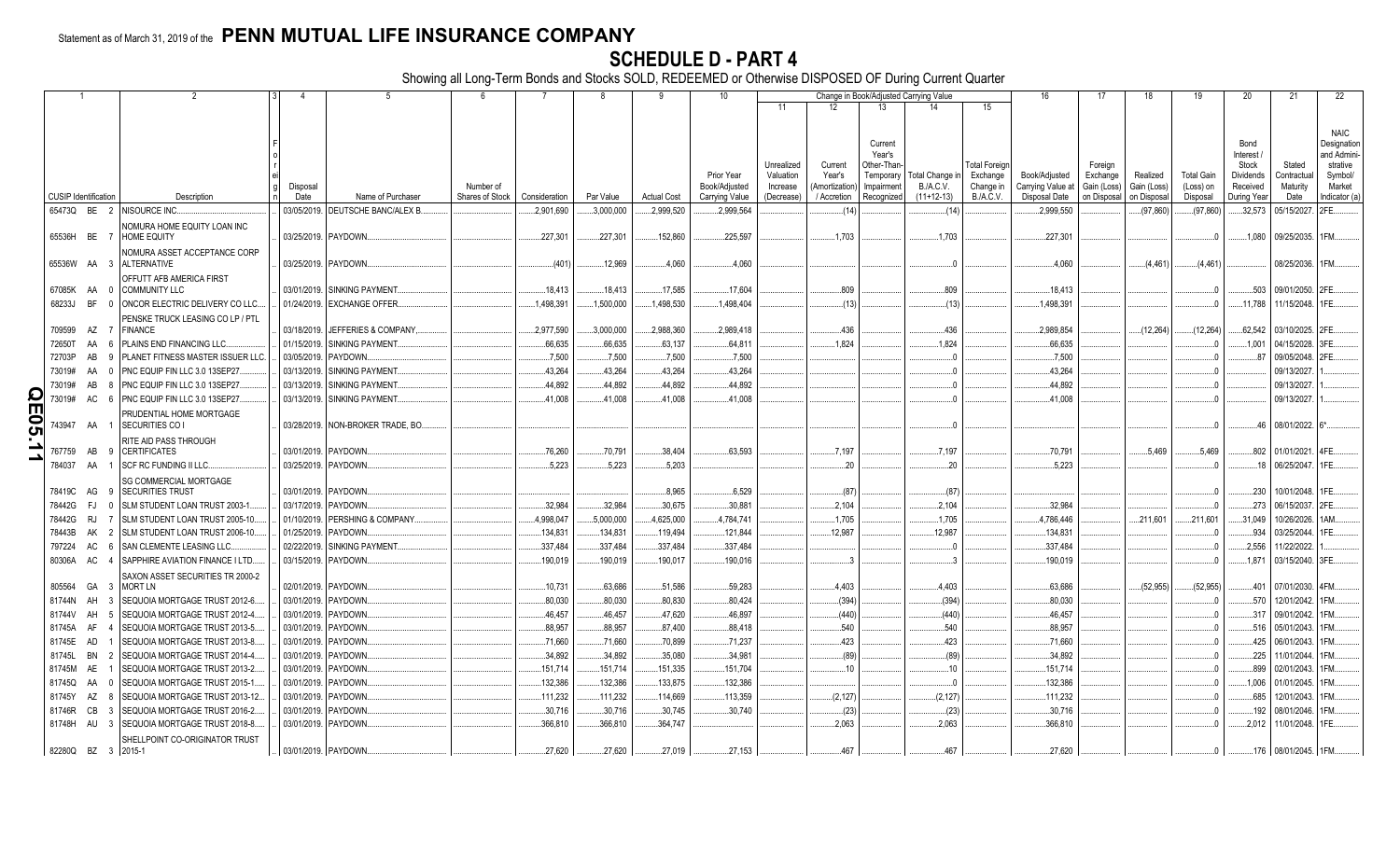# **SCHEDULE D - PART 4**

|               |                             |     |                                                    |                  |                                   | 6               |               |            | 9                  | 10             |            |                  |             | Change in Book/Adjusted Carrying Value |                               | 16                | 17                      | 18          | 19                | 20               | 21                       | 22            |
|---------------|-----------------------------|-----|----------------------------------------------------|------------------|-----------------------------------|-----------------|---------------|------------|--------------------|----------------|------------|------------------|-------------|----------------------------------------|-------------------------------|-------------------|-------------------------|-------------|-------------------|------------------|--------------------------|---------------|
|               |                             |     |                                                    |                  |                                   |                 |               |            |                    |                | 11         | 12               | 13          | 14                                     | 15 <sub>1</sub>               |                   |                         |             |                   |                  |                          |               |
|               |                             |     |                                                    |                  |                                   |                 |               |            |                    |                |            |                  |             |                                        |                               |                   |                         |             |                   |                  |                          |               |
|               |                             |     |                                                    |                  |                                   |                 |               |            |                    |                |            |                  |             |                                        |                               |                   |                         |             |                   |                  |                          |               |
|               |                             |     |                                                    |                  |                                   |                 |               |            |                    |                |            |                  |             |                                        |                               |                   |                         |             |                   |                  |                          | <b>NAIC</b>   |
|               |                             |     |                                                    |                  |                                   |                 |               |            |                    |                |            |                  | Current     |                                        |                               |                   |                         |             |                   | Bond             |                          | Designation   |
|               |                             |     |                                                    |                  |                                   |                 |               |            |                    |                |            |                  | Year's      |                                        |                               |                   |                         |             |                   | Interest         |                          | and Admini-   |
|               |                             |     |                                                    |                  |                                   |                 |               |            |                    |                | Unrealized | Current          | Other-Than- |                                        | <b>Total Foreign</b>          |                   | Foreign                 |             |                   | Stock            | Stated                   | strative      |
|               |                             |     |                                                    |                  |                                   |                 |               |            |                    | Prior Year     | Valuation  | Year's           | Temporary   | Total Change in                        | Exchange                      | Book/Adjusted     | Exchange                | Realized    | <b>Total Gain</b> | <b>Dividends</b> | Contractua               | Symbol/       |
|               | <b>CUSIP</b> Identification |     |                                                    | Disposal<br>Date |                                   | Number of       |               |            |                    | Book/Adjusted  | Increase   | Amortization)    | Impairment  | <b>B./A.C.V.</b>                       | Change in<br><b>B./A.C.V.</b> | Carrying Value at | Gain (Loss)             | Gain (Loss) | (Loss) on         | Received         | Maturity                 | Market        |
|               |                             |     | Description                                        |                  | Name of Purchaser                 | Shares of Stock | Consideration | Par Value  | <b>Actual Cost</b> | Carrying Value | (Decrease) | / Accretion      | Recognized  | $(11+12-13)$                           |                               | Disposal Date     | on Disposal on Disposal |             | Disposal          | During Year      | Date                     | Indicator (a) |
|               |                             |     | SHELLPOINT CO-ORIGINATOR TRUST                     |                  |                                   |                 |               |            |                    |                |            |                  |             |                                        |                               |                   |                         |             |                   |                  |                          |               |
|               | 82280Q CB                   |     | 2015-1                                             |                  | 03/01/2019. PAYDOWN.              |                 | .24,275       | .24,275    | .24,188            | 24,193         |            | .82              |             | 82                                     |                               | .24,275           |                         |             |                   |                  | .155   08/01/2045.   1FM |               |
|               | 855244                      | AS  | <b>STARBUCKS CORP</b>                              |                  | 03/28/2019. U.S. BANCORP INVESTM  |                 | 1,532,130     | 1,500,000  | 1,484,430          | .1,484,360     |            | .64              |             | .64                                    |                               | 1,484,423         |                         | .47,707     | .47,707           | .25,500          | 11/15/2048. 2FE.         |               |
|               | 85917D AA                   |     | SOTERA HEALTH HOLDINGS LLC.                        | 03/21/2019.      | JEFFERIES & COMPANY               |                 | .2,015,000    | 2,000,000  | .2,025,000         | 2,013,586      |            | (1,280)          |             | (1,280)                                |                               | .2,012,307        |                         | .2,693      | 2,693             | .46,944          | 05/15/2023. 5FE.         |               |
|               | 86212U                      | AB  | STORE MASTER FUNDING LLC.                          | 03/20/2019.      | PAYDOWN.                          |                 | .9,952        | .9,952     | .9,949             | .9,953         |            |                  |             |                                        |                               | .9,952            |                         |             |                   | .77              | 03/20/2043.              | 1FE.          |
|               | 86213A                      | AB  | STORE MASTER FUNDING LLC.                          |                  | 03/20/2019. PAYDOWN.              |                 | .9,329        | .9,329     | 9,321              | .9,330         |            |                  |             |                                        |                               | .9,329            |                         |             |                   | -81              | 11/20/2043.              | 1FE.          |
|               | 86213C                      | AB  | STORE MASTER FUNDING I LLC                         |                  | 03/20/2019. PAYDOWN.              |                 | .6,250        | .6,250     | .6,247             | .6,249         |            |                  |             |                                        |                               | .6,250            |                         |             |                   | .43              | 04/20/2045.              | 1FE.          |
|               | 87342R AB                   |     | TACO BELL FUNDING LLC.                             |                  | 02/25/2019. PAYDOWN.              |                 | .11,250       | .11,250    | 11,250             | .11,250        |            |                  |             |                                        |                               | .11,250           |                         |             |                   |                  | .123 05/25/2046. 2AM.    |               |
|               |                             |     |                                                    |                  |                                   |                 |               |            |                    |                |            |                  |             |                                        |                               |                   |                         |             |                   |                  |                          |               |
|               |                             |     | THUNDERROAD MOTORCYCLE TRUST                       |                  |                                   |                 |               |            |                    |                |            |                  |             |                                        |                               |                   |                         |             |                   |                  |                          |               |
|               | 88607J AA                   |     | 2016-1                                             |                  | 03/15/2019. PAYDOWN.              |                 | .349,138      | .349,138   | .349,272           | 349,140        |            | $\mathcal{L}(2)$ |             |                                        |                               | 349,138           |                         |             |                   | .2,311           | 09/15/2022. 1FE          |               |
|               | 886546                      | AB  | TIFFANY & CO.                                      |                  | 03/27/2019. PERSHING & COMPANY.   |                 | .2,030,940    | 2,000,000  | 1,994,040          | 1,996,286      |            | .225             |             | .225                                   |                               | 1,996,511         |                         | .34,429     | .34,429           | .37,578          | 10/01/2024. 2FE.         |               |
|               | 88947E                      | AS  | TOLL BROTHERS FINANCE CORP.                        |                  | 03/21/2019. GOLDMAN SACHS & CO.   |                 | 1,967,500     | 2,000,000  | .2,000,000         | 2,000,000      |            |                  |             |                                        |                               | .2,000,000        |                         | (32,500)    | (32,500)          | 51,458           | 03/15/2027. 3FE.         |               |
|               | 891098                      | AA  | TORO MTG FTG TR 2017-RE 4.0                        |                  | 03/01/2019. PAYDOWN.              |                 | 725,356       | .725,356   | 730,700            | 722,996        |            | .2,359           |             | .2,359                                 |                               | 725,356           |                         |             |                   | .4,774           | 04/01/2074. 1FE.         |               |
|               | 90131H                      | AV  | 21ST CENTURY FOX AMERICA INC.                      |                  | 03/20/2019. NON-BROKER TRADE, BO. |                 | .1,781,595    | 1,350,000  | 1,508,220          | 1,414,690      |            | (2,253)          |             | (2, 253)                               |                               | 1,412,437         |                         | 369,158     | 369,158           | .87,281          | 07/15/2024. 2FE.         |               |
| <u>с</u><br>П | 90131H                      |     | 21ST CENTURY FOX AMERICA INC.                      |                  | 03/20/2019. NON-BROKER TRADE, BO. |                 | .2,321,093    | 1,790,000  | 1,790,000          | 1,790,000      |            |                  |             |                                        |                               | 1,790,000         |                         | 531,093     | 531,093           | .87,486          | 02/23/2025. 2FE.         |               |
|               | 90131H                      | BE  | 21ST CENTURY FOX AMERICA INC.                      |                  | 03/20/2019. NON-BROKER TRADE, BO. |                 | .6,746,012    | 4,300,000  | 4,460,089          | 4,422,559      |            | (1,092)          |             | (1,092)                                |                               | 4,421,467         |                         | .2,324,545  | 2,324,545         | .231,131         | 08/01/2034.              | 2FE           |
| ეე            | 90131H                      | BG  | 21ST CENTURY FOX AMERICA INC.                      | 03/20/2019.      | NON-BROKER TRADE, BO.             |                 | .6,346,316    | 4,700,000  | .5,880,687         | 5,792,583      |            | (9,853)          |             | (9,853)                                |                               | .5,782,730        |                         | 563,586     | .563,586          | 79,378           | 12/15/2035. 2FE.         |               |
|               | 902494                      | AX  | TYSON FOODS INC                                    |                  | 02/12/2019. GOLDMAN SACHS & CO.   |                 | 6,533,670     | 6,500,000  | 6,514,365          | 6,508,604      |            | .44              |             | .44                                    |                               | .6,508,648        |                         | .25,022     | .25,022           | .127,662         | 08/15/2024.              |               |
|               | 90272*                      | AA  | UHC (SENIOR NT) CTL PA 3.5 15MAY33                 |                  | 03/15/2019. SINKING PAYMENT       |                 | .34,257       | 34,257     | .34,257            | 34,257         |            |                  |             |                                        |                               | .34,257           |                         |             |                   | .200             | 05/15/2033.              |               |
| N             |                             |     |                                                    |                  |                                   |                 |               |            |                    |                |            |                  |             |                                        |                               |                   |                         |             |                   |                  |                          |               |
|               |                             |     | <b>JBS COMMERCIAL MORTGAGE TRUST</b><br>2017-C7    |                  |                                   |                 |               |            |                    |                |            |                  |             |                                        |                               |                   |                         |             |                   |                  | .212 12/01/2050. 1FE     |               |
|               | 90276W AT                   |     |                                                    |                  | 03/01/2019. PAYDOWN.              |                 |               |            | .8,815             | .7,910         |            | (83)             |             | (83)                                   |                               |                   |                         |             |                   |                  |                          |               |
|               |                             |     | <b>JBS COMMERCIAL MORTGAGE TRUST</b>               |                  |                                   |                 |               |            |                    |                |            |                  |             |                                        |                               |                   |                         |             |                   |                  |                          |               |
|               | 90278K BB                   |     | 2018-C14                                           |                  | 03/01/2019. PAYDOWN.              |                 |               |            | .8,127             | 8,091          |            | (65)             |             | (65)                                   |                               |                   |                         |             |                   |                  | .194   12/01/2051. 1FE   |               |
|               |                             |     | <b>JBS COMMERCIAL MORTGAGE TRUST</b>               |                  |                                   |                 |               |            |                    |                |            |                  |             |                                        |                               |                   |                         |             |                   |                  |                          |               |
|               | 90278L AZ                   |     | 2018-C15                                           |                  | 03/01/2019. PAYDOWN.              |                 |               |            | .8,704             | .8,702         |            | (74)             |             | (74)                                   |                               |                   |                         |             |                   |                  | 215 32/01/2051. 1FE      |               |
|               |                             |     | <b>JBS COMMERCIAL MORTGAGE TRUST</b>               |                  |                                   |                 |               |            |                    |                |            |                  |             |                                        |                               |                   |                         |             |                   |                  |                          |               |
|               | 90353D BA                   |     | 2018-C12                                           |                  | 03/01/2019. PAYDOWN.              |                 |               |            | .7,969             | .7,726         |            | (66)             |             | (66)                                   |                               |                   |                         |             |                   |                  | .184   08/01/2051. 1FE   |               |
|               |                             |     | JNION PACIFIC RAILROAD CO 2006                     |                  |                                   |                 |               |            |                    |                |            |                  |             |                                        |                               |                   |                         |             |                   |                  |                          |               |
|               | 90783W AA                   |     | PASS THRO                                          |                  | 01/02/2019. SINKING PAYMENT       |                 | .126,935      | 126,935    | .127,022           | .127,017       |            | (83)             |             | (. (83)                                |                               | .126,935          |                         |             |                   | 3,723            | 07/02/2030. 1FE.         |               |
|               | 909287 AA                   |     | JAL 2007-1 PASS THROUGH TRUST                      |                  | 01/02/2019. SINKING PAYMENT       |                 | .116,476      | 116,476    | 125,299            | 120,611        |            | (4, 135)         |             | (4, 135)                               |                               | .116,476          |                         |             |                   | .3,865           | 07/02/2022. 2FE.         |               |
|               |                             |     |                                                    |                  |                                   |                 |               |            |                    |                |            |                  |             |                                        |                               |                   |                         |             |                   |                  |                          |               |
|               | 90932Q AB                   | - 2 | JNITED AIRLINES 2014-2 CLASS B PASS<br><b>THRO</b> |                  | 03/03/2019. SINKING PAYMENT       |                 | .248,046      | .248,046   | .247,847           | .247,954       |            | .92              |             | .92                                    |                               | 248,046           |                         |             |                   | .5,736           | 09/03/2022. 2FE.         |               |
|               |                             |     |                                                    |                  |                                   |                 |               |            |                    |                |            |                  |             |                                        |                               |                   |                         |             |                   |                  |                          |               |
|               |                             |     | JNITED AIRLINES 2016-1 CLASS B PASS                |                  |                                   |                 |               |            |                    |                |            |                  |             |                                        |                               |                   |                         |             |                   |                  |                          |               |
|               | 90933H AA                   |     | <b>THRO</b>                                        |                  | 01/07/2019. SINKING PAYMENT       |                 | .85,648       | .85,648    | .85,648            | .85,648        |            |                  |             |                                        |                               | .85,648           |                         |             |                   | 1,563            | 01/07/2026.              |               |
|               | 91474@ AA                   |     | <b>JNIVERSITY OF MICHIGAN</b>                      |                  | 03/15/2019. SINKING PAYMENT       |                 | .39,093       | .39,093    | .39,093            | .39,093        |            |                  |             |                                        |                               | .39,093           |                         |             |                   | .230             | 06/15/2039.              |               |
|               | 92211M AC                   |     | VANTAGE DATA CENTERS ISSUER LLC                    |                  | 03/15/2019. PAYDOWN               |                 | .10,000       | .10,000    | .10,044            | .10,040        |            | (40)             |             | (40)                                   |                               | .10,000           |                         |             |                   | .68              | 02/16/2043. 1FE.         |               |
|               |                             |     | VELOCITY COMMERCIAL CAPITAL LOAN                   |                  |                                   |                 |               |            |                    |                |            |                  |             |                                        |                               |                   |                         |             |                   |                  |                          |               |
|               | 92258M AB                   |     | TRUST <sub>2</sub>                                 |                  | 03/01/2019. PAYDOWN.              |                 | .2,063,724    | .2,063,724 | .2,063,082         | .2,063,102     |            | .622             |             | .622                                   |                               | .2,063,724        |                         |             |                   | .22,995          | 06/01/2045. 1FE.         |               |
|               | 92277G AJ                   |     | <b>VENTAS REALTY LP</b>                            |                  | 02/20/2019. BARCLAYS CAPITAL FIX. |                 | 2,853,690     | .3,000,000 | .2,994,330         | 2,995,410      |            | .86              |             | .86                                    |                               | .2,995,496        |                         | (141,806)   | (141,806)         | .34,396          | 10/15/2026. 2FE.         |               |
|               |                             |     | <b><i>NFRBS COMMERCIAL MORTGAGE</i></b>            |                  |                                   |                 |               |            |                    |                |            |                  |             |                                        |                               |                   |                         |             |                   |                  |                          |               |
|               | 92890K BD                   |     | TRUST 2014-C22                                     |                  | 03/01/2019. PAYDOWN.              |                 |               |            | 19.331             | .13.188        |            | (213)            |             | (213)                                  |                               |                   |                         |             |                   |                  | .523 09/01/2057. 1FE.    |               |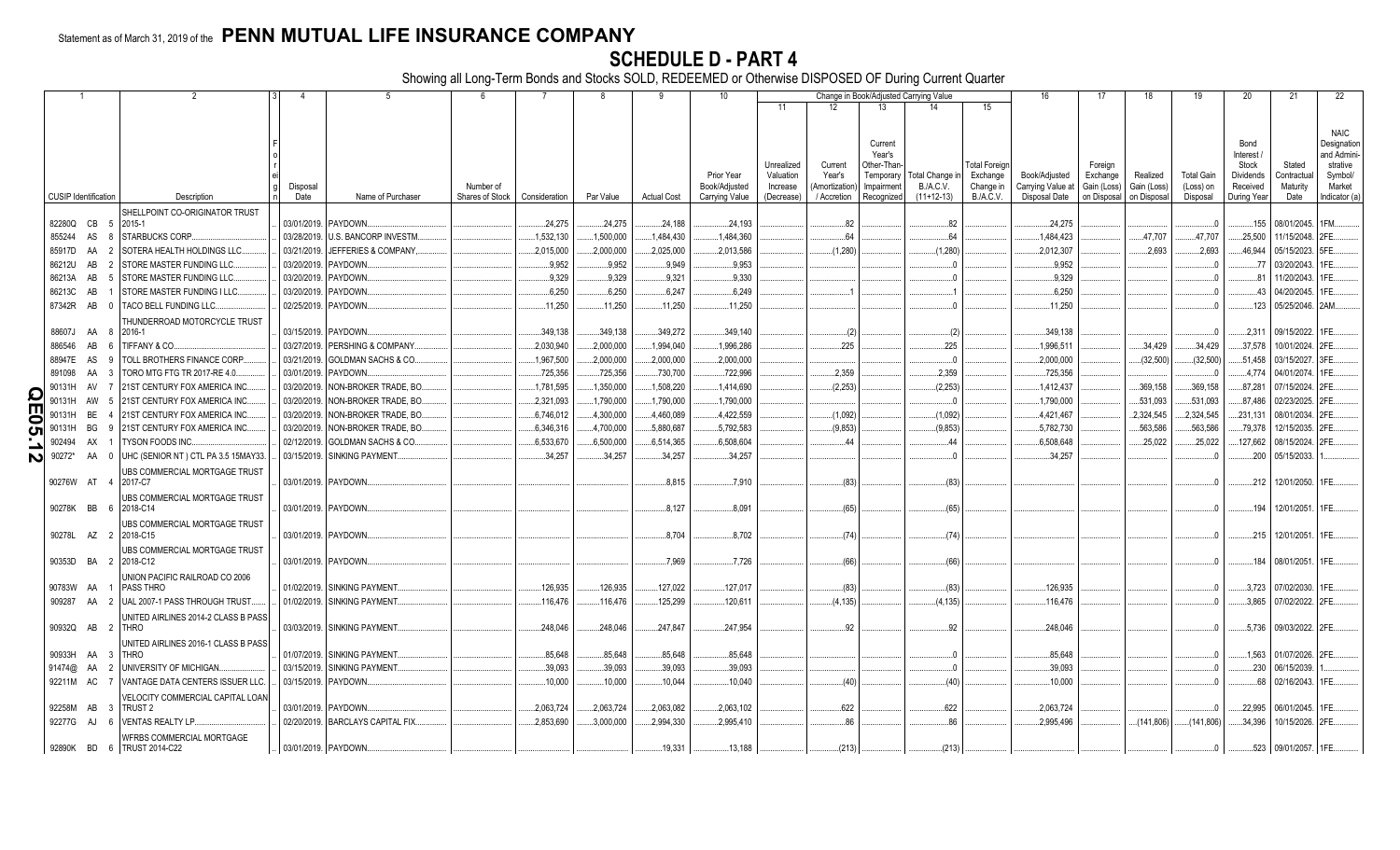|              |           |                             |                                                                  |          |                                 |                 |               |            | 9                  | 10                          |                                     |                                    |                                                             | Change in Book/Adjusted Carrying Value |                                  | 16                                 | 17                                 | 18                      | 19                             | 20                                                        | 21                               | 22                                                                         |
|--------------|-----------|-----------------------------|------------------------------------------------------------------|----------|---------------------------------|-----------------|---------------|------------|--------------------|-----------------------------|-------------------------------------|------------------------------------|-------------------------------------------------------------|----------------------------------------|----------------------------------|------------------------------------|------------------------------------|-------------------------|--------------------------------|-----------------------------------------------------------|----------------------------------|----------------------------------------------------------------------------|
|              |           |                             |                                                                  |          |                                 |                 |               |            |                    |                             | 11                                  | 12                                 | 13                                                          | 14                                     | 15                               |                                    |                                    |                         |                                |                                                           |                                  |                                                                            |
|              |           |                             |                                                                  | Disposal |                                 | Number of       |               |            |                    | Prior Year<br>Book/Adjusted | Unrealized<br>Valuation<br>Increase | Current<br>Year's<br>Amortization) | Current<br>Year's<br>Other-Than-<br>Temporary<br>Impairment | Total Change in<br><b>B./A.C.V.</b>    | <b>Total Foreign</b><br>Exchange | Book/Adjusted<br>Carrying Value at | Foreign<br>Exchange<br>Gain (Loss) | Realized<br>Gain (Loss) | <b>Total Gain</b><br>(Loss) on | Bond<br>Interest<br>Stock<br><b>Dividends</b><br>Received | Stated<br>Contractua<br>Maturity | <b>NAIC</b><br>Designation<br>and Admini-<br>strative<br>Symbol/<br>Market |
|              |           | <b>CUSIP Identification</b> | Description                                                      | Date     | Name of Purchaser               | Shares of Stock | Consideration | Par Value  | <b>Actual Cost</b> | Carrying Value              | (Decrease)                          | Accretion                          | Recognized                                                  | $(11+12-13)$                           | Change in<br><b>B./A.C.V.</b>    | Disposal Date                      | on Disposal                        | on Disposal             | Disposal                       | During Year                                               | Date                             | Indicator (a)                                                              |
|              | 92890N AA |                             | <b><i>NFRBS COMMERCIAL MORTGAGE</i></b><br>TRUST 2012-C10        |          | 03/01/2019. PAYDOWN             |                 |               |            | .22,830            | 12,403                      |                                     | (256)                              |                                                             | (256)                                  |                                  |                                    |                                    |                         |                                | .704                                                      | 12/01/2045.                      | 1FE.                                                                       |
|              | 92930R AF |                             | <b><i>NFRBS COMMERCIAL MORTGAGE</i></b><br>TRUST 2012-C9         |          | 03/01/2019. PAYDOWN             |                 |               |            | .29,144            | 14,218                      |                                     | (292)                              |                                                             | (292)                                  |                                  |                                    |                                    |                         |                                | .872                                                      | 11/01/2045.                      | 1FE.                                                                       |
|              | 92935J AE | - 5                         | <b><i>NF-RBS COMMERCIAL MORTGAGE</i></b><br>TRUST 2011-C2        |          | 03/01/2019. PAYDOWN             |                 |               |            | .23,688            | .10,819                     |                                     | (381)                              |                                                             | (381                                   |                                  |                                    |                                    |                         |                                | 1,067                                                     | 02/01/2044.                      | 1FE.                                                                       |
|              | 92939K AH |                             | <b><i>NFRBS COMMERCIAL MORTGAGE</i></b><br>TRUST 2014-C24        |          | 03/01/2019. PAYDOWN             |                 |               |            | 22,364             | 13,780                      |                                     | (256)                              |                                                             | (256)                                  |                                  |                                    |                                    |                         |                                | .539                                                      | 11/01/2047                       |                                                                            |
|              | 92940P AC |                             | <b>WRKCO INC</b>                                                 |          | 02/20/2019. EXCHANGE OFFER      |                 | .5,051,457    | .5.000.000 | .5,052,430         | .5,052,183                  |                                     | (726)                              |                                                             | (726)                                  |                                  | .5,051,457                         |                                    |                         |                                | .52,403                                                   | 03/15/2029. 2FE.                 |                                                                            |
|              | 929766 7N |                             | <b><i>NACHOVIA BANK COMMERCIAL</i></b><br>MORTGAGE TRUST         |          | 03/01/2019. PAYDOWN             |                 | 297,101       | .297,101   | .281,503           | 297,101                     |                                     |                                    |                                                             |                                        |                                  | .297,101                           |                                    |                         |                                | 2,646                                                     | 10/01/2044.                      | 1FM.                                                                       |
|              | 929766 KS |                             | WACHOVIA BANK COMMERCIAL<br>MORTGAGE TRUST                       |          | 03/01/2019. PAYDOWN             |                 | .101,321      | 101,321    | .99,150            | .100,301                    |                                     | .1,020                             |                                                             | .1,020                                 |                                  | .101,321                           |                                    |                         |                                | .1,041                                                    | 10/01/2035.                      | 1FM.                                                                       |
|              | 929766 WU |                             | WACHOVIA BANK COMMERCIAL<br>MORTGAGE TRUST                       |          | 03/01/2019. PAYDOWN.            |                 | .8.81         | .8,816     | 8,336              | .8,816                      |                                     |                                    |                                                             |                                        |                                  | .8,816                             |                                    |                         |                                | .90                                                       | 10/05/2041                       | 1FM.                                                                       |
| <b>QE05.</b> | 94982D    | AA                          | <b><i>NELLS FARGO MORTGAGE BACKED</i></b><br><b>SECURITIES 2</b> |          | 03/01/2019. PAYDOWN             |                 | .54,451       | 54.451     | .49,831            | .45,436                     |                                     | .9.015                             |                                                             | 9,015                                  |                                  | .54,451                            |                                    |                         | - 0                            | .359                                                      | 08/01/2035.                      | 1FM.                                                                       |
| د<br>ω       | 949834    | AA                          | <b>WELLS FARGO MORTGAGE BACKED</b><br><b>SECURITIES 2</b>        |          | 03/01/2019. PAYDOWN.            |                 | 73,71         | .86,006    | 78,906             | 70,691                      |                                     | .15,315                            |                                                             | 15,315                                 |                                  | .86,006                            |                                    | (12,294)                | (12, 294)                      | .862                                                      | 10/01/2037.                      | 1FM.                                                                       |
|              | 94983D AL |                             | <b><i>NELLS FARGO MORTGAGE BACKED</i></b><br><b>SECURITIES 2</b> |          | 03/01/2019. PAYDOWN             |                 | 100,603       | 100,603    | .91,274            | 84,301                      |                                     | 16,302                             |                                                             | .16,302                                |                                  | 100,603                            |                                    |                         |                                | .461                                                      | 05/01/2035.                      | 1FM.                                                                       |
|              | 94986L AK |                             | <b><i>NELLS FARGO MORTGAGE BACKED</i></b><br><b>SECURITIES 2</b> |          | 03/01/2019. PAYDOWN.            |                 | .126,981      | 144,098    | 135,882            | .113,817                    |                                     | .30,281                            |                                                             | .30,281                                |                                  | .144.098                           |                                    | (17,117)                | (17, 117)                      |                                                           | .773 12/04/2037.                 | 1FM.                                                                       |
|              | 94989T BC |                             | WELLS FARGO COMMERCIAL<br><b>MORTGAGE TRUST 20</b>               |          | 03/01/2019. PAYDOWN.            |                 |               |            | 18,645             | 16,917                      |                                     | (231                               |                                                             | (231)                                  |                                  |                                    |                                    |                         |                                |                                                           | 552 09/01/2058.                  | 1FE.                                                                       |
|              | 94989W AV |                             | <b>WELLS FARGO COMMERCIAL</b><br>MORTGAGE TRUST 20               |          | 03/01/2019. PAYDOWN.            |                 |               |            | .8,797             | .5,974                      |                                     | (74)                               |                                                             | (74)                                   |                                  |                                    |                                    |                         |                                |                                                           | .202 11/01/2048.                 | 1FE.                                                                       |
|              | 94989Y BC |                             | <b>WELLS FARGO COMMERCIAL</b><br>MORTGAGE TRUST 20               |          | 03/01/2019. PAYDOWN.            |                 |               |            | 13,406             | .9,311                      |                                     | (126)                              |                                                             | (126)                                  |                                  |                                    |                                    |                         |                                |                                                           | .332 01/01/2059.                 | 1FE.                                                                       |
|              | 95000C BE |                             | <b>WELLS FARGO COMMERCIAL</b><br><b>MORTGAGE TRUST 20</b>        |          | 03/01/2019. PAYDOWN.            |                 |               |            | .27,105            | 18,251                      |                                     | (266)                              |                                                             | (266)                                  |                                  |                                    |                                    |                         |                                |                                                           | .717 01/01/2059.                 |                                                                            |
|              | 95000D BG | -5                          | <b><i>NELLS FARGO COMMERCIAL</i></b><br>MORTGAGE TRUST 20        |          | 03/01/2019. PAYDOWN.            |                 |               |            | .29,716            | 20,978                      |                                     | (299)                              |                                                             | (299)                                  |                                  |                                    |                                    |                         |                                |                                                           | .782 06/01/2049.                 |                                                                            |
|              | 95000H BJ |                             | <b><i>NELLS FARGO COMMERCIAL</i></b><br>MORTGAGE TRUST 20        |          | 02/14/2019. VARIOUS.            |                 | .2,213,280    |            | .2,875,672         | .2,224,265                  |                                     | (38, 135)                          |                                                             | (38, 135)                              |                                  | .2,186,130                         |                                    | 27,151                  | .27,151                        | .86,236                                                   | 10/01/2049.                      |                                                                            |
|              | 95000J AY |                             | WELLS FARGO COMMERCIAL<br>MORTGAGE TRUST 20                      |          | 03/01/2019. PAYDOWN.            |                 |               |            | 13,345             | 10,287                      |                                     | (140)                              |                                                             | (140)                                  |                                  |                                    |                                    |                         |                                | .340                                                      | 12/01/2059.                      | 1FE.                                                                       |
|              | 95000K BE |                             | <b>WELLS FARGO COMMERCIAL</b><br><b>MORTGAGE TRUST 20</b>        |          | 03/01/2019. PAYDOWN             |                 |               |            | .23,199            | .17,919                     |                                     | (244)                              |                                                             | (244)                                  |                                  |                                    |                                    |                         |                                | .601                                                      | 11/01/2049.                      |                                                                            |
|              | 95001R AY |                             | <b>WELLS FARGO COMMERCIAL</b><br>MORTGAGE TRUST 20               |          | 03/01/2019. PAYDOWN             |                 |               |            | .4,582             | .4,570                      |                                     | (37)                               |                                                             | (37)                                   |                                  |                                    |                                    |                         |                                | 107                                                       | 01/01/2052.                      | 1FE.                                                                       |
|              | 958254 AB | $\overline{0}$              | WESTERN MIDSTREAM OPERATING LP                                   |          | 03/18/2019. JEFFERIES & COMPANY |                 | .3.021.360    | .3.000.000 | .2.975.820         | 2.990.404                   |                                     | 413                                |                                                             | 413                                    |                                  | 2.990.817                          |                                    | .30.543                 | .30.543                        | .86.333                                                   | 07/01/2022. 2FE                  |                                                                            |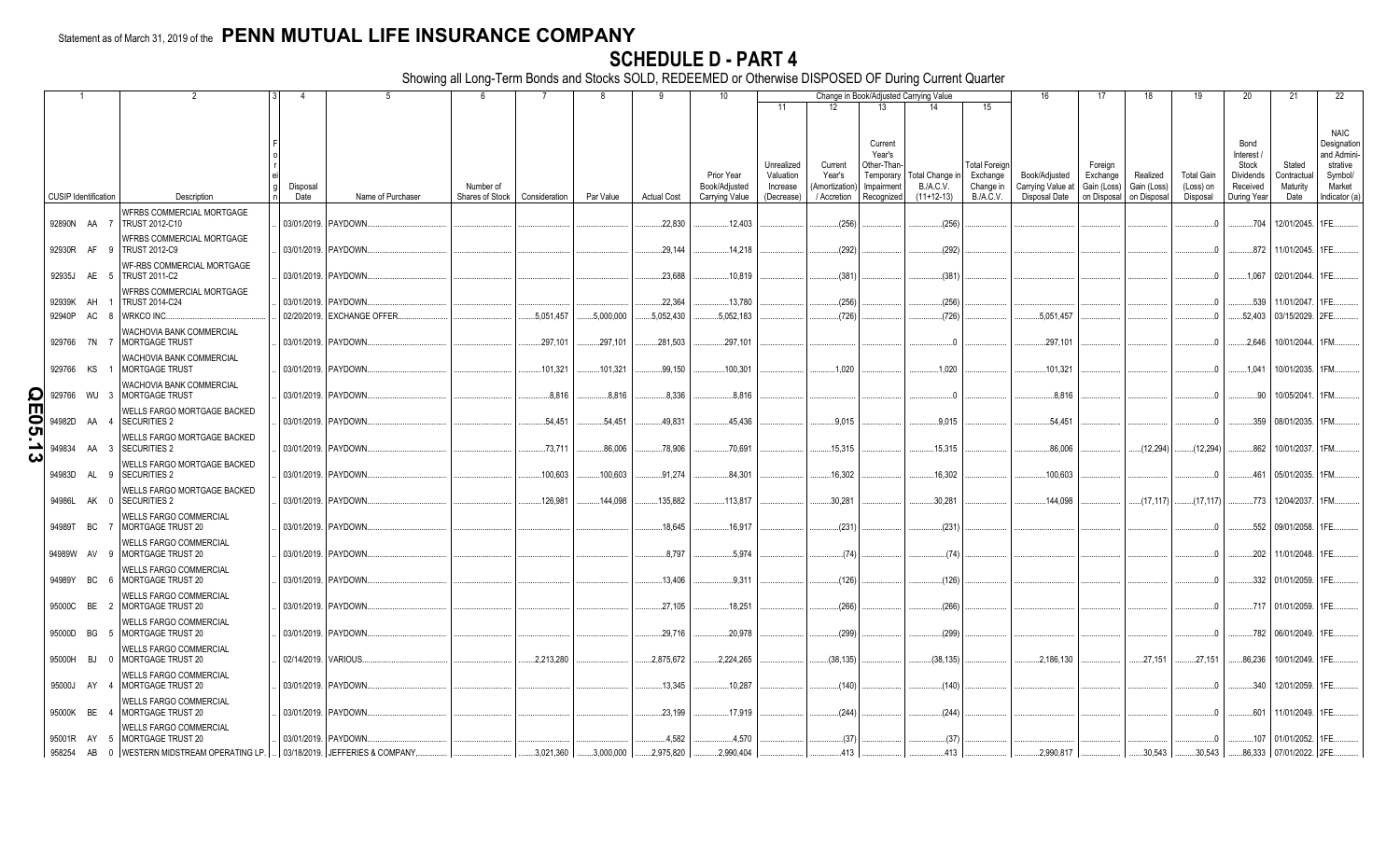|             |                             |           |     |                                                   | 4           |                             |                 |               | 8           | 9                  | 10 <sup>°</sup> |                         |                   |                                               | Change in Book/Adjusted Carrying Value |                                  | 16                | 17                      | 18          | 19                | 20                                     | 21                        | 22                                                               |
|-------------|-----------------------------|-----------|-----|---------------------------------------------------|-------------|-----------------------------|-----------------|---------------|-------------|--------------------|-----------------|-------------------------|-------------------|-----------------------------------------------|----------------------------------------|----------------------------------|-------------------|-------------------------|-------------|-------------------|----------------------------------------|---------------------------|------------------------------------------------------------------|
|             |                             |           |     |                                                   |             |                             |                 |               |             |                    |                 | 11                      | 12                | 13                                            | 14                                     | 15                               |                   |                         |             |                   |                                        |                           |                                                                  |
|             |                             |           |     |                                                   |             |                             |                 |               |             |                    | Prior Year      | Unrealized<br>Valuation | Current<br>Year's | Current<br>Year's<br>Other-Than-<br>Temporary | Total Change in                        | <b>Total Foreign</b><br>Exchange | Book/Adjusted     | Foreign                 | Realized    | <b>Total Gain</b> | Bond<br>Interest<br>Stock<br>Dividends | Stated<br>Contractua      | <b>NAIC</b><br>Designation<br>and Admini-<br>strative<br>Symbol/ |
|             |                             |           |     |                                                   | Disposal    |                             | Number of       |               |             |                    | Book/Adjusted   | Increase                | Amortization      | Impairment                                    | <b>B./A.C.V.</b>                       | Change in                        | Carrying Value at | Exchange<br>Gain (Loss) | Gain (Loss) | (Loss) on         | Received                               | Maturity                  | Market                                                           |
|             | <b>CUSIP</b> Identification |           |     | Description                                       | Date        | Name of Purchaser           | Shares of Stock | Consideration | Par Value   | <b>Actual Cost</b> | Carrying Value  | (Decrease)              | / Accretion       | Recognized                                    | $(11+12-13)$                           | <b>B./A.C.V.</b>                 | Disposal Date     | on Disposal             | on Disposal | Disposal          | During Year                            | Date                      | Indicator (a)                                                    |
|             | 95829T AA 3                 |           |     | WESTERN GROUP HOUSING LP.                         |             | 03/15/2019. SINKING PAYMENT |                 | .5,657        | .5,657      | .5,657             | .5,657          |                         |                   |                                               |                                        |                                  | 5,657             |                         |             |                   |                                        | .191 03/15/2057.          | 1FE.                                                             |
|             |                             |           |     | <b><i>NFRBS COMMERCIAL MORTGAGE</i></b>           |             |                             |                 |               |             |                    |                 |                         |                   |                                               |                                        |                                  |                   |                         |             |                   |                                        |                           |                                                                  |
|             | 96221Q AH                   |           | - 6 | TRUST 2013-C18                                    |             | 03/01/2019. PAYDOWN         |                 |               |             | .18,633            | .13,780         |                         | (245)             |                                               | (245)                                  |                                  |                   |                         |             |                   |                                        | .615   12/01/2046.   1FE  |                                                                  |
|             | 96928*                      | FR        | -3  | WALGREEN CO.                                      |             | 03/15/2019. SINKING PAYMENT |                 | .30,081       | .30,081     | 30,081             | .30,081         |                         |                   |                                               |                                        |                                  | 30,081            |                         |             |                   | .255                                   | 09/15/2038.               |                                                                  |
|             | 97063Q AB                   |           |     | WILLIS ENGINE STRUCTURED TRUST                    |             | 03/15/2019. PAYDOWN         |                 | .28,125       | .28,125     | .27,646            | .27,711         |                         | .414              |                                               | .414                                   |                                  | .28,125           |                         |             |                   | .298                                   | 08/15/2042. 2FE.          |                                                                  |
|             |                             |           |     | WINWATER MORTGAGE LOAN TRUST                      |             |                             |                 |               |             |                    |                 |                         |                   |                                               |                                        |                                  |                   |                         |             |                   |                                        |                           |                                                                  |
|             | 97652Q BK                   |           |     | 2014-2                                            |             | 03/01/2019. PAYDOWN.        |                 | .24,356       | .24,356     | 25,421             | .25,178         |                         | (822)             |                                               | (822)                                  |                                  | 24,356            |                         |             |                   | .167                                   | 09/01/2044. 1FM.          |                                                                  |
|             |                             |           |     | WINWATER MORTGAGE LOAN TRUST                      |             |                             |                 |               |             |                    |                 |                         |                   |                                               |                                        |                                  |                   |                         |             |                   |                                        |                           |                                                                  |
|             | 97652R BA                   |           |     | 2014-3                                            |             | 03/01/2019. PAYDOWN         |                 | .32,924       | .32,924     | .33,351            | .33,234         |                         | (310)             |                                               | (310)                                  |                                  | .32,924           |                         |             |                   |                                        | .219   11/01/2044.   1FM. |                                                                  |
|             | 97652R BB                   |           |     | WINWATER MORTGAGE LOAN TRUST<br>2014-3            |             | 03/01/2019. PAYDOWN         |                 | .26,998       | .26,998     | 28,020             | .27,875         |                         | (877)             |                                               | (877)                                  |                                  | .26,998           |                         |             |                   |                                        | .179   11/01/2044.   1FM. |                                                                  |
|             |                             |           |     | WINWATER MORTGAGE LOAN TRUST                      |             |                             |                 |               |             |                    |                 |                         |                   |                                               |                                        |                                  |                   |                         |             |                   |                                        |                           |                                                                  |
|             | 97652T BD                   |           |     | 2015-1                                            |             | 03/01/2019. PAYDOWN         |                 | .28,530       | .28,530     | .27,796            | .27,875         |                         | .655              |                                               | .655                                   |                                  | .28,530           |                         |             |                   |                                        | 186 01/01/2045. 1FM.      |                                                                  |
|             |                             |           |     | WINWATER MORTGAGE LOAN TRUST                      |             |                             |                 |               |             |                    |                 |                         |                   |                                               |                                        |                                  |                   |                         |             |                   |                                        |                           |                                                                  |
|             | 97652U BE                   |           |     | 2015-2                                            |             | 03/01/2019. PAYDOWN         |                 | .36,285       | .36,285     | .37,110            | .36,834         |                         | (549)             |                                               | (549)                                  |                                  | .36,285           |                         |             |                   |                                        | .237 02/01/2045. 1FM.     |                                                                  |
| <b>QE05</b> |                             |           |     | WINWATER MORTGAGE LOAN TRUST                      |             |                             |                 |               |             |                    |                 |                         |                   |                                               |                                        |                                  |                   |                         |             |                   |                                        |                           |                                                                  |
|             | 97652U                      | <b>BF</b> |     | 2015-2                                            |             | 03/01/2019. PAYDOWN         |                 | .40,685       | .40,685     | .40,799            | .40,747         |                         | (62)              |                                               | (62)                                   |                                  | .40,685           |                         |             |                   |                                        | .266 02/01/2045. 1FM.     |                                                                  |
| د           |                             |           |     | WINWATER MORTGAGE LOAN TRUST                      |             |                             |                 |               |             |                    |                 |                         |                   |                                               |                                        |                                  |                   |                         |             |                   |                                        |                           |                                                                  |
| 4           | 97654D                      | AQ        | - q | 2015-5                                            |             | 03/01/2019. PAYDOWN         |                 | .39,814       | .39,814     | .40,138            | .39,814         |                         |                   |                                               |                                        |                                  | .39,814           |                         |             |                   |                                        | .273 08/01/2045. 1FM.     |                                                                  |
|             |                             |           |     | AIR CANADA 2017-1 CLASS AA PASS<br><b>THROUGH</b> |             |                             |                 |               |             | .38,400            | .38,400         |                         |                   |                                               |                                        |                                  | .38,400           |                         |             |                   | .634                                   |                           |                                                                  |
|             | 00908P                      | AA        |     |                                                   |             | 01/15/2019. SINKING PAYMENT |                 | .38,400       | .38,400     |                    |                 |                         |                   |                                               |                                        |                                  |                   |                         |             |                   |                                        | 01/15/2030. 1FE.          |                                                                  |
|             | 00908P AB                   |           |     | AIR CANADA 2017-1 CLASS A PASS<br>THROUGH T       |             | 01/15/2019. SINKING PAYMENT |                 | .168,781      | 168,781     | .161,363           | .161,604        |                         | .7,177            |                                               | .7,177                                 |                                  | .168,781          |                         |             |                   |                                        | .2,996 01/15/2030. 1FE.   |                                                                  |
|             |                             |           |     | AIR CANADA 2017-1 CLASS B PASS                    |             |                             |                 |               |             |                    |                 |                         |                   |                                               |                                        |                                  |                   |                         |             |                   |                                        |                           |                                                                  |
|             | 00908P AC                   |           |     | THROUGH T                                         |             | 01/15/2019. SINKING PAYMENT |                 | .48,942       | .48,942     | .48,942            | .48,942         |                         |                   |                                               | . 0                                    |                                  | .48,942           |                         |             |                   | .905                                   | 01/15/2026. 2FE.          |                                                                  |
|             | 05565Q BJ                   |           |     | BP CAPITAL MARKETS PLC.                           |             | 03/10/2019. MATURITY.       |                 | .2,672,000    | .2,672,000  | .2,641,622         | .2,671,111      |                         | .889              |                                               | .889                                   |                                  | .2,672,000        |                         |             |                   |                                        | .63,460 03/10/2019. 1FE.  |                                                                  |
|             |                             |           |     | BLACKBIRD CAPITAL AIRCRAFT LEASE                  |             |                             |                 |               |             |                    |                 |                         |                   |                                               |                                        |                                  |                   |                         |             |                   |                                        |                           |                                                                  |
|             | 09228Y AB                   |           |     | <b>SECURIT</b>                                    |             | 03/15/2019. PAYDOWN.        |                 | 117,188       | .117,188    | .117,187           | .117,187        |                         |                   |                                               |                                        |                                  | .117,188          |                         |             |                   |                                        | .823   12/16/2041.   1FE  |                                                                  |
|             |                             |           |     | BLACKBIRD CAPITAL AIRCRAFT LEASE                  |             |                             |                 |               |             |                    |                 |                         |                   |                                               |                                        |                                  |                   |                         |             |                   |                                        |                           |                                                                  |
|             | 09228Y AC                   |           |     | <b>SECURIT</b>                                    |             | 03/15/2019. PAYDOWN.        |                 | .46,875       | .46,875     | .46,873            | .46,874         |                         |                   |                                               |                                        |                                  | .46,875           |                         |             |                   |                                        | .444   12/16/2041. 2FE.   |                                                                  |
|             |                             |           |     | BRITISH AIRWAYS 2013-1 CLASS A                    |             |                             |                 |               |             |                    |                 |                         |                   |                                               |                                        |                                  |                   |                         |             |                   |                                        |                           |                                                                  |
|             | 11042A AA                   |           |     | PASS THRO                                         |             | 03/20/2019. SINKING PAYMENT |                 | 34,877        | .34,877     | 35,554             | .35,464         |                         | (587)             |                                               | (587)                                  |                                  | 34,877            |                         |             |                   |                                        | .403 06/20/2024. 1FE.     |                                                                  |
|             | 21987B                      | AQ        |     | CORP NACIONAL DEL COBRE DE CHILE                  | 02/01/2019. | NON-BROKER TRADE, BO.       |                 | .2,970,390    | .3,000,000  | .2,872,650         | .2,945,527      |                         | .1,399            |                                               | .1,399                                 |                                  | .2,946,926        |                         | 23,464      | .23,464           |                                        | .49,750 07/17/2022. 1FE.  |                                                                  |
|             | 25264V                      | AB        |     | DIAMOND HEAD AVIATION 2015 LTD.                   | 03/14/2019. | PAYDOWN.                    |                 | .594,171      | 594,171     | 594,078            | 594,171         |                         |                   |                                               |                                        |                                  | .594,171          |                         |             |                   | 4,867                                  | 07/14/2028. 2FE.          |                                                                  |
|             | 296464                      | AA        |     | ESKOM HOLDINGS SOC LTD.                           | 03/29/2019. | <b>HSBC SECURITIES (USA</b> |                 | 1,975,000     | .2,000,000  | 1,970,000          | 1,989,747       |                         | .1,079            |                                               | .1,079                                 |                                  | 1,990,826         |                         | (15,826)    | (15,826)          | .78,583                                | 01/26/2021. 5FE.          |                                                                  |
|             | 48244X                      | AB        |     | <b>KDAC AVIATION FINANCE LTD</b>                  | 03/15/2019. | PAYDOWN.                    |                 | .175,077      | .175,077    | .175,077           | 175,077         |                         |                   |                                               |                                        |                                  | .175,077          |                         |             |                   | .1,802                                 | 12/15/2042. 2FE.          |                                                                  |
|             | 59111R                      | AA        |     | METAL 2017-1 LLC                                  | 03/15/2019. | PAYDOWN.                    |                 | .125,117      | 125,117     | 125,117            | .125,117        |                         |                   |                                               |                                        |                                  | .125,117          |                         |             |                   | .958                                   | 10/15/2042. 1FE.          |                                                                  |
|             | 59111R AB                   |           |     | METAL 2017-1 LLC                                  |             | 03/15/2019. PAYDOWN         |                 | .135,150      | 135,150     | 133,799            | .133,900        |                         | .1,250            |                                               | .1,250                                 |                                  | .135,150          |                         |             |                   | .1,464                                 | 10/15/2042. 2FE.          |                                                                  |
|             | 66989G                      | AA        |     | NOVARTIS SECURITIES INVESTMENT<br>LTD             |             | 02/10/2019. MATURITY.       |                 | .14,000,000   | .14,000,000 | 14,067,890         | 14,000,262      |                         | (262)             |                                               | (262)                                  |                                  | 14,000,000        |                         |             |                   | .358,750                               | 02/10/2019. 1FE.          |                                                                  |
|             | 77426N AC                   |           |     | ROCKWALL CDO II LTD.                              |             | 02/01/2019. PAYDOWN         |                 | 782,027       | .782,027    | .720,293           | 773,245         |                         | .8,782            |                                               | .8,782                                 |                                  | 782,027           |                         |             |                   | .6,477                                 | 08/01/2024.               | 1FE.                                                             |
|             | 80007R AD                   |           |     | SANDS CHINA LTD.                                  |             | 01/29/2019. EXCHANGE OFFER  |                 | .2,881,501    | .3,000,000  | .2,880,240         | 2,880,645       |                         | 856               |                                               | .856                                   |                                  | 2,881,501         |                         |             |                   | .76,500                                | 08/08/2028. 2FE.          |                                                                  |
|             |                             |           |     |                                                   |             |                             |                 |               |             |                    |                 |                         |                   |                                               |                                        |                                  |                   |                         |             |                   |                                        |                           |                                                                  |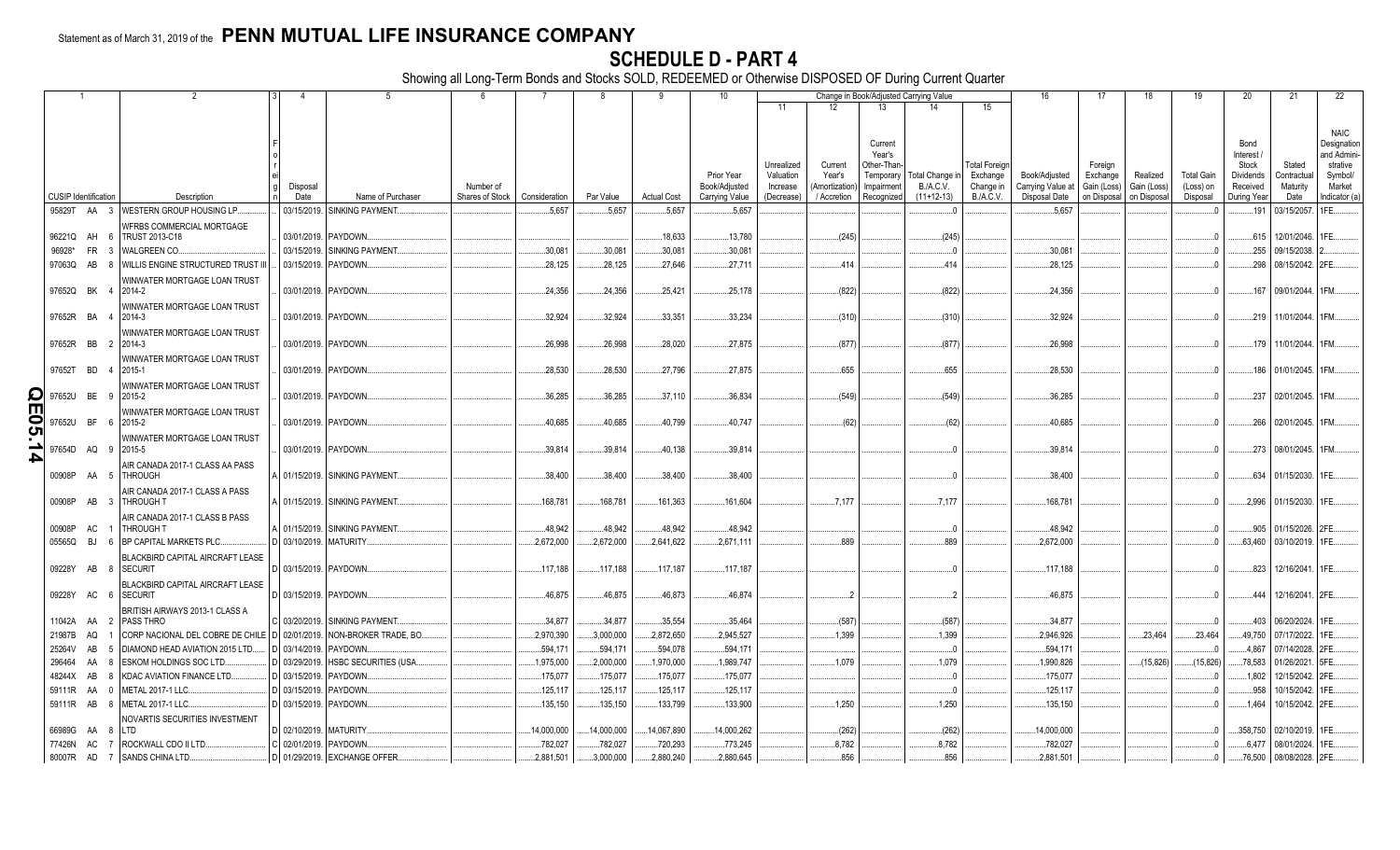# **SCHEDULE D - PART 4**

|             |                                  |                                    | 2                                                          |                   | -5                                | -6              |               | 8            | -9                 | 10             |            |              |                   | Change in Book/Adjusted Carrying Value |                  | 16                | 17          | 18          | 19                | 20               | 21                      | 22                         |
|-------------|----------------------------------|------------------------------------|------------------------------------------------------------|-------------------|-----------------------------------|-----------------|---------------|--------------|--------------------|----------------|------------|--------------|-------------------|----------------------------------------|------------------|-------------------|-------------|-------------|-------------------|------------------|-------------------------|----------------------------|
|             |                                  |                                    |                                                            |                   |                                   |                 |               |              |                    |                | 11         | 12           | 13                | 14                                     | 15               |                   |             |             |                   |                  |                         |                            |
|             |                                  |                                    |                                                            |                   |                                   |                 |               |              |                    |                |            |              |                   |                                        |                  |                   |             |             |                   |                  |                         |                            |
|             |                                  |                                    |                                                            |                   |                                   |                 |               |              |                    |                |            |              |                   |                                        |                  |                   |             |             |                   |                  |                         | <b>NAIC</b>                |
|             |                                  |                                    |                                                            |                   |                                   |                 |               |              |                    |                |            |              | Current<br>Year's |                                        |                  |                   |             |             |                   | Bond<br>Interest |                         | Designation<br>and Admini- |
|             |                                  |                                    |                                                            |                   |                                   |                 |               |              |                    |                | Unrealized | Current      | Other-Than-       |                                        | Total Foreign    |                   | Foreign     |             |                   | Stock            | Stated                  | strative                   |
|             |                                  |                                    |                                                            |                   |                                   |                 |               |              |                    | Prior Year     | Valuation  | Year's       | Temporary         | Total Change ii                        | Exchange         | Book/Adjusted     | Exchange    | Realized    | <b>Total Gain</b> | Dividends        | Contractua              | Symbol/                    |
|             |                                  |                                    |                                                            | Disposal          |                                   | Number of       |               |              |                    | Book/Adjusted  | Increase   | Amortization | Impairment        | B./A.C.V.                              | Change in        | Carrying Value at | Gain (Loss) | Gain (Loss) | (Loss) on         | Received         | Maturity                | Market                     |
|             | CUSIP Identificatior             |                                    | Description                                                | Date              | Name of Purchaser                 | Shares of Stock | Consideration | Par Value    | <b>Actual Cost</b> | Carrying Value | (Decrease) | / Accretion  | Recognized        | $(11+12-13)$                           | <b>B./A.C.V.</b> | Disposal Date     | on Disposa  | on Disposal | Disposal          | During Year      | Date                    | Indicator (a)              |
|             | 805649                           | AA                                 | SAYARRA LTD.                                               | 01/29/201         | <b>SINKING PAYMENT</b>            |                 | .98,120       | .98,120      | .98,120            | .98,120        |            |              |                   |                                        |                  | .98,120           |             |             |                   | .680             | 10/29/2021              |                            |
|             | 805649                           | AB<br>- 6                          | SAYARRA LTD.                                               | 01/29/2019        | SINKING PAYMENT.                  |                 | .338,560      | .338,560     | .338,560           | .338,560       |            |              |                   |                                        |                  | .338,560          |             |             | . 0               | .2,179           | 04/14/2022              |                            |
|             | 806854                           | AB                                 | SCHLUMBERGER INVESTMENT SA                                 | 03/13/201         | <b>WELLS FARGO SECS LLC</b>       |                 | 7,875,404     | 7,824,000    | 7,794,041          | 7,814,813      |            | .904         |                   | .904                                   |                  | 7,815,717         |             | .59,687     | 59,687            |                  | 129,813 09/14/2021.     | 1FE.                       |
|             | 85572R                           | AA                                 | START LTD/BERMUDA                                          | 03/15/201         | PAYDOWN.                          |                 | .663,987      | .663,987     | .657,852           | .658,192       |            | .5,795       |                   | .5,795                                 |                  | .663,987          |             |             |                   |                  | .4,512 05/15/2043.      | 1FE.                       |
|             | 886065                           | AB                                 | <b>THUNDERBOLT II AIRCRAFT LEASE LTD</b>                   | 03/15/201         | PAYDOWN.                          |                 | .53,571       | .53,571      | .53,569            | .53,571        |            |              |                   |                                        |                  | .53,571           |             |             | . 0               | 453              | 09/15/2038. 2FE.        |                            |
|             | 88606W                           | AA                                 | HUNDERBOLT AIRCRAFT LEASE LTD.                             | 03/15/201         | PAYDOWN.                          |                 | 77,196        | .77,196      | .77,628            | .21,402        |            | (432)        |                   | (432)                                  |                  | .77,196           |             |             | 0                 |                  | 444 05/17/2032.         | 1FE.                       |
|             | 88606W                           | AB                                 | <b>THUNDERBOLT AIRCRAFT LEASE LTD</b>                      | 03/15/201         | <b>PAYDOWN</b>                    |                 | .22,639       | .22,639      | .22,465            | .22,639        |            |              |                   |                                        |                  | .22,639           |             |             | . 0               | .217             | 05/17/2032.             | 2FE.                       |
|             | 88606W                           | AC<br>- 6                          | HUNDERBOLT AIRCRAFT LEASE LTD                              | 03/15/201         | PAYDOWN.                          |                 | .33,539       | .33,539      | .30,510            | 31,511         |            | .2,028       |                   | .2,028                                 |                  | .33,539           |             |             | - 0               | .252             | 05/17/2032.             | 3FE.                       |
|             | 893830                           | BK<br>$\overline{a}$               | TRANSOCEAN INC.                                            | 01/31/2019.       | <b>BARCLAYS CAPITAL FIX</b>       |                 | 1,885,000     | .2,000,000   | .2,000,000         | .2,000,000     |            |              |                   |                                        |                  | .2,000,000        |             | (115,000)   | (115,000)         |                  | 39,875 11/01/2025. 4FE. |                            |
|             |                                  |                                    | Z CAPITAL CREDIT PARTNERS CLO                              |                   |                                   |                 |               |              |                    |                |            |              |                   |                                        |                  |                   |             |             |                   |                  |                         |                            |
|             | 98877E AG 8                      |                                    | 2015-1 LTD                                                 |                   | 03/01/2019. PERSHING & COMPANY    |                 | .13,930,000   | 14,000,000   | .14,000,000        | 14,000,000     |            |              |                   |                                        |                  | 14,000,000        |             | (70,000)    | (70,000)          |                  | .190,766 07/16/2027.    | 1FE                        |
|             | 3899999.                         |                                    | Total - Bonds - Industrial and Miscellaneous               |                   |                                   |                 | 212.044.758   | 212,146,034  | 209,711,615        | 212.229.030    | $\Omega$   | .65,716      | $\Omega$          | .65.716                                |                  | .211,915,181      |             | (509.515)   | (509, 515)        | .5.742.073       | <b>XXX</b>              | <b>XXX</b>                 |
|             | <b>Bonds - Hybrid Securities</b> |                                    |                                                            |                   |                                   |                 |               |              |                    |                |            |              |                   |                                        |                  |                   |             |             |                   |                  |                         |                            |
|             |                                  |                                    | BANK OF NEW YORK MELLON                                    |                   |                                   |                 |               |              |                    |                |            |              |                   |                                        |                  |                   |             |             |                   |                  |                         |                            |
| <u>ဂ</u> ္ဂ | 064058                           | AB<br>- 6                          | CORP/THE                                                   |                   | 01/07/2019. BANC/AMERICA SECUR.   |                 | 1,750,000     | .2,000,000   | .1,852,500         | .1,858,736     |            | .23          |                   | .23                                    |                  | 1,858,759         |             | (108, 759)  | (108, 759)        |                  | 4,750 12/29/2049. 2FE   |                            |
|             | 48126H                           | AC.                                | JPMORGAN CHASE & CO                                        |                   | 02/14/2019. BANC/AMERICA SECUR.   |                 | 9,573,750     | .9,250,000   | .9,585,313         | .9,565,124     |            | (6.020)      |                   | (6,020)                                |                  | 9.559.104         |             | .14.646     | 14,646            | 216,296          | 10/29/2049. 2FE.        |                            |
| ဌ           | 1899999.                         |                                    | Total - Bonds - Hybrid Securities                          |                   |                                   |                 | .11,323,750   | 11,250,000   | .11,437,813        | 11,423,860     | $\Omega$   | (5,997)      | $\Omega$          | (5,997)                                | $\Omega$         | .11,417,863       |             | (94.113)    | (94.113)          | .221,046         | <b>XXX</b>              | <b>XXX</b>                 |
|             | Bonds - Bank Loans               |                                    |                                                            |                   |                                   |                 |               |              |                    |                |            |              |                   |                                        |                  |                   |             |             |                   |                  |                         |                            |
| ပာ          | 29373U                           | AC.<br>- 5                         | <b>ENVISION HEALTHCARE CORP</b>                            | 03/29/2019        | NON-BROKER TRADE, BO              |                 | .8,750        | .8,750       | .8,728             | .8,728         |            |              |                   |                                        |                  | .8,730            |             | .20         | 20                |                  | .134 10/11/2025. 4FE.   |                            |
|             | 87422L                           | AK<br>- 6                          | TALEN ENERGY SUPPLY LLC                                    | 03/29/201         | NON-BROKER TRADE, BO.             |                 | .20,076       | .20,076      | .20,076            | .20,076        |            |              |                   |                                        |                  | .20,076           |             |             | . 0               |                  | 07/06/2023. 3FE.        |                            |
|             | 91911U                           | AH<br>$\mathbf{3}$                 | <b>VALEANT PHARMACEUTICALS</b>                             |                   | 01/04/2019. EXCHANGE OFFER        |                 | .990.073      | 1.000.000    | .990.000           | .990.064       |            |              |                   |                                        |                  | .990.073          |             |             |                   |                  | 11/27/2025.             | 3FE.                       |
|             | 3299999                          |                                    | Total - Bonds - Bank Loans                                 |                   |                                   |                 | 1,018,899     | 1,028,826    | .1,018,804         | .1,018,868     |            | .11          | $\Omega$          | .11                                    |                  | .1,018,879        |             | .20         | .20               | .134             | XXX                     | <b>XXX</b>                 |
|             | 3399997                          |                                    | Total - Bonds - Part 4                                     |                   |                                   |                 | .324,641,792  | 325,457,772  | .330,648,551       | .326,623,752   | (360, 650) | .131,038     | $\Omega$          | (229.612)                              |                  | .324,594,427      |             | (663, 227)  | (663, 227)        | .7,720,969       | <b>XXX</b>              | XXX                        |
|             | 3399999.                         |                                    | Total - Bonds.                                             |                   |                                   |                 | .324.641.792  | .325.457.772 | .330.648.551       | .326.623.752   | (360.650)  | .131.038     | $\Omega$          | (229.612)                              | $\Omega$         | .324.594.427      |             | (663.227)   | (663.227)         | .7.720.969       | <b>XXX</b>              | XXX                        |
|             |                                  |                                    | Preferred Stocks - Industrial and Miscellaneous            |                   |                                   |                 |               |              |                    |                |            |              |                   |                                        |                  |                   |             |             |                   |                  |                         |                            |
|             | 172967 34                        |                                    | CITIGROUP INC.                                             |                   | 03/22/2019. CANTOR FITZGERALD &   | .85,385.000     | .2,336,913    |              | 2,304,541          | .2,304,541     |            |              |                   |                                        |                  | .2,304,541        |             | .32,372     | 32,372            | .36,689          | XXX                     | P3FEL.                     |
|             |                                  |                                    | DNP SELECT MANDATORY                                       |                   |                                   |                 |               |              |                    |                |            |              |                   |                                        |                  |                   |             |             |                   |                  |                         |                            |
|             | 23325P                           | 2#<br>$\overline{0}$               | <b>REDEEMABLE PFD</b>                                      |                   | 03/08/2019. NON-BROKER TRADE, BO. | .70.000         | .7,000,000    |              | .7,000,000         | .7,000,000     |            |              |                   |                                        |                  | .7,000,000        |             |             | $\sqrt{ }$        | .55,033          | <b>XXX</b>              | P1FEU                      |
|             | 3499999.                         |                                    | Total - Preferred Stocks - Industrial and Miscellaneous    |                   |                                   |                 | 9,336,913     | <b>XXX</b>   | 9,304,541          | .9,304,541     | $\Omega$   | $\Omega$     | $\Omega$          | $\cap$                                 |                  | .9,304,541        |             | .32.372     | 32,372            | .91,722          | <b>XXX</b>              | <b>XXX</b>                 |
|             | 3999997                          |                                    | Total - Preferred Stocks - Part 4                          |                   |                                   |                 | .9,336,913    | XXX          | 9,304,541          | .9,304,541     | 0          | $0$          | 0                 | 0                                      | $\Omega$         | .9,304,541        |             | .32,372     | .32,372           | 91,722           | XXX                     | <b>XXX</b>                 |
|             | 3999999.                         |                                    | <b>Total - Preferred Stocks</b>                            |                   |                                   |                 | 9,336,913     | <b>XXX</b>   | .9.304.541         | .9.304.541     | $\Omega$   |              | $\Omega$          | $\Omega$                               |                  | .9.304.541        |             | .32.372     | .32,372           | 91,722           | <b>XXX</b>              | <b>XXX</b>                 |
|             |                                  |                                    | Common Stocks - Industrial and Miscellaneous               |                   |                                   |                 |               |              |                    |                |            |              |                   |                                        |                  |                   |             |             |                   |                  |                         |                            |
|             | 02376R                           | 10                                 | AMERICAN AIRLINES GROUP INC                                | 02/20/2019        | NON-BROKER TRADE, BO              | .0.010          |               | XXX          |                    |                |            |              |                   |                                        |                  |                   |             |             | . 0               |                  | XXX                     |                            |
|             | 035710                           | 40                                 | ANNALY CAPITAL MANAGEMENT INC                              | 01/24/201         | WELLS FARGO SECS LLC              | .96,000.000     | .988,720      | XXX          | .1,188,628         | .942,720       | .245,908   |              |                   | .245,908                               |                  | 1,188,628         |             | (199,908)   | (199, 908)        | 28,800           | <b>XXX</b>              |                            |
|             | 256163                           | 10<br>- 6                          | DOCUSIGN INC.                                              | 01/17/201         | MERRILL LYNCH PIERCE              | 36,148.000      | 1,580,852     | XXX          | .1,475,937         | .480,319       | .7,310     |              |                   | .7,310                                 |                  | 1,475,937         |             | 104,915     | 104,915           |                  | <b>XXX</b>              |                            |
|             | 31338@                           | 10 <sup>°</sup><br>- 6             | FHLB OF PITTSBURGH.                                        | 01/17/2019        | NON-BROKER TRADE, BO              | .60,000.000     | 6,000,000     | XXX          | .6,000,000         | 6,000,000      |            |              |                   |                                        |                  | 6,000,000         |             |             |                   |                  | <b>XXX</b>              |                            |
|             | 76029N                           | 10 <sup>°</sup><br>- 6             | REPLIMUNE GROUP INC                                        | 03/06/201         | <b>MERRILL LYNCH PIERCE</b>       | 15,749.000      | .219,736      | XXX          | .213,871           |                |            |              |                   |                                        |                  | .213,87'          |             | .5,864      | .5,864            |                  | XXX                     |                            |
|             | 98980G                           | 10 <sup>10</sup><br>$\overline{2}$ | <b>ZSCALER INC</b>                                         |                   | 01/11/2019. MERRILL LYNCH PIERCE  | .7,476.000      | .338,198      | <b>XXX</b>   | .316,387           | .293,134       | 23,253     |              |                   | .23,253                                |                  | .316,387          |             | .21,812     | 21,812            |                  | XXX                     |                            |
|             | 9099999.                         |                                    | Total - Common Stocks - Industrial and Miscellaneous       |                   |                                   |                 | 9.127.506     | <b>XXX</b>   | .9.194.823         | 7.716.173      | .276.471   |              |                   | .276.471                               |                  | 9.194.823         |             | (67.317)    | (67.317)          | .28.801          | <b>XXX</b>              | <b>XXX</b>                 |
|             |                                  |                                    | <b>Common Stocks - Parent, Subsidiaries and Affiliates</b> |                   |                                   |                 |               |              |                    |                |            |              |                   |                                        |                  |                   |             |             |                   |                  |                         |                            |
|             |                                  |                                    | AADGE# 10 G HODNOD TOMMICEND AND KENT                      | 03/31/2010 010ECT |                                   | 1.000.000       | 6,420,922     | <b>VVV</b>   | <b>26 175 446</b>  | 6.430.922      |            |              |                   |                                        |                  | G 120.922         |             |             |                   |                  | <b>VVV</b>              | $\pm$                      |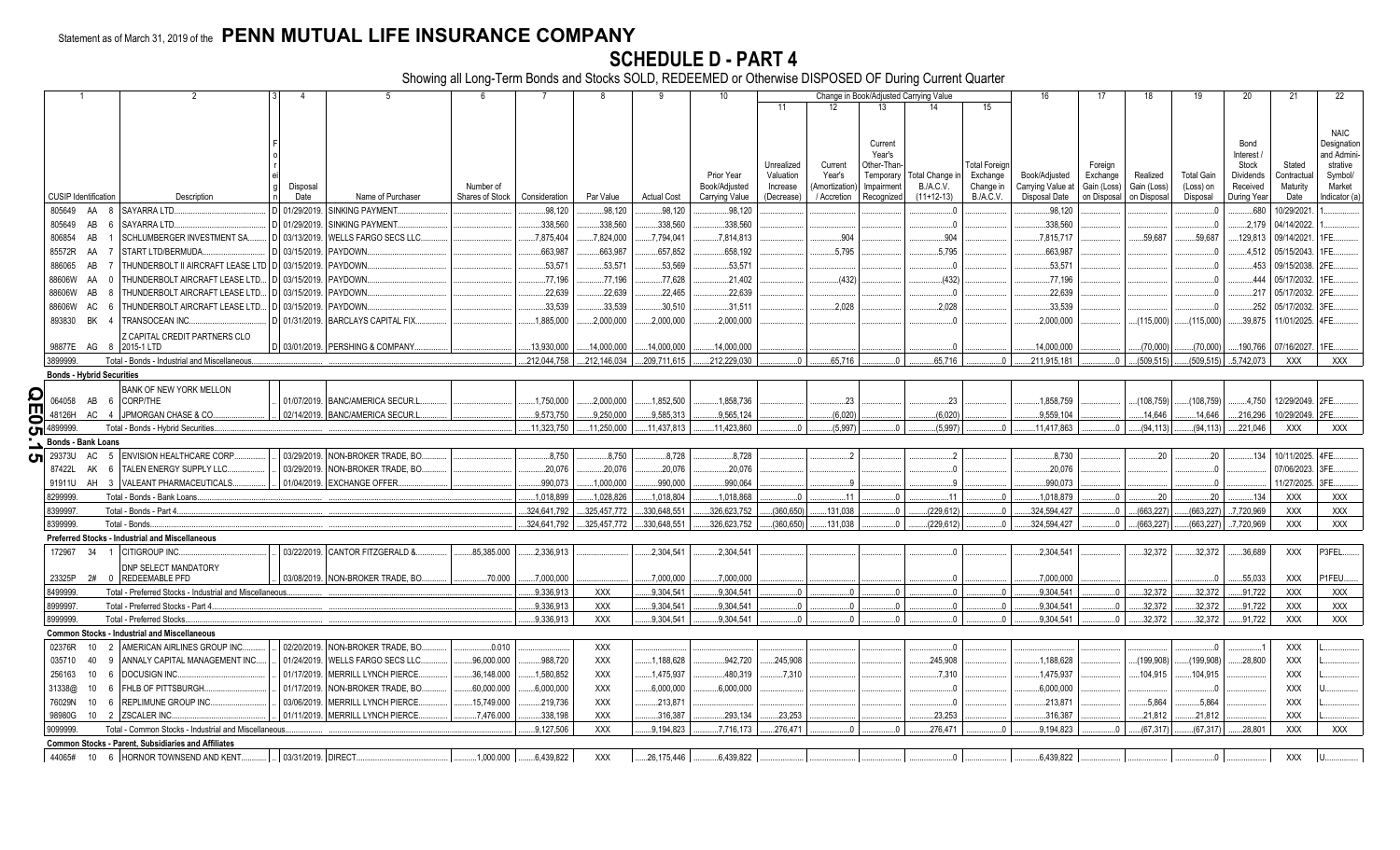# **SCHEDULE D - PART 4**

Showing all Long-Term Bonds and Stocks SOLD, REDEEMED or Otherwise DISPOSED OF During Current Quarter

|                                     |                                                              |          |                                     |                 |               |            |                    |                |            |                |             | Change in Book/Adjusted Carrying Value |                      |                   |                         |             |                   | 20                           |            | 22           |
|-------------------------------------|--------------------------------------------------------------|----------|-------------------------------------|-----------------|---------------|------------|--------------------|----------------|------------|----------------|-------------|----------------------------------------|----------------------|-------------------|-------------------------|-------------|-------------------|------------------------------|------------|--------------|
|                                     |                                                              |          |                                     |                 |               |            |                    |                |            |                |             |                                        |                      |                   |                         |             |                   |                              |            |              |
|                                     |                                                              |          |                                     |                 |               |            |                    |                |            |                |             |                                        |                      |                   |                         |             |                   |                              |            |              |
|                                     |                                                              |          |                                     |                 |               |            |                    |                |            |                |             |                                        |                      |                   |                         |             |                   |                              |            | <b>NAIC</b>  |
|                                     |                                                              |          |                                     |                 |               |            |                    |                |            |                | Current     |                                        |                      |                   |                         |             |                   | Bond                         |            | Designation  |
|                                     |                                                              |          |                                     |                 |               |            |                    |                |            |                | Year's      |                                        |                      |                   |                         |             |                   | Interest                     |            | and Admini-  |
|                                     |                                                              |          |                                     |                 |               |            |                    |                | Unrealized | Current        | Other-Than- |                                        | <b>Total Foreign</b> |                   | Foreian                 |             |                   | Stock                        | Stated     | strative     |
|                                     |                                                              |          |                                     |                 |               |            |                    | Prior Year     | Valuation  | Year's         |             | Temporary   Total Change in            | Exchange             | Book/Adjusted     | Exchange                | Realized    | <b>Total Gain</b> | Dividends                    | Contractua | Symbol/      |
|                                     |                                                              | Disposal |                                     | Number of       |               |            |                    | Book/Adjusted  | Increase   | (Amortization) | Impairment  | B./A.C.V.                              | Change in            | Carrying Value at | Gain (Loss)             | Gain (Loss) | (Loss) on         | Received                     | Maturity   | Market       |
| <b>CUSIP</b> Identification         | Description                                                  | Date     | Name of Purchaser                   | Shares of Stock | Consideration | Par Value  | <b>Actual Cost</b> | Carrying Value | (Decrease) | Accretion      | Recognized  | $(11+12-13)$                           | <b>B./A.C.V.</b>     | Disposal Date     | on Disposal on Disposal |             | Disposal          | During Year                  | Date       | Indicator (a |
| 9199999.                            | Total - Common Stocks - Parent, Subsidiaries and Affiliates. |          |                                     |                 | .6.439.822    | XXX        | 26.175.446         | .6,439,822     |            |                |             |                                        |                      | .6,439,822        |                         |             |                   |                              | <b>XXX</b> | XXX          |
| <b>Common Stocks - Mutual Funds</b> |                                                              |          |                                     |                 |               |            |                    |                |            |                |             |                                        |                      |                   |                         |             |                   |                              |            |              |
|                                     | <b>WESTERN ASSET EMERGING MARKETS</b>                        |          |                                     |                 |               |            |                    |                |            |                |             |                                        |                      |                   |                         |             |                   |                              |            |              |
| 95766A 10                           | <b>DEBT FUND</b>                                             |          | . 03/11/2019. WELLS FARGO SECS LLC. | .52,299.000     | 713,804       | <b>XXX</b> | .865,134           | .642,755       | .222,379   |                |             | .222.379                               |                      | .865,134          |                         | (151, 330)  | .(151, 330)       | 10,460                       | <b>XXX</b> |              |
| 9299999.                            | Total - Common Stocks - Mutual Funds.                        |          |                                     |                 | 713,804       | <b>XXX</b> | .865,134           | .642,755       | .222,379   |                |             | .222.379                               |                      | .865,134          |                         | (151,330)   | (151, 330)        | 10,460                       | XXX        | XXX          |
| 9799997.                            | Total - Common Stocks - Part 4.                              |          |                                     |                 | 16,281,132    | XXX        | .36,235,403        | 14,798,750     | .498,850   |                |             | .498,850                               |                      | 16,499,779        |                         | (218,647)   | (218, 647)        | .39,261                      | <b>XXX</b> | XXX          |
| 9799999.                            | Total - Common Stocks.                                       |          |                                     |                 | 16,281,132    | XXX        | 36,235,403         | 14,798,750     | .498,850   |                |             | .498,850                               |                      | 16,499,779        |                         | (218,647)   | .(218,647)        | 39,261                       | XXX        | XXX          |
| 9899999.                            | Total - Preferred and Common Stocks.                         |          |                                     |                 | 25,618,045    | <b>XXX</b> | .45,539,944        | 24,103,291     | .498,850   |                |             | .498,850                               |                      | .25,804,320       |                         | (186, 275)  | (186, 275)        | .130,983                     | XXX        | XXX          |
| 9999999.                            | Total - Bonds, Preferred and Common Stocks.                  |          |                                     |                 | 350,259,837   | <b>XXX</b> | 376,188,495        | 350,727,043    | 138,200    | 131,038        |             | .269,238                               |                      | 350,398,747       |                         | (849,502)   |                   | $\ldots$ (849,502) 7,851,952 | <b>XXX</b> | XXX          |

(a) For all common stock bearing the NAIC market indicator "U" provide: the number of such issues: 2.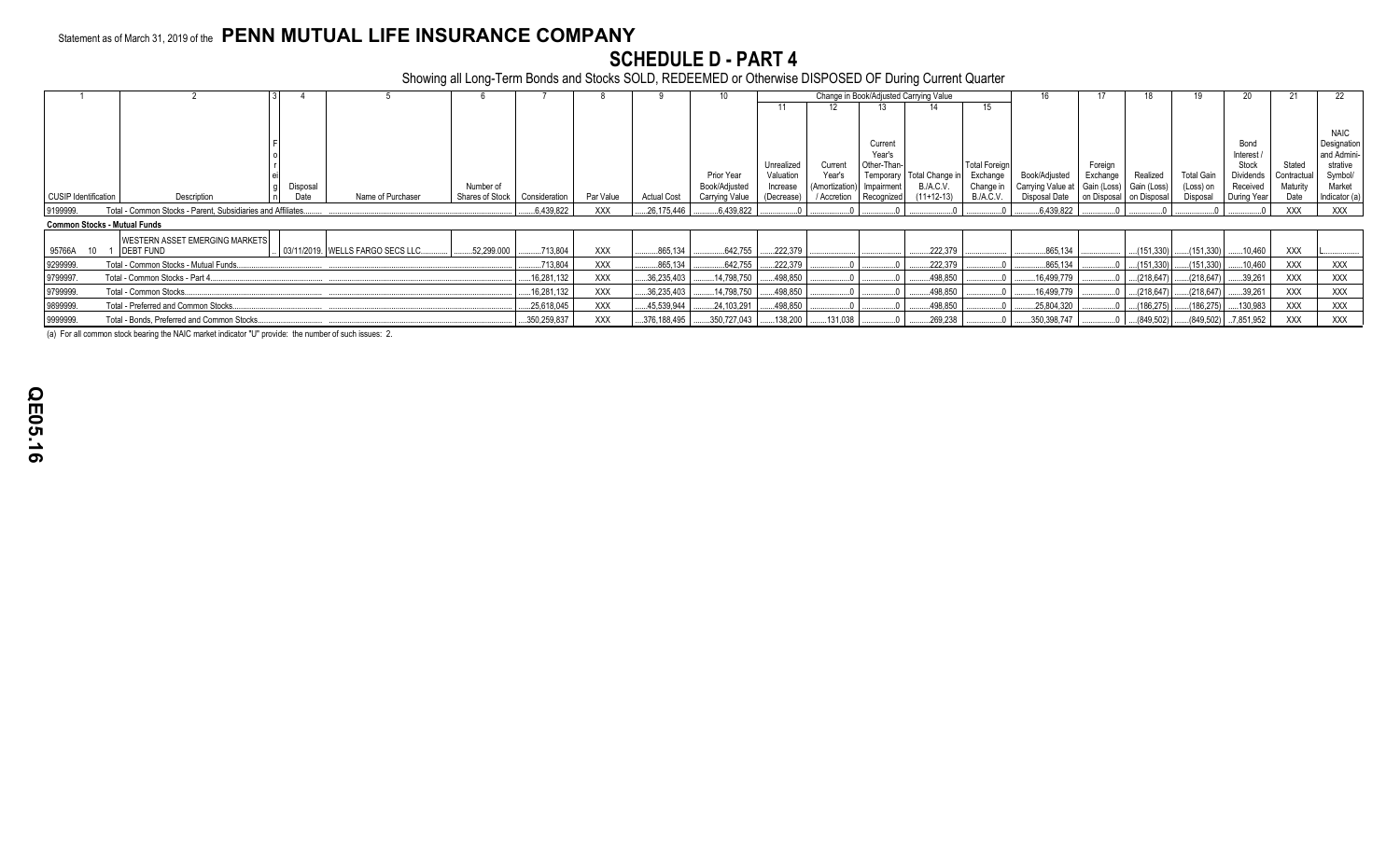# **SCHEDULE DB - PART A - SECTION 1**

|    | $\overline{1}$                                                              | $\overline{2}$                                                             | $\mathbf{3}$                                | $\overline{4}$                                     | 5                                                                  |                                                                          | 6             |                                                          | 8      | 9                         | 10                                                   | 11                                                                                              | 12                                                                               | 13       | 14                                           | 16         | 17                                                | 18                                                         | 19                                                  | 20                                                       | 21                    | 22                 | 23                                                                                     |
|----|-----------------------------------------------------------------------------|----------------------------------------------------------------------------|---------------------------------------------|----------------------------------------------------|--------------------------------------------------------------------|--------------------------------------------------------------------------|---------------|----------------------------------------------------------|--------|---------------------------|------------------------------------------------------|-------------------------------------------------------------------------------------------------|----------------------------------------------------------------------------------|----------|----------------------------------------------|------------|---------------------------------------------------|------------------------------------------------------------|-----------------------------------------------------|----------------------------------------------------------|-----------------------|--------------------|----------------------------------------------------------------------------------------|
|    | Description                                                                 | Description of Item(s) Hedged, Used for Income<br>Generation or Replicated | Schedule<br>/ Exhibit Risk(s)<br>Identifier | Type(s<br>of<br>(a)                                | Exchange, Counterparty<br>or Central Clearinghouse                 |                                                                          | Trade<br>Date | Date of<br>Maturity or Number of<br>Expiration Contracts |        | Notional<br>Amount        | Strike Price,<br>Rate of Index<br>Received<br>(Paid) | Cumulative<br>Prior Year(s)<br>Initial Cost of<br>Undiscounted<br>Premium<br>(Received)<br>Paid | Current Year<br>Initial Cost of<br>Undiscounted<br>Premium<br>(Received)<br>Paid | Income   | Current Year Book/Adjusted<br>Carrying Value | Fair Value | Unrealized<br>Valuation<br>Increase<br>(Decrease) | <b>Total Foreign</b><br>Exchange<br>Change in<br>B./A.C.V. | Current<br>Year's<br>(Amortization<br>) / Accretion | Adjustment<br>to Carrying<br>Value of<br>Hedged<br>Items | Potential<br>Exposure | Credit<br>Entity   | Hedge<br>Effectiveness<br>Quality of at Inception<br>Reference and at Year-<br>end (b) |
|    | Purchased Options - Hedging Other - Call Options and Warrants               |                                                                            |                                             |                                                    |                                                                    |                                                                          |               |                                                          |        |                           |                                                      |                                                                                                 |                                                                                  |          |                                              |            |                                                   |                                                            |                                                     |                                                          |                       |                    |                                                                                        |
|    | IRS CALL SWO USD 2.5% 04/08/2019.                                           | <b>INTEREST RATE.</b>                                                      | N/A.                                        | <b>INTER</b><br><b>EST</b><br>RATE<br><b>INTER</b> | CITIBANK N.A E57ODZWZ7FF32TWEFA76 01/30/2019 04/08/2019 #########  |                                                                          |               |                                                          |        | .150,000,000 2.500        |                                                      |                                                                                                 | 356,250                                                                          |          | 1,524,621                                    | 1,524,621  | 1,168,371                                         |                                                            |                                                     |                                                          |                       |                    |                                                                                        |
|    | IRS CALL SWO USD 2.5% 06/07/2019.                                           | <b>INTEREST RATE</b>                                                       | N/A                                         | <b>EST</b><br>RATE<br>EQUIT                        | <b>BANK OF</b><br>AMERICA, N.A                                     | B4TYDEB6GKMZO031MB27 03/07/2019 06/07/2019 #########                     |               |                                                          |        | $.100,000,000$ 2.500      |                                                      |                                                                                                 | 335,000                                                                          |          | 1,325,742                                    | 1,325,742  | 990,742                                           |                                                            |                                                     |                                                          |                       |                    |                                                                                        |
|    | SPX US C 2650 04/08/19.                                                     | <b>EQUITY RISK</b>                                                         | N/A                                         | Y/INDE<br>EQUIT                                    | GOLDMAN<br>SACHS INTERN                                            | W22LROWP2IHZNBB6K528 03/19/2019 04/08/2019 15,700                        |               |                                                          |        | .41,605,000   2650.000    |                                                      |                                                                                                 | 3,115,822                                                                        |          | 2,917,427                                    | 2,917,427  | (198,395)                                         |                                                            |                                                     |                                                          |                       |                    |                                                                                        |
|    | SPX US C 2768 01/15/20.                                                     | <b>EQUITY RISK</b>                                                         | N/A                                         | Y/INDE<br><b>EQUIT</b>                             | GOLDMAN<br>SACHS INTERN                                            | W22LROWP2IHZNBB6K528                                                     |               | 02/26/2019 01/15/2020                                    | 6,084  | .16,840,512 2768.000      |                                                      |                                                                                                 | 1,075,043                                                                        |          | 1,204,183                                    | .1,204,183 | .129,140                                          |                                                            |                                                     |                                                          |                       |                    |                                                                                        |
|    | SPX US C 2835 04/04/19                                                      | <b>EQUITY RISK</b>                                                         | N/A                                         | Y/INDE<br><b>EQUIT</b>                             | <b>UNION BANK OF</b><br>SWITZE                                     | 549300SGDHJDHGZYMB20 03/15/2019 04/04/2019 36,000                        |               |                                                          |        | .102,060,000   2835.000   |                                                      |                                                                                                 | 728,820                                                                          |          | .593,359                                     | .593,359   | (135,461)                                         |                                                            |                                                     |                                                          |                       |                    |                                                                                        |
|    | SPX US C 2938 02/14/20.                                                     | <b>EQUITY RISK</b>                                                         | N/A.                                        | Y/INDE                                             | GOLDMAN<br>SACHS INTERN W22LROWP2IHZNBB6K528 02/26/2019 02/14/2020 |                                                                          |               |                                                          | .2,544 | 7,474,272 2938.000.       |                                                      |                                                                                                 | 231,072                                                                          |          | .263,790                                     | .263,790   | .32,718                                           |                                                            |                                                     |                                                          |                       |                    |                                                                                        |
|    | 0089999999. Total-Purchased Options-Hedging Other-Call Options and Warrants |                                                                            |                                             |                                                    |                                                                    |                                                                          |               |                                                          |        |                           |                                                      |                                                                                                 | 5,842,007                                                                        | $\Omega$ | 7,829,122                                    | .7,829,122 | .1,987,115                                        |                                                            |                                                     |                                                          | $\Omega$              | <b>XXX</b>         | <b>XXX</b>                                                                             |
|    | Purchased Options - Hedging Other - Put Options                             |                                                                            |                                             |                                                    |                                                                    |                                                                          |               |                                                          |        |                           |                                                      |                                                                                                 |                                                                                  |          |                                              |            |                                                   |                                                            |                                                     |                                                          |                       |                    |                                                                                        |
| ရွ | IRS PUT SWO USD 2.4% 04/29/2019.                                            | <b>INTEREST RATE</b>                                                       | N/A                                         | <b>INTER</b><br>EST<br>RATE                        | <b>MORGAN</b><br><b>STANLEY</b>                                    | 17331LVCZKQKX5T7XV54 03/27/2019 04/29/2019 ########## .120,000,000 2.400 |               |                                                          |        |                           |                                                      |                                                                                                 | 540.000                                                                          |          | 800,902                                      | .800,902   | 260,902                                           |                                                            |                                                     |                                                          |                       |                    |                                                                                        |
|    | IRS PUT SWO USD 2.75% 04/08/2019.                                           | <b>INTEREST RATE</b>                                                       | N/A                                         | <b>INTER</b><br><b>EST</b><br>RATE                 | <b>BANK OF</b><br>AMERICA, N.A.                                    | B4TYDEB6GKMZO031MB27 01/08/2019 04/08/2019 #########                     |               |                                                          |        | .150,000,000 2.750        |                                                      |                                                                                                 | .505,500                                                                         |          |                                              |            | (505, 499)                                        |                                                            |                                                     |                                                          |                       |                    |                                                                                        |
|    | IRS PUT SWO USD 4.0% 02/28/2020.                                            | <b>INTEREST RATE.</b>                                                      | N/A.                                        | <b>INTER</b><br><b>EST</b><br>RATE                 | <b>GOLDMAN</b><br>SACHS & CO.                                      | KD3XUN7C6T14HNAYLU02 02/28/2019 02/28/2020 #########                     |               |                                                          |        | .200,000,000 4.000        |                                                      |                                                                                                 | .380,000                                                                         |          | 133,929                                      | 133,929    | (246,071)                                         |                                                            |                                                     |                                                          |                       |                    |                                                                                        |
|    | IRS PUT SWO USD 4.0% 03/02/2020.                                            | <b>INTEREST RATE</b>                                                       | N/A                                         | <b>INTER</b><br><b>EST</b><br>RATE                 | <b>JP MORGAN</b><br>CHASE BK,                                      | 7H6GLXDRUGQFU57RNE97. 03/01/2019 03/02/2020 #########                    |               |                                                          |        | .200,000,000 4.000        |                                                      |                                                                                                 | 460,000                                                                          |          | .136,543                                     | .136,543   | (323,457)                                         |                                                            |                                                     |                                                          |                       |                    |                                                                                        |
|    | IRS PUT SWO USD 4.0% 03/23/2020.                                            | <b>INTEREST RATE.</b>                                                      | N/A                                         | <b>INTER</b><br><b>EST</b><br>RATE                 | <b>JP MORGAN</b><br>CHASE BK,                                      | 7H6GLXDRUGQFU57RNE97. 03/22/2019 03/23/2020 #########                    |               |                                                          |        | $.100,000,000$ 4.000.     |                                                      |                                                                                                 | .90,000                                                                          |          | .77,356                                      | 77,356     | (12,644)                                          |                                                            |                                                     |                                                          |                       |                    |                                                                                        |
|    | IRS PUT SWO USD 4.0% 08/28/2020.                                            | <b>INTEREST RATE</b>                                                       | N/A                                         | <b>INTER</b><br><b>EST</b><br>RATE<br><b>EQUIT</b> | GOLDMAN<br>SACHS & CO,                                             | KD3XUN7C6T14HNAYLU02 02/28/2019 08/28/2020 #########                     |               |                                                          |        | .100,000,000 4.000        |                                                      |                                                                                                 | .502,500                                                                         |          | .209,299                                     | .209,299   | (293,201)                                         |                                                            |                                                     |                                                          |                       |                    |                                                                                        |
|    | SPX US P 2200 04/30/2019.                                                   | <b>EQUITY RISK</b>                                                         | N/A                                         | Y/INDE<br><b>EQUIT</b>                             | <b>CREDIT SUISSE</b><br><b>INTERN</b>                              | E58DKGMJYYYJLN8C3868                                                     |               | 01/04/2019 04/30/2019                                    | 16,000 | 35,200,000 2200.000.      |                                                      |                                                                                                 | 473.440                                                                          |          | .2,693                                       | .2,693     | (470,747)                                         |                                                            |                                                     |                                                          |                       |                    |                                                                                        |
|    | SPX US P 2400 04/08/19.                                                     | <b>EQUITY RISK</b>                                                         | N/A                                         | Y/INDE<br>EQUIT                                    | <b>WELLS FARGO</b><br>BANK, N.                                     | KB1H1DSPRFMYMCUFXT09. 01/08/2019 04/08/2019  15,700                      |               |                                                          |        | $.37,680,000$   2400.000. |                                                      |                                                                                                 | 794,891                                                                          |          | .69                                          | 69         | (794,822)                                         |                                                            |                                                     |                                                          |                       |                    |                                                                                        |
|    | SPX US P 2400 06/07/19.                                                     | <b>EQUITY RISK</b>                                                         | N/A                                         | Y/INDE<br>EQUIT                                    | <b>GOLDMAN</b><br>SACHS INTERN                                     | W22LROWP2IHZNBB6K528 12/11/2018 06/07/2019                               |               |                                                          | 18,700 | .44,880,000   2400.000    |                                                      | 1,102,739                                                                                       |                                                                                  |          | .88,369                                      | 88,369     | (1,701,090)                                       |                                                            |                                                     |                                                          |                       |                    |                                                                                        |
|    | SPX US P 2500 05/21/19.                                                     | <b>EQUITY RISK</b>                                                         | N/A.                                        | Y/INDE                                             | CANADIAN<br><b>IMPERIAL BA</b><br>2IGI19DL77OX0HC3ZE78             |                                                                          |               | 02/20/2019 05/21/2019                                    | 36,000 | $.90,000,000$   2500.000. |                                                      |                                                                                                 | 628,200                                                                          |          | 182,051                                      | 182,051    | (446, 149)                                        |                                                            |                                                     |                                                          |                       |                    |                                                                                        |
|    | 0099999999. Total-Purchased Options-Hedging Other-Put Options               |                                                                            |                                             |                                                    |                                                                    |                                                                          |               |                                                          |        |                           |                                                      | .1,102,739                                                                                      | .4,374,531                                                                       | 0        | 1,631,212                                    | .1,631,212 | (4,532,778)                                       |                                                            |                                                     | $\sqrt{ }$                                               |                       | <b>XXX</b><br>.o I | XXX                                                                                    |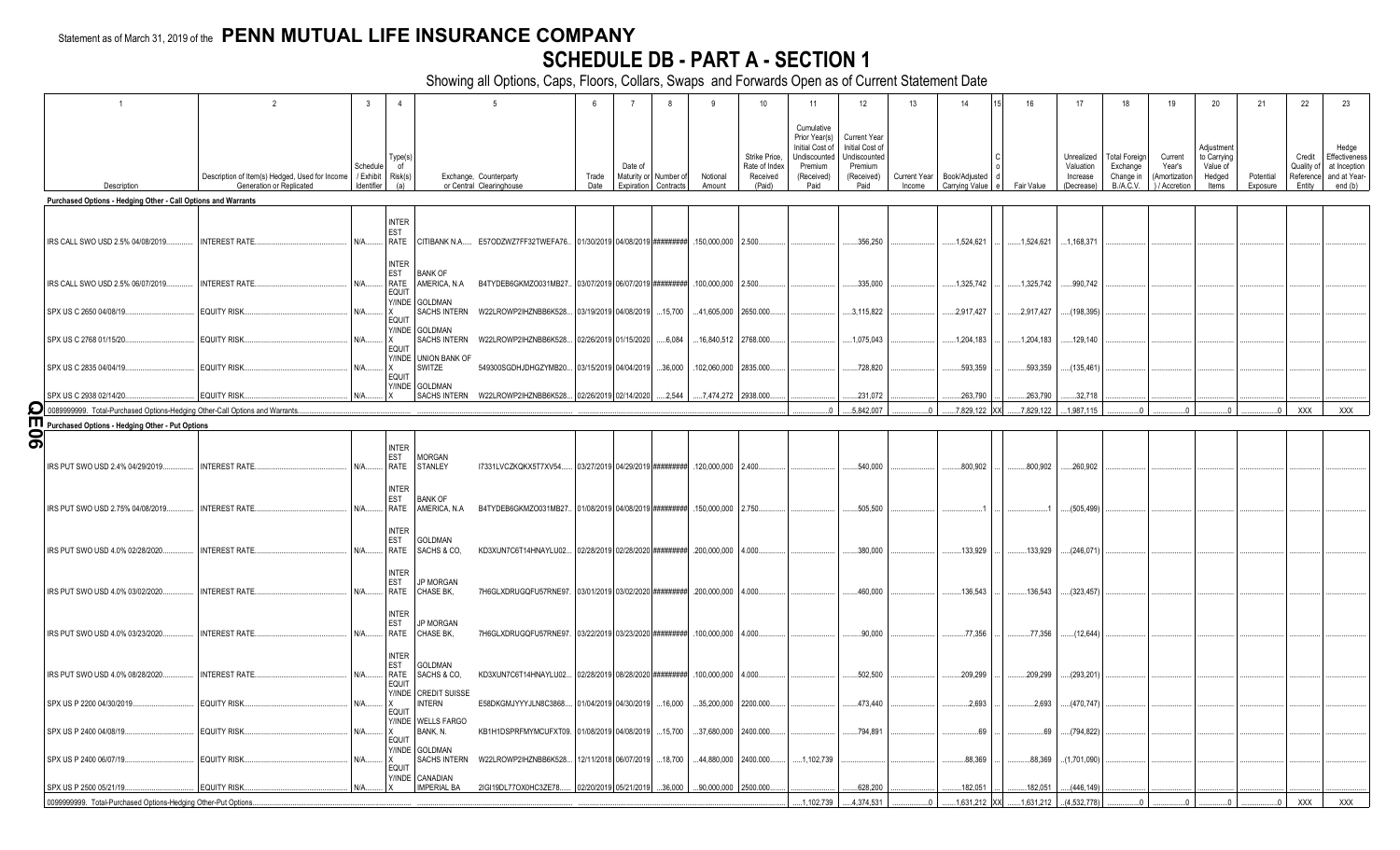# **SCHEDULE DB - PART A - SECTION 1**

|        |                                                               | $\overline{2}$                                                             | $\mathbf{3}$          | $\Delta$                                                                             | 5                                                                      | -6            |                                                          | -8    | 9                                                   | 10 <sup>10</sup>                                     | 11                                                                                              | 12                                                                                      | 13                     | 14                                | 16                         | 17                                                | 18                                                         | 19                                                  | 20                                                       | 21                    | 22               | 23                                                                                    |
|--------|---------------------------------------------------------------|----------------------------------------------------------------------------|-----------------------|--------------------------------------------------------------------------------------|------------------------------------------------------------------------|---------------|----------------------------------------------------------|-------|-----------------------------------------------------|------------------------------------------------------|-------------------------------------------------------------------------------------------------|-----------------------------------------------------------------------------------------|------------------------|-----------------------------------|----------------------------|---------------------------------------------------|------------------------------------------------------------|-----------------------------------------------------|----------------------------------------------------------|-----------------------|------------------|---------------------------------------------------------------------------------------|
|        | Description                                                   | Description of Item(s) Hedged, Used for Income<br>Generation or Replicated | Schedul<br>Identifier | Type(s)<br>of<br>/ Exhibit Risk(s)                                                   | Exchange, Counterparty<br>or Central Clearinghouse                     | Trade<br>Date | Date of<br>Maturity or Number of<br>Expiration Contracts |       | Notional<br>Amount                                  | Strike Price,<br>Rate of Index<br>Received<br>(Paid) | Cumulative<br>Prior Year(s)<br>Initial Cost of<br>Undiscounted<br>Premium<br>(Received)<br>Paid | <b>Current Year</b><br>Initial Cost of<br>Undiscounted<br>Premium<br>(Received)<br>Paid | Current Year<br>Income | Book/Adjusted<br>Carrying Value e | Fair Value                 | Unrealized<br>Valuation<br>Increase<br>(Decrease) | <b>Total Foreign</b><br>Exchange<br>Change in<br>B./A.C.V. | Current<br>Year's<br>(Amortization<br>) / Accretion | Adiustment<br>to Carrying<br>Value of<br>Hedged<br>Items | Potential<br>Exposure | Credit<br>Entity | Hedge<br>Effectiveness<br>Quality of at Inception<br>Reference and at Year<br>end (b) |
|        | 0149999999. Total-Purchased Options-Hedging Other.            |                                                                            |                       |                                                                                      |                                                                        |               |                                                          |       |                                                     |                                                      | .1,102,739                                                                                      | .10,216,538                                                                             |                        | .9,460,334 XX                     | 9,460,334                  | (2, 545, 663)                                     |                                                            |                                                     |                                                          |                       | <b>XXX</b>       | XXX                                                                                   |
|        | 0369999999. Total-Purchased Options-Call Options and Warrants |                                                                            |                       |                                                                                      |                                                                        |               |                                                          |       |                                                     |                                                      |                                                                                                 | 5,842,007                                                                               |                        | 7,829,122<br><b>XX</b>            | .7,829,122                 | 1,987,115                                         | $\Omega$                                                   |                                                     |                                                          |                       | <b>XXX</b>       | XXX                                                                                   |
|        | 0379999999. Total-Purchased Options-Put Options               |                                                                            |                       |                                                                                      |                                                                        |               |                                                          |       |                                                     |                                                      | 1,102,739                                                                                       | 4,374,531                                                                               |                        | .1,631,212 XX                     | 1,631,212                  | (4,532,778)                                       | 0                                                          |                                                     |                                                          | $\bigcap$             | XXX              | XXX                                                                                   |
|        | 0429999999. Total-Purchased Options.                          |                                                                            |                       |                                                                                      |                                                                        |               |                                                          |       |                                                     |                                                      | 1,102,739                                                                                       | 10,216,538                                                                              | $0-1$                  | .9,460,334<br>XX                  | 9,460,334                  | (2,545,663)                                       | $\sqrt{2}$                                                 |                                                     |                                                          | .0 <sub>1</sub>       | XXX              | XXX                                                                                   |
|        | Written Options - Hedging Other - Call Options and Warrants   |                                                                            |                       |                                                                                      |                                                                        |               |                                                          |       |                                                     |                                                      |                                                                                                 |                                                                                         |                        |                                   |                            |                                                   |                                                            |                                                     |                                                          |                       |                  |                                                                                       |
|        | IRS CALL SWO USD 1.938% 03/23/2020.                           | <b>INTEREST RATE</b>                                                       | <b>V/A</b>            | <b>INTER</b><br>EST<br><b>BANK OF</b><br>RATE<br>AMERICA, N.A                        | B4TYDEB6GKMZO031MB27 03/22/2019 03/23/2020 ######### 100,000,000 1.938 |               |                                                          |       |                                                     |                                                      |                                                                                                 | (475,000)                                                                               |                        | (592,703)                         | (592, 703)                 | (117,703)                                         |                                                            |                                                     |                                                          |                       |                  |                                                                                       |
|        | IRS CALL SWO USD 1.938% 09/23/2019.                           | <b>INTEREST RATE.</b>                                                      | <b>VA.</b>            | <b>INTER</b><br><b>EST</b><br>BANK OF<br>RATE<br>AMERICA, N.A                        | B4TYDEB6GKMZO031MB27                                                   |               | 03/22/2019 09/23/2019 #########                          |       | .100,000,000 1.938.                                 |                                                      |                                                                                                 | (250,000)                                                                               |                        | (295,303)                         | (295, 303)                 | (45,303)                                          |                                                            |                                                     |                                                          |                       |                  |                                                                                       |
| O      | IRS CALL SWO USD 2.5% 06/07/2019.                             | <b>INTEREST RATE.</b>                                                      | N/A                   | <b>INTER</b><br>EST<br>GOLDMAN<br>RATE<br>SACHS & CO,                                | KD3XUN7C6T14HNAYLU02                                                   |               |                                                          |       |                                                     |                                                      |                                                                                                 | (395,000)                                                                               |                        | (1,325,742)                       | (1,325,742)                | (930,742)                                         |                                                            |                                                     |                                                          |                       |                  |                                                                                       |
| Ш<br>თ | IRS CALL SWO USD 2.50% 04/08/2019.                            | <b>INTEREST RATE.</b>                                                      | N/A                   | <b>INTER</b><br><b>EST</b><br><b>BANK OF</b><br>AMERICA, N.A<br>RATE                 | B4TYDEB6GKMZO031MB27                                                   |               |                                                          |       |                                                     |                                                      |                                                                                                 | (577,500)                                                                               |                        | (1,524,621)                       | (1,524,621)                | (947,121)                                         |                                                            |                                                     |                                                          |                       |                  |                                                                                       |
|        | IRS CALL SWO USD 2.93% 05/20/2019.                            | INTEREST RATE.                                                             | N/A.                  | <b>INTER</b><br><b>EST</b><br>BANK OF<br>RATE<br>AMERICA, N.A<br><b>INTER</b>        | B4TYDEB6GKMZO031MB27                                                   |               | 11/20/2018 05/20/2019 #########                          |       | .200,000,000 2.930                                  |                                                      | (482, 800)                                                                                      |                                                                                         |                        | (2,261,330)                       | (2,261,330)                | (781,373)                                         |                                                            |                                                     |                                                          |                       |                  |                                                                                       |
|        | IRS CALL SWO USD 3.18% 04/24/2019.                            | <b>INTEREST RATE</b>                                                       | N/A                   | <b>EST</b><br>RATE<br><b>INTER</b>                                                   | CITIBANK N.A E57ODZWZ7FF32TWEFA76                                      |               |                                                          |       | 10/24/2018 04/24/2019 ########## .200,000,000 3.180 |                                                      | (522,000)                                                                                       |                                                                                         |                        | (3, 153, 371)                     | (3, 153, 371)              | (890,869)                                         |                                                            |                                                     |                                                          |                       |                  |                                                                                       |
|        | IRS CALL SWO USD 3.18% 04/24/2019.                            | <b>INTEREST RATE.</b>                                                      | N/A.                  | <b>EST</b><br>BANK OF<br>RATE<br>AMERICA, N.A<br>EQUIT<br>Y/INDE<br><b>GOLDMAN</b>   | B4TYDEB6GKMZO031MB27.                                                  |               |                                                          |       | 10/24/2018 04/24/2019 ########## .200,000,000 3.180 |                                                      | (555,000)                                                                                       |                                                                                         |                        | (3, 153, 371)                     | (3, 153, 371)              | (890,869)                                         |                                                            |                                                     |                                                          |                       |                  |                                                                                       |
|        | SPX US C 2615 01/15/20.                                       | <b>EQUITY RISK</b>                                                         | N/A.                  | EQUIT                                                                                | SACHS INTERN W22LROWP2IHZNBB6K528                                      |               | 02/26/2019 01/15/2020                                    | 6,084 | .15,909,660   2615.000                              |                                                      |                                                                                                 | (1,728,160)                                                                             |                        | (1,882,039)                       | (1,882,039)                | (153,879)                                         |                                                            |                                                     |                                                          |                       |                  |                                                                                       |
|        | SPX US C 2650 04/08/2019                                      | <b>EQUITY RISK</b>                                                         | N/A                   | Y/INDE<br><b>WELLS FARGO</b><br>BANK, N.<br><b>EQUIT</b><br>Y/INDE<br><b>GOLDMAN</b> | KB1H1DSPRFMYMCUFXT09. 01/08/2019 04/08/2019 15,700                     |               |                                                          |       | $41,605,000$ 2650.000.                              |                                                      |                                                                                                 | (816,400)                                                                               |                        | (2,917,427)                       | (2,917,427)                | (2,101,027)                                       |                                                            |                                                     |                                                          |                       |                  |                                                                                       |
|        | SPX US C 2694 10/28/2019.                                     | <b>EQUITY RISK</b>                                                         | N/A                   | <b>EQUIT</b>                                                                         | SACHS INTERN W22LROWP2IHZNBB6K528                                      |               | 10/30/2018 10/28/2019 12,528                             |       | 33,750,432                                          | 2694.000.                                            | (2,221,590)                                                                                     |                                                                                         |                        | (2,843,551)                       | (2,843,551)                | (1,736,542)                                       |                                                            |                                                     |                                                          |                       |                  |                                                                                       |
|        | SPX US C 2775 02/14/20.                                       | <b>EQUITY RISK</b>                                                         | N/A                   | Y/INDE<br>GOLDMAN<br><b>EQUIT</b>                                                    | SACHS INTERN W22LROWP2IHZNBB6K528                                      |               | 02/26/2019 02/14/2020 2,544                              |       | 7,059,600 2775.000                                  |                                                      |                                                                                                 | (464,026)                                                                               |                        | (514,764)                         | (514, 764)                 | (50,739)                                          |                                                            |                                                     |                                                          |                       |                  |                                                                                       |
|        | SPX US C 2806 10/14/2019.                                     | <b>EQUITY RISK</b>                                                         | N/A                   | Y/INDE<br>GOLDMAN<br><b>EQUIT</b><br>Y/INDE<br><b>BARCLAYS</b>                       | SACHS INTERN W22LROWP2IHZNBB6K528                                      |               | 10/26/2018 10/14/2019 12,032                             |       | 33,761,792 2806.000                                 |                                                      | (1,331,100)                                                                                     |                                                                                         |                        | (1,710,395)                       | (1,710,395)                | (1,118,237)                                       |                                                            |                                                     |                                                          |                       |                  |                                                                                       |
|        | SPX US C 2815 10/21/2019.<br>SPX US C 2816 10/14/2019.        | <b>EQUITY RISK</b><br><b>EQUITY RISK</b>                                   | N/A<br>N/A            | BANK NEW YO<br><b>EQUIT</b><br>Y/INDE<br>GOLDMAN                                     | G5GSEF7VJP5I7OUK5573<br>SACHS INTERN W22LROWP2IHZNBB6K528.             |               | 10/26/2018 10/21/2019 15,246<br>10/26/2018 10/14/2019    | 9,021 | .42,917,490   2815.000<br>25,403,136 2816.000.      |                                                      | (1,738,044)<br>(956, 948)                                                                       |                                                                                         |                        | (2, 121, 804)<br>(1,222,953)      | (2,121,804)<br>(1,222,953) | (1,382,205)<br>(801,020)                          |                                                            |                                                     |                                                          |                       |                  |                                                                                       |
|        | SPX US C 2835 04/04/19.                                       | <b>EQUITY RISK</b>                                                         | N/A                   | <b>EQUIT</b><br>Y/INDE<br>GOLDMAN<br><b>EQUIT</b>                                    | SACHS INTERN W22LROWP2IHZNBB6K528                                      |               | 03/19/2019 04/04/2019 36,000                             |       | .102,060,000   2835.000.                            |                                                      |                                                                                                 | (1, 157, 670)                                                                           |                        | (593, 359)                        | (593, 359)                 | 564,311                                           |                                                            |                                                     |                                                          |                       |                  |                                                                                       |
|        | SPX US C 2857 10/16/2019                                      | <b>EQUITY RISK</b>                                                         | N/A                   | Y/INDE<br><b>BARCLAYS</b><br>X<br>BANK NEW YO                                        | G5GSEF7VJP5I7OUK5573 10/26/2018 10/16/2019 8,772 25,061,604 2857.000   |               |                                                          |       |                                                     |                                                      | (833,340)                                                                                       |                                                                                         |                        | (969, 666)                        | (969, 666)                 | (634,432)                                         |                                                            |                                                     |                                                          |                       |                  |                                                                                       |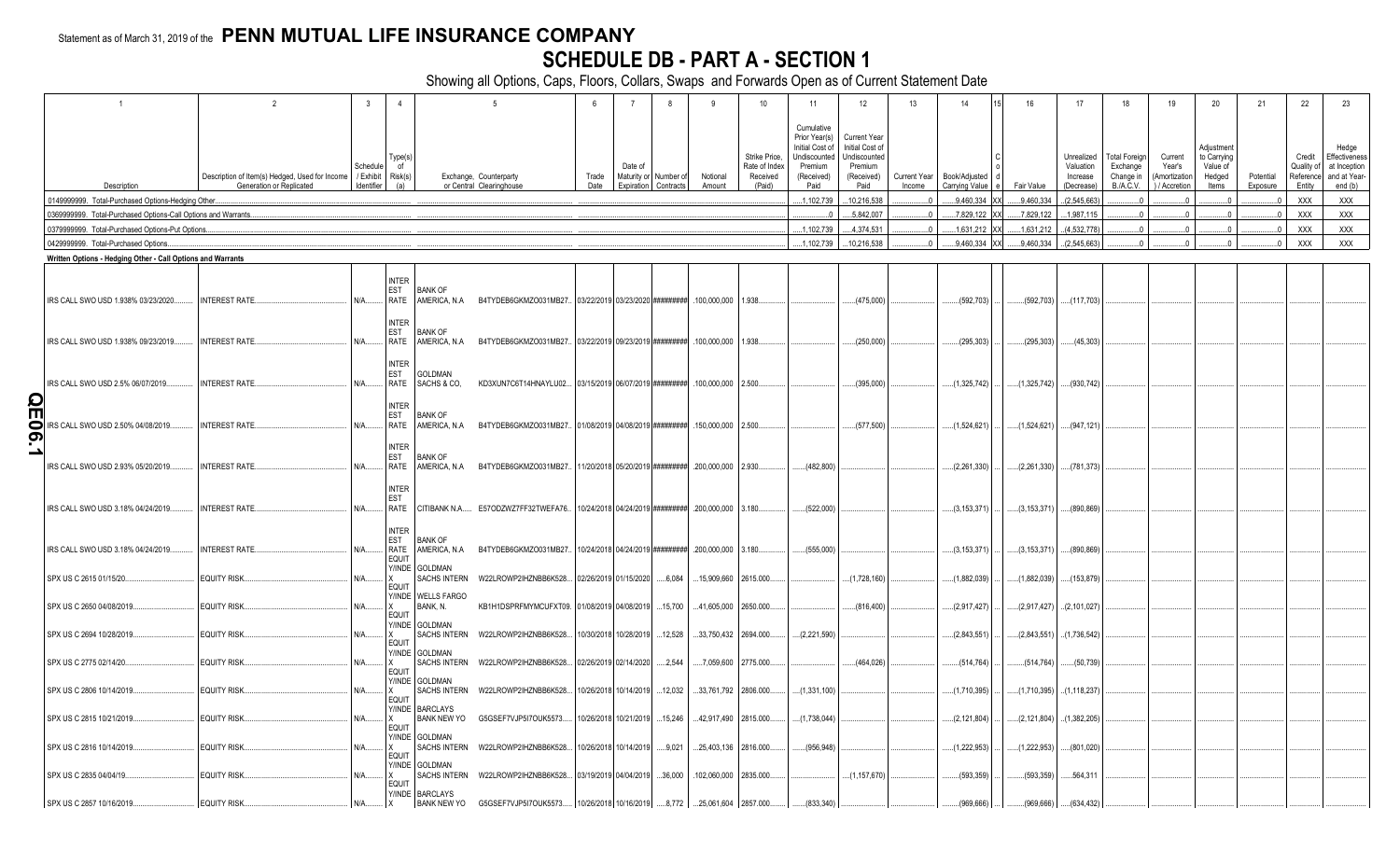# **SCHEDULE DB - PART A - SECTION 1**

|                  |                                                                                                 | $\overline{2}$                                                             | $\overline{3}$                     | $\Delta$                                                          | -5                                                                                           | 6             | 8<br>$\overline{7}$                                      | 9                       | 10                                                   | 11                                                                                              | 12                                                                               | 13             | 14                                                        | 16                      | 17                                  | 18                                                                      | 19                                                  | 20                                                       | 21                    | 22                                         | 23                                                           |
|------------------|-------------------------------------------------------------------------------------------------|----------------------------------------------------------------------------|------------------------------------|-------------------------------------------------------------------|----------------------------------------------------------------------------------------------|---------------|----------------------------------------------------------|-------------------------|------------------------------------------------------|-------------------------------------------------------------------------------------------------|----------------------------------------------------------------------------------|----------------|-----------------------------------------------------------|-------------------------|-------------------------------------|-------------------------------------------------------------------------|-----------------------------------------------------|----------------------------------------------------------|-----------------------|--------------------------------------------|--------------------------------------------------------------|
|                  | Description                                                                                     | Description of Item(s) Hedged, Used for Income<br>Generation or Replicated | Schedul<br>/ Exhibit<br>Identifier | Type(s)<br>of<br>Risk(s)<br>(a)                                   | Exchange, Counterparty<br>or Central Clearinghouse                                           | Trade<br>Date | Date of<br>Maturity or Number of<br>Expiration Contracts | Notional<br>Amount      | Strike Price,<br>Rate of Index<br>Received<br>(Paid) | Cumulative<br>Prior Year(s)<br>Initial Cost of<br>Undiscounted<br>Premium<br>(Received)<br>Paid | Current Year<br>Initial Cost of<br>Undiscounted<br>Premium<br>(Received)<br>Paid | Income         | Current Year Book/Adjusted<br>Carrying Value e Fair Value |                         | Valuation<br>Increase<br>(Decrease) | Unrealized   Total Foreign<br>Exchange<br>Change in<br><b>B./A.C.V.</b> | Current<br>Year's<br>(Amortization<br>) / Accretion | Adjustment<br>to Carrying<br>Value of<br>Hedged<br>Items | Potential<br>Exposure | Credit<br>Reference and at Year-<br>Entity | Hedge<br>Effectiveness<br>Quality of at Inception<br>end (b) |
|                  |                                                                                                 |                                                                            |                                    | equit<br>Y/INDE<br>GOLDMAN                                        |                                                                                              |               |                                                          |                         |                                                      |                                                                                                 |                                                                                  |                |                                                           |                         |                                     |                                                                         |                                                     |                                                          |                       |                                            |                                                              |
|                  | SPX US C 2941 10/8/2019.                                                                        | <b>EQUITY RISK</b>                                                         | N/A                                | <b>EQUIT</b>                                                      | SACHS INTERN W22LROWP2IHZNBB6K528                                                            |               | 10/26/2018 10/08/2019 12,680                             | $37,291,880$   2941.000 |                                                      | (727, 705)                                                                                      |                                                                                  |                | (793,986                                                  | (793,986).              | (508,021)                           |                                                                         |                                                     |                                                          |                       |                                            |                                                              |
|                  | SPX US C 2947 10/7/2019.                                                                        | <b>EQUITY RISK</b>                                                         | N/A.                               | Y/INDE<br>GOLDMAN                                                 | SACHS INTERN W22LROWP2IHZNBB6K528                                                            |               | 10/26/2018 10/07/2019<br>10.157                          | 29,932,679 2947.000.    |                                                      | .(561,377                                                                                       |                                                                                  |                | (603,891                                                  | (603,891                | (384, 781)                          |                                                                         |                                                     |                                                          |                       |                                            |                                                              |
|                  | 0509999999. Total-Written Options-Hedging Other-Call Options and Warrants.                      |                                                                            |                                    |                                                                   |                                                                                              |               |                                                          |                         |                                                      | (9,929,904)                                                                                     | (5,863,756)                                                                      |                | (28,480,276) XX                                           | (28, 480, 276)          | (12, 910, 552)                      | 0                                                                       |                                                     |                                                          | .0 <sub>1</sub>       | <b>XXX</b>                                 | XXX                                                          |
|                  | Written Options - Hedging Other - Put Options                                                   |                                                                            |                                    |                                                                   |                                                                                              |               |                                                          |                         |                                                      |                                                                                                 |                                                                                  |                |                                                           |                         |                                     |                                                                         |                                                     |                                                          |                       |                                            |                                                              |
|                  |                                                                                                 | <b>INTEREST RATE</b>                                                       |                                    | <b>INTER</b><br>EST                                               |                                                                                              |               |                                                          |                         |                                                      |                                                                                                 |                                                                                  |                |                                                           |                         |                                     |                                                                         |                                                     |                                                          |                       |                                            |                                                              |
|                  | IRS PUT SWO USD 2.6% 04/29/2019.<br>0519999999. Total-Written Options-Hedging Other-Put Options |                                                                            |                                    | RATE                                                              | 000,000 CITIBANK N.A E57ODZWZ7FF32TWEFA76 03/27/2019 04/29/2019 ########## 120,000,000 2.600 |               |                                                          |                         |                                                      | $\sqrt{ }$                                                                                      | (102,000)<br>(102,000)                                                           | $\Omega$ .     | (127, 796)<br>$(127, 796)$ XX                             | (127,796)<br>(127, 796) | (25,796)<br>(25,796)                | 0                                                                       |                                                     |                                                          | $\Omega$ .            | <b>XXX</b>                                 | XXX                                                          |
|                  | 0569999999. Total-Written Options-Hedging Other                                                 |                                                                            |                                    |                                                                   |                                                                                              |               |                                                          |                         |                                                      | (9.929.904)                                                                                     | (5,965,756)                                                                      | $\Omega$       | $(28,608,072)$ XX                                         | (28,608,072)            | (12, 936, 348)                      | $\Omega$                                                                |                                                     |                                                          |                       | <b>XXX</b>                                 | XXX                                                          |
|                  | 0789999999. Total-Written Options-Call Options and Warrants.                                    |                                                                            |                                    |                                                                   |                                                                                              |               |                                                          |                         |                                                      | (9,929,904)                                                                                     | (5,863,756)                                                                      | $\Omega$       | (28, 480, 276)                                            | (28, 480, 276)          | (12, 910, 552)                      | 0                                                                       |                                                     |                                                          |                       | XXX                                        | XXX                                                          |
|                  | 0799999999. Total-Written Options-Put Options                                                   |                                                                            |                                    |                                                                   |                                                                                              |               |                                                          |                         |                                                      |                                                                                                 | (102,000).                                                                       |                | .(127,796)                                                | (127.796                | (25,796)                            | 0                                                                       |                                                     |                                                          |                       | <b>XXX</b>                                 | XXX                                                          |
|                  | 0849999999. Total-Written Options.                                                              |                                                                            |                                    |                                                                   |                                                                                              |               |                                                          |                         |                                                      | (9,929,904)                                                                                     | (5,965,756)                                                                      | 0 <sup>1</sup> | $(28,608,072)$ XX                                         | (28,608,072)            | (12, 936, 348)                      | $\mathbf{0}$                                                            |                                                     |                                                          | $0-1$                 | <b>XXX</b>                                 | XXX                                                          |
|                  | Swaps - Hedging Other - Interest Rate                                                           |                                                                            |                                    |                                                                   |                                                                                              |               |                                                          |                         |                                                      |                                                                                                 |                                                                                  |                |                                                           |                         |                                     |                                                                         |                                                     |                                                          |                       |                                            |                                                              |
| m<br>0<br>თ<br>N | IRS USD REC 2.456 PAY USD LIBOR 3M<br>12202017 12222027 LCH                                     | <b>INTEREST RATE</b>                                                       | <b>VA.</b>                         | <b>INTER</b><br><b>EST</b><br><b>RATE</b><br>LCH.<br><b>INTER</b> | F226TOH6YD6XJB17KS62                                                                         |               | 12/31/2017 12/22/2027                                    |                         | .150,000,000   2.456 / (LIB3)                        |                                                                                                 |                                                                                  | (128,875)      | 951,162                                                   | .951,162                | 3,685,942                           |                                                                         |                                                     |                                                          | 2,216,532             |                                            |                                                              |
|                  | IRS USD PAY 2.46 REC USD LIBOR 3M<br>01262017 01222047 LCH                                      | <b>INTEREST RATE.</b>                                                      | N/A.                               | <b>EST</b><br>RATE<br>LCH.                                        | F226TOH6YD6XJB17KS62                                                                         |               | 12/31/2017 01/22/2047                                    |                         | 70,000,000   LIB3 / (2.456).                         |                                                                                                 |                                                                                  | .40,680        | 1,882,304                                                 | 1,882,304               | (3,480,609)                         |                                                                         |                                                     |                                                          | .1,846,491            |                                            |                                                              |
|                  | IRS_USD_PAY_2.4219_REC_USD LIBOR<br>3M_01/17/2017_01/17/2047_LCH                                | <b>INTEREST RATE.</b>                                                      | N/A.                               | <b>INTER</b><br><b>EST</b><br>RATE<br>LCH.                        | F226TOH6YD6XJB17KS62                                                                         |               | 12/31/2017 01/17/2047                                    |                         | 30,000,000   LIB3 / (2.422).                         |                                                                                                 |                                                                                  | .22,037        | 1,015,411                                                 | .1,015,411              | (1,488,327)                         |                                                                         |                                                     |                                                          | 791,158               |                                            |                                                              |
|                  | IRS_USD_PAY_2.4229_REC_USD LIBOR<br>3M_01/17/2017_01/17/2047_LCH                                | INTEREST RATE.                                                             | N/A                                | <b>INTER</b><br><b>EST</b><br>RATE<br>LCH.                        | F226TOH6YD6XJB17KS62                                                                         |               | 12/31/2017 01/17/2047                                    |                         | 25,000,000   LIB3 / (2.423).                         |                                                                                                 |                                                                                  | .18,302        | 841,044                                                   | .841,044                | (1,240,393)                         |                                                                         |                                                     |                                                          | .659,299              |                                            |                                                              |
|                  | IRS_USD_PAY_2.4242_REC_USD LIBOR<br>3M_01/17/2017_01/17/2047_LCH                                | <b>INTEREST RATE.</b>                                                      | N/A.                               | <b>INTER</b><br><b>EST</b><br>RATE<br>LCH.                        | F226TOH6YD6XJB17KS62                                                                         |               | 12/31/2017 01/17/2047                                    |                         | .15,000,000 LIB3 / (2.424).                          |                                                                                                 |                                                                                  | 10,932         | 500,624                                                   | .500,624                | (744,329)                           |                                                                         |                                                     |                                                          | .395,579              |                                            |                                                              |
|                  | IRS_USD_PAY_2.4255_REC_USD LIBOR<br>3M_01/17/2017_01/17/2047_LCH                                | <b>INTEREST RATE.</b>                                                      | N/A                                | <b>INTER</b><br><b>EST</b><br>RATE<br>LCH                         | F226TOH6YD6XJB17KS62                                                                         |               | 12/31/2017 01/17/2047                                    |                         | $.15,000,000$ LIB3 / (2.426).                        |                                                                                                 |                                                                                  | .10,884        | .496,622                                                  | .496,622                | (744,423)                           |                                                                         |                                                     |                                                          | .395,579              |                                            |                                                              |
|                  | IRS_USD_PAY_2.4261_REC_USD LIBOR<br>3M_01/17/2017_01/17/2047_LCH                                | INTEREST RATE.                                                             | N/A                                | <b>INTER</b><br>EST<br>RATE<br>LCH                                | F226TOH6YD6XJB17KS62                                                                         |               | 12/31/2017 01/17/2047                                    |                         | $25,000,000$ LIB3 / (2.426).                         |                                                                                                 |                                                                                  | .18,102        | 824,624                                                   | .824,624                | (1,240,777)                         |                                                                         |                                                     |                                                          | .659,299              |                                            |                                                              |
|                  | IRS USD PAY 2.4266 REC USD LIBOR<br>3M_01/17/2017_01/17/2047_LCH                                | INTEREST RATE.                                                             | N/A                                | <b>INTER</b><br><b>EST</b><br>RATE<br>LCH.                        | F226TOH6YD6XJB17KS62                                                                         |               | 12/31/2017 01/17/2047                                    |                         | .15,000,000   LIB3 / (2.427).                        |                                                                                                 |                                                                                  | 10,842         | .493,235                                                  | .493,235                | (744,502)                           |                                                                         |                                                     |                                                          | .395,579              |                                            |                                                              |
|                  | IRS USD PAY 2.4285 REC USD LIBOR<br>3M 01/17/2017 01/17/2047 LCH                                | <b>INTEREST RATE.</b>                                                      | N/A.                               | <b>INTER</b><br><b>EST</b><br>RATE<br>LCH.                        | F226TOH6YD6XJB17KS62                                                                         |               | 12/31/2017 01/17/2047                                    |                         | .20,000,000   LIB3 / (2.429).                        |                                                                                                 |                                                                                  | 14.361         | .649.847                                                  | .649.847                | (992,852)                           |                                                                         |                                                     |                                                          | .527,439              |                                            |                                                              |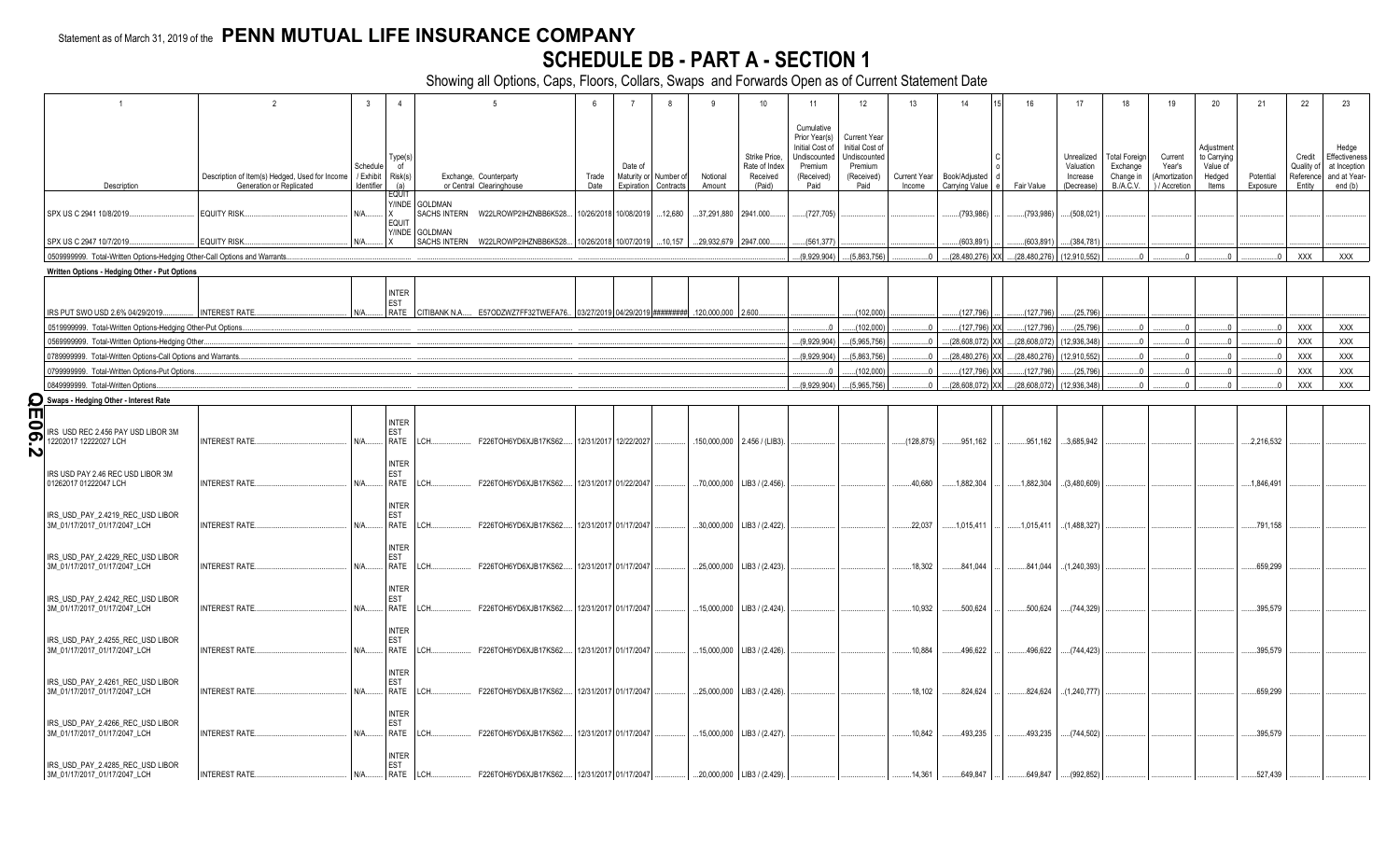# **SCHEDULE DB - PART A - SECTION 1**

|   | $\overline{1}$                                                     | $\overline{2}$                                                             | $\mathbf{3}$                        | $\overline{4}$                     | 5                                                  | 6             |                                     | 8                         | 9                  | 10                                                   | 11                                                                                              | 12                                                                                      | 13       | 14<br>15                                         | 16                     | 17                                                | 18                                                                | 19                                                  | 20                                                       | 21                    | 22                                          | 23                                                                |
|---|--------------------------------------------------------------------|----------------------------------------------------------------------------|-------------------------------------|------------------------------------|----------------------------------------------------|---------------|-------------------------------------|---------------------------|--------------------|------------------------------------------------------|-------------------------------------------------------------------------------------------------|-----------------------------------------------------------------------------------------|----------|--------------------------------------------------|------------------------|---------------------------------------------------|-------------------------------------------------------------------|-----------------------------------------------------|----------------------------------------------------------|-----------------------|---------------------------------------------|-------------------------------------------------------------------|
|   | Description                                                        | Description of Item(s) Hedged, Used for Income<br>Generation or Replicated | Schedule<br>/ Exhibit<br>Identifier | Type(s)<br>of<br>Risk(s)<br>(a)    | Exchange, Counterparty<br>or Central Clearinghouse | Trade<br>Date | Date of<br>Maturity o<br>Expiration | Number<br>of<br>Contracts | Notional<br>Amount | Strike Price,<br>Rate of Index<br>Received<br>(Paid) | Cumulative<br>Prior Year(s)<br>Initial Cost of<br>Undiscounted<br>Premium<br>(Received)<br>Paid | <b>Current Year</b><br>Initial Cost of<br>Jndiscounted<br>Premium<br>(Received)<br>Paid | Income   | Current Year   Book/Adjusted<br>Carrying Value e | Fair Value             | Unrealized<br>Valuation<br>Increase<br>(Decrease) | <b>Total Foreign</b><br>Exchange<br>Change in<br><b>B./A.C.V.</b> | Current<br>Year's<br>(Amortization<br>) / Accretion | Adiustment<br>to Carrying<br>Value of<br>Hedged<br>Items | Potential<br>Exposure | Credit<br>Quality of<br>Reference<br>Entity | Hedge<br>Effectiveness<br>at Inception<br>and at Year-<br>end (b) |
|   |                                                                    |                                                                            |                                     | <b>INTER</b>                       |                                                    |               |                                     |                           |                    |                                                      |                                                                                                 |                                                                                         |          |                                                  |                        |                                                   |                                                                   |                                                     |                                                          |                       |                                             |                                                                   |
|   | IRS_USD_PAY_2.4341_REC_USD LIBOR<br>3M_01/17/2017_01/17/2047_LCH   | <b>INTEREST RATE.</b>                                                      | N/A                                 | <b>EST</b><br>RATE                 | LCH.<br>F226TOH6YD6XJB17KS62 12/31/2017 01/17/2047 |               |                                     |                           |                    | 25,000,000   LIB3 / (2.434).                         |                                                                                                 |                                                                                         | .17,602  | 783,574                                          |                        | 783,574 (1,241,738)                               |                                                                   |                                                     |                                                          | 659,299               |                                             |                                                                   |
|   | IRS_USD_PAY_2.4355_REC_USD LIBOR<br>3M_01/17/2017_01/17/2047_LCH   | <b>INTEREST RATE.</b>                                                      | N/A                                 | <b>INTER</b><br><b>EST</b><br>RATE | LCH.<br>F226TOH6YD6XJB17KS62                       |               | 12/31/2017 01/17/2047               |                           |                    | 25,000,000   LIB3 / (2.436).                         |                                                                                                 |                                                                                         | .17,514  | 776,390                                          | .776,390               | (1,241,906)                                       |                                                                   |                                                     |                                                          | 659,299               |                                             |                                                                   |
|   | IRS_USD_PAY_2.4447_REC_USD LIBOR<br>3M_05/24/2017_05/24/2047_LCH   | <b>INTEREST RATE.</b>                                                      | N/A                                 | <b>INTER</b><br><b>EST</b><br>RATE | F226TOH6YD6XJB17KS62<br>LCH.                       |               | 12/31/2017 05/24/2047               |                           |                    | .100,000,000   LIB3 / (2.445).                       |                                                                                                 |                                                                                         | 57,419   | 2,938,266                                        | .2,938,266             | (5,002,959)                                       |                                                                   |                                                     |                                                          | .2,653,635            |                                             |                                                                   |
|   | IRS_USD_PAY_2.455891_REC_USD LIBOR<br>3M_01/19/2017_01/22/2047_LCH | <b>INTEREST RATE.</b>                                                      | N/A                                 | <b>INTER</b><br><b>EST</b><br>RATE | F226TOH6YD6XJB17KS62<br>LCH.                       |               | 12/31/2017 05/24/2047               |                           |                    | .10,000,000   LIB3 / (2.456).                        |                                                                                                 |                                                                                         | .5,811   | .268,901                                         | .268,901               | (497,230)                                         |                                                                   |                                                     |                                                          | .265,364              |                                             |                                                                   |
| ┍ | IRS_USD_PAY_2.4564_REC_USD LIBOR<br>3M_01/17/2017_01/17/2047_LCH   | <b>INTEREST RATE.</b>                                                      | N/A.                                | <b>INTER</b><br><b>EST</b><br>RATE | LCH.<br>F226TOH6YD6XJB17KS62 12/31/2017 01/17/2047 |               |                                     |                           |                    | 30,000,000 LIB3 / (2.456).                           |                                                                                                 |                                                                                         | 19,450   | 802,974                                          | $.802,974$ $\parallel$ | (1,493,300)                                       |                                                                   |                                                     |                                                          | 791,158               |                                             |                                                                   |
| Ш | IRS_USD_PAY_2.461_REC_USD LIBOR<br>3M_01/17/2017_01/17/2047_LCH    | <b>INTEREST RATE.</b>                                                      | $N/A$                               | <b>INTER</b><br><b>EST</b><br>RATE | F226TOH6YD6XJB17KS62 12/31/2017 01/17/2047<br>LCH. |               |                                     |                           |                    | 30,000,000   LIB3 / (2.461).                         |                                                                                                 |                                                                                         | .19,105  | 774,649                                          |                        | 774,649 (1,493,963)                               |                                                                   |                                                     |                                                          | 791,158               |                                             |                                                                   |
|   | IRS_USD_PAY_2.47386_REC_USD LIBOR<br>3M_01/17/2017_01/17/2047_LCH  | <b>INTEREST RATE.</b>                                                      | N/A                                 | <b>INTER</b><br><b>EST</b><br>RATE | F226TOH6YD6XJB17KS62<br>LCH.                       |               | 12/31/2017 01/17/2047               |                           |                    | 25,000,000   LIB3 / (2.474).                         |                                                                                                 |                                                                                         | .15,119  | .579,552                                         | .579,552               | (1,246,514)                                       |                                                                   |                                                     |                                                          | .659,299              |                                             |                                                                   |
|   | IRS_USD_PAY_2.534447_REC_USD LIBOR<br>3M_01/17/2017_01/17/2047_LCH | <b>INTEREST RATE.</b>                                                      | N/A                                 | <b>INTER</b><br><b>EST</b><br>RATE | LCH.<br>F226TOH6YD6XJB17KS62                       |               | 12/31/2017 01/17/2047               |                           |                    | 120,000,000   LIB3 / (2.534).                        |                                                                                                 |                                                                                         | 54,384   | 1,289,571                                        | 1,289,571              | (6,018,198)                                       |                                                                   |                                                     |                                                          | 3,164,633             |                                             |                                                                   |
|   | IRS_USD_PAY_2.534448_REC_USD LIBOR<br>3M_01/17/2017_01/17/2047_LCH | <b>INTEREST RATE.</b>                                                      | N/A.                                | <b>INTER</b><br><b>EST</b><br>RATE | LCH.<br>F226TOH6YD6XJB17KS62                       |               | 12/31/2017 01/17/2047               |                           |                    | 20,000,000   LIB3 / (2.534).                         |                                                                                                 |                                                                                         | .9,064   | 214,928                                          | .214,928               | (1,003,033)                                       |                                                                   |                                                     |                                                          | .527,439              |                                             |                                                                   |
|   | IRS_USD_PAY_2.6765_REC_USD LIBOR<br>3M_02/22/2019_02/22/2029_LCH   | <b>INTEREST RATE.</b>                                                      | $N/A$                               | <b>INTER</b><br><b>EST</b><br>RATE | LCH.<br>F226TOH6YD6XJB17KS62                       |               | 02/20/2019 02/22/2029               |                           |                    | .65,700,000   LIB3 / (2.677).                        |                                                                                                 |                                                                                         | (5,794)  | (1,530,199)                                      |                        | $(1,530,199)$ $(1,530,199)$                       |                                                                   |                                                     |                                                          | .1,033,959            |                                             |                                                                   |
|   | IRS_USD_PAY_2.7996_REC_USD LIBOR<br>3M_03/01/2019_03/01/2034_LCH   | <b>INTEREST RATE.</b>                                                      | N/A                                 | <b>INTER</b><br><b>EST</b><br>RATE | LCH.<br>F226TOH6YD6XJB17KS62 02/27/2019 03/01/2034 |               |                                     |                           |                    | .46,100,000   LIB3 / (2.800).                        |                                                                                                 |                                                                                         | (3,301)  | (1,622,478)                                      |                        | (1,622,478)   (1,622,478)                         |                                                                   |                                                     |                                                          | .890,600              |                                             |                                                                   |
|   | IRS_USD_PAY_2.8028_REC_USD LIBOR<br>3M_12/24/2018_12/24/2020_LCH   | <b>INTEREST RATE.</b>                                                      | N/A                                 | <b>INTER</b><br><b>EST</b><br>RATE | F226TOH6YD6XJB17KS62<br>LCH.                       |               | 12/20/2018 12/24/2020               |                           |                    | .300,000,000   LIB3 / (2.803).                       |                                                                                                 |                                                                                         | 2,748    | (1,860,877)                                      |                        | $(1,860,877)$ $(1,051,651)$                       |                                                                   |                                                     |                                                          | .1,976,922            |                                             |                                                                   |
|   | IRS_USD_PAY_2.8137_REC_USD LIBOR<br>3M_03/12/2019_03/12/2049_LCH   | <b>INTEREST RATE.</b>                                                      | N/A                                 | <b>INTER</b><br><b>EST</b><br>RATE | F226TOH6YD6XJB17KS62<br>LCH.                       |               | 03/08/2019 03/12/2049               |                           |                    | 27,500,000   LIB3 / (2.814).                         |                                                                                                 |                                                                                         | (1,167)  | (1,351,487)                                      |                        | $(1,351,487)$ $(1,351,487)$                       |                                                                   |                                                     |                                                          | 752,740               |                                             |                                                                   |
|   | IRS_USD_PAY_2.822_REC_USD LIBOR<br>3M_02/26/2020_02/26/2050_LCH    | <b>INTEREST RATE.</b>                                                      | N/A                                 | <b>INTER</b><br><b>EST</b><br>RATE | LCH.<br>F226TOH6YD6XJB17KS62 02/22/2019 02/26/2050 |               |                                     |                           |                    | 22,500,000 LIB3 / (2.822).                           |                                                                                                 |                                                                                         |          | (1, 121, 573)                                    |                        | $(1,121,573)$ (1,121,573)                         |                                                                   |                                                     |                                                          | 625,681               |                                             |                                                                   |
|   | IRS USD PAY 2.835 REC USD LIBOR<br>3M 02/09/2018 02/13/2028 LCH    | <b>INTEREST RATE.</b>                                                      | $N/A$                               | <b>INTER</b><br><b>EST</b><br>RATE | F226TOH6YD6XJB17KS62 02/09/2018 02/13/2028<br>LCH. |               |                                     |                           |                    | .226,000,000   LIB3 / (2.835).                       |                                                                                                 |                                                                                         | (97,889) | (8,237,322)                                      |                        | $(8,237,322)$ $(5,470,242)$                       |                                                                   |                                                     |                                                          | .3,367,220            |                                             |                                                                   |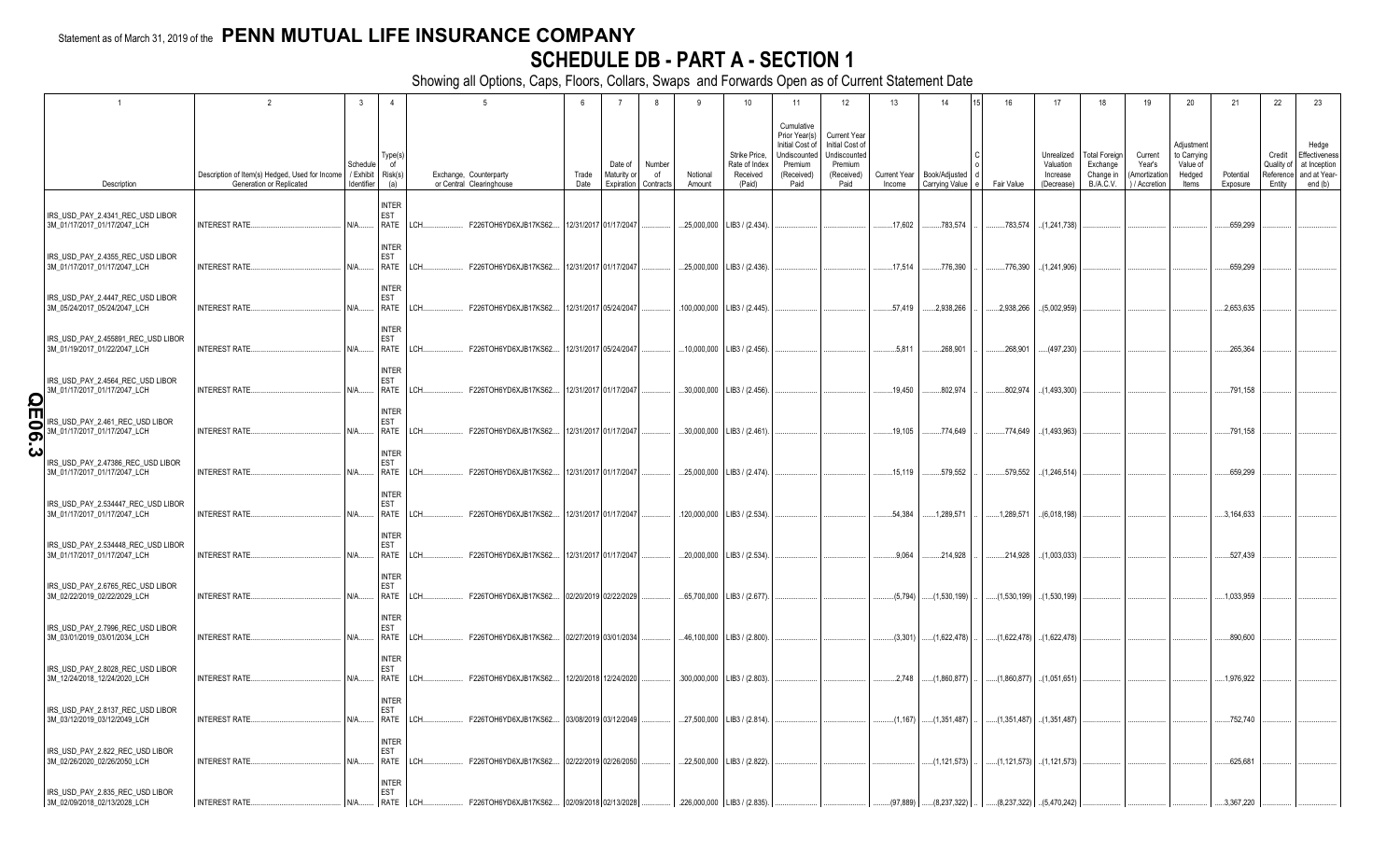### **SCHEDULE DB - PART A - SECTION 1**

|   |                                                                       | $\overline{2}$                                                             | $\mathbf{3}$           | $\overline{4}$                           | 5                                                  | 6             |                                 | 8                     | 9                  | 10 <sup>1</sup>                                      | 11                                                                                              | 12                                                                               | 13         | 14                                             | 16         |                                           | 17                                                | 18                                                         | 19                                                  | 20                                                      | 21                    | 22                             | 23                                                                          |
|---|-----------------------------------------------------------------------|----------------------------------------------------------------------------|------------------------|------------------------------------------|----------------------------------------------------|---------------|---------------------------------|-----------------------|--------------------|------------------------------------------------------|-------------------------------------------------------------------------------------------------|----------------------------------------------------------------------------------|------------|------------------------------------------------|------------|-------------------------------------------|---------------------------------------------------|------------------------------------------------------------|-----------------------------------------------------|---------------------------------------------------------|-----------------------|--------------------------------|-----------------------------------------------------------------------------|
|   | Description                                                           | Description of Item(s) Hedged, Used for Income<br>Generation or Replicated | Schedule<br>Identifier | Type(s)<br>of<br>/ Exhibit Risk(s)<br>(a | Exchange, Counterparty<br>or Central Clearinghouse | Trade<br>Date | Date of<br>Expiration Contracts | Maturity or Number of | Notional<br>Amount | Strike Price.<br>Rate of Index<br>Received<br>(Paid) | Cumulative<br>Prior Year(s)<br>Initial Cost of<br>Undiscounted<br>Premium<br>(Received)<br>Paid | Current Year<br>Initial Cost of<br>Undiscounted<br>Premium<br>(Received)<br>Paid | Income     | Current Year   Book/Adjusted<br>Carrying Value | Fair Value |                                           | Unrealized<br>Valuation<br>Increase<br>(Decrease) | <b>Total Foreign</b><br>Exchange<br>Change in<br>B./A.C.V. | Current<br>Year's<br>(Amortization<br>) / Accretion | Adjustmen<br>to Carrying<br>Value of<br>Hedged<br>ltems | Potential<br>Exposure | Credit<br>Quality of<br>Entity | Hedge<br>Effectiveness<br>at Inception<br>Reference and at Year-<br>end (b) |
|   | IRS_USD_PAY_2.84029_REC_USD LIBOR<br>3M_02/15/2018_02/20/2025_LCH     | <b>INTEREST RATE</b>                                                       | N/A                    | <b>INTER</b><br><b>EST</b><br>RATE       | LCH.<br>F226TOH6YD6XJB17KS62                       |               | 02/15/2018 02/20/2025           |                       |                    | .100,000,000   LIB3 / (2.835).                       |                                                                                                 |                                                                                  | (47, 146)  | (2,909,185)                                    |            | (2,909,185)                               | (1,564,956)                                       |                                                            |                                                     |                                                         | .1,214,355            |                                |                                                                             |
|   | IRS_USD_PAY_2.84029_REC_USD LIBOR<br>3M_02/15/2018_02/20/2025_LCH     | <b>INTEREST RATE.</b>                                                      | N/A.                   | <b>INTER</b><br>EST<br>RATE              | LCH.<br>F226TOH6YD6XJB17KS62                       |               | 02/15/2018 02/20/2025           |                       |                    | .100,000,000   LIB3 / (2.840)                        |                                                                                                 |                                                                                  | (48,521)   | (2,939,520)                                    |            | (2,939,520)                               | (1,564,007)                                       |                                                            |                                                     |                                                         | 1,214,355             |                                |                                                                             |
|   | IRS_USD_PAY_2.8414_REC_USD LIBOR<br>3M_02/27/2019_02/27/2049_LCH      | <b>INTEREST RATE</b>                                                       | N/A                    | <b>INTER</b><br><b>EST</b><br>RATE       | F226TOH6YD6XJB17KS62<br>LCH.                       |               | 02/25/2019 02/27/2049           |                       |                    | 30,700,000   LIB3 / (2.841)                          |                                                                                                 |                                                                                  | (8, 129)   | (1,685,336)                                    |            | (1,685,336)                               | (1,685,336)                                       |                                                            |                                                     |                                                         | .839,832              |                                |                                                                             |
|   | IRS_USD_PAY_2.86130_REC_US LIBOR<br>3M_2/2/2018_2/6/2028_LCH          | <b>INTEREST RATE</b>                                                       | N/A.                   | <b>INTER</b><br><b>EST</b><br>RATE       | LCH.<br>F226TOH6YD6XJB17KS62                       |               | 02/02/2018 02/06/2021           |                       |                    | 81,900,000   LIB3 / (2.861)                          |                                                                                                 |                                                                                  | (36,491)   | (3, 152, 898)                                  |            | (3, 152, 898)                             | (1,973,955)                                       |                                                            |                                                     |                                                         | .558,113              |                                |                                                                             |
| n | IRS USD PAY 2.892 REC USD LIBOR<br>3M_02/15/2018_02/20/2028_LCH       | <b>INTEREST RATE.</b>                                                      | N/A                    | <b>INTER</b><br><b>EST</b><br>RATE       | LCH.<br>F226TOH6YD6XJB17KS62 02/15/2018 02/20/2028 |               |                                 |                       |                    | .63,600,000   LIB3 / (2.920)                         |                                                                                                 |                                                                                  | (43,533)   | (2,760,129)                                    |            | $\ldots$ (2,760,129) $\ldots$ (1,540,405) |                                                   |                                                            |                                                     |                                                         | .948,612              |                                |                                                                             |
| A | <b>O IRS USD PAY 2.95150 REC US LIBOR</b><br>3M_2/5/2018_2/7/2048_LCH | <b>INTEREST RATE.</b>                                                      | N/A                    | <b>INTER</b><br><b>EST</b><br>RATE       | F226TOH6YD6XJB17KS62<br>LCH.                       |               | 02/05/2018 02/07/2048           |                       |                    | .176,000,000   LIB3 / (2.952).                       |                                                                                                 |                                                                                  |            | $(94,671)$ (13,491,639)                        |            | $(13,491,639)$ $(9,355,924)$              |                                                   |                                                            |                                                     |                                                         | 4,728,861             |                                |                                                                             |
|   | IRS_USD_PAY_2.9833_REC_USD LIBOR<br>3M_09/06/2018_09/06/2048_LCH      | <b>INTEREST RATE</b>                                                       | N/A                    | <b>INTER</b><br><b>EST</b><br>RATE       | LCH<br>F226TOH6YD6XJB17KS62                        |               | 09/04/2018 09/06/2048           |                       |                    | .48,200,000   LIB3 / (2.983)                         |                                                                                                 |                                                                                  | (34,022)   | (4,082,635)                                    |            | (4,082,635)                               | (2,610,903)                                       |                                                            |                                                     |                                                         | 1,308,023             |                                |                                                                             |
|   | IRS USD PAY 2.9844 REC USD LIBOR<br>3M_06/15/2018_06/15/2025_LCH      | <b>INTEREST RATE.</b>                                                      | N/A                    | <b>INTER</b><br><b>EST</b><br>RATE       | LCH.<br>F226TOH6YD6XJB17KS62                       |               | 06/13/2018 06/15/2025           |                       |                    | .80,000,000   LIB3 / (2.984)                         |                                                                                                 |                                                                                  | (45,027)   | (3, 120, 734)                                  |            | (3,120,734)                               | (1,325,559)                                       |                                                            |                                                     |                                                         | .997,092              |                                |                                                                             |
|   | IRS_USD_PAY_3.0205_REC_USD LIBOR<br>3M_11/23/2018_11/23/2023_LCH      | <b>INTEREST RATE</b>                                                       | N/A.                   | <b>INTER</b><br><b>EST</b><br>RATE       | CH.<br>F226TOH6YD6XJB17KS62                        |               | 11/20/2018 11/23/2023           |                       |                    | .300,000,000   LIB3 / (3.021)                        |                                                                                                 |                                                                                  | (283, 887) | (9,651,698)                                    |            | $(9,651,698)$ $(3,476,639)$               |                                                   |                                                            |                                                     |                                                         | 3,235,293             |                                |                                                                             |
|   | IRS_USD_PAY_3.0235_REC_USD LIBOR<br>3M_06/15/2018_06/15/2028_LCH_P    | <b>INTEREST RATE.</b>                                                      | N/A                    | <b>INTER</b><br><b>EST</b><br>RATE       | F226TOH6YD6XJB17KS62 06/13/2018 06/15/2028<br>LCH. |               |                                 |                       |                    | .110,000,000   LIB3 / (3.024)                        |                                                                                                 |                                                                                  | (72,665)   | (5,794,383)                                    |            | (5,794,383)                               | (2,763,628)                                       |                                                            |                                                     |                                                         | 1,669,722             |                                |                                                                             |
|   | IRS USD PAY 3.03080 REC USD LIBOR<br>3M_04/26/2018_04/30/2028_LCH     | <b>INTEREST RATE.</b>                                                      | N/A                    | <b>INTER</b><br><b>EST</b><br>RATE       | F226TOH6YD6XJB17KS62 04/26/2018 04/30/2028<br>LCH. |               |                                 |                       |                    | 65,700,000   LIB3 / (3.031)                          |                                                                                                 |                                                                                  | . (58,218) | (3,478,524)                                    |            | (3,478,524)                               | (1,610,169)                                       |                                                            |                                                     |                                                         | .990,438              |                                |                                                                             |
|   | IRS_USD_PAY_3.05_REC_USD LIBOR<br>3M_02/19/2019_02/19/2022_LCH        | <b>INTEREST RATE</b>                                                       | N/A.                   | <b>INTER</b><br><b>EST</b><br>RATE       | LCH.<br>F226TOH6YD6XJB17KS62 02/15/2019 02/19/2022 |               |                                 |                       |                    | .150,000,000   LIB3 / (3.050)                        |                                                                                                 |                                                                                  | .(75, 425) | (3,013,399)                                    |            | $\dots$ (3,013,399) $(3,013,399)$         |                                                   |                                                            |                                                     |                                                         | 1,275,695             |                                |                                                                             |
|   | IRS_USD_PAY_3.07_REC_USD LIBOR<br>3M_07/31/2020_07/31/2030_LCH        | <b>INTEREST RATE.</b>                                                      | N/A                    | <b>INTER</b><br><b>EST</b><br>RATE       | F226TOH6YD6XJB17KS62 07/27/2018 07/31/2030<br>LCH. |               |                                 |                       |                    | .66,500,000   LIB3 / (3.070).                        |                                                                                                 |                                                                                  |            | (3,627,820)                                    |            | (3,627,820)                               | (1,874,790)                                       |                                                            |                                                     |                                                         | 1,119,813             |                                |                                                                             |
|   | IRS USD PAY 3.105 REC USD LIBOR<br>3M 08/07/2019 08/07/2034 LCH       | <b>INTEREST RATE.</b>                                                      | $N/A$ .                | <b>INTER</b><br><b>EST</b><br>RATE       | LCH.<br>F226TOH6YD6XJB17KS62                       |               | 08/03/2018 08/07/2034           |                       |                    | .47,500,000   LIB3 / (3.105).                        |                                                                                                 |                                                                                  |            | (3.484.094)                                    |            | $(3,484,094)$ $(1,785,687)$               |                                                   |                                                            |                                                     |                                                         | .930,939              |                                |                                                                             |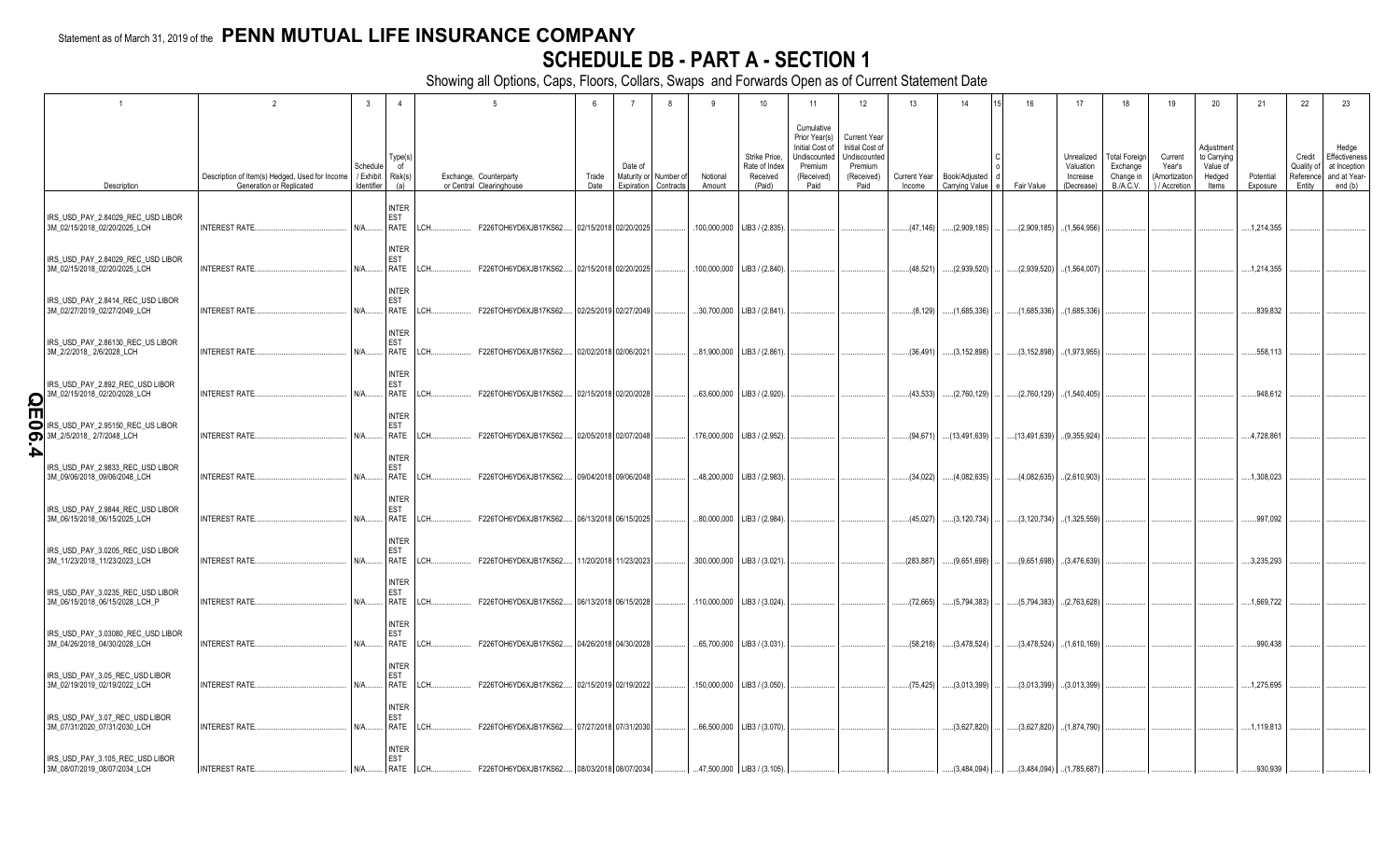### **SCHEDULE DB - PART A - SECTION 1**

|             |                                                                    |                                                                                                  | $\mathbf{3}$           | $\Delta$                                   | 5                                                  | 6             |                                      | $\mathbf{g}$              | $\mathsf{q}$       | 10                                                   | 11                                                                                              | 12                                                                                      | 13          | 14                                                                  | 15<br>16   | 17                                                | 18                                                         | 19                                                  | 20                                                       | 21                    | 22               | 23                                                                                     |
|-------------|--------------------------------------------------------------------|--------------------------------------------------------------------------------------------------|------------------------|--------------------------------------------|----------------------------------------------------|---------------|--------------------------------------|---------------------------|--------------------|------------------------------------------------------|-------------------------------------------------------------------------------------------------|-----------------------------------------------------------------------------------------|-------------|---------------------------------------------------------------------|------------|---------------------------------------------------|------------------------------------------------------------|-----------------------------------------------------|----------------------------------------------------------|-----------------------|------------------|----------------------------------------------------------------------------------------|
|             | Description                                                        | Description of Item(s) Hedged, Used for Income   / Exhibit   Risk(s)<br>Generation or Replicated | Schedule<br>Identifier | Type(s<br>of<br>(a)                        | Exchange, Counterparty<br>or Central Clearinghouse | Trade<br>Date | Date of<br>Maturity or<br>Expiration | Number<br>of<br>Contracts | Notional<br>Amount | Strike Price,<br>Rate of Index<br>Received<br>(Paid) | Cumulative<br>Prior Year(s)<br>Initial Cost of<br>Undiscounted<br>Premium<br>(Received)<br>Paid | <b>Current Year</b><br>Initial Cost of<br>Undiscounted<br>Premium<br>(Received)<br>Paid | Income      | Current Year   Book/Adjusted   d<br>Carrying Value   e   Fair Value |            | Unrealized<br>Valuation<br>Increase<br>(Decrease) | <b>Total Foreign</b><br>Exchange<br>Change in<br>B./A.C.V. | Current<br>Year's<br>(Amortization<br>) / Accretion | Adjustment<br>to Carrying<br>Value of<br>Hedged<br>Items | Potential<br>Exposure | Credit<br>Entity | Hedge<br>Effectiveness<br>Quality of at Inception<br>Reference and at Year-<br>end (b) |
|             |                                                                    |                                                                                                  |                        | <b>INTER</b>                               |                                                    |               |                                      |                           |                    |                                                      |                                                                                                 |                                                                                         |             |                                                                     |            |                                                   |                                                            |                                                     |                                                          |                       |                  |                                                                                        |
|             | IRS_USD_PAY_3.163980_REC_USD LIBOR<br>3M_09/25/2018_09/25/2033_LCH | INTEREST RATE.                                                                                   | N/A                    | EST<br>RATE<br>LCH.                        | F226TOH6YD6XJB17KS62 09/21/2018 09/25/2033         |               |                                      |                           |                    | 39,800,000   LIB3 / (3.164).                         |                                                                                                 |                                                                                         | (38,588)    | (3, 192, 585)                                                       |            | (3,192,585)  (1,428,591                           |                                                            |                                                     |                                                          | 757,734               |                  |                                                                                        |
|             | IRS_USD_PAY_3.255_REC_USD LIBOR<br>3M_10/26/2018_10/26/2033_LCH    | <b>INTEREST RATE.</b>                                                                            | N/A                    | <b>INTER</b><br><b>EST</b><br>RATE<br>LCH  | F226TOH6YD6XJB17KS62                               |               | 10/24/2018 10/26/2033                |                           |                    | 27,000,000   LIB3 / (3.255).                         | (3,927)                                                                                         |                                                                                         | (38,291)    | (2,475,068)                                                         |            | $(2,475,068)$ (963,665)                           |                                                            |                                                     |                                                          | 515,544               |                  |                                                                                        |
|             | IRS_USD_PAY_3.27_REC_USD LIBOR<br>3M_10/26/2020_10/26/2030_LCH     | <b>INTEREST RATE.</b>                                                                            | N/A                    | <b>INTER</b><br><b>EST</b><br>RATE<br>LCH. | F226TOH6YD6XJB17KS62                               |               | 10/23/2018 10/26/2030                |                           |                    | .48,000,000   LIB3 / (3.270).                        |                                                                                                 |                                                                                         |             | (3,380,718)                                                         |            | $(3,380,718)$ (1,365,319)                         |                                                            |                                                     |                                                          | 816,735               |                  |                                                                                        |
|             | IRS_USD_PAY_3.30494_REC_USD LIBOR<br>3M_11/05/2018_11/05/2048_LCH  | INTEREST RATE.                                                                                   | N/A                    | <b>INTER</b><br>RATE<br>LCH.               | F226TOH6YD6XJB17KS62                               |               | 11/01/2018 11/05/2048                |                           |                    | $.26,200,000$ LIB3 / (3.305).                        |                                                                                                 |                                                                                         | (41,336)    | (4,030,904)                                                         |            | $(4,030,904)$ (1,463,023)                         |                                                            |                                                     |                                                          | 712,981               |                  |                                                                                        |
| ┍           | IRS_USD_REC_1.4725_PAY_USD LIBOR<br>3M_11/07/2016_11/07/2023_LCH   | <b>INTEREST RATE.</b>                                                                            | N/A                    | <b>INTER</b><br><b>EST</b><br>RATE<br>LCH. | F226TOH6YD6XJB17KS62                               |               | 12/31/2017 11/07/2023                |                           |                    | .150,000,000  1.473 / (LIB3).                        |                                                                                                 |                                                                                         | (451,741)   | (5,368,796)                                                         |            | (5,368,796) 2,165,192                             |                                                            |                                                     |                                                          | 1,610,007             |                  |                                                                                        |
| Ш<br>0<br>ത | IRS USD REC 1.4835 PAY USD LIBOR<br>3M_07/01/2016_07/01/2028_LCH   | <b>INTEREST RATE.</b>                                                                            | N/A                    | <b>INTER</b><br><b>EST</b><br>RATE<br>LCH. | F226TOH6YD6XJB17KS62                               |               | 12/31/2017 07/01/2028                |                           |                    | .170,000,000  1.484 / (LIB3).                        |                                                                                                 |                                                                                         | (555,598)   | (12,944,398)                                                        |            | (12,944,398) 4,549,906                            |                                                            |                                                     |                                                          | 2,586,609             |                  |                                                                                        |
| ת           | IRS_USD_REC_1.585_PAY_USD LIBOR<br>3M_06/23/2016_06/23/2031_LCH    | <b>INTEREST RATE.</b>                                                                            | N/A                    | <b>INTER</b><br><b>EST</b><br>RATE<br>LCH. | F226TOH6YD6XJB17KS62                               |               | 01/01/2018 06/23/2031                |                           |                    | .100,000,000   1.585 / (LIB3).                       | (2,248)                                                                                         |                                                                                         | (305,366)   | (9,522,332)                                                         |            | $(9,522,332)$ 3,195,386                           |                                                            |                                                     |                                                          | .1,749,168            |                  |                                                                                        |
|             | IRS_USD_REC_1.675_PAY_USD LIBOR<br>3M_11/07/2016_11/07/2026_LCH    | <b>INTEREST RATE.</b>                                                                            | N/A                    | <b>INTER</b><br><b>EST</b><br>RATE<br>LCH. | F226TOH6YD6XJB17KS62                               |               | 12/31/2017 11/07/2026                |                           |                    | .228,000,000   1.675 / (LIB3).                       |                                                                                                 |                                                                                         | (571,221)   | (10,742,291)                                                        |            | $(10,742,291)$ 5,060,357                          |                                                            |                                                     |                                                          | ,3,145,028            |                  |                                                                                        |
|             | IRS_USD_REC_1.725_PAY_USD LIBOR<br>3M_11/01/2016_11/01/2026_LCH    | <b>INTEREST RATE.</b>                                                                            | N/A                    | <b>INTER</b><br><b>EST</b><br>RATE<br>LCH. | F226TOH6YD6XJB17KS62                               |               | 12/31/2017 11/01/2026                |                           |                    | .110,500,000 1.725 / (LIB3).                         |                                                                                                 |                                                                                         | (260,779) . | (4,801,933)                                                         |            | $(4,801,933)$ 2,441,744                           |                                                            |                                                     |                                                          | .1,522,588            |                  |                                                                                        |
|             | IRS_USD_REC_1.885_PAY_USD LIBOR<br>3M_09/07/2017_09/07/2024_LCH    | <b>INTEREST RATE.</b>                                                                            | N/A                    | <b>INTER</b><br><b>EST</b><br>RATE<br>LCH. | F226TOH6YD6XJB17KS62                               |               | 12/31/2017 09/07/2024                |                           |                    | .200,000,000   1.885 / (LIB3).                       |                                                                                                 |                                                                                         | (418,275)   | (4,233,155)                                                         |            | $(4,233,155)$ 3,243,399                           |                                                            |                                                     |                                                          | 2,333,203             |                  |                                                                                        |
|             | IRS USD REC 1.91 PAY USD LIBOR<br>3M_08/23/2017_08/23/2024_LCH     | <b>INTEREST RATE.</b>                                                                            | N/A                    | <b>INTER</b><br><b>EST</b><br>RATE<br>LCH. | F226TOH6YD6XJB17KS62 12/31/2017 08/23/2024         |               |                                      |                           |                    | .170,000,000 1.910 / (LIB3).                         |                                                                                                 |                                                                                         | (321,178)   | (3,353,302)                                                         |            | $(3,353,302)$ 2,693,893                           |                                                            |                                                     |                                                          | 1,975,723             |                  |                                                                                        |
|             | IRS_USD_REC_1.971_PAY_USD LIBOR<br>3M_04/20/2015_04/20/2025_CME    | <b>INTEREST RATE.</b>                                                                            | N/A.                   | <b>INTER</b><br><b>EST</b><br>RATE<br>CME. | SNZ2OJLFK8MNNCLQOF39. 12/31/2017 04/20/2025        |               |                                      |                           |                    | $.50,000,000$   1.971 / (LIB3).                      |                                                                                                 |                                                                                         | (90,233)    | (985, 555)                                                          | (985, 555) | 895,409                                           |                                                            |                                                     |                                                          | 615,441               |                  |                                                                                        |
|             | IRS_USD_REC_2.037_PAY_USD LIBOR<br>3M_02/09/2016_02/09/2031_CME    | <b>INTEREST RATE.</b>                                                                            | N/A                    | <b>INTER</b><br><b>EST</b><br>RATE<br>CME. | SNZ2OJLFK8MNNCLQOF39.                              |               | 12/31/2017 02/09/2031                |                           |                    | .210,000,000 2.037 / (LIB3).                         |                                                                                                 |                                                                                         | (323,571)   | (9,825,107)                                                         |            | $(9,825,107)$ 6,701,054                           |                                                            |                                                     |                                                          | 3,617,739             |                  |                                                                                        |
|             | IRS_USD_REC_2.112_PAY_USD LIBOR<br>3M_08/30/2017_08/31/2027_LCH    | <b>INTEREST RATE.</b>                                                                            | N/A                    | <b>INTER</b><br><b>EST</b><br>RATE<br>LCH. | F226TOH6YD6XJB17KS62 12/31/2017 08/31/2027         |               |                                      |                           |                    | .170,700,000 2.112 / (LIB3).                         |                                                                                                 |                                                                                         | (261,990)   | (3,334,778)                                                         |            | $(3,334,778)$ 4,090,338                           |                                                            |                                                     |                                                          | 2,477,306             |                  |                                                                                        |
|             | IRS USD REC 2.445 PAY USD LIBOR<br>3M 02/26/2021 02/26/2023 LCH    | <b>INTEREST RATE.</b>                                                                            | $N/A$ .                | <b>INTER</b><br><b>EST</b><br>RATE<br>LCH. | F226TOH6YD6XJB17KS62 02/22/2019 02/26/2023         |               |                                      |                           |                    | .300,000,000 2.445 / (LIB3).                         |                                                                                                 |                                                                                         |             | 1,546,155                                                           |            | $.1,546,155$ 1,546,155                            |                                                            |                                                     |                                                          | .2,966,941            |                  |                                                                                        |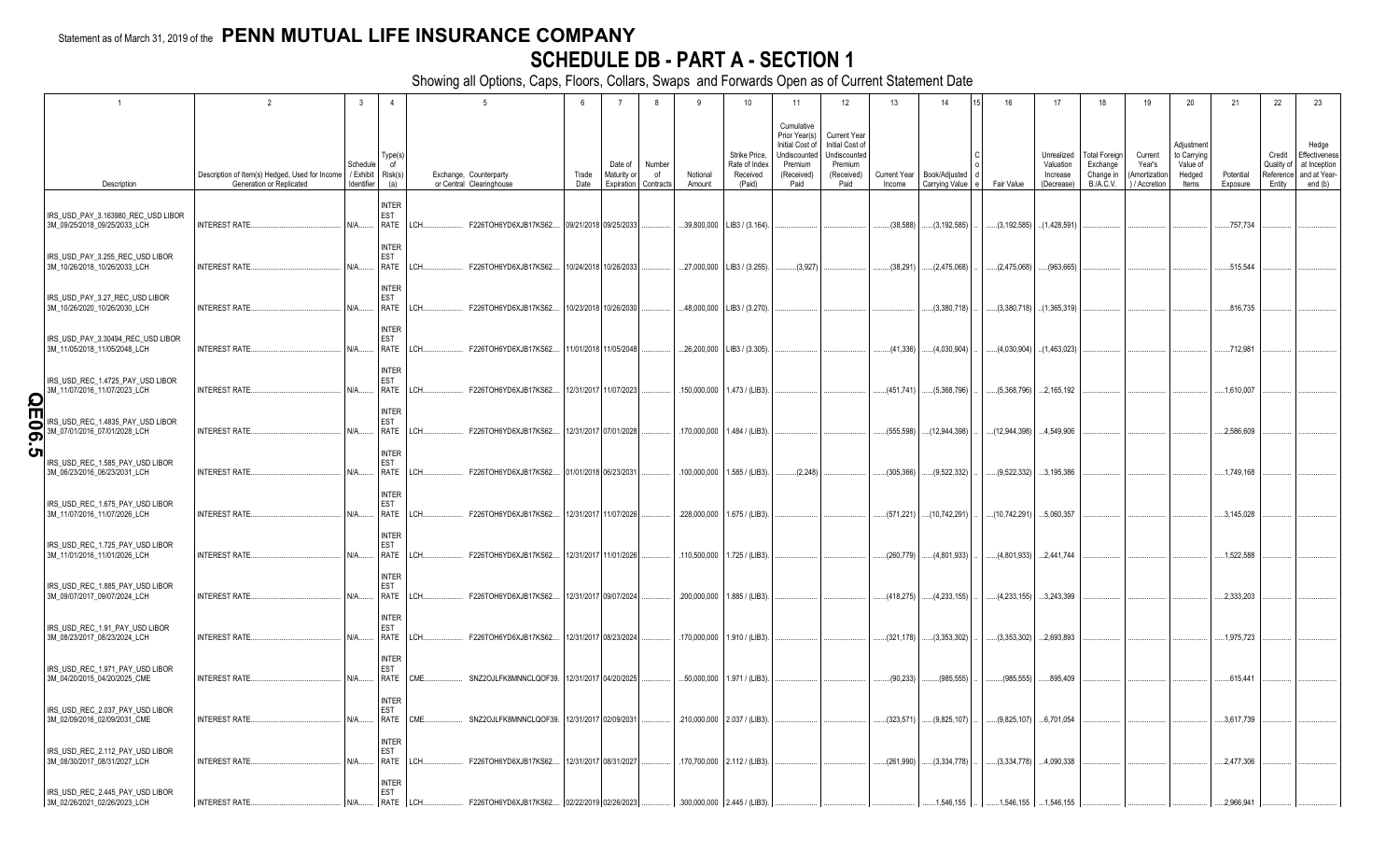### **SCHEDULE DB - PART A - SECTION 1**

|    |                                                                           | $\overline{2}$                                                             | $\mathbf{3}$                                | $\overline{4}$                     | 5                                                  | 6             |                                 | 8                     | 9                  | 10 <sup>1</sup>                                      | 11                                                                                              | 12                                                                               | 13        | 14                                                    | 16         | 17                                                | 18                                                         | 19                                                  | 20                                                       | 21                    | 22                             | 23                                                                          |
|----|---------------------------------------------------------------------------|----------------------------------------------------------------------------|---------------------------------------------|------------------------------------|----------------------------------------------------|---------------|---------------------------------|-----------------------|--------------------|------------------------------------------------------|-------------------------------------------------------------------------------------------------|----------------------------------------------------------------------------------|-----------|-------------------------------------------------------|------------|---------------------------------------------------|------------------------------------------------------------|-----------------------------------------------------|----------------------------------------------------------|-----------------------|--------------------------------|-----------------------------------------------------------------------------|
|    | Description                                                               | Description of Item(s) Hedged, Used for Income<br>Generation or Replicated | Schedule<br>/ Exhibit Risk(s)<br>Identifier | Type(s)<br>of<br>(a)               | Exchange, Counterparty<br>or Central Clearinghouse | Trade<br>Date | Date of<br>Expiration Contracts | Maturity or Number of | Notional<br>Amount | Strike Price.<br>Rate of Index<br>Received<br>(Paid) | Cumulative<br>Prior Year(s)<br>Initial Cost of<br>Undiscounted<br>Premium<br>(Received)<br>Paid | Current Year<br>Initial Cost of<br>Undiscounted<br>Premium<br>(Received)<br>Paid | Income    | Current Year   Book/Adjusted<br><b>Carrying Value</b> | Fair Value | Unrealized<br>Valuation<br>Increase<br>(Decrease) | <b>Total Foreign</b><br>Exchange<br>Change in<br>B./A.C.V. | Current<br>Year's<br>(Amortization<br>) / Accretion | Adjustment<br>to Carrying<br>Value of<br>Hedged<br>ltems | Potential<br>Exposure | Credit<br>Quality of<br>Entity | Hedge<br>Effectiveness<br>at Inception<br>Reference and at Year-<br>end (b) |
|    | IRS_USD_REC_2.511_PAY_USD LIBOR<br>3M_03/29/2019_03/29/2039_LCH           | <b>INTEREST RATE</b>                                                       | N/A                                         | <b>INTER</b><br><b>EST</b><br>RATE | LCH.<br>F226TOH6YD6XJB17KS62                       |               | 03/27/2019 03/29/2039           |                       |                    | $.20,000,000$   2.511 / (LIB3)                       |                                                                                                 |                                                                                  | (1,545)   | (188,308)                                             | (188, 308) | (188,308)                                         |                                                            |                                                     |                                                          | .447,305              |                                |                                                                             |
|    | IRS_USD_REC_2.5177_PAY_USD LIBOR<br>3M_03/12/2019_03/12/2022_LCH          | <b>INTEREST RATE.</b>                                                      | N/A.                                        | <b>INTER</b><br>EST<br>RATE        | LCH.<br>F226TOH6YD6XJB17KS62                       |               | 03/08/2019 03/12/2022           |                       |                    | .200,000,000 2.518 / (LIB3).                         |                                                                                                 |                                                                                  | (22, 757) | 1,138,203                                             | 1,138,203  | 1,138,203                                         |                                                            |                                                     |                                                          | 1,717,756             |                                |                                                                             |
|    | IRS_USD_REC_2.52_PAY_USD LIBOR<br>3M_02/26/2020_02/26/2025_LCH            | <b>INTEREST RATE.</b>                                                      | N/A                                         | <b>INTER</b><br><b>EST</b><br>RATE | F226TOH6YD6XJB17KS62 02/22/2019 02/26/2025<br>LCH. |               |                                 |                       |                    | .100,000,000 2.520 / (LIB3).                         |                                                                                                 |                                                                                  |           | 1,231,638                                             | 1,231,638  | 1,231,638                                         |                                                            |                                                     |                                                          | 1,216,046             |                                |                                                                             |
|    | IRS_USD_REC_2.5404_PAY_USD LIBOR<br>3M_03/01/2019_03/01/2022_LCH          | <b>INTEREST RATE</b>                                                       | N/A.                                        | <b>INTER</b><br><b>EST</b><br>RATE | LCH.<br>F226TOH6YD6XJB17KS62 02/27/2019 03/01/2022 |               |                                 |                       |                    | .200,000,000   2.540 / (LIB3).                       |                                                                                                 |                                                                                  | (28, 878) | 1,230,098                                             | 1,230,098  | 1,230,098                                         |                                                            |                                                     |                                                          | 1,708,961             |                                |                                                                             |
| n  | IRS USD REC 2.570000 PAY USD LIBOR<br>3M_02/19/2021_02/19/2026_LCH        | <b>INTEREST RATE.</b>                                                      | N/A                                         | <b>INTER</b><br><b>EST</b><br>RATE | LCH.<br>F226TOH6YD6XJB17KS62 02/19/2019 02/19/2026 |               |                                 |                       |                    | .80,000,000 2.570 / (LIB3).                          |                                                                                                 | (7,156)                                                                          |           | 1,005,938                                             | .1,005,938 | 1,013,094                                         |                                                            |                                                     |                                                          | .1,050,401            |                                |                                                                             |
| П  | <b>NO IRS USD REC 2.571 PAY USD LIBOR</b><br>3M_02/22/2021_02/22/2026_LCH | <b>INTEREST RATE.</b>                                                      | N/A                                         | <b>INTER</b><br><b>EST</b><br>RATE | F226TOH6YD6XJB17KS62 02/19/2019 02/22/2026<br>LCH. |               |                                 |                       |                    | .100,000,000 2.571 / (LIB3).                         |                                                                                                 |                                                                                  |           | 1,259,408                                             | .1,259,408 | 1,259,408                                         |                                                            |                                                     |                                                          | 1,313,784             |                                |                                                                             |
| ၈. | IRS_USD_REC_2.5913_PAY_USD LIBOR<br>3M_02/27/2019_02/27/2026_LCH          | <b>INTEREST RATE</b>                                                       | N/A                                         | <b>INTER</b><br><b>EST</b><br>RATE | LCH<br>F226TOH6YD6XJB17KS62                        |               | 02/25/2019 02/27/2026           |                       |                    | .100,000,000 2.591 / (LIB3)                          |                                                                                                 |                                                                                  | 2,859     | 1,668,786                                             | 1,668,786  | 1,668,786                                         |                                                            |                                                     |                                                          | 1,315,086             |                                |                                                                             |
|    | IRS USD REC 2.603 PAY USD LIBOR<br>3M_03/28/2019_03/28/2049_LCH           | <b>INTEREST RATE.</b>                                                      | N/A                                         | <b>INTER</b><br><b>EST</b><br>RATE | LCH.<br>F226TOH6YD6XJB17KS62                       |               | 03/26/2019 03/28/2049           |                       |                    | $.25,000,000$ 2.603 / (LIB3).                        |                                                                                                 |                                                                                  | (1,792)   | .91,315                                               | 91,315     | 91,315                                            |                                                            |                                                     |                                                          | 684,809               |                                |                                                                             |
|    | IRS_USD_REC_2.6105_PAY_USD LIBOR<br>3M_02/22/2019_02/22/2021_LCH          | <b>INTEREST RATE</b>                                                       | N/A.                                        | <b>INTER</b><br><b>EST</b><br>RATE | LCH.<br>F226TOH6YD6XJB17KS62                       |               | 02/20/2019 02/22/2021           |                       |                    | .300,000,000 2.611 / (LIB3).                         |                                                                                                 |                                                                                  | .5,009    | 1,046,068                                             | .1,046,068 | 1,046,068                                         |                                                            |                                                     |                                                          | 2,068,353             |                                |                                                                             |
|    | IRS_USD_REC_2.625_PAY_USD LIBOR<br>3M_03/19/2019_03/19/2029_LCH           | <b>INTEREST RATE.</b>                                                      | N/A                                         | <b>INTER</b><br><b>EST</b><br>RATE | F226TOH6YD6XJB17KS62 03/15/2019 03/19/2029<br>LCH. |               |                                 |                       |                    | .40,000,000   2.625 / (LIB3)                         |                                                                                                 |                                                                                  | (2,920)   | .753,259                                              | .753,259   | 753,259                                           |                                                            |                                                     |                                                          | 631,675               |                                |                                                                             |
|    | IRS USD REC 2.6288 PAY USD LIBOR<br>3M_03/06/2019_03/06/2021_LCH          | <b>INTEREST RATE.</b>                                                      | N/A                                         | <b>INTER</b><br><b>EST</b><br>RATE | LCH.<br>F226TOH6YD6XJB17KS62 03/04/2019 03/06/2021 |               |                                 |                       |                    | .200,000,000 2.629 / (LIB3).                         |                                                                                                 |                                                                                  | (11,547)  | 845,000                                               | .845,000   | 845,000                                           |                                                            |                                                     |                                                          | .1,390,772            |                                |                                                                             |
|    | IRS_USD_REC_2.682_PAY_USD LIBOR<br>3M_02/04/2019_02/04/2029_LCH           | <b>INTEREST RATE</b>                                                       | N/A.                                        | <b>INTER</b><br><b>EST</b><br>RATE | LCH.<br>F226TOH6YD6XJB17KS62 01/31/2019 02/04/2029 |               |                                 |                       |                    | .237,000,000 2.682 / (LIB3)                          |                                                                                                 |                                                                                  | (2,805)   | 5,623,750                                             | 5,623,750  | 5,623,750                                         |                                                            |                                                     |                                                          | 3,720,510             |                                |                                                                             |
|    | IRS_USD_REC_2.7438_PAY_USD LIBOR<br>3M_01/17/2019_01/17/2029_LCH          | <b>INTEREST RATE.</b>                                                      | N/A                                         | <b>INTER</b><br><b>EST</b><br>RATE | F226TOH6YD6XJB17KS62 01/15/2019 01/17/2029<br>LCH. |               |                                 |                       |                    | 50,000,000 2.744 / (LIB3).                           |                                                                                                 |                                                                                  | (3,046)   | .1,465,525                                            | .1,465,525 | .1,465,525                                        |                                                            |                                                     |                                                          | 782,952               |                                |                                                                             |
|    | IRS USD REC 2.7496 PAY USD LIBOR<br>3M 02/04/2019 02/04/2034 LCH          | <b>INTEREST RATE.</b>                                                      | $N/A$ .                                     | <b>INTER</b><br><b>EST</b><br>RATE | F226TOH6YD6XJB17KS62 01/31/2019 02/04/2034<br>LCH. |               |                                 |                       |                    | 100,000,000 2.750 / (LIB3).                          |                                                                                                 |                                                                                  | .9.520    | 2,861,552                                             | .2,861,552 | 2,861,552                                         |                                                            |                                                     |                                                          | 1,927,451             |                                |                                                                             |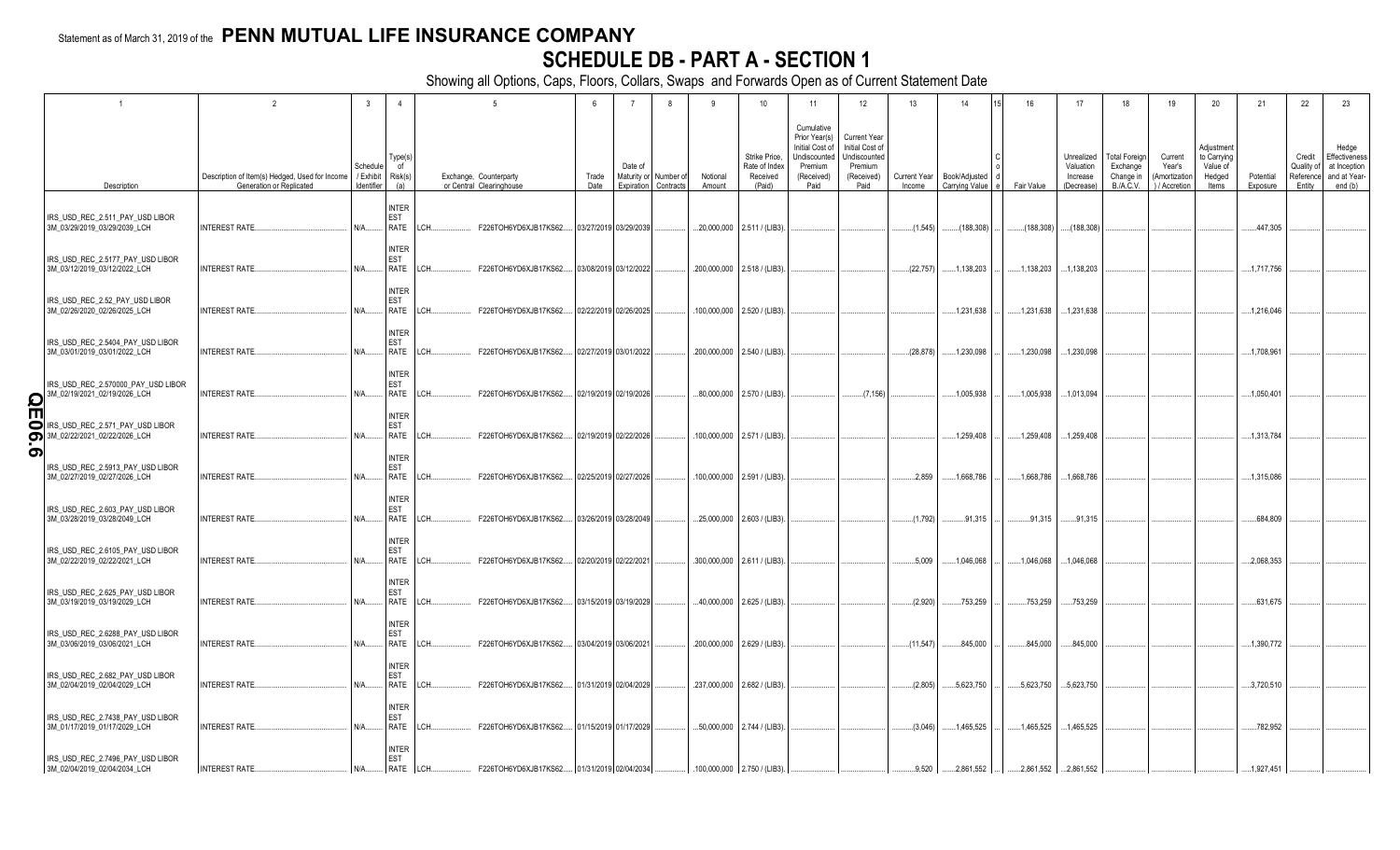# **SCHEDULE DB - PART A - SECTION 1**

|        |                                                                                             | $\overline{2}$                                                             | $\mathbf{3}$                        | $\overline{4}$                     |                                                   | 5                                                     | 6             |                                      | 8                         | $\mathsf{Q}$       | 10 <sup>10</sup>                                     | 11                                                                                              | 12                                                                                      | 13                     | 14<br>15                          | 16                          | 17                                                | 18                                                                | 19                                                 | 20                                                       | 21                    | 22                                          | 23                                                                |
|--------|---------------------------------------------------------------------------------------------|----------------------------------------------------------------------------|-------------------------------------|------------------------------------|---------------------------------------------------|-------------------------------------------------------|---------------|--------------------------------------|---------------------------|--------------------|------------------------------------------------------|-------------------------------------------------------------------------------------------------|-----------------------------------------------------------------------------------------|------------------------|-----------------------------------|-----------------------------|---------------------------------------------------|-------------------------------------------------------------------|----------------------------------------------------|----------------------------------------------------------|-----------------------|---------------------------------------------|-------------------------------------------------------------------|
|        | Description                                                                                 | Description of Item(s) Hedged, Used for Income<br>Generation or Replicated | Schedule<br>/ Exhibit<br>Identifier | Type(s)<br>nf<br>Risk(s)<br>(a)    |                                                   | Exchange, Counterparty<br>or Central Clearinghouse    | Trade<br>Date | Date of<br>Maturity or<br>Expiration | Number<br>of<br>Contracts | Notional<br>Amount | Strike Price,<br>Rate of Index<br>Received<br>(Paid) | Cumulative<br>Prior Year(s)<br>Initial Cost of<br>Undiscounted<br>Premium<br>(Received)<br>Paid | <b>Current Year</b><br>Initial Cost of<br>Jndiscounted<br>Premium<br>(Received)<br>Paid | Current Year<br>Income | Book/Adjusted<br>Carrying Value e | Fair Value                  | Unrealized<br>Valuation<br>Increase<br>(Decrease) | <b>Total Foreign</b><br>Exchange<br>Change in<br><b>B./A.C.V.</b> | Current<br>Year's<br>Amortization<br>) / Accretion | Adjustment<br>to Carrying<br>Value of<br>Hedged<br>ltems | Potential<br>Exposure | Credit<br>Quality of<br>Reference<br>Entity | Hedge<br>Effectiveness<br>at Inception<br>and at Year-<br>end (b) |
|        |                                                                                             |                                                                            |                                     | <b>INTER</b>                       |                                                   |                                                       |               |                                      |                           |                    |                                                      |                                                                                                 |                                                                                         |                        |                                   |                             |                                                   |                                                                   |                                                    |                                                          |                       |                                             |                                                                   |
|        | IRS_USD_REC_3.0_PAY_USD LIBOR<br>3M_01/07/2019_01/07/2029_LCH                               | <b>INTEREST RATE.</b>                                                      | N/A.                                | <b>EST</b><br>RATE                 | LCH.                                              | F226TOH6YD6XJB17KS62                                  |               | 01/03/2019 01/07/2029                |                           |                    | .100,000,000 3.000 / (LIB3).                         |                                                                                                 |                                                                                         | .47,833                | 5,186,049                         | .5,186,049                  | 5,186,049                                         |                                                                   |                                                    |                                                          | 1,563,715             |                                             |                                                                   |
|        | IRS USD REC 3.0475 PAY USD LIBOR<br>3M_07/31/2020_07/31/2022_LCH                            | <b>INTEREST RATE.</b>                                                      | N/A.                                | <b>INTER</b><br><b>EST</b><br>RATE | CH.                                               | F226TOH6YD6XJB17KS62                                  |               | 07/27/2018 07/31/2022                |                           |                    | .300,000,000 3.048 / (LIB3).                         |                                                                                                 |                                                                                         |                        | 4,999,512                         | .4,999,512                  | .1,805,282                                        |                                                                   |                                                    |                                                          | .2,740,113            |                                             |                                                                   |
|        | IRS_USD_REC_3.07_PAY_USD LIBOR<br>3M_08/07/2019_08/07/2021_LCH                              | <b>INTEREST RATE.</b>                                                      | N/A                                 | <b>INTER</b><br><b>EST</b><br>RATE | LCH.                                              | F226TOH6YD6XJB17KS62                                  |               | 08/03/2018 08/07/2021                |                           |                    | .300,000,000 3.070 / (LIB3).                         |                                                                                                 |                                                                                         |                        | .4,429,562                        | .4,429,562                  | 1,533,549                                         |                                                                   |                                                    |                                                          | .2,302,470            |                                             |                                                                   |
|        | IRS_USD_REC_3.2426_PAY_USD LIBOR<br>3M_10/05/2018_10/05/2033_LCH                            | <b>INTEREST RATE.</b>                                                      | N/A.                                | <b>INTER</b><br><b>EST</b><br>RATE | LCH.                                              | F226TOH6YD6XJB17KS62                                  |               | 10/03/2018 10/05/2033                |                           |                    | .300,000,000 3.243 / (LIB3).                         |                                                                                                 |                                                                                         | 355,038                | 27,001,806                        | 27,001,806 .10,753,407      |                                                   |                                                                   |                                                    |                                                          | 5,716,954             |                                             |                                                                   |
| ▛      | IRS USD REC 3.2436 PAY USD LIBOR<br>3M_10/05/2018_10/05/2038_LCH                            | <b>INTEREST RATE.</b>                                                      | N/A                                 | <b>INTER</b><br><b>EST</b><br>RATE | LCH.                                              | F226TOH6YD6XJB17KS62                                  |               | 10/03/2018 10/05/2038                |                           |                    | .160,000,000 3.244 / (LIB3).                         |                                                                                                 |                                                                                         | 189,753                | 17,038,498                        | 17,038,498                  | 6,892,193                                         |                                                                   |                                                    |                                                          | 3,535,309             |                                             |                                                                   |
| m<br>0 | IRS_USD_REC_3.258_PAY_USD LIBOR<br>3M_10/05/2018_10/05/2038_LCH                             | <b>INTEREST RATE.</b>                                                      | N/A.                                | <b>INTER</b><br>EST<br>RATE LCH    |                                                   | F226TOH6YD6XJB17KS62                                  |               | 10/03/2018 10/05/2038                |                           |                    | .300,000,000 3.258 / (LIB3).                         |                                                                                                 |                                                                                         | .366,588               | .32,628,078                       | 32,628,078                  | .12,932,024                                       |                                                                   |                                                    |                                                          | .6,628,705            |                                             |                                                                   |
|        | 0919999999. Total-Swaps-Hedging Other-Interest Rate.                                        |                                                                            |                                     |                                    |                                                   |                                                       |               |                                      |                           |                    |                                                      | (6, 175)                                                                                        | (7, 156)                                                                                | (3,497,262)            | $(28, 161, 282)$ XX               | (28, 161, 282)              | .15,982,029                                       | $\Omega$                                                          |                                                    |                                                          | 117,602,378           | XXX                                         | XXX                                                               |
|        |                                                                                             |                                                                            |                                     |                                    |                                                   |                                                       |               |                                      |                           |                    |                                                      |                                                                                                 |                                                                                         |                        |                                   |                             |                                                   |                                                                   |                                                    |                                                          |                       |                                             |                                                                   |
|        | Swaps - Hedging Other - Credit Default                                                      |                                                                            |                                     |                                    |                                                   |                                                       |               |                                      |                           |                    |                                                      |                                                                                                 |                                                                                         |                        |                                   |                             |                                                   |                                                                   |                                                    |                                                          |                       |                                             |                                                                   |
|        | CDS BOA 5 M 09-20-2019.                                                                     | 530715AD3 LIBERTY INTERACTIVE LLC.                                         | D1.                                 |                                    | <b>BANK OF</b><br>CREDIT AMERICA, N.A.            | B4TYDEB6GKMZO031MB27. 01/01/2018 09/20/2019 5,000,000 |               |                                      |                           | 5,000,000          | <b>CREDIT</b><br><b>EVENT</b><br>(5.000)             | 232,700                                                                                         |                                                                                         | (62, 500)              | (113,705)                         | (113, 705)                  | 54.969                                            |                                                                   |                                                    |                                                          | .17,211               | 3FE.                                        |                                                                   |
|        | 0929999999. Total-Swaps-Hedging Other-Credit Default                                        |                                                                            |                                     |                                    |                                                   |                                                       |               |                                      |                           |                    |                                                      | 232,700                                                                                         | $\Omega$                                                                                | (62, 500)              | $(113,705)$ XX                    | (113,705)                   | 54.969                                            |                                                                   |                                                    |                                                          | 17,211                | XXX                                         | XXX                                                               |
|        | Swaps - Hedging Other - Foreign Exchange                                                    |                                                                            |                                     |                                    |                                                   |                                                       |               |                                      |                           |                    |                                                      |                                                                                                 |                                                                                         |                        |                                   |                             |                                                   |                                                                   |                                                    |                                                          |                       |                                             |                                                                   |
|        | XCCY_EUR_PAY_4.625_REC_USD_7.55_06/2<br>7/2018_06/27/2028                                   | <b>CURRENCY</b>                                                            | N/A                                 | <b>CURR</b><br><b>ENCY</b>         | <b>BANK OF</b><br>AMERICA, N.A                    | B4TYDEB6GKMZO031MB27. 09/18/2018 06/27/2028           |               |                                      |                           |                    | .12,151,500 7.550 / (4.625)                          |                                                                                                 |                                                                                         | .94,411                | .818,380                          | .818,380                    | 281,030                                           |                                                                   |                                                    |                                                          | 184,780               |                                             |                                                                   |
|        | XCCY_EUR_PAY_5.00_REC_USD_8.197_10/0<br>1/2018 10/01/2026                                   | <b>CURRENCY</b>                                                            | $N/A$ .                             | <b>CURR</b><br><b>ENCY</b>         | CITIBANK N.A                                      | E57ODZWZ7FF32TWEFA76 09/28/2018 10/01/2026            |               |                                      |                           |                    | .11,917,500 8.197 / (5.000)                          |                                                                                                 |                                                                                         | .98.036                | .750.780                          | .750.780                    | 312.030                                           |                                                                   |                                                    |                                                          | 163.291               |                                             |                                                                   |
|        | 0939999999. Total-Swaps-Hedging Other-Foreign Exchange                                      |                                                                            |                                     |                                    |                                                   |                                                       |               |                                      |                           |                    |                                                      |                                                                                                 |                                                                                         | 192,447                | $.1,569,160$ XX                   | .1,569,160                  | 593,060                                           |                                                                   |                                                    |                                                          | .348,071              | XXX                                         | XXX                                                               |
|        | Swaps - Hedging Other - Total Return                                                        |                                                                            |                                     |                                    |                                                   |                                                       |               |                                      |                           |                    |                                                      |                                                                                                 |                                                                                         |                        |                                   |                             |                                                   |                                                                   |                                                    |                                                          |                       |                                             |                                                                   |
|        | GDDUEAFE - USD LIBOR 3M + 0.35 BP MAT<br>09/24/2020 - FLT                                   | VAGLB HEDGE.                                                               | N/A                                 | EQUIT                              | Y/INDE GOLDMAN                                    | SACHS INTERN W22LROWP2IHZNBB6K528                     |               | 09/20/2018 09/24/2020                |                           | 25,339,612         | LIB3+35.000<br>(GDDUEA)                              |                                                                                                 |                                                                                         | .199,835               | .967,792                          | .967,792                    | (2, 240, 874)                                     |                                                                   |                                                    |                                                          | 154,534               |                                             |                                                                   |
|        | GDDUEAFE - USD LIBOR 3M + 0.57 BP MAT<br>08/29/2019 - FLT                                   | VAGLB HEDGE.                                                               | $N/A$                               | <b>EQUIT</b><br>Y/INDE<br>EQUIT    | <b>BARCLAYS</b><br>BANK NEW YO                    | G5GSEF7VJP5I7OUK5573                                  |               | 12/31/2017 08/29/2019                |                           | .54,954,121        | LIB3+57.000<br>(GDDUEA)                              |                                                                                                 |                                                                                         | .446,307               | (1,445,530)                       | (1,445,530)                 | (5, 185, 681)                                     |                                                                   |                                                    |                                                          | .176,731              |                                             |                                                                   |
|        | RU20INTR- USD LIBOR 3M +1 BP MAT 02-07<br>2020                                              | VAGLB HEDGE.                                                               | $N/A$                               | Y/INDE<br>EQUIT                    | <b>JP MORGAN</b><br>CHASE BK,                     | 7H6GLXDRUGQFU57RNE97. 02/05/2018 02/07/2020           |               |                                      |                           | 45,541,957         | LIB3+1.000<br>(RU20IN)                               |                                                                                                 |                                                                                         | .305,944               | (2,252,154)                       | (2,252,154)                 | (6,083,152)                                       |                                                                   |                                                    |                                                          | .210,866              |                                             |                                                                   |
|        | SPTR - USD LIBOR 3M - .02 BP MAT<br>08/09/2019 - FLT                                        | VAGLB HEDGE.                                                               | N/A                                 | Y/INDE<br>EQUIT                    | <b>BANK OF</b><br>AMERICA, N.A                    | B4TYDEB6GKMZO031MB27. 02/07/2019 08/09/2019           |               |                                      |                           | .99,709,210        | SPTR / (LIB3-<br>2.000                               |                                                                                                 |                                                                                         | (363, 310)             | 5,083,356                         | .5,083,356                  | 5,083,356                                         |                                                                   |                                                    |                                                          | (298, 672)            |                                             |                                                                   |
|        | SPTR - USD LIBOR 3M + .22 BP MAT<br>05/29/2020                                              | VAGLB HEDGE.                                                               | $N/A$                               | EQUIT                              | Y/INDE WELLS FARGO<br>BANK, N.                    | KB1H1DSPRFMYMCUFXT09 08/27/2018 05/29/2020            |               |                                      |                           | 100,087,785        | <b>SPTR</b><br>(LIB3+22.000)                         |                                                                                                 |                                                                                         | (725,258)              | (959, 683)                        | (959, 683)                  | .11,904,305                                       |                                                                   |                                                    |                                                          | (540,007)             |                                             |                                                                   |
|        | SPTR - USD LIBOR 3M + 0.09 BP MAT<br>03/22/2021 - FLT<br>SPTR - USD LIBOR 3M + 0.095 BP MAT | VAGLB HEDGE.                                                               | N/A                                 | Y/INDE<br><b>EQUIT</b>             | <b>JP MORGAN</b><br>CHASE BK,<br>Y/INDE JP MORGAN | 7H6GLXDRUGQFU57RNE97. 12/18/2018 03/22/202            |               |                                      |                           | 136,602,288        | LIB3+9.000<br>(SPTR)<br>LIB3+9.500                   |                                                                                                 |                                                                                         | 976,963                | (16, 338, 213)                    | $(16,338,213)$ (18,366,642) |                                                   |                                                                   |                                                    |                                                          | .960,617              |                                             |                                                                   |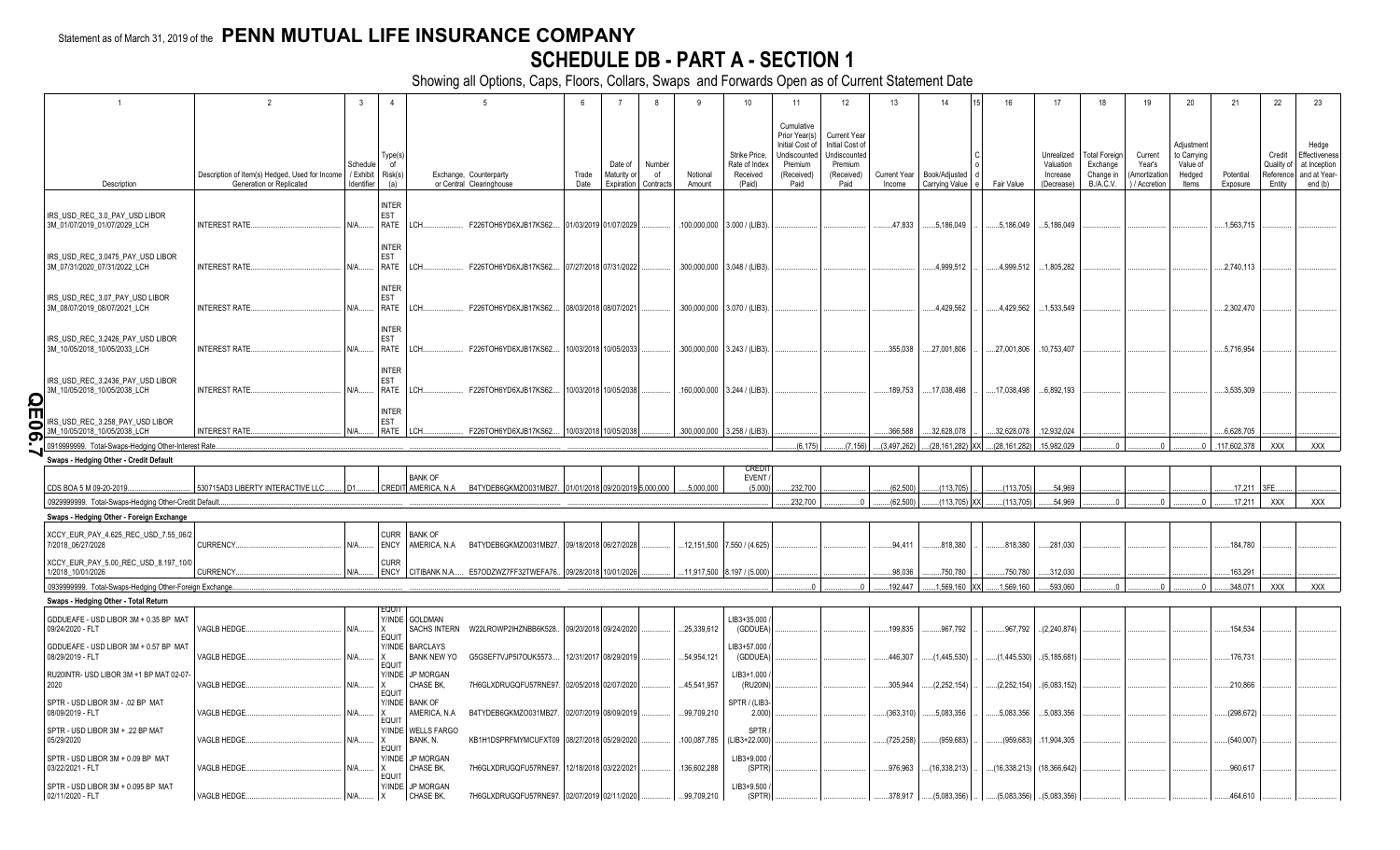# **SCHEDULE DB - PART A - SECTION 1**

|                                                                                        | $\overline{2}$                                                             | $\overline{3}$                    |                                                                | 5                                                  | 6             | -8                                                       | -9                 | 10 <sup>1</sup>                                      | 11                                                                                              | 12                                                                                      | 13          | 14                                               | 16             | 17                                                | 18                                                         | 19                                                  | 20                                                       | 21                    | 22                             | 23                                                                          |
|----------------------------------------------------------------------------------------|----------------------------------------------------------------------------|-----------------------------------|----------------------------------------------------------------|----------------------------------------------------|---------------|----------------------------------------------------------|--------------------|------------------------------------------------------|-------------------------------------------------------------------------------------------------|-----------------------------------------------------------------------------------------|-------------|--------------------------------------------------|----------------|---------------------------------------------------|------------------------------------------------------------|-----------------------------------------------------|----------------------------------------------------------|-----------------------|--------------------------------|-----------------------------------------------------------------------------|
| Description                                                                            | Description of Item(s) Hedged, Used for Income<br>Generation or Replicated | Schedul<br>/ Exhibit<br>dentifier | Type(s<br>of<br>Risk(s)<br>(a)                                 | Exchange, Counterparty<br>or Central Clearinghouse | Trade<br>Date | Date of<br>Maturity or Number of<br>Expiration Contracts | Notional<br>Amount | Strike Price,<br>Rate of Index<br>Received<br>(Paid) | Cumulative<br>Prior Year(s)<br>Initial Cost of<br>Undiscounted<br>Premium<br>(Received)<br>Paid | <b>Current Year</b><br>Initial Cost of<br>Undiscounted<br>Premium<br>(Received)<br>Paid | Income      | Current Year   Book/Adjusted<br>Carrying Value e | Fair Value     | Unrealized<br>Valuation<br>Increase<br>(Decrease) | Fotal Foreign<br>Exchange<br>Change in<br><b>B./A.C.V.</b> | Current<br>Year's<br>(Amortization<br>) / Accretion | Adiustment<br>to Carrying<br>Value of<br>Hedged<br>Items | Potential<br>Exposure | Credit<br>Quality of<br>Entity | Hedge<br>Effectiveness<br>at Inception<br>Reference and at Year-<br>end (b) |
|                                                                                        |                                                                            |                                   | equit<br>Y/INDE                                                |                                                    |               |                                                          |                    | <b>SPTR</b>                                          |                                                                                                 |                                                                                         |             |                                                  |                |                                                   |                                                            |                                                     |                                                          |                       |                                |                                                                             |
| SPTR - USD LIBOR 3M + 0.105 BP MAT<br>12/23/2019 - FLT                                 | VAGLB HEDGE                                                                | N/A                               | <b>JP MORGAN</b><br>CHASE BK,<br>EQUIT                         | 7H6GLXDRUGQFU57RNE97.                              |               | 01/17/2019 12/23/2019                                    | .151,069,795       | (LIB3+10.500)                                        |                                                                                                 |                                                                                         | (823,926)   | 12,066,739                                       | .12,066,739    | 12,066,739                                        |                                                            |                                                     |                                                          | .(646,036             |                                |                                                                             |
| SPTR - USD LIBOR 3M + 0.125 BP MAT<br>01/30/2020 - FLT                                 | <b>VAGLB HEDGE</b>                                                         | N/A                               | Y/INDE<br><b>BARCLAYS</b><br>BANK NEW YO<br>EQUIT              | G5GSEF7VJP5I7OUK5573                               |               | 01/28/2019 01/30/2020                                    | 149.963.580        | <b>SPTR</b><br>(LIB3+12.500)                         |                                                                                                 |                                                                                         | (730,679).  | 11,473,616                                       | 11,473,616     | .11,473,616                                       |                                                            |                                                     |                                                          | .(685,424)            |                                |                                                                             |
| SPTR - USD LIBOR 3M + 0.14 BP MAT<br>01/30/2020 - FLT                                  | <b>VAGLB HEDGE</b>                                                         | N/A                               | Y/INDE<br><b>GOLDMAN</b><br>SACHS INTERN                       | W22LROWP2IHZNBB6K528                               |               | 01/30/2019 02/03/2020                                    | 67,347,892         | LIB3+14.000<br>(SPTR                                 |                                                                                                 |                                                                                         | 317.468     | (4, 137, 631)                                    | (4, 137, 631)  | (4, 137, 631)                                     |                                                            |                                                     |                                                          | .309.832              |                                |                                                                             |
| SPTR - USD LIBOR 3M + 0.15 BP MAT<br>01/30/2020 - FLT                                  | VAGLB HEDGE                                                                | N/A                               | <b>EQUIT</b><br>Y/INDE<br>DEUTSCHE<br><b>BANK SA</b>           | 7LTWFZYICNSX8D621K86                               |               | 01/28/2019 01/30/2020                                    | 149,963,609        | LIB3+15.000<br>(SPTR                                 |                                                                                                 |                                                                                         | 737,032     | (11, 473, 587)                                   | (11,473,587)   | (11, 473, 587)                                    |                                                            |                                                     |                                                          | .685,424              |                                |                                                                             |
| SPTR - USD LIBOR 3M + 0.16 BP MAT<br>06/10/2019 - FLT                                  | VAGLB HEDGE                                                                | N/A                               | <b>EQUIT</b><br>Y/INDE<br>WELLS FARGO<br>BANK, N.              | KB1H1DSPRFMYMCUFXT09.                              |               | 12/06/2018 06/10/2019                                    | 149,896,180        | <b>SPTR</b><br>(LIB3+16.000)                         |                                                                                                 |                                                                                         | (1,079,663) | 8,708,784                                        | 8,708,784      | 19,046,888                                        |                                                            |                                                     |                                                          | (330, 555)            |                                |                                                                             |
| SPTR - USD LIBOR 3M + 0.16 BP MAT                                                      |                                                                            |                                   | <b>EQUIT</b><br>Y/INDE<br>DEUTSCHE                             |                                                    |               |                                                          |                    | LIB3+16.000                                          |                                                                                                 |                                                                                         |             |                                                  |                |                                                   |                                                            |                                                     |                                                          |                       |                                |                                                                             |
| 07/21/2020 - FLT<br>SPTR - USD LIBOR 3M + 0.175 BP MAT                                 | VAGLB HEDGE                                                                | N/A                               | <b>BANK SA</b><br><b>EQUIT</b><br>Y/INDE<br><b>WELLS FARGO</b> | 7LTWFZYICNSX8D621K86                               |               | 01/17/2019 07/21/2020                                    | .151,069,795       | (SPTR<br>LIB3+17.500                                 |                                                                                                 |                                                                                         | 850,048     | (12,066,739)                                     | (12,066,739)   | (12,066,739)                                      |                                                            |                                                     |                                                          | 864,401               |                                |                                                                             |
| 03/23/2020 - FLT                                                                       | VAGLB HEDGE                                                                | N/A                               | BANK, N.<br><b>EQUI</b>                                        | KB1H1DSPRFMYMCUFXT09.                              |               | 12/12/2018 03/23/2020                                    | .93,642,203        | (SPTR                                                |                                                                                                 |                                                                                         | 689,544     | (7,094,607)                                      | (7,094,607)    | (12,097,495)                                      |                                                            |                                                     |                                                          | 463,700               |                                |                                                                             |
| $\bullet$ SPTR - USD LIBOR 3M + 0.235 BP MAT<br>09/02/2020 - FLT                       | VAGLB HEDGE                                                                | N/A                               | Y/INDE<br>CANADIAN<br>IMPERIAL BA<br><b>EQUIT</b>              | 2IGI19DL77OX0HC3ZE78.                              |               | 08/29/2018 09/02/2020                                    | 120,833,958        | <b>SPTR</b><br>(LIB3+23.500                          |                                                                                                 |                                                                                         | (886,578)   | (1,880,235)                                      | (1,880,235)    | 14,285,166                                        |                                                            |                                                     |                                                          | (721, 824)            |                                |                                                                             |
| $\bigcirc$ SPTR - USD LIBOR 3M + 0.275 BP MAT<br>$\overline{\bullet}$ 11/18/2020 - FLT | VAGLB HEDGE                                                                | N/A                               | Y/INDE<br><b>WELLS FARGO</b><br>bank, n.<br>EQUIT              | KB1H1DSPRFMYMCUFXT09.                              |               | 11/14/2018 11/18/2020                                    | .99,084,853        | <b>SPTR</b><br>(LIB3+27.500                          |                                                                                                 |                                                                                         | (725,436)   | 5,707,713                                        | .5,707,713     | .12,584,551                                       |                                                            |                                                     |                                                          | (634, 135)            |                                |                                                                             |
| SPTR - USD LIBOR 3M + 0.305 BP MAT<br>06/24/2019 - FLT                                 | VAGLB HEDGE                                                                | N/A                               | Y/INDE<br>CANADIAN<br><b>IMPERIAL BA</b>                       | 2IGI19DL77OX0HC3ZE78.                              |               | 12/31/2017 06/24/2019                                    | .100,134,231       | LIB3+30.500<br>(SPTR                                 |                                                                                                 |                                                                                         | 777.209     | (19,669,136)                                     | (19,669,136)   | (14, 387, 200)                                    |                                                            |                                                     |                                                          | .241,610              |                                |                                                                             |
| SPTR - USD LIBOR 3M + 0.31 BP MAT<br>06/11/2019 - FLT                                  | VAGLB HEDGE.                                                               | N/A                               | <b>EQUIT</b><br>Y/INDE<br><b>BANK OF</b><br>AMERICA, N.A       | B4TYDEB6GKMZO031MB27.                              |               | 12/31/2017 06/11/2019                                    | 100,000,013        | LIB3+31.000<br>(SPTR                                 |                                                                                                 |                                                                                         | .760,323    | (20, 933, 157)                                   | (20, 933, 157) | (14, 522, 878)                                    |                                                            |                                                     |                                                          | .222,070              |                                |                                                                             |
| SPTR - USD LIBOR 3M + 0.31 BP MAT<br>07/22/2020 - FLT                                  | VAGLB HEDGE.                                                               | N/A                               | <b>EQUIT</b><br>Y/INDE<br>GOLDMAN                              | SACHS INTERN W22LROWP2IHZNBB6K528.                 |               | 12/31/2017 07/22/2020                                    | .99,839,733        | LIB3+31.000<br>(SPTR                                 |                                                                                                 |                                                                                         | .403,657    | (19,113,990)                                     | (19,113,990)   | (14, 285, 166)                                    |                                                            |                                                     |                                                          | .571,867              |                                |                                                                             |
| SPTR - USD LIBOR 3M + 0.34 BP MAT                                                      |                                                                            |                                   | <b>EQUIT</b><br>Y/INDE<br>CANADIAN                             |                                                    |               |                                                          |                    | <b>SPTR</b>                                          |                                                                                                 |                                                                                         |             |                                                  |                |                                                   |                                                            |                                                     |                                                          |                       |                                |                                                                             |
| 09/10/2019 - FLT<br>SPTR - USD LIBOR 3M + 0.345 BP MAT                                 | VAGLB HEDGE.                                                               | N/A                               | <b>MPERIAL BA</b><br><b>EQUIT</b><br>Y/INDE<br><b>CANADIAN</b> | 2IGI19DL77OX0HC3ZE78.                              |               | 06/08/2018 09/10/2019                                    | 131,170,080        | (LIB3+34.000)<br>LIB3+34.500                         |                                                                                                 |                                                                                         | (1,007,484) | 4,777,032                                        | .4,777,032     | 16,325,904                                        |                                                            |                                                     |                                                          | (438,281              |                                |                                                                             |
| 12/11/2019 - FLT                                                                       | VAGLB HEDGE.                                                               | N/A                               | <b>MPERIAL BA</b><br>EQUIT                                     | 2IGI19DL77OX0HC3ZE78.                              |               | 12/31/2017 12/11/2019                                    | .100,021,138       | (SPTR<br>LIB3+33.500                                 |                                                                                                 |                                                                                         | 769,236     | (18,558,723)                                     | (18, 558, 723) | (14, 240, 269)                                    |                                                            |                                                     |                                                          | 418,009               |                                |                                                                             |
| SPTR - USD LIBOR 3M + 0.355 BP MAT<br>08/15/2019 - FLT                                 | VAGLB HEDGE                                                                | N/A                               | Y/INDE<br>CREDIT SUISSE<br>NTERN<br><b>EQUIT</b>               | E58DKGMJYYYJLN8C3868.                              |               | 12/31/2017 08/15/2019                                    | 120,605,544        | (SPTR                                                |                                                                                                 |                                                                                         | .886,353    | (15,338,186)                                     | (15,338,186)   | (16, 325, 498)                                    |                                                            |                                                     |                                                          | 369,446               |                                |                                                                             |
| SPTR - USD LIBOR 3M + 0.4 BP MAT<br>09/12/2019 - FLT                                   | VAGLB HEDGE                                                                | N/A                               | Y/INDE<br>BANK OF<br><b>MERICA, N.A</b><br><b>EQUIT</b>        | B4TYDEB6GKMZO031MB27.                              |               | 12/31/2017 06/12/2019                                    | 129,999,983        | LIB3+40.000<br>(SPTR)                                |                                                                                                 |                                                                                         | 1,009,263   | (13, 119, 642)                                   | (13,119,642)   | (17, 187, 252)                                    |                                                            |                                                     |                                                          | 290,689               |                                |                                                                             |
| SPTR - USD LIBOR 3M + 0.42 BP MAT<br>08/08/2019                                        | VAGLB HEDGE                                                                | N/A                               | Y/INDE<br>CITIBANK N.A                                         | E57ODZWZ7FF32TWEFA76.                              |               | 02/06/2018 08/08/2019                                    | .205,218,663       | LIB3+42.000<br>(SPTR                                 |                                                                                                 |                                                                                         | 1,588,303   | .(15,695,394                                     | (15,695,394)   | (26, 529, 594)                                    |                                                            |                                                     |                                                          | .612,367              |                                |                                                                             |
| SPTR - USD LIBOR 3M + 20 BP MAT<br>08/26/2020                                          | VAGLB HEDGE                                                                | N/A                               | <b>EQUIT</b><br>Y/INDE<br>CANADIAN<br><b>MPERIAL BA</b>        | 2IGI19DL77OX0HC3ZE78.                              |               | 08/24/2018 08/26/2020                                    | 49,872,963         | <b>SPTR</b><br>(LIB3+20.000)                         |                                                                                                 |                                                                                         | (359,311    | (93,663)                                         | (93,663)       | 5,978,002                                         |                                                            |                                                     |                                                          | (295,917              |                                |                                                                             |
| SPTR - US0003M - 40 BP M 06/12/2019.                                                   | VAGLB HEDGE.                                                               | N/A                               | <b>EQUIT</b><br>Y/INDE<br>DEUTSCHE<br>BANK SA                  | 7LTWFZYICNSX8D621K86                               |               | 01/02/2018 06/12/2019                                    | .99,869,396        | <b>SPTR</b><br>(LIB3+40.000)                         |                                                                                                 |                                                                                         | (771,562)   | 7,755,401                                        | .7,755,401     | 12,924,674                                        |                                                            |                                                     |                                                          | (223,315)             |                                |                                                                             |
|                                                                                        |                                                                            |                                   | EQUIT                                                          |                                                    |               |                                                          |                    |                                                      |                                                                                                 |                                                                                         |             |                                                  |                |                                                   |                                                            |                                                     |                                                          |                       |                                |                                                                             |
| SPTR- USD LIBOR 3M +41 BP MAT 02-12-2020 VAGLB HEDGE.                                  |                                                                            | N/A                               | Y/INDE<br>GOLDMAN<br>SACHS INTERN<br><b>EQUIT</b>              | W22LROWP2IHZNBB6K528                               |               | 02/09/2018 02/12/2020                                    | 102,339,820        | LIB3+41.000<br>(SPTR                                 |                                                                                                 |                                                                                         | 784,081     | (10,949,440)                                     | (10,949,440)   | (13,604,920)                                      |                                                            |                                                     |                                                          | 477,619               |                                |                                                                             |
| SPTR- USD LIBOR 3M +43 BP MAT 12-11-2019 VAGLB HEDGE.                                  |                                                                            | N/A.                              | Y/INDE<br>DEUTSCHE<br><b>BANK SA</b>                           | 7LTWFZYICNSX8D621K86                               |               | 02/20/2018 12/11/2019                                    | .99,999,984        | <b>SPTR</b><br>(LIB3+43.000)                         |                                                                                                 |                                                                                         | (761, 765)  | 6,675,506                                        | .6,675,506     | .12,810,672                                       |                                                            |                                                     |                                                          | (417,920)             |                                |                                                                             |
|                                                                                        |                                                                            |                                   |                                                                |                                                    |               |                                                          |                    |                                                      |                                                                                                 |                                                                                         |             |                                                  |                |                                                   |                                                            |                                                     |                                                          |                       |                                |                                                                             |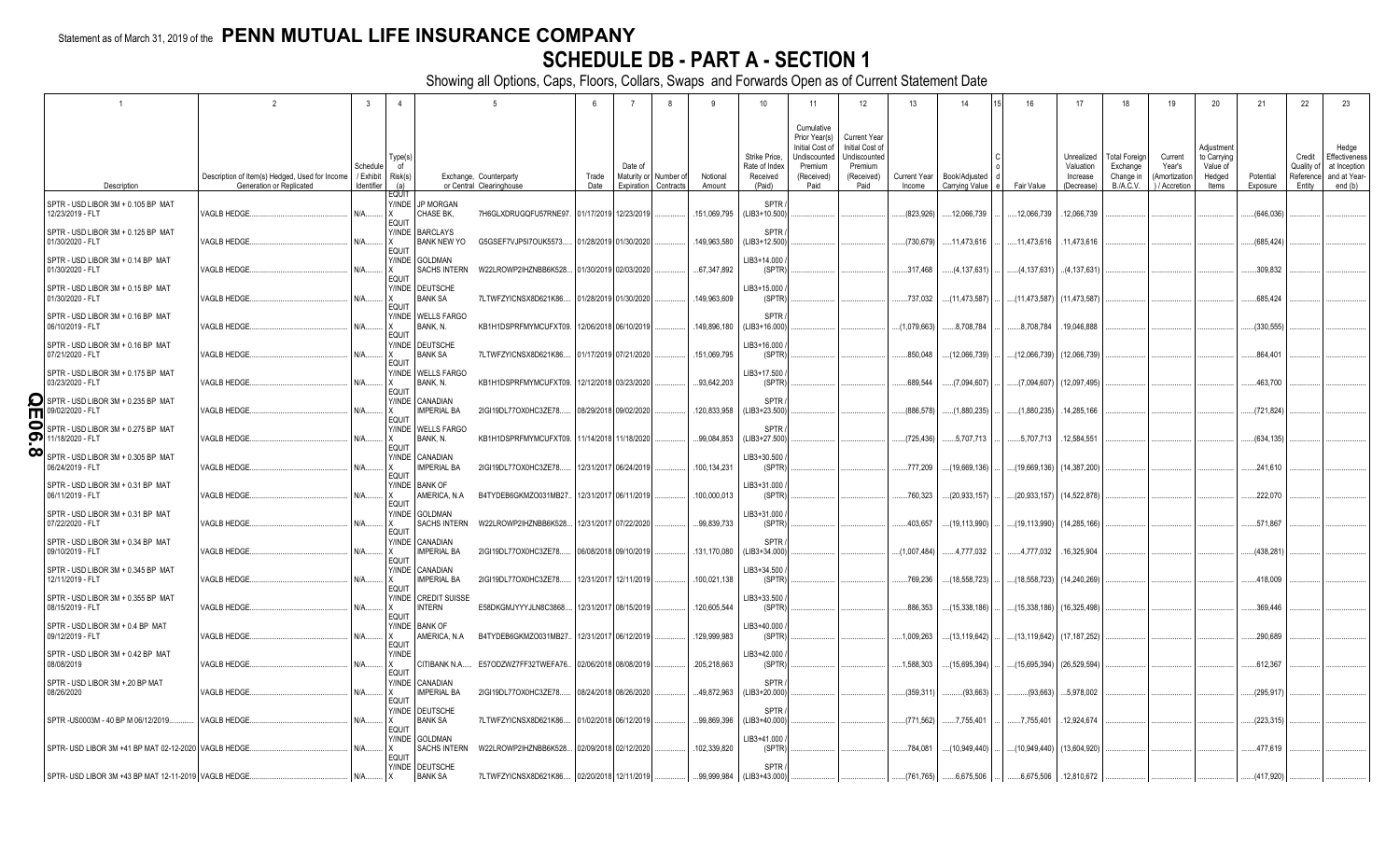# **SCHEDULE DB - PART A - SECTION 1**

|            |                                                          | 2                                                                                 | $\mathbf{3}$                       | $\overline{4}$                     |                                       | $\sqrt{2}$                                                                                 | 6                     |                                 | -8                                            | <b>q</b>            | 10                                                   | 11                                                                                              | 12                                                                                      | 13          | 14                                                          | 16             | 17                                                | 18                                                  | 19                                                  | 20                                                      | 21                    | 22                             | 23                                                                          |
|------------|----------------------------------------------------------|-----------------------------------------------------------------------------------|------------------------------------|------------------------------------|---------------------------------------|--------------------------------------------------------------------------------------------|-----------------------|---------------------------------|-----------------------------------------------|---------------------|------------------------------------------------------|-------------------------------------------------------------------------------------------------|-----------------------------------------------------------------------------------------|-------------|-------------------------------------------------------------|----------------|---------------------------------------------------|-----------------------------------------------------|-----------------------------------------------------|---------------------------------------------------------|-----------------------|--------------------------------|-----------------------------------------------------------------------------|
|            | Description                                              | Description of Item(s) Hedged, Used for Income<br>Generation or Replicated        | Schedul<br>/ Exhibit<br>Identifier | Type(s<br>of<br>Risk(s)<br>(a)     |                                       | Exchange, Counterparty<br>or Central Clearinghouse                                         | Trade<br>Date         | Date of                         | Maturity or Number of<br>Expiration Contracts | Notional<br>Amount  | Strike Price.<br>Rate of Index<br>Received<br>(Paid) | Cumulative<br>Prior Year(s)<br>Initial Cost of<br>Undiscounted<br>Premium<br>(Received)<br>Paid | <b>Current Year</b><br>Initial Cost of<br>Undiscounted<br>Premium<br>(Received)<br>Paid | Income      | Current Year   Book/Adjusted<br>Carrying Value e Fair Value |                | Unrealized<br>Valuation<br>Increase<br>(Decrease) | Total Foreign<br>Exchange<br>Change in<br>B./A.C.V. | Current<br>Year's<br>(Amortization<br>) / Accretion | Adiustmen<br>to Carrying<br>Value of<br>Hedged<br>ltems | Potential<br>Exposure | Credit<br>Quality of<br>Entity | Hedge<br>Effectiveness<br>at Inception<br>Reference and at Year-<br>end (b) |
|            |                                                          |                                                                                   |                                    | equit<br>Y/INDE                    | CANADIAN                              |                                                                                            |                       |                                 |                                               |                     | <b>SPTR</b>                                          |                                                                                                 |                                                                                         |             |                                                             |                |                                                   |                                                     |                                                     |                                                         |                       |                                |                                                                             |
|            | SPTR- USD LIBOR 3M +49 BP MAT 02-10-2020 VAGLB HEDGE     |                                                                                   | N/A                                | <b>EQUIT</b>                       | <b>IMPERIAL BA</b>                    | 2IGI19DL77OX0HC3ZE78                                                                       |                       | 02/06/2018 02/10/2020           |                                               | 205,218,663         | (LIB3+49.000)                                        |                                                                                                 |                                                                                         | (1,624,216) | 15,695,394                                                  | .15,695,394    | .26,529,594                                       |                                                     |                                                     |                                                         | (954, 737)            |                                |                                                                             |
|            | SPTR-USD3M LIBOR + 39 BP MAT 20190705. VAGLB HEDGE       |                                                                                   | N/A.                               | Y/INDE                             | <b>BANK OF</b><br>AMERICA, N.A        | B4TYDEB6GKMZO031MB27                                                                       | 01/02/2018 07/05/2019 |                                 |                                               | .69,908,577         | <b>SPTR</b><br>(LIB3+39.000)                         |                                                                                                 |                                                                                         | (554, 200)  | 5,428,781                                                   | 5,428,781      | 9,047,272                                         |                                                     |                                                     |                                                         | (179, 263)            |                                |                                                                             |
|            | USS0FE15-FEDL01 + 0.14 BP MAT                            |                                                                                   |                                    | <b>INTER</b><br>EST                | <b>BARCLAYS</b>                       |                                                                                            |                       |                                 |                                               |                     | 912810RZ3<br>(USD                                    |                                                                                                 |                                                                                         |             |                                                             |                |                                                   |                                                     |                                                     |                                                         |                       |                                |                                                                             |
| 04/19/2019 |                                                          | VAGLB HEDGE.                                                                      | N/A                                | RATE<br><b>EQUIT</b>               |                                       | BANK NEW YO G5GSEF7VJP5I7OUK5573                                                           |                       | 04/12/2018 04/12/2019           |                                               | 72,846,499          | FF+14.000)                                           |                                                                                                 |                                                                                         | (462, 737)  | 3,025,845                                                   | .3,025,845     | 3,610,370                                         |                                                     |                                                     |                                                         | (66, 042)             |                                |                                                                             |
|            | XNDX - USD LIBOR 3M + 0.11 BP MAT<br>02/05/2020 - FLT    | VAGLB HEDGE.                                                                      |                                    | Y/INDE<br>EQUIT                    |                                       | CITIBANK N.A E57ODZWZ7FF32TWEFA76 02/01/2019 02/05/2020                                    |                       |                                 |                                               | 50,091,467          | LIB3+11.000<br>(XNDX)                                |                                                                                                 |                                                                                         | 217,543     | (3,792,493)                                                 | (3,792,493)    | (3,792,493)                                       |                                                     |                                                     |                                                         | .231,189              |                                |                                                                             |
|            | XNDX - USD LIBOR 3M + 0.23 BP MAT<br>09/16/2020 - FLT    | VAGLB HEDGE.                                                                      | N/A.                               | Y/INDE                             |                                       | CITIBANK N.A E57ODZWZ7FF32TWEFA76 09/12/2018 09/16/2020                                    |                       |                                 |                                               | .32,235,039         | LIB3+23.000<br>(XNDX)                                |                                                                                                 |                                                                                         | 239,398     | 278,032                                                     | 278,032        | (4,617,534)                                       |                                                     |                                                     |                                                         | .195,132              |                                |                                                                             |
|            | XNDX - USD LIBOR 3M + 0.27 BP MAT<br>04/17/2020 - FLT    | VAGLB HEDGE                                                                       | N/A                                | <b>EQUIT</b><br>Y/INDE             | <b>JP MORGAN</b><br>CHASE BK,         | 7H6GLXDRUGQFU57RNE97. 10/15/2018 04/17/2020                                                |                       |                                 |                                               | .73,296,615         | LIB3+27.000<br>(XNDX)                                |                                                                                                 |                                                                                         | 547.109     | (3,634,405)                                                 | (3,634,405)    | (11, 115, 922)                                    |                                                     |                                                     |                                                         | .375,411              |                                |                                                                             |
|            | 0949999999. Total-Swaps-Hedging Other-Total Return.      |                                                                                   |                                    |                                    |                                       |                                                                                            |                       |                                 |                                               |                     |                                                      | $\Omega$                                                                                        |                                                                                         | 0.2.008.408 | (115,985,973) XX (115,985,973)                              |                | (53.672.774)                                      | $\Omega$                                            |                                                     |                                                         | 1.863.996             | <b>XXX</b>                     | XXX                                                                         |
|            | Swaps - Hedging Other - Other                            |                                                                                   |                                    |                                    |                                       |                                                                                            |                       |                                 |                                               |                     |                                                      |                                                                                                 |                                                                                         |             |                                                             |                |                                                   |                                                     |                                                     |                                                         |                       |                                |                                                                             |
| $90^\circ$ | 013_04/30/2023                                           | ILS_USD_PAY_2.64_REC_CPURNSA_04/26/2  INFLATION-FLOATING RATE ZERO COUPON<br>SWAP | N/A                                | <b>ION</b>                         | INFLAT DEUTSCHE<br><b>BANK SA</b>     | 7LTWFZYICNSX8D621K86                                                                       |                       | 12/31/2017 04/30/2023           |                                               | .50,000,000         | CPURNSA<br>(2.640)                                   |                                                                                                 |                                                                                         | (23,788)    | (2,518,109)                                                 | (2,518,109)    | 141,610                                           |                                                     |                                                     |                                                         | .505,280              |                                |                                                                             |
| ဖ          | SL103V5P CONTRACT SWCOIR.                                | INFLATION-FLOATING RATE ZERO COUPON<br>SWAP                                       |                                    | <b>INFLAT</b><br><b>ION</b>        | <b>CREDIT SUISSE</b><br><b>INTERN</b> | E58DKGMJYYYJLN8C3868                                                                       | 12/31/2017 04/29/2023 |                                 |                                               | .75,000,000         | CPURNSA<br>(2.660)                                   |                                                                                                 |                                                                                         | (40, 243)   | (3,844,840)                                                 | (3,844,840)    | 214,063                                           |                                                     |                                                     |                                                         | .757,666              |                                |                                                                             |
|            | 0959999999. Total-Swaps-Hedging Other-Other.             |                                                                                   |                                    |                                    |                                       |                                                                                            |                       |                                 |                                               |                     |                                                      |                                                                                                 |                                                                                         | (64,031)    | (6,362,949)                                                 | (6,362,949)    | 355,673                                           | $\mathbf{0}$                                        |                                                     |                                                         | 1,262,946             | XXX                            | XXX                                                                         |
|            | 0969999999. Total-Swaps-Hedging Other                    |                                                                                   |                                    |                                    |                                       |                                                                                            |                       |                                 |                                               |                     |                                                      | .226,525                                                                                        | (7, 156)                                                                                | (1,422,938) | (149,054,749) XX                                            | (149,054,749)  | (36, 687, 043)                                    | 0                                                   |                                                     |                                                         | 121,094,602           | XXX                            | XXX                                                                         |
|            | 159999999. Total-Swaps-Interest Rate                     |                                                                                   |                                    |                                    |                                       |                                                                                            |                       |                                 |                                               |                     |                                                      | (6, 175)                                                                                        | (7, 156)                                                                                | (3,497,262) | (28,161,282) XX                                             | (28, 161, 282) | .15,982,029                                       | $\Omega$                                            |                                                     |                                                         | 117,602,378           | XXX                            | XXX                                                                         |
|            | 169999999. Total-Swaps-Credit Default.                   |                                                                                   |                                    |                                    |                                       |                                                                                            |                       |                                 |                                               |                     |                                                      | .232,700                                                                                        |                                                                                         | (62, 500)   | $(113, 705)$ X)                                             | (113,705)      | .54,969                                           | $0$ .                                               |                                                     |                                                         | .17,211               | XXX                            | XXX                                                                         |
|            | 1179999999. Total-Swaps-Foreign Exchange                 |                                                                                   |                                    |                                    |                                       |                                                                                            |                       |                                 |                                               |                     |                                                      | $\bigcap$                                                                                       |                                                                                         | 192.447     | .1,569,160                                                  | 1,569,160      | 593,060                                           | 0                                                   |                                                     |                                                         | .348,071              | <b>XXX</b>                     | XXX                                                                         |
|            | 1189999999. Total-Swaps-Total Return.                    |                                                                                   |                                    |                                    |                                       |                                                                                            |                       |                                 |                                               |                     |                                                      | $\Omega$                                                                                        |                                                                                         | .2,008,408  | 115,985,973)                                                | (115,985,973)  | (53, 672, 774)                                    | 0                                                   |                                                     |                                                         | 1,863,996             | XXX                            | XXX                                                                         |
|            | 1199999999. Total-Swaps-Other                            |                                                                                   |                                    |                                    |                                       |                                                                                            |                       |                                 |                                               |                     |                                                      |                                                                                                 |                                                                                         | (64, 031)   | (6,362,949)                                                 | .(6,362,949)   | .355,673                                          | $\Omega$                                            |                                                     |                                                         | 1,262,946             | XXX                            | XXX                                                                         |
|            | 209999999. Total-Swaps                                   |                                                                                   |                                    |                                    |                                       |                                                                                            |                       |                                 |                                               |                     |                                                      | .226.525                                                                                        | (7.156)                                                                                 | (1.422.938) | (149,054,749) XX                                            | (149.054.749)  | (36,687,043)                                      | $\Omega$                                            |                                                     |                                                         | 121.094.602           | <b>XXX</b>                     | XXX                                                                         |
|            | Forwards - Hedging Other                                 |                                                                                   |                                    |                                    |                                       |                                                                                            |                       |                                 |                                               |                     |                                                      |                                                                                                 |                                                                                         |             |                                                             |                |                                                   |                                                     |                                                     |                                                         |                       |                                |                                                                             |
|            | US T-LOCK 912810SC3 99.195158 06/07/19                   | <b>INTEREST RATE.</b>                                                             |                                    | <b>INTER</b><br><b>EST</b><br>RATE | <b>BANK OF</b><br>AMERICA, N.A.       | B4TYDEB6GKMZO031MB27 06/06/2018 06/07/2019 #########                                       |                       |                                 |                                               | $27,000,000$ 0.000. |                                                      |                                                                                                 |                                                                                         |             | , 1,895,343                                                 | .1,895,343     | 1,201,615                                         |                                                     |                                                     |                                                         | .58,270               |                                |                                                                             |
|            | US T-LOCK 912810SE9 105.549791 01/22/20   INTEREST RATE. |                                                                                   | N/A                                | <b>INTER</b><br>EST<br>RATE        | <b>DEUTSCHE</b><br><b>BANK SA</b>     | 7LTWFZYICNSX8D621K86                                                                       |                       | 01/22/2019 01/22/2020 ######### |                                               | $25,000,000$ 0.000. |                                                      |                                                                                                 |                                                                                         |             | , 1, 355, 072                                               | 1,355,072      | 1,355,072                                         |                                                     |                                                     |                                                         | .112,757              |                                |                                                                             |
|            | US TRESURY LOCK 30Y M 5/6/2019 OTC                       | <b>INTEREST RATE.</b>                                                             | N/A                                | <b>INTER</b><br><b>EST</b><br>RATE | <b>BANK OF</b>                        | AMERICA, N.A B4TYDEB6GKMZO031MB27   05/03/2018   05/06/2019   ######### 44,000,000   0.000 |                       |                                 |                                               |                     |                                                      |                                                                                                 |                                                                                         |             | .2,852,143                                                  | 2,852,143      | 1,833,151                                         |                                                     |                                                     |                                                         | .69,092               |                                |                                                                             |
|            | 12229999999. Total-Forwards-Hedging Other                |                                                                                   |                                    |                                    |                                       |                                                                                            |                       |                                 |                                               |                     |                                                      |                                                                                                 |                                                                                         | $\Omega$    | .6,102,558                                                  | 6,102,558      | 4,389,838                                         | $\Omega$                                            |                                                     |                                                         | .240,119              | XXX                            | XXX                                                                         |
|            | 1269999999. Total-Forwards.                              |                                                                                   |                                    |                                    |                                       |                                                                                            |                       |                                 |                                               |                     |                                                      | $\Omega$                                                                                        |                                                                                         | $\Omega$    | .6,102,558                                                  | 6,102,558      | .4,389,838                                        | 0                                                   |                                                     |                                                         | .240,119              | XXX                            | XXX                                                                         |
|            | 1409999999. Total-Hedging Other                          |                                                                                   |                                    |                                    |                                       |                                                                                            |                       |                                 |                                               |                     |                                                      | (8.600.640)                                                                                     | .4.243.626                                                                              | (1.422.938) | (162.099.929)                                               | (162.099.929)  | (47.779.216)                                      | $\Omega$                                            |                                                     |                                                         | 121.334.721           | XXX                            | XXX                                                                         |
|            | 1449999999. TOTAL                                        |                                                                                   |                                    |                                    |                                       |                                                                                            |                       |                                 |                                               |                     |                                                      | (8,600,640)                                                                                     | 4,243,626                                                                               | (1.422.938) | (162,099,929)                                               | (162,099,929)  | (47, 779, 216)                                    | $\Omega$                                            |                                                     |                                                         | 121.334.721           | <b>XXX</b>                     | XXX                                                                         |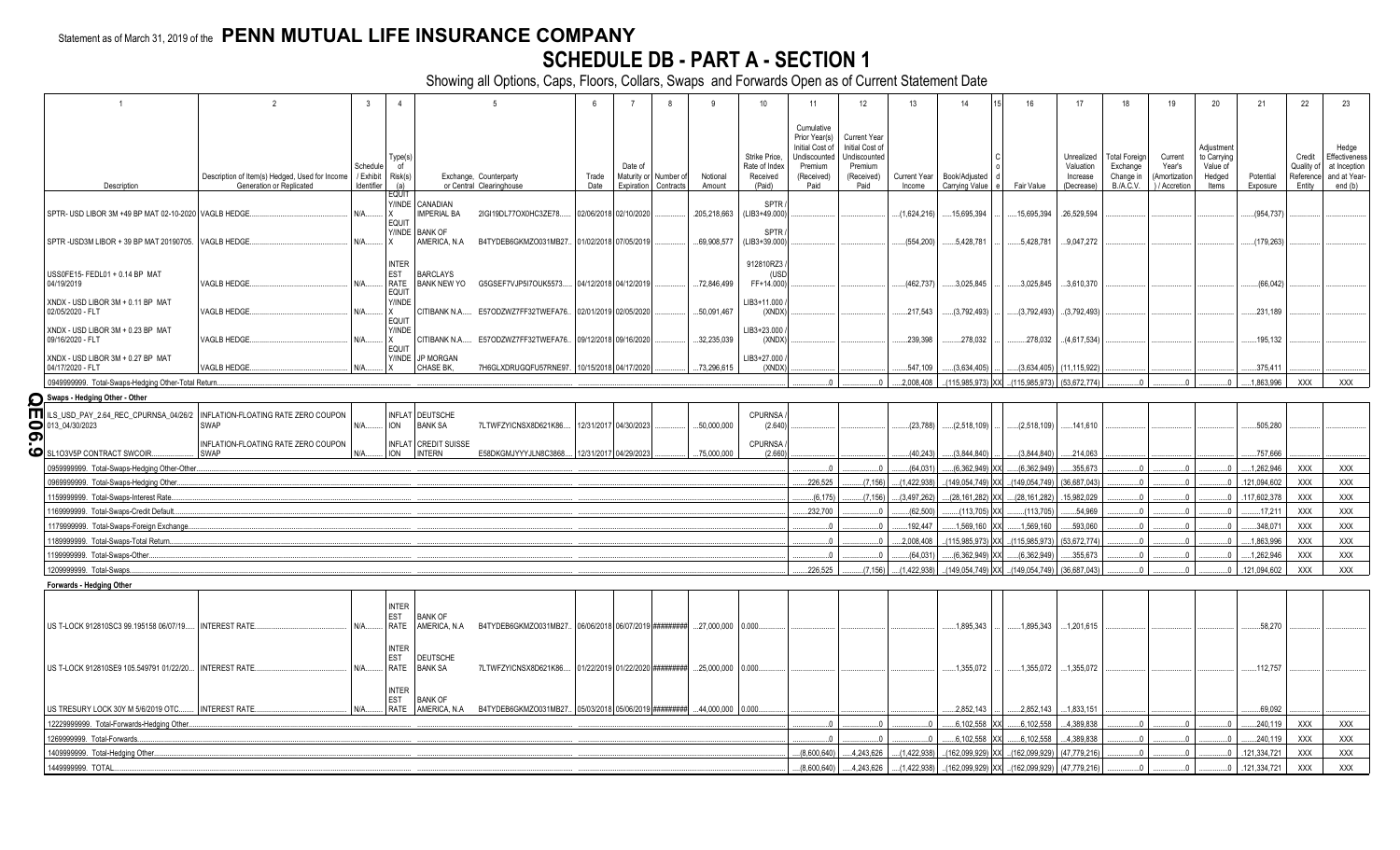# **SCHEDULE DB - PART A - SECTION 1**

|             |                                                                      |                     |                          |       |                             |          |               |            |                                                                            |              |                   |              |                         |              | 19               |                         |           | 22     |                               |
|-------------|----------------------------------------------------------------------|---------------------|--------------------------|-------|-----------------------------|----------|---------------|------------|----------------------------------------------------------------------------|--------------|-------------------|--------------|-------------------------|--------------|------------------|-------------------------|-----------|--------|-------------------------------|
|             |                                                                      |                     |                          |       |                             |          |               | Cumulative |                                                                            |              |                   |              |                         |              |                  |                         |           |        |                               |
|             |                                                                      |                     |                          |       |                             |          |               |            | Prior Year(s) Current Year                                                 |              |                   |              |                         |              |                  |                         |           |        |                               |
|             |                                                                      |                     |                          |       |                             |          |               |            | Initial Cost of Initial Cost of<br>Strike Price, Undiscounted Undiscounted |              |                   |              |                         | Total Foreig |                  | Adjustmen               |           |        | Hedge<br>Credit Effectiveness |
|             |                                                                      | Type(s)<br>Schedule |                          |       | Date o                      |          | Rate of Index | Premiun.   | Premium                                                                    |              |                   |              | Unrealized<br>Valuation | Exchange     | Curren<br>Year's | to Carrying<br>Value of |           |        | Quality of at Inception       |
|             | Description of Item(s) Hedged, Used for Income   / Exhibit   Risk(s) |                     | Exchange, Counterparty   | Trade | Maturity or Number          | Notional | Received      | (Received) | (Received)                                                                 | Current Year | Book/Adjusted d   |              | Increase                | Change i     | (Amortization    | Hedged                  | Potential |        | Reference and at Year-        |
| Description | Generation or Replicated                                             | Identifier          | or Central Clearinghouse |       | <b>Expiration Contracts</b> | Amount   |               |            | Paid                                                                       | Income       | Carrving Value Le | e Fair Value | (Decrease)              | B./A.C.V.    | / Accretion I    | ltems                   | Exposure  | Entity | end(b)                        |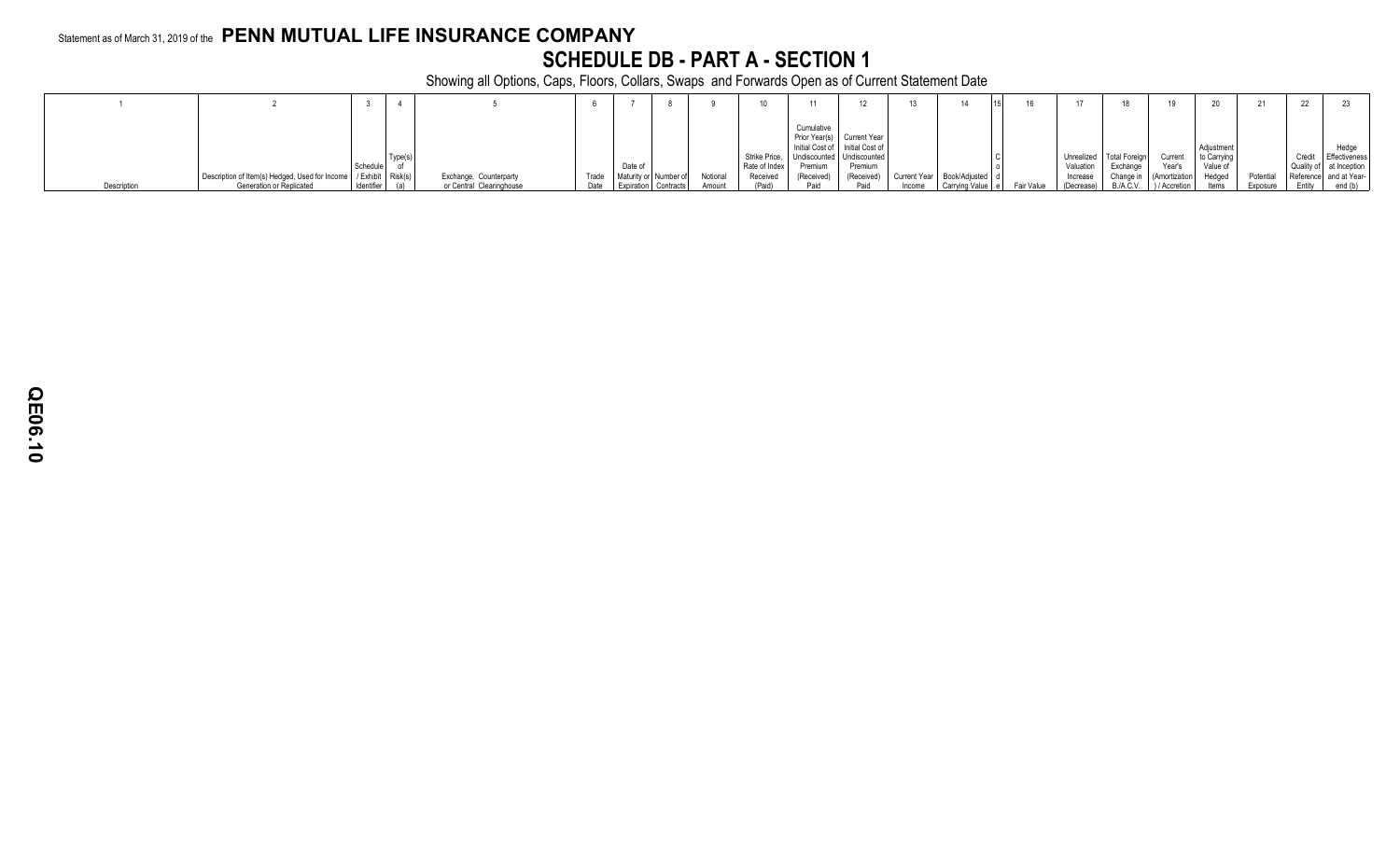# **SCHEDULE DB - PART B - SECTION 1**

Futures Contracts Open as of the Current Statement Date

|                                    |                    |                                                 |                                                    |                                |            |                        |                        |                                 | 10         | 11                                 | 12          | 13         | 14             |                  | <b>Highly Effective Hedges</b> |                               | 18                      | 19                    | 20         | 21                            | 22           |
|------------------------------------|--------------------|-------------------------------------------------|----------------------------------------------------|--------------------------------|------------|------------------------|------------------------|---------------------------------|------------|------------------------------------|-------------|------------|----------------|------------------|--------------------------------|-------------------------------|-------------------------|-----------------------|------------|-------------------------------|--------------|
|                                    |                    |                                                 |                                                    |                                |            |                        |                        |                                 |            |                                    |             |            |                | 15 <sup>15</sup> | 16                             | 17                            |                         |                       |            |                               |              |
|                                    |                    |                                                 |                                                    |                                |            |                        |                        |                                 |            |                                    |             |            |                |                  |                                |                               |                         |                       |            |                               |              |
|                                    |                    |                                                 |                                                    |                                |            |                        |                        |                                 |            |                                    |             |            |                |                  |                                | Change in                     |                         | Change in             |            |                               |              |
|                                    |                    |                                                 |                                                    |                                |            |                        |                        |                                 |            |                                    |             |            |                |                  |                                | Variation                     |                         | Variation             |            | Hedge                         |              |
|                                    | Number             |                                                 |                                                    | Description of Item(s) Hedged, |            | Schedule Type(s)       | Date of                |                                 |            |                                    |             |            |                | Cumulative       | Deferred                       | Margin Gain<br>(Loss) Used to | Cumulative<br>Variation | Margin Gain<br>(Loss) |            | Effectiveness<br>at Inception |              |
| Ticker                             |                    | Notional                                        |                                                    | Used for Income Generation or  | / Exhibit  |                        | of Risk(s) Maturity or |                                 | Trade      | Transaction                        | Reporting   |            | Book/Adjusted  | Variation        | Variation                      | Adjust Basis of               | Margin for All          | Recognized in         | Potential  | and at Year-                  | Value of One |
|                                    | Symbol Contracts   | Amount                                          | Description                                        | Replicated                     | Identifier | (a)                    | Expiration             | Exchange                        | Date       | Price                              | Date Price  | Fair Value | Carrying Value | Margin           | Margin                         | Hedged Item                   | Other Hedges            | <b>Current Year</b>   | Exposure   | end (b)                       | (1) Point    |
| <b>Long Futures</b>                |                    |                                                 |                                                    |                                |            |                        |                        |                                 |            |                                    |             |            |                |                  |                                |                               |                         |                       |            |                               |              |
| <b>Hedging Other</b>               |                    |                                                 |                                                    |                                |            |                        |                        |                                 |            |                                    |             |            |                |                  |                                |                               |                         |                       |            |                               |              |
|                                    |                    |                                                 | NASDAQ 100 E-MINI FUTURE                           |                                |            | EQUITY/I               |                        | SNZ2OJLFK8MNNCLQOF3             |            |                                    |             |            |                |                  |                                |                               |                         |                       |            |                               |              |
| NQM9.                              | 250                |                                                 | 5,000 (CME) EXP JUN 19                             | VAGLB HEDGE                    | N/A.       |                        | NDEX 06/21/2019 CME.   |                                 |            | 03/28/2019 7,105.1310              | .7,400.5000 | 242,500    | 600,554        |                  |                                |                               | 1.476.845               | 1,476,845             | 600,554    |                               | .20          |
| ESM9.                              | 480                |                                                 | S&P500 EMINI FUTURE<br>24.000 (CME) EXP JUN 19     | <b>VAGLB HEDGE</b>             |            | EQUITY/<br><b>NDEX</b> | 06/21/2019 CME         | SNZ2OJLFK8MNNCLQOF3<br>$\Omega$ |            | 03/19/2019 .2,792.8656 .2,837.8000 |             | .403.200   | .1.153.063     |                  |                                |                               | 1.078.425               | 1.078.425             | 1.153.063  |                               | .50          |
|                                    |                    | 12829999999. Total-Long Futures-Hedging Other.  |                                                    |                                |            |                        |                        |                                 |            |                                    |             | .645,700   | 1,753,617      |                  |                                |                               | .2,555,270              | .2.555.270            | .1,753,617 | XXX                           | <b>XXX</b>   |
|                                    |                    | 1329999999. Total-Long Futures                  |                                                    |                                |            |                        |                        |                                 |            |                                    |             | .645,700   | 1,753,617      |                  |                                |                               | .2,555,270              | .2,555,270            | .1,753,617 | <b>XXX</b>                    | <b>XXX</b>   |
| <b>Short Futures</b>               |                    |                                                 |                                                    |                                |            |                        |                        |                                 |            |                                    |             |            |                |                  |                                |                               |                         |                       |            |                               |              |
| <b>Hedging Other</b>               |                    |                                                 |                                                    |                                |            |                        |                        |                                 |            |                                    |             |            |                |                  |                                |                               |                         |                       |            |                               |              |
|                                    |                    |                                                 | US TREAS BOND FUTURE                               |                                |            | <b>INTERES</b>         |                        |                                 |            |                                    |             |            |                |                  |                                |                               |                         |                       |            |                               |              |
| USM9.                              | 150                | $150,000$ (CBT)                                 |                                                    | VAGLB HEDGE.                   | N/A.       |                        | T RATE 06/19/2019 CBT. | 1UAUICTO4EQ4DO6ZH473 03/27/2019 |            | .149.7188                          | 149.6563    | .56,250    | 360,332        |                  |                                |                               | 9.375                   | .9,375                | 360,332    |                               | .1,000       |
|                                    |                    |                                                 | FIN FUT US 10YR CBT                                |                                |            | <b>INTERES</b>         |                        |                                 |            |                                    |             |            |                |                  |                                |                               |                         |                       |            |                               |              |
| TYM9.                              | 800                | 800,000 06/19/19                                |                                                    | VAGLB HEDGE.                   | N/A        |                        | T RATE 06/20/2019 CBT. | 1UAUICTO4EQ4DO6ZH473 03/29/2019 |            | 124.3691                           | 124.2188    | 125,987    | .1,921,772     |                  |                                |                               | .120.313                | 120,313               | .1.921.772 |                               | .1,000       |
|                                    |                    |                                                 | US ULTRA BOND (CBT) EXP                            |                                |            | <b>INTERES</b>         |                        |                                 |            |                                    |             |            |                |                  |                                |                               |                         |                       |            |                               |              |
| O<br>O <sup>WNM9</sup><br>N RTYM9. | $\dots$ 150        | 150,000 JUN 19                                  |                                                    | <b>VAGLB HEDGE</b>             | N/A        |                        | T RATE 06/19/2019 CBT. | 1UAUICTO4EQ4DO6ZH473 03/27/2019 |            | .167.5390                          | .168.0000   | .56,250    | 360,332        |                  |                                |                               | (69.156)                | (69, 156)             | .360,332   |                               | .1,000       |
|                                    | .450               |                                                 | E-MINI RUSS 2000 FUTURE<br>22,500 (CME) EXP JUN 19 | <b>VAGLB HEDGE</b>             |            | EQUITY/<br><b>NDEX</b> | 06/21/2019 CME         | SNZ2OJLFK8MNNCLQOF3             | 03/11/2019 | .1,530.5500                        | 1.543.8000  | (81,000)   | 1.080.997      |                  |                                |                               | (298, 125)              | (298, 125)            | 1,080,997  |                               | 50           |
|                                    |                    | 13429999999. Total-Short Futures-Hedging Other. |                                                    |                                |            |                        |                        |                                 |            |                                    |             | .157.487   | 3,723,433      |                  |                                |                               | (237.593)               | (237, 593)            | 3,723,433  | <b>XXX</b>                    | XXX          |
|                                    |                    | 1389999999. Total-Short Futures.                |                                                    |                                |            |                        |                        |                                 |            |                                    |             | .157,487   | 3,723,433      |                  |                                |                               | (237, 593)              | (237, 593)            | 3,723,433  | XXX                           | XXX          |
|                                    |                    | 1409999999. Total-Hedging Other.                |                                                    |                                |            |                        |                        |                                 |            |                                    |             | .803,187   | .5,477,050     |                  |                                |                               | .2,317,677              | .2,317,677            | .5,477,050 | XXX                           | <b>XXX</b>   |
|                                    | 1449999999. TOTAL. |                                                 |                                                    |                                |            |                        |                        |                                 |            |                                    |             | .803.187   | .5.477.050     |                  |                                |                               | .2.317.677              | 2.317.677             | 5.477.050  | <b>XXX</b>                    | <b>XXX</b>   |

|                          | Beainninc      |               | Endino          |
|--------------------------|----------------|---------------|-----------------|
| <b>Broker Name</b>       | Cas<br>Balance | Cash<br>Chang | Cash<br>Balance |
|                          | 9,666,929      | (4.180.870)   | 5 477 050       |
| Total Net Cash Deposits. | 9,666,929      | (4.189.879)   | 5 477 050       |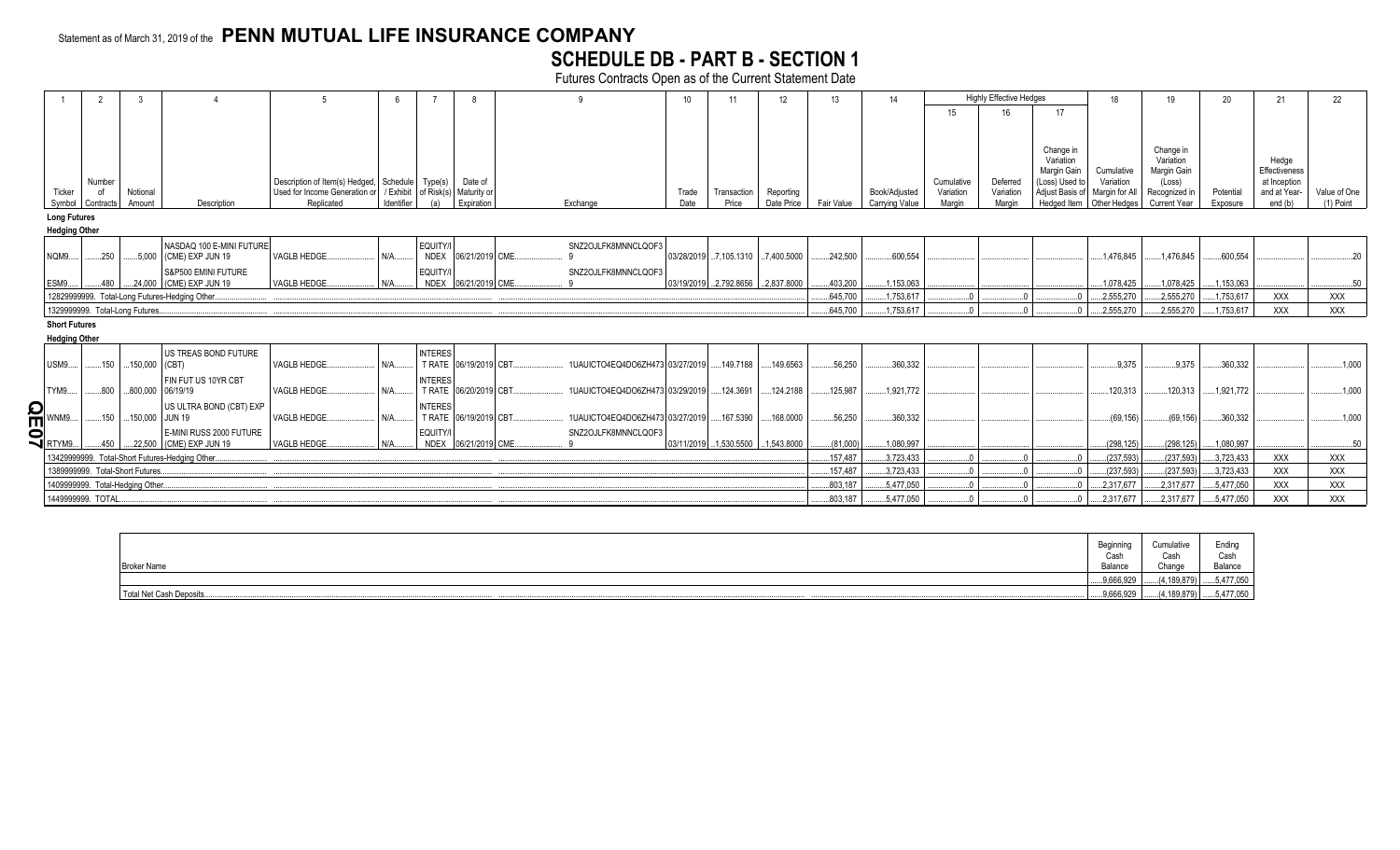# **SCHEDULE DB - PART D - SECTION 1**<br>Counterparty Exposure for Derivative Instruments Open as of Current Statement Date

|                                                                |                       |                     |                       |                          |                        | Book Adjusted Carrying Value |               |                | Fair Value     |                     | 11           | 12             |
|----------------------------------------------------------------|-----------------------|---------------------|-----------------------|--------------------------|------------------------|------------------------------|---------------|----------------|----------------|---------------------|--------------|----------------|
|                                                                |                       |                     |                       |                          |                        |                              |               |                |                | 10 <sup>10</sup>    |              |                |
|                                                                |                       |                     |                       |                          |                        |                              |               |                |                |                     |              |                |
|                                                                |                       | Master              | <b>Credit Support</b> |                          | Contracts with         | Contracts with               |               |                |                |                     |              |                |
|                                                                |                       | Agreement           | Annex                 | Fair Value of Acceptable | Book/Adjusted Carrying | Book/Adjusted Carrying       | Exposure Net  | Contracts with | Contracts with | <b>Exposure Net</b> | Potential    | Off-Balance    |
| Description of Exchange, Counterparty or Central Clearinghouse |                       | $(Y \text{ or } N)$ | (Y or N)              | Collateral               | Value $> 0$            | Value $< 0$                  | of Collateral | Fair Value > 0 | Fair Value < 0 | of Collateral       | Exposure     | Sheet Exposure |
| <b>Exchange Traded Derivatives</b>                             |                       |                     |                       |                          |                        |                              |               |                |                |                     |              |                |
| 0199999999. Aggregate Sum of Exchange Traded.                  |                       | <b>XXX</b>          | XXX                   | <b>XXX</b>               | .5.477.050             |                              | 5.477.050     | .884,187       | (81.000)       | .884,187            | .5,477,050   | .5,477,050     |
| <b>NAIC 1 Designation</b>                                      |                       |                     |                       |                          |                        |                              |               |                |                |                     |              |                |
| BANK OF AMERICA, N.A.                                          | B4TYDEB6GKMZO031MB27  |                     |                       |                          | .17,403,745            | (41,993,832)                 |               | 17,403,745     | (41,993,832)   |                     | 364.177      |                |
| <b>BARCLAYS BANK NEW YO.</b>                                   | G5GSEF7VJP5I7OUK5573. |                     |                       | .7,050,000               | .14,499,461            | (4, 537, 000)                | .2,912,461    | .14,499,461    | (4,537,000)    | 2,912,461           | (574, 736)   |                |
| CANADIAN IMPERIAL BA                                           | 2IGI19DL77OX0HC3ZE78. |                     |                       | 17,120,000               | 20.654.477             | (40, 201, 756)               |               | .20.654.477    | (40,201,756).  |                     | (1,751,140)  |                |
| CITIBANK N.A.                                                  | E57ODZWZ7FF32TWEFA76  |                     |                       |                          | .2.553.434             | (22.769.054                  |               | .2,553,434     | (22.769.054)   |                     | .1,201,980   |                |
| Credit Suisse Intern.                                          | E58DKGMJYYYJLN8C3868. |                     |                       | .250,000                 | .2.693                 | (19, 183, 026)               |               | .2,693         | (19,183,026).  |                     | 1,127,112    |                |
| <b>DEUTSCHE BANK SA.</b>                                       | 7LTWFZYICNSX8D621K86  |                     |                       |                          | .15,785,978            | (26,058,435)                 |               | 15,785,978     | (26,058,435).  |                     | .1,526,627   |                |
| <b>GOLDMAN SACHS &amp; CO.</b>                                 | KD3XUN7C6T14HNAYLU02. |                     |                       |                          | 343,228                | (1,325,742)                  |               | .343,228       | (1,325,742)    |                     |              |                |
| <b>GOLDMAN SACHS INTERN</b>                                    | W22LROWP2IHZNBB6K528. |                     |                       |                          | .5.441.561             | (44,366,000)                 |               | 5,441,561      | (44,366,000)   |                     | 1.513.852    |                |
| <b>JP MORGAN CHASE BK.</b>                                     | 7H6GLXDRUGQFU57RNE97  |                     |                       | .11,047,221              | 12.280.638             | (27, 308, 129)               |               | 12.280.638     | (27,308,129)   |                     | .1,365,468   |                |
| <b>MORGAN STANLEY</b>                                          | I7331LVCZKQKX5T7XV54  |                     |                       |                          | .800.902               |                              | 800.902       | .800.902       |                | 800,902             |              |                |
| <b>UNION BANK OF SWITZE.</b>                                   | 549300SGDHJDHGZYMB20. |                     |                       | .580,000                 | 593,359                |                              | .13,359       | .593.359       |                | .13.359             |              |                |
| <b>WELLS FARGO BANK. N.</b>                                    | KB1H1DSPRFMYMCUFXT09  |                     |                       |                          | .14.416.565            | (10,971,717                  | .3.444.848    | 14.416.565     | .(10,971,717   | .3.444.848          | (1.040.996)  |                |
| 0299999999. Total NAIC 1 Designation.                          |                       |                     |                       | .36.047.221              | .104.776.041           | (238.714.691                 | .7.171.570    | 104.776.041    | (238.714.691   | 7,171,570           | .3.732.344   |                |
| 0899999999. Aggregate Sum of Central Clearinghouse             | <b>XXX</b>            | <b>XXX</b>          | <b>XXX</b>            |                          | .129,133,880           | (157,295,161)                |               | 129,133,880    | (157,295,161)  |                     | .117,602,376 | .89,441,095    |
| 0999999999. Gross Totals<br>$\Omega$                           |                       |                     |                       | .36,047,221              | 239.386.971            | (396,009,852)                | .12,648,620   | 234,794,108    | (396,090,852)  | .8,055,757          | .126,811,770 | .94.918.145    |
| 1. Offset per SSAP No. 64                                      |                       |                     |                       |                          |                        |                              |               |                |                |                     |              |                |
| 0<br>2. Net after right of offset per SSAP No. 64.             |                       |                     |                       |                          | 239.386.971            | (396,009,852)                |               |                |                |                     |              |                |
| $\infty$                                                       |                       |                     |                       |                          |                        |                              |               |                |                |                     |              |                |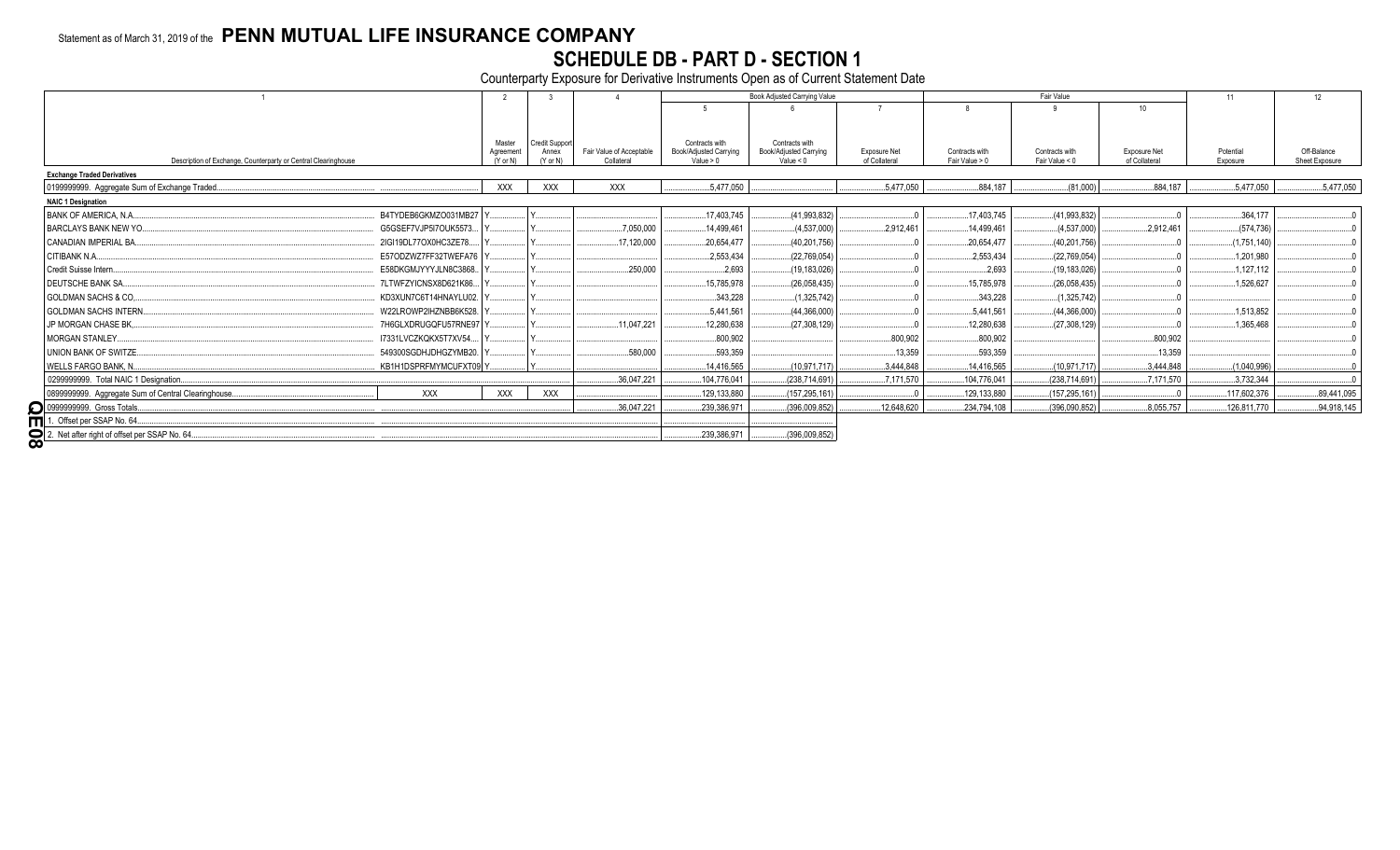### Statement as of March 31, 2019 of the PENN MUTUAL LIFE INSURANCE COMPANY **SCHEDULE DB - PART D - SECTION 2**

Collateral for Derivative Instruments Open as of Current Statement Date

| Exchange, Counterparty or Central Clearinghouse         | Type of Asset Pledged      | <b>CUSIP</b> Identification        | Description                                     | Fair Value   | Par Value    | Book/Adjusted<br>Carrying Value | Maturity<br>Date      | Type of Margin<br>(I, V or IV) |
|---------------------------------------------------------|----------------------------|------------------------------------|-------------------------------------------------|--------------|--------------|---------------------------------|-----------------------|--------------------------------|
| <b>Collateral Pledged by Reporting Entity</b>           |                            |                                    |                                                 |              |              |                                 |                       |                                |
| F226TOH6YD6XJB17KS62<br>LCH                             | CASH                       | $00 \t 0$<br>000000                | CASHUSD                                         | 3.229.997    | .3.229.997   | 3.229.997                       |                       |                                |
| DEUTSCHE BANK SA.<br>7LTWFZYICNSX8D621K86               | CASH.                      | 000000<br>$00\,$<br>$\overline{0}$ | CASHUSD                                         | .11,730,000  | 11,730,000   | 11.730.000                      |                       |                                |
| BANK OF AMERICA, N.A.<br>B4TYDEB6GKMZO031MB27           | CASH                       | 000000<br>$00\,$<br>$\sqrt{ }$     | <b>CASHUSD</b>                                  | 24.587.000   | .24.587.000  | 24.587.000                      |                       |                                |
| <b>GOLDMAN SACHS &amp; CO.</b><br>KD3XUN7C6T14HNAYLU02. | CASH                       | 000000<br>$00\,$                   | CASHUSD                                         | .1.200.000   | 1,200,000    | 1.200.000                       |                       |                                |
| LCH.<br>F226TOH6YD6XJB17KS62.                           | CASH.                      | 000000<br>$00\,$                   | CASHUSD                                         | .22.998.595  | .22.998.595  | 22.998.595                      |                       |                                |
| CME.<br>SNZ2OJLFK8MNNCLQOF39                            | CASH.                      | 000000<br>$00\,$                   | CASHUSD                                         | .5.477.050   | 5.477.050    | .5.477.050                      |                       |                                |
| LCH<br>F226TOH6YD6XJB17KS62.                            | LOAN-BACKED AND STRUCTURED | 36296U<br>ZX                       | <b>GINNIE MAE I POOL</b>                        | .1,585,275   | .1,525,755   |                                 | 1,461,253 06/01/2039. |                                |
| LCH<br>F226TOH6YD6XJB17KS62                             | <b>TREASURY</b>            | 912810<br><b>RR</b>                | UNITED STATES TREASURY INFLATION INDEXED BONDS. | 119.020.527  | .110.000.000 | .120.850.946 02/15/2046.        |                       |                                |
| CANADIAN IMPERIAL BA<br>2IGI19DL77OX0HC3ZE78            | <b>TREASURY</b>            | 912828<br>2L                       | UNITED STATES TREASURY INFLATION INDEXED BONDS  | .41.270.52   | .40.417.000  | 41.263.521 07/15/2027           |                       |                                |
| MORGAN J P SECS. NEW.<br>7H6GLXDRUGQFU57RNE97           | <b>TREASURY</b>            | 912828<br><b>2L</b>                | UNITED STATES TREASURY INFLATION INDEXED BONDS  | 25.129.71    | .24.610.000  | .25.191.628 07/15/2027          |                       |                                |
| E57ODZWZ7FF32TWEFA76<br>CITIBANK N.A.                   | <b>TREASURY</b>            | 912828<br>2L                       | UNITED STATES TREASURY INFLATION INDEXED BONDS  | .16.743.270  | .16.397.000  | 16.749.639 07/15/2027           |                       |                                |
| MORGAN J P SECS. NEW.<br>7H6GLXDRUGQFU57RNE97           | <b>TREASURY</b>            | 912828<br>K <sub>3</sub>           | UNITED STATES TREASURY INFLATION INDEXED BONDS  | .155.118     | .145.000     |                                 | 154.400 04/15/2020.   |                                |
| CITIBANK N.A.<br>E57ODZWZ7FF32TWEFA76.                  | <b>TREASURY</b>            | 912828<br>K <sub>3</sub>           | UNITED STATES TREASURY INFLATION INDEXED BONDS. | .146.559     | 137.000      |                                 | .145.881 04/15/2020.  |                                |
| BANK OF AMERICA, N.A.<br>B4TYDEB6GKMZO031MB27           | <b>TREASURY</b>            | 912828<br>K3                       | UNITED STATES TREASURY INFLATION INDEXED BONDS. | .195.769     | 183.000      |                                 | .194.863 04/15/2020.  |                                |
| <b>GOLDMAN SACHS INTERN</b><br>W22LROWP2IHZNBB6K528     | <b>TREASURY</b>            | 912828<br>Y4                       | UNITED STATES TREASURY NOTE/BOND                | .31.246.670  | .31.147.000  | 31,146,963  07/31/2020.         |                       |                                |
| <b>CREDIT SUISSE INTERN.</b><br>E58DKGMJYYYJLN8C3868    | <b>TREASURY</b>            | 912828<br>Y4                       | UNITED STATES TREASURY NOTE/BOND                | 23.274.240   | .23.200.000  | .23.196.570                     | 07/31/2020            |                                |
| 0199999999. Totals.                                     |                            |                                    |                                                 | .327.990.302 | 316.984.397  | .329.578.306                    | <b>XXX</b>            | <b>XXX</b>                     |
| <b>Collateral Pledged to Reporting Entity</b>           |                            |                                    |                                                 |              |              |                                 |                       |                                |
| 549300SGDHJDHGZYMB20 CASH<br>UNION BANK OF SWITZE.      |                            | $00\,$<br>000000                   | CASHUSD                                         | .580.000     | 580,000      | <b>XXX</b>                      |                       |                                |
| MORGAN J P SECS, NEW.<br>7H6GLXDRUGOFU57RNE97           | CASH.                      | 000000<br>$00\,$                   | CASHUSD                                         | 11.047.22    | .11,047,221  | <b>XXX</b>                      |                       |                                |
| CREDIT SUISSE INTERN.<br>E58DKGMJYYYJLN8C3868           | CASH.                      | 000000<br>$00\,$<br>0 CASHUSD      |                                                 | 250.000      | .250,000     | <b>XXX</b>                      |                       |                                |
| 0<br>CANADIAN IMPERIAL BA.<br>2IGI19DL77OX0HC3ZE78<br>ശ | CASH.                      | 000000<br>$00\,$                   | CASHUSD                                         | 17,120,000   | .17,120,000  | <b>XXX</b>                      |                       |                                |
| <b>BARCLAYS BANK NEW YO</b><br>G5GSEF7VJP5I7OUK5573.    | CASH.                      | 000000<br>$00 \t 0$                | <b>CASHUSD</b>                                  | 7.050.000    | .7,050,000   | <b>XXX</b>                      |                       | $\mathbf{v}$                   |
| 0299999999. Totals.                                     |                            |                                    |                                                 | .36.047.221  | .36,047,221  | <b>XXX</b>                      | <b>XXX</b>            | <b>XXX</b>                     |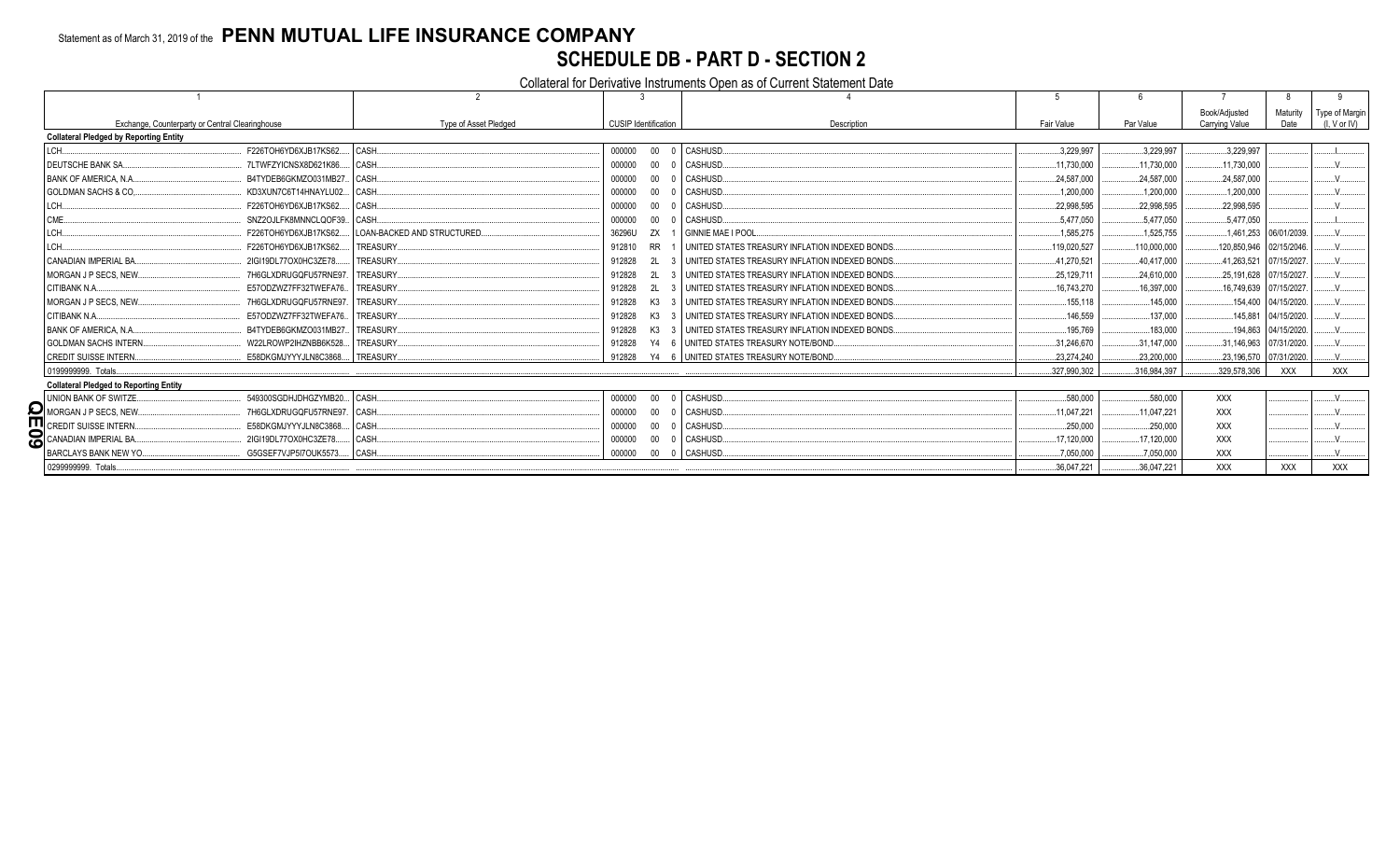**Sch. DL - Pt. 1 NONE**

**Sch. DL - Pt. 2 NONE**

**QE10, QE11**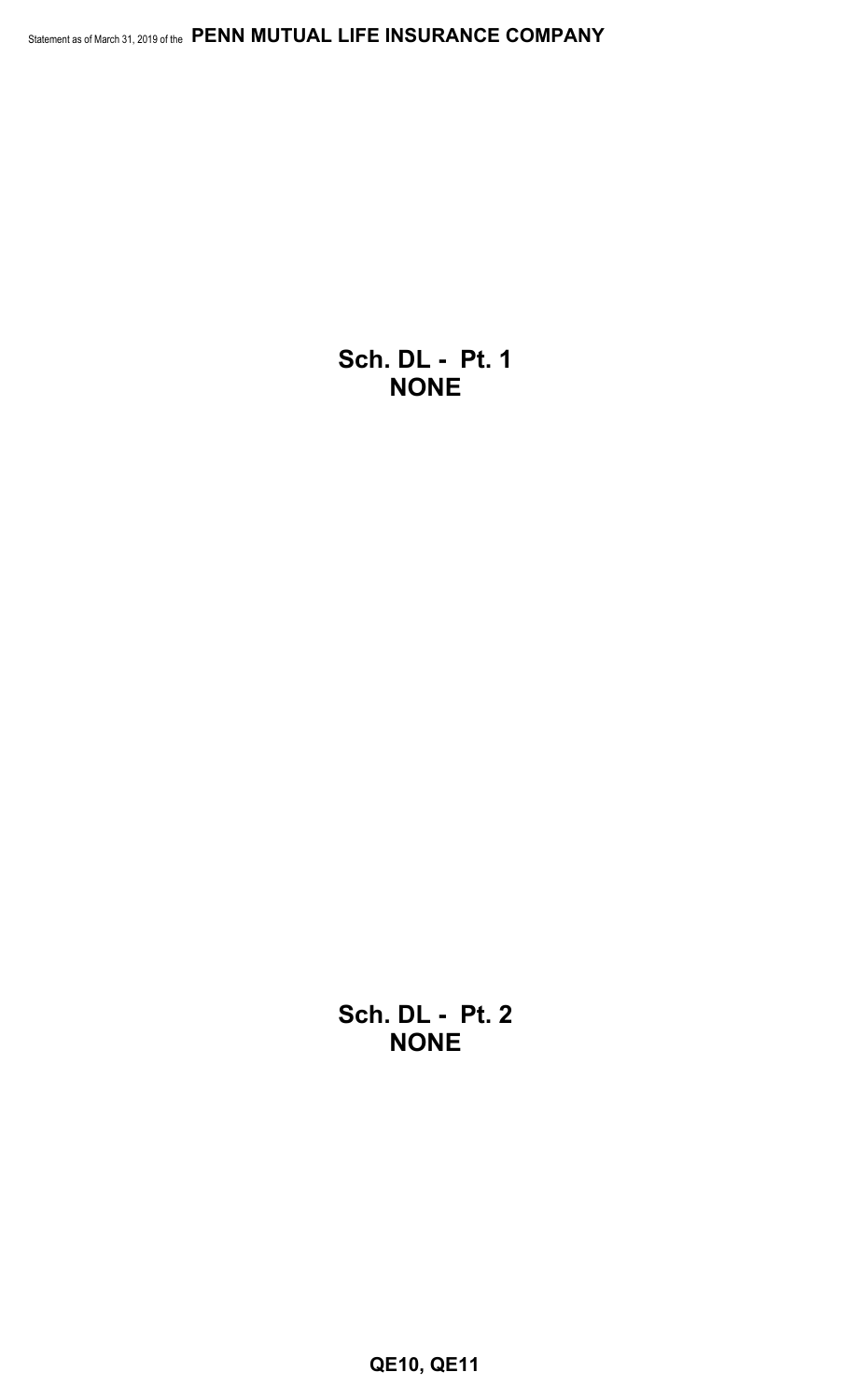## Statement as of March 31, 2019 of the PENN MUTUAL LIFE INSURANCE COMPANY **SCHEDULE E - PART 1 - CASH**

| <b>Month End Depository Balances</b> |  |            |                  |                                                  |                                             |                                  |              |                    |            |  |  |
|--------------------------------------|--|------------|------------------|--------------------------------------------------|---------------------------------------------|----------------------------------|--------------|--------------------|------------|--|--|
|                                      |  |            |                  |                                                  | 5                                           | Book Balance at End of Each      |              |                    |            |  |  |
|                                      |  |            |                  |                                                  |                                             | Month During Current Quarter     |              |                    |            |  |  |
|                                      |  |            |                  |                                                  |                                             | 6                                |              | 8                  |            |  |  |
|                                      |  |            |                  | Amount of Interest                               | Amount of Interest                          |                                  |              |                    |            |  |  |
| Depository                           |  | Code       | Rate of Interest | <b>Received During</b><br><b>Current Quarter</b> | Accrued at Current<br><b>Statement Date</b> | <b>First Month</b>               | Second Month | <b>Third Month</b> |            |  |  |
| <b>Open Depositories</b>             |  |            |                  |                                                  |                                             |                                  |              |                    |            |  |  |
|                                      |  |            |                  |                                                  |                                             |                                  |              | 726,566            | <b>XXX</b> |  |  |
|                                      |  |            |                  |                                                  |                                             |                                  |              |                    | XXX        |  |  |
|                                      |  |            |                  |                                                  |                                             |                                  |              |                    | <b>XXX</b> |  |  |
|                                      |  |            |                  |                                                  |                                             |                                  |              |                    | XXX        |  |  |
|                                      |  |            |                  |                                                  |                                             |                                  |              |                    | <b>XXX</b> |  |  |
|                                      |  |            |                  |                                                  |                                             |                                  |              |                    | <b>XXX</b> |  |  |
|                                      |  |            |                  |                                                  |                                             |                                  |              |                    | <b>XXX</b> |  |  |
|                                      |  |            |                  |                                                  |                                             |                                  |              |                    | <b>XXX</b> |  |  |
|                                      |  |            |                  |                                                  |                                             |                                  |              |                    | <b>XXX</b> |  |  |
|                                      |  |            |                  |                                                  |                                             |                                  | 5,998        |                    | <b>XXX</b> |  |  |
|                                      |  |            | .                |                                                  |                                             |                                  |              |                    | <b>XXX</b> |  |  |
|                                      |  | <b>XXX</b> | XXX              |                                                  |                                             |                                  |              |                    | XXX        |  |  |
|                                      |  | <b>XXX</b> | <b>XXX</b>       |                                                  |                                             | 15,713,575 33,211,310 28,514,327 |              |                    | <b>XXX</b> |  |  |
|                                      |  | <b>XXX</b> | <b>XXX</b>       |                                                  |                                             | 15.713.575 33.211.310 28.514.327 |              |                    | <b>XXX</b> |  |  |